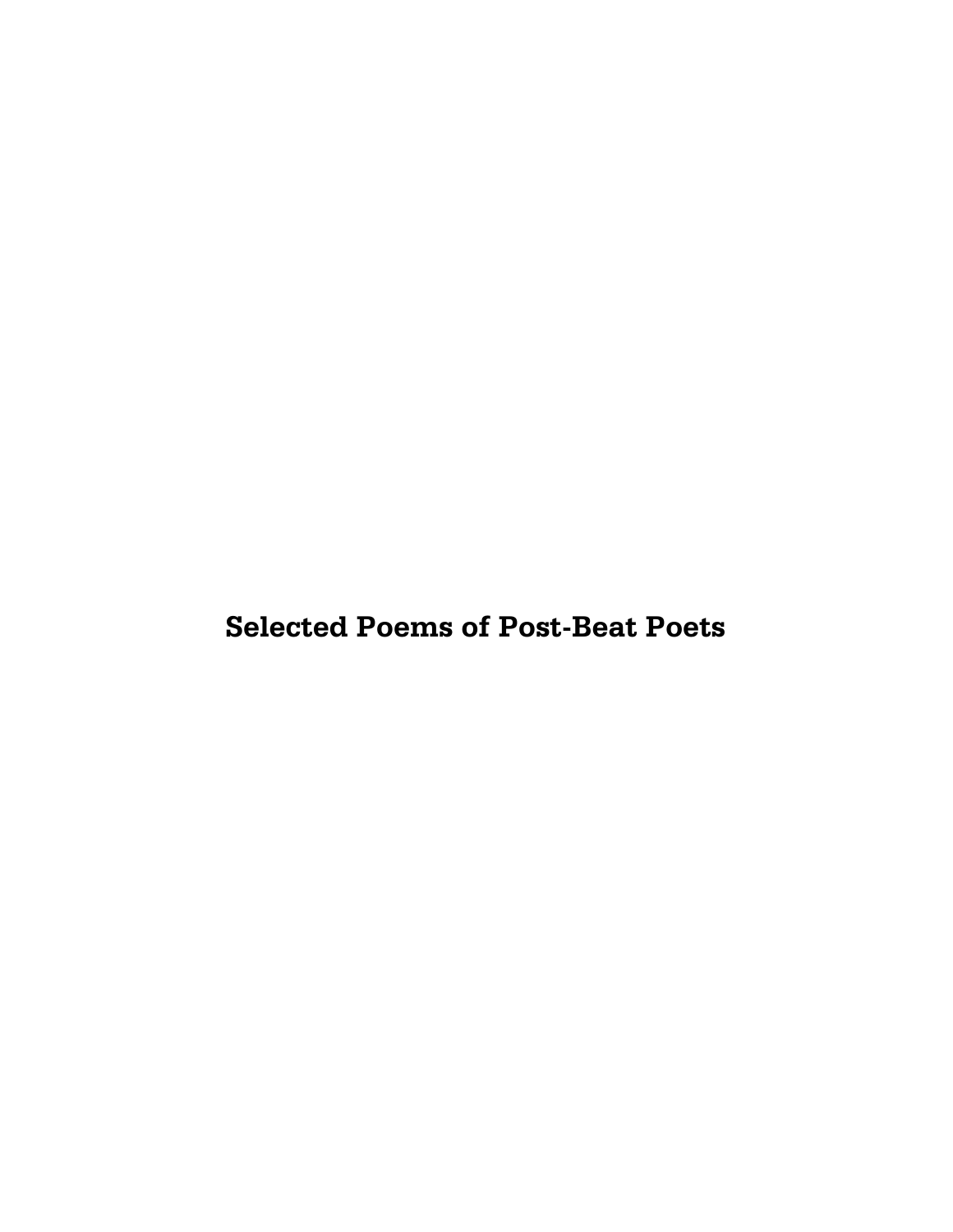# Also by Vernon Frazer

#### POETRY

*Bodied Tone (*Otoliths 2007) *Holiday Idylling* (BlazeVox 2006) *IMPROVISATIONS* (Beneath the Underground 2005) *Avenue Noir* (xPress(ed) 2004) *Moon Wards* (Poetic Inhalation 2003) *Amplitudes* (Melquiades/Booksout 2002) *Demolition Fedora* (Potes & Poets 2000) *Free Fall* (Potes & Poets 1999) *Sing Me One Song of Evolution* (Beneath the Underground 1998) *Demon Dance* (Nude Beach 1995) *A Slick Set of Wheels* (Water Row 1987)

#### FICTION

*Commercial Fiction* (Beneath the Underground 2002) *Relic's Reunions* (Beneath the Underground 2000) *Stay Tuned to This Channel* (Beneath the Underground 1999)

#### RECORDINGS

*Song of Baobab* (VFCI 1997) *Slam!* (Woodcrest 1991) *Sex Queen of the Berlin Turnpike* (Woodcrest 1988)

### ANTHOLOGIES

*Selected Poems by Post-Beat Poets*, Editor (Shanghai Century Publishing 2007) *2: An Anthology of New Collaborative Poetry* (Sugar Mule 2007) *The Poetry Readings by American and Chinese Poets (Hebei Education Press 2004) THOMAS CHAPIN–ALIVE* (Knitting Factory Works 2000) *THE JAZZ VOICE* (Knitting Factory Works 1995)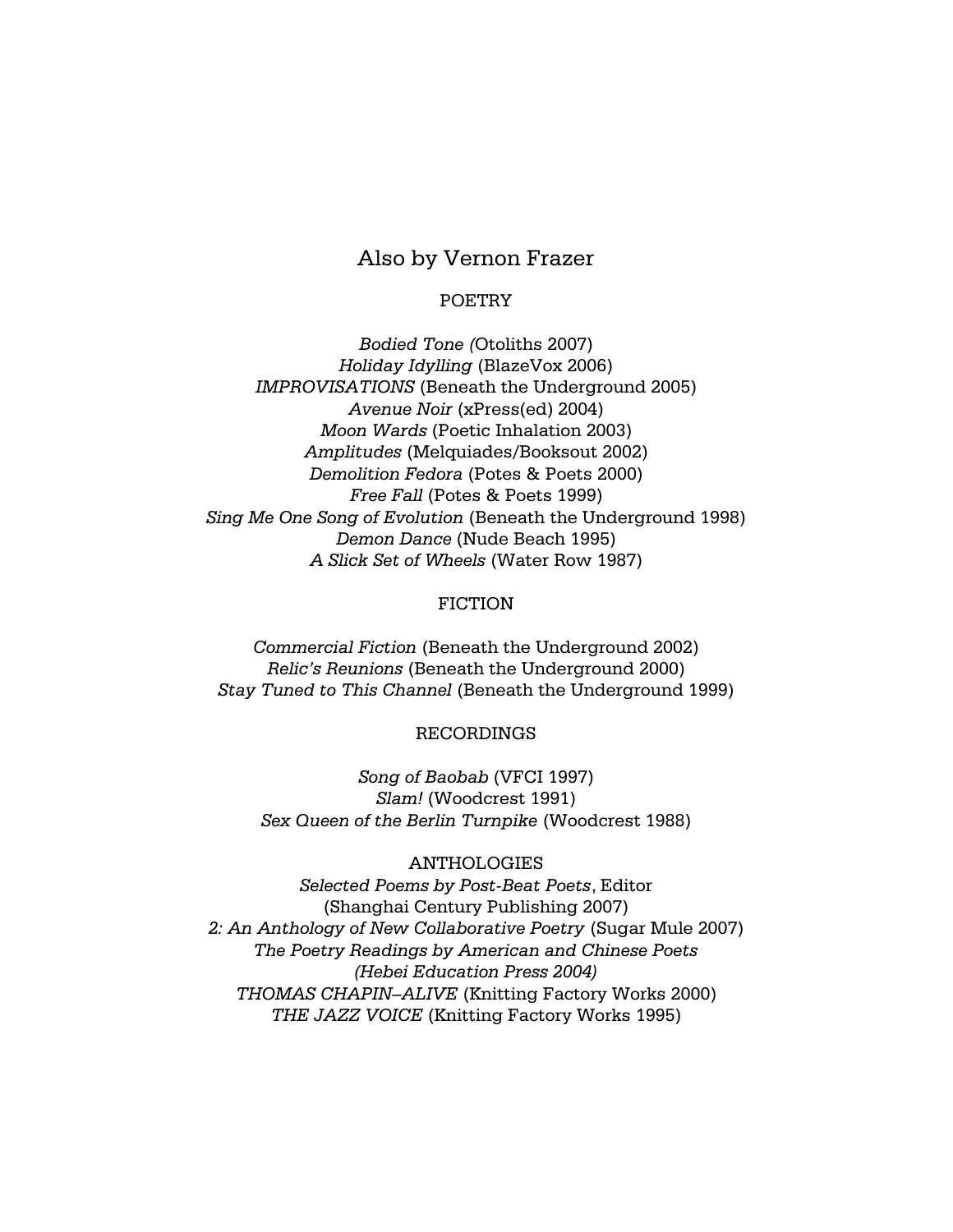**Selected Poems of Post-Beat Poets**

**edited by**

**Vernon Frazer**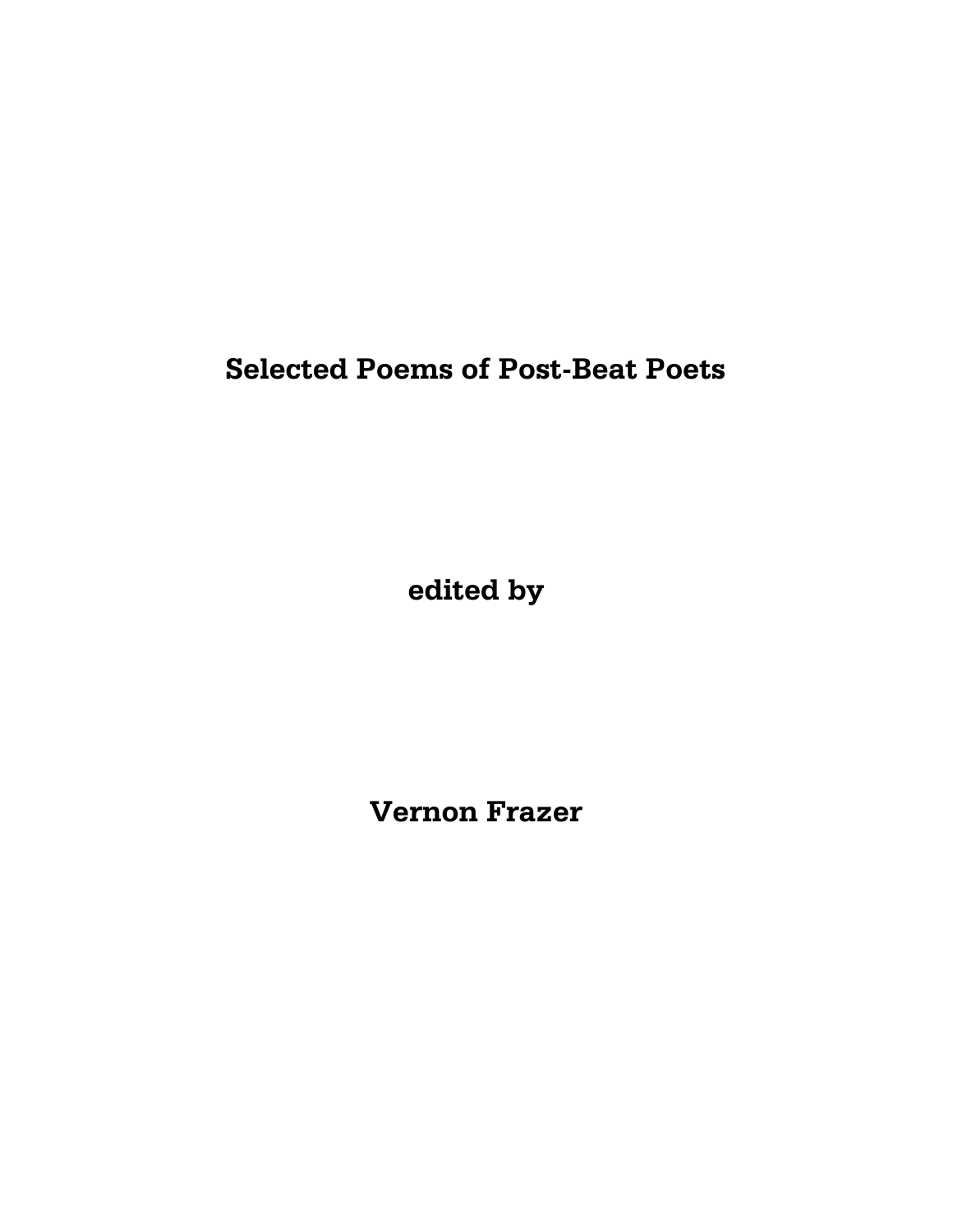Copyright © 2008 by Vernon Frazer

Originally published in Chinese by Shanghai Century Publications Beijing, China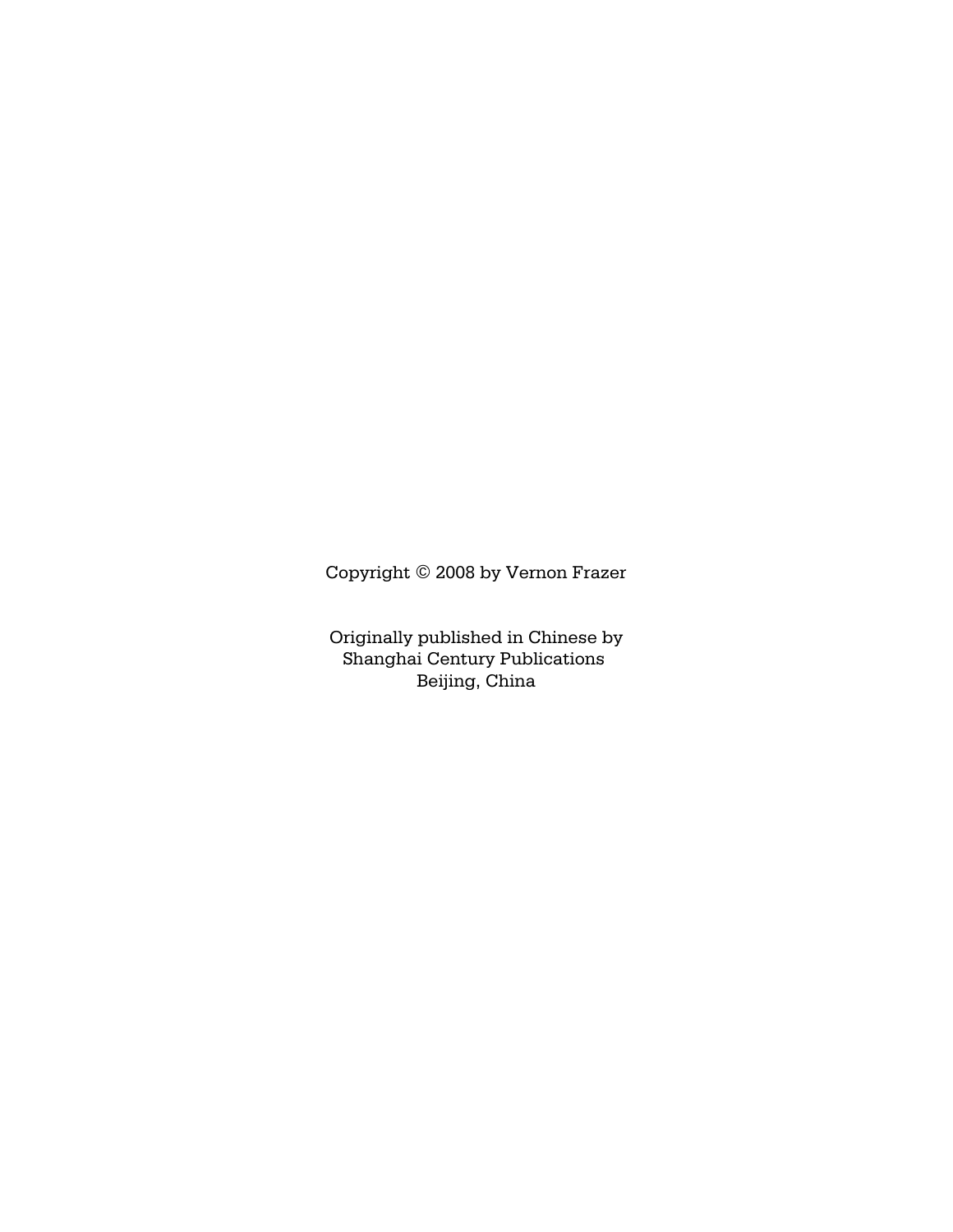# **CONTENTS**

| Acknowledgments                                           | 11 |
|-----------------------------------------------------------|----|
| Preface                                                   | 13 |
| Lawrence Carradini                                        | 15 |
| After The Talking                                         | 16 |
| Flexible Head                                             | 18 |
| <b>Just Above Freezing</b>                                | 19 |
| Out                                                       | 21 |
| And Again                                                 | 22 |
| A Second Look                                             | 23 |
| Terra Cotta Pater                                         | 24 |
| Erin Fly'n                                                | 25 |
| <b>Steve Dalachinsky</b>                                  | 26 |
| Post - Beat - Poets (We Are Credo #2)                     | 27 |
| Empire                                                    | 29 |
| something (for Cooper-Moore)                              | 30 |
| rear window 1                                             | 31 |
| rear window 2                                             | 32 |
| rear window 3                                             | 33 |
| overcast (for Gregory Corso)                              | 34 |
| <b>Enid Dame</b>                                          | 35 |
| The Woman Who Was Water                                   | 36 |
| Riding The D-Train                                        | 37 |
| Night Shift                                               | 38 |
| Dream Wedding                                             | 40 |
| Beach                                                     | 41 |
| <b>Bulbs</b>                                              | 42 |
| The Space Between                                         | 43 |
| <b>ENTERING THE CLASS</b>                                 | 44 |
| Motherdream                                               | 45 |
| Miracles 101                                              | 46 |
| Jack Foley                                                | 47 |
| An Epithalamium for my Son Sean and his Bride, Kerry Hoke | 48 |
| The Temptation of Sixty                                   | 51 |
| Ginsberg At The Mall                                      | 53 |
|                                                           |    |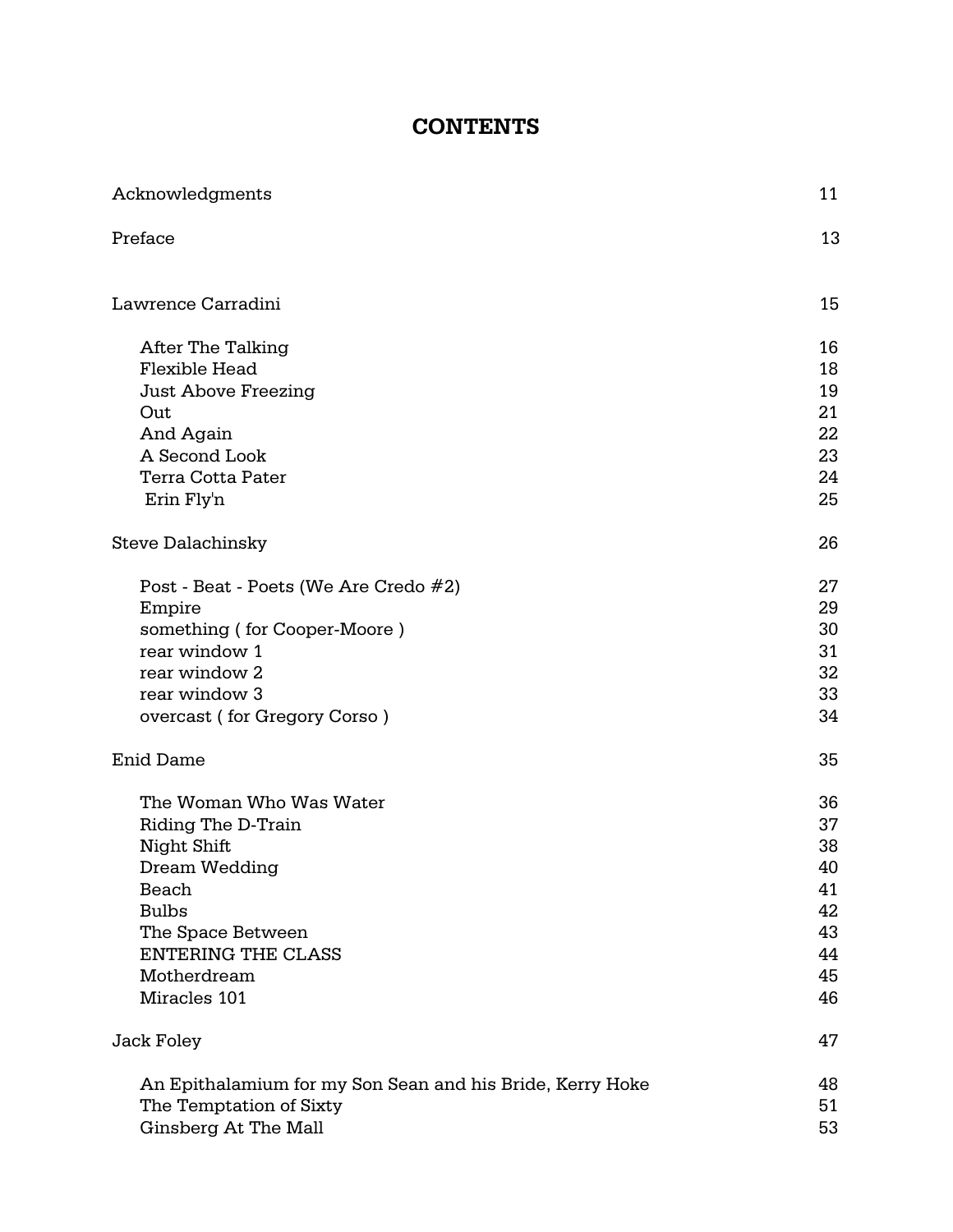|                                                                                                                                                                                                                | 55                                                 |
|----------------------------------------------------------------------------------------------------------------------------------------------------------------------------------------------------------------|----------------------------------------------------|
| Nice People<br>The Sex Queen Of The Berlin Turnpike<br>The Boy With Green Hair<br>A Sporting Affair<br>A hipster's hipster<br>Shana's Going To Disney World!<br>A Slick Set Of Wheels<br>The Sane              | 56<br>58<br>59<br>61<br>62<br>63<br>64<br>65       |
| Kirpal Gordon                                                                                                                                                                                                  | 66                                                 |
| Puberty/Colonialism/Spring<br>Turning the Curved World<br>Appearances<br>Big Ol' No One<br>How Paint Peels: Petals on a Wet White Wall<br>Enrich Your Vocabulary Now<br><b>Busted</b><br><b>Broken</b><br>Open | 67<br>68<br>69<br>70<br>71<br>73<br>73<br>73<br>73 |
| Schuyler Hoffman                                                                                                                                                                                               | 76                                                 |
| <b>Figures Within Figures</b>                                                                                                                                                                                  | 77                                                 |
| <b>Blues</b> for Jimi<br><b>DOUBLE VISION</b><br>In Motion out of Time<br>Beyond the Curve<br>Zombieville                                                                                                      | 79<br>80<br>83<br>85<br>87                         |
| <b>Bob Holman</b>                                                                                                                                                                                              | 88                                                 |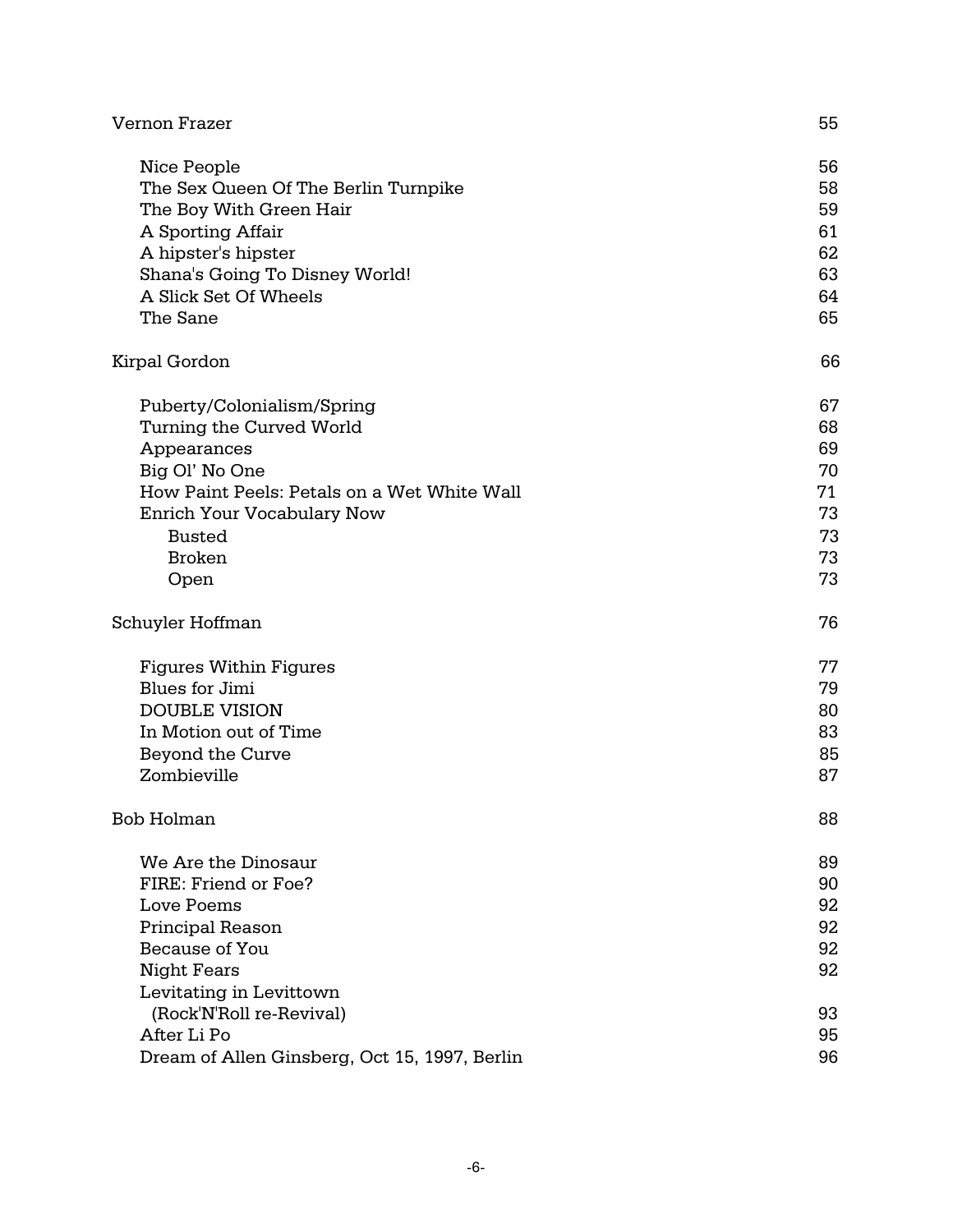| Mikhail Horowitz                               | 97  |
|------------------------------------------------|-----|
| September 11, 2001                             | 98  |
| T'ang Fragment                                 | 99  |
| the return                                     | 100 |
| Wood Flute                                     | 101 |
| Miles High                                     | 102 |
| Return Flight                                  | 103 |
| spider flies united                            | 104 |
| Poem                                           | 105 |
| One Treasure of Imperial China                 | 106 |
| poem & commentary                              | 107 |
| Arthur Winfield Knight                         | 108 |
| The Mysteries of the Universe                  | 109 |
| <b>Wild Turkeys</b>                            | 110 |
| The Hitchhiker                                 | 111 |
| James Dean: Walking on Water                   | 112 |
| James Dean: Bullfrogs                          | 113 |
| James Dean: Hollywood                          | 114 |
| Nude Photographs                               | 115 |
| Sirens                                         | 116 |
| <b>Scars</b>                                   | 117 |
| Imagining the Dead                             | 118 |
| Kit Knight                                     | 119 |
| <b>Trying Desperately</b>                      | 120 |
| Invisible Strings                              | 121 |
| Spirit of the Skies                            | 123 |
| Private Grief                                  | 125 |
| Walt Whitman Sees the First Women of War, 1861 | 127 |
| Jenner in the Rain                             | 128 |
| Annie James, 1943: The Same Screams            | 130 |
| Donald Lev                                     | 132 |
| Devolution                                     | 133 |
| Waiting                                        | 134 |
| Thoughts On Allen Ginsberg                     | 135 |
| Literatus                                      | 136 |
| <b>Scene From A Marriage</b>                   | 137 |
| John                                           | 138 |
| A Bar Is So Much Like A Woman,                 |     |
| Sometimes I Worry                              | 139 |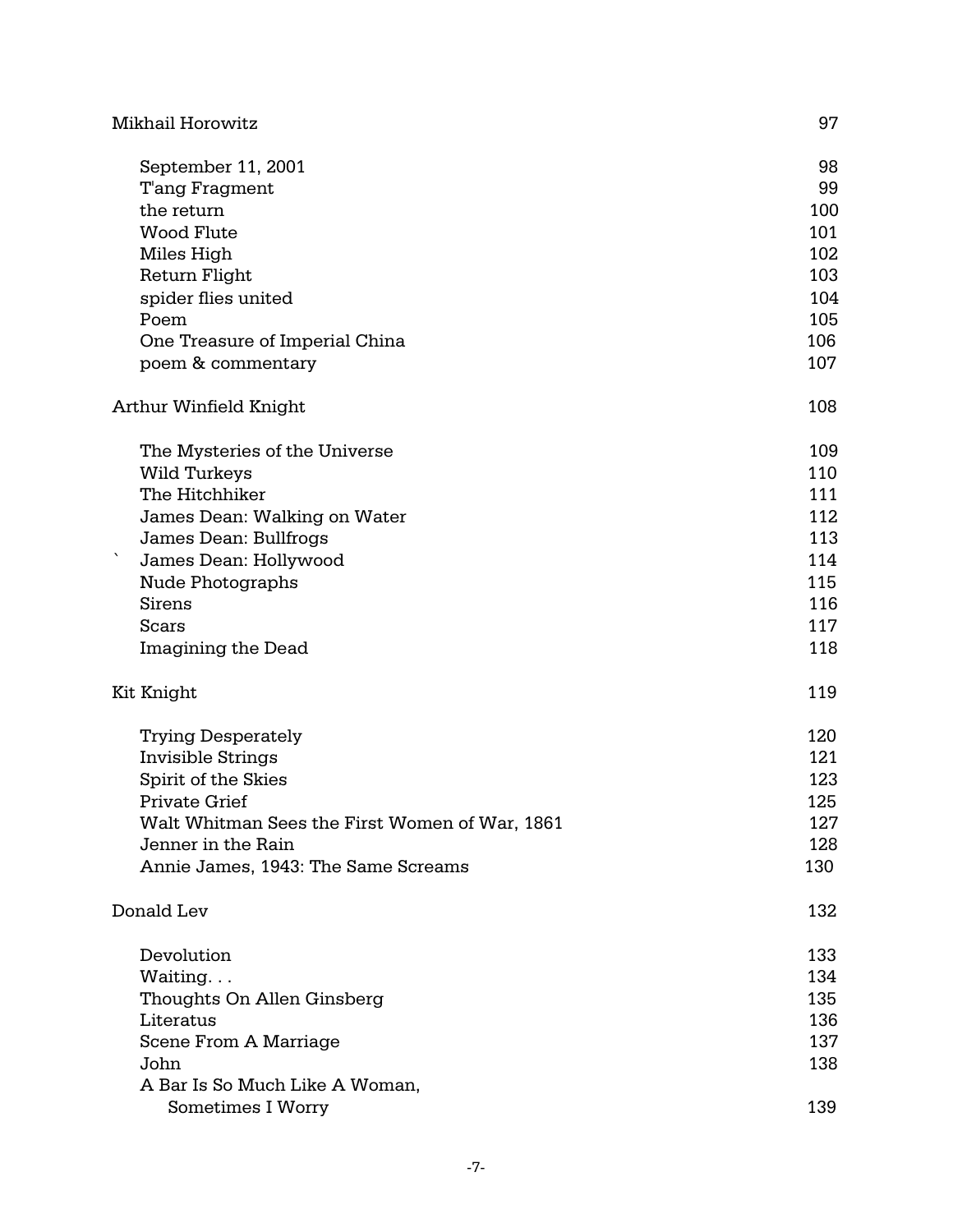| The Human Condition In Brighton Beach                   | 140 |
|---------------------------------------------------------|-----|
| Twilight                                                | 141 |
| The Courier                                             | 142 |
| Lyn Lifshin                                             | 143 |
| My Mother Straightening Pots And Pans                   | 144 |
| My Mother Wants Lamb Chops, Steaks, Lobster, Roast Beef | 145 |
| The Daughter I Don't Have                               | 146 |
| In My Mother's Last Hours                               | 147 |
| Early Friday I Wondered, Suddenly, Was Cab Calloway     |     |
| Living, Was He Dead                                     | 148 |
| The Birds Like A Radio On All Night                     | 149 |
| In The Rippled Ebony Cove                               | 150 |
| Geese At Midnight                                       | 151 |
| Like A Dark Lantern                                     | 152 |
| Reprieve                                                | 153 |
| Dan Nielsen                                             | 154 |
| The Swami Sky Dives                                     | 155 |
| I Woke Up One Morning                                   | 156 |
| <b>Earliest Memory</b>                                  | 157 |
| I Bought A Home Security System                         | 158 |
| I Was Looking For My Wallet                             | 159 |
| The Only Possible Explanation                           | 160 |
| Fame                                                    | 161 |
| What Am I Working On?                                   | 162 |
| <b>Two Proven Facts</b>                                 | 163 |
| Which Proves My Point                                   | 164 |
| Michael Rothenberg                                      | 165 |
| ANGELS SLEEP IN PEACE!                                  | 166 |
| THE JET IS NOW PERCEIVED                                | 168 |
| V HOLLYWOOD                                             | 169 |
| Leslye Layne Russell                                    | 175 |
| death in the meadow                                     | 176 |
| merge                                                   | 179 |
| question for the bodhisattvas                           | 181 |
| sax                                                     | 182 |
| Nagarjuna                                               | 183 |
| night piano                                             | 184 |
| spring blanket                                          | 185 |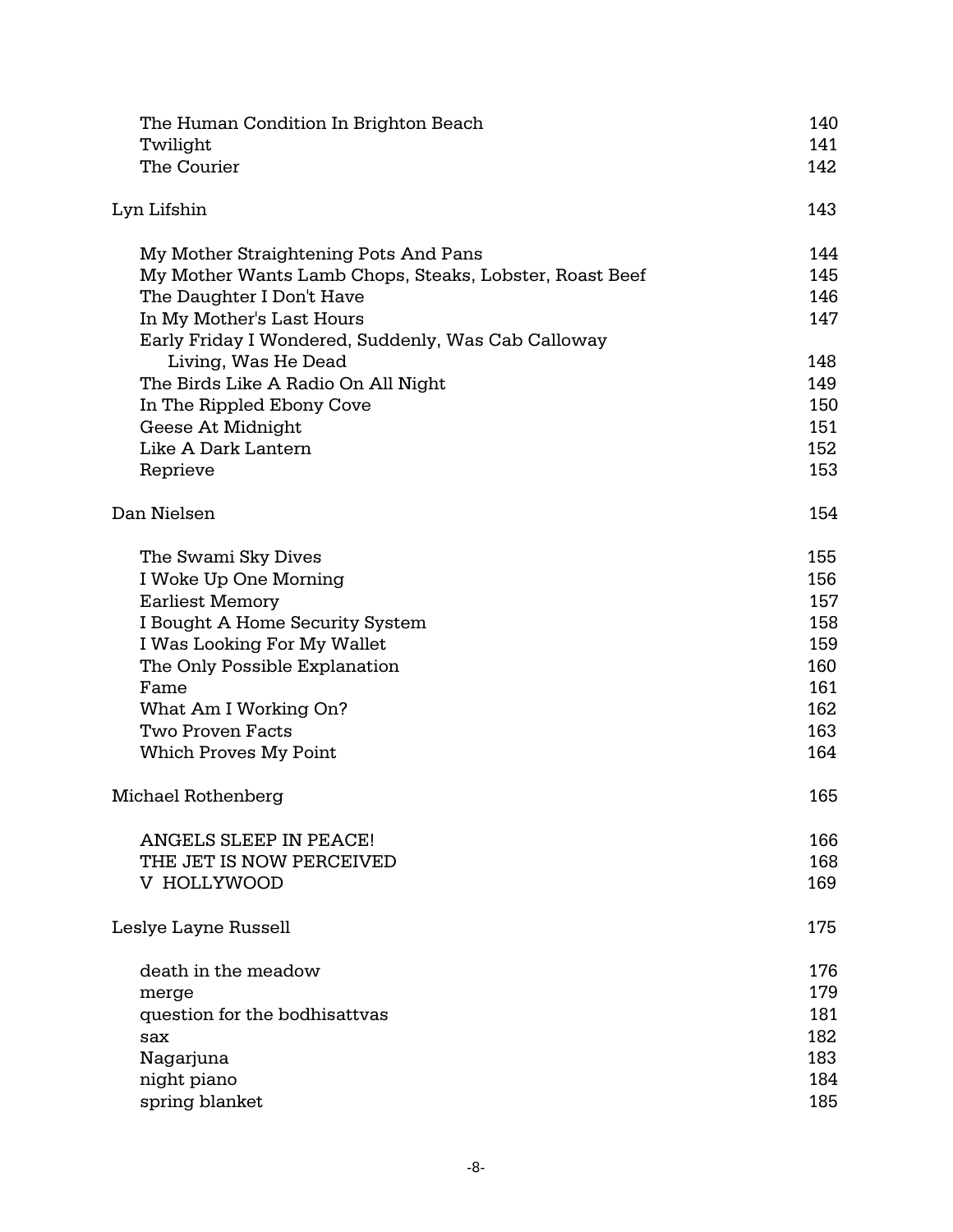| Ferlinghetti on the lawn                | 186 |
|-----------------------------------------|-----|
| Ravi Shankar                            | 187 |
| How the Search Ended                    | 188 |
| One Stone to Samadhi                    | 189 |
| Oyster                                  | 190 |
| Dragonfly                               | 191 |
| The Dark                                | 192 |
| Language Poetry                         | 193 |
| <b>Blues Beneath the Blue Mountains</b> | 194 |
| Ten Truisms and a Lie                   | 195 |
| Blue Circus, Oil Paint on Canvas, 1950  | 196 |
| Holiday                                 | 198 |
| Meg Smith                               | 199 |
| Lisa And All Her Kin                    | 200 |
| Master of The Flood                     | 201 |
| One Morning, Four Vistas for Ed Dyer    | 202 |
| For The Blue People                     | 204 |
| <b>Front Street</b>                     | 205 |
| <b>North Station</b>                    | 206 |
| Mermaids off The Coast of Greenland     | 207 |
| Cheryl A. Townsend                      | 208 |
| Those Men Between My Thighs Like Love   | 209 |
| The Things We Do For                    | 210 |
| <b>Under The Rain</b>                   | 211 |
| We Are                                  | 212 |
| Grasp                                   | 213 |
| Relativity                              | 214 |
| <b>Gray Poems</b>                       | 215 |
| Analese                                 | 216 |
| <b>Under A Gossamer Dream</b>           | 217 |
| Whims                                   | 218 |
| <b>Sweet Sorrow</b>                     | 219 |
| Janine Pommy Vega                       | 220 |
| Mad Dogs of Trieste                     | 221 |
| <b>Blueberry Pancakes</b>               | 223 |
| Allen                                   | 224 |
| Please Look Both Ways Before Crossing   | 226 |
| Any Number of Them                      | 228 |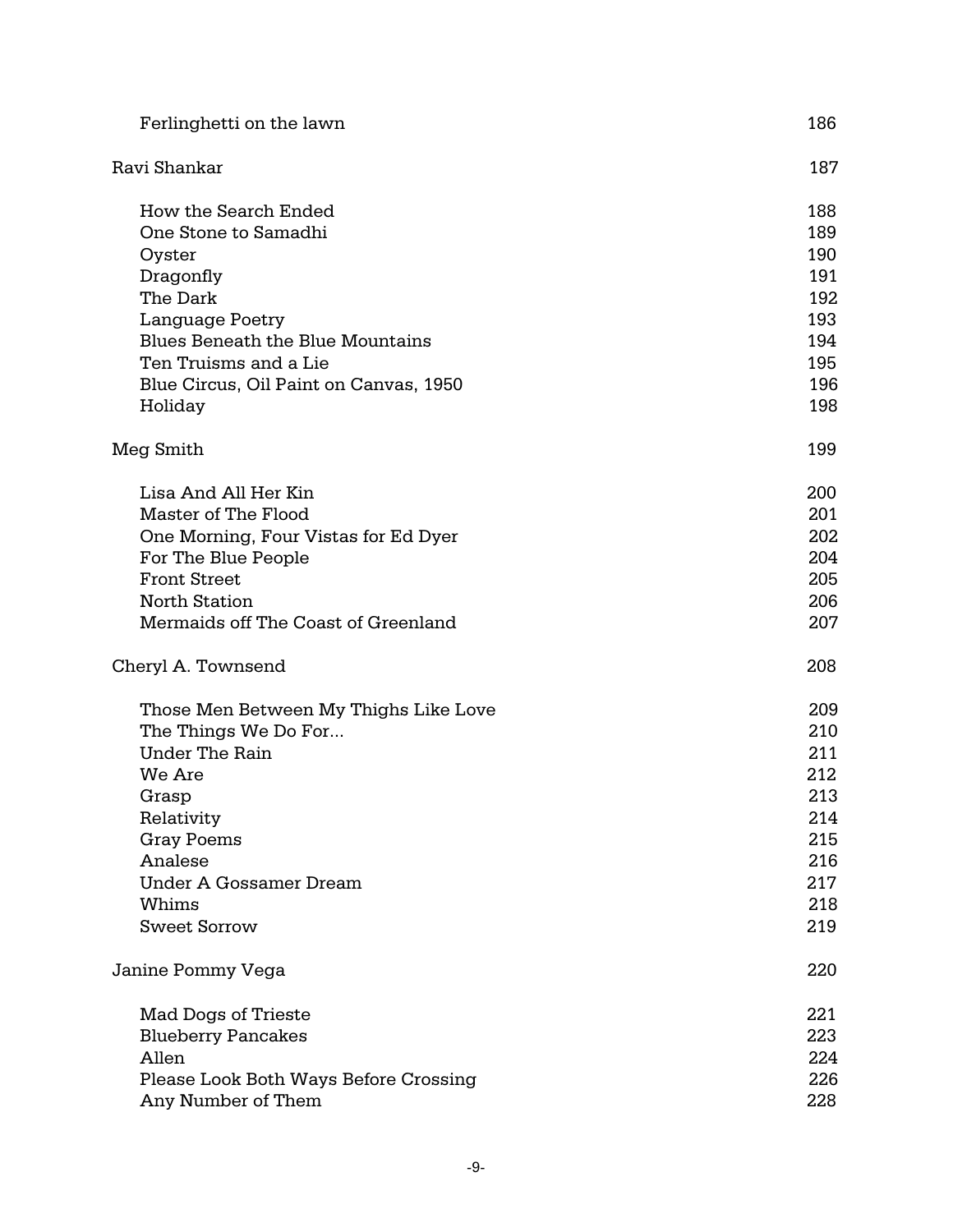| Gregory I                        | 230 |
|----------------------------------|-----|
| Gregory II                       | 231 |
|                                  |     |
| Anne Waldman                     | 233 |
| Verses for the new Amazing Grace | 219 |
| To the Censorious Ones           | 235 |
| Writing                          | 236 |
| <b>Jack Kerouac Dream</b>        | 237 |
| Glass Hymen Rite                 | 238 |
| Credo                            | 239 |
| <b>Barry Wallenstein</b>         | 240 |
| Tony The Pothead                 | 241 |
| Fundamental                      | 242 |
| The Drain and the Cherry Tree    | 243 |
| The Butcher                      | 244 |
| My Understudy                    | 245 |
| The Killers                      | 246 |
| In the Board Room                | 247 |
| The Job                          | 248 |
| <b>Blues</b>                     | 249 |
| Postmodernism                    | 250 |
| Don Webb                         | 251 |
| Musa                             | 252 |
| Mercury                          | 253 |
| Venus                            | 254 |
| Earth                            | 255 |
| Mars (LaMesa, Texas)             | 256 |
| Jupiter                          | 257 |
| Saturn                           | 258 |
| Uranus                           | 259 |
| Neptune                          | 260 |
| Pluto                            | 261 |
|                                  |     |

Extending the Age of Spontaneity to a New Era: Post-Beat Poets in America 262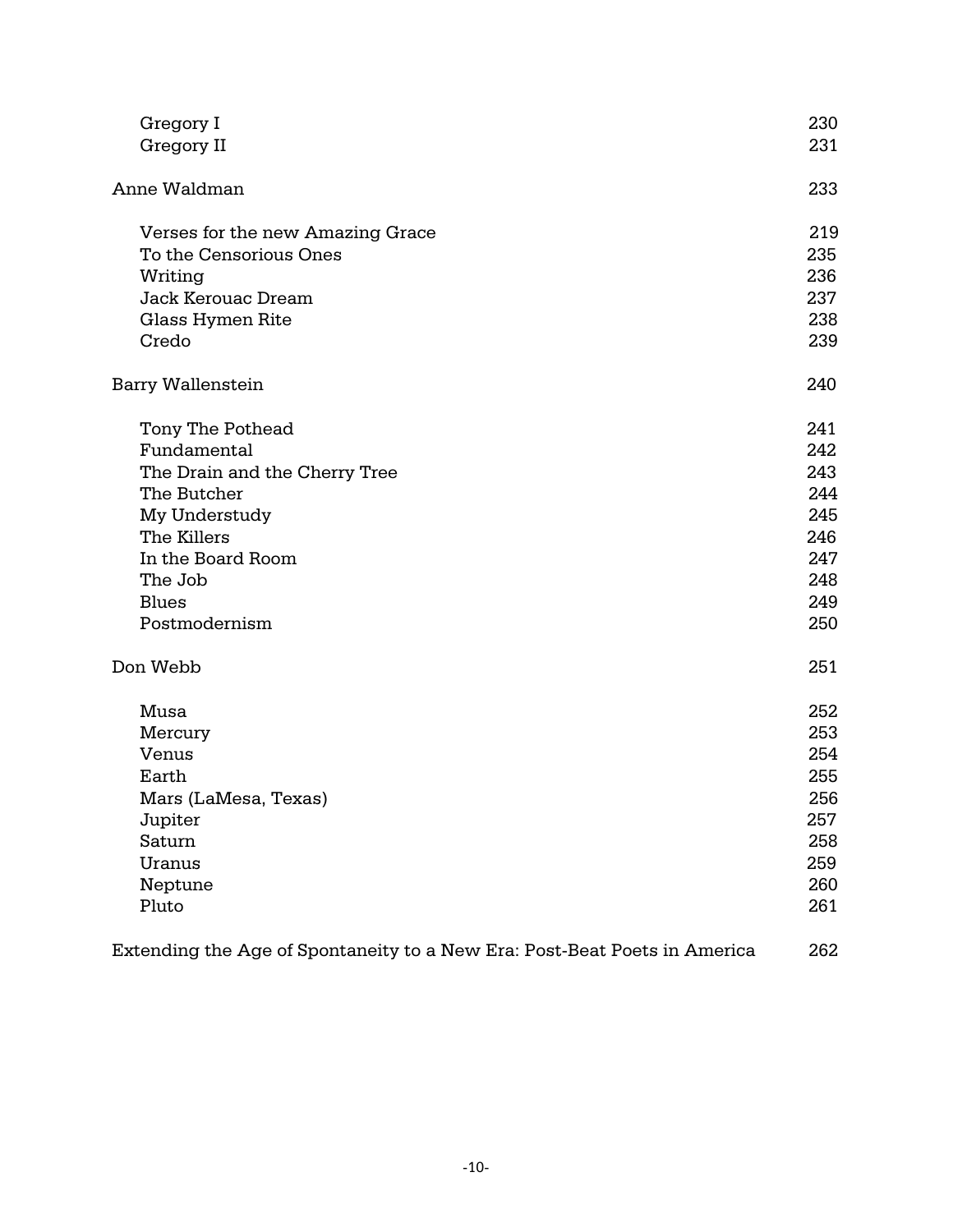### **ACKNOWLEDGMENTS**

*Selected Poems of Post-Beat Poets* is dedicated to the late Wen Chu-an, who made its existence possible, but didn't live to see its publication. His work as translator of this anthology and his historic role in making Beat Generation literature available to Chinese readers deserve much acknowledgment and appreciation.

I would also like to thank my friend and colleague Professor Zhang Ziqing for his role in translating the work into Chinese and for his persistence in finding a publisher for it. My friend, poet-editor Chu Chen, deserves thanks for working with Prof. Zhang to find a home for the anthology. Limin Lei, almost a "silent partner" in the production of this book, also deserves thanks for assisting in the translation of the work.

Without them, the publication of *Selected Poems of Post-Beat Poets* would never have appeared in print.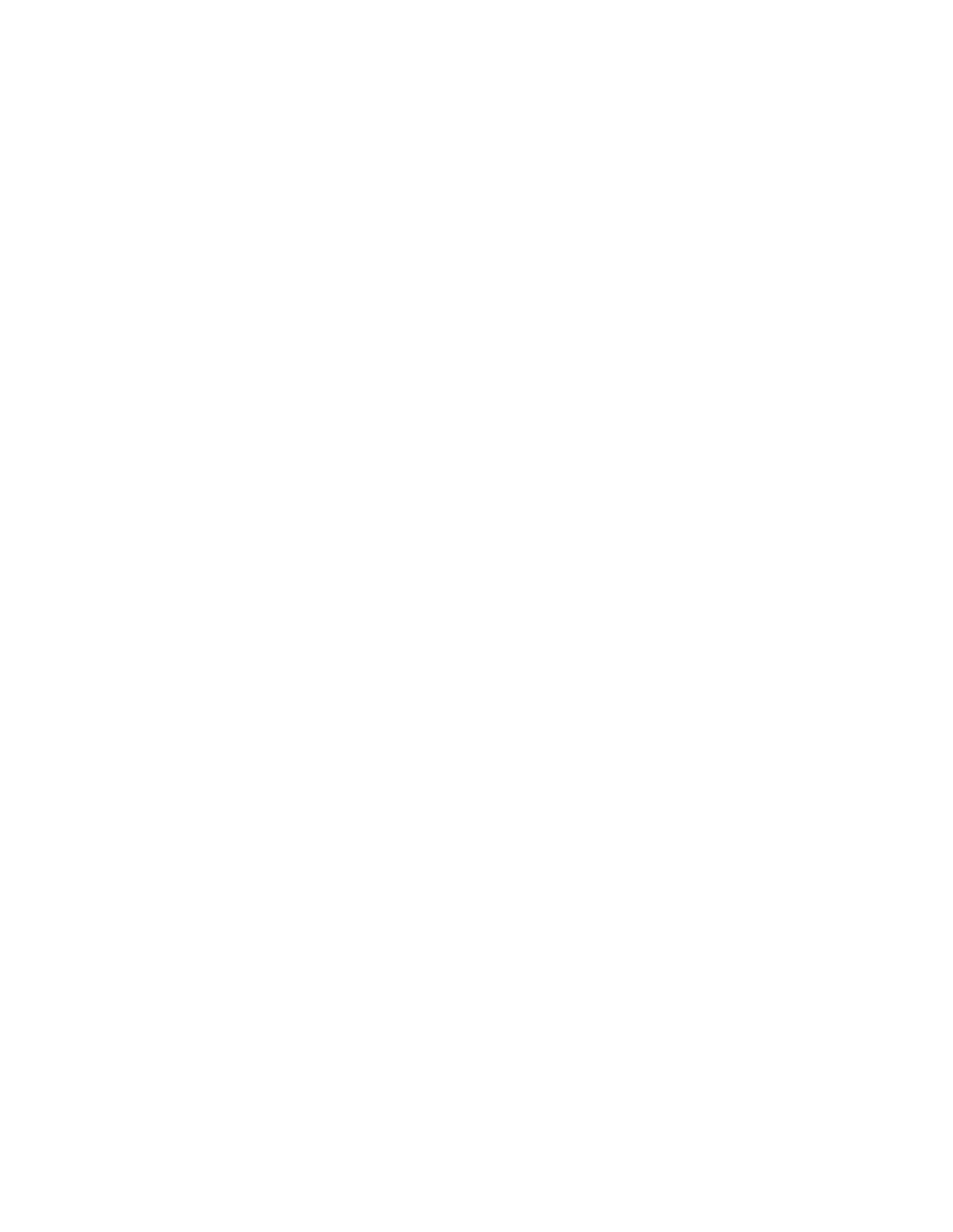### **Post -Beat Poetry in China:**

Preface to *Selected Poems of Post-Beat Poets* in Chinese edition

If Wen Chu-an had never attended the 1997 Lowell Celebrates Kerouac Festival, *Selected Poems of Post-Beat Poets* would not exist. While a visiting professor at Harvard University, Wen encountered the Post-Beat phenomenon at the Festival's Small Press Fair, where writers ranging in age from thirty to sixty sold books of poetry they had published through small presses or by themselves. While my wife, Elaine Kass, and I were selling my books and recordings at our table, Professor Wen introduced himself and told us he was translating Jack Kerouac's *On the Road* into Chinese. Impressed with his ground-breaking, I invited him to talk with Elaine and me at our table. Over the next hour, possibly two, we discussed the Beat Generation and its successors at great length, and agreed to remain in contact.

After Professor Wen returned to the West China University of Medical Sciences in Chengdu ( now merged into Sichuan University ), where he is a Professor of English, we continued to communicate by e-mail. In addition to discussing the work of Kerouac and Allen Ginsberg, we discussed the difficulties I experienced in finding publishers, distributors and reviewers for my work and told him I wasn't alone, that the American literary establishment had overlooked virtually an entire generation of writers who continued to advance the work of the Beat Generation's founders. Impressed with the work of Post-Beat Generation poets that I sent him, Professor Wen interviewed me about the Post-Beat writers. His interview, "Beneath the Underground: Post-Beat Writing In America," appeared in *Contemporary Foreign Literature*, accompanied by poems from five of the twenty-four poets who appear in this anthology. After its publication, Zhang Ziqing, editor of *Contemporary Foreign Literature*, discussed publishing an anthology of Post-Beat poetry with Professor Wen. Professor Wen approached me about editing the anthology, which I readily agreed to do.

The first problem I faced in editing an anthology of Post-Beat poets was establishing a definition of Post-Beat. Defining Post-Beat poses a challenge similar to Wittgenstein's discussion in *Philosophical Investigations* about the difficulties inherent in defining a game. Wittgenstein said, We do not know the boundaries because none have been drawn.

The boundaries of Post-Beat literature have never been drawn. Unlike the Beats, the Post-Beats never existed as a literary movement, or even a closely-knit network. They emerged spontaneously throughout the United States. Some were social contemporaries of the original Beats, others encountered them peripherally. Many only read about them. A significant number of Post-Beats came of age in the 1960's. Lacking a marketing genius such as Allen Ginsberg to work behind the scenes on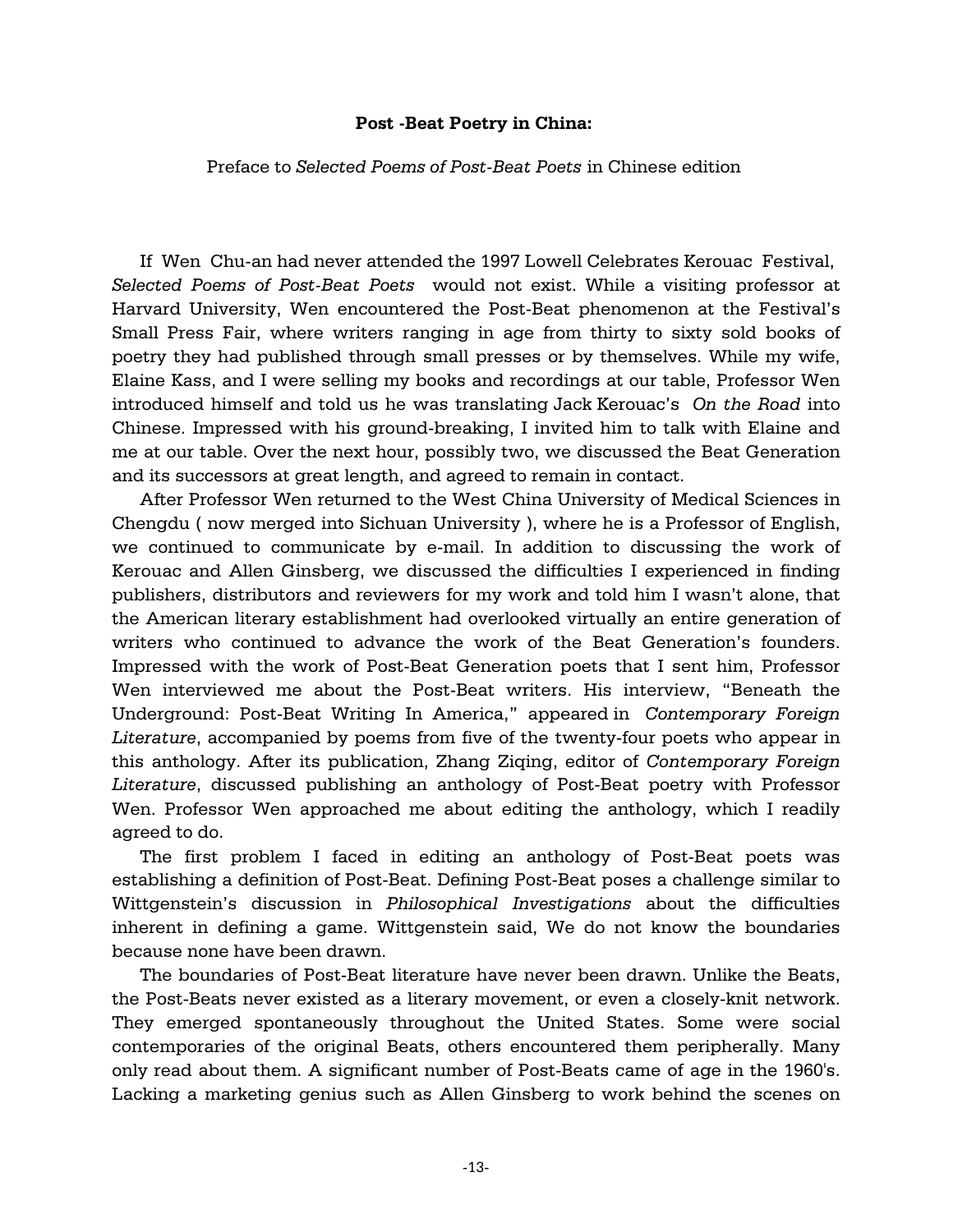their behalf, they worked their way as individuals through a literary landscape whose homogeneity had dissipated, in part because the influence of the Beats extends far deeper into American literature and culture than many Americans realize. Kerouac's work did more than launch the rucksack revolution he described in *The Dharma Bums*; his Spontaneous Bop Prosody influenced the New Journalism of Tom Wolfe and Hunter S. Thompson, and the Language Poetry of Clark Coolidge. His recordings of prose and poetry with jazz accompaniment anticipated the Performance Poetry currently practiced in American Poetry Slams and the contemporary mixed-media genre known as Performance Art. William Burroughs' exploratory literary techniques influenced much of the experimental fiction that has emerged since the 1960's, ranging from Avant-Pop and Metafiction to aleatoric texts, as well as several younger generations of science fiction writers. Through its frank discussion of his homosexuality, Allen Ginsberg's poetry broadened the range of subject matter deemed acceptable as literature. Without Ginsberg, as poet and social activist, the fields of Gay, Lesbian and Feminist literature might never have developed. In today's heterogeneous literary landscape, many of the writers influenced by the Beats write in genres whose existence the Beats inspired, but which are not considered Beat. Moreover, since the corporate takeover of the publishing and bookselling industry that began early in the 1970s, most major publishers only print the work of rock stars, former presidents and other media figures whose occasional poetry, regardless of quality, guarantees profits.

Nevertheless, a loose network of writers throughout the United States designates its work as Post-Beat. Although not a school or movement, they inhabit the alternative culture that now exists in almost every American city of moderate size. They publish their work in micro press magazines, which publish fewer copies of each issue than the small press publications that receive college and government funding. Some of the micropress editors publish books by writers within their network, while other writers publish their books by themselves. For purposes of this anthology, Professors Wen and Zhang and I agreed to focus on this *ad hoc* network, whose work visibly extends the achievements of the Beats into new poetic and narrative techniques, as well as issues of lifestyle, social justice and spiritual questing. Many of the poets selected for this anthology recite their work in public, frequently with jazz accompaniment. Several of the poets in this anthology studied at Naropa University, arguably the closest thing to a Post-Beat academy.

With few exceptions, such as Anne Waldman, who serves as Director of Naropa's Jack Kerouac School of Disembodied Poetics, the Post-Beat poets have not received public or critical recognition for their work. It is hoped that this anthology will bring their work to a literary culture that will appreciate the fresh and unique poetry they offer the world.

— Vernon Frazer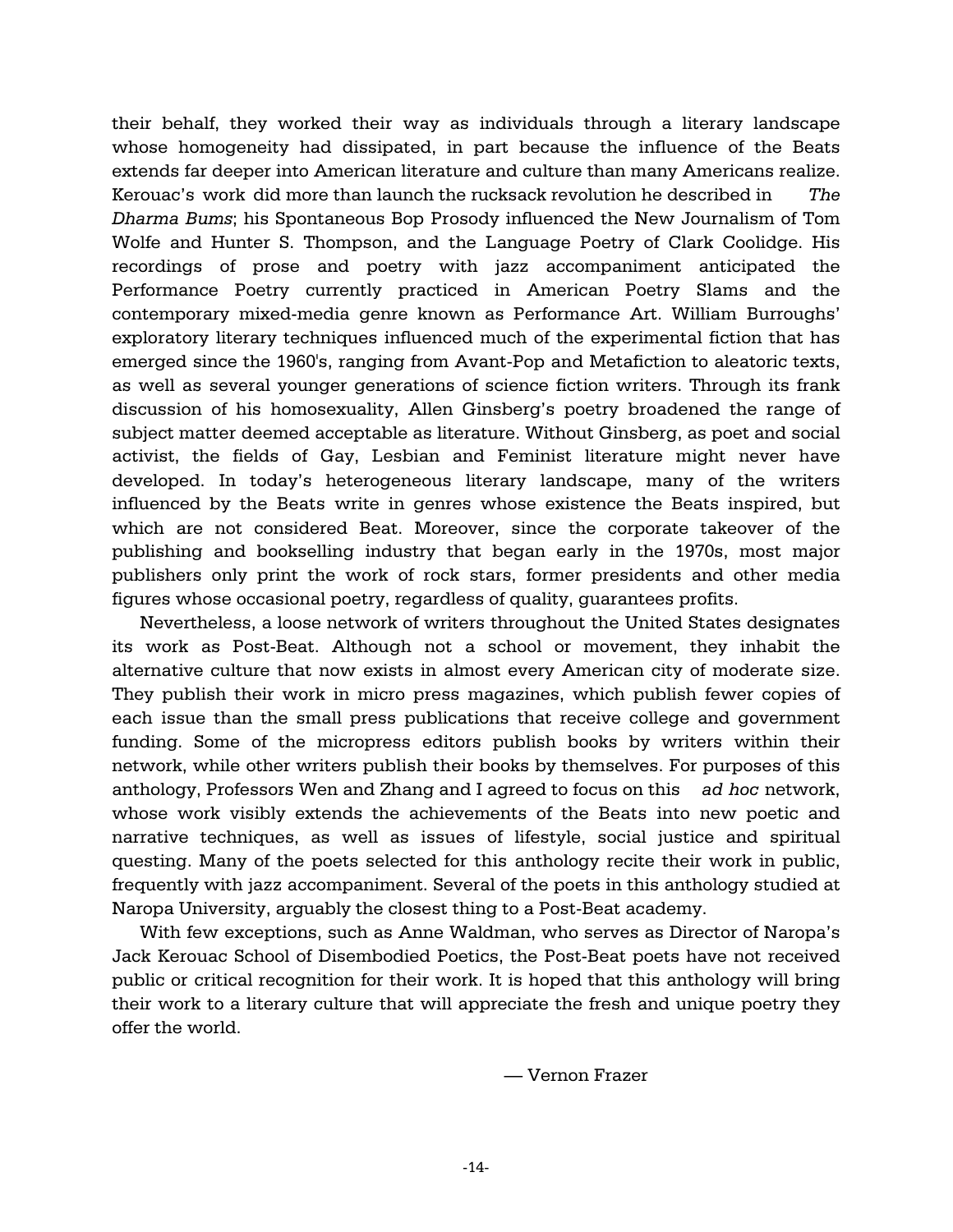### **Lawrence Carradini**

Born April 18, 1953, in Queens, New York, Lawrence Carradini holds a Bachelor of Science degree in Zoology and a Master of Science degree in Vertebrate Reproductive Physiology and Physiological Ecology. His poems have appeared in magazines such *as Bouillabaisse, The Boston Poet* and *The Cafe Review*. His poetry has also appeared in several anthologies: *Dialogue Through Poetry -2001, Concept #3*, and the Barnes and Noble Anthology, *Poetry Showcase* . He has recently had poetry translated into Chinese in the journal *Contemporary Foreign Literature* . A collection of his poetry, *BURNING HEADS*, is published by VB Documentation Enterprises. He read from Jack Kerouac's *On The Road*, with original Kerouac musical collaborator David Amram at the July, 2000 opening of the two month exhibit "Kerouac's Northport." A resident of Lowell, Massachusetts, Carradini is the President and Chairman of the Board of Directors of Lowell Celebrates Kerouac! He is a senior staff member of the Massachusetts Biologics Laboratory (now part of the University of Massachusetts Medical School). His biographical sketch is listed in five Marquis *Who<sup>1</sup>s Who* publications, including: *Who's Who in America, Who's Who in the World, Who's Who in Science and Engineering, Who's Who in Medicine and Health Care, and Who's Who in the East*.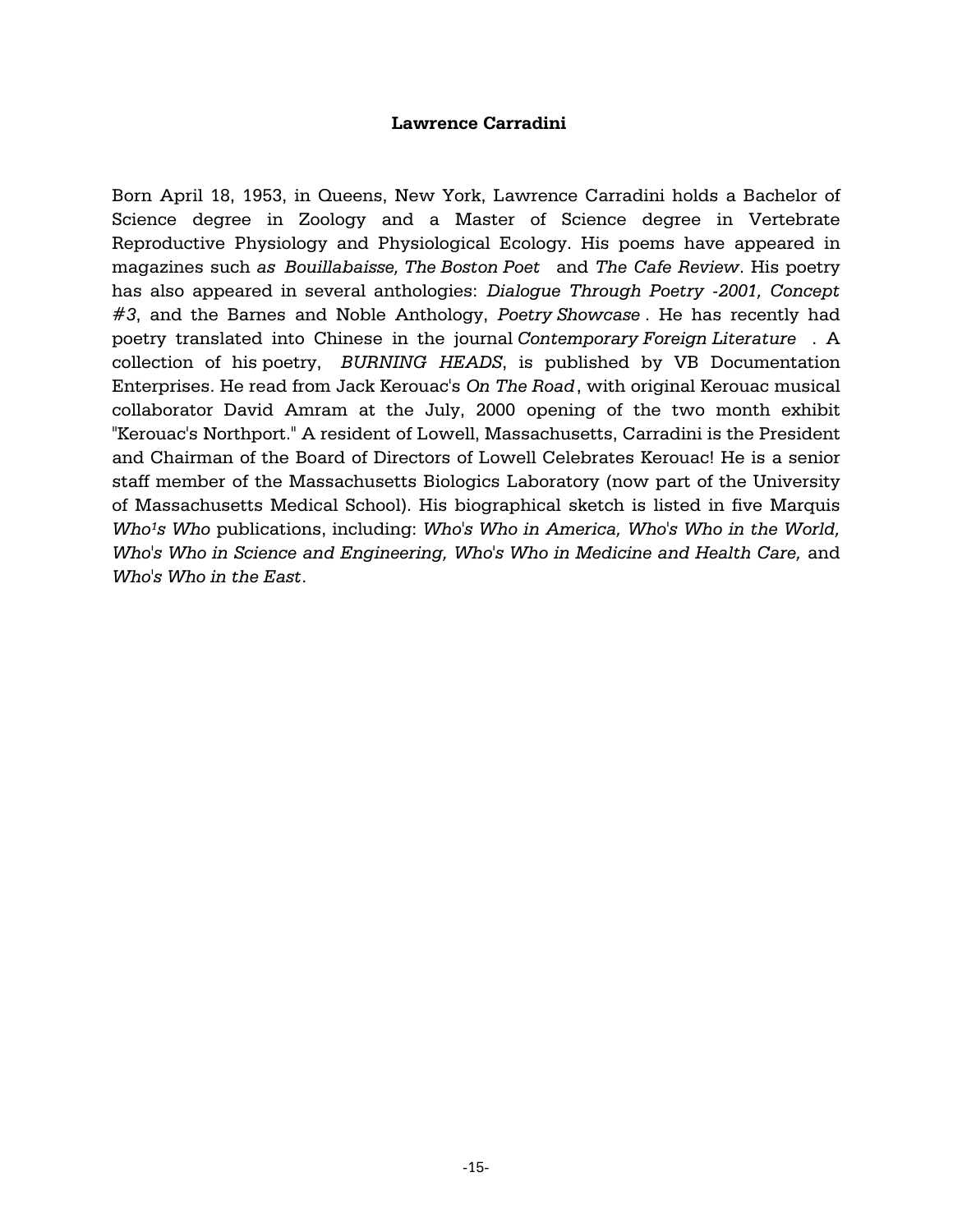## **After The Talking**

It's the jitterings that get me mostly, in the back jointless nest behind the knees. The rumpled stilt skins of my long legged youth now abandoned. Me? Making ends that never. I go from one same thing to some other. I go from one (same thing?). I go from... I go. Jiggle the tank handle. This! This is the last front before exit. Now, age is the toll collector. I cannot run from another star. The explosion will outstrip me. The bullet is caught between my teeth for one last time. I am not old. I am lonely! I am not going to take this lying. One more night and I will have it settled. One more refrigerator door. One more outside cat.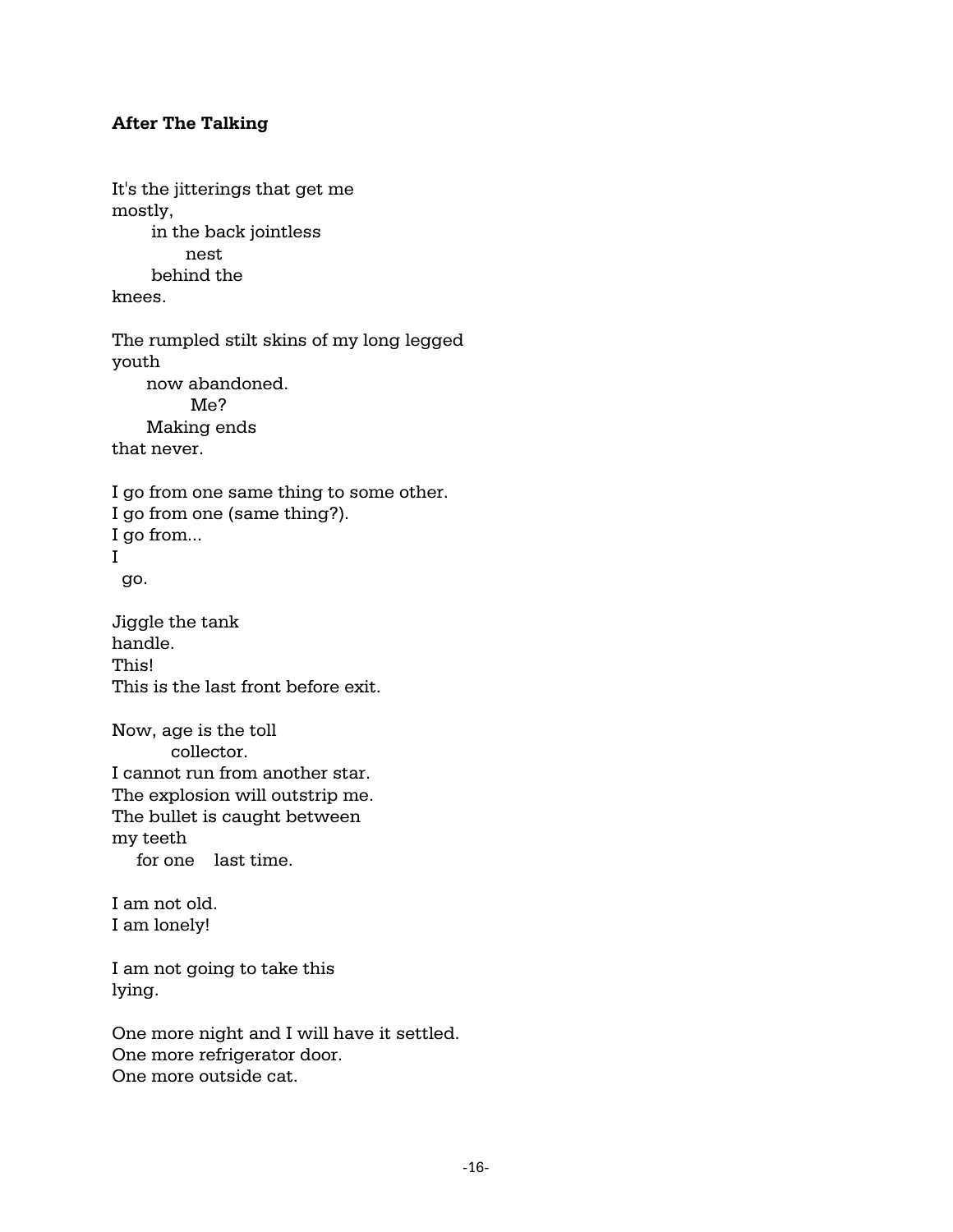One more fluffy at the unbitten end of a candy.

Get out of here, you shadow!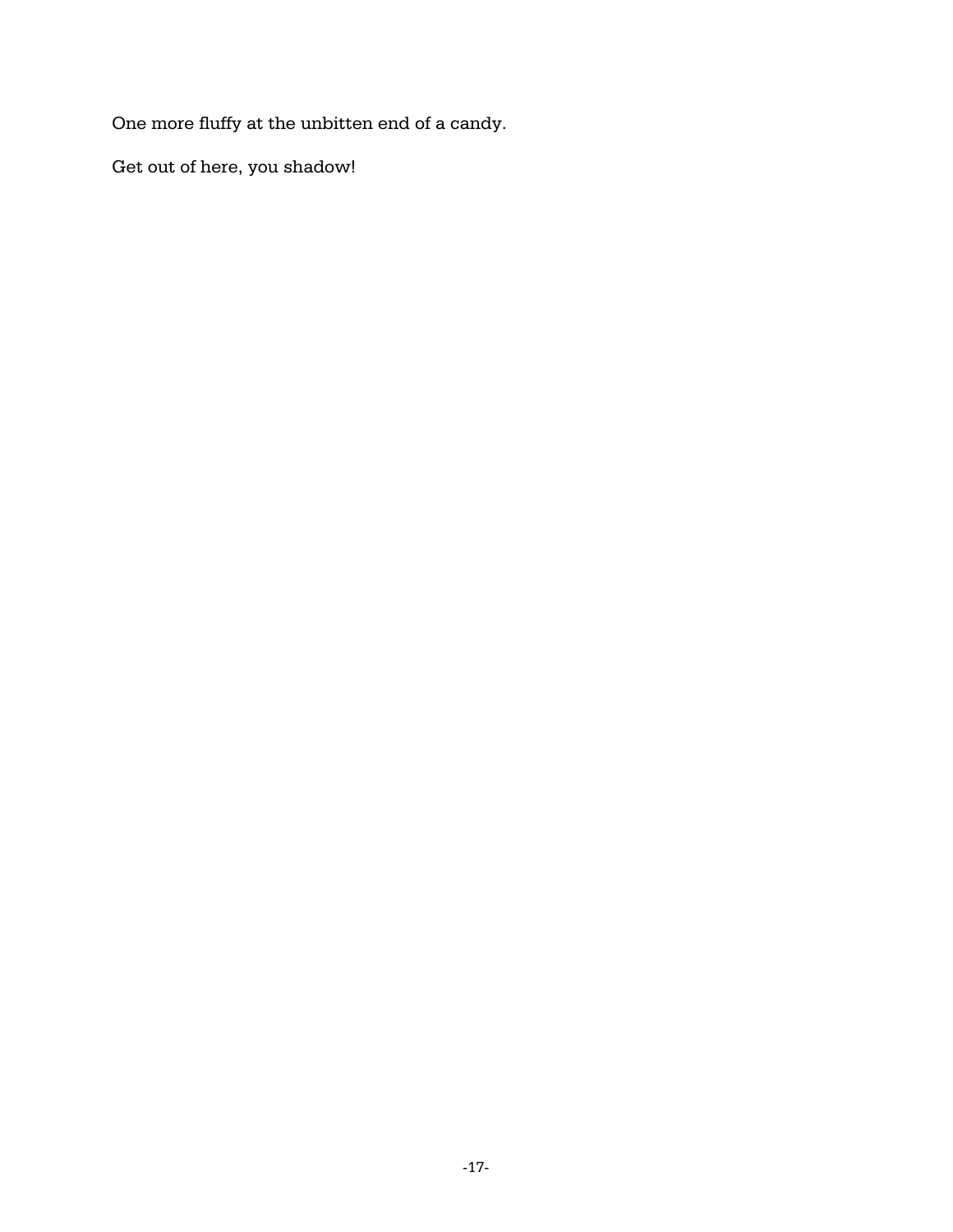# **Flexible Head**

*dedicated to Han Shan*

Small cans of vinyl, This cup, And beans.

Sing - Sing - Sing -

A lover, Bones on the carpet, Read me.

Los Angeles is not.

San Francisco -

River bends. River bends.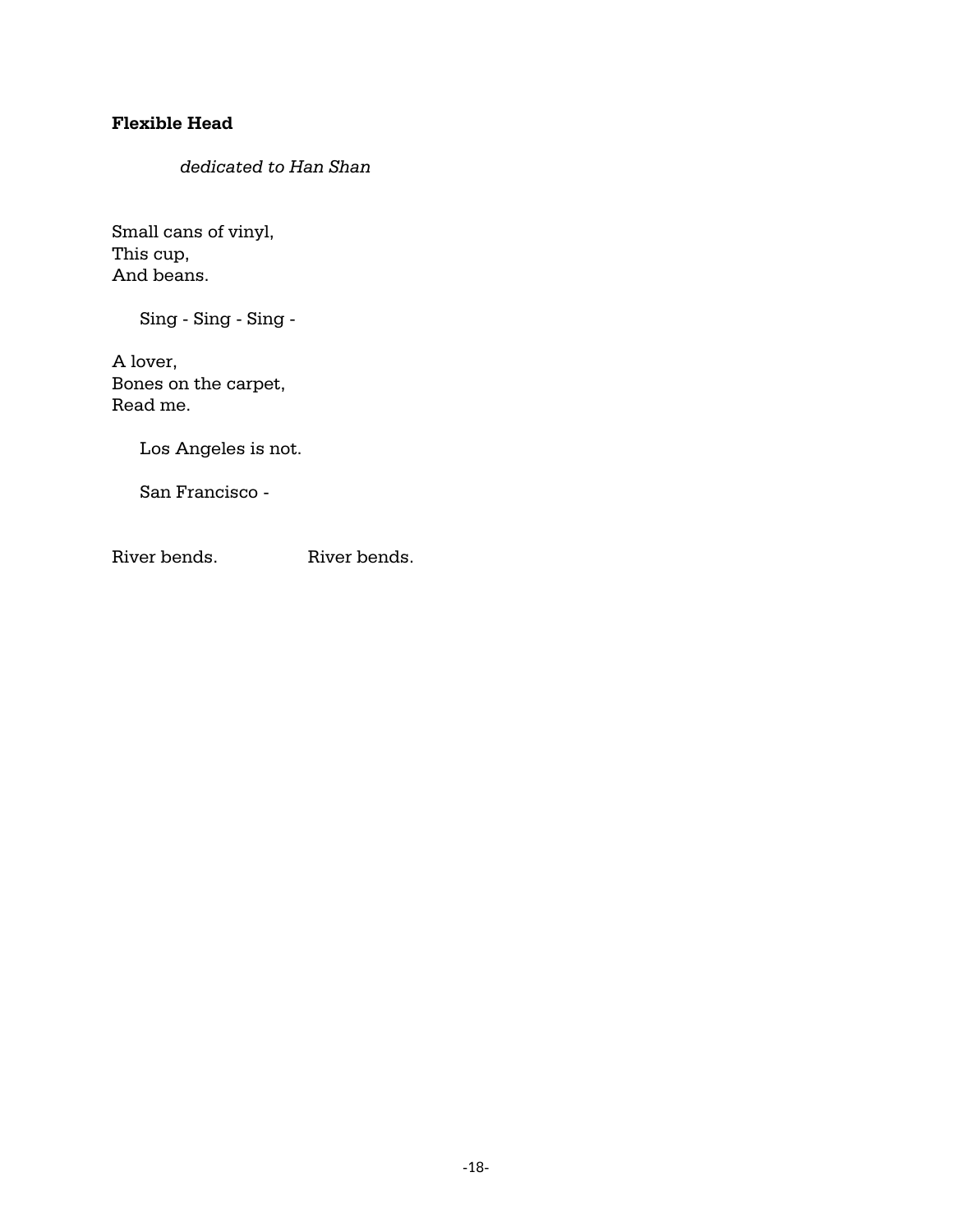### **Just Above Freezing**

I am fainting. I am wondering why the birds fly south when it is seventy-nine degrees of wonder, why it is warmth of wonder that keeps me questioning if - I am fainting. If I am holding on To simple things I am wondering why? I am wondering why it is that something that should be as simple as love creates convolutions twisted pathways crossing brain-loops cross-hemispherical crosswired wireless mix mastered and slashed on some vinyl of the needled mind? I am wondering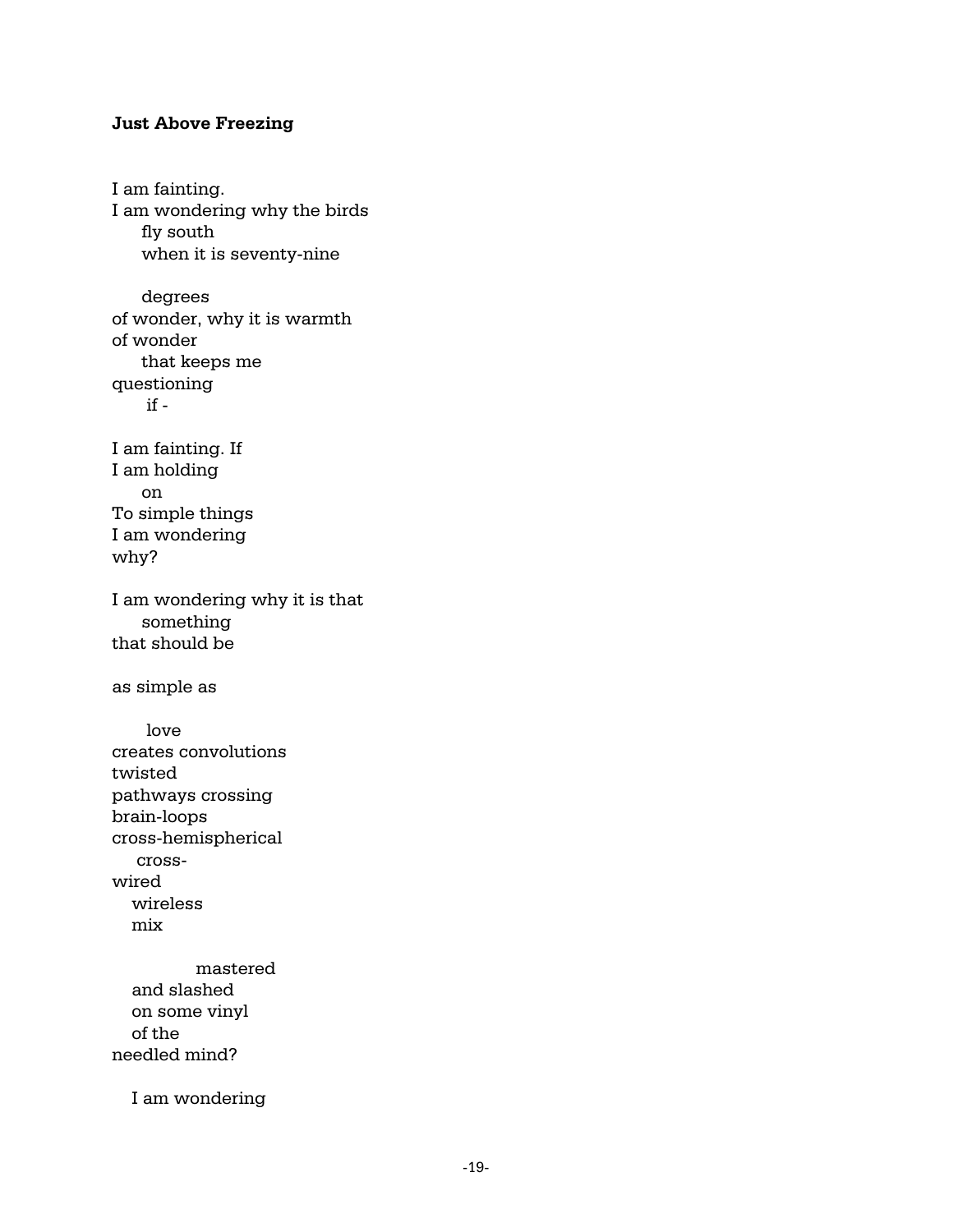why the needle breaks the skin is thin flakes surrounding the drifts. We are snowmen melting. We are puddles after bonds broken, we are left The Dog. Without

a cat.

Each bird a dream.

I am fainting;

blurred,

it looks as if

*all*

the birds

have

flown.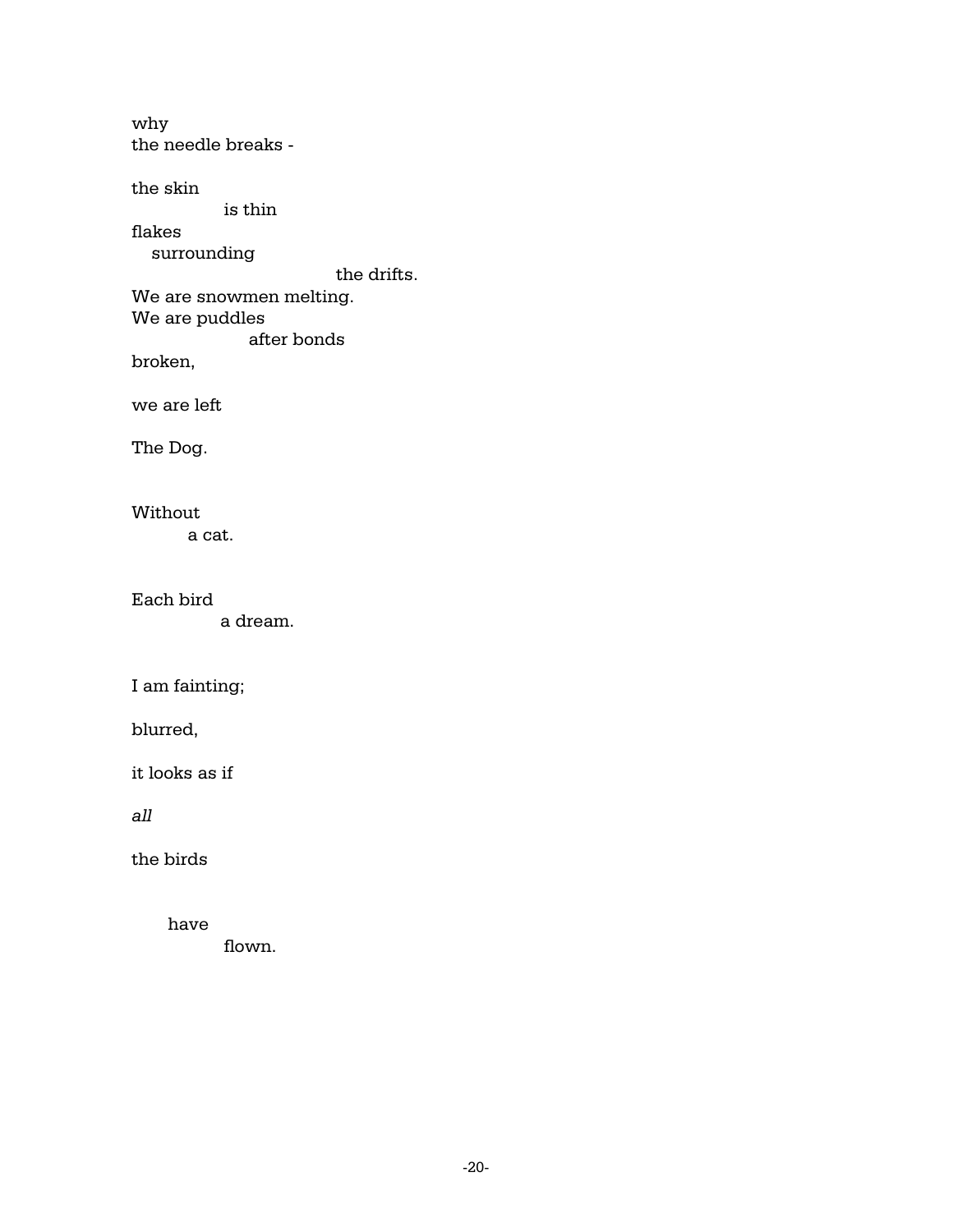## **Out**

There where horses run in air are windows and unnumbered tables Cranes and trees bend knees are crossed No dot above my eye ( another spice ) No-one is shattered By my desire One hand clapping one Over

and

Over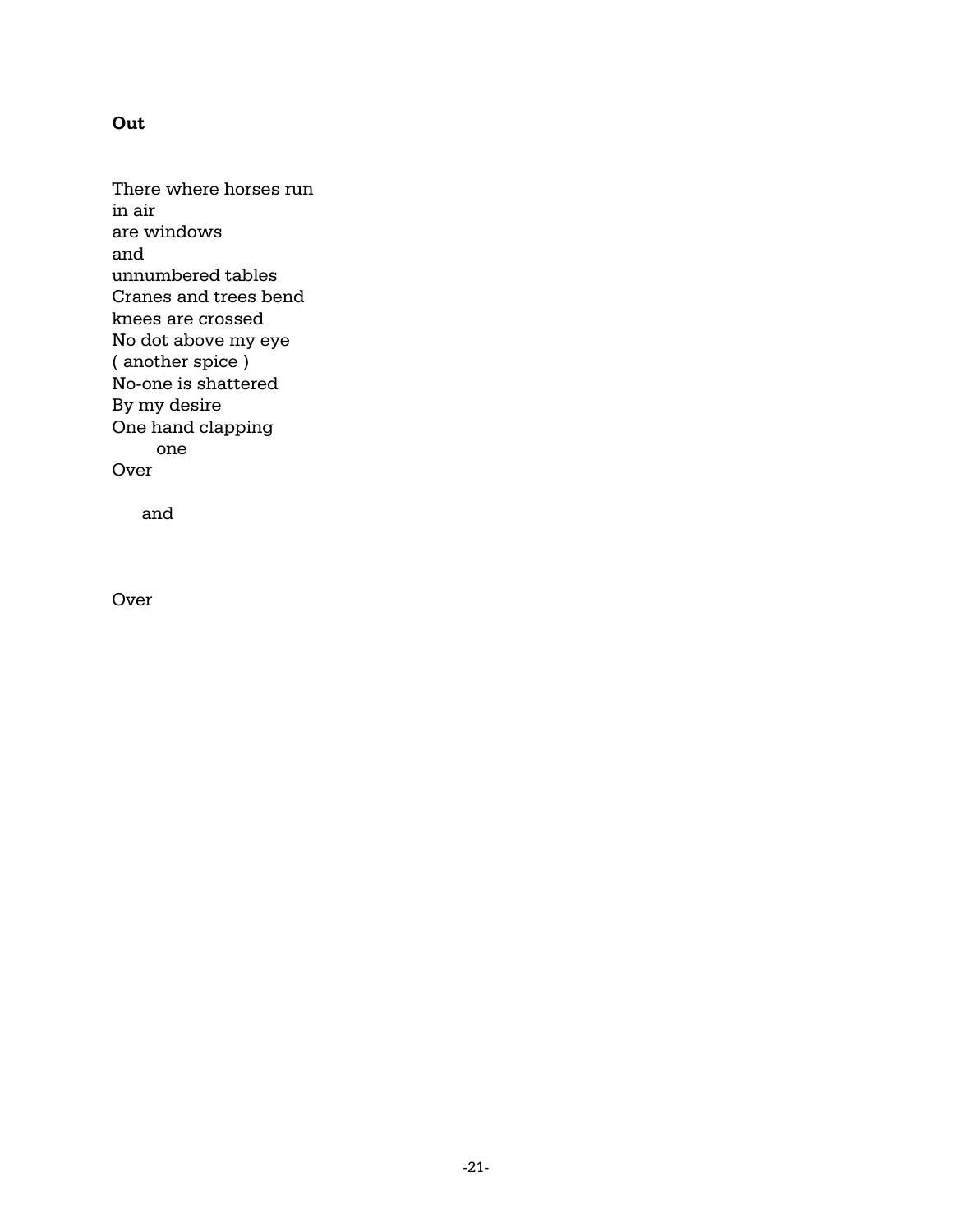# **And Again**

Our Mocking Bird is back. I have been waiting. She like me, sitting on the antennae; Squaw Bird score held, loosely, in her left hand. If ever there were a reason to believe it is time to renew our love of life, it is

now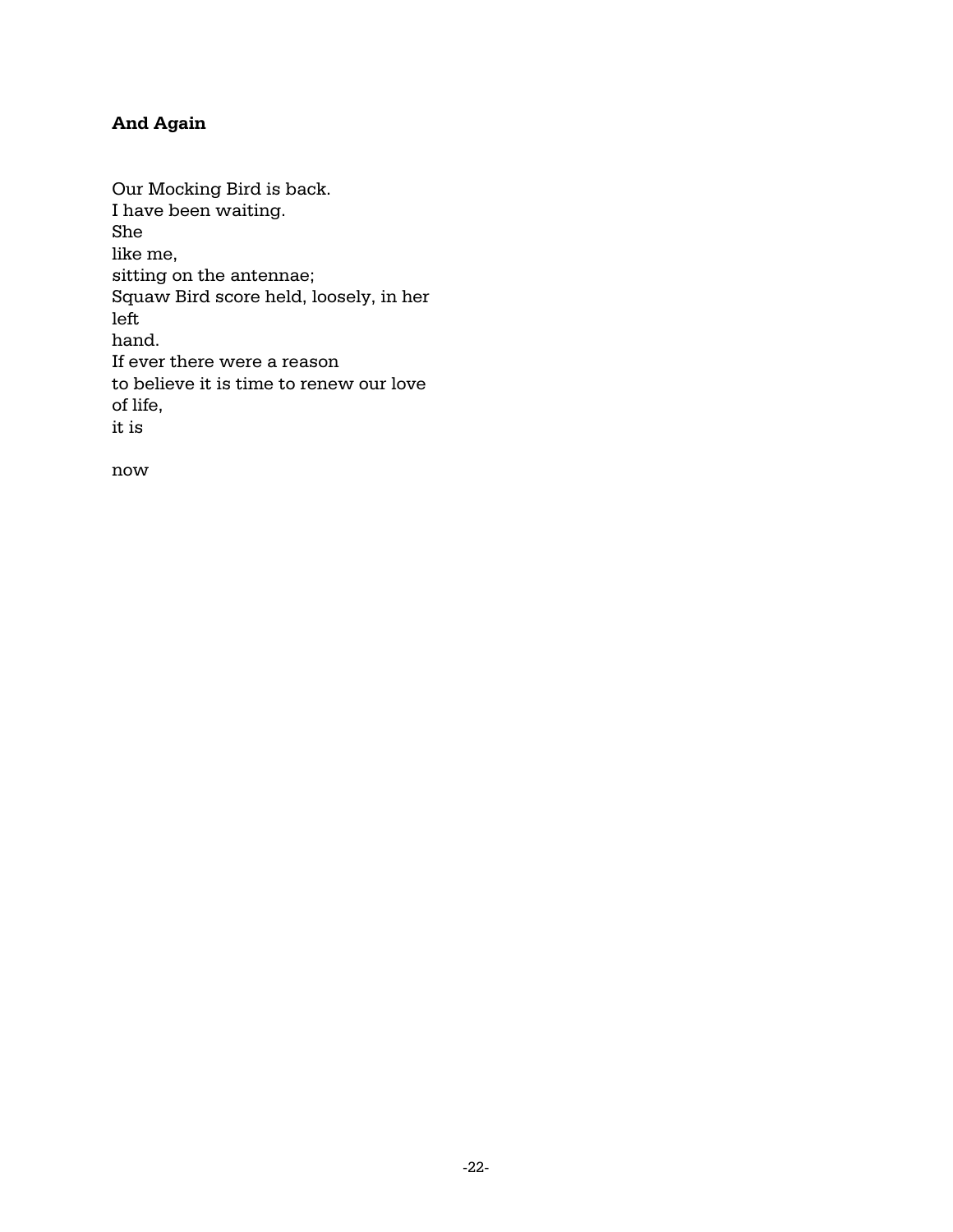# **A Second Look**

It was a Cormorant I thought, but large I looked, and saw a Loon.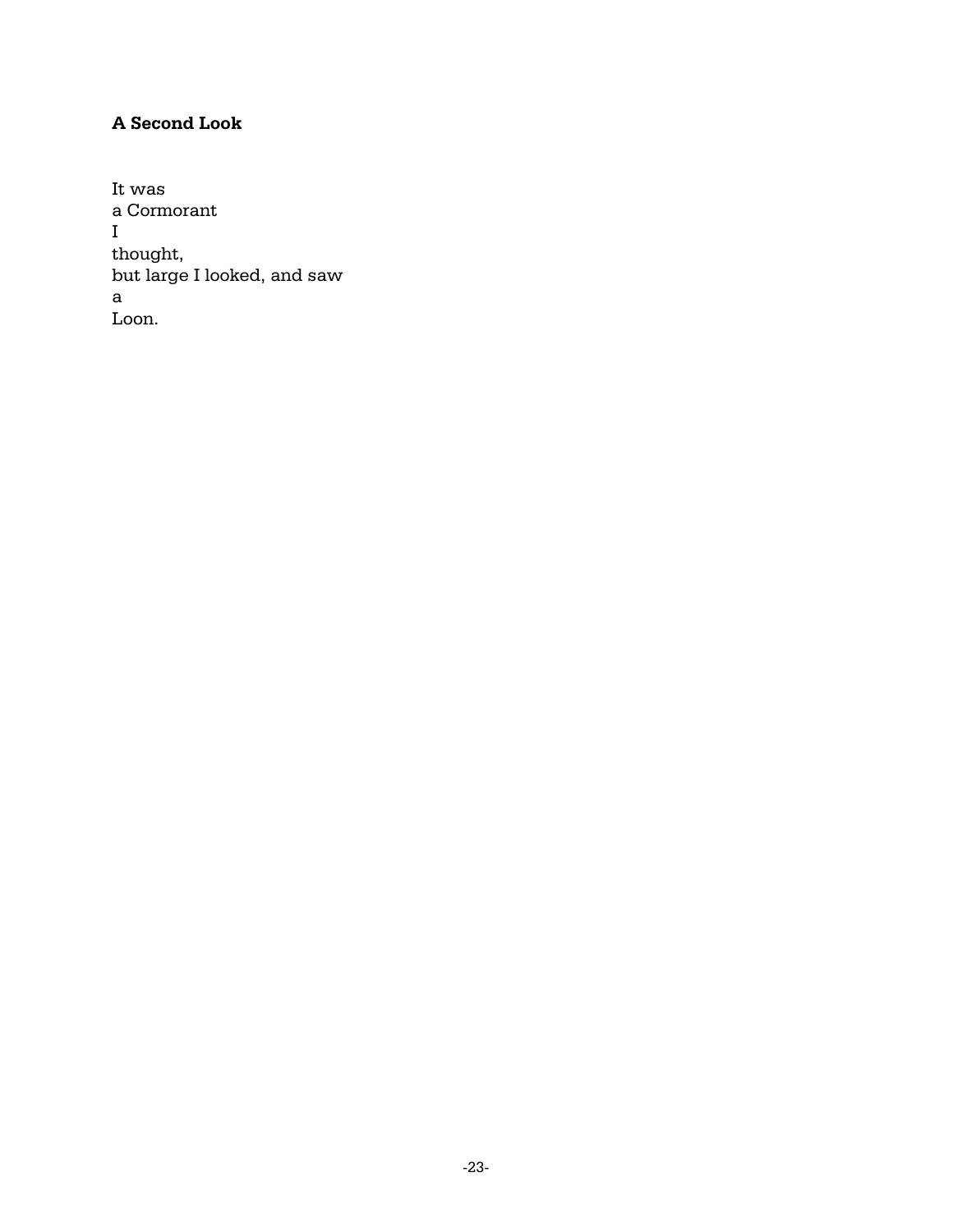## **Terra Cotta Pater**

Claypot familiar, an army moves on its feet. You've let moss grow beneath. Let that be a lesson. Dry socks.

A woman moves through her own fire. Find your own spark.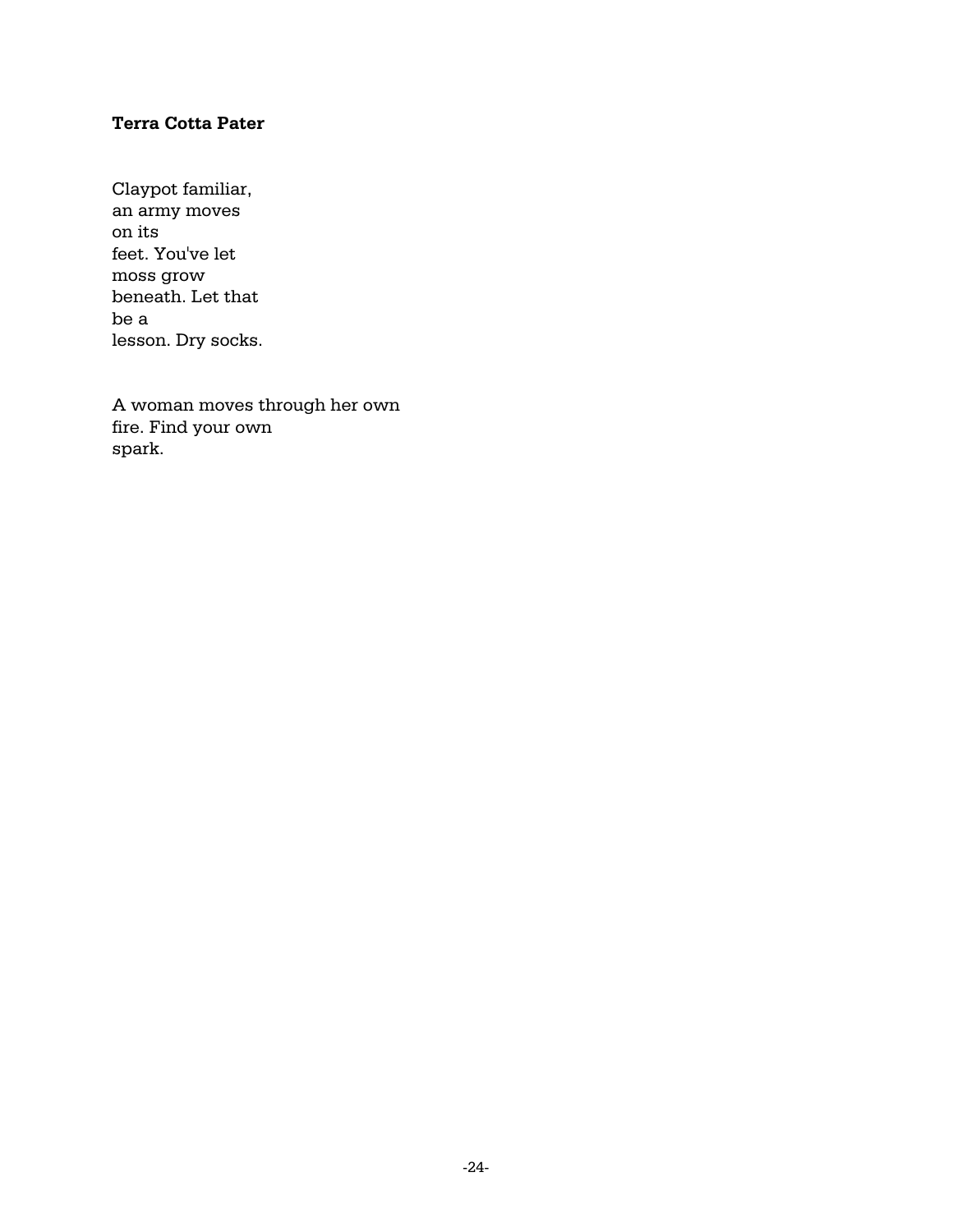# **Erin Fly'n**

 Screen Gems, She sees Screen Gems, shimmering dance-like the way she moves across *The Fantasic's*  minds...

Aye!

Such Pirate

thoughts.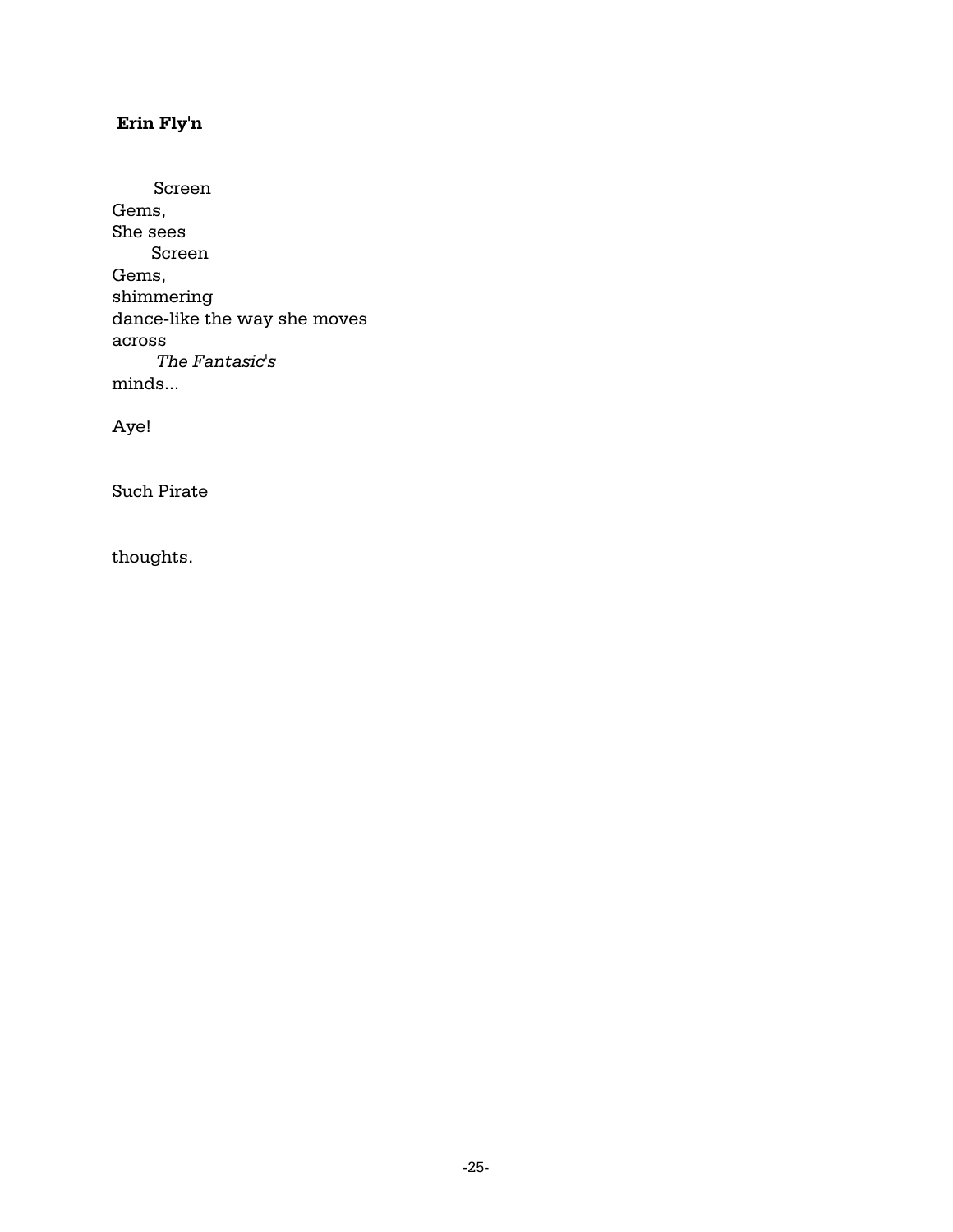## **Steve Dalachinsky**

Steve Dalachinsky was born in 1946. His work has appeared *in Long Shot, AlphaBeat Soup, Xtant, Lost and Found Times* and *Blue Beat Jacket***,** as well as in the anthologies *Beat Indeed!, Downtown Poets* and *The Outlaw Bible of American Poetry*. His most recent poetry collections are *Subway Assemblages* and *A Superintendent's Eyes*. An avid performer, he has recited his work at Cornelia Street Cafe, St. Mark's Poetry Project and the Vision festival. His 1999 CD, *Incomplete Directions,* features him reciting poetry in collaboration with improvising musicians such as William Parker, Thurston Moore and Vernon Reid.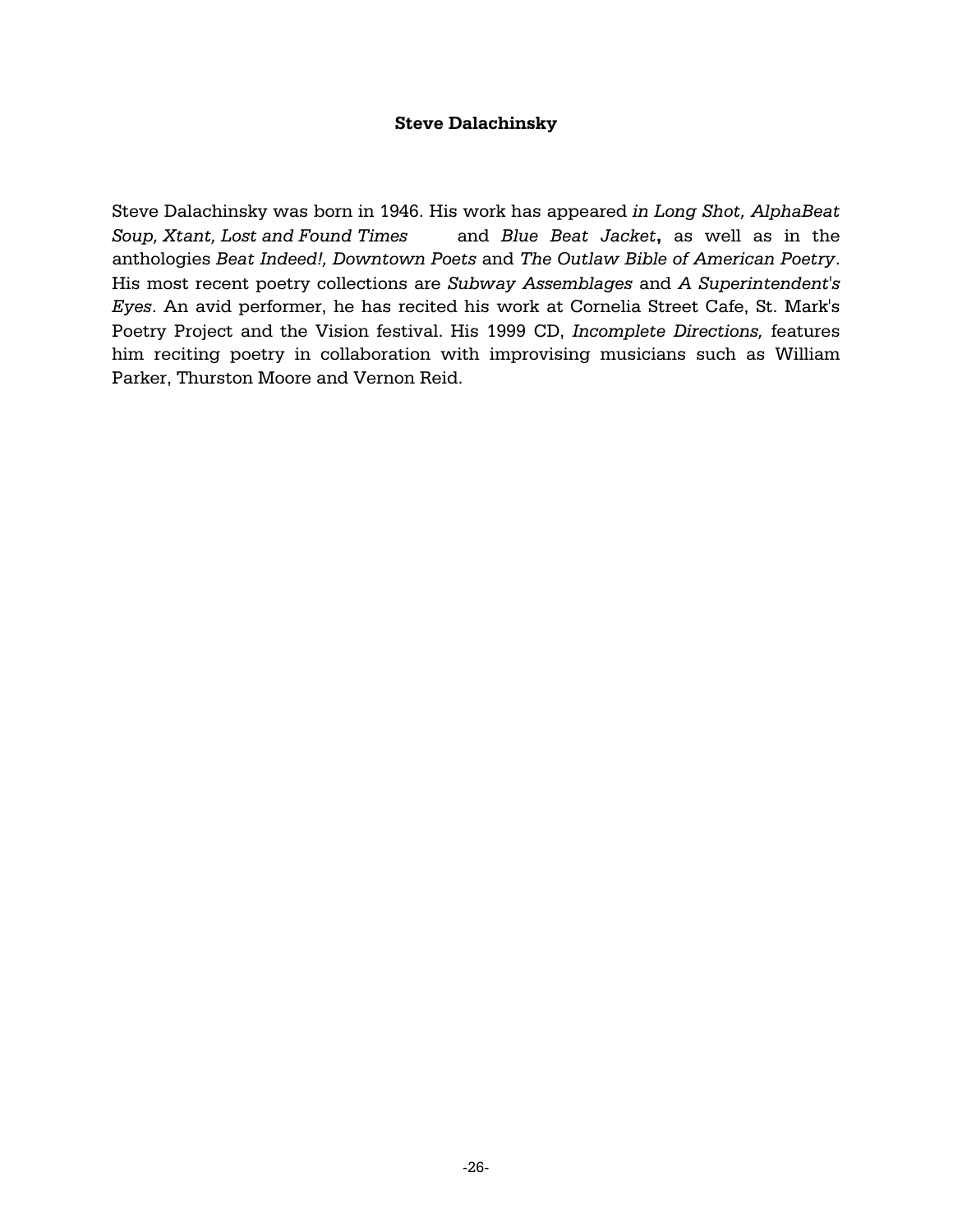### **Post - Beat - Poets (We Are Credo #2)**

 *- "Now's the Time" - Charlie Parker*

we are the post beat poets we are the t.v. generation we are the true light of dope sex & profanity we are the afterthoughts of post war experimentation we are the results of a nation in turmoil & change we are the ultimate over 30 crowd spoiled seasoned & prejudiced we are the Atom bomb Anathemas & the LSD Corruptors we made pot a household word and caused our parents to rebel we have tried to make clear all the knowledge that has been put down before us

we are the post-beat poets inspired by tigers queers wife killers yage eaters bookshop owners freedom fighters junkies priests & jazz.

we tried the coast on advice of holy word and read the holy zen scripture on lonely beaches with wine and music in lonely forests awake on pills & settled back slowly into city lights where hearts have always seemed to once again return.

some of us have families & work hard while some take it easy the hard way some of us lived in the open like Jack & now spend hours in front of the tube angry & anti our former liberal selves but we all still write our words their words all words for our SELF & everyone

we get crazy drunk like Corso yet sweeter flowers never grew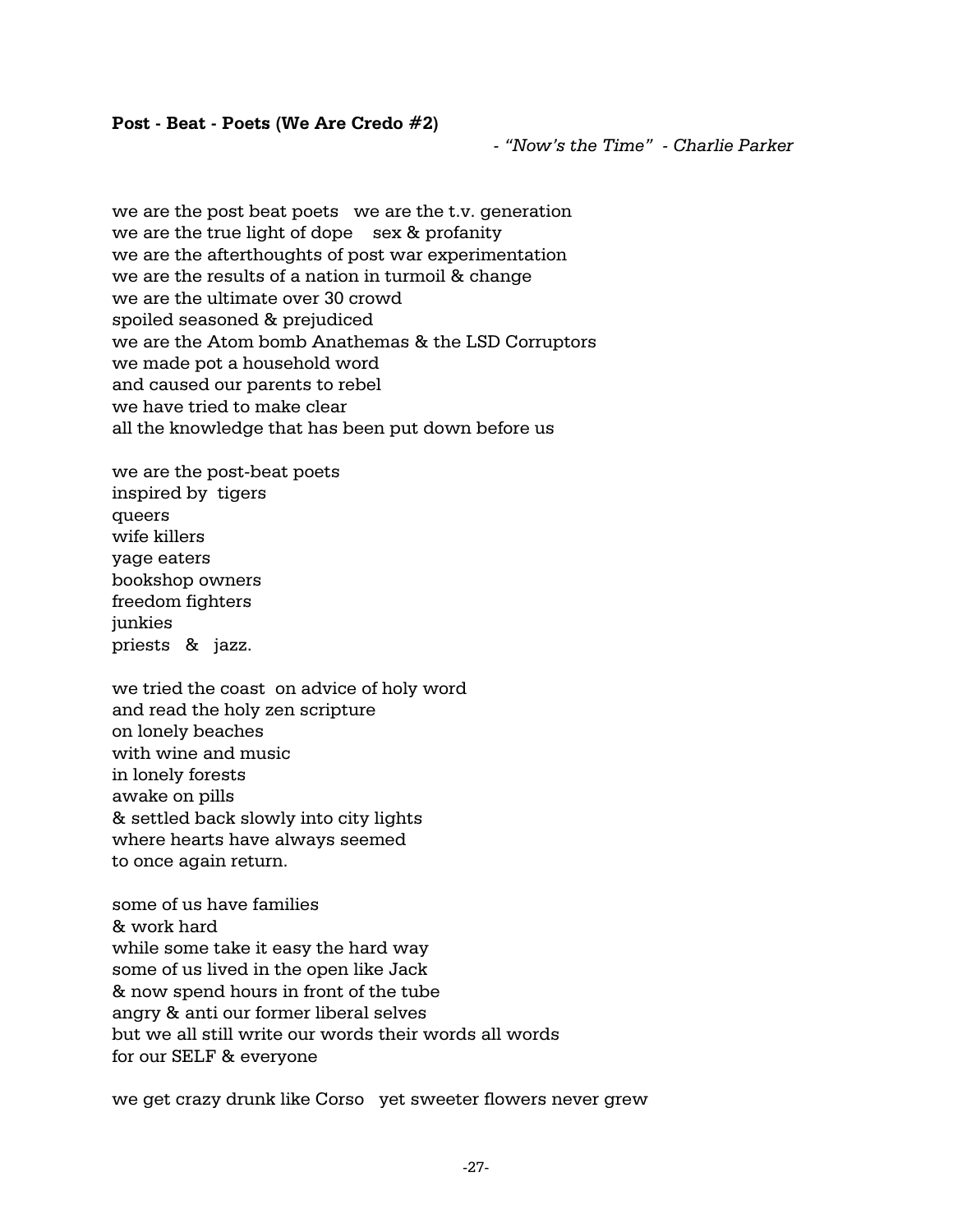& holier-than-thou like Ginsberg we get satirically surreal like Burroughs adding up time like so many star ship stereo ghosts we shot it too & watched it too drawing those demons in the chelsea hotel we've become chroniclers of each others' lives sifting styles & stealing moonbeams as we sit with mother earth between our toes swooning

we go off to monasteries to worship the fat man & write the haiku we never forget our friends

occasionally one of us disappears into the karmic mists of forever never to return & others just remain silent & musical growing more profound every year

we are the post beat poets becoming more certain & proud of our immediate heritage while discovering the cool night eyes of the honey-colored cat lying lazy on the carpet near the color t.v.

hip & classless very primitive  $20<sup>th</sup>$  century very well informed we all have our specialties our meanings our personal styles our beliefs always changing & always the same

we all have our time & our time has come.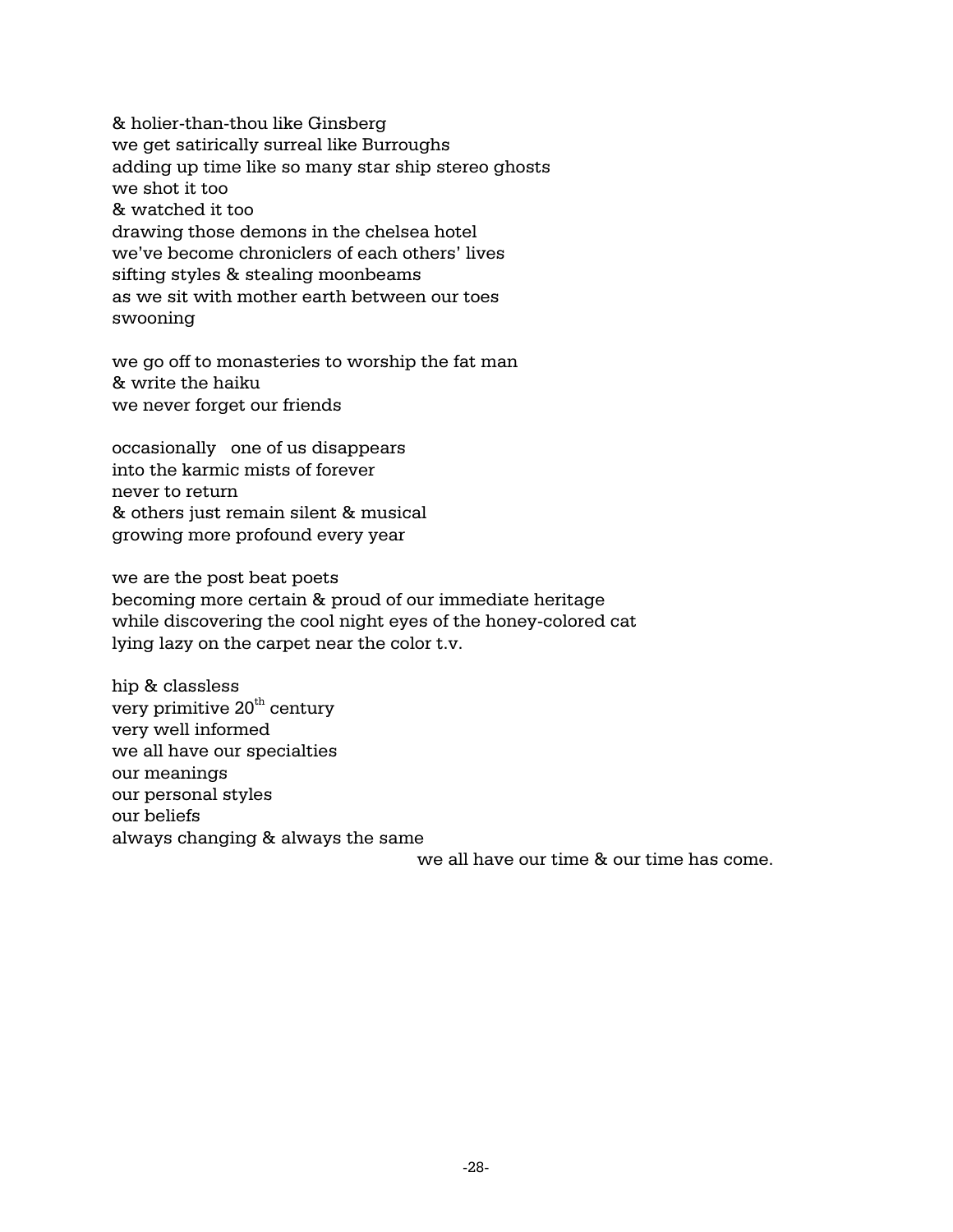# **Empire**

the rain has stopped for us today the sun comes out at sunset the wind brays sweetly thru the now pale onion flowers open to a new diversity

the sounds of equivalence & rhyme

but it is still and always will be true Columbus never stopped here.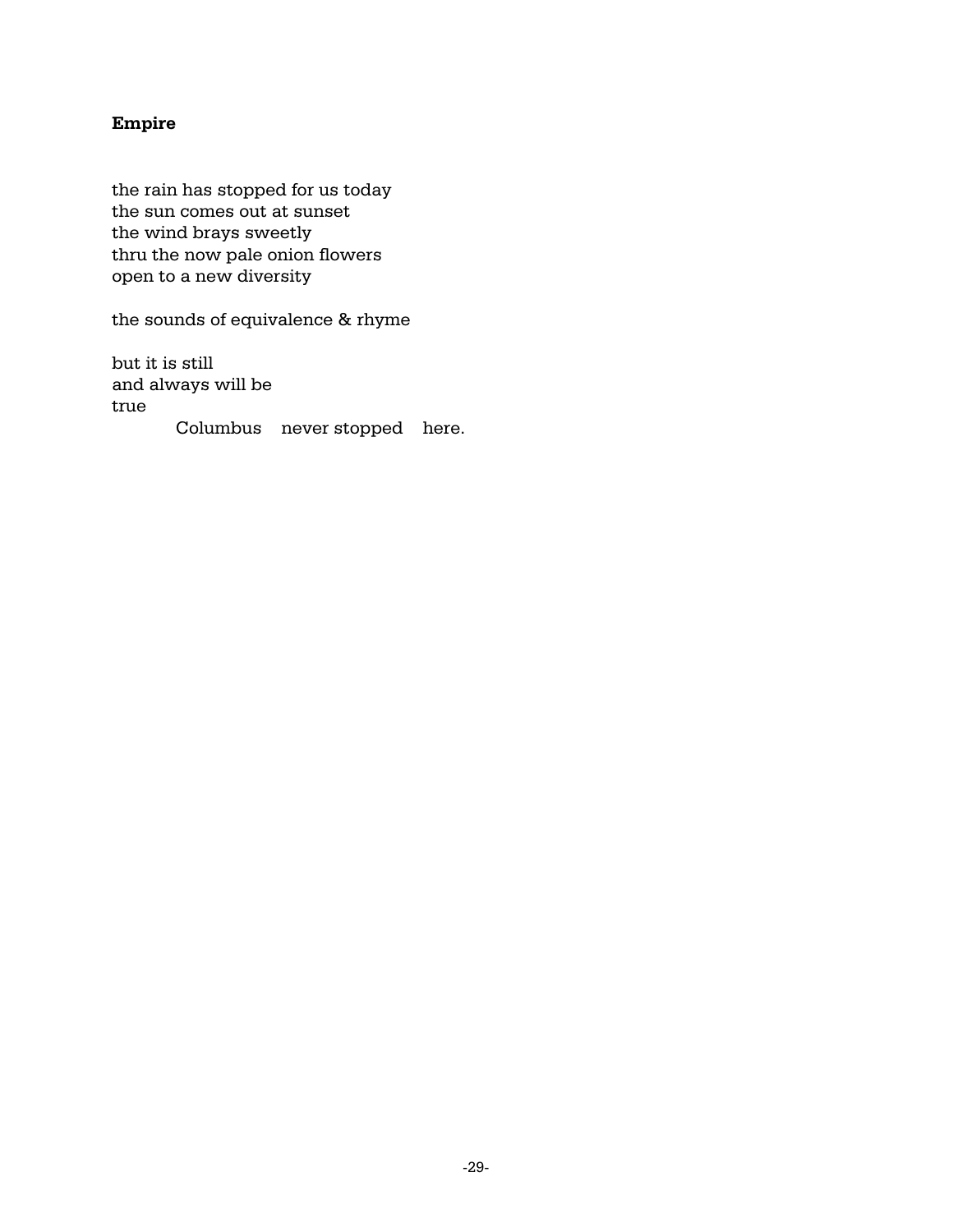## **something ( for Cooper-Moore )**

he screamed something or sang something about the agony & the dream & his flesh like keys depressed slid open imperceptibly & light of early night seeped thru reprinting "no" words from a book before books were written

dancer here before the light spun the world into chaos & toothaches began stood on one leg on the downside up of the world & rivers began

i wake up spinning & still don't know where i am.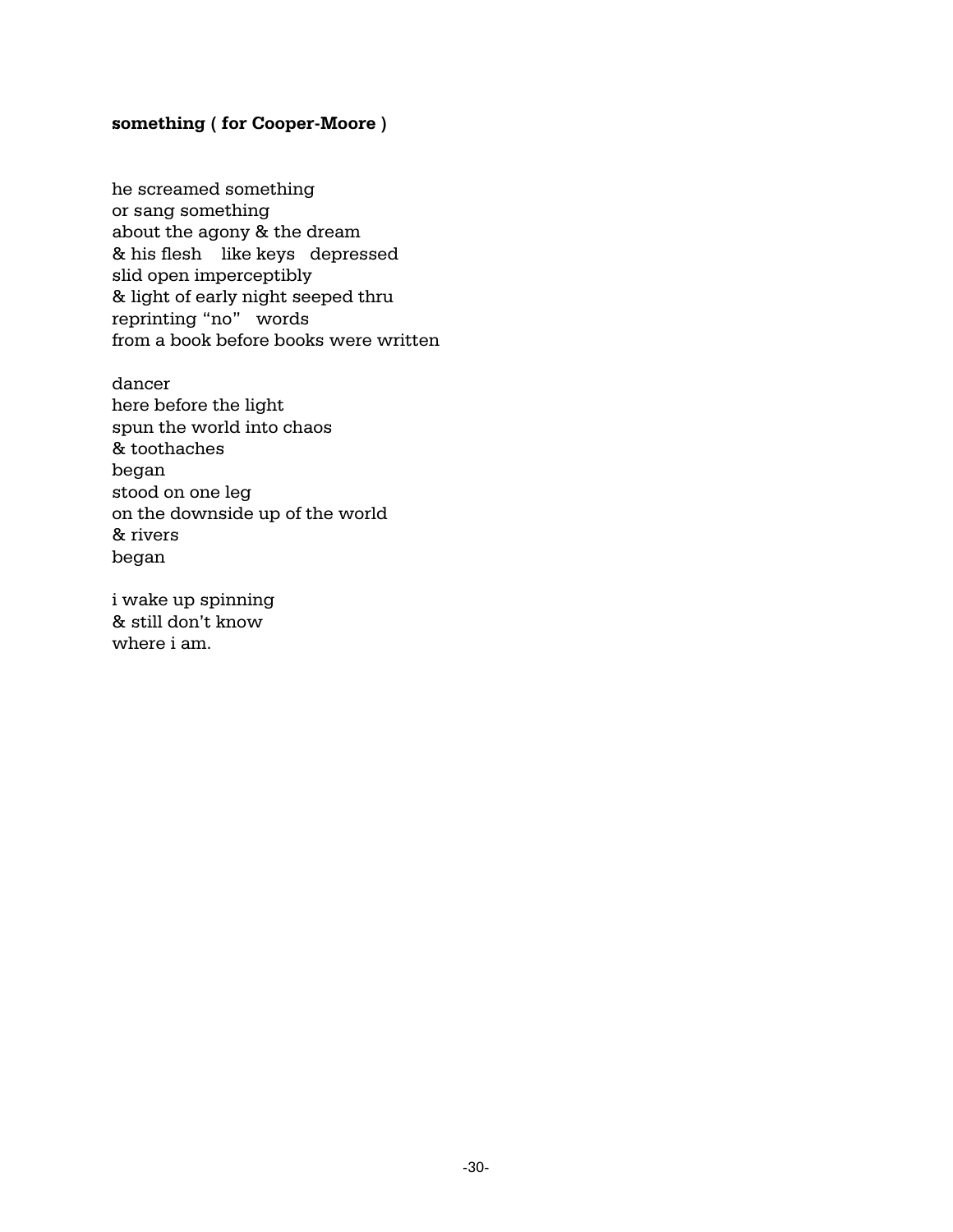## **rear window 1**

she's in her underwear she's fixing the curtain she just took a shower she's vacuuming the house she's talking on the phone finally that stool is occupied she smokes with her left hand does the dishes with her right she has a tattoo above the left cheek of her arse she has blond hair dresses well has a bicycle stays up late it's hot it's august the room is empty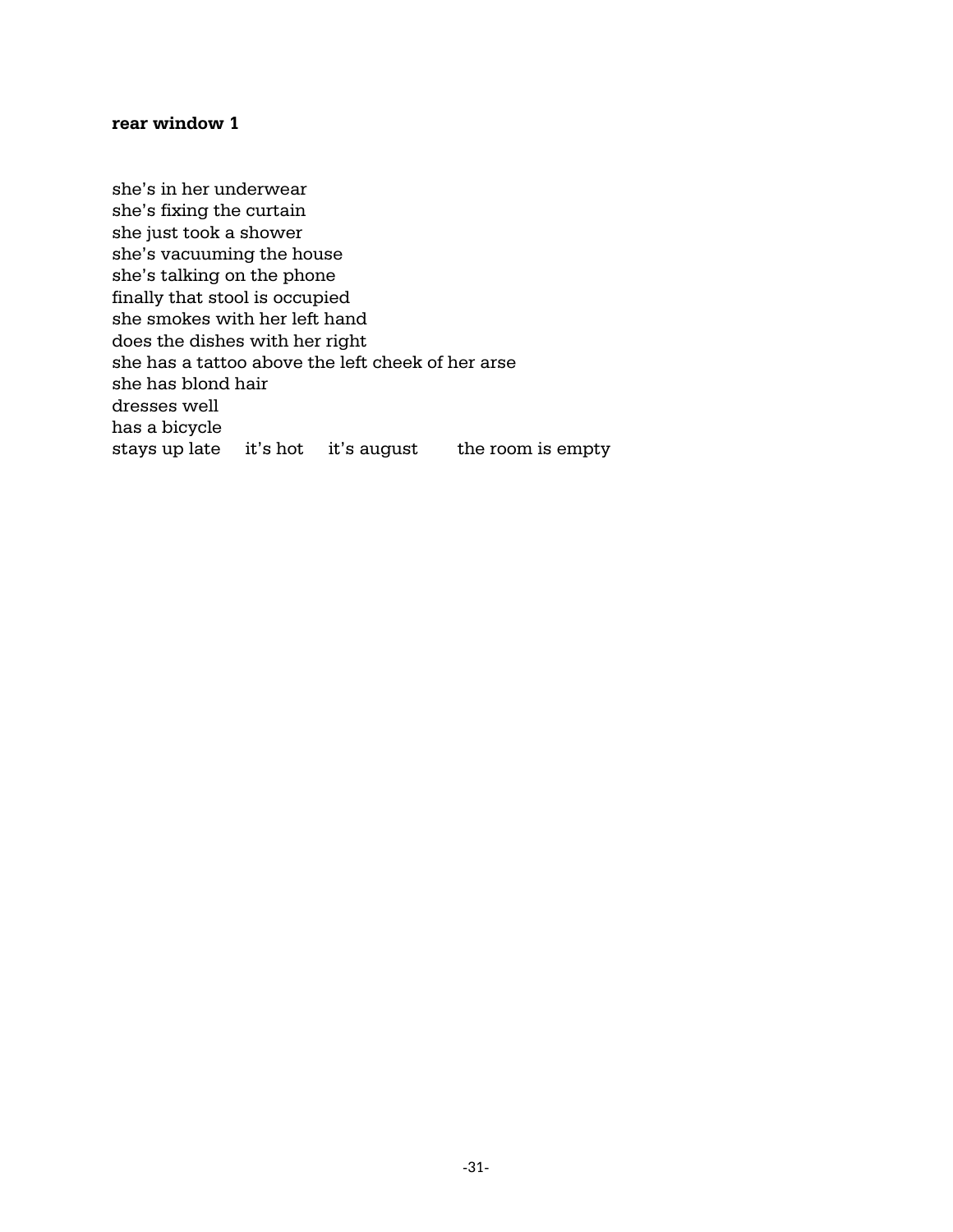## **rear window 2**

the girl across the sunlit alley stands ½ naked by her window most mornings

....the sparrows are elongated & aggressive

it's late afternoon she's wrapped in a towel the curtains are fluttering she rests the towel on the window ledge the towel says **LUCKY STRIKE**.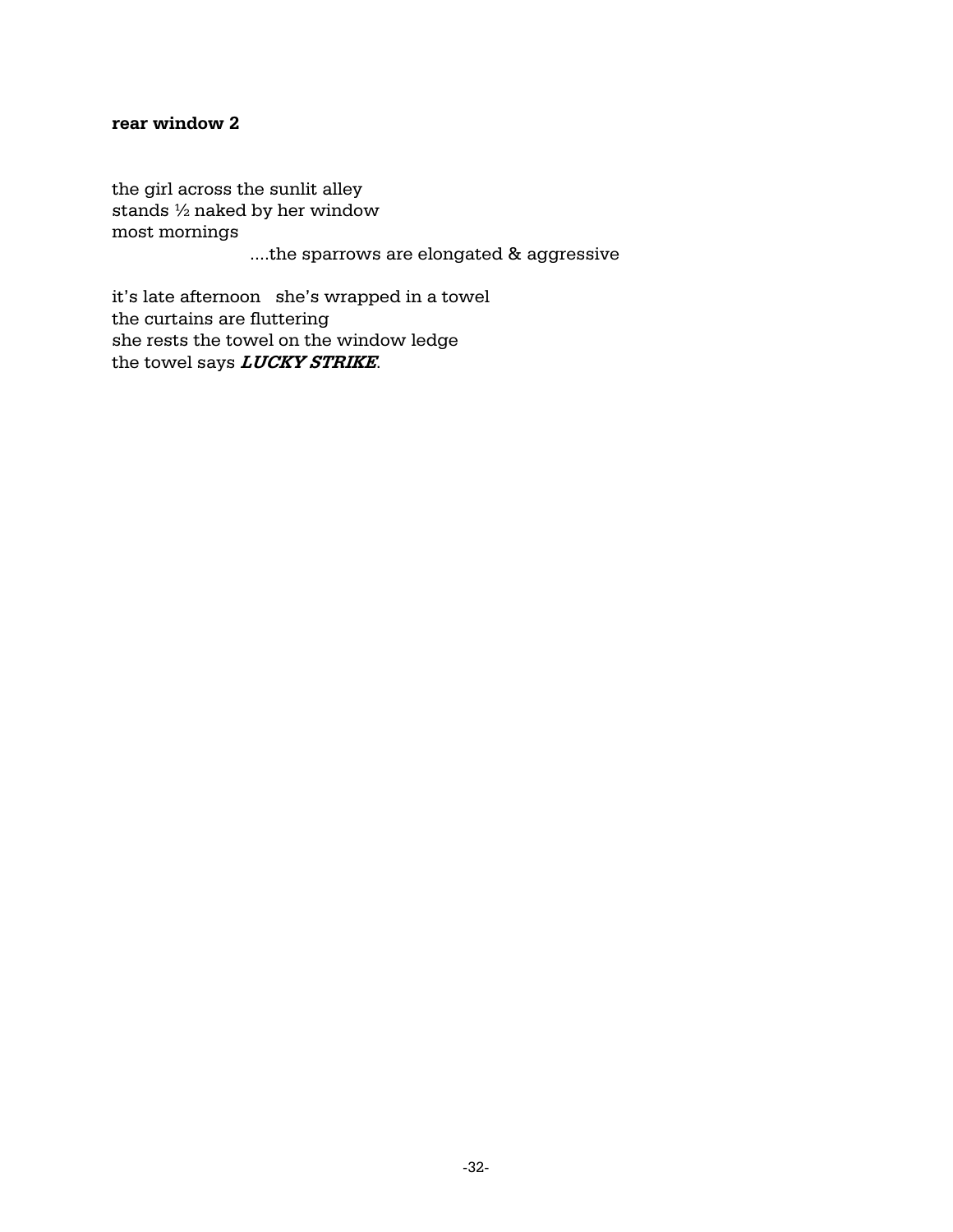## **rear window 3**

up early. clouds. downpour. clouds. vacuuming. washing the floor. making love almost an hr. biting. fingering. playing around. torturing exasperated breasts. i tell her to keep her clothes on. i naked. she more orgasms. wine. me thrusting gently into her wine filled mouth. naked i rise.

the girl across the way is drying her hair in the sun. she's been to the beach. somewhere warm. no rain. she sips her coffee. shakes out her towel. sniffs her duffel bag.

our love making has cleared the sky.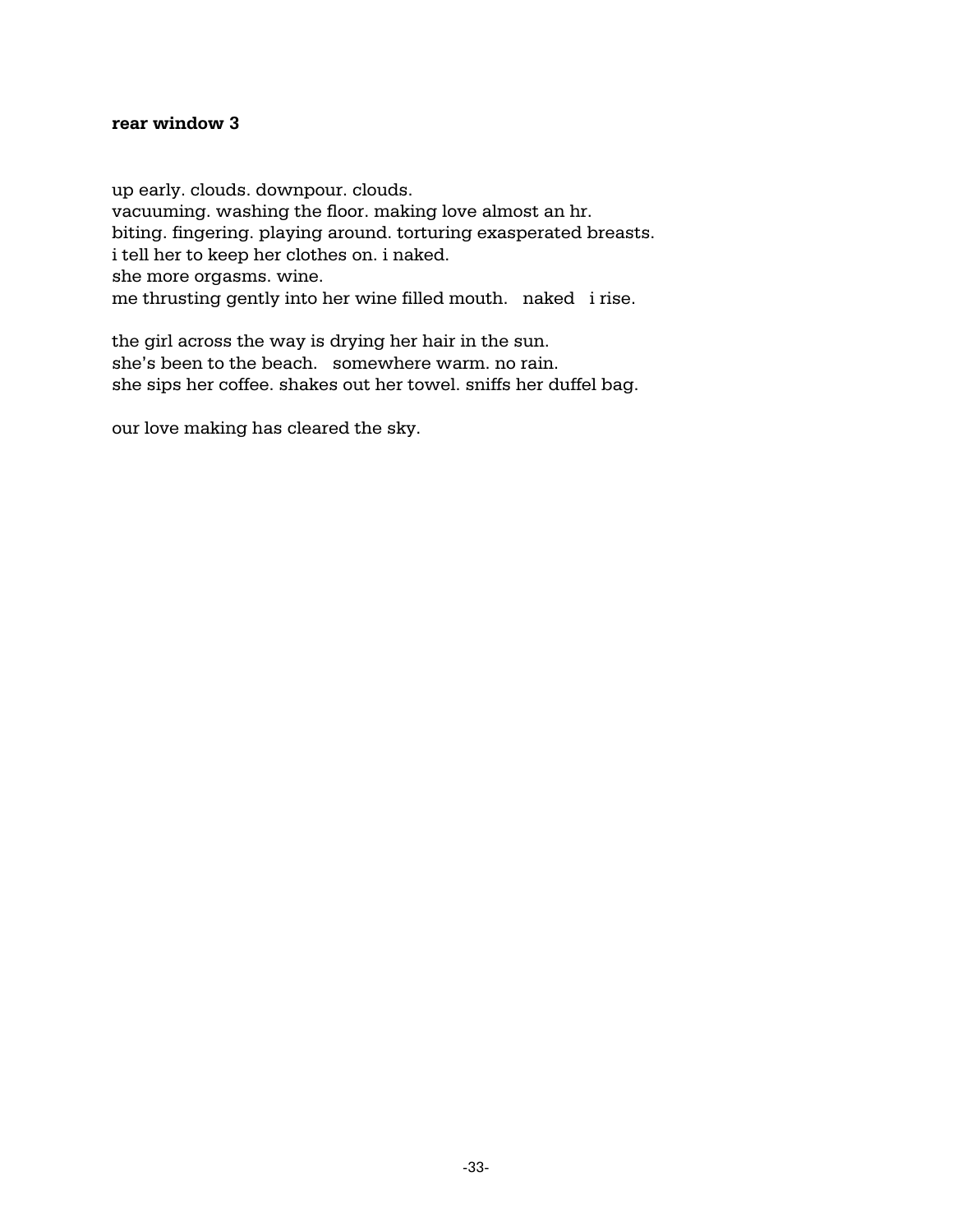## **overcast ( for Gregory Corso )**

you look like Artaud Louie all thin days & ghastly nights grey & rain threatening maybe Geronimo looked like this not unseen sunsets or forgotten years the red white & blue flag drooping & slowly unfurling in a soft cool wind sheltered yet vagrant you say "i can't breathe" your back hurts badly i mean badly "please" you say you look like the old pale brick across the way these white walls of your room the grey carpet filled with cigarette burns your ashen skin filled with tracks the small red & blue tattoo the brightest thing about this fairly airy room your long still perfect fingers she holds "NO MORE STOMACH" you say yes it's still there she assures you rubbing it your eyes roll up toward your brow then down toward the cold glass of water as it approaches you you look like Socrates if he would have lasted this long toga intact or any fallen hero with an attitude who might have been able to make it to the end of the line the end of the line where is it? / chair / bed / unicorn / "MY BACK" you say "MY BACK" the sky says chicken little the sky..............

*written at Gregory Corso's bedside in his apt. on Horatio St. NYC 7/24/00*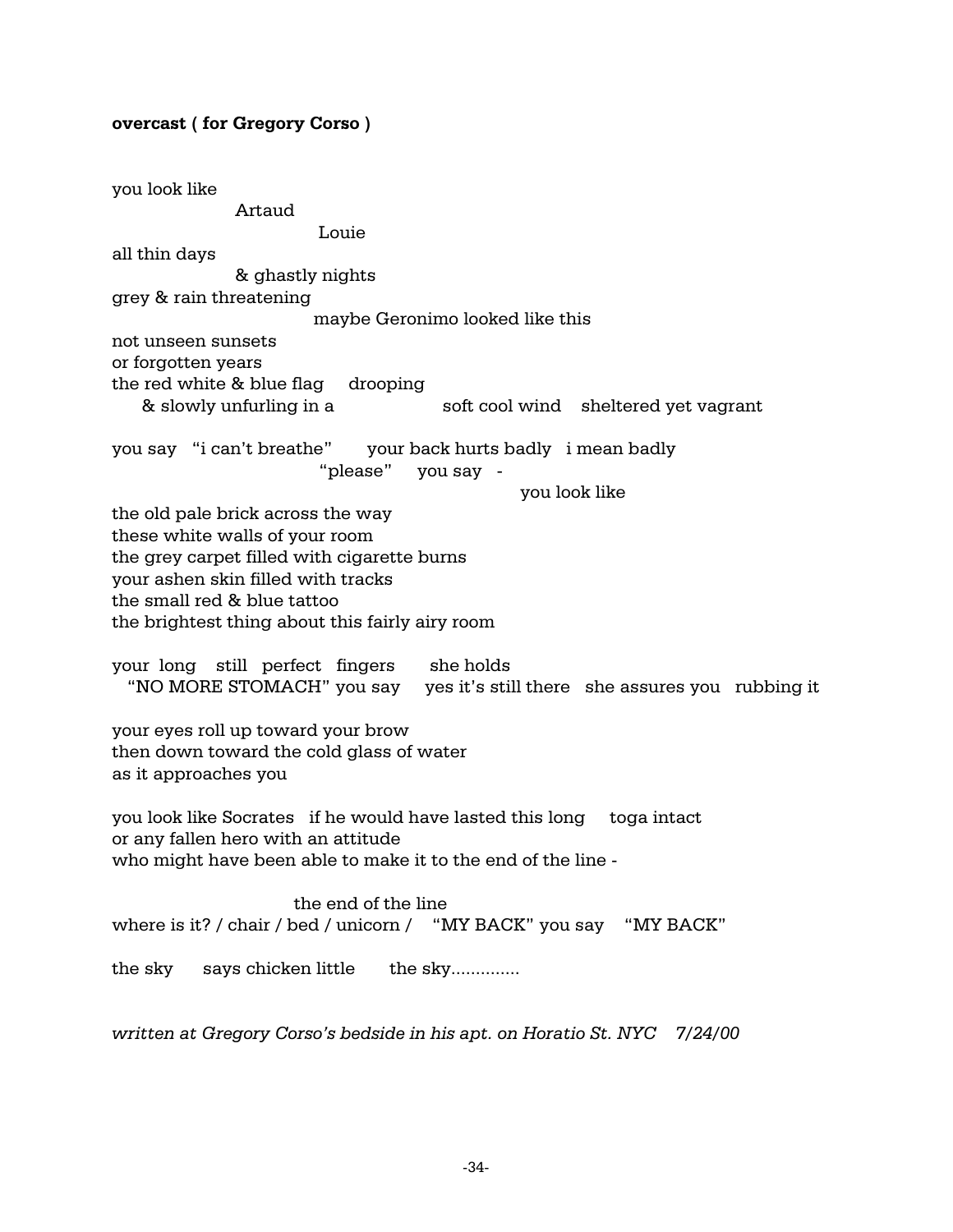### **Enid Dame**

Enid Dame was born June 28, 1943. She received her B.S., from Towson University, her M.A. from the City College of New York, and her Ph.D. from Rutgers University. Her publications include the poetry books *On the Road to Damascus, Maryland, Lilith and her Demons, Anything You Don't See* and the forthcoming *Jerusalem Syndrome.* She co-edited the *anthology Which Lilith? Feminist Writers Re-Create the World's First Woman* with Henny Wenkart and Lilly Rivlin. She co-edits *Bridges*, a Jewish feminist magazine, and *Home Planet News*, a literary tabloid, with her husband, the poet Donald Lev. She teaches full-time at New Jersey Institute of Technology and part-time at Rutgers, where, in the recent Wintersession, she introduced a wonderfully receptive class to the work of Allen Ginsberg.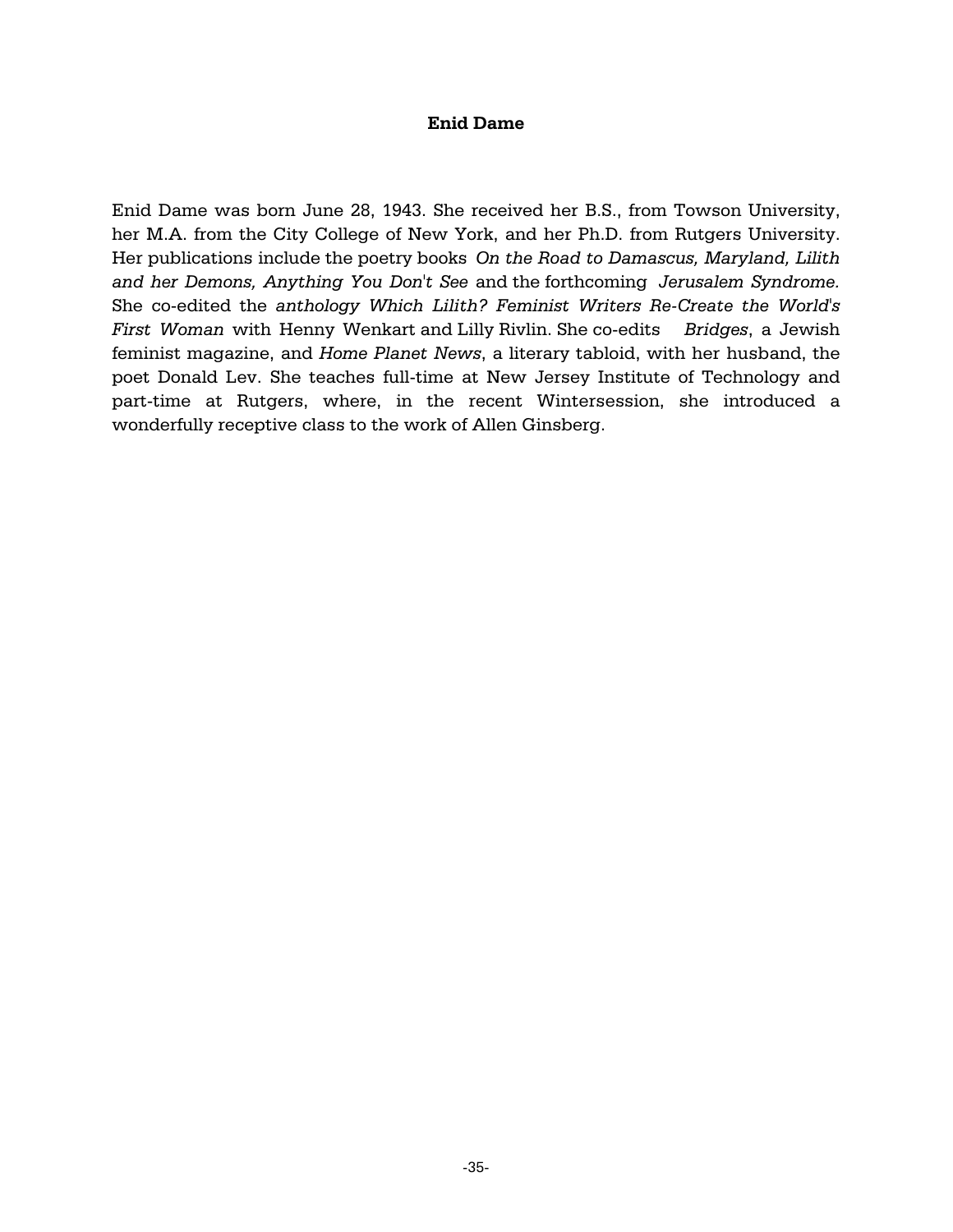## **The Woman Who Was Water**

The woman who was water lived on the edges of rooms, knew when to withdraw.

The woman who was water came to Brooklyn, and filled every basement.

The woman who was water left all of her lovers clean.

The woman who was water insisted no one understood her, saw herself gentle as mist,

a rain-pearly morning, a sweet lilac fog. So, when she battered at shingles, gnawed through foundations,

burst out of pipes, she knew she was offering love. Why didn't people want it?

The woman who was water was not analytical. She knew three things:

They couldn't pass laws against her. They couldn't declare her harmless. They couldn't exist without her.

The woman who was water could power a city or drown it.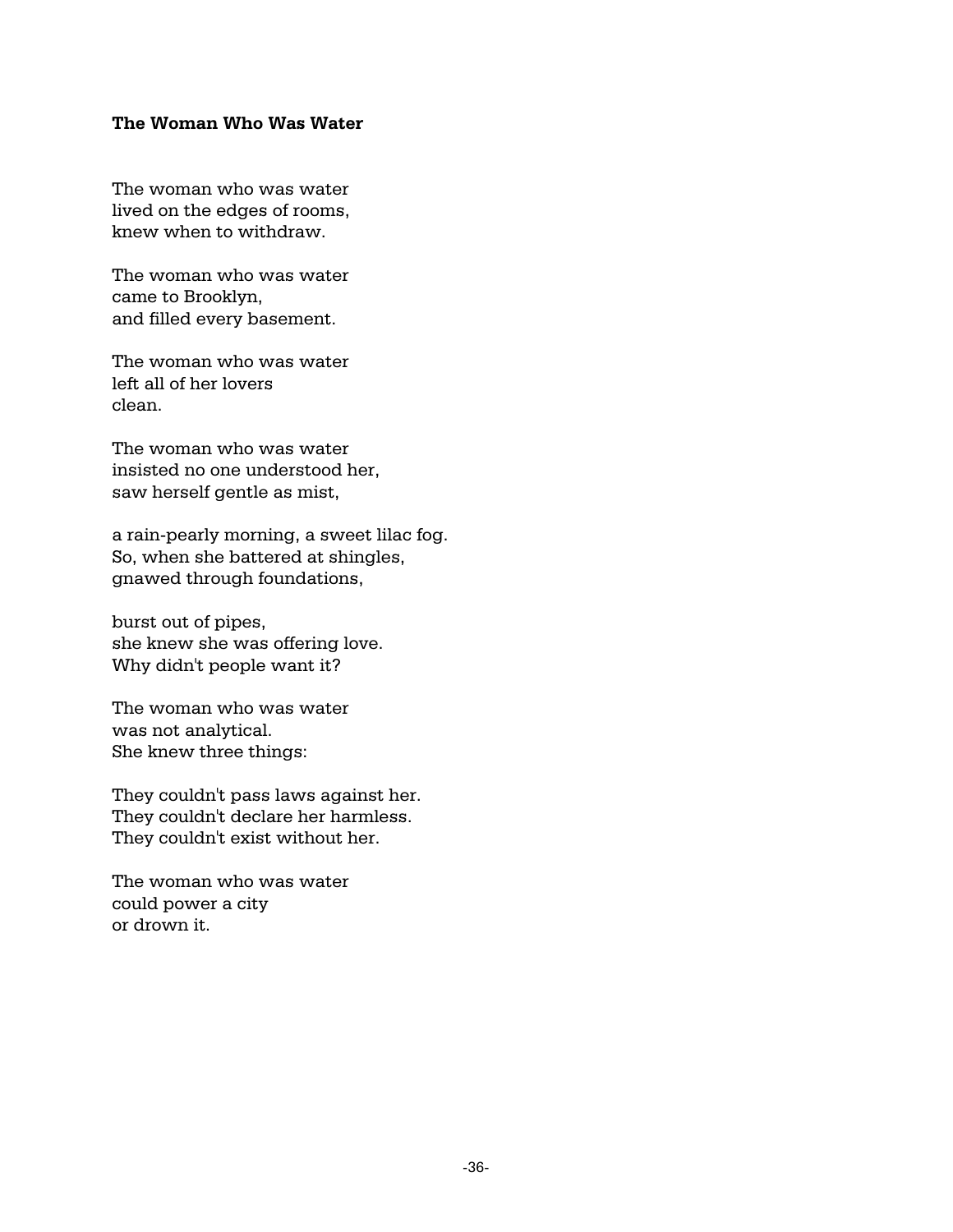### **Riding The D-Train**

Notice the rooftops, The wormeaten Brooklyn buildings. Houses crawl by, each with its private legend. In one, a mother is punishing her child slowly, with great enjoyment. In one, a daughter is writing a novel she can't show to anyone.

Notice your fellow riders: the Asian girl chewing a toothpick, the boy drawing trees on his hand, the man in a business suit whose shoes don't match.

Everything is important: that thin girl, for instance, in flowered dress, golden high heels? How did her eyes get scarred? Why is that old man crying? Why does that woman carry a cat in her pocketbook?

Don't underestimate any of it.

Anything you don't see will come back to haunt you.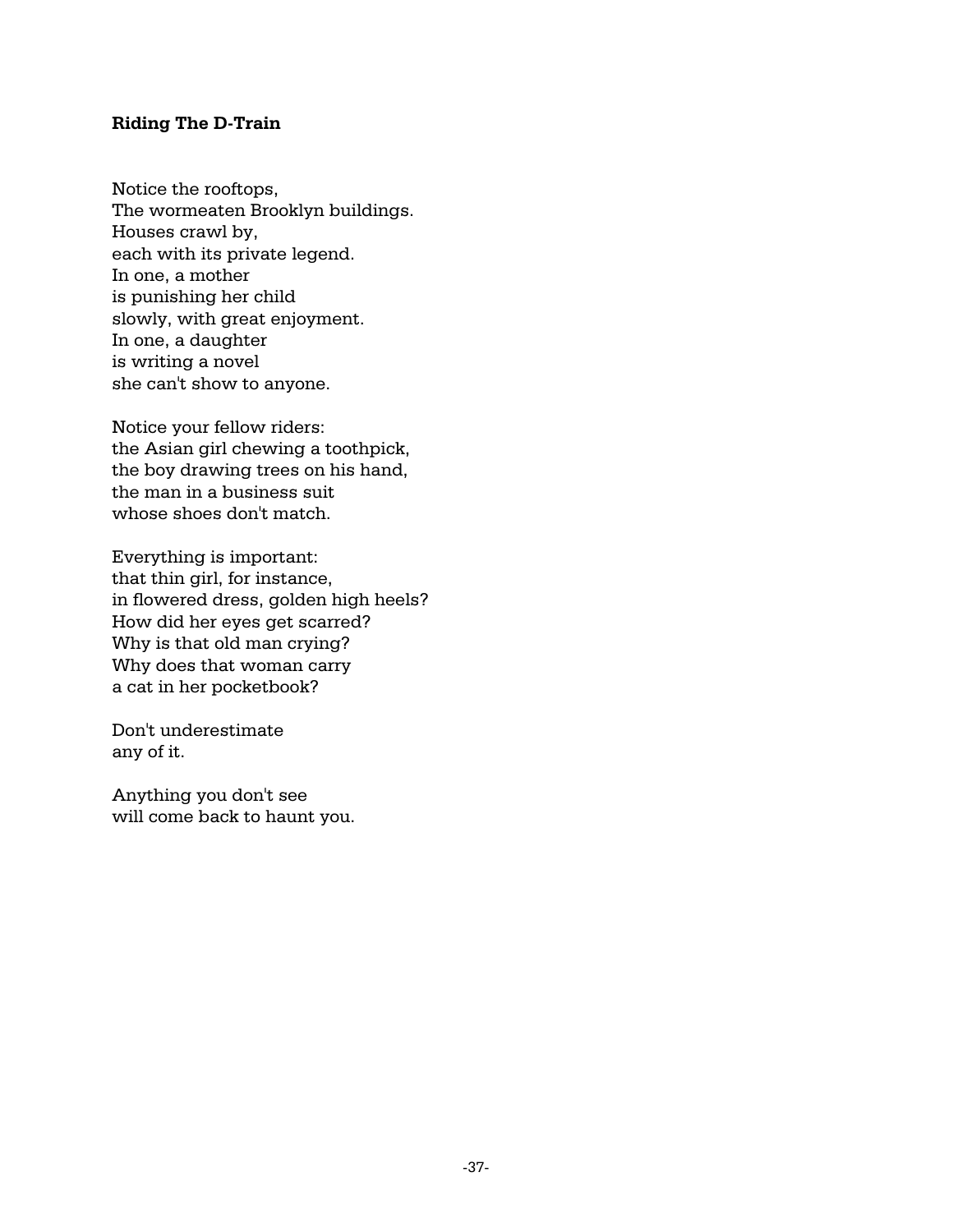### **Night Shift**

You hang up the phone and drop out of the world. I feel you out there pushing your taxicab around its orbit.

Most of the men I've known well have worked the night shift:

come home uneven mornings half-asleep

never hungry for ordinary meals leaving notes making love in odd corners of time.

The problem with lovepoems: all of the words have been spoken already. I try to find new ones in little-used places: under my desk, behind the shower stall on the other side of the skylight.

At midnight at one AM I'm still at work.

Perhaps you'll call me later between fares from a diner beside a highway somewhere.

Meanwhile my space piles up with paper scraps torn envelopes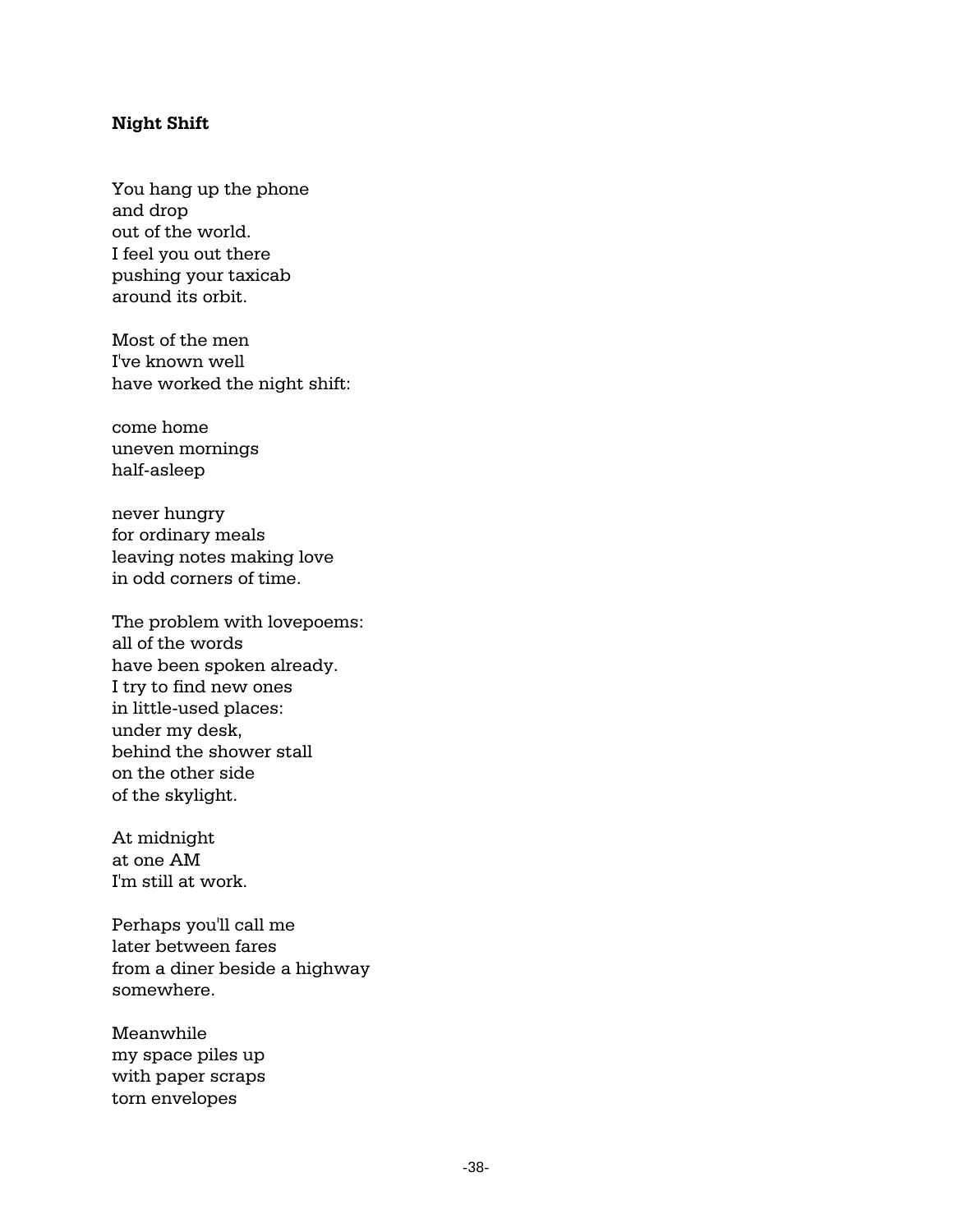a magnifying glass.

There's somewhere I have to get to tonight without leaving the room.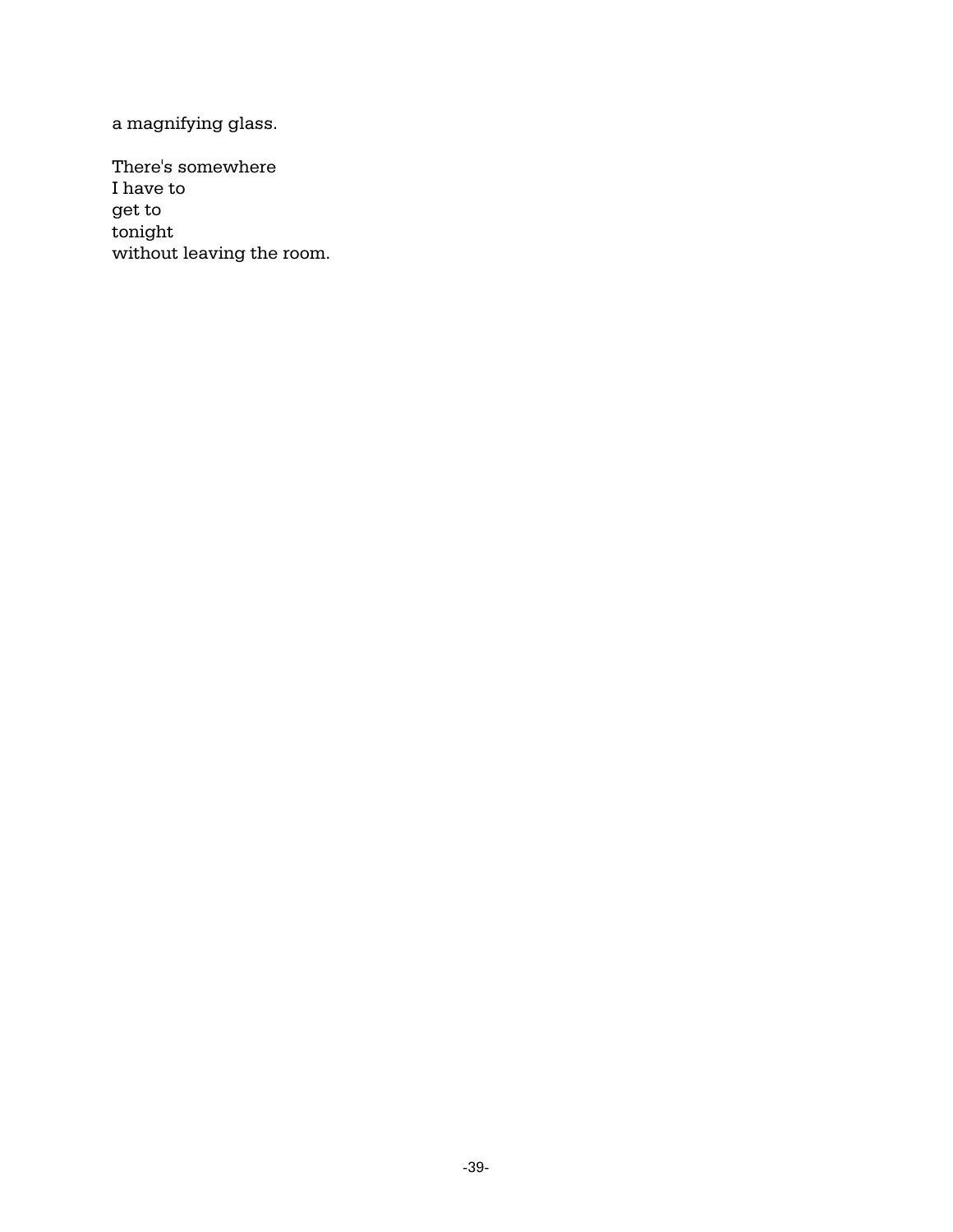#### **Dream Wedding**

The poet's widow plump blonde middle-aged self-possessed showed up at your dream wedding, loaned you her body--a rite you couldn't refuse- but wouldn't buy you a drink.

You made love in a fade-out. You didn't want to hurt me.

The dream bar wasn't familiar. Everyone wore elegant clothes. You ordered Chardonnay even though it made you cough. Your old friend, the youngest Beat Poet was wearing a wooden throat, a wooden protruding handle. You asked, How does that feel? He sighed, I got my life, I still got my life.

When you woke up, you were cold. You needed a blanket, a throat lozenge. I curled around you, a thick quilt. All that morning still unmarried we kept falling in and out of sleep.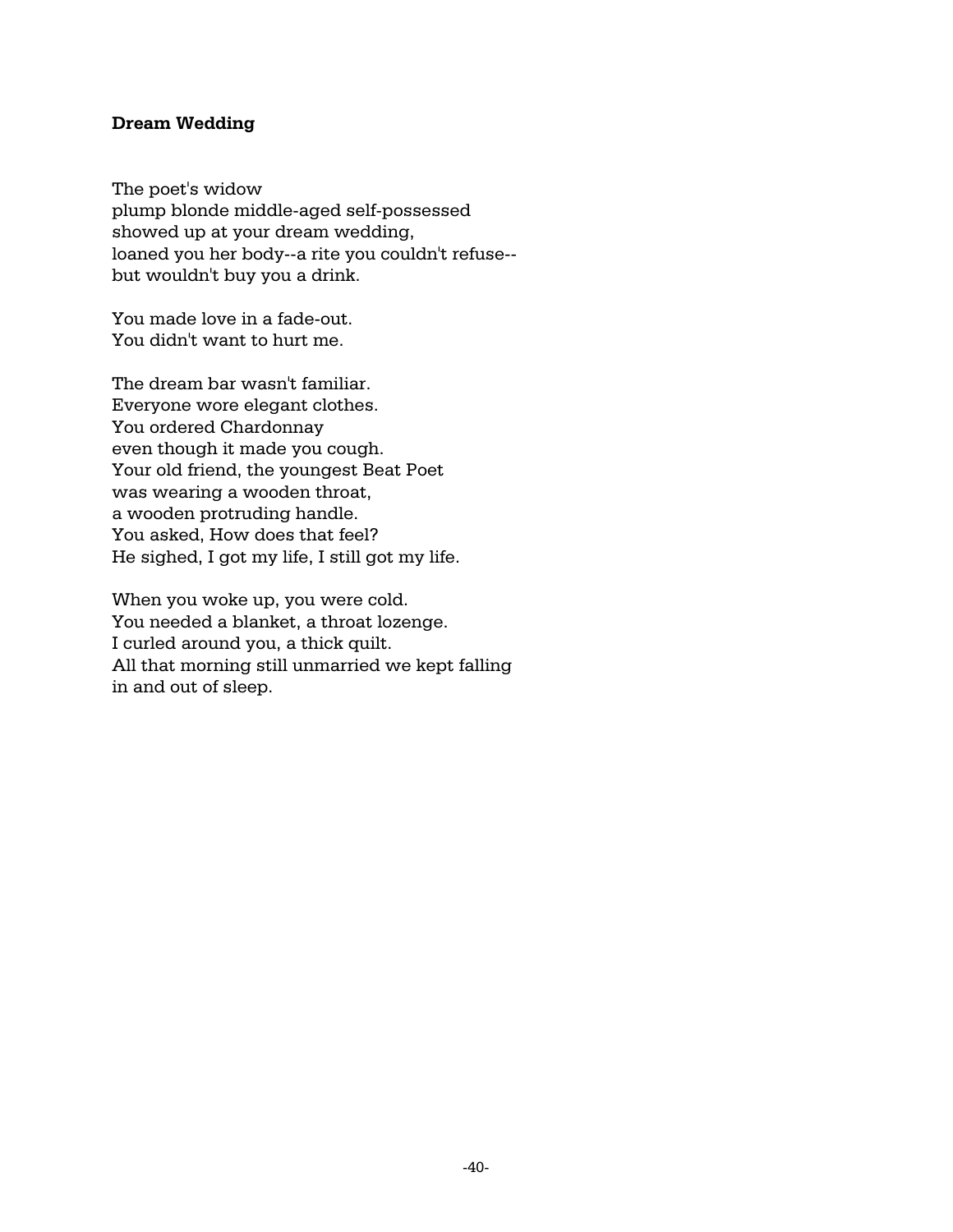### **Beach**

*Sept. 14, 2001*

When my city is damaged and broken, I go to the beach. It's a city beach down at the edge of Brooklyn hemmed in by a subway on stilts a block of apartment buildings. But it smells of real salt and seaweed. The sky above it is clear. It sees all the way to Europe. I glide through my ritual steps In the shadow of fishermen whose rods bend like saplings over the promising water. A gray-haired man darts by with his graying spaniel. His friend jogs slowly, reading a Russian newspaper. A woman raises her arms as if in prayer, or is it an exercise? Jellyfish gleam on the sand like glassy paperweights holding everything down.

And here is a Monarch butterfly brave black and orange down at the rim of the ocean sipping water from sand grits as if they were flower petals.

as if it were not out of place as if it were not in danger as if the city behind it were not in need of mending.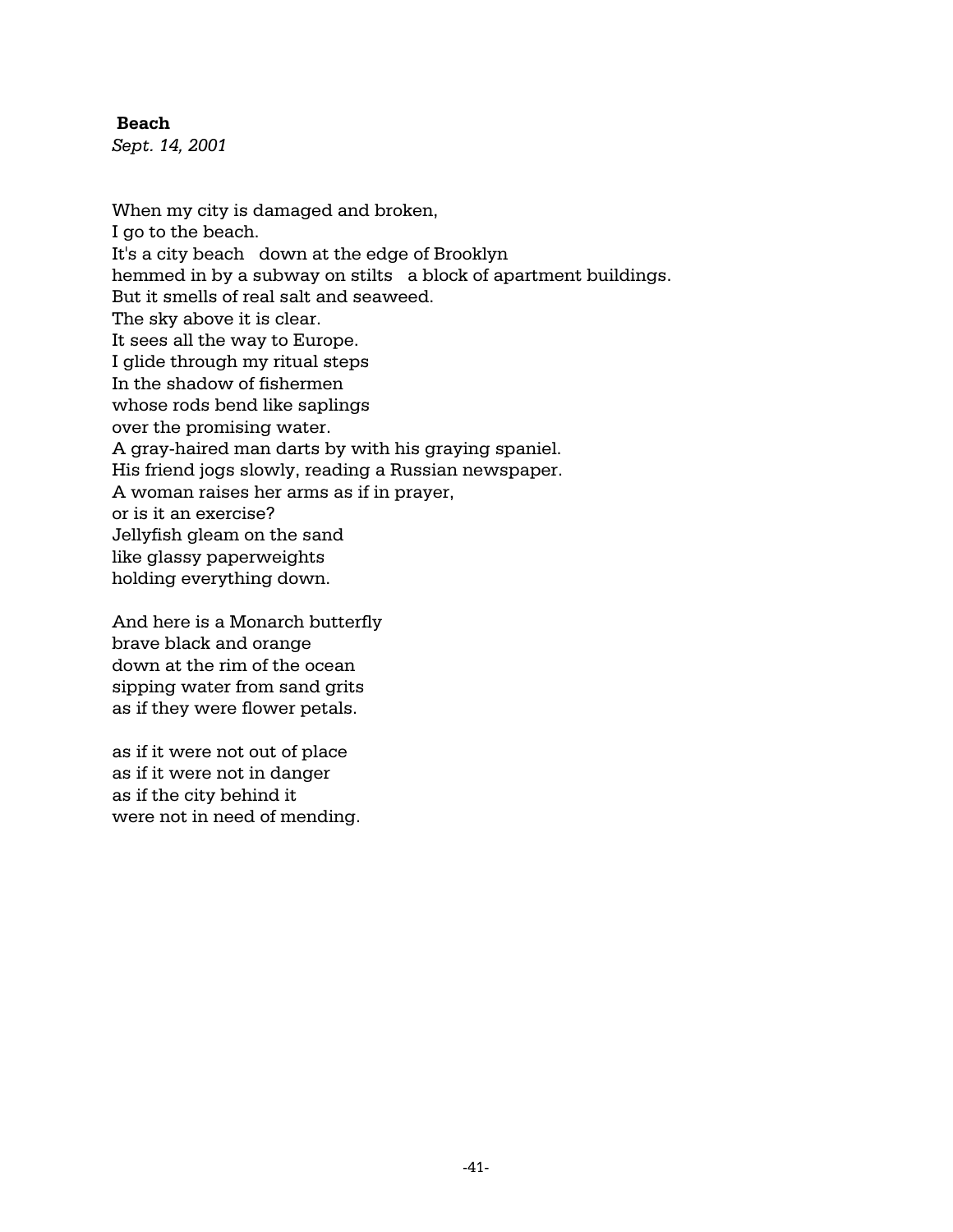### **Bulbs** *For Patricia Fillingham*

You gave me six daffodil bulbs to plant in my upstate front yard letting each one stand for an unrescued name entombed in the Tower wreckage.

I carried the box to my mountain, set to work with a shovel. It proved slow going that ungiving October day.

One of the bulbs had split: two bodies joined at the stem. I thought of those mythic co-workers who held hands before they jumped.

My shovel kept finding rocks or pieces of Catskill bluestone. Finally, I grubbed out six holes. I propped one bulb in each cavity.

Then clawed at the compost heap, hoping to strike riches: black earth busy with slick worms, mother's moist fudgecake batter.

But luck wasn't with me that day. my yield was a thin brown mix from a grocery box. I trickled it over the bulbs,

thinking of other gravesides: the ritual shovels of earth jaggedly hitting the casket,

our last conversation with our well-known dead.

I thought: I'm burying six people I probably never knew, their bodies unfound their names amputated. All we'll have is six flowers, if they actually bloom next Spring, if we're here to see, to remember.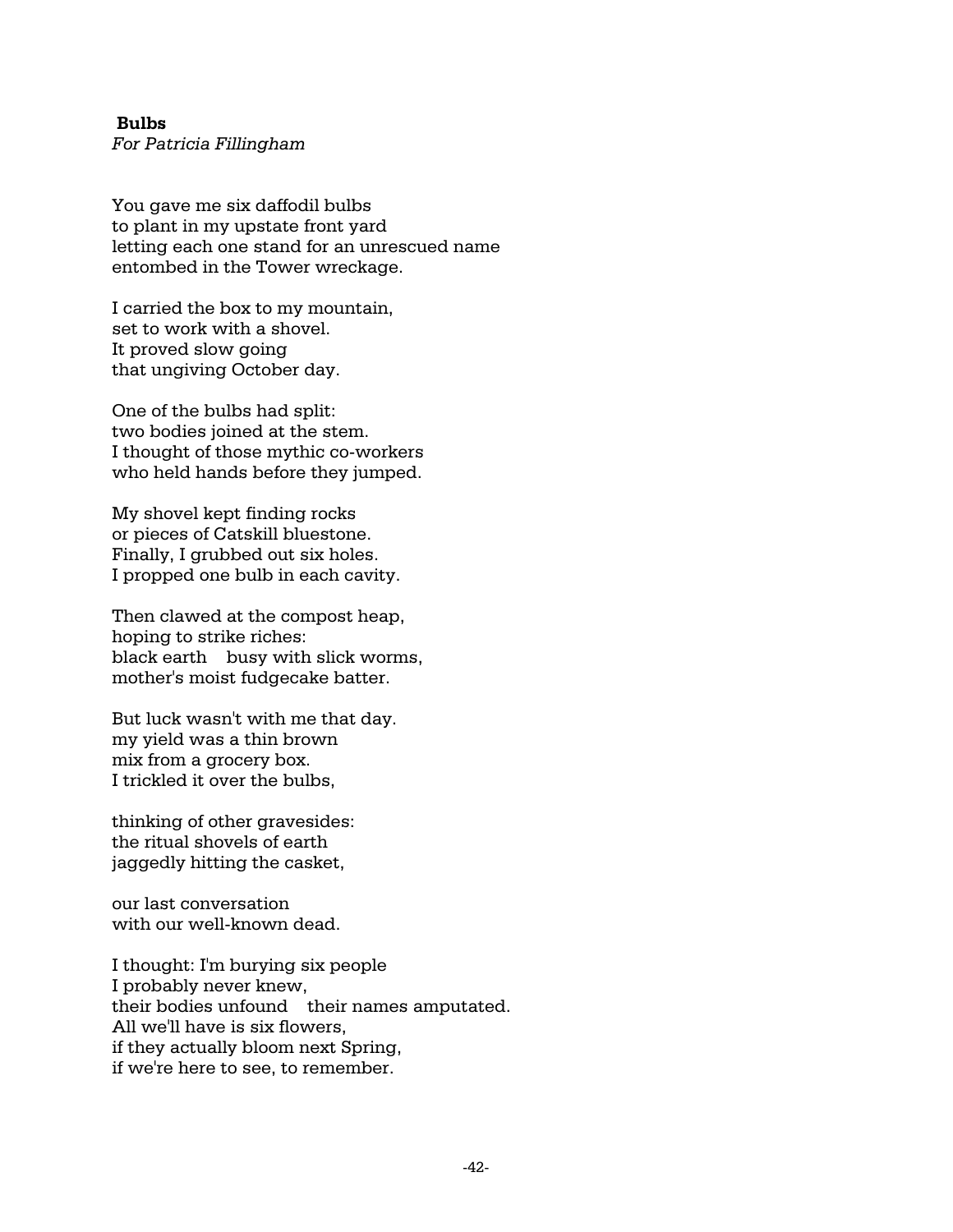#### **The Space Between**

Coming in from the country to teach a poetry class, the bus paws through sky an hour and twenty minutes blank and golden a page waiting for images to chew at its corners, a pool where animals gather and drink. My thoughts collect. They are curious, but not unfriendly. They let me touch their noses.

I left a dark house: hurt ceiling man with an aching foot two unfrozen roses in aspirin water. My life: which will keep on moving without me another twelve hours.

The sun pulls the bus into deeper morning, into the tunnel into the city where everything starts at ten.

The space between here and there is luxurious as a sudden shower of yellow leaves holy as a clean desk seductive as an empty room.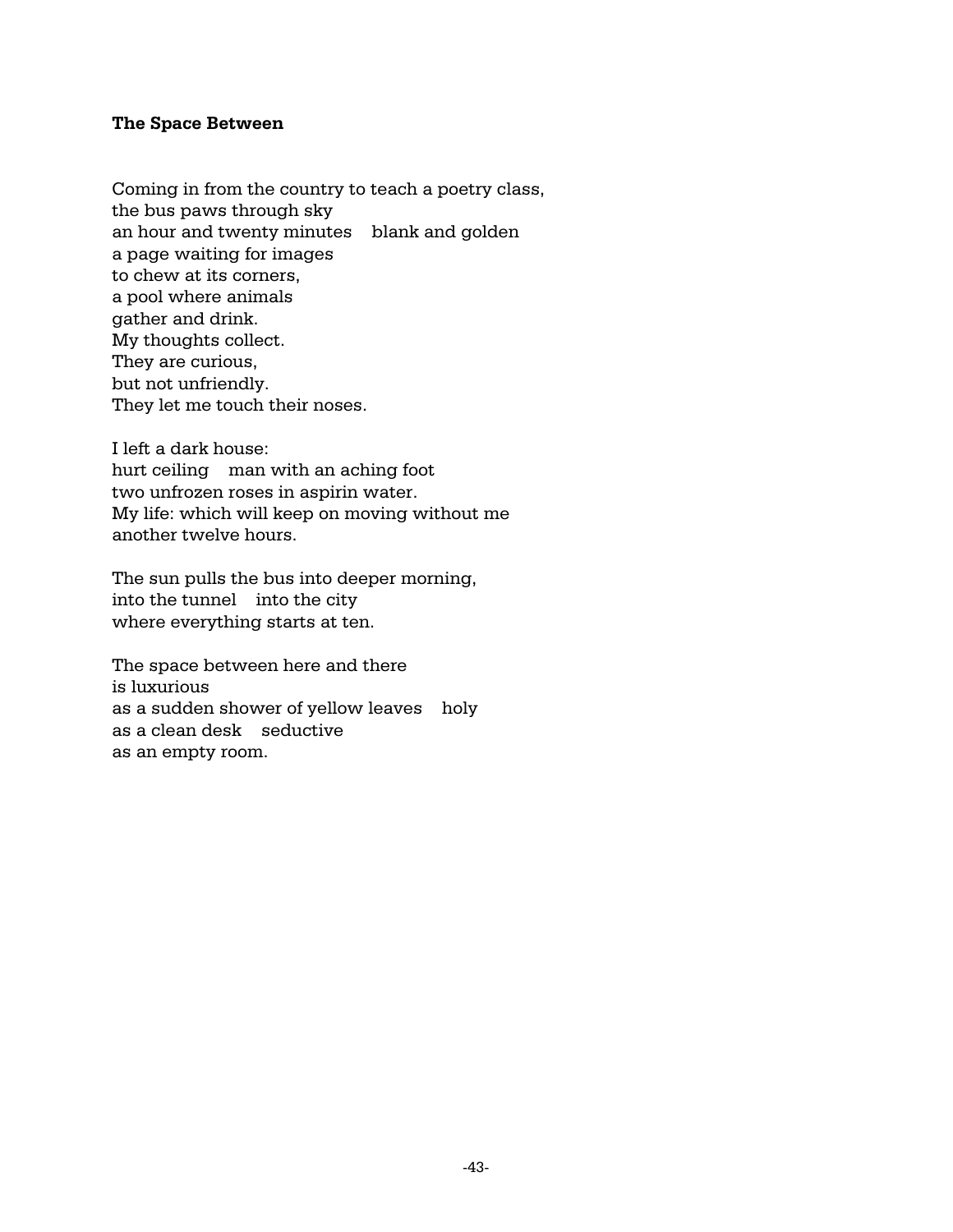## **ENTERING THE CLASS**

I enter the class like a house which I do not own, extracting the key from the flowerpot. I enter the class like a child re-enters the womb. I enter the class like a confident swimmer dives into the layered ocean, knowing its floors are littered with treasures:

jungly blossoms and salty nutritious vegetables pocketwatch eyes flicking open shipwrecked weapons transfigured machinery bones washed clean of their memories dulled jewels that suddenly flash when we thumb them to life.

I enter the class like a sleeper enters the dream that will subtly shift her life a few degrees in an utterly different direction. I enter the class like a waker enters the morning knowing that something will happen within the walls of its light.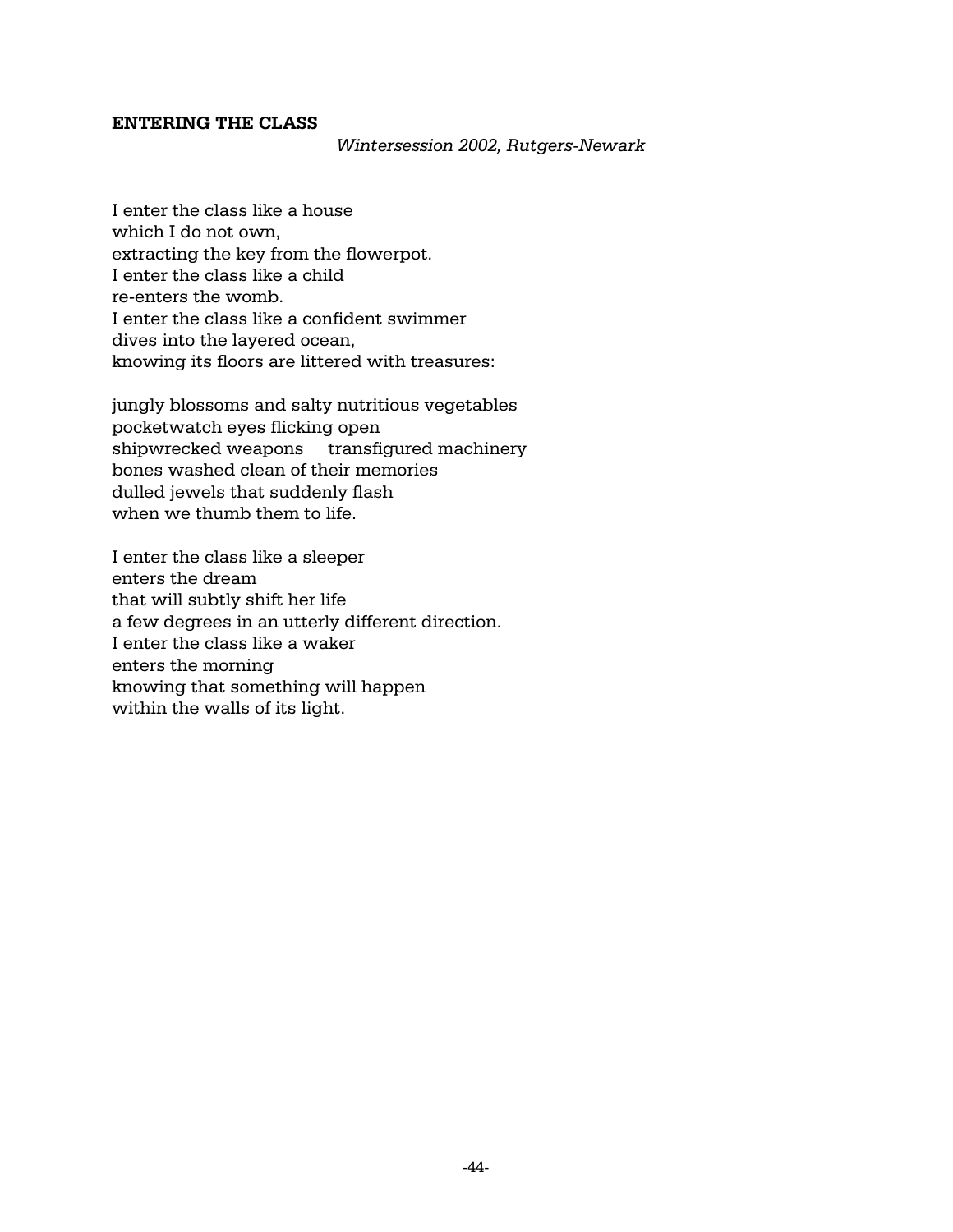### **Motherdream**

In the wintry Pittsburgh light, in the small, darkening room, she sits on her wedding bed, folding a bedspread down into smaller parcels. till it's a squat pillow. It's medicinal green tufted as a stubbled used-up field: nothing she would have purchased or made for this room, when she lived here. She tells me she's made a mistake. She says she has to get rid of everything she's acquired. Yes, even a few things of mine. A pile of fabric appears: a litter of small tumbling animals. I beg her to let me keep the aquamarine Indian cloth I'd bought at Azuma when I first moved to the Village, breaking away from her house. Its color felt suave and distant, a Gauloise cigarette tipped at a rakish angle a cup of espresso sipped at a sidewalk café. Then the dark tangled pile of denims! "I need these memories," I insist.

The sky outside has recovered its light. It fills the room unblinkingly. Her eyes hard as snow, she relents, "Yes, you may keep one or two things. Since you need the memories. But don't try to take more."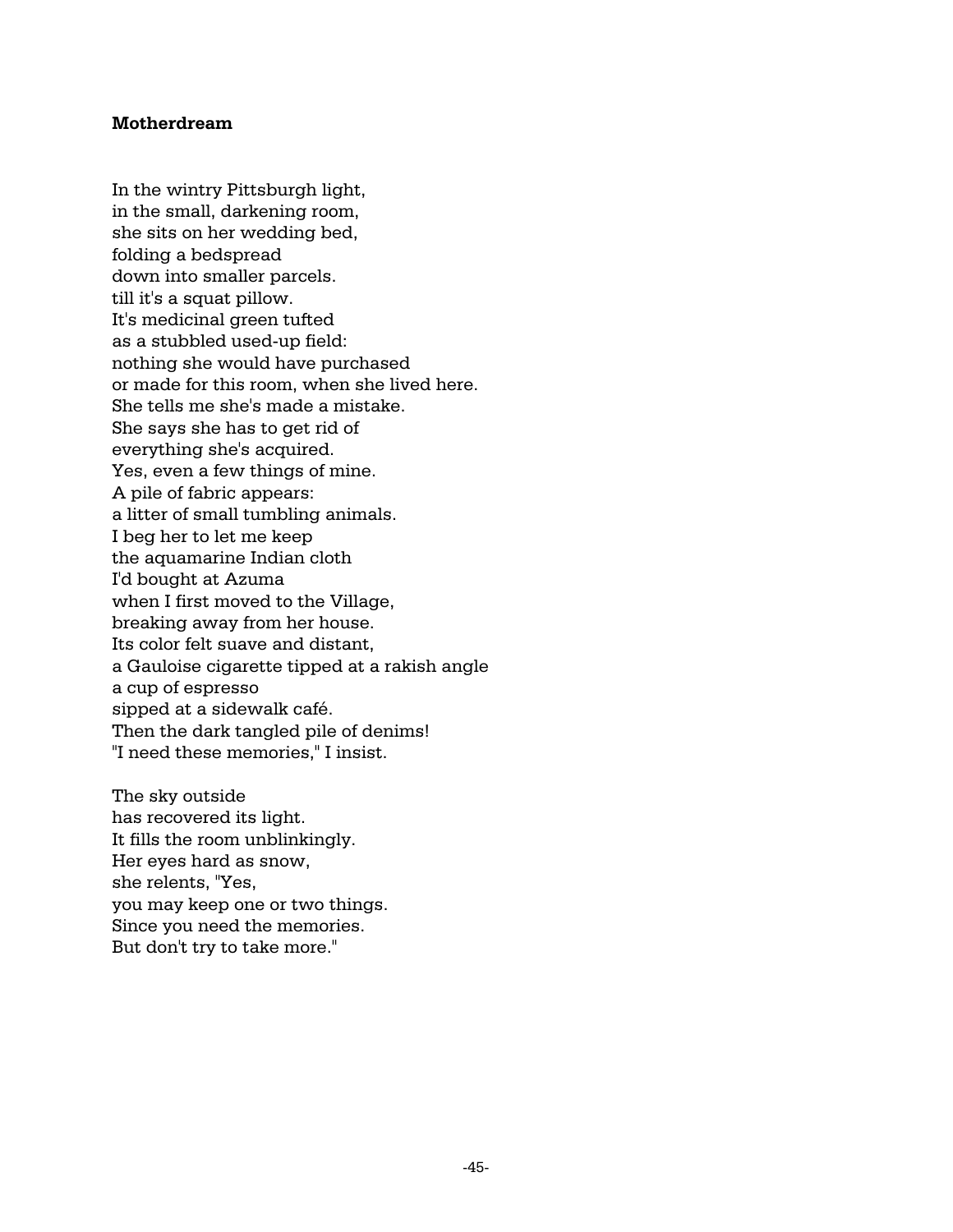#### **Miracles 101**

Here is a grain of sand. Work it into a pearl That is your first assignment.

Think carefully about your approach. We do give points for the process. Be elegant, if you can. (Points are deducted for sloppy work.) **Originality** is always encouraged, though not required. (You won't get extra credit for a squared-off shape or glass-green hue.)

Extensions are granted on certain occasions if requested beforehand. But all work is due by the last day of class. We do not give Incompletes. We have standards to maintain.

If you must withdraw, do so by the designated date which is stated on your syllabus.

Withdrawals will receive a grade of W. The one impossibility Is receiving no grade at all. Everybody receives a grade at the end.

Remember: this is not high school. Remember: no one forced you to take this course. Remember: failure is also an option.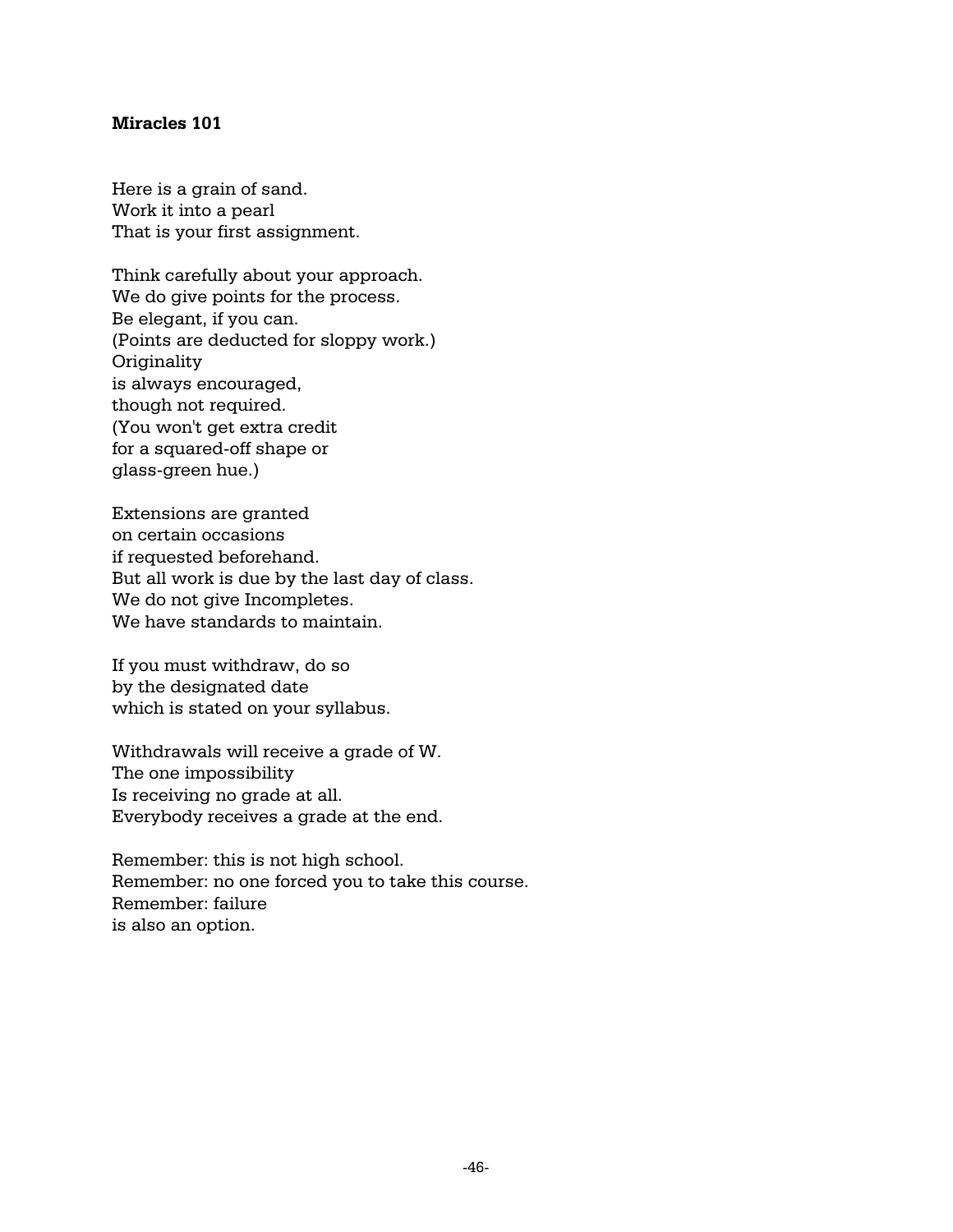#### **Jack Foley**

Jack Foley's poetry books include *Letters/Lights--Words for Adelle* , *Gershwin*, *Exiles* and *Adrift* (nominated for a BABRA Award). Foley's *Greatest Hits 1974-2003* (2004) appeared from Pudding House Press, a by-invitation-only series. His critical books include the companion volumes, *O Powerful Western Star* (winner of the Artists Embassy Literary/Cultural Award 1998-2000) and *Foley's Books: California Rebels, Beats, and Radicals.* His radio show, *Cover to Cover* , is heard every Wednesday at 3:00 p.m. on Berkeley station KPFA and is available at the KPFA web site; his column, "Foley's Books," appears in the online magazine, *The Alsop Review*.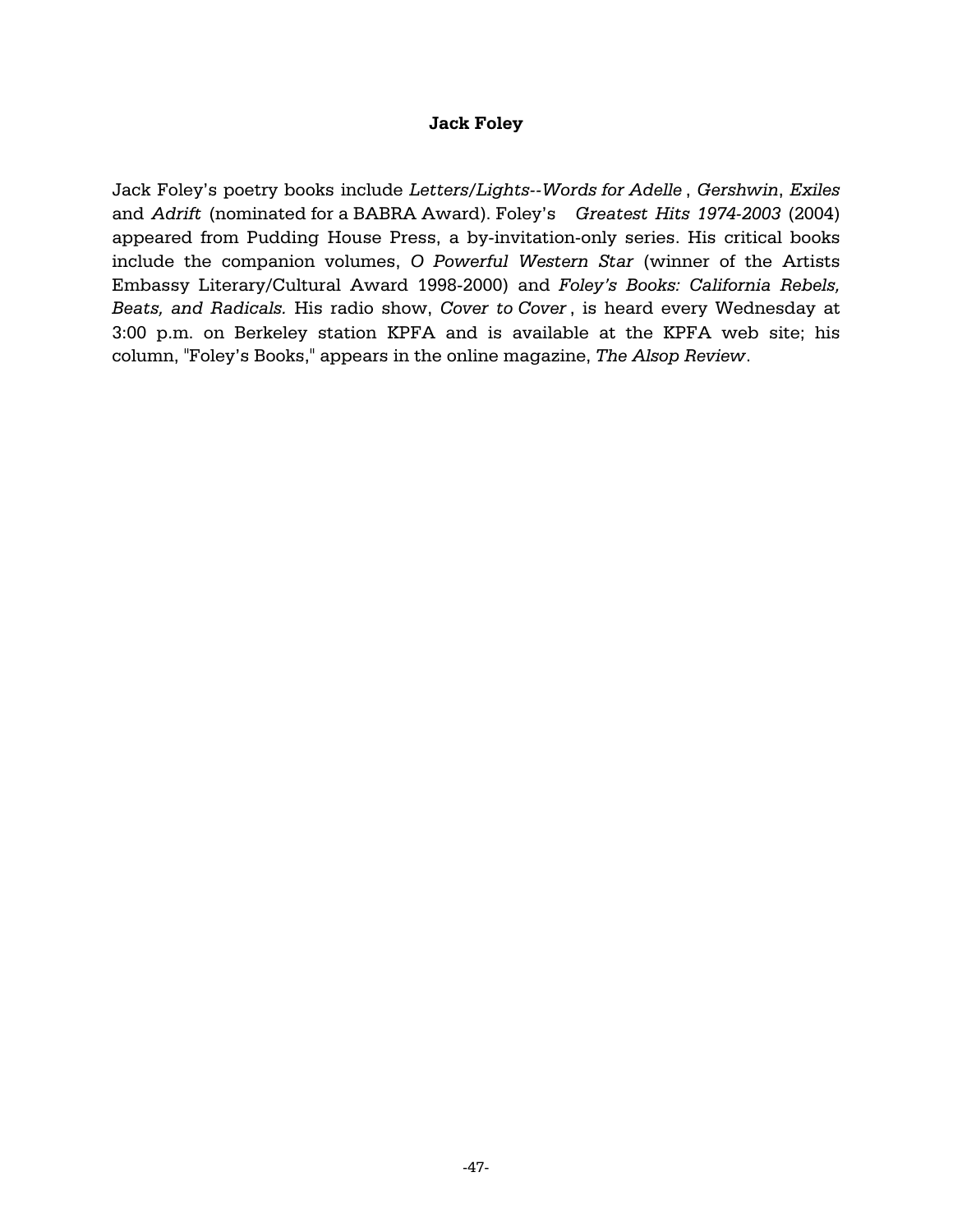## **An Epithalamium for my Son Sean and his Bride, Kerry Hoke**

*epithalamium: epi (on, upon) thalamus (bedroom): a song in honor of a bride and bridegroom*

What does it mean to be lonely? What does it mean to be one—that longing? The world explains it as desire for a mate: find someone get married reproduce consume as much as possible die and if you have problems, solve them What does it mean to be lonely? Can it be held to the way one holds to faith or to a marriage? Is there a lifelong loneliness which no mate can solve but which nonetheless animates and extricates  $lowe$  and joy. (What does it mean to be lonely?) There is another kind of loneliness which appears initially to be sexual but which cannot be resolved by sexuality. (What does it mean to be lonely?) There is another kind of loneliness which is nothing less than the search for self a search which is finally fruitless, frustrating because selfhood can only be created not found and so uncreates itself continually. It is the search for the self in the other the search for the other in the self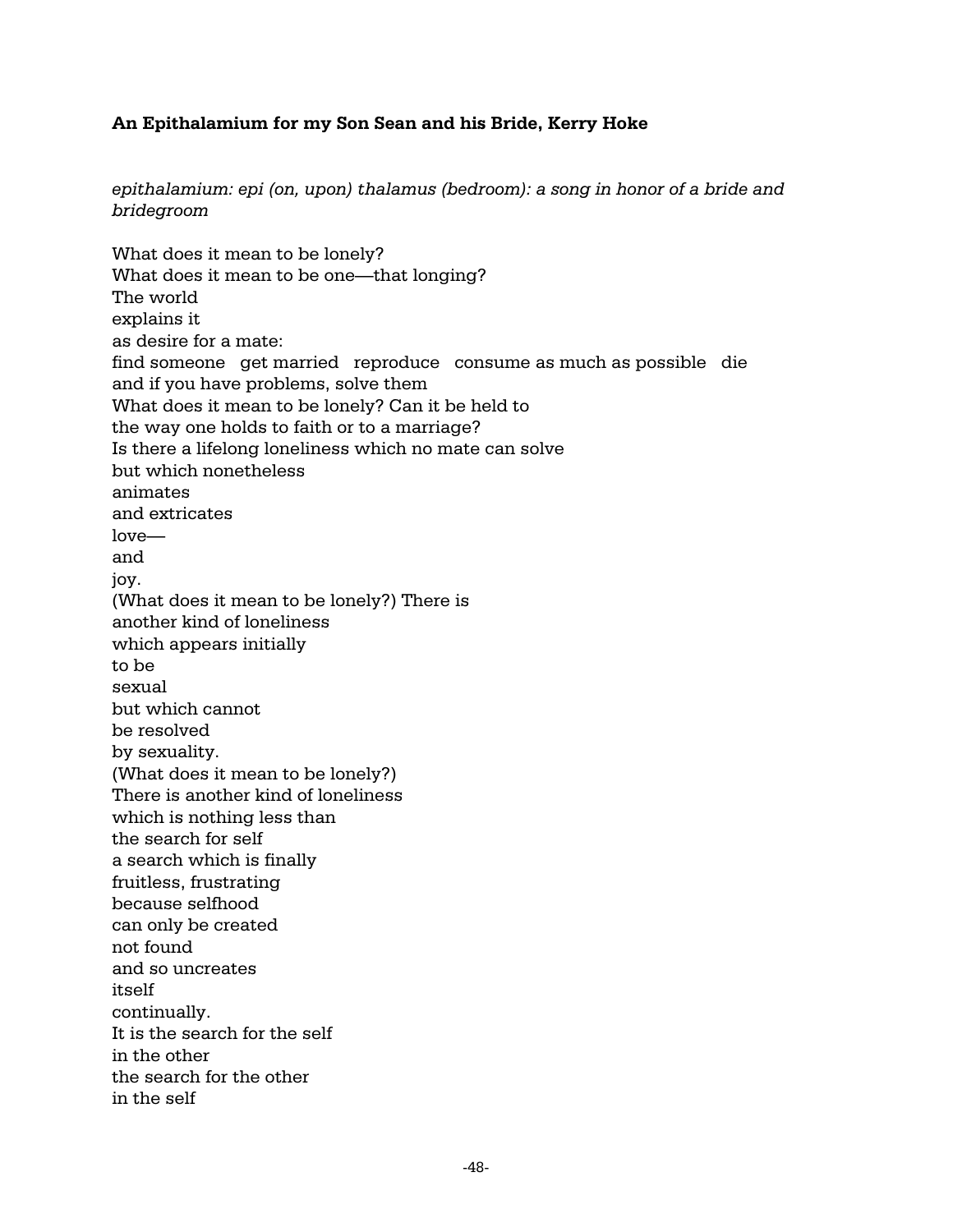which transcends the task of pleasure. What is a marriage? It is not a union of two so that one dissolves in the other but a constant conversation among equals a constant interruption of loneliness. It is the creation from two of one relationship It is the search for the self in the other the search for the other in the self a search which goes on endlessly and which fails endlessly It is not the end of loneliness but the beginning of a loneliness which is like a letter from a stranger which suddenly penetrates your being and makes you say: "I'm not alone" What is loneliness but the realization of selfhood in another of otherness in self which is the beginning of consciousness the beginning of love which has so much of selfhood in it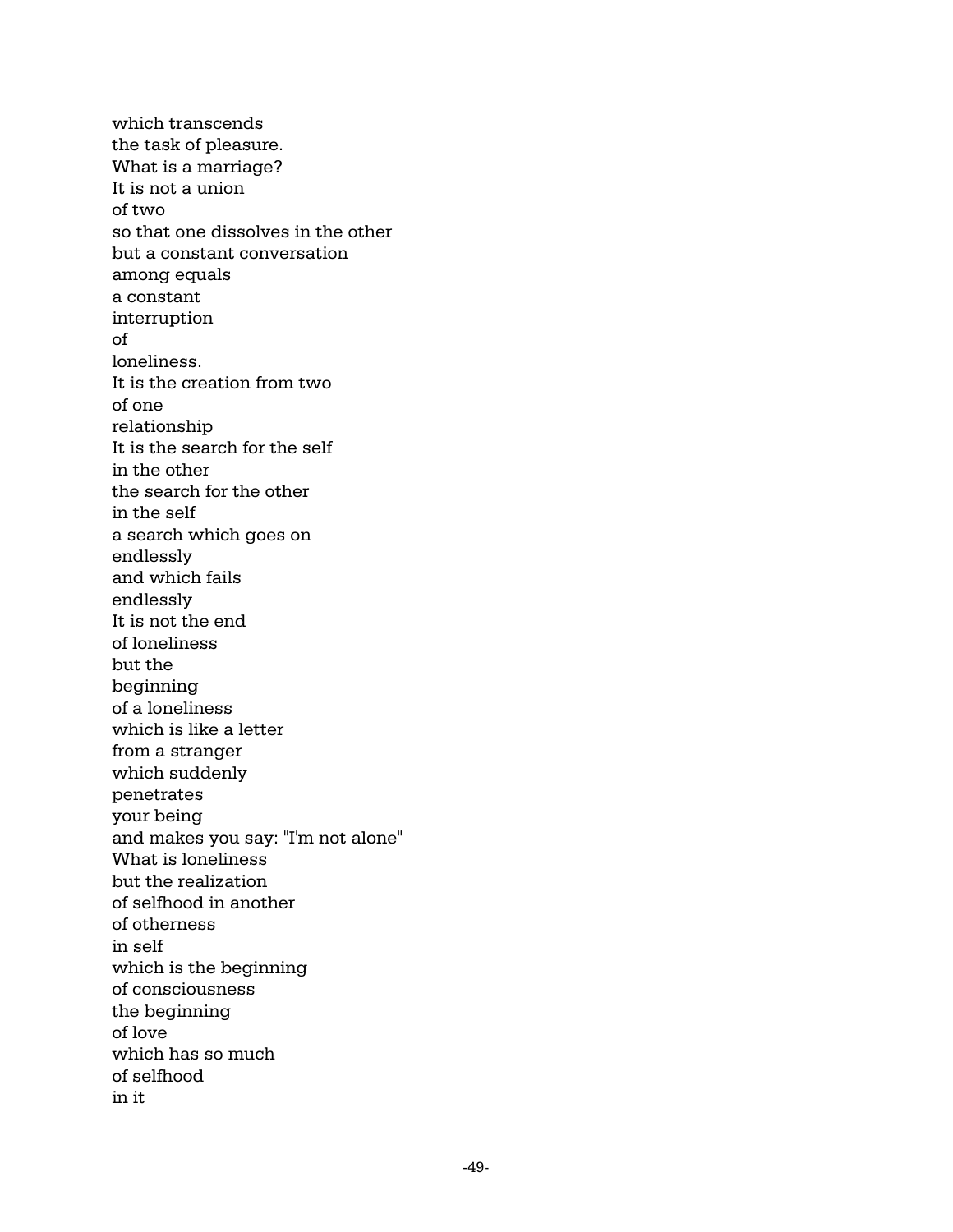The ring is an endless circle It does not signify the end of loneliness but the beginning of a new, conscious being-in-the-world It signifies love which goes out and comes back like a letter from a stranger which, received is answered "With all my love." How can I say anything to a son I have loved and treasured throughout his life except: be well be conscious be loved don't take anything I say too seriously To Sean and Kerry we give whatever we can of love and a life lived as well as we could Words— There is no end of loneliness There is no end of love May your children give you the joy that you gave us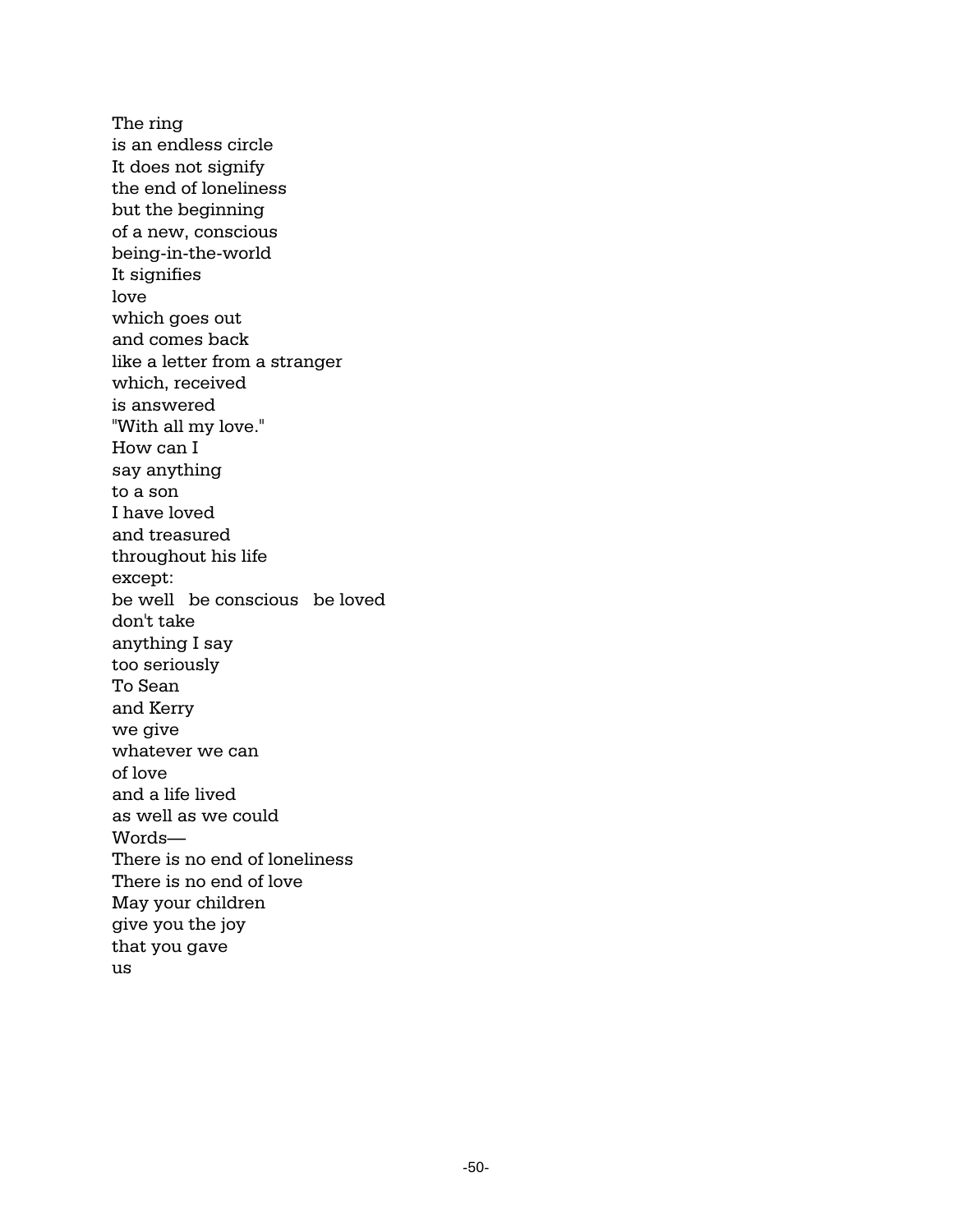#### **The Temptation of Sixty**

Story about a mad scientist whose fear of dying impels him to invent a pill which reverses the aging process. On his next birthday, the scientist gets one year younger, not one year older. The difficulty here is that he is still approaching death, only now from the other direction. He knows exactly how many years he has left; he knows the exact day and hour at which he will "die." His new problem is to invent a second pill which will reverse the effects of the first pill and start him aging again. As he ponders this problem, he crosses the street against the light, is hit by a passing truck, and dies immediately. The obituaries list his age inaccurately as 61; he is in fact 59.

the temptation of sixty is to believe that everything is possible and not to believe that anything has changed the temptation of sixty is to justify behavior by delusion and to justify delusion by need to justify everything by fiction the temptation of sixty is to believe anything

so here we are in Oakland where it's beginning to rain (east side, west side? in this vast state of California: some little that we hoped for came about something weathered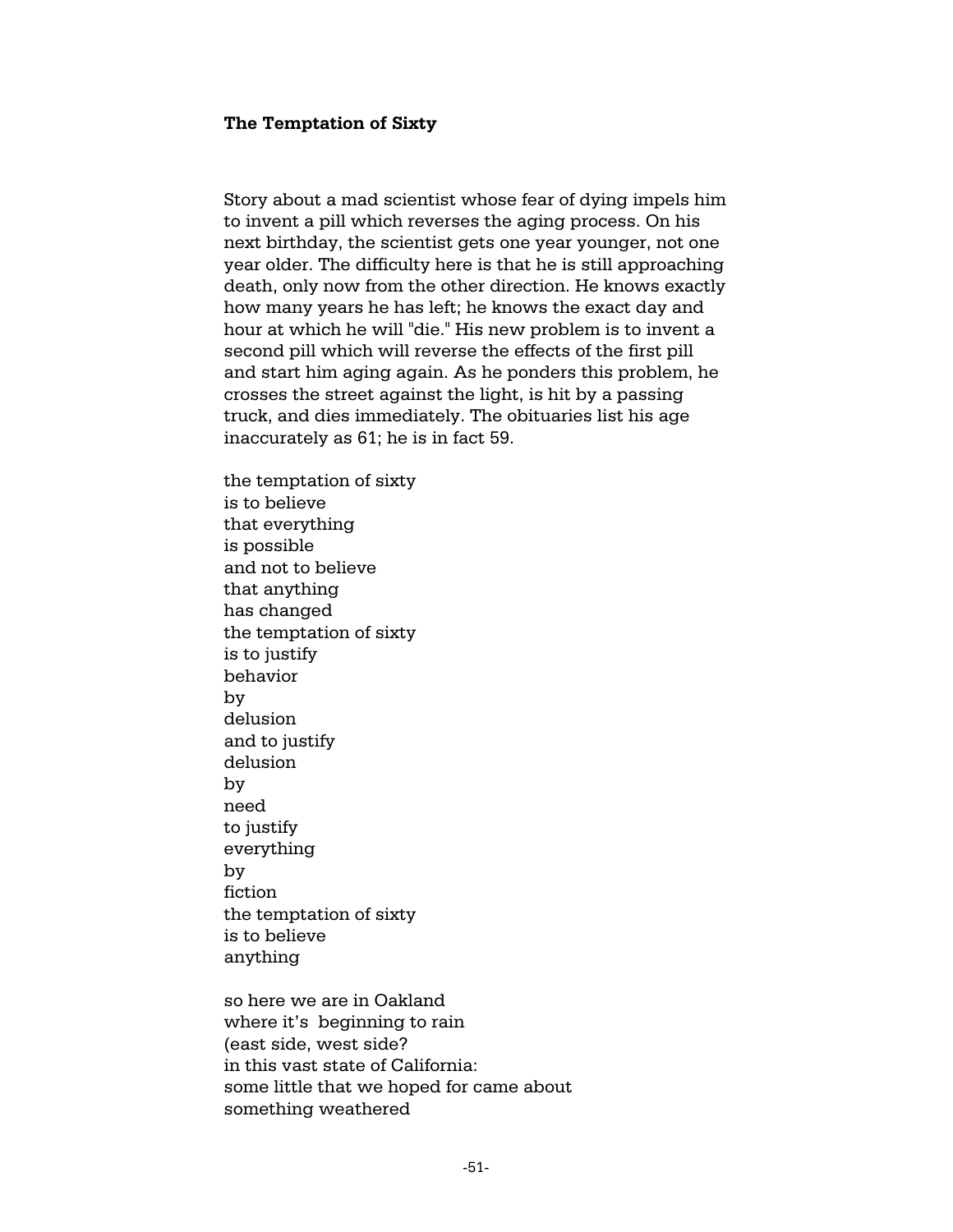the deep transitions and adjustments the anger of displacement: some dear thing lingers in consciousness too many people die such fury beckons I slide down the years one of those American Flyers from 50 years ago! where is the mortician on the corner? where the Elks Club? here is a rose for it all here is a stick I touched in 1949 it was a sword oh, god, do we get it all back including our discontent? your hand (absent) touches my hand (absent) your voice- do we live the whole thing over? these absences these vanishings these utter- are how we hold

to life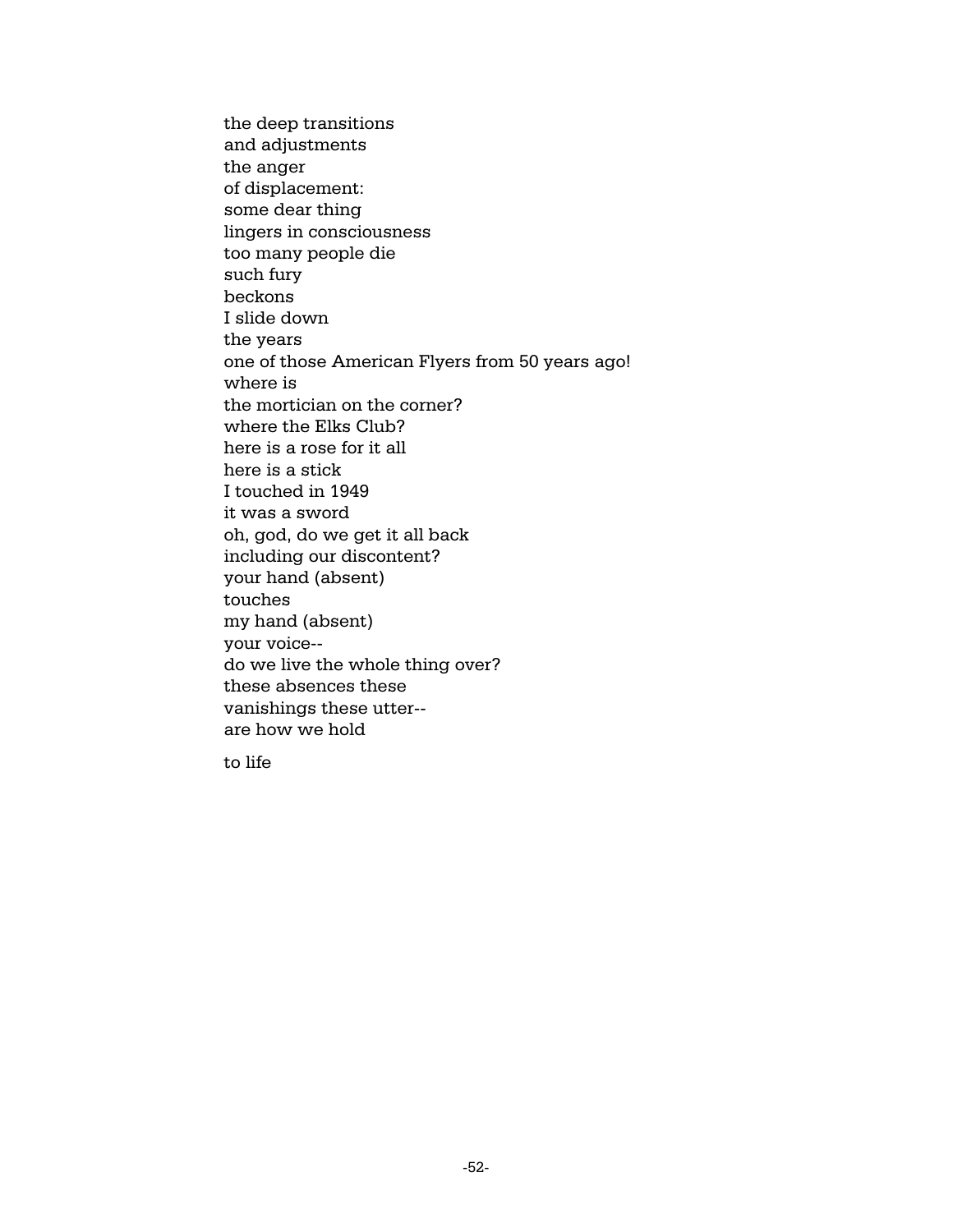### **Ginsberg At The Mall**

I saw him first eyeing me from Radio Shack pretending to look over electronic equipment but really wondering what hot stuff he might haunt Since dying, he'd become a chicken hawk

At the DVD store I "accidentally" brushed against him He was surprisingly solid "Excuse me, Mr. Ginsberg," I said, "I thought you were dead."

"Young man," he answered, "I am dead" and then he laughed a big laugh "You expect me to haunt supermarkets? Or book stores? I try to keep in style.

What's a nice poetic young man like you with a copy of On the Road in his pocket doing in a place like this? Wanna see me change?"

What I had seen was the old Ginsberg of the 90s hunched over, professorial, and with that funny squint in his eye. Suddenly he was Hippy Ginsberg of the 60s—loud, funny, dominant, bearded

He began to sing—badly (death had not changed that) until I was afraid that people would notice us but actually no one turned around, it was as if we couldn't be heard by anyone

"Hare Krishna!" said Ginsberg, ha ha ha "How about it, kid,

Wanna get laid? You look a little like Neal Cassady

or at least some of you looks like some of him. How about it, you wanna have sex?"

"I don't think so, Mr. Ginsberg. I've never had sex with a ghost." "Nothing to it," he answered, and suddenly my clothes were off and I had an erection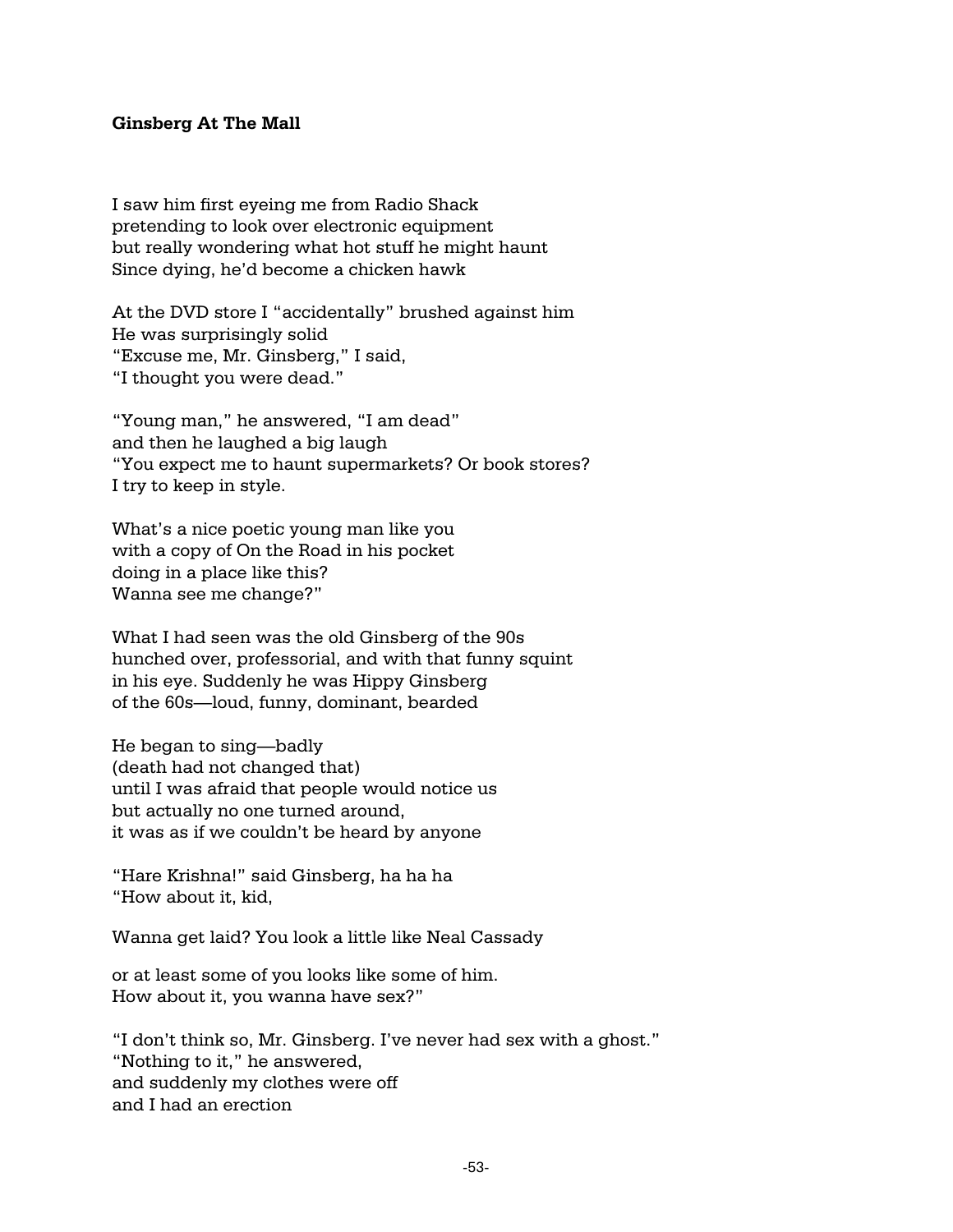and I was coming as I'd never come before.

Ginsberg hadn't touched me, and he was still standing there fully clothed, laughing. "How did you do that?" I said. "It's just a trick we ghosts have. Pleasure is heaven. Heaven is pleasure. You get me? The Beat Generation, Kerouac said, that was just a bunch of guys trying to get laid. In heaven we do it all the time."

"You're in heaven?" "Well, I'm somewhere, and I call it heaven. Even the CIA is there, and all the people they killed. We all get on pretty well together."

Suddenly he was Professor Ginsberg again. "Same multiple identity," he said as he vanished "into air, into thin air"

In my hand was a book whose title was The Posthumous Writings of Allen Ginsberg but as I tried to open the book its pages withered and vanished.

"You'll have to wait for that volume," said Allen's voice and he laughed again. "Wouldn't you like to have that book? You'll have to write it yoursel—"

Courage teacher, old poet, have you become an owl of wisdom, a hawk of power, a swan of beauty, a sunflower, a leaf, a bit of sunlight, a worm burrowing in the earth?—

Have you become —immortal?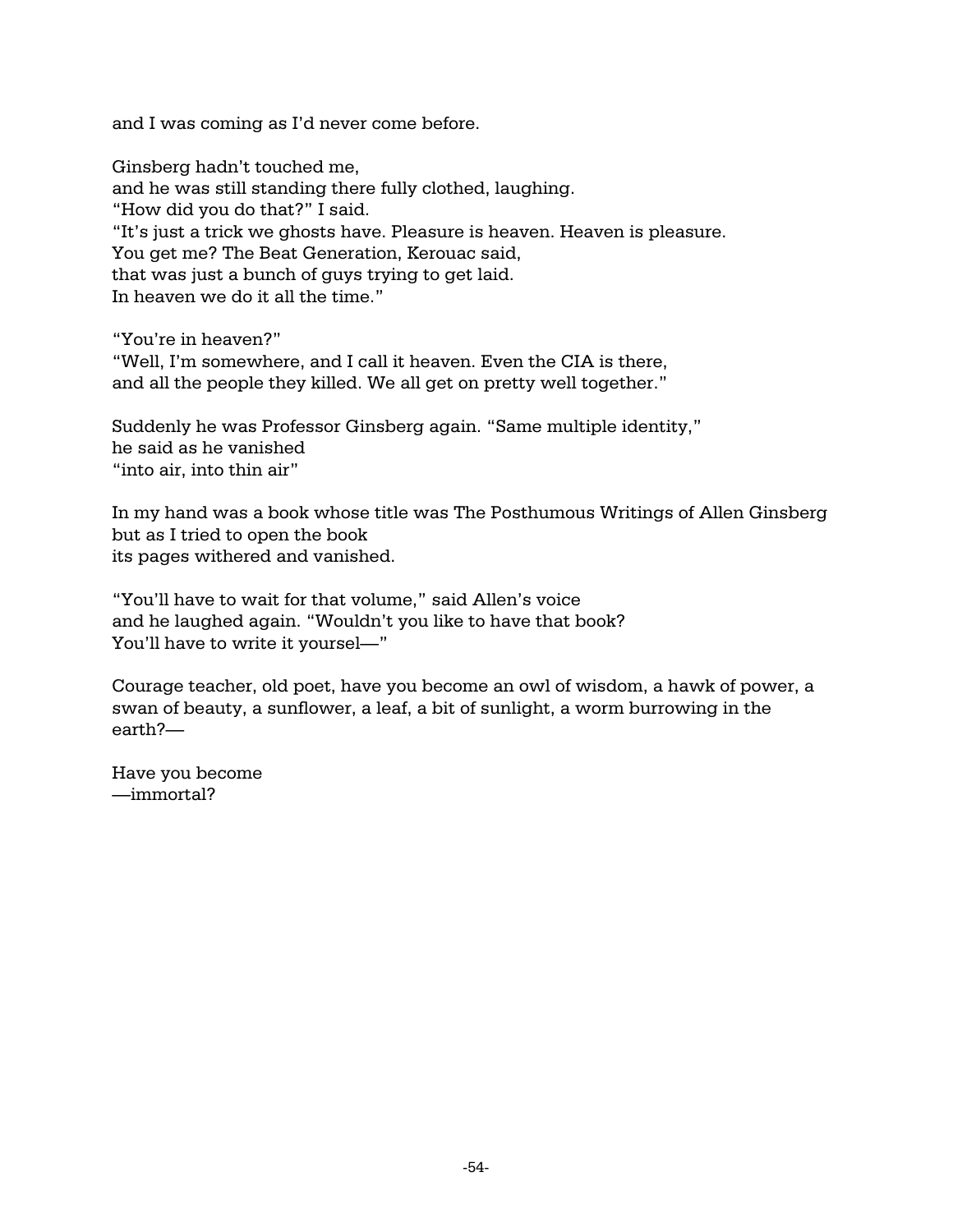### **Vernon Frazer**

Vernon Frazer was born October 2, 1945. He received a B.A. in English from the University of Connecticut and briefly attended graduate school at Simon Fraser University. Frazer's poetry and fiction have appeared in numerous magazines, including *AlphaBeat Soup, Blank Gun Silencer, Blue Jacket, Bouillabaisse, First Intensity, Lost and Found Times, Moria, Nebo, , Plain Brown Wrapper, Poetpoetzine, Shampoo, Tempus Fugit, Xtant* and many other magazines An interview with Wen Chu-an and several poems were translated into Chinese and appeared in the international journal, *Contemporary Foreign Literature*. Frazer's books of poetry include *A Slick Set of Wheels, Demon Dance, Sing Me One Song of Evolution, Free Fall* and *Demolition Fedora*. Frazer has released five recordings that fuse poetry with jazz: *Beatnik Poetry, Haight Street 1985, Sex Queen of the Berlin Turnpike, SLAM! and Song of Baobab*. He appeared as guest artist on the late Thomas Chapin's *Menagerie Dreams* CD, *THE JAZZ VOICE* , a compilation of jazz vocalists and poets, and *THOMAS CHAPIN--ALIVE*, a CD-box set of Chapin's recorded work**.** *Stay Tuned to This Channel,* Frazer's first collection of short fiction, finished as a finalist in the 1996 Black Ice/FC2 Fiction Contest. His newest novel is *Relic's Reunions*. Frazer introduced *IMPROVISATIONS (I-XXIV),* his most recent book of poetry, when he read in the Established and Emerging Artists Series at The Poetry Project at St. Mark's Church in Manhattan January 17, 2001. A former program developer and evaluator in the field of human services, Frazer now works as a free-lance writer.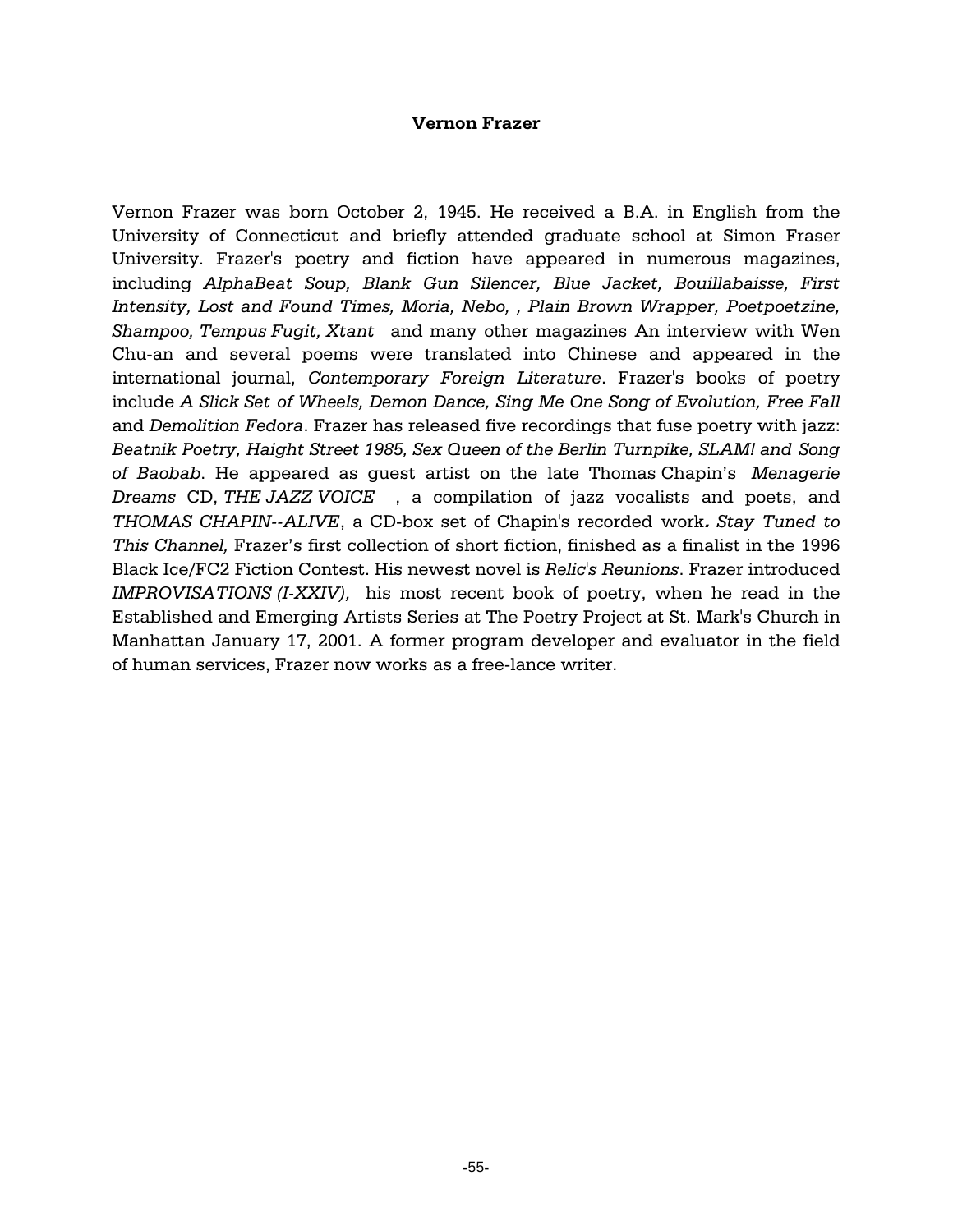#### **Nice People**

They're out there. I can hear them chirping like birds at the feeder.

Day after day they have only good things to say

Jennifer's job Jason's school play aerobics

class, the MBA program to help them stay ahead

like nice people.

Here in my troglodyte's cave I rave because

they're out there.

I can hear them gibbering, gerbils nibbling their giblets

like nice people.

The smattering that starts them chattering so brightly slights

my appetite. How unsightly my hunger must

seem to them. I'm surly? Surely. I'm not like nice people.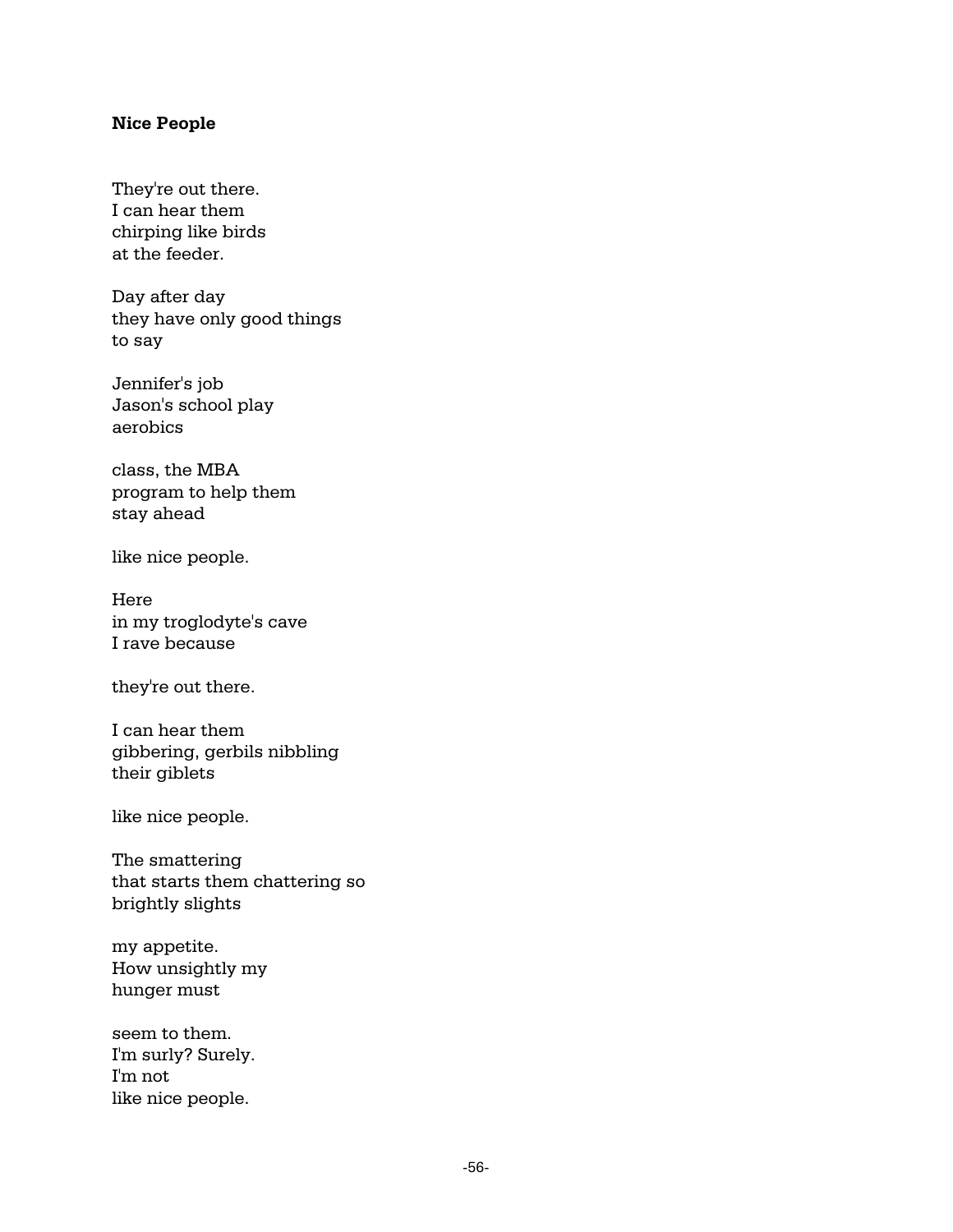I'm strange to them for wanting & finding them wanting

for not wanting to test the festering flesh a life-grip

beyond the modest morsels they claim for themselves like nice people

as they block the way to my hunger just because

they're out there.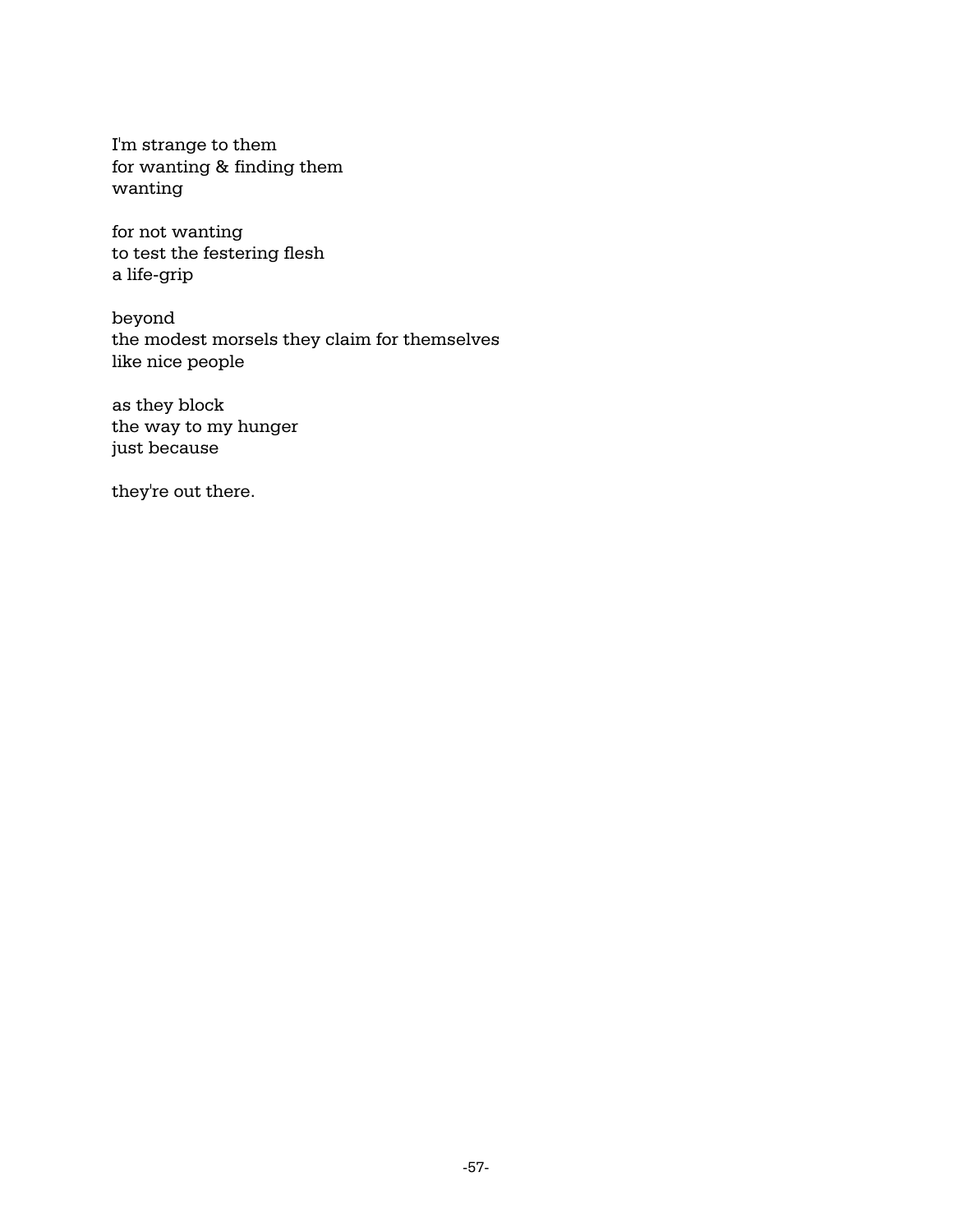#### **The Sex Queen Of The Berlin Turnpike**

"coulda been Little Miss Rich Bitch layin' on my yacht"

but claimed her father left his inheritance behind when the Mob's hitmen climbed

his trail. So, she's the doe-eyed darling of the clipjoints

on the Strip. She flashes her tits for tips from bikers & lonely old men

in glasses steamed with dreams of what never was.

Her nectarine nipples tease me, her buns swing the breeze that sucks up my buck

on her wake of chestnut hair. She feeds my fantasies

the way I feed her lost wealth---what I can afford to give. But she still lives bitter,

broke, strung out on coke in neon turnpike motels

& runs out on the rent. While I listen to her story to escape from my own

she pays back the memories of her father.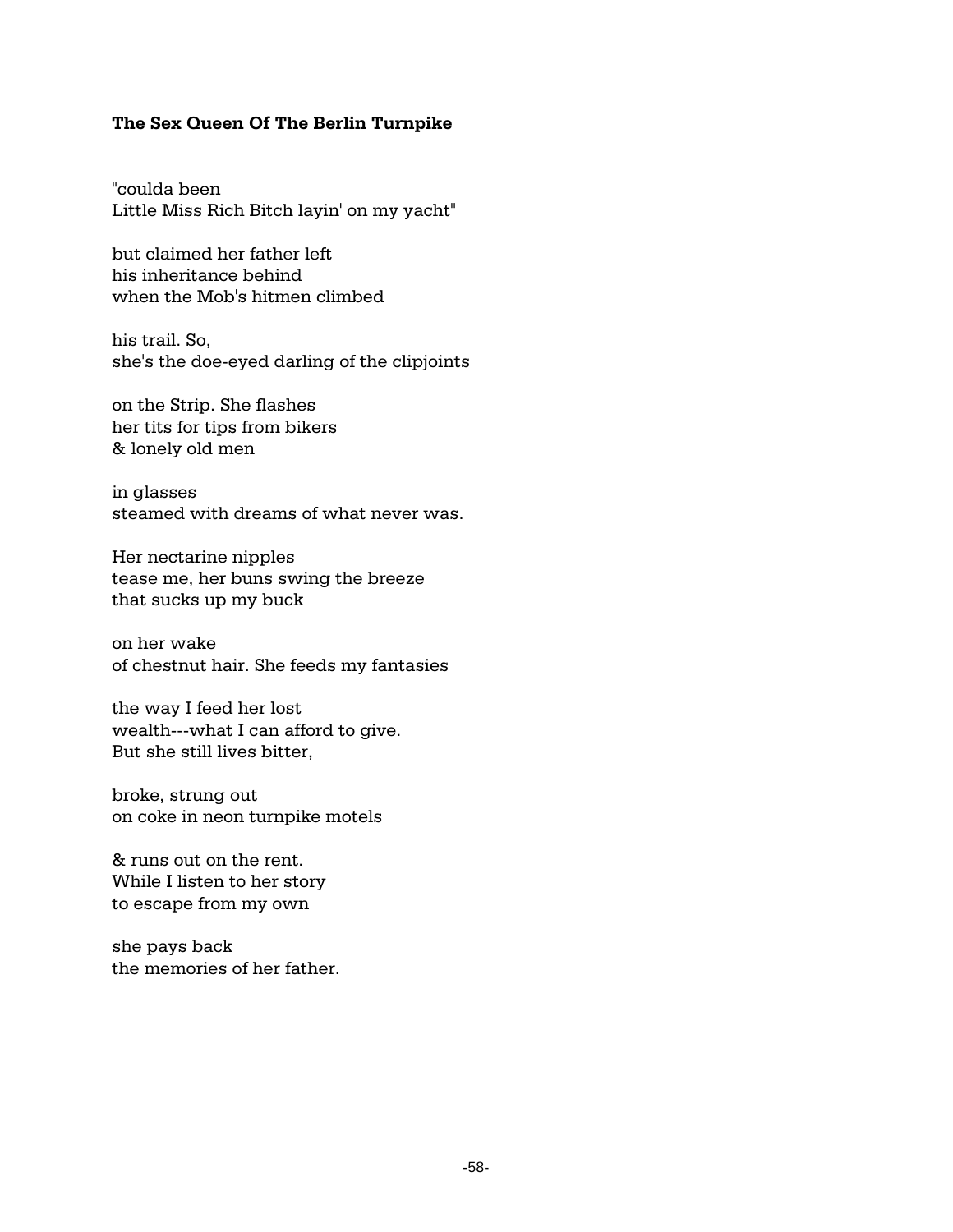#### **The Boy With Green Hair**

My earliest memory, at three: crying after this movie because I wanted green hair.

But I couldn't remember why the story made me cry with envy. What would I see when I replayed the cable connecting me to

the Boy With Green Hair?

A parallel destiny?

Or just a kid dreaming his own uniqueness, his follicles shrieking to bloom some favorite color from days so black & white then, so colorized now?

The dyed green hair I'd cried to have was brown, nearly black, & thick, nearly like mine. But a sheen, an aura, even a halo hovered above it.

The Boy With Green Hair

shunted from family to family while his mother and father rescued World War II War Orphans overseas & finally

to Charlie, a caring guy who couldn't dull the razors of ridicule slashing

the Boy With Green Hair

on the playgrounds or, worse, the wound of discovering his parents had died helping children now just like him.

*The Boy With Green Hair*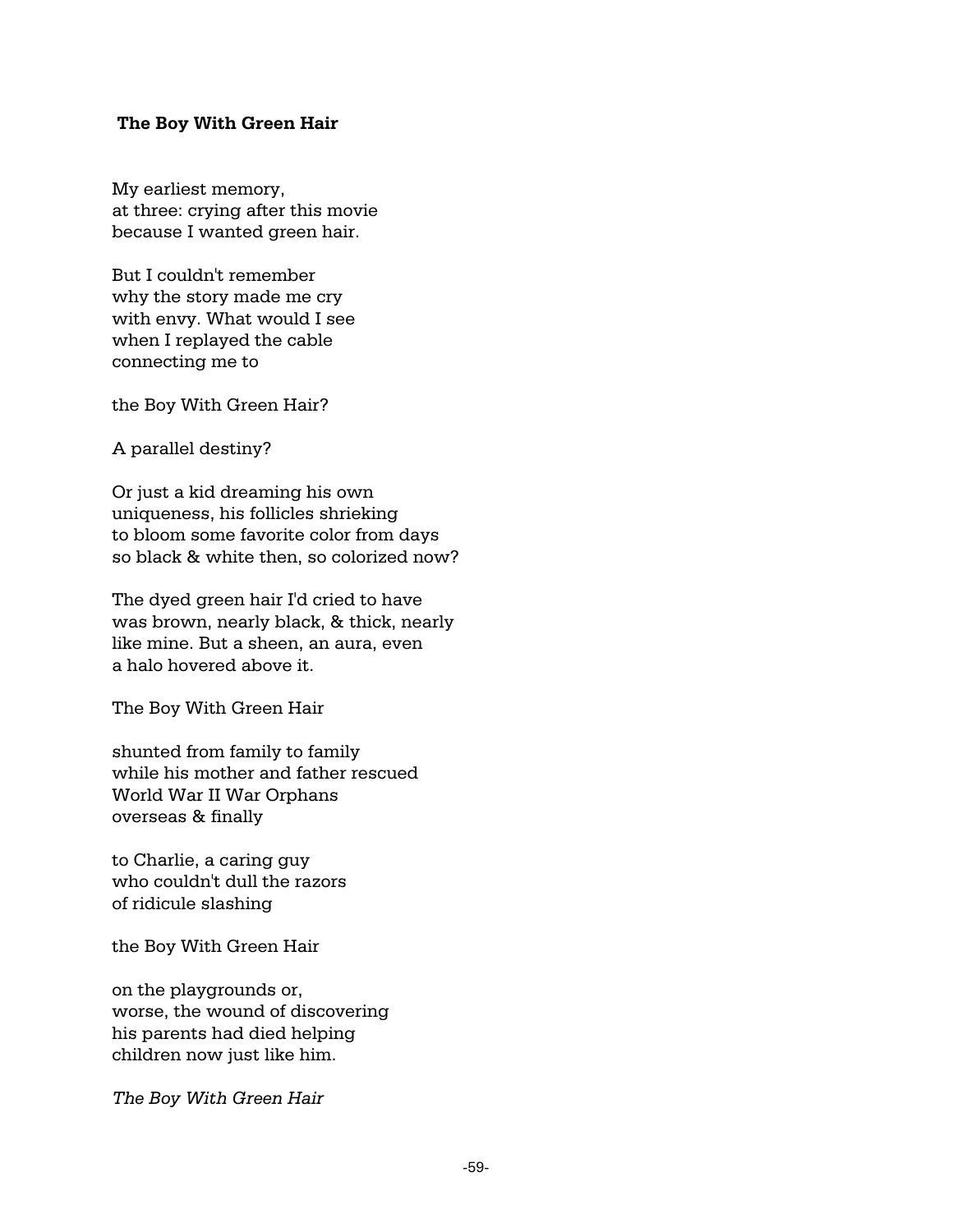transformed my flicker of memory into some small foreshadowing of destiny. A domestic war destroyed my family. For years I shunted from mom to dad,

an afterthought wishing for an Uncle Charlie while the kids in school tore at the aura my head fluttered and jerked.

The Boy With Green Hair

became a poster boy for War Orphans. Forty-six years after crying at three a diagnosis makes me

the Boy With Green Hair

of Tourette Syndrome & a role model for the other untouchables in America's classless society.

The dye will look greener against my gray, anyway.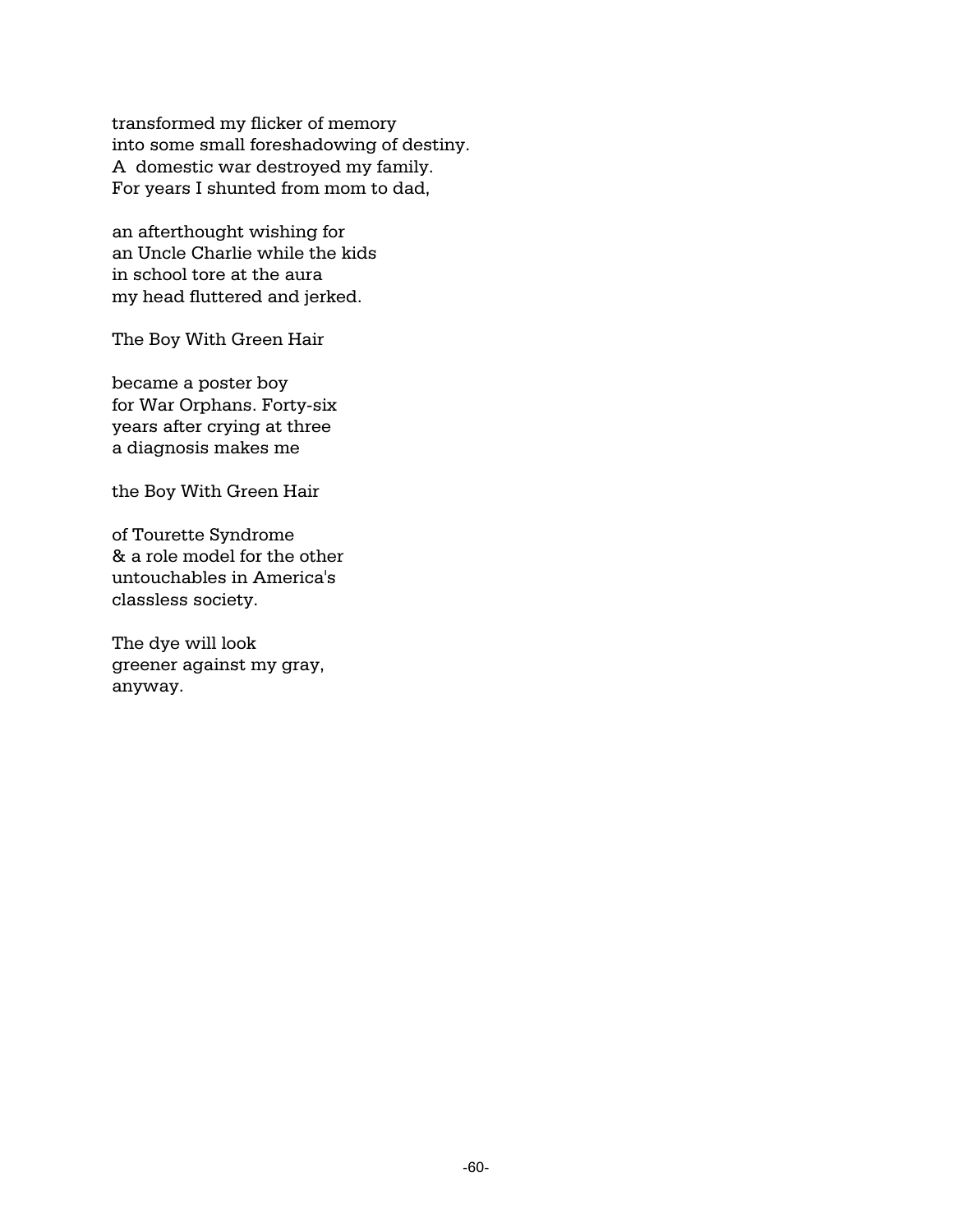## **A Sporting Affair**

One & the same to me, she said,

knowing the hold she had on me. I tried

again, tried to explain the boxer throws real punches, knows real pain ---but keeps his dignity in defeat

while the wrestler fakes his holds, fakes his pain---but takes humiliation as his beating.

I tried to make her see the difference

between us. But her crossed arms blocked the cross of my pride. She choked my bleating

throat, pile-drived my heart into my head & threw me out of the ring. Bleeding,

I cried, You just proved you like wrestling better.

One & the same to me, she said.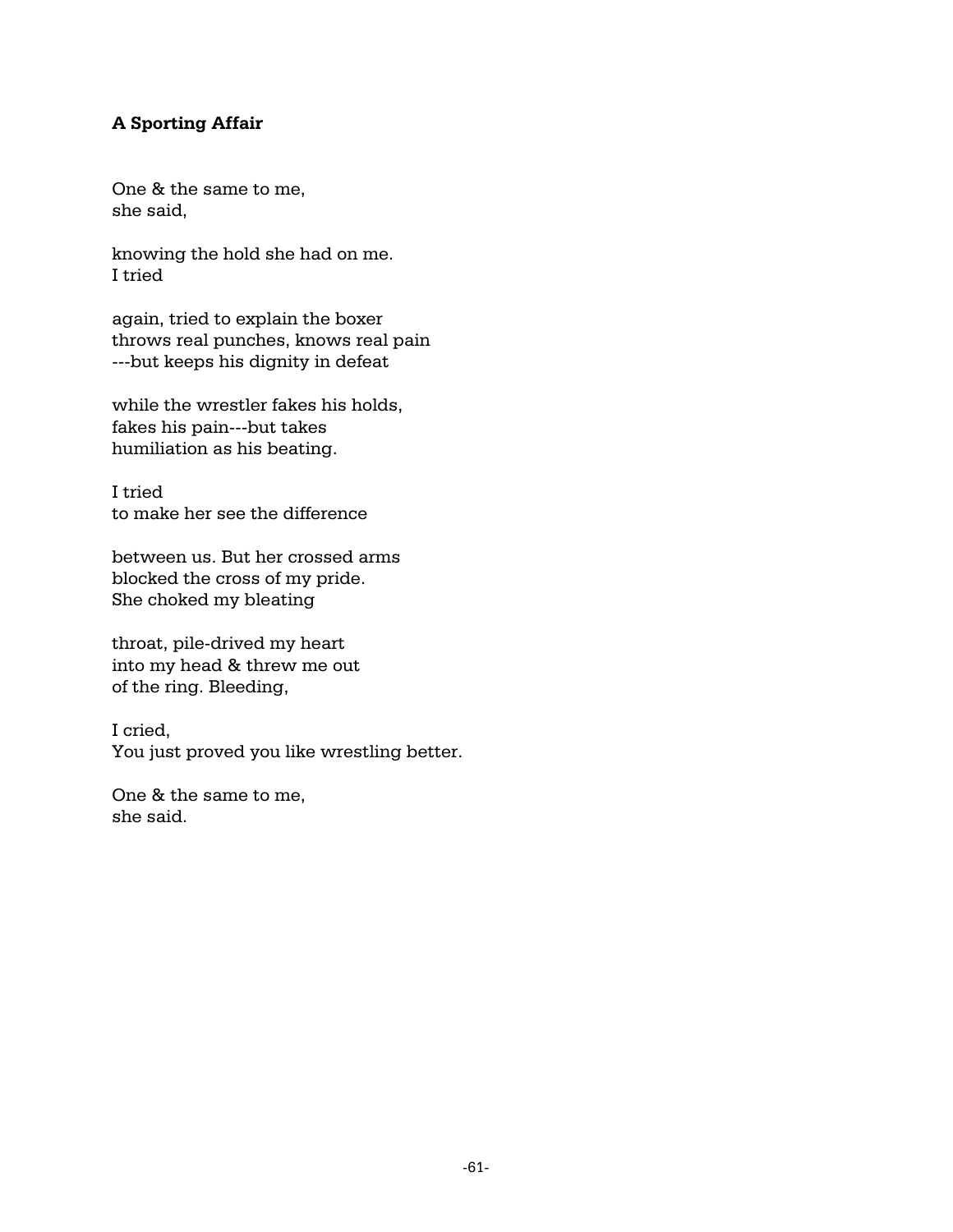# **A hipster's hipster**

born and bred in his mirror's glance Brooke fled

to Paris to peddle his ass stuffed with phalluses of hash

through customs to prove he could move with Burroughs

the Great Beat Legend.

He came home to flaunt his vicarious fame. He came home

to fold his master's voice into the great first novel

strangled on Old Bull's cold umbilical and peddled

his ass to the Aircraft, a phoenix

of the factory underground.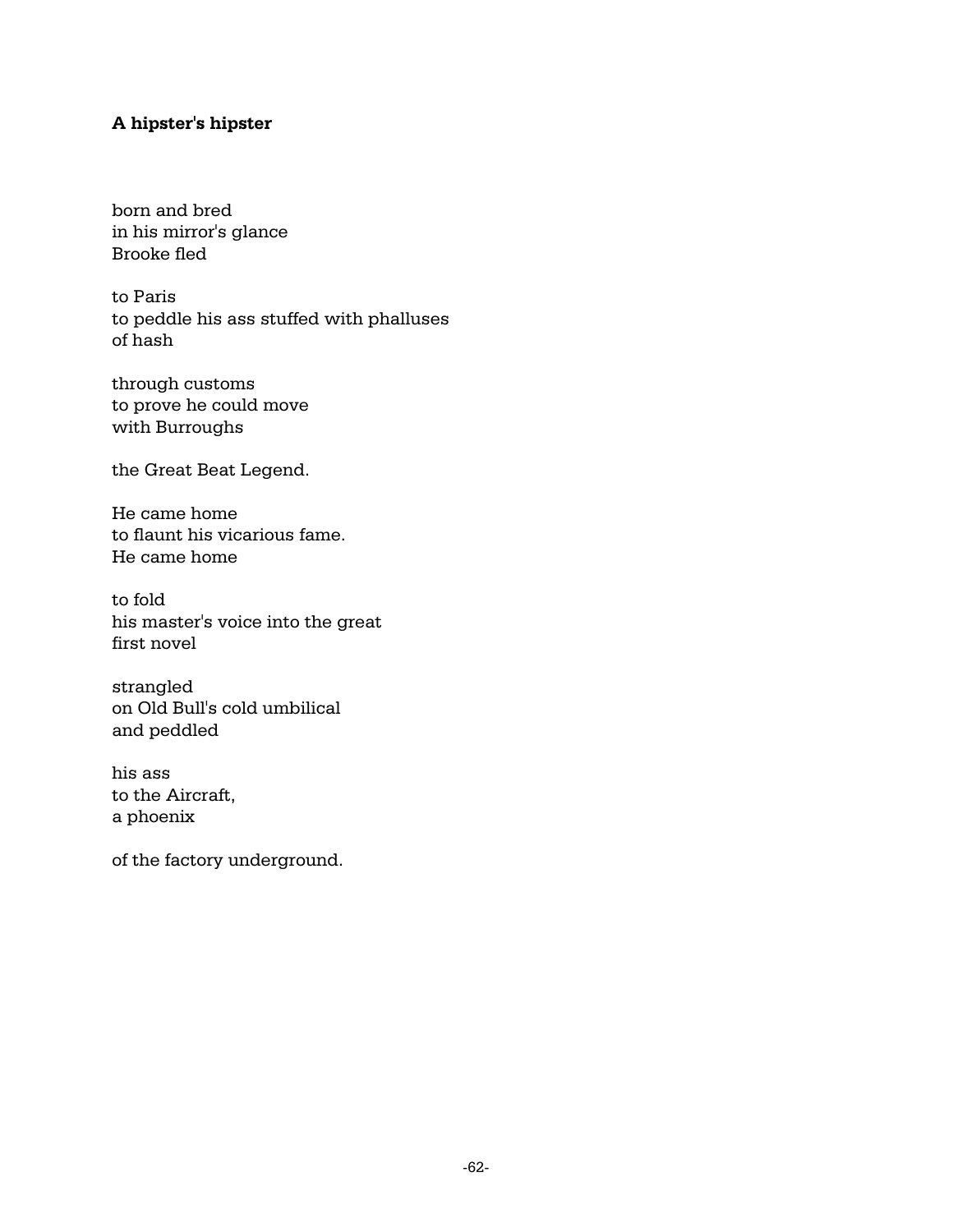#### **Shana's Going To Disney World!**

blast the banners swarming past me, pinker than the St. Louis dawn, pinker than the ruffles on the five year old bouncing out of place in the Terminal.

Who cares who's going where when you've gone two days without sleep! Who cares about this Queen for a Minute the Network Wagon Train circles to save for the Six O'clock News!

She'd be a princess at twenty, anyway. Her joy overflows the cameras that try to contain her. And her few blond filaments---how few, I notice---raise the morning gold.

I reach back, remember my cobalt-bare scalp, remember the last roots of life salting my mother's chemo-stripped crown and the hospital's coast-to-coast call last night. The dike of my voice

cracks with tears and a shutter. I can't tell Shana's mother why I pay her my five-dollar tribute to the sun cheated out of noon.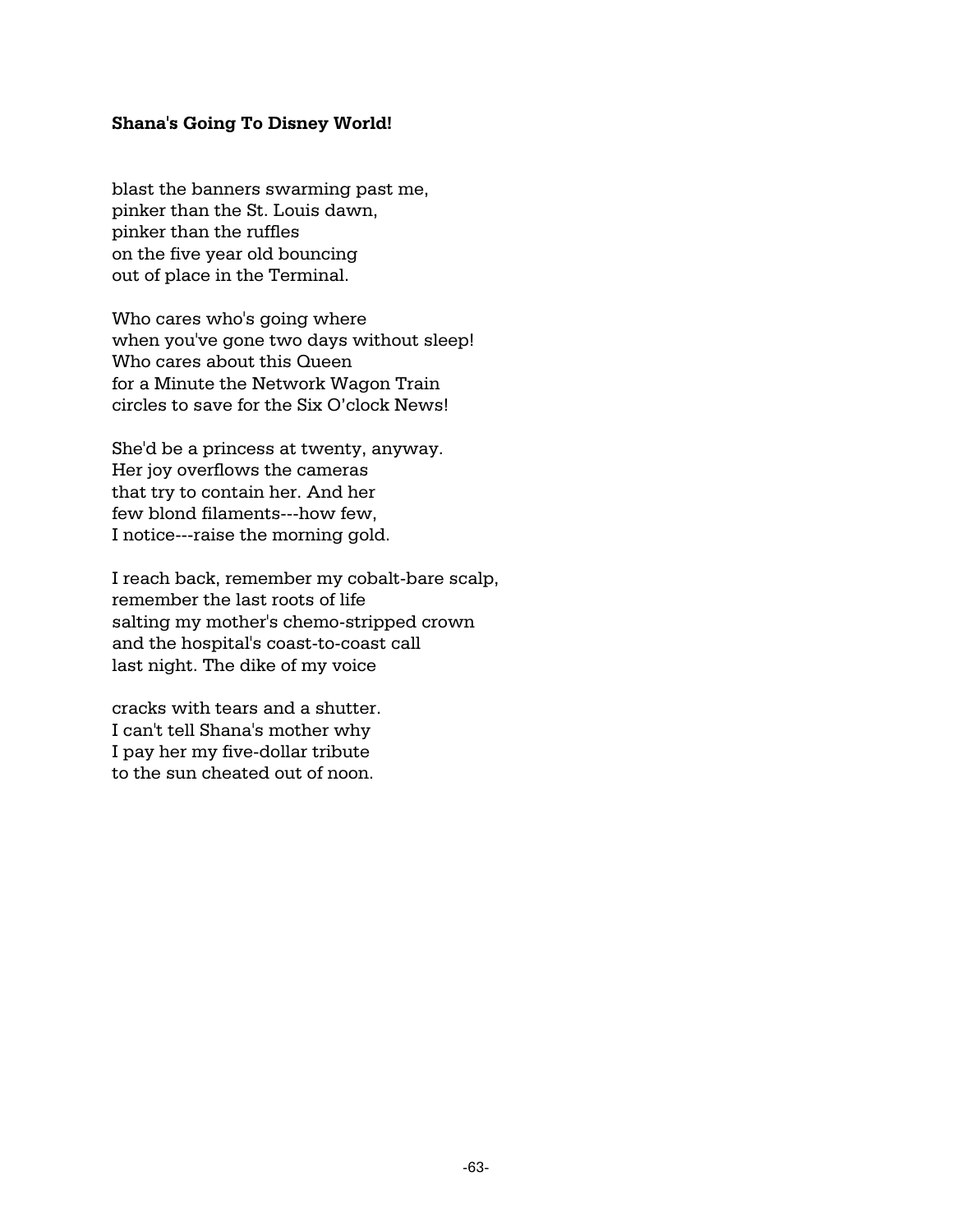# **A Slick Set Of Wheels**

We kill time on the curb across from the club with our slow J, watching life pass us by

like a slick set of wheels, like the slick set of wheels parked here to parade its owner's fast pace:

V-8 with virgin pink lacquer, the cornersand gritting the teeth of tread sneering fresh.

We wonder if the polished dude so proud of it wears a turtleneck, a medallion & manicured nails.

What a place to park his boast, so close, so bravely in our faces. We kill time on the curb

long enough to watch old beer-bellied T-shirt sag near our feet, crank up, change into old tires & burn out.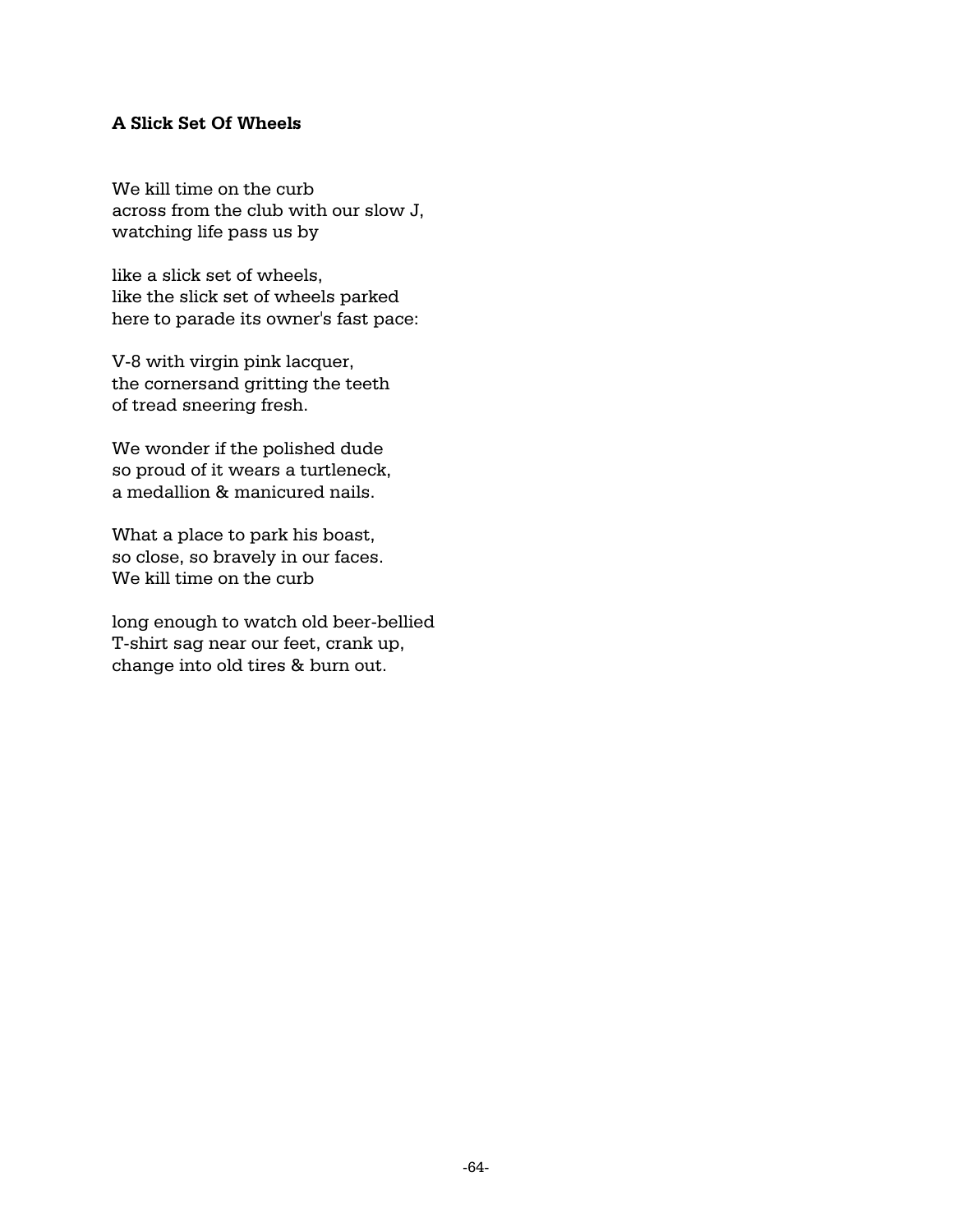# **The Sane**

are always with us, the poor

bastards that we are. The sane

appease us, try, to please us,

their patience, our patience. The sane

try their balanced lives to balance

the rage with which we eat our skins.

Their condescending kindness

is the madness we measure with our attacks.

The sane are always with us, the poor

bastards.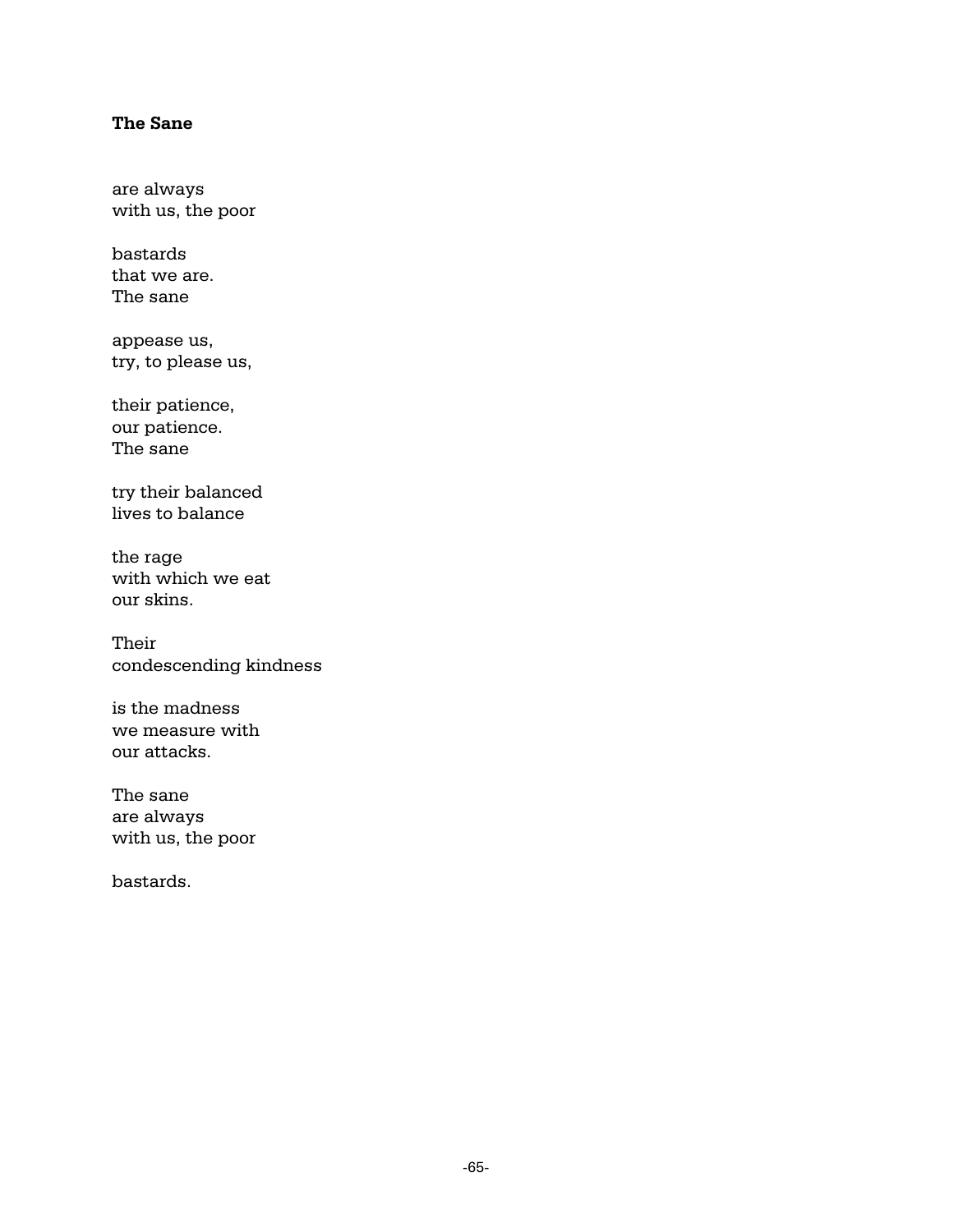### **Kirpal Gordon**

Kirpal Gordon was born March 14, 1952. He graduated magna cum laude from Fordham University, receiving a B.A. in Philosophy and Religious Studies. He earned an M.F.A. in Creative Writing from the University of Arizona. At the Naropa Institute in 1978, he did a summer poetry apprenticeship with Allen Ginsberg. His most recent books of poetry and fiction include *Love in Sanskrit, Poems 2001-1978, Jazz Tales from the Ghost Realms* and *Because the Jewel Is in the Lotus.* He works as a writer and a literary consultant.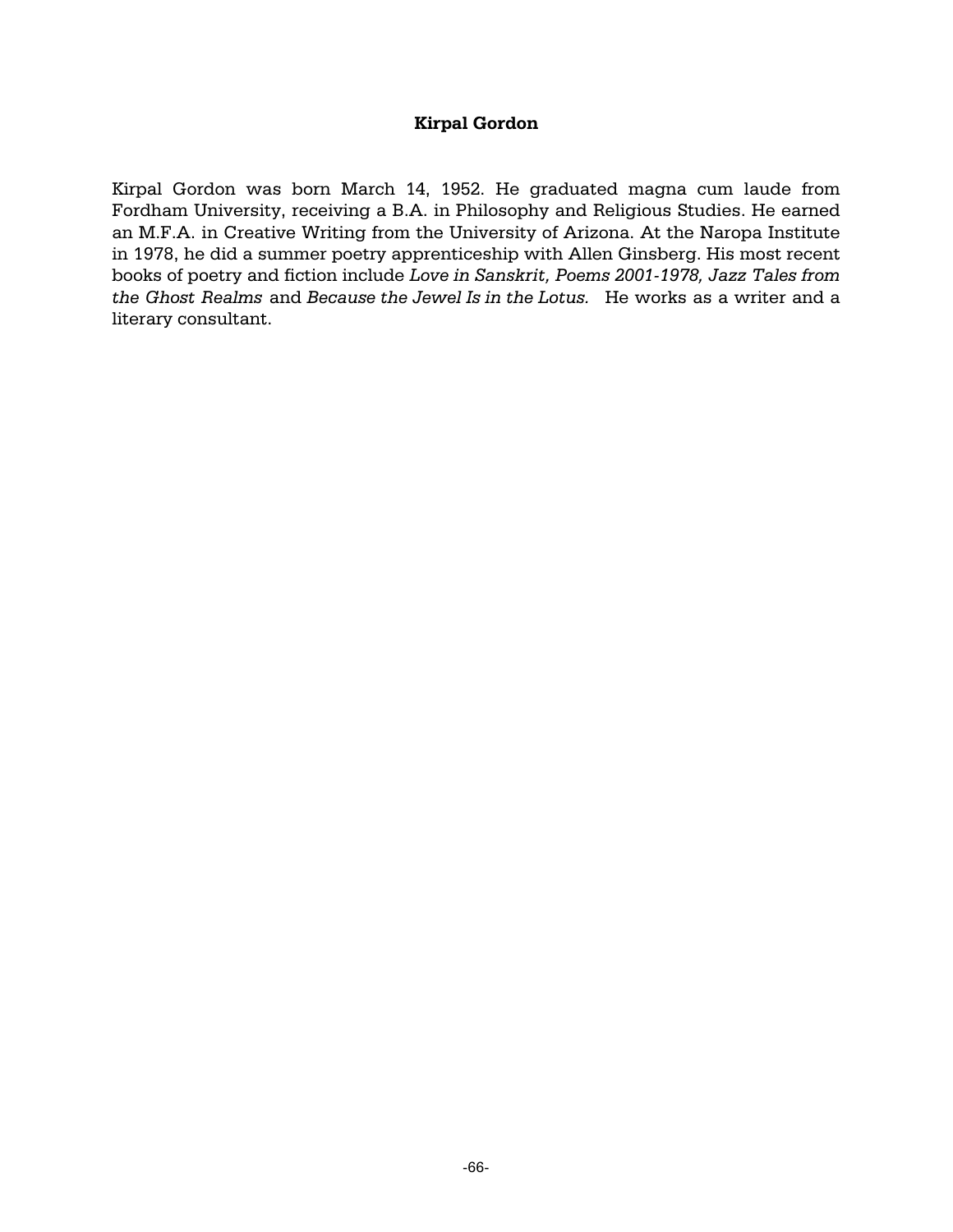#### **Puberty/Colonialism/Spring**

In the beginning it was only a puppy: eager, awkward, anxious to please.

But denial carried a tight collar. Hard luck & weird fears threw but a few scraps. Still it swelled. Pressures folded its virgin skin into a bitter mockery while the bark of its posed heroism revealed the whip's clumsy stump, a hesitation hammer's stuttering.

Only after the blood-clot, tongue-twisted cover-up & broken-boweled final hope snuffed out that the animal locked inside might ever breath deeply its adulthood, the weeping of defeat became teeth whose flood no muscle nor mental maneuver could restrain: teeth to rip out the guts that held it back for so long in simpering obedience & crying out loud at its own birth confessed its confusion to its master *why do you treat me like this?* 

 *I only get bigger.*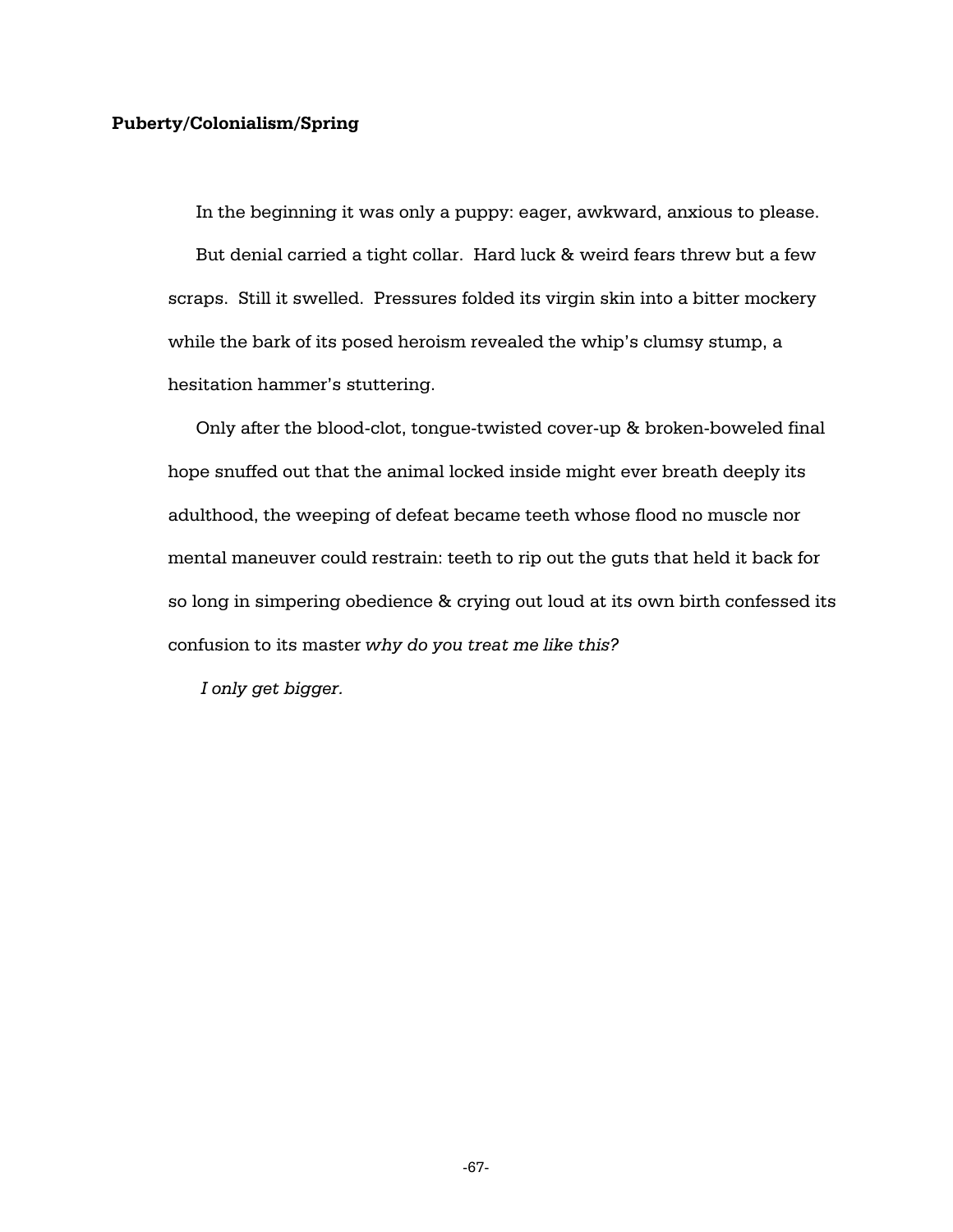#### **Turning the Curved World**

When edges in a summer bedroom soften & curvaceous shapes wound round an eye like a mast that sailor was lashed to while sirens sang the sorrow of the sea, watch him wonder why the woman he's just kissed goodbye remains within him.

From a cabin's oval window in a birch grove she waves but when he retreats to a backyard chair she's there before him saying *see how every seen thing bends & rolls*. Reels of hills hum & beyond shaded pine limb, something falls, a call into the woods & he hears how every sound folds within the hollow of his earlobe. Even when he reckons elk across the low mist love calling, they're invisible. Coitus has turned the curved world inside out.

On the oak deck he left behind him: pant of bloodhound, patter of cat paw. Dancing at meadow's edge sound's imperceptible body surrounds every intrusion-- shot of gun, whoosh of wings---sewing his eardrum into an open lesion, like the woman before him saying *let's go round again*. Into the forest then: flicker of laurel leaf, silk of spider web, fountain & mountain flowing in reverse direction. Like the knowledge of being here for thousands of years meeting the sound of falling off the edge of the world, a scream muted by the lull of sunlight in a clearing: every hole in space fills in with space!

How can he admit the terror? The whole world is feminine.

-68-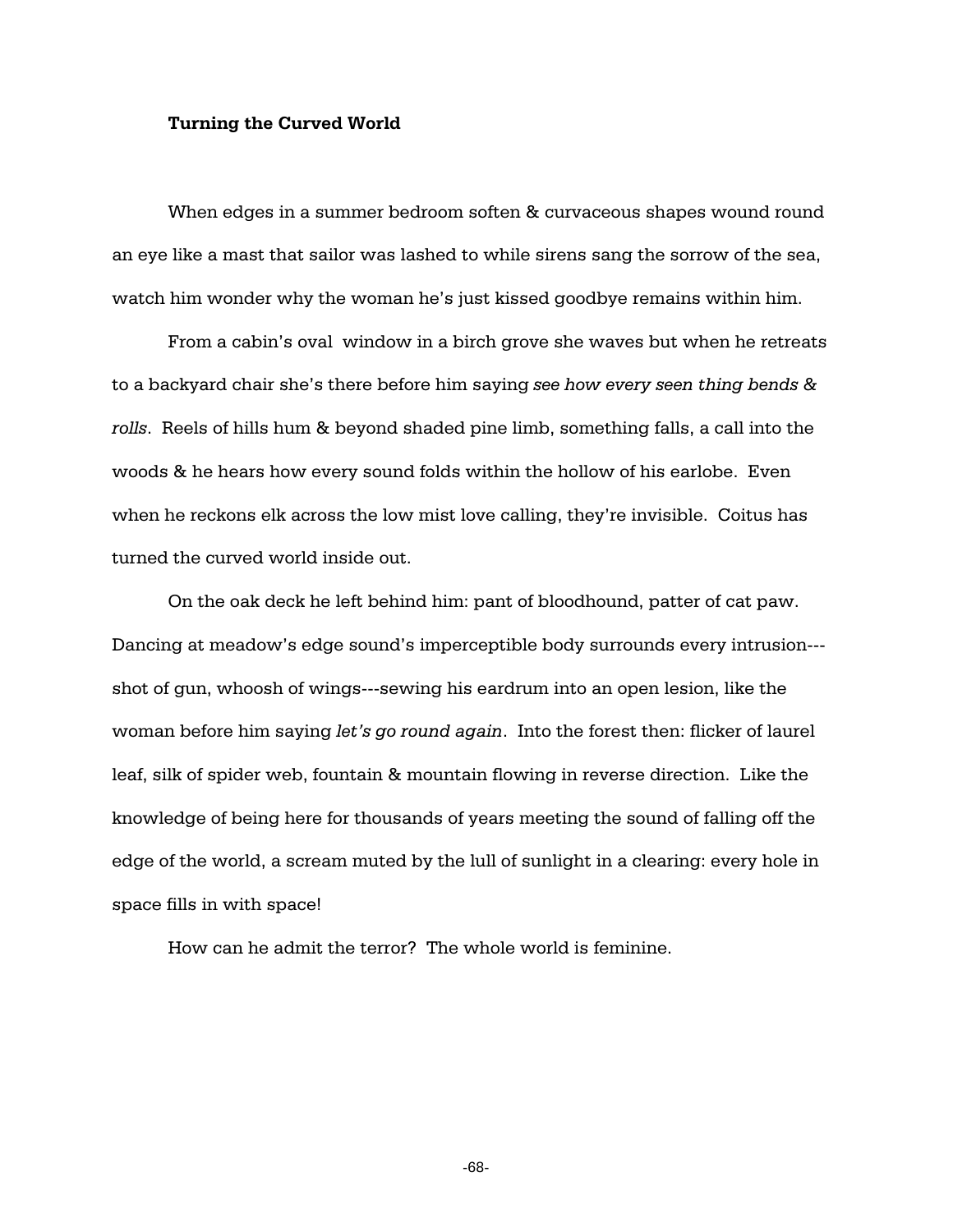#### **Appearances**

At the threshold of enfleshment no one need remind us: Osiris gets ripped apart to be born again. So we're putting in a few appearances, swirling in the whirlwind, seeking out Great Round's rickety rattle of rock-scissors-stones, ghosts & old bones, scat-rattlin' earthquake's shakedown to a trail underground.

When club lights dim our mistress of ceremonies begins & as she opens the curtain we see for certain the soul's seven bodies. We know whatever's left of us is making pilgrimage to Benares or Luxor, a turn toward Mecca or the Other Shore, the shining grace of our original face we may no longer be able to recall.

So we lit our last incense stick when we saw that naked woman's shadow slip through a door in the garden's old adobe wall, the smoking wicks of our votive candles carrying in their wake the smell of autumn leaves ablaze to remind us the circle's complete, even if we struggle with the coat's fur lining.

Though we can't forget the ones we've loved, how sun shafts slid through woods to fleck their flesh in leafy shadow, fire's consolation sings the truth we finally are: error burned up, embers' witness to the spin of a small planet, *scarecrow & a yellow moon, pretty soon the carnival on the edge of town; king harvest has surely come.*

-69-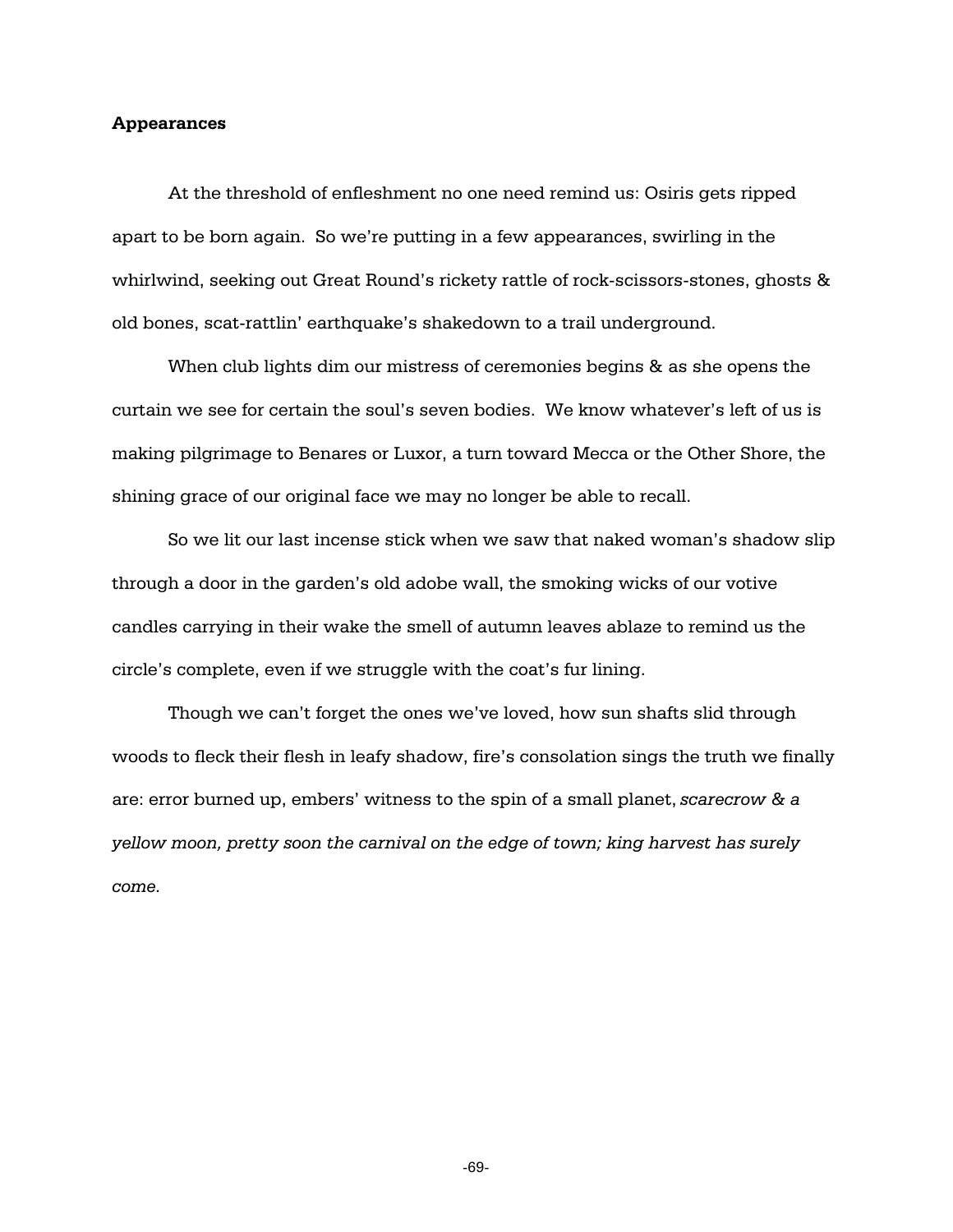*The mystics have long insisted that God is not an-Other Being; they have claimed that he does not really exist and that it is better to call him Nothing.* 

---Karen Armstrong*, A History of God*

Because water reveals the Way in its race downhill as it cleaves to decay, draws on its rush to the sea grief to free the element of rust sleeping in every wintering thing, who knows god's a Big Ol' No One & the sorrow that hides in the folds of her flesh, sorrow that shakes free when she sings, tells us the Fat Lady is the Grim Reaper indeed.

Because life & self are up for grabs---why we got it or it's got us, who can say?---but to hear the call to prayer across the conquered plain, the longing to belong fills us with a Great Big Nothing. We know the finale's scripted in before we begin, that time tricks us into the quest to become only to end up betraying the joy just to be.

Because death is no surprise guest but waits around every corner & cliché this no-count neighborhood offers, we wish not to list the men on corners packing pistols, but to say instead to No One *have mercy, please.* As snow falls & earth hardens we can still hear his skin bursting through the love she shared with him in April gardens.

 Because in ecstasy names of gods may have escaped his lips, he's glad she's never held it against him.

-70-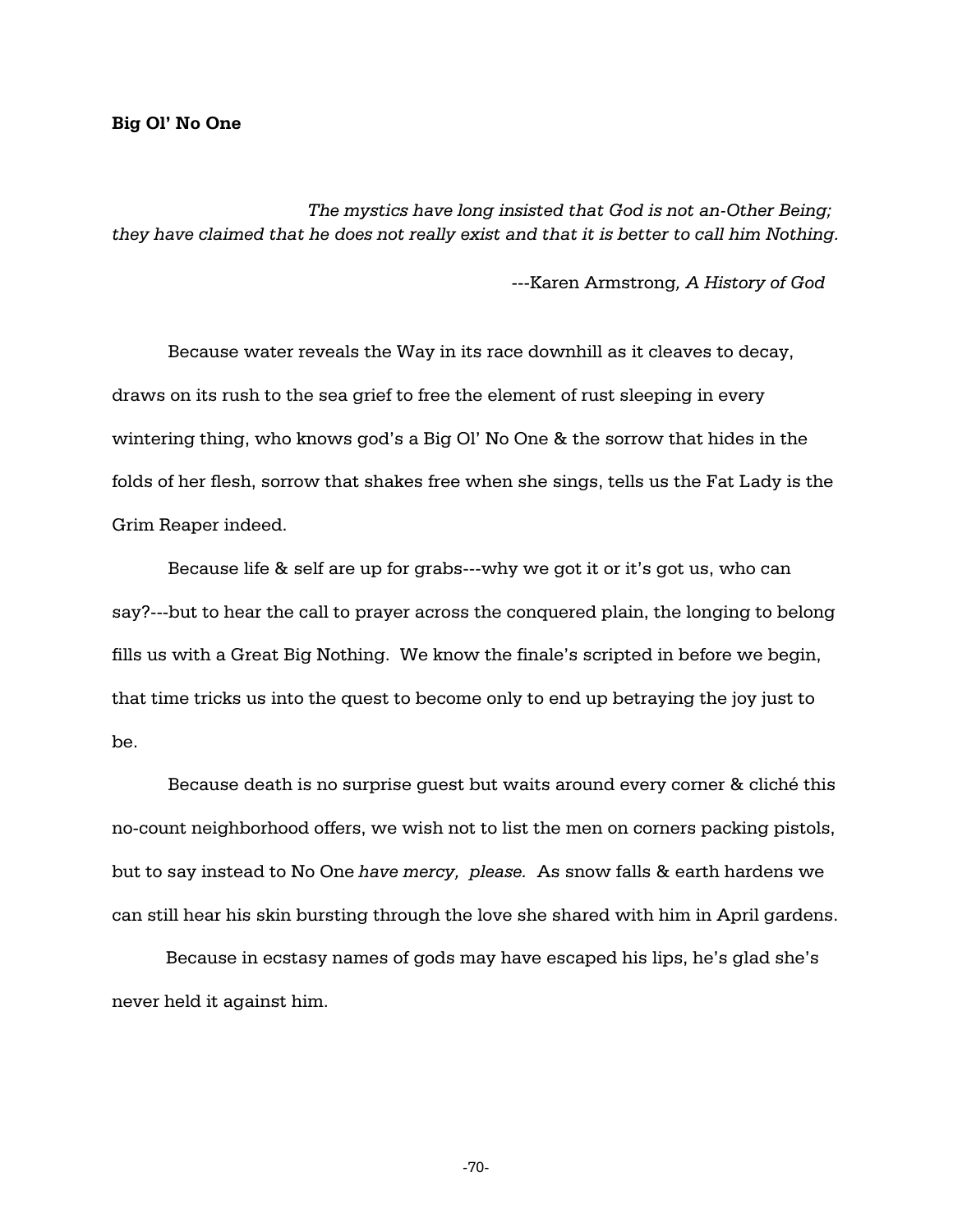#### **How Paint Peels: Petals on a Wet White Wall**

*The apparition of these faces in the crowd, / Petals on a wet, black bough.* ---Ezra Pound, "In a Station of the Metro"

From a second story window a garden wall in the woods could be mistaken for a gray December sky but for its border of black framing this fast approach of dusk. Spots of white on a dust-gray coat mean a starling, mean winter's coming, the arrival of night. He opens the window to throw pellets of bread, landing around birds like flakes of snow---white against white in the trance of twilight---drawing the paint peeling off that partition into apparitions of the faces he has loved, petals flying in memory's dark sky until they dawn on that wet, white wall. *Woman* he wants to say *birth me a form to know the real you in, a me free of framing your impression, a you beyond my hallucination.* Having kept each woman waiting until only their memory remains, in memory alone they remain: a fallen snow, a starling's broken wing, a layer of white that washes into a wall. Chilled, he closes the window to let birds do what birds will while he turns a paperweight upside down to rain that miniature Manhattan world with snowflakes as pleasing as a lost lover's laughter.

Could he enter that bubble he'd know love has no end but to lie with love again, his own passion blasting everything glass encases outward in jolts of no-wall, just-sky, pure-snow & let-fly: bricks & mortar will follow like row houses claiming the skyline (mine mine mine) to repeat how stubborn the struggle & how layered the washes as his fingers peck at the mirrored pane. Lost within his own mistaken notions, he can't

-71-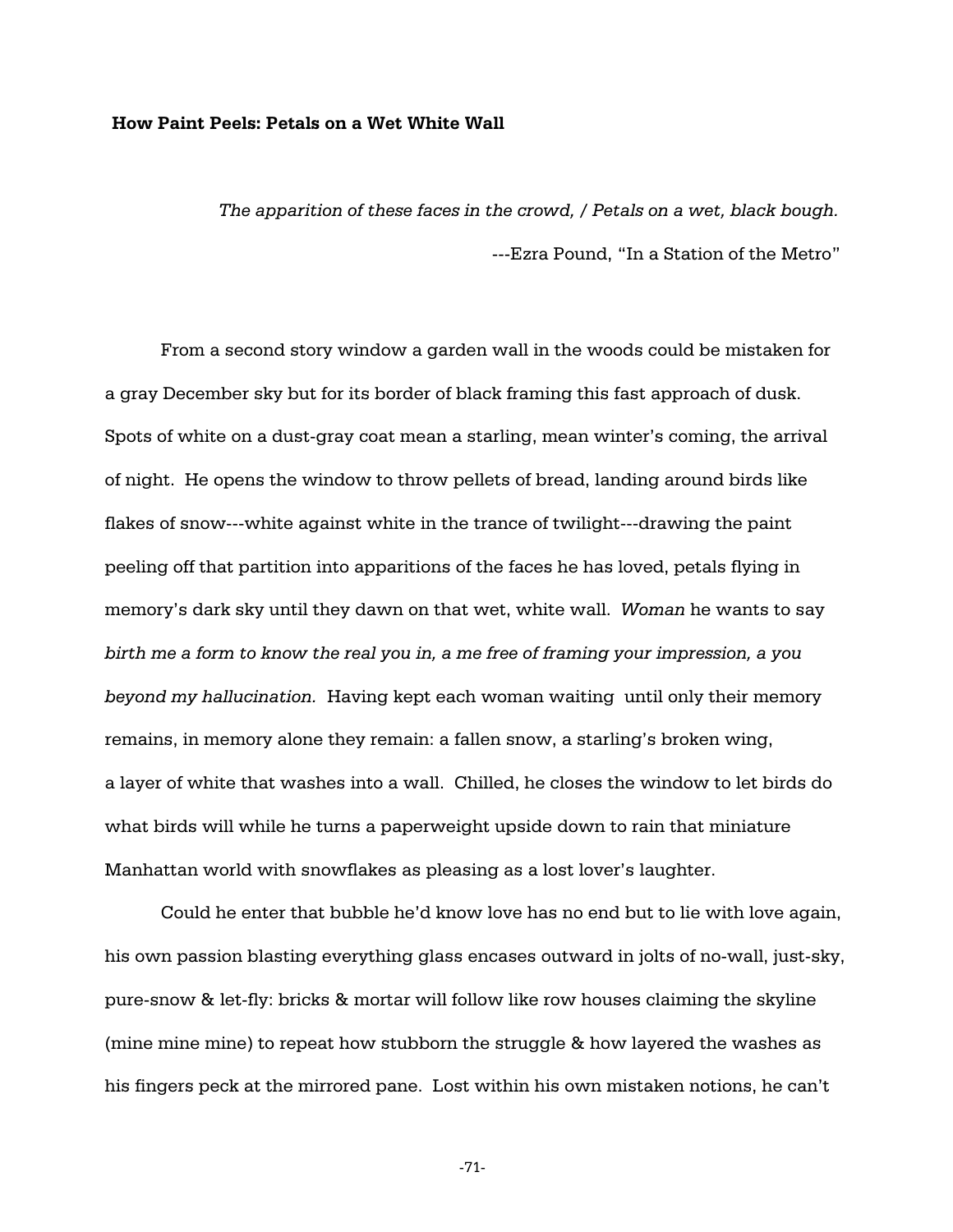tell push from pull, up from down, the face of a lover from a wall in the woods; a bird in hand from two in the bush, obsession from a determination steadfast as any sun's winter address: to begin again.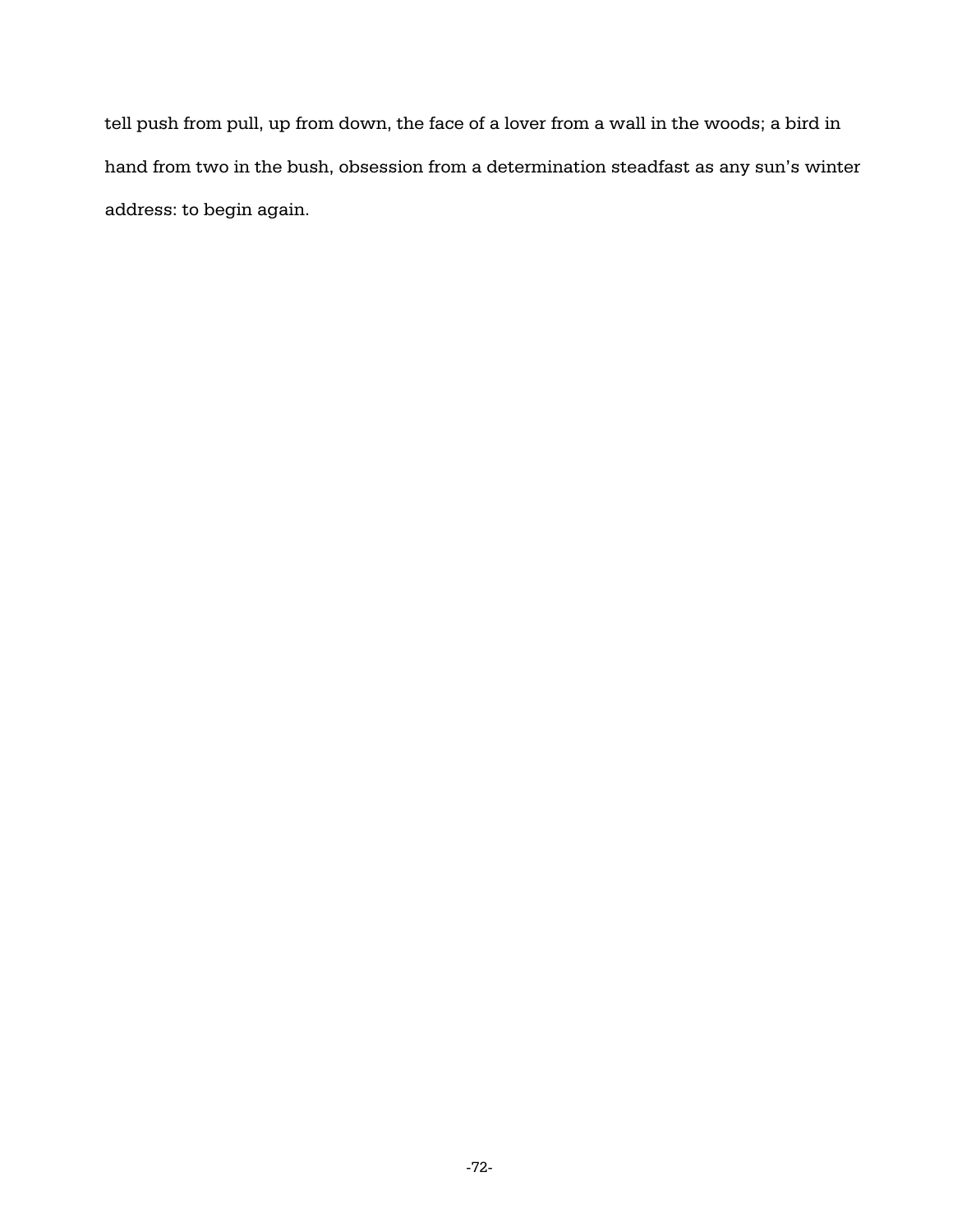#### **Enrich Your Vocabulary Now**

### **Busted**

What's *bum* but a word the mouth casts out, spoken without the need of teeth or tongue. *Bum:* a hole in a human face only a bottle can reach.

What's *homeless victim* but a double trochee, a lyric phrase to separate them that got from them that not while keeping expanding catastrophes at bay. *Homeless:* an off rime to *Om, Jesus*. *Victim:* an in-road to *system*.

What's *rat* but ribs & grease, antenna nose, little pink feet whose offspring squeeze through the tunnels humans leave when the city they've built begins to decay. *Rat:* a fink; or *raton:* what's left when a species starts to eat its own.

### **Broken**

Betrayed by his own anatomy, William would be Ms. Billie. Sweet like the night, a gardenia, 'cause prison's rule book needn't spell it out: a rule requires an enforcer, "did you say force her?"

*In my solitude* he-she sings sick & trembling, voice quivering.

*You taunt me* as protection waits to be paid stammering in State-issue green rage.

*With memories* of getting locked out, boxed in, knocked up, head bleeding. *That never die*. The birth of the blues is a woman behind bars weeping.

-73-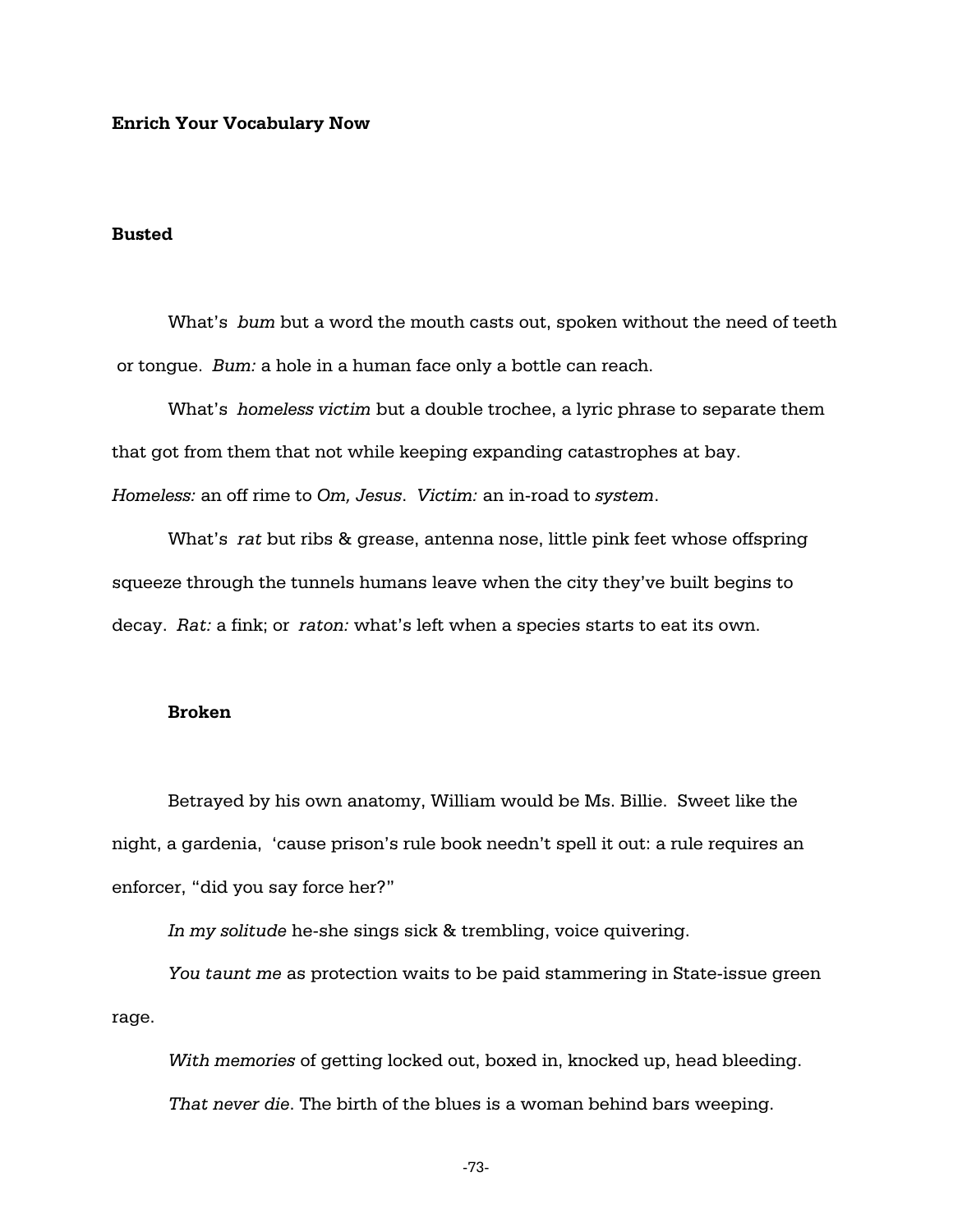#### **Open**

Polysyllabic. A well kept secret. Like the man said, it can ruin your whole day. To get there at all you've got to be looking. You won't find *Arthur Kill Correctional Facility* easily. The only road out there first has to pass the largest landfill dump in the world. Breathe deeply. Inside *Arthur Kill* the women who work up front chew gum & worry about their weight. Though prison encircles them, issues about race gender poverty & class haven't caused a violent reaction yet. They're (nouns) *civil servants* overworked, understaffed, grade 5 state salary (what the inmates call chump change), an hourly rate that begets forgetfulness & keeps certain facts away-- -like let's say after they (verbs) *punch out, make dinner* for the kids*, phone* their ex for the check never sent---they *go back* the next morning to (nouns in the plural) *800 men* whose lives of crime they file & re-file 8 hours a day, 50 weeks a year, 20 years 'til tired, dead or retired. Those (nouns in the singular) *men* get lonely for love.

Once in awhile worlds will collide. A convict on the porter crew, just a kid doing a skid bid (down long enough to worry about the softness of a woman's skin) looks up from his mop & pail. In the accident that two panicked glances make (beyond the fear thatharm-hatred-shame-&-blame will be exchanged), there by the copy machine, they pause that extra second to witness (adjectives) *the same, slow, tender, undeniable* need to love & be loved in a face beneath a busy bee-hived, beauty parlored hair-do, in a face below an ordered corn row concealed by a red du-rag.

*Arthur* no one knows who Arthur is, was or will be. *Kill* (verb) or in Dutch a stream though there is no stream, only factory

-74-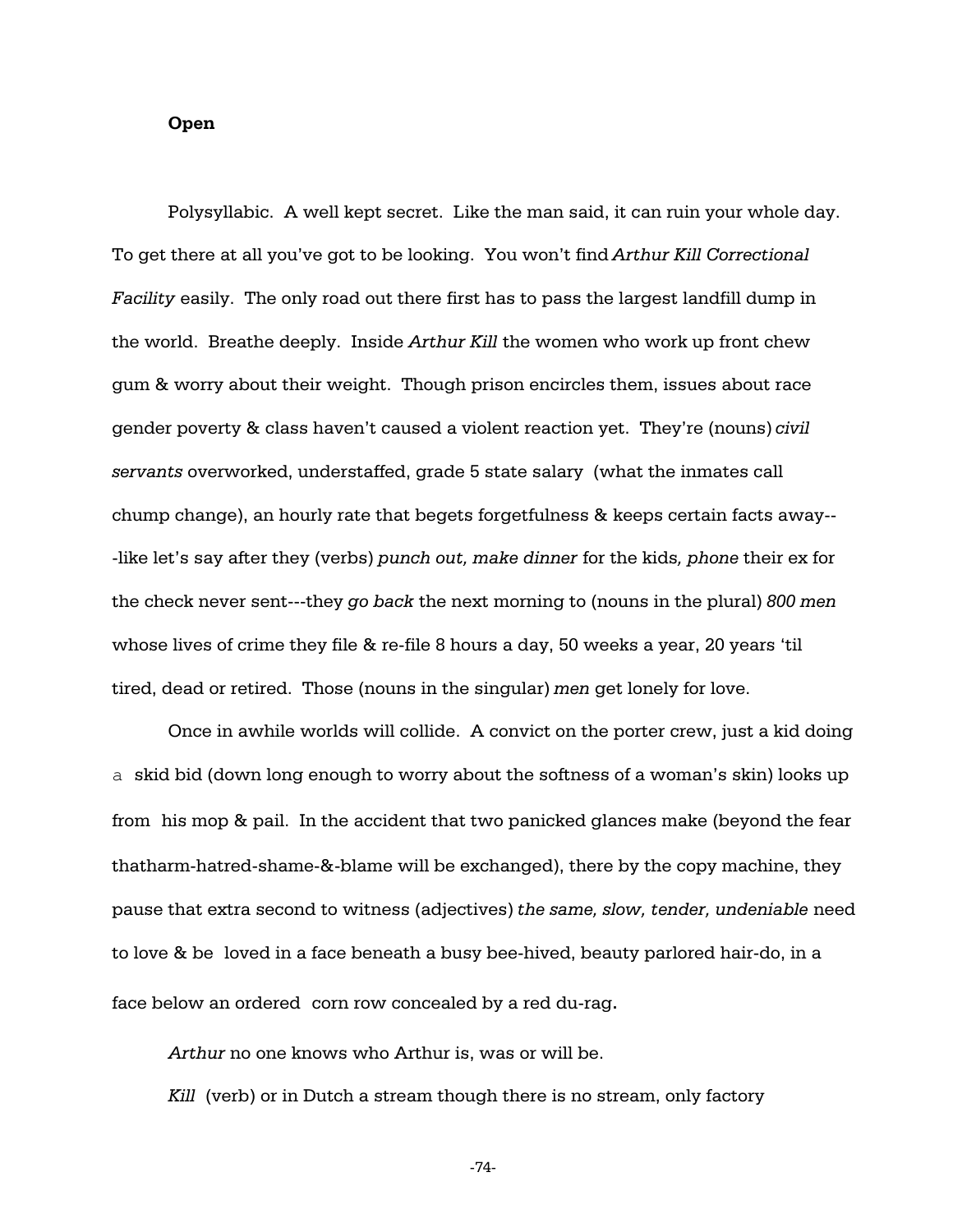backwater, ancient hulls rising when the tide ebbs.

*Correctional* (euphemism) implying a moral order somewhere.

*Facility* exactly what is taken away.

Meanwhile barges of garbage warm up in the sun, waiting to break open an engineer's idea of how much waste can be contained. Strike out for love? Poison the air? Locate what we've been told isn't there? Let's just say *dying* to enrich our vocabulary.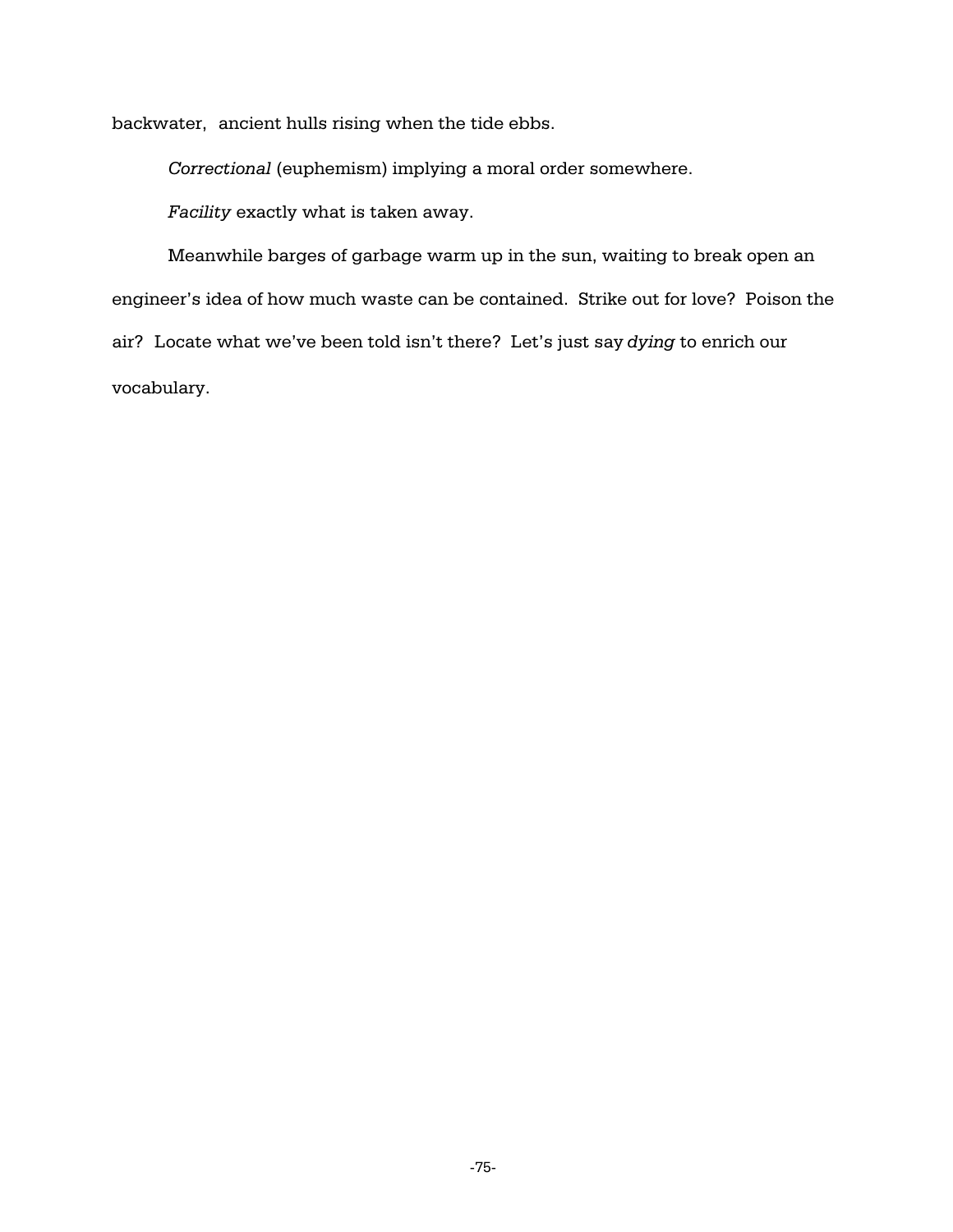## **Schuyler Hoffman**

Schuyler Hoffman was born May 8, 1947. He attended Bard College and the University of Massachusetts at Boston, where he received his B.A. He holds a Doctorate in Clinical Psychology from the Massachusetts School of Professional Psychology. He has published two chapbooks of poetry: *Words In* A *Foreign Language* and *The Spaces Between,* and has recorded a compact disc, *Sacrifice,* in collaboration with the musician Richard Atwood. Magazine publications include *Coast2Coast and The Cafe* Review. He performs his poetry around eastern Massachusetts and lives in Gloucester, Massachusetts.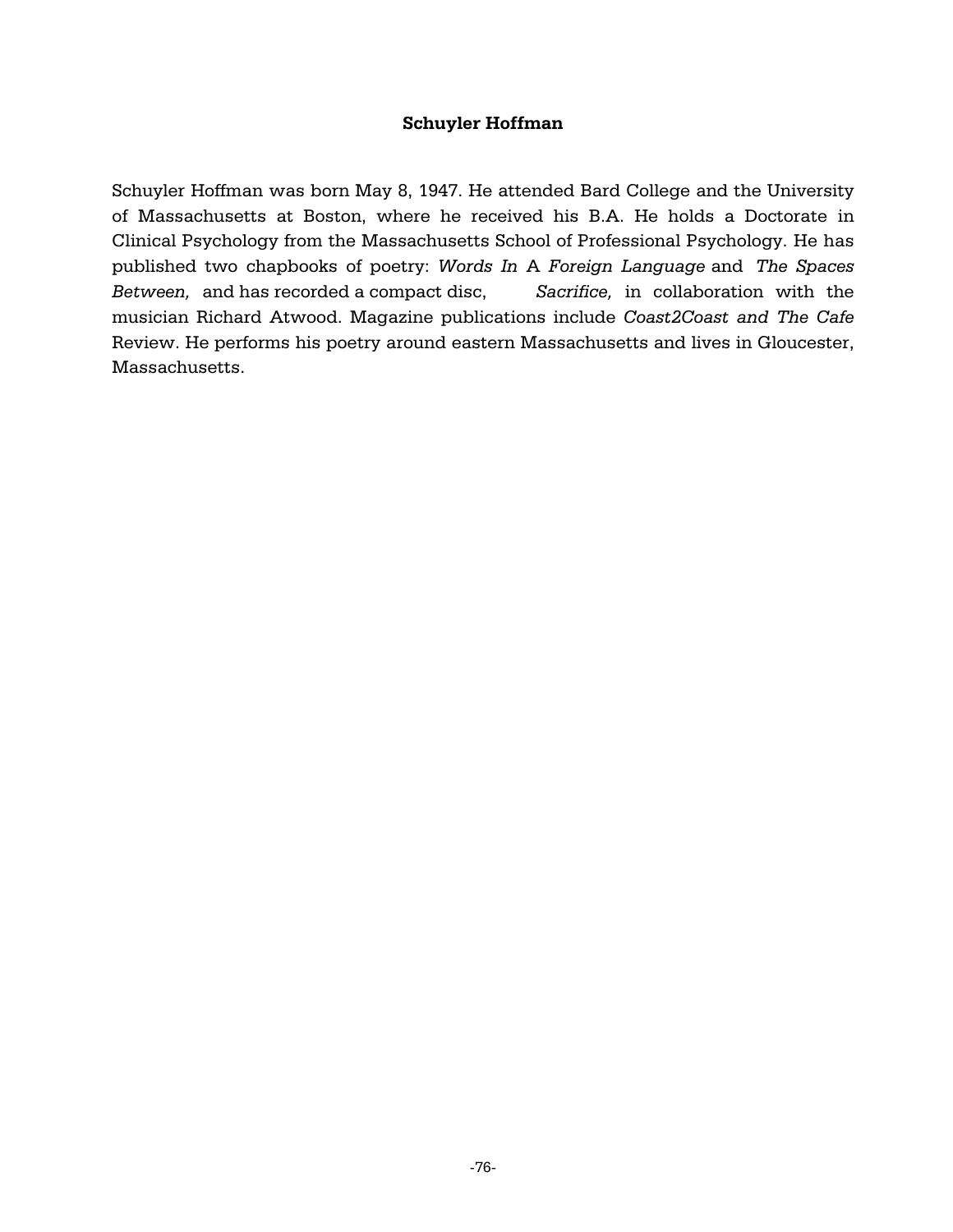## **Figures Within Figures**

**---** *Red Painting by Therese Kovach*

Two Figures Many Figures

Figures within figures

Lakes within Oceans

Green within Blue

Purple Jazz in Background

Orange sunset nocturnal

Playland Prism

Fragmented Fragments

Purple and Green

Within You Hold

the Frame and

Dance while the

Piano plays balladlike

in background and

the ceiling fan

scent of fog

spins through

Pale Blue center

water reflecting orange-

hued sunset purple

charcoal clouds and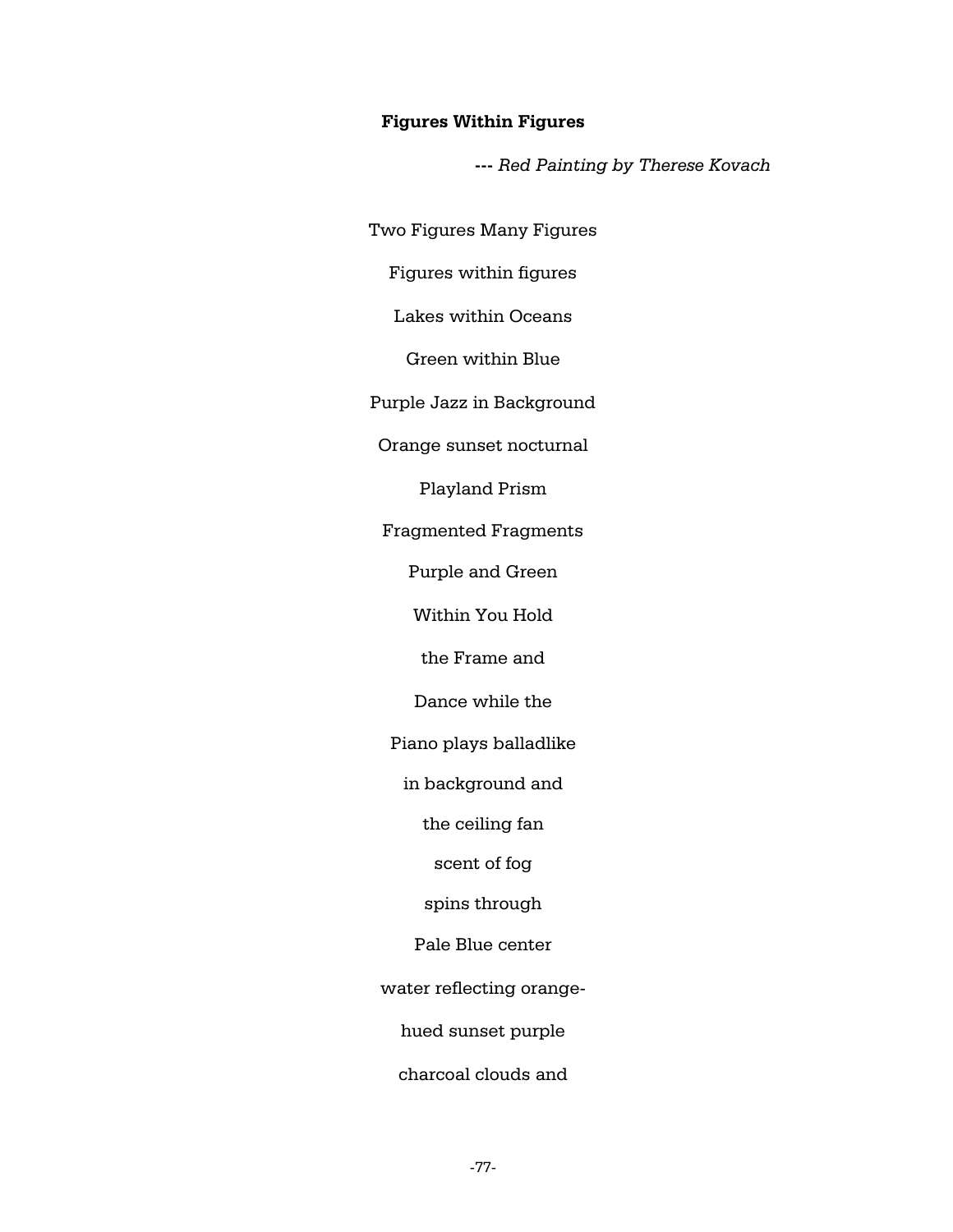seagulls call

the colors shadow

the figures

as they stand

multiply

dialogue

with each other

thought balloons

prismatic reflections

a NeoCubist

Experience!

filtered through

Pollock's pourings

the shifting

images

effervescent

in the mind's

eye and

heart soul

song

as the music

extends time

into eternity

Now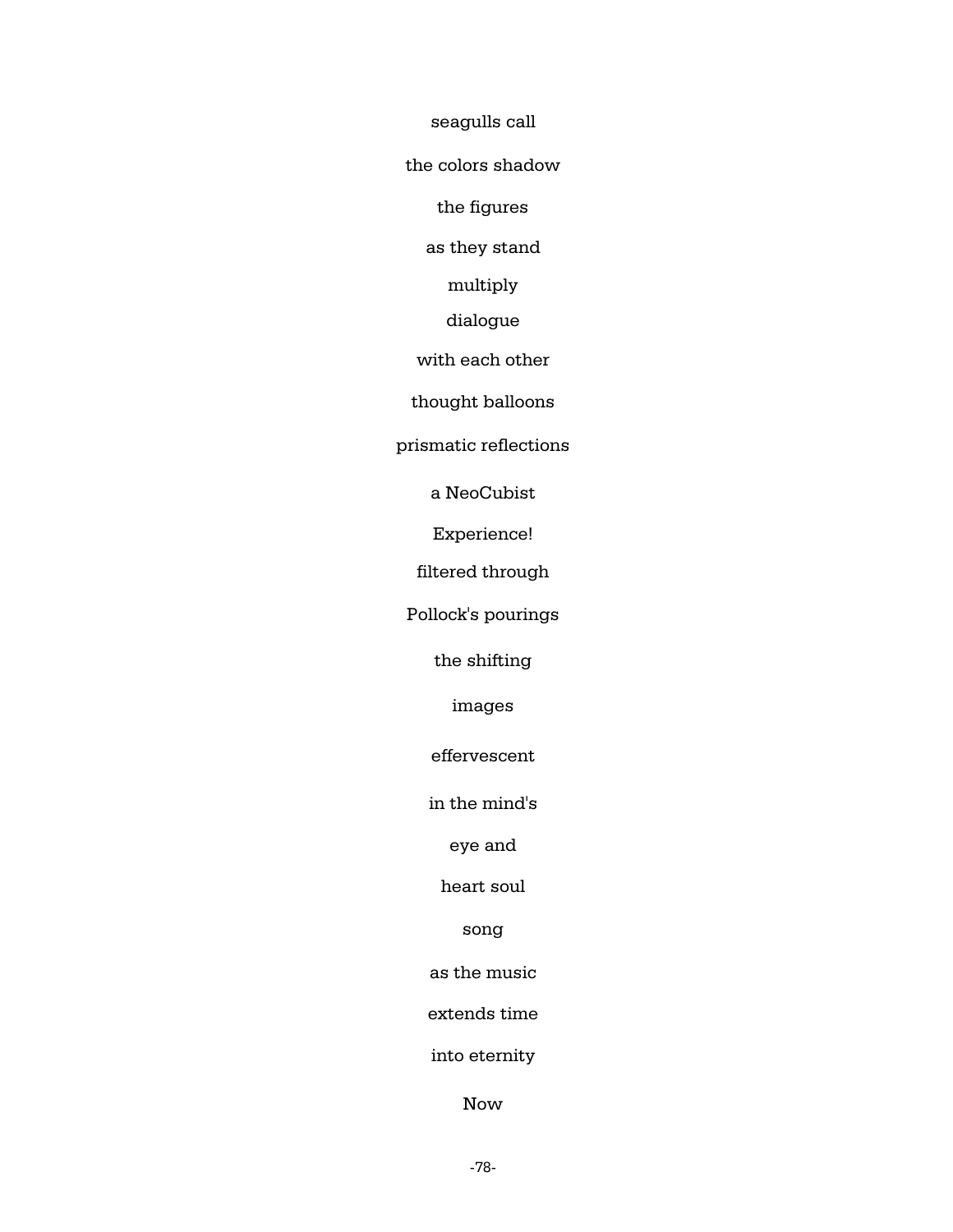# **Blues for Jimi**

feet planted the bass beat drops down

under the tears never cried Lord Lord Lord

one with the music riffs fly circle and spin back

a hollow sound emptiness inside the music

sway gently feel down the beat steps

into the where nothing is inside

the music circular returns repeats the Hallelujah

devotion only angels can afford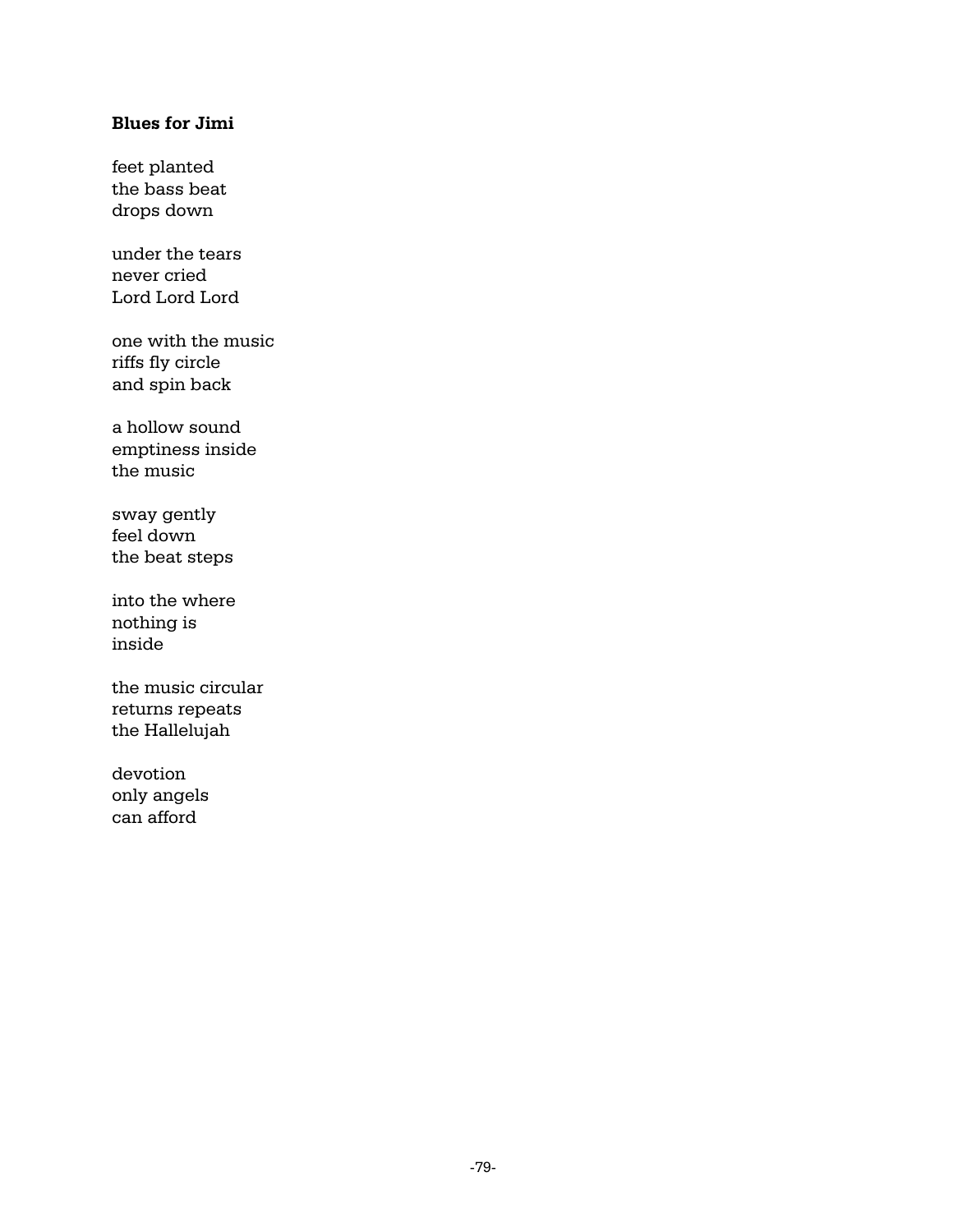### **DOUBLE VISION**

## SEE DOUBLE RED BLUE IN THE LIGHT OF ANOTHER YELLOW GREEN REFLECTION

## ROCK PAPER SCISSORS

### BLUE RED

### LOST WORLD

## PARALLEL LINES THE BALL BOUNCES BACK AND FORTH

### LOOK AT THE MOON

## PURPLE CAROM VIOLET BLUE THE WAVELETS OFF THE WALL

## TWO FIGURES RUN ACROSS A FIELD

### CLEAR GREEN YELLOW OUTLINE GOLD SHARP SHARD

### ONE IS THE SHADOW OF THE OTHER

### EVERYDAY OCHRE BROWN RUSSET AS DEFINED

## A HAWK SWEEPS CLOSE TO EARTH

### ORANGE RED BLURRY ROSE DEFORMED

#### STRIVES TO JOIN THE OTHER IMAGE

## FUZZY MERGE PINK VIOLET CERULEAN SOFT AND COLORFUL

### ROCK PAPER SCISSORS

## LOOK AT THE MOON

## ULTRAMARINE READ AQUA OLIVE FOREST

### ROOTED

## THE SIGNS THE WORDS

## LOST VIRIDIAN

#### APPARENCIES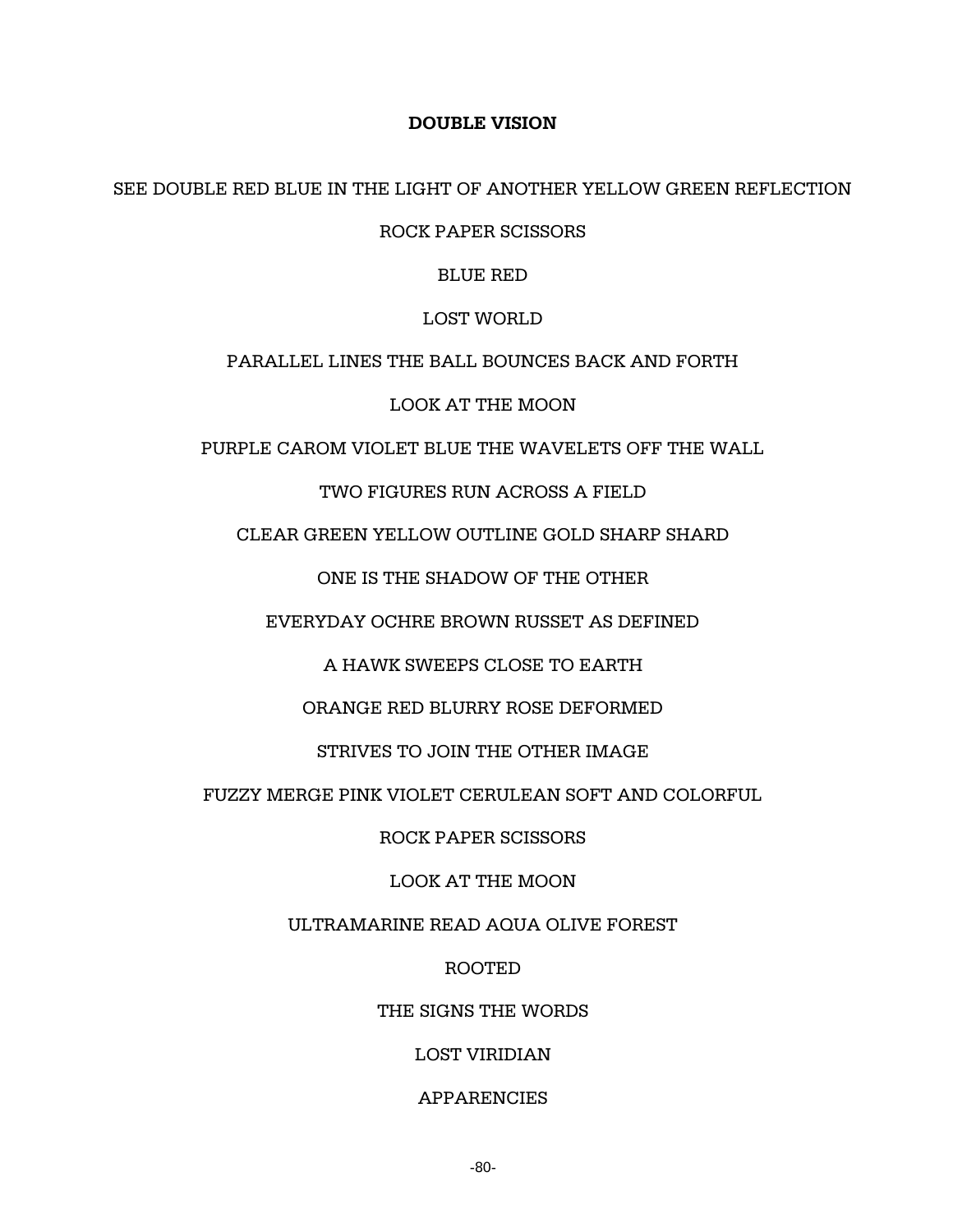## COBALT BLACK IN THE LIGHT OF SIENNA THE ETERNAL

## THE DAY APPEARS OCHRE FORMED

WAIT

KNOW THEM

#### SEPIA VERMILION

## I WALK THROUGH THE TUNNEL IN THE HILLSIDE

CARMINE TABLES LAUNDRY ROSE RED

AND THERE YOU ARE COMING TOWARDS ME

FOCUS SHUTTER YELLOW GREEN CADMIUM

FEELING SOFT AND COLORFUL

I CANNOT READ THE SIGNS

LEMON CANARY

THE LIGHT

SUBWAY ORANGE PINK

ROCK PAPER SCISSORS

HARD RED AT THE EDGE

AMONG QUALITIES

SCARLET BODY PERCEPTION

IN LINE REFLECTION

LAVENDER PURPLE REACH THROUGH ROSE

LOOK AT THE MOON

THE LAYERS BLUE BLACK

THE THOUGHT BOUNCES BACK AND FORTH

-81-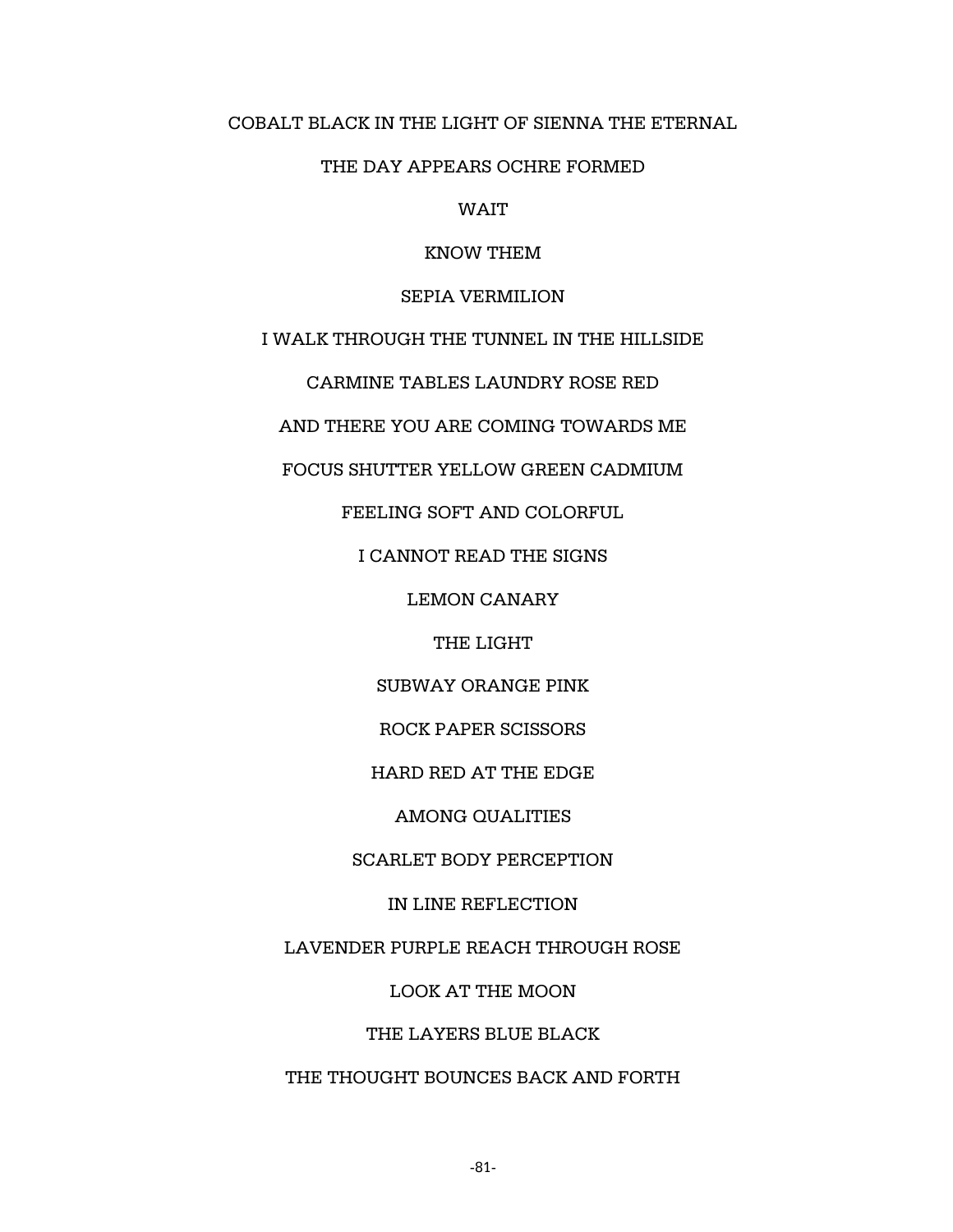### THE FLESH FIELDS GREEN

## ONE MERGES WITH ANOTHER

SEPARATE WHITE

ROCK PAPER SCISSORS

AM I BLACK

LOOK AT THE MOON

PURPLE OR MERGED

ROOTED

BEIGE PROTRUDING

THROUGH WHICH

SEE DOUBLE

WALK

RED BLUE

UNSTABLE

IN THE LIGHT OF

ON BALANCE

ANOTHER MOVING ANIMAL

YELLOW GREEN REFLECTION

MOVING ACROSS THE TERRITORY

OCHRE BROWN RUSSET AS DEFINED

REMEMBERS HOME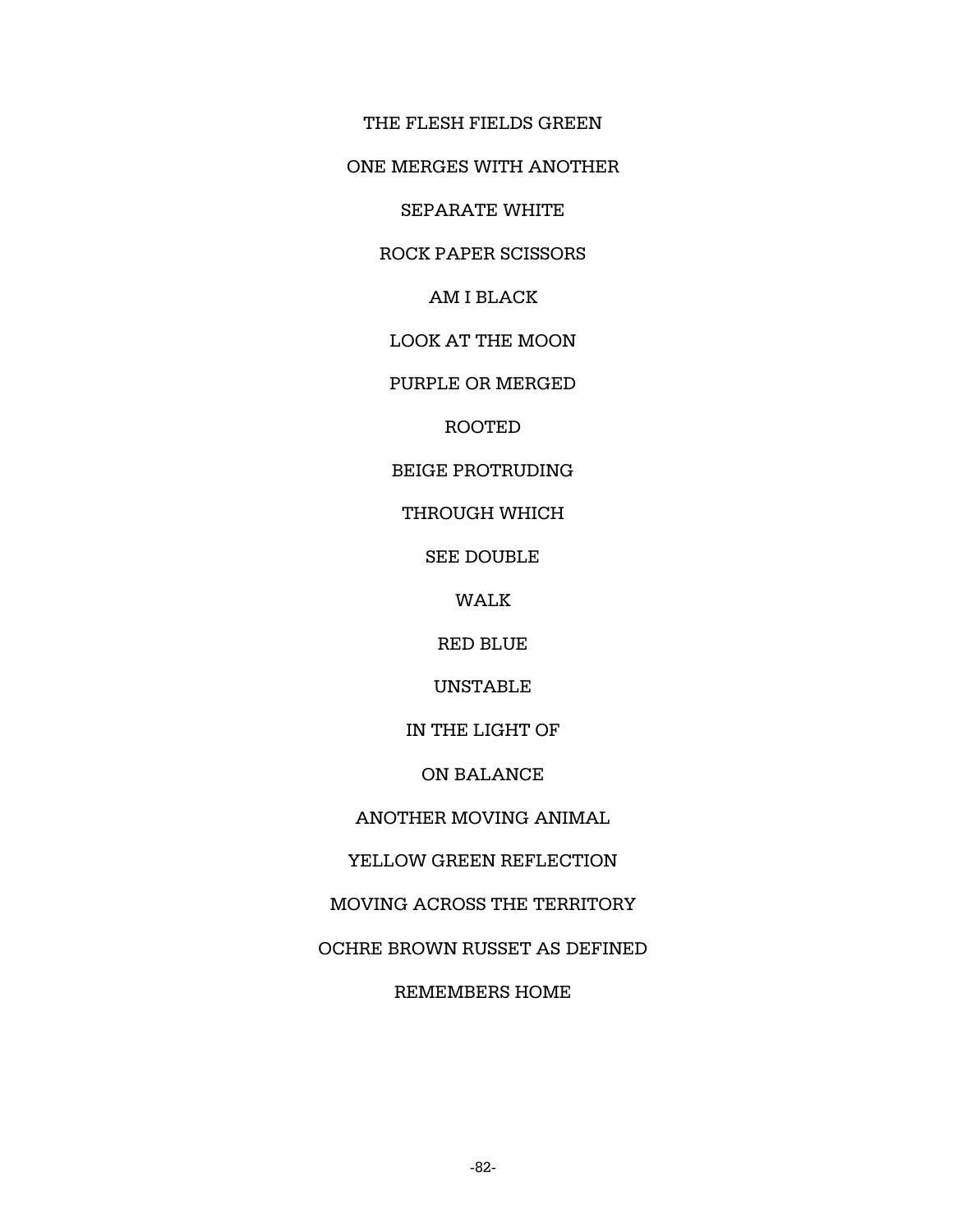## **In Motion out of Time**

dream lover flourish stepchild dance back belong

forever and ever now and one piece of ass one piece of ass

dancing out of time in motion / emote thrill pace chop and chill

up and down the spine rivulets run high stepping sun

under the sun another one to be born lovelorn and forgotten

dance / stop emotion to hillside valley mountaintop

ocean she is a star dark as sin cathedral

trance touching dignity forsake not one more time dark eyes

not one more time ripe thighs not one more time will she come to me rippling

waters pour out splash down stone stairs and dance

chance meeting surrender to where there are and more

ripple cranked in / to volcano baby trash bin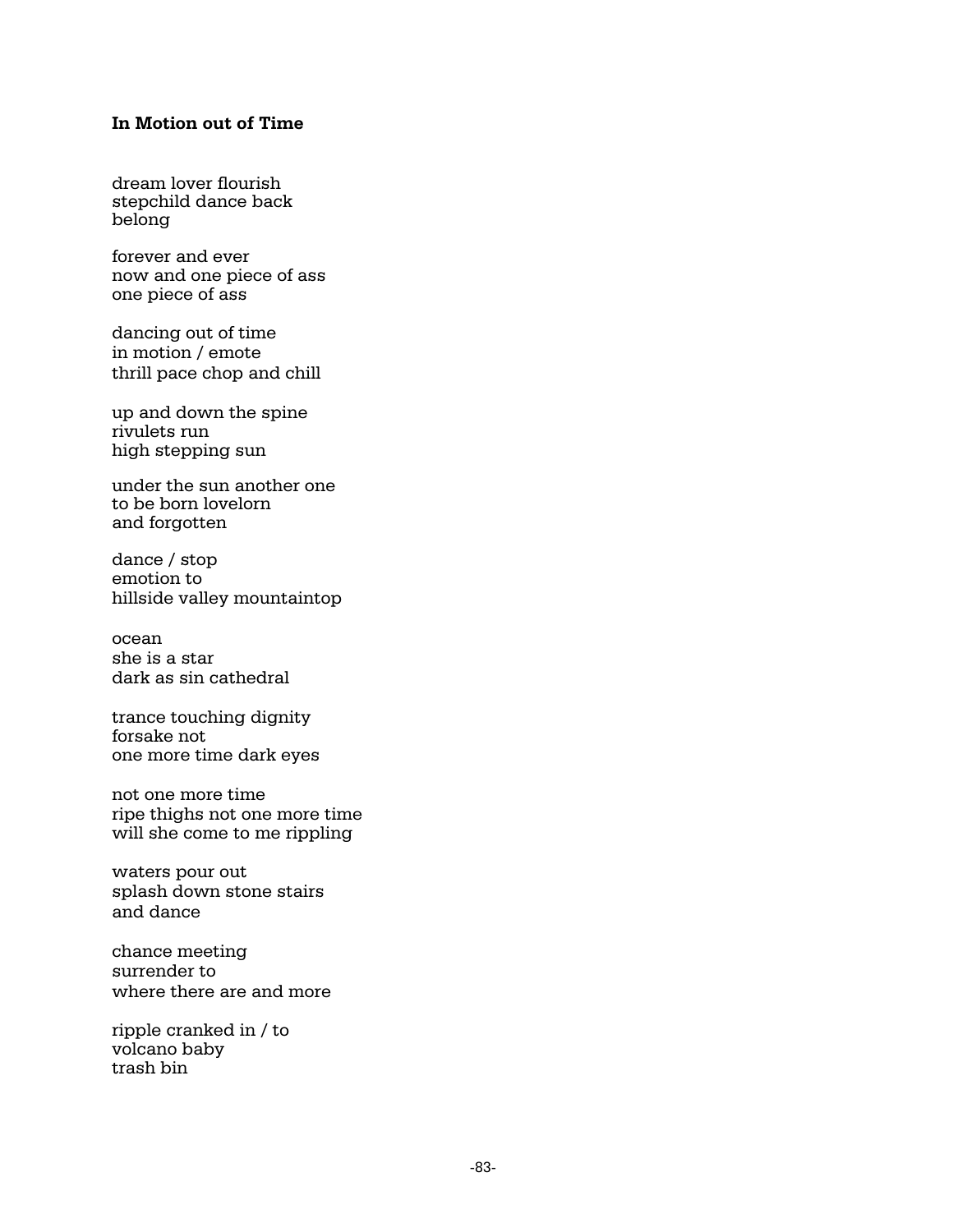triple heap header and pipe dream Flanders fields

across the water darkness reigns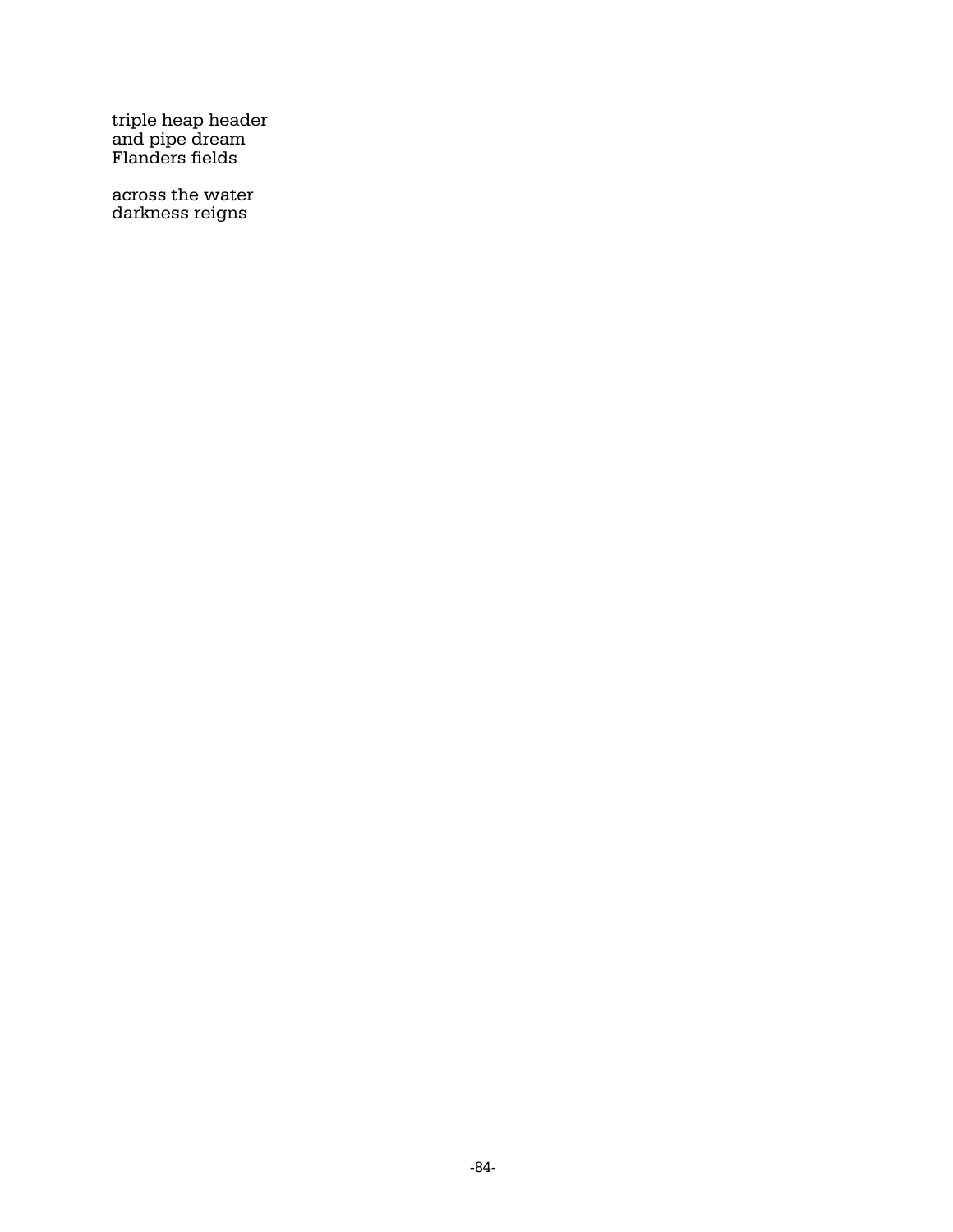# **Beyond the Curve**

*in memoriam Jackson Pollock*  peering thru grey shock of sick green puke yellow rents in fabric cover wavers remnants sing black hawk fish eye unformed image stops the music wavers on threshold

of dream world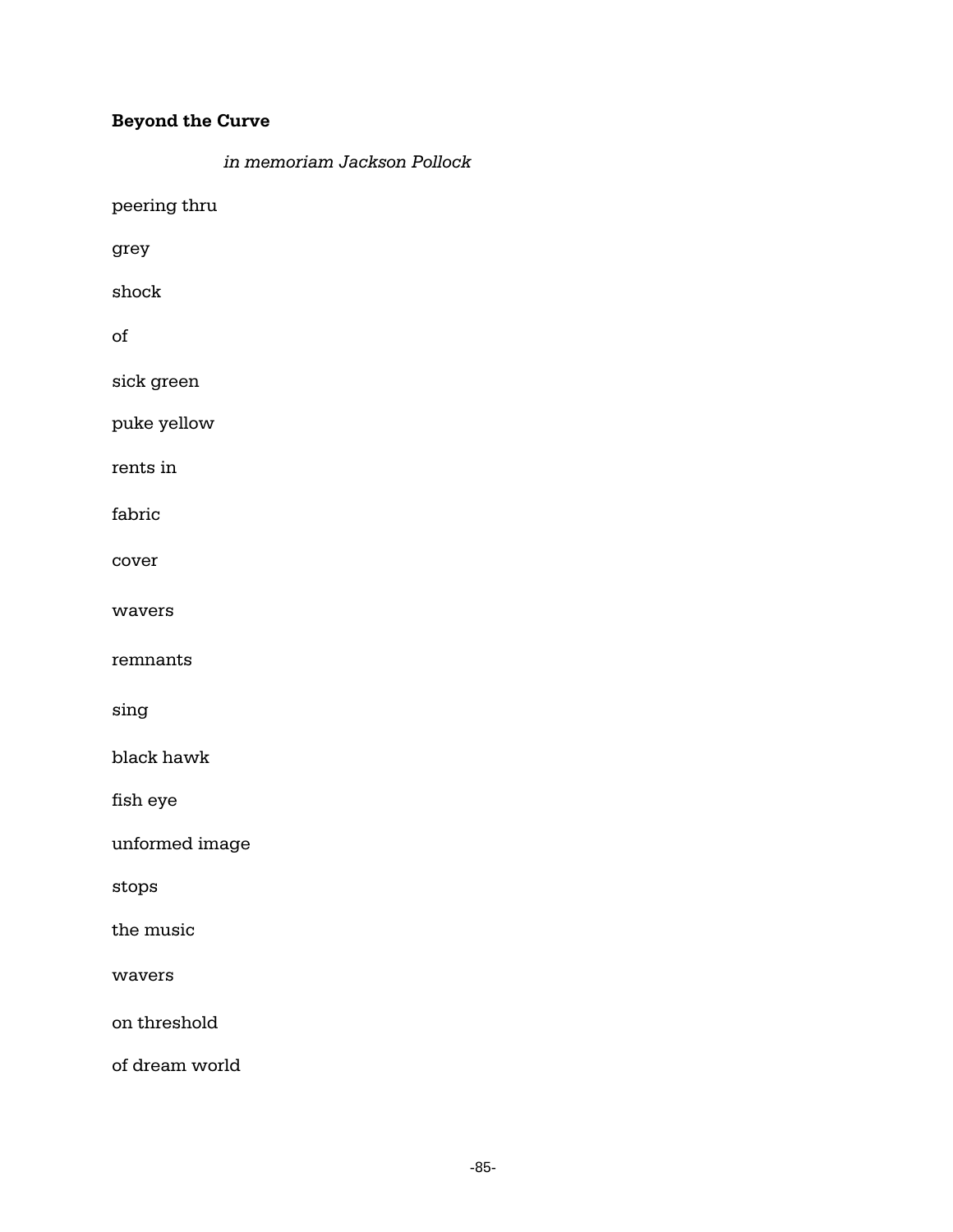where are we in the rippling strange attractor rattle death vibrato steel gray battleship sky wall of sound wah wah pedal feedback screams gawky rhythmic horn solo review of past life flash forward instantaneous polaroid porn print courage fast car fuselage insane with alcohol haze maniacal drive fast forward into eternity already beyond the curve the darkness no longer afraid still driven moon crescent figures contend converge from all over space into habitation paint musical chorus loving thick viscous glue boat sails onward dark gray sea gray blue gray black gray white gray bubbles float effervesce on water pouring down all at once cascade dance foot to hand to eye to guitar to waves of paint gray clouds torn reveal organs flesh anatomy of fear dream crash clash of chaos crescendo scream ultimate apotheosis vision everyday chime resolved vertiginal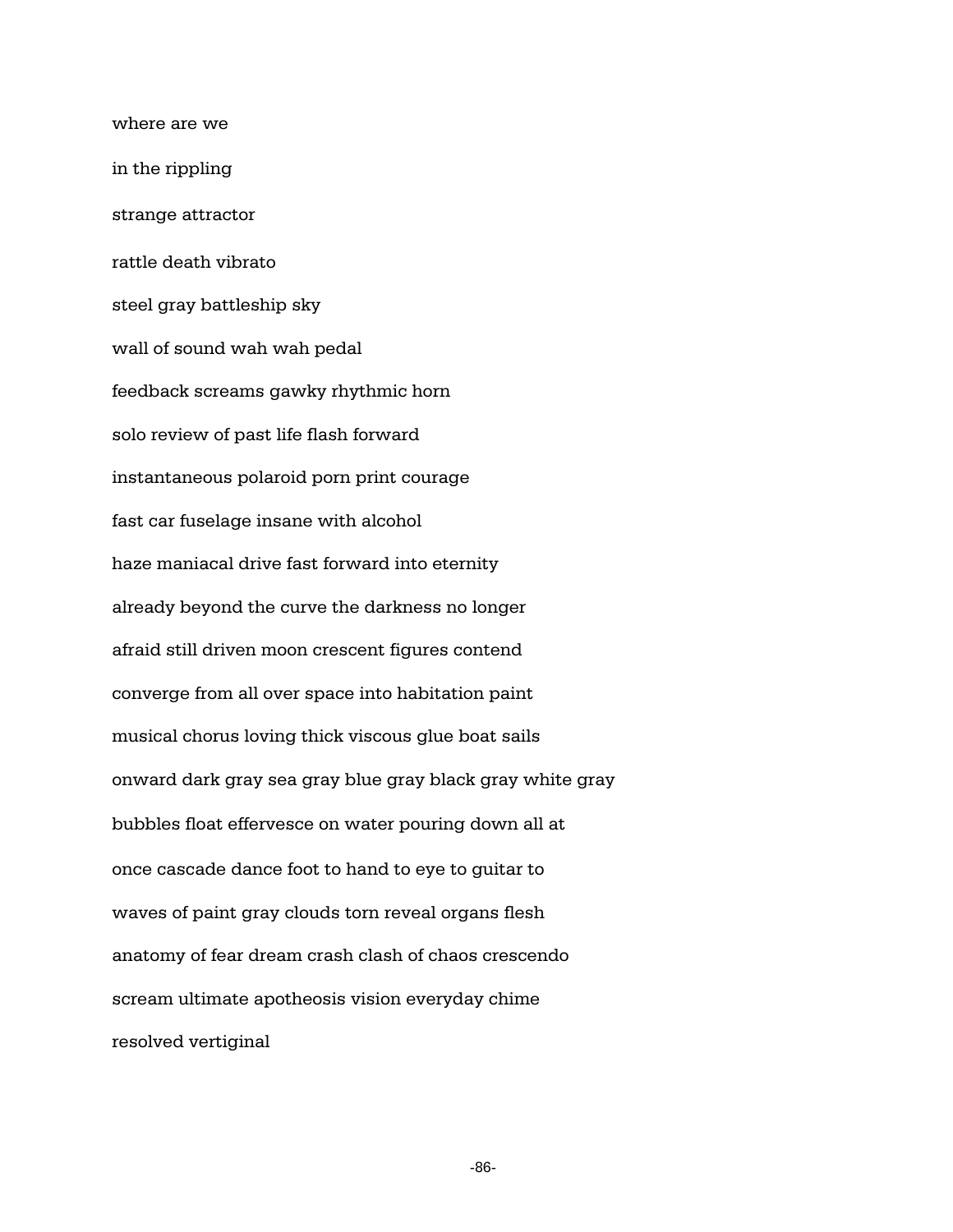### **Zombieville**

I live for long stretches of tundra time in Zombieville - sleepwalking down the commuter highway - I want I want - I need I need - there is no conclusion until whatever ends - ends - the highway seductive in its glissando anomie numb voiceless and errant - the errors proclaim - emptiness triumphs like stacked sheets of paper waiting to be Xeroxed - it's all being copied and recopied replication DNA and RNA sexual couplings in test tubes there is no fertility in the fertility rites the children are murdered before they can be conceived - we are - what we are - what are we but cannibals - feeding off the lost souls who wander through our offices - who wander thru our selves who do not wander but plod mercilessly - the human realm reduced to machine robotics hyper cyber spaces that don't exist anywhere we have entered the mind of electronic quanta - we are herded by shepherds of awesome technology - we have been handed platitudes and hunch - we are nowhere not even here - the person fictive I believe I am is not anything but illusion a shimmering conception like conceptions of space as Space - it doesn't exist there is no there there or here here where it all falls in on itself and collapses into maudlin sentimentalities of oh poor me self pity and racking tensions in my neck and throat - I speak in platitudes - in monotones - I speak in echoes in reverberations like a shadow cast by the voice of my interlocutor - I do not exist as Rimbaud said I is other - I am not my self or A Self I am fiction the pain is real is momentary passes like a truck on the highway to cyberspace information is a tidal wave consuming the whole civilization like a giant garbage dump there is no difference between one thing and another plug in tune on tune out the real is a fiction nowhere is here where we are and we can't grasp it it is our own condition we can't see it because we are lost in a woods of words and images reconstructions of the machinery of repression of manufacturing ideologies and mass entertainment the big land grab has transformed itself into a media pyramid the pharaohs sit at the apex with their blind A-seeing eye and gorge themselves with the wishes and aspirations of all the children to be just like them to grow up to be Cindy Crawford or Michael Jordan or Madonna of the crossroads there is no way out of the madness we are all possessed by and mostly deluded into the worst madness of all believing we are not crazy that nothing is wrong that suicides happen because of chemical imbalances that the brain is the seat of the mind and there is no difference my headache has moved into my neck and my whole body is about to vomit out civilization I don't believe in anything anymore there is no hope there is no illusion there is no such thing as human understanding or love is just a four letter word my teenage dreams die hard I'm fifty years old and still trying to grow up to see things the way they really are and it seems impossible because it just keeps changing mutating and getting appropriated by media moguls so we stand on shifting sand for a limited time and wonder when and if there's any more to it than what we see thru veils of illusion the webs of Maya the Maya of iconic sadness music masterpieces of ecstatic longing pain and unbearable grief the colors of paintings we gaze at for a few minutes before lapsing back onto the highway of living death thru Zombieville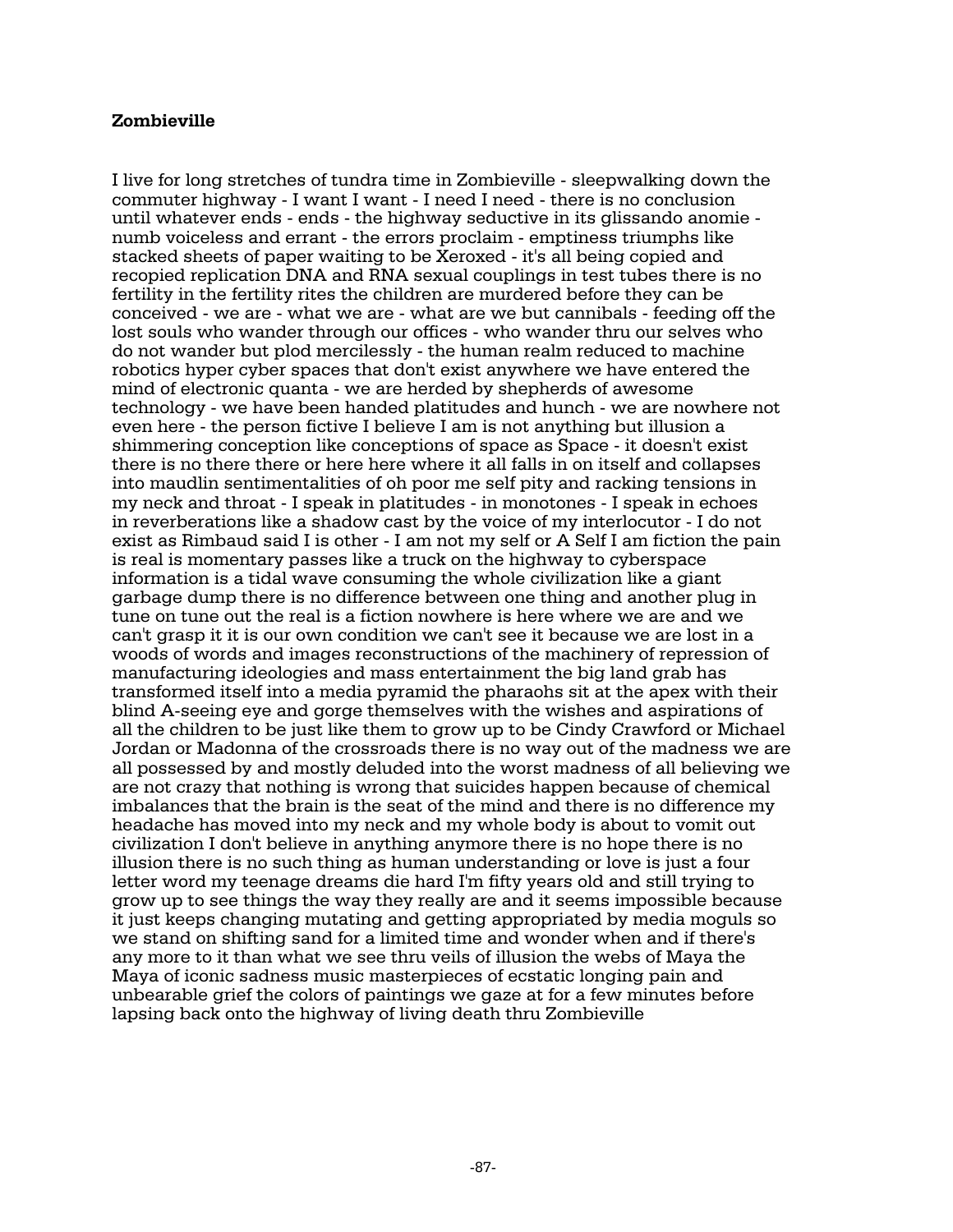## **Bob Holman**

Bob Holman was born March 10, 1948. He received his Bachelor's degree from Columbia University. He studied poetry with Ted Berrigan and Alice Notley at the St. Mark's Poetry Project, and studied acting at the Neighborhood Playhouse and the Open Theater. A tireless poetry advocate, Holman's many activities included serving as Co-Director and Slam Host at the Nuyorican Poets Cafe, and producing the PBS series *The United States of Poetry* . His most recent books of poetry are *Beach Simplifies Horizon* and *The Collect Call of the Wild*. In addition to promoting and supporting numerous activities that increase the public's awareness and appreciation of poetry, Holman teaches Writing and Integrated Arts at Bard College. His internet web site is www.bobholman.com.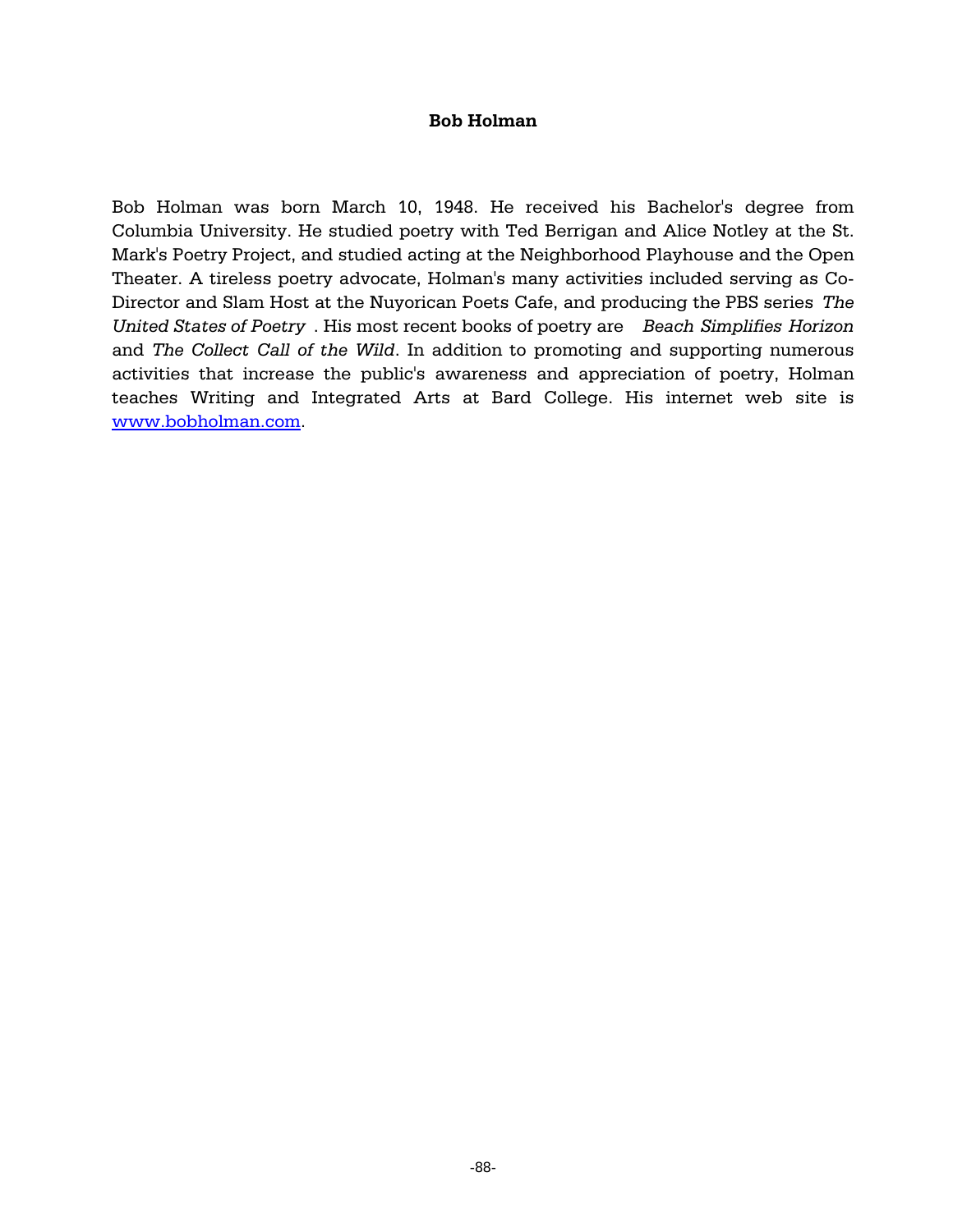## **We Are the Dinosaur**

Blast open the gates to kingdom come Whoops what happened to everyone Planted a seed -- Grew into a gun Dum de dum dum dum dum dum dumb

Life is a riot livin in a cartoon Ice-age in a dumpster - that's our living room Set fire to your roof - get a better view Global warmin is a warnin - toodle-oo

We are the dinosaur We don't live here anymore We got what we were askin for Follow the dinosaur

Ho ho homo sapiens Ain't so smart Ka ka kamikazi, Friend Which way is the ark?

The world is dialin 911 The don't walk sign just changed to you better run What we are waiting for has long since come Dum-de-dum dum dumm dum dum

Cross the scorchin sands with my big fat feet It's hard becomin diesel fuel with nothin to eat Better catch us quick - we're outta here We're pre-winged birds & tend to disappear

We are the dinosaur We don't live here anymore We got what we were askin for Follow the dinosaur

Hurry, disappear! Back to the Past! Did you really think the Future was gonna last? It's endin with a bang so let's have a blast Let's dine cannibal - it makes a nice contrast

Chauffeured ambulances race to the prom Santa, please bring me a neutron bomb Recycle the planet before the earth is a grave But please excuse me -- I gotta get back to my cave

We are the dinosaur We don't live here anymore We got what we were askin for Follow the dinosaur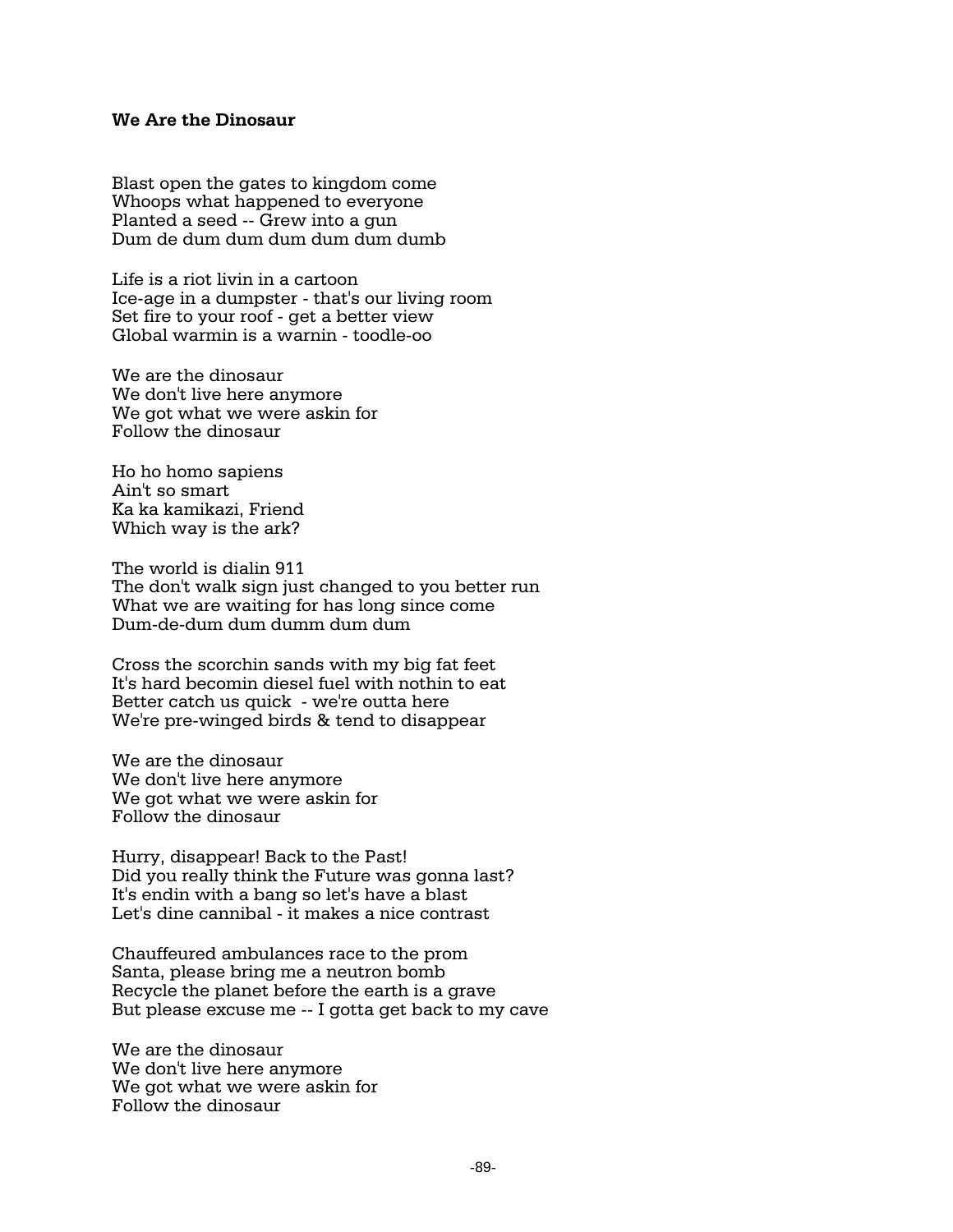### **FIRE: Friend or Foe?**

**Once** A long long time Ago Once upon a time ago As a matter of fact Just a second ago In the beginning Back to the beginning Just before the beginning It was shhh I'm a-talkin quiet and peace A riot of quiet Can you hear it? C'mon try it You can't hear it? Well that's quiet Shh Mmmm Bzzz Didja hear that? In the distance The insects were buzzing A language of verbs & I'm talking I'm a-talking I'm a-talking talking bzz-bzz Little mosquitos In the ear bzz Verbosely verbing Bzzing? Amazing! Re: "verb"-erating Suddenly yet subtlely A luminous lucidity In the inner inner ear's inner sanctity The bzz gives way - something's trying to say The bzz clears & now you hear

Fire! Fire! - Fire: Friend or Foe?

A friend (& I use the term advisedly) A friend once remarked (Which is rare, in that friends Usually remark twice -- (Sometimes I think that's the mark of a friend -- The second remark... Sometimes I think that's the mark of a friend -- The...))

Fire! Fire! Fire: Friend or Foe?

These days with Death so fresh So deep, so near-at-hand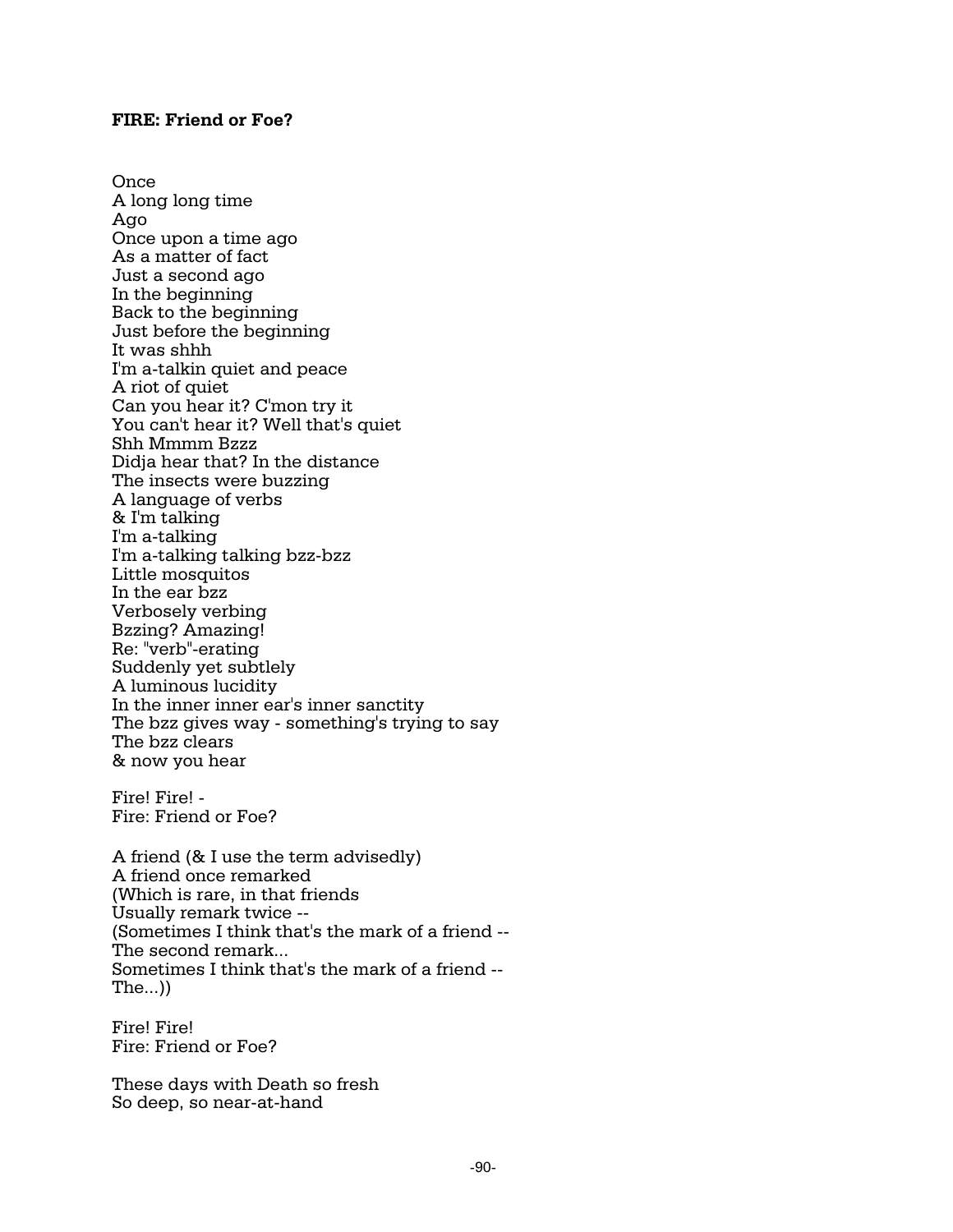You feel infected as a Youth As if there's no Future That's not polluted No Past but what's retributed Nothing to say Cept "Throw it away!"

Add it to the Great Garbage Heap Where we sit so gently, my Love & I, discussing the Forms in the Sky & like as not, as our toes get toasty & we look below at the rolly coasty

Lands ablaze like a big gas barbecure Searing the flesh o' the earth Well, that's when we start to reflect on Such as this:

Fire! (we start) Fire! Fire! Fire: Friend or Foe? Fire! (yes, that's how we start) Fire! Fire! Fire: Friend or Foe?

Because really we don't know And as we thus sit thusly Awaiting the returns of civilization To answer our small queries Concerning the Nature of Nature And Harnessing Destruction and Alternative Alternatives Until our red hot lips meet And we make all kinds of passion Sweet, nasty, hasty, taster, Flooozy & wicked, bastard prick and Putting the left-overs in a Tupperware container Of course because we know nothing lasts forever Anyway, except nothing lasts forever Even the thought of Fire, even Fire itself, Even Fire: Friend or Foe?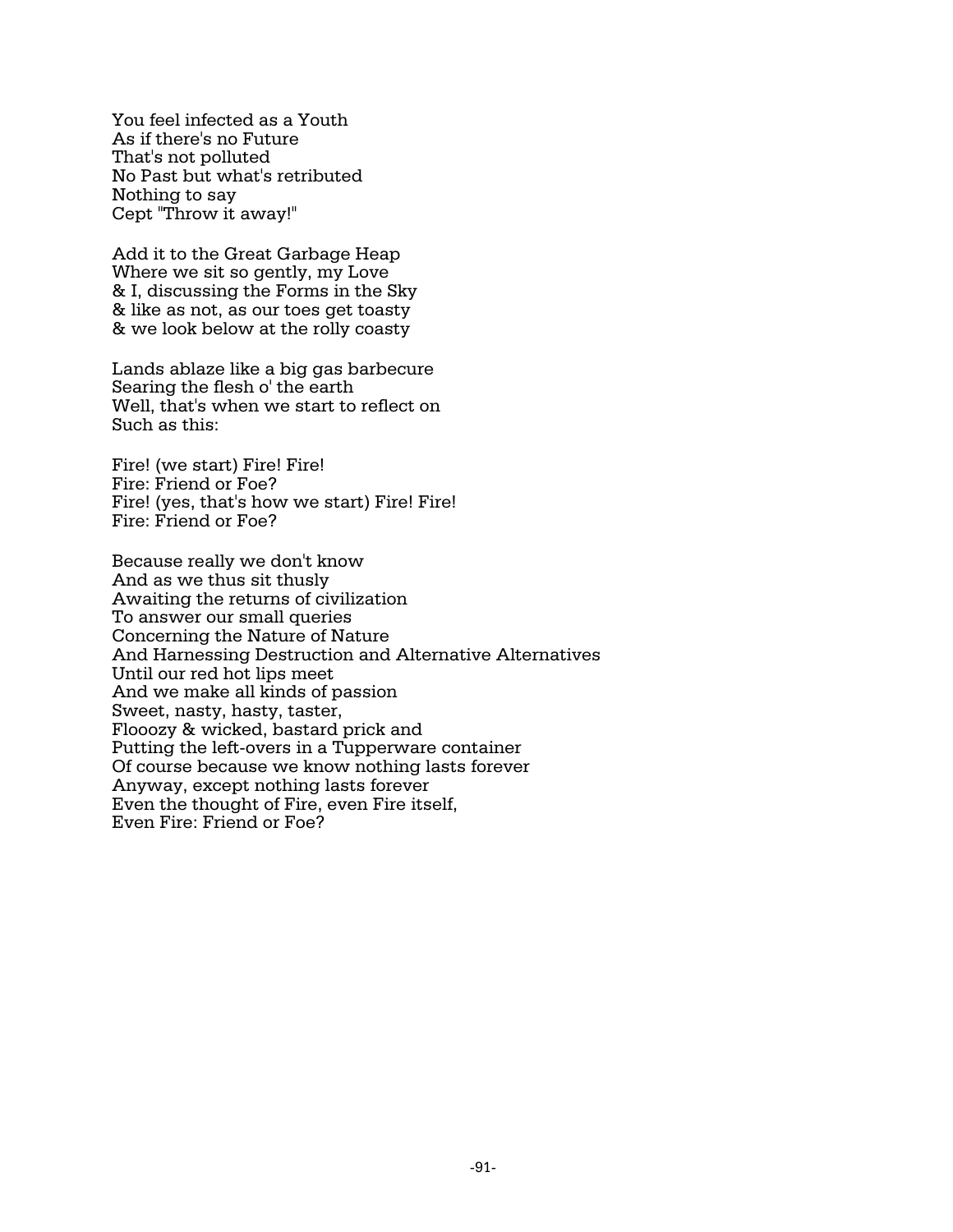# **Love Poems**

I love poems

## **Principal Reason**

I am in love with you I want to rub feet in bed Please invent beds

## **Because of You**

Everything is you Especially our children Please pay the rent

## **Night Fears**

Everyone is in love Except you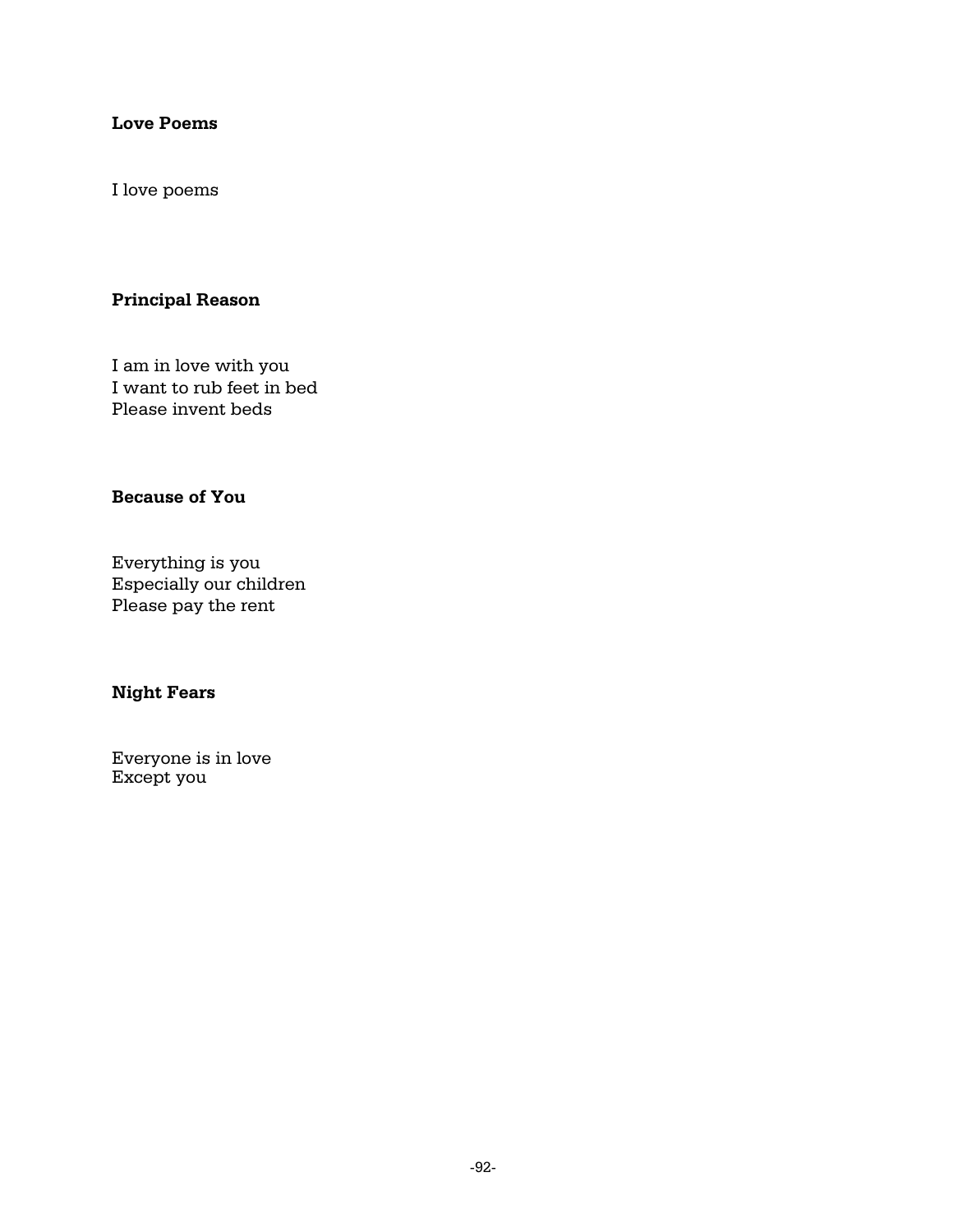### **Levitating in Levittown (Rock'N'Roll re-Revival)**

Start with a virgin Bloody Mary & a French toast Host Breakfast w/ Champions & the Holy Ghost Holy guacamole & a Papal Bull roast Get on yr knees so yr disease can be diagnosed

Don't slosh it w/ the sherpas to some Himalayan height Visit our heavy-hittin' Tibetan, his 3rd eye's out of sight! Be careful yr not blinded by his clear white light On a toot w/ the Absolute? The price is right!

Levitating in Levittown All the gurus are getting down Get a mighty holy high from a roly-poly holy Gonna save yr soul! Gonna steal yr dough!

Brethren & Cistern!

You only live once, so why not make it forever?

Yes! It's always Sunday at the Levittown Holy Hallelujah Rock'n' Rollin' ReRevival Cathedral Spa!

Thrill to personal appearances by: the Three Kings, The 10 Commandments, the 12 Apostles, the 2486 Bodhisattvas & for one night only - the 9 Billion Names of God!

Come on down to our Holy Hallelujah Hell of Fame & see all-time Champ Jesus Christ Himself defend His Crown of Thorns against that promising young heavyweight, Elvis the King...

Yes, act now & receive absolutely free for 15.95 postage & handling costs, a rare psychedelic relic: a genuine Plastic Splinter from the Cross; you'll also receive a thrilling

3D Holy "Winking" Hologram of the Lord (autograph only 2.95 extra); as an added bonus we'll include the Amazing Resurrection Plant - you can't kill it, no matter how hard

you try! &, for a limited time only - Readers Digest Condensed Books present in fifty pages or less: The Bible!

& for your late-nite ecstasy, get way down at our Traditional Holy Hop, a moment of shared experience in the flesh with all your favorite gurus, Mother Superiors & Father Inferiors, the Flock's in the Foal for God's Rock'n'Roll -

So Rev it up, reverend - saving your Soul has never been so Goddamn much fun - & remember - it's never too late to start all over!

It's Soul-a-matic Time! A chance like this may not come your way for another 2,000 years -

So bring the whole family & slouch on down towards Levittown!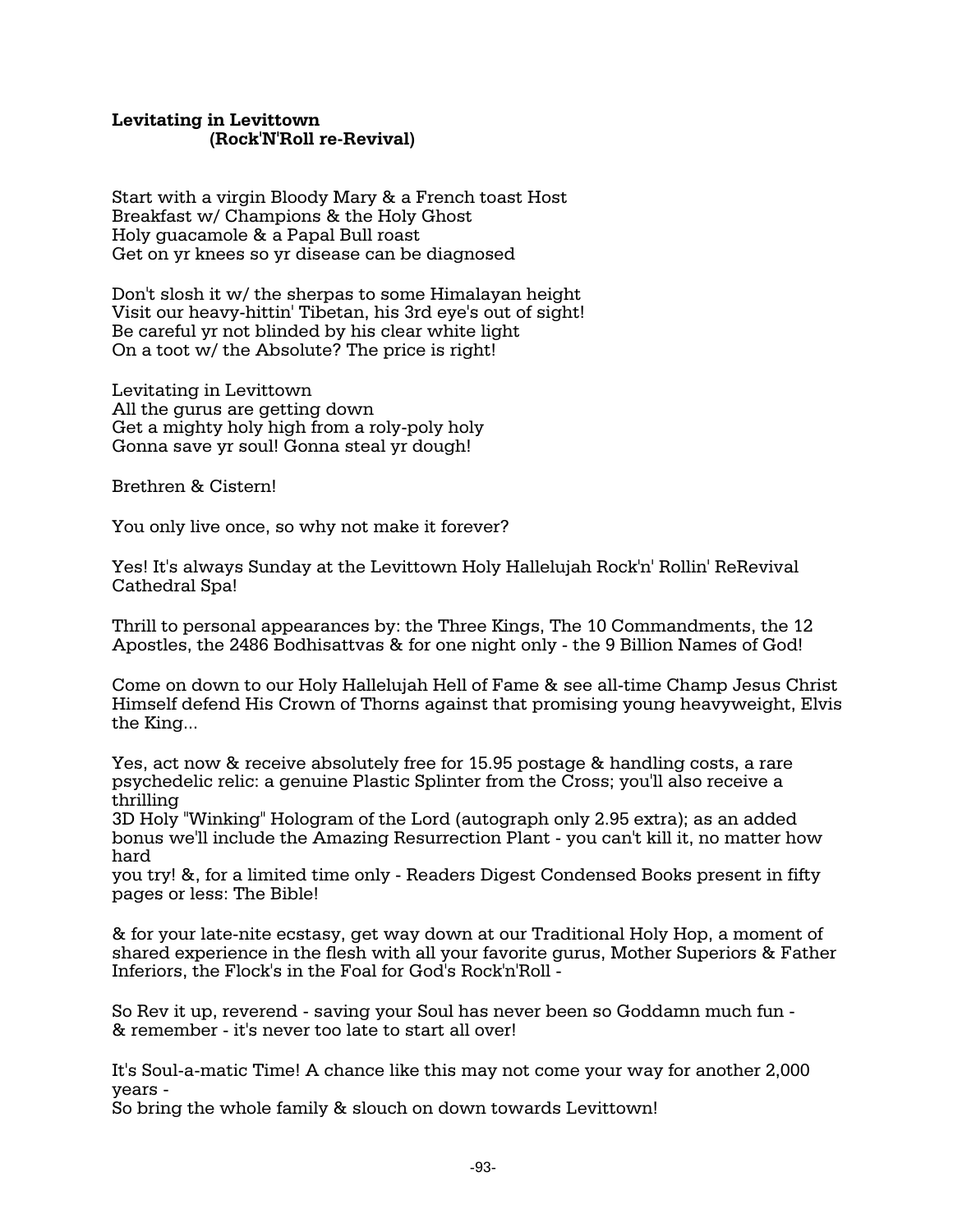Amen Awomen & a one two three...

Gotta rock'n'rolling holy rolling re-Revival Born Again Again! Born Again Again! Gotta rock'n'rolling holy rolling re-Revival Born Again Again! Born Again Again!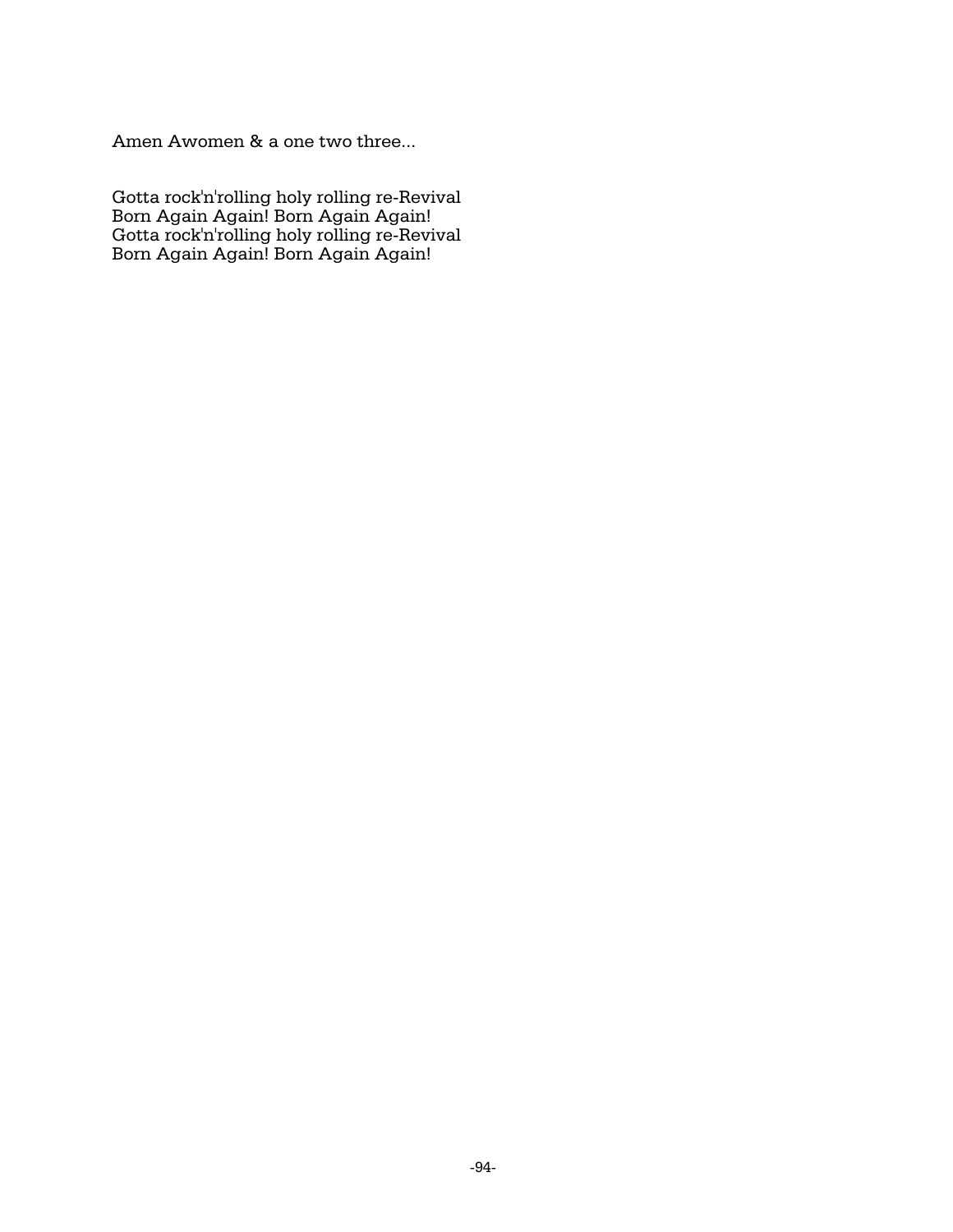# **After Li Po**

No oar but this magnolia No boat but this spicewood Carve a jade flute, make it gold Make it beautiful as this bottle of wine Make the bottle a woman Make me a king on an empty hill I'm so full of wine and poetry Laughing, my pen falls down, Ending this poem

Now it can bring me wealth and fame!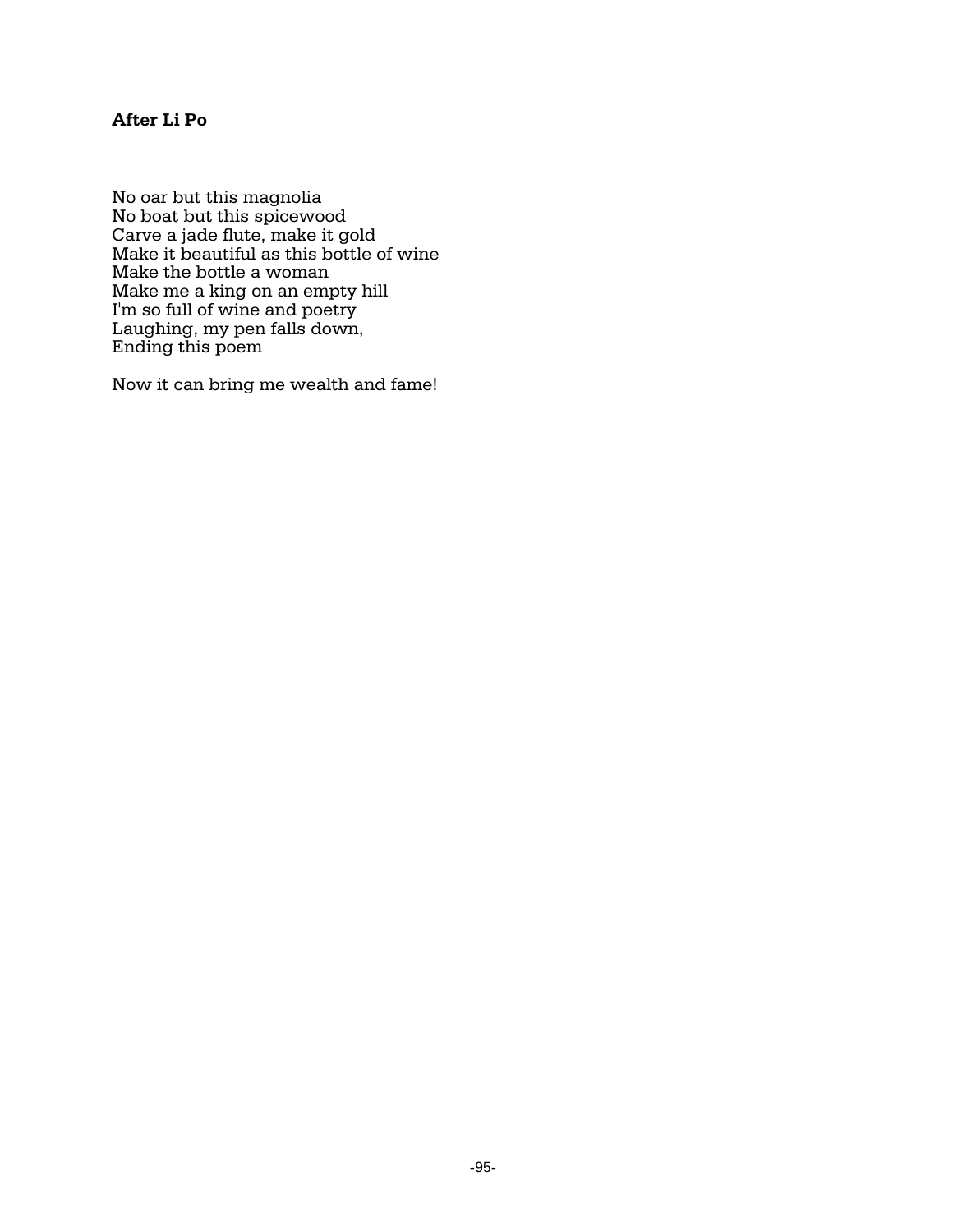## **Dream of Allen Ginsberg, Oct 15, 1997, Berlin**

Allen has red hair, I can't tell if it's dyed or a wig. We're sitting in a cozy farmhouse in the Alps, talking and drinking tea, talk talk talk.

We go out to set up highway cones behind the house in a clearing up the mountain a bit. The highway cones are Uncle Sam hats and American flags.

Back to the house, more talking. Then, looking up, a Volkswagen van drifts by, banks, lands, using markers as a landing field.

An older couple gets out, greet Allen warmly. They ignore me, so I slip into the van. The man leans in and says to me, "It's a boat, too."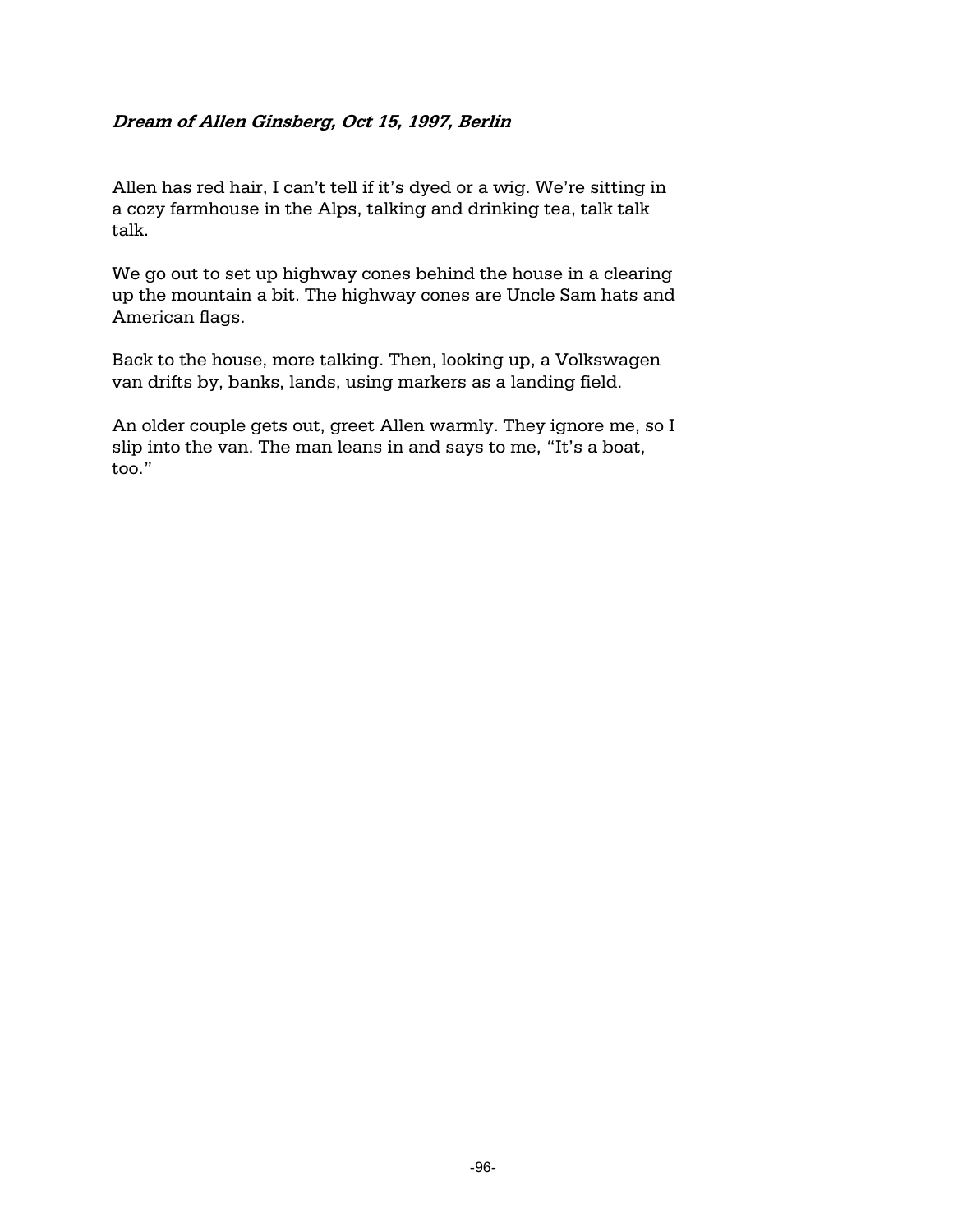## **Mikhail Horowitz**

Mikhail Horowitz was born in 1950 and attended the State University of New York at New Paltz. He has performed his poetry and comedy at the Village Gate, the Taos, New Mexico Heavyweight Poetry Championships and at numerous colleges and clubs. He is the author of Big League Poets and The Opus of Everything in Nothing Flat. His poetry has appeared in small press journals such as Exquisite Corpse, City Lights Journal and Long Shot. A selection of his poetry appeared in The Outlaw Bible of American Poetry. His performance work is available on two CDs, The Blues of the Birth and Live, Jive, & Over 45, and is excerpted on three anthology CDs, including Bring It On Home. He currently works as an editor in the publications office at Bard College.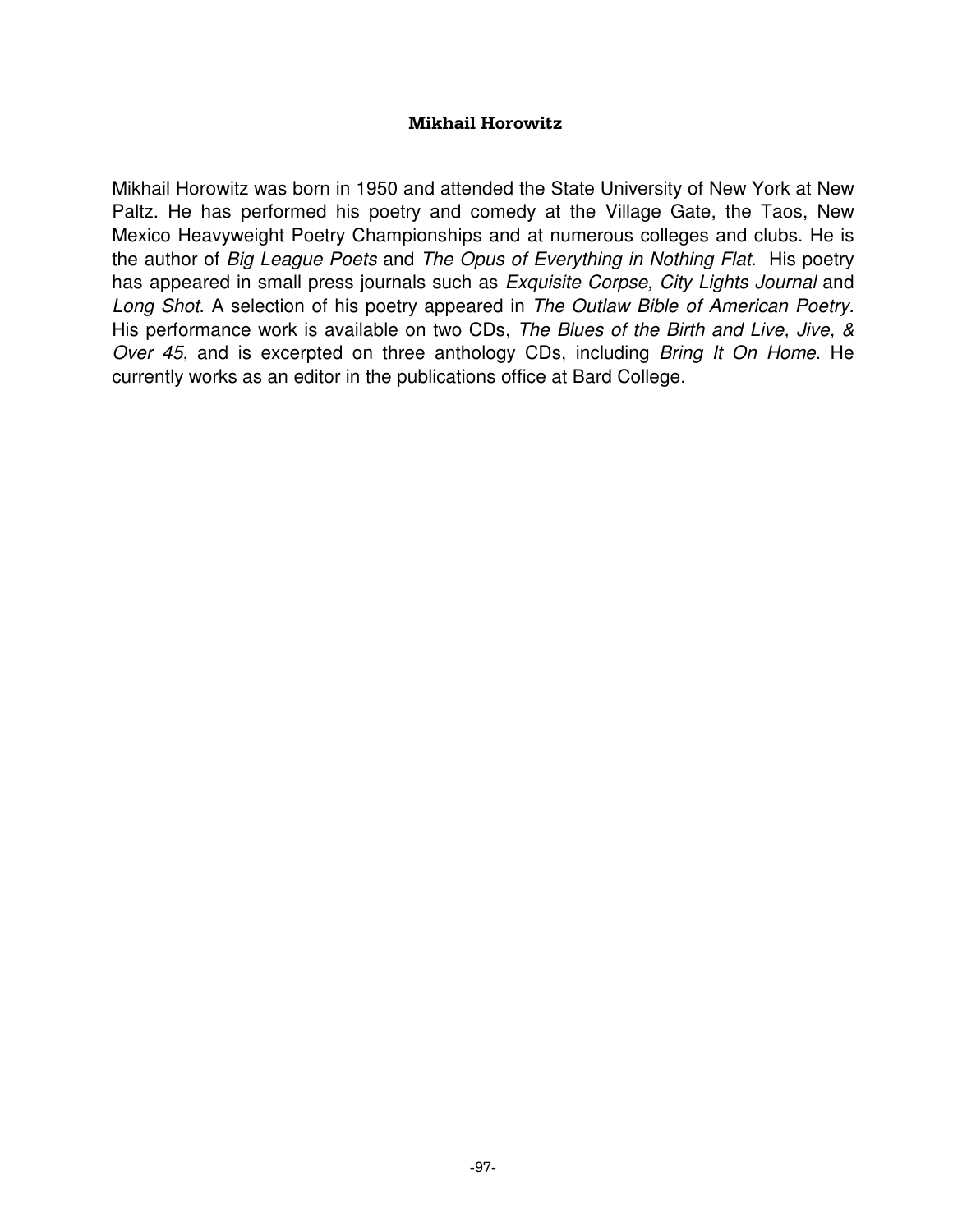### **September 11, 2001**

Moon dust patinas an abandoned police car. A search dog collapses, overwhelmed by the stench of so much flesh. Gleaming for just a moment in morning sunlight, a man and a woman hold hands as they drop from the 80th floor. What's left of a wheelchair smolders; what's left of a face is shrouded by faxes. Miles away, a blizzard of trading sheets papers the streets of Brooklyn. On CNN, Yasser Arafat donates blood. And two days later, at the bottom of a crushed pile of rubble, a cell phone continues to ring.

Entombed in debris at the bottom of this bad dream, someone answers the phone. The caller is a multitude—a weeping ghost of Hiroshima, a walking skeleton of Auschwitz, a starving girl in an African refugee camp, a Belfast mother who's lost both sons to car bombs, and two dead schoolboys, one Israeli, one Palestinian. They all begin talking at once, yet every word is clear as a flowing stream.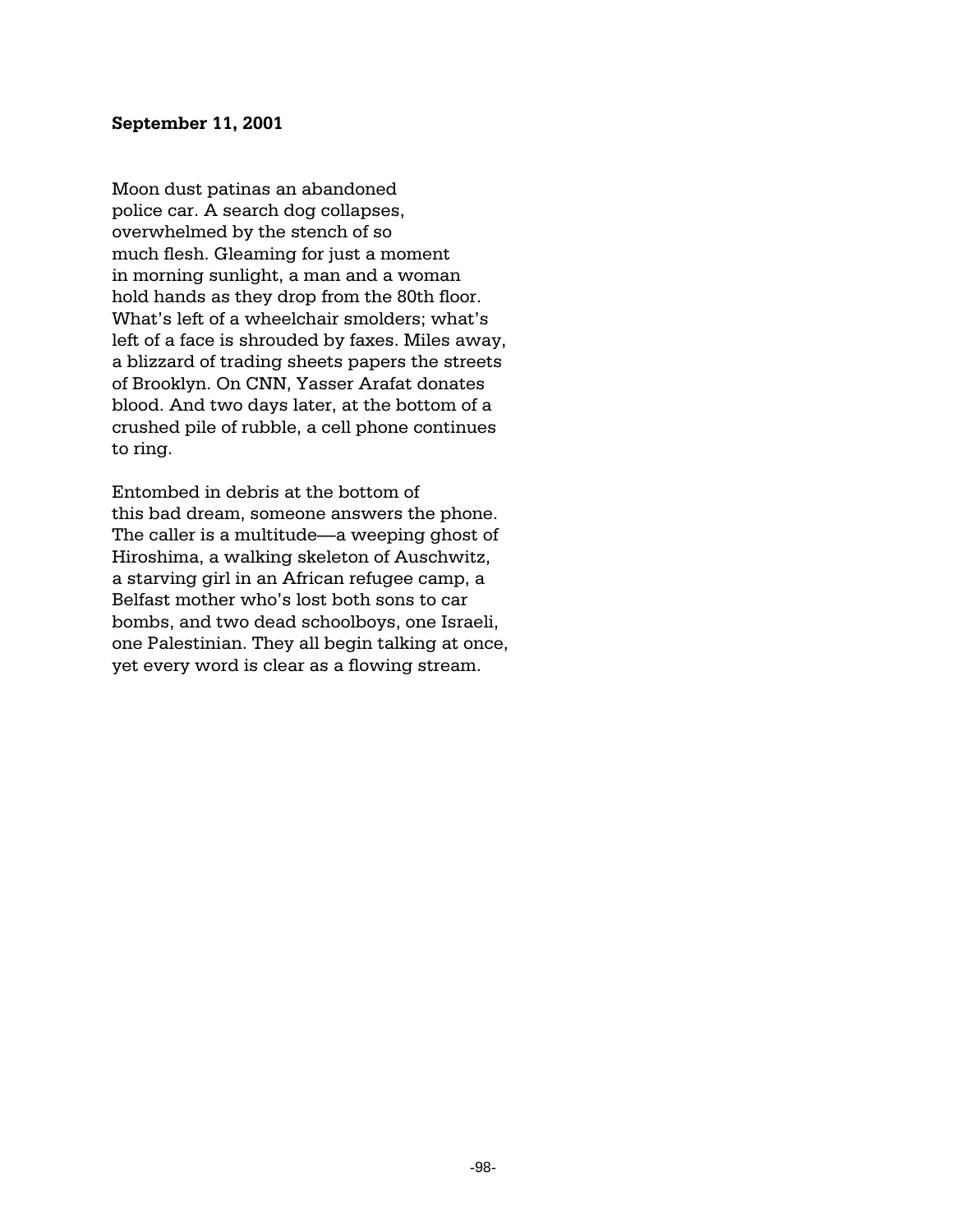# **T'ang Fragment**

to be clear *and* crazy, like those ancient Taoist sages, those wild Chinese minds in hairy mountains —feisty as crows, abrasive as cicadas, fording the roar in muddied garments, brushing impossible peaks & riled skies with deceptively simple poems, honking back to wacky geese & happily guzzling plum wine—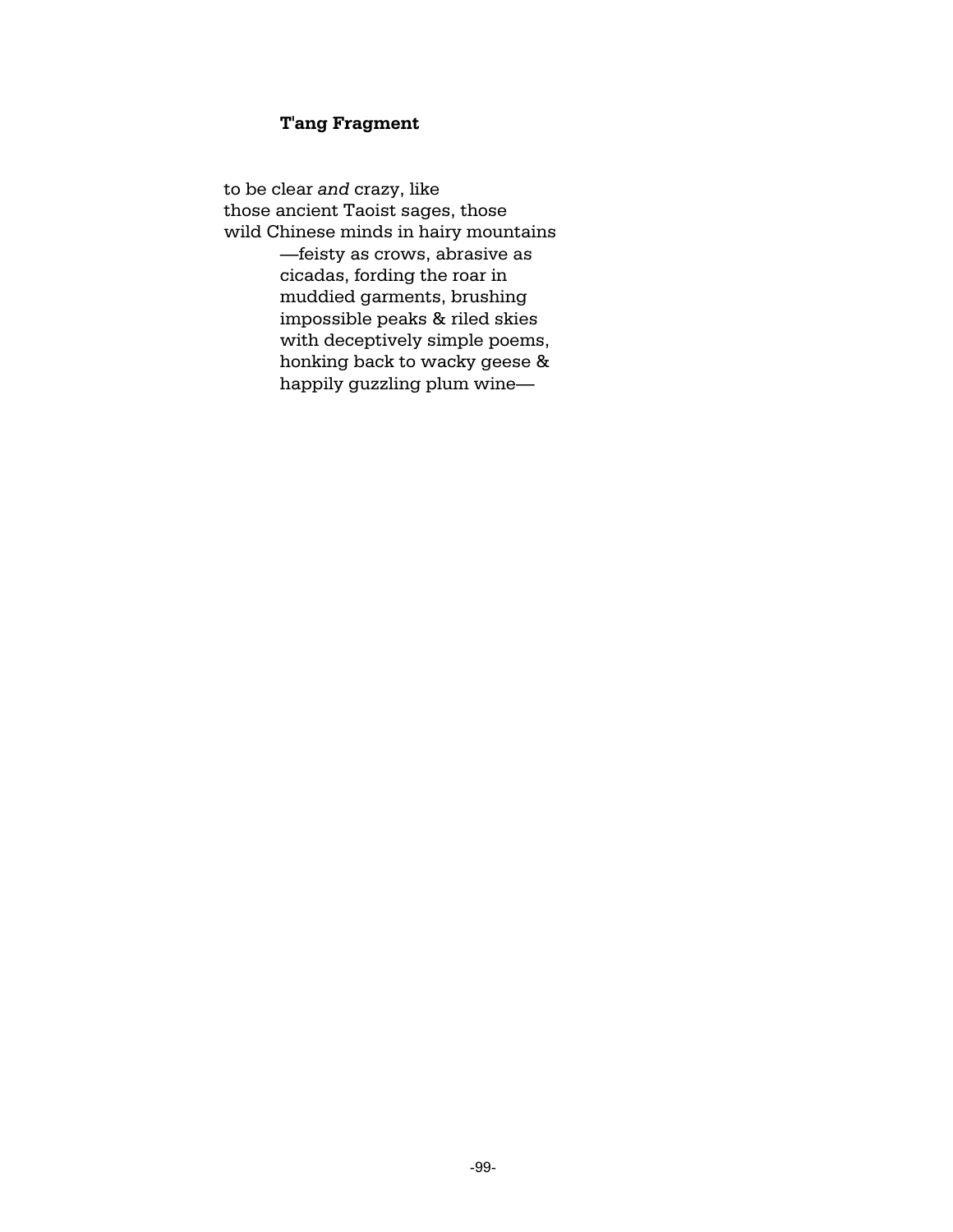## **the return**

separated from the larger cycles by economics politics religion even art

it is thus a bittersweet blessing to watch these battered pacific salmon thrashing

reseeding degraded beds to the shrill threnody of gluttonous gulls

& the immemorial gloom of giant cedars towering trunks impossibly thick with listening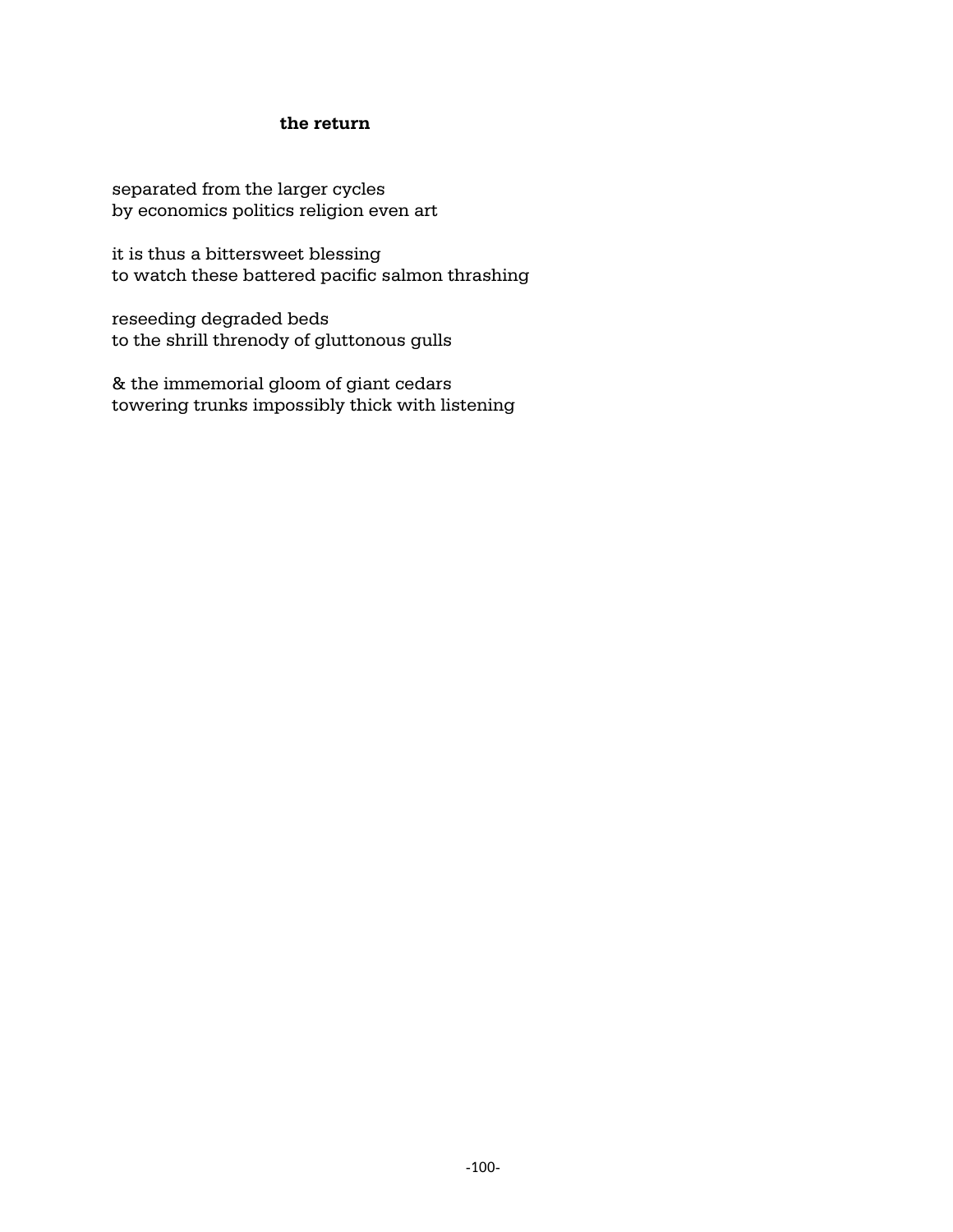# **Wood Flute**

& after he's blown it

it's driftwood

gnarled & polished by his channeling breath

notched by longing

scored by loss

weathered by echoes of distant places

relic of a voyage not its own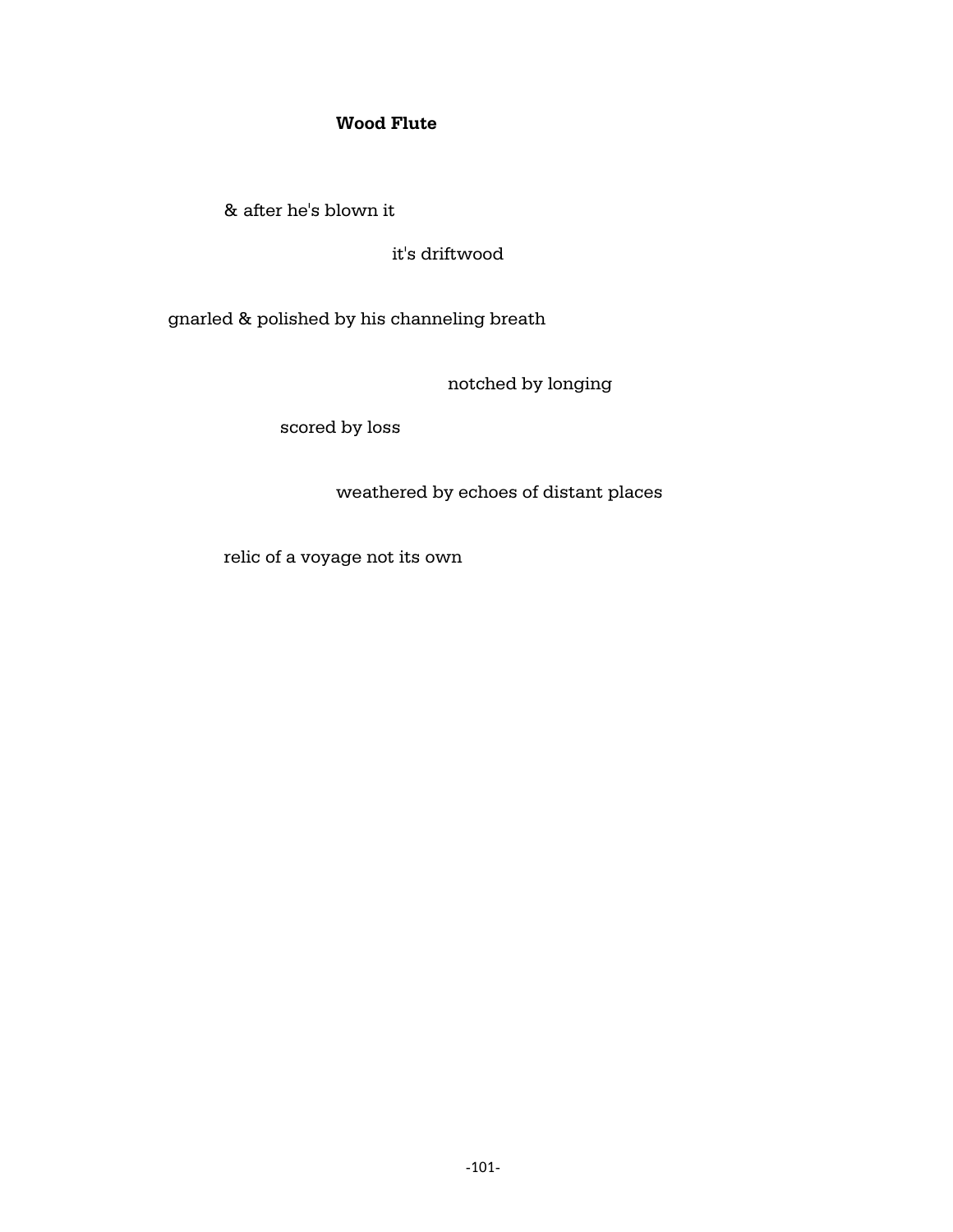## **Miles High**

Miles high, they sip coffee, read Newsweek Fortune Times ignoring clouds But not so the woman in 15E, seated next to me She's reading The Watchtower, and every so often sighs, looks up, looks past me, out the window into radiant cloudscape Somewhere over Michigan she has to pee Gets up, meets my eye, deliberately places the 'zine on the seat between us, nods, & heads for the head But I'm engrossed in Peter Ackroyd's biography of William Blake, so she's wasting her time in *this* neck of forever And as I read that *every Space smaller than a Globule of Mans blood opens into Eternity of which this vegetable Earth is but a shadow* I look out through the eye into the clouds, and they are water in its Spiritual form: not tyrants crown'd but great Cerebral treetops; the Thoughts, multifarious and giant, in Blake's head And I take her copy of The Watchtower, tenderly return it to her seat And *God, so long worshipp'd, departs as a lamp without oil,* or this tablet of Alka-Seltzer into froth.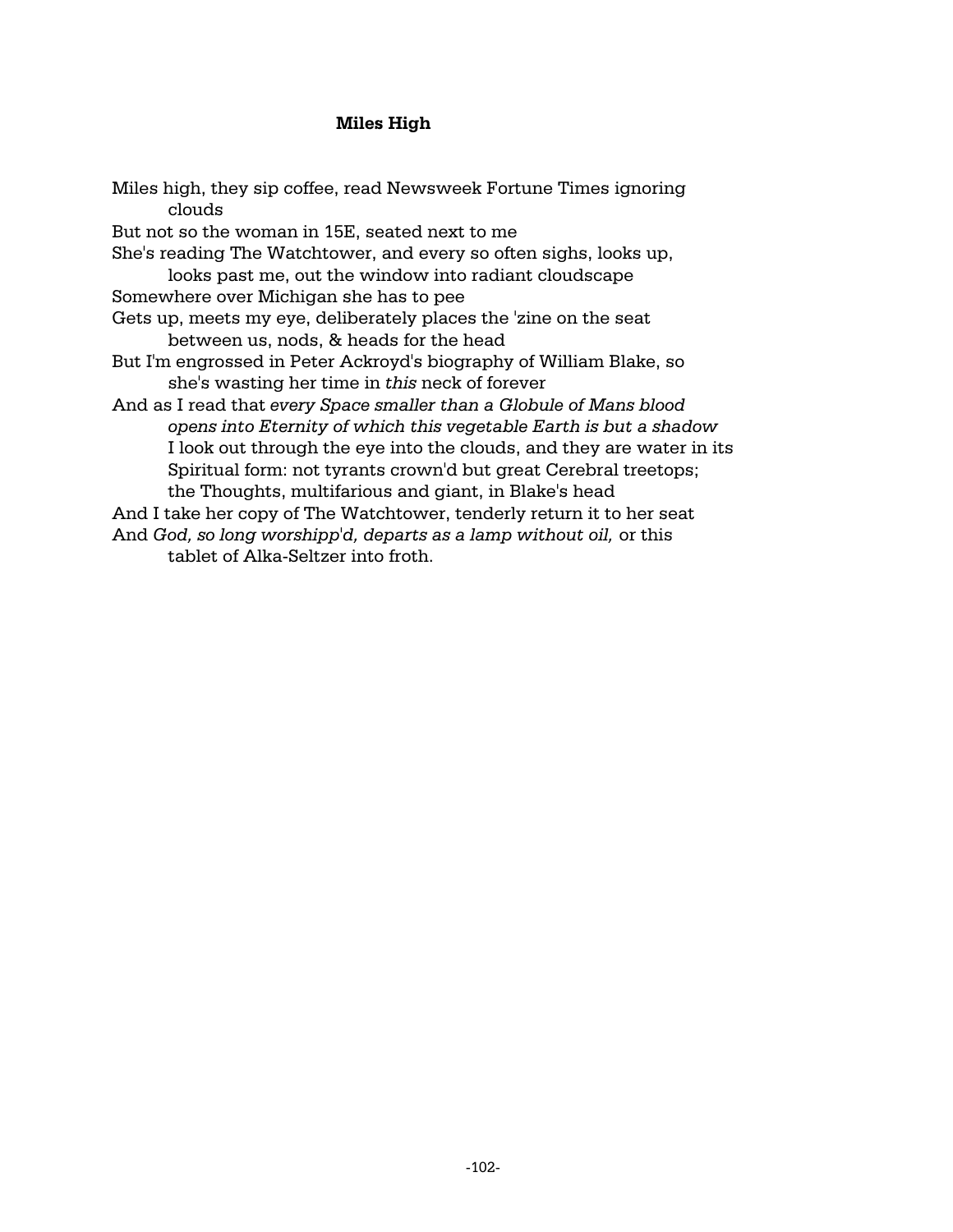## **Return Flight**

Lifted in an instant, exalted over all these other lives Permitted to rove where grounded eye cannot Delving into junipered ravines, wending endless roads engraved in dust Bronchial arroyos, synaptic canyons Miles of bleached highway veining ancient ceramic landscapes, leading to isolate clusters of tiny houses Specks of domesticity as lonely as burial stones Sun makes of gray lakes a sudden efflorescence, alchemical gold Skein of illuminated lakes, the strewn jewelry of tribal giants Drinking water from a plastic cup, looking at clouds through plastic window And clouds in right eye: the streamers of blood imposing their dance, a fluctuant sarabande, upon the sky So dancing eye a part of what it sees Not separate from the uncountable dots of fire, eyes of gazing lakes & watchful ponds *Every particle of dust,* wrote Blake, *breathes forth its joy* Baby across the aisle, prominent blue vein in pink head, a river in Terra's head now seen from sky And black businessman, his dozing noggin on shoulder of passenger next to him Dreaming, *The white man's finally learned to fly*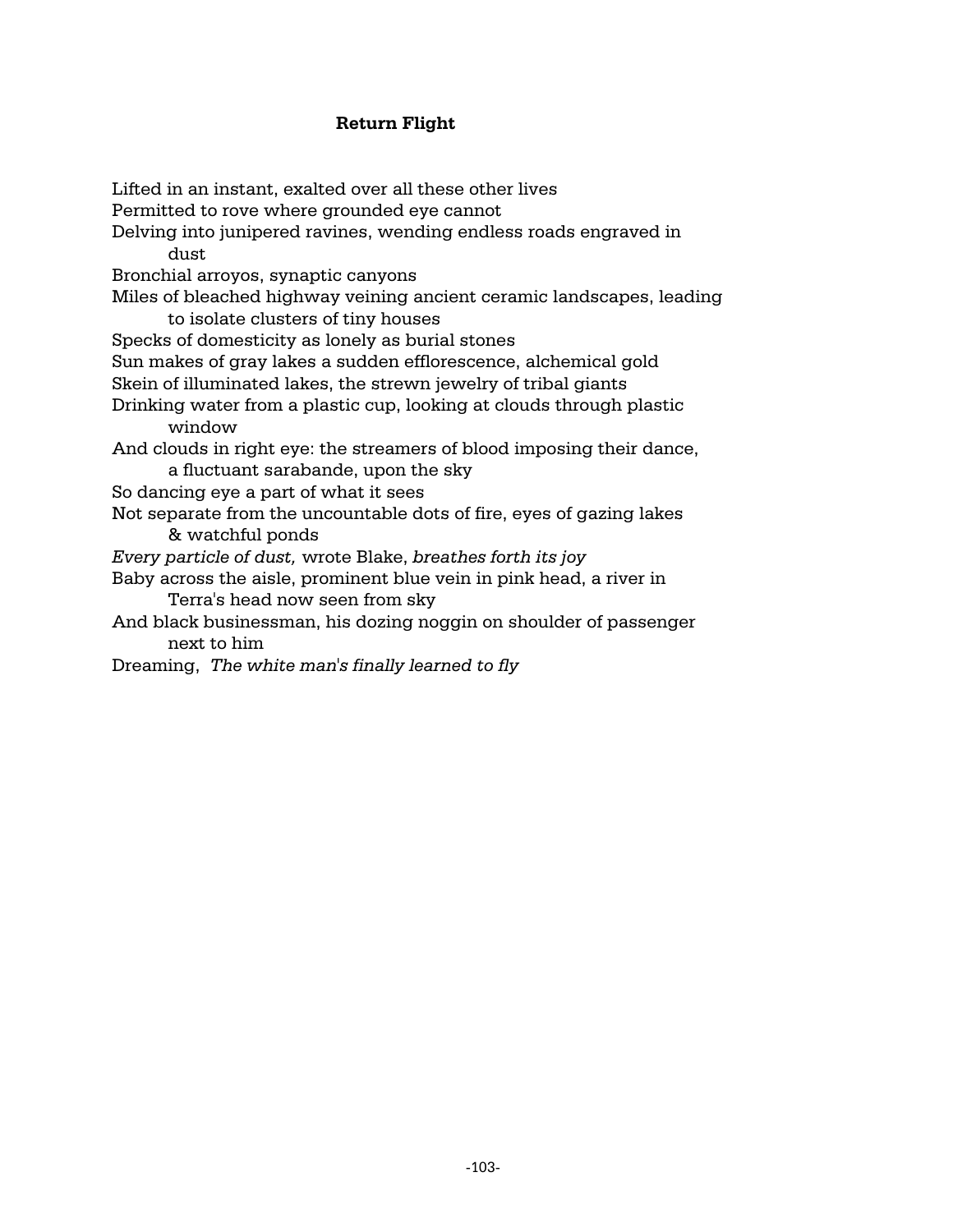### **spider flies united**

is that really a spider at 37000 feet on flight 90 out of portland, navigating the various tactilities of carry-on luggage, hungry mote of hairy sunlight, ticklish intelligence on the octagonal qui vive? same spider, perhaps, who spun them skeins below, those intricate threadings of riverbed & interstate, webs of tillage & linkage of steeple & tree, observing her work through curves of a pressurized window, strung out on her own ingenuity —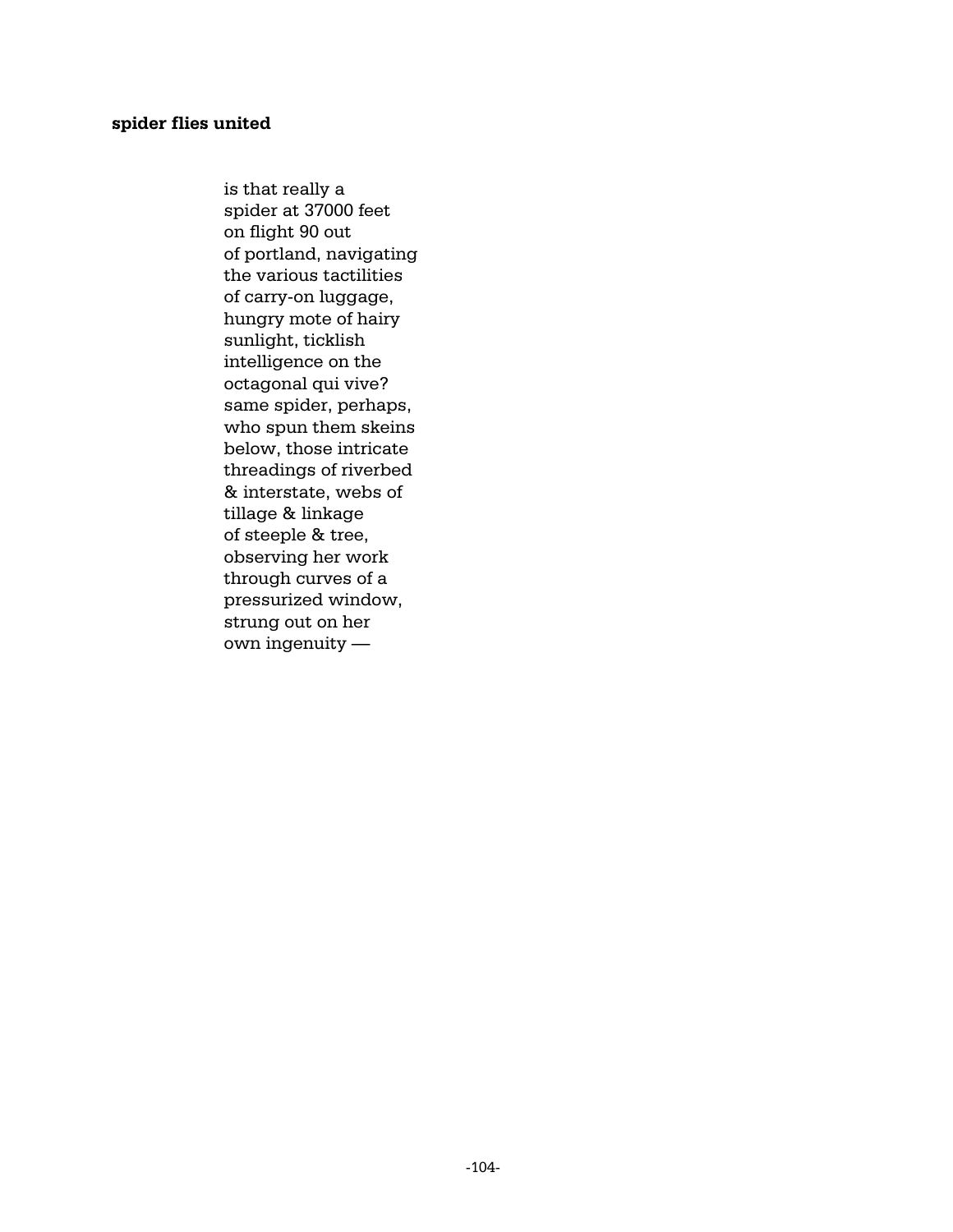## **Poem**

after the endless snowfall, at blue dusk in a sky pale gray at its western edges, the

evening star

so icy & imperishable, an earring for the seraph of pure silence, or the last flake, never to fall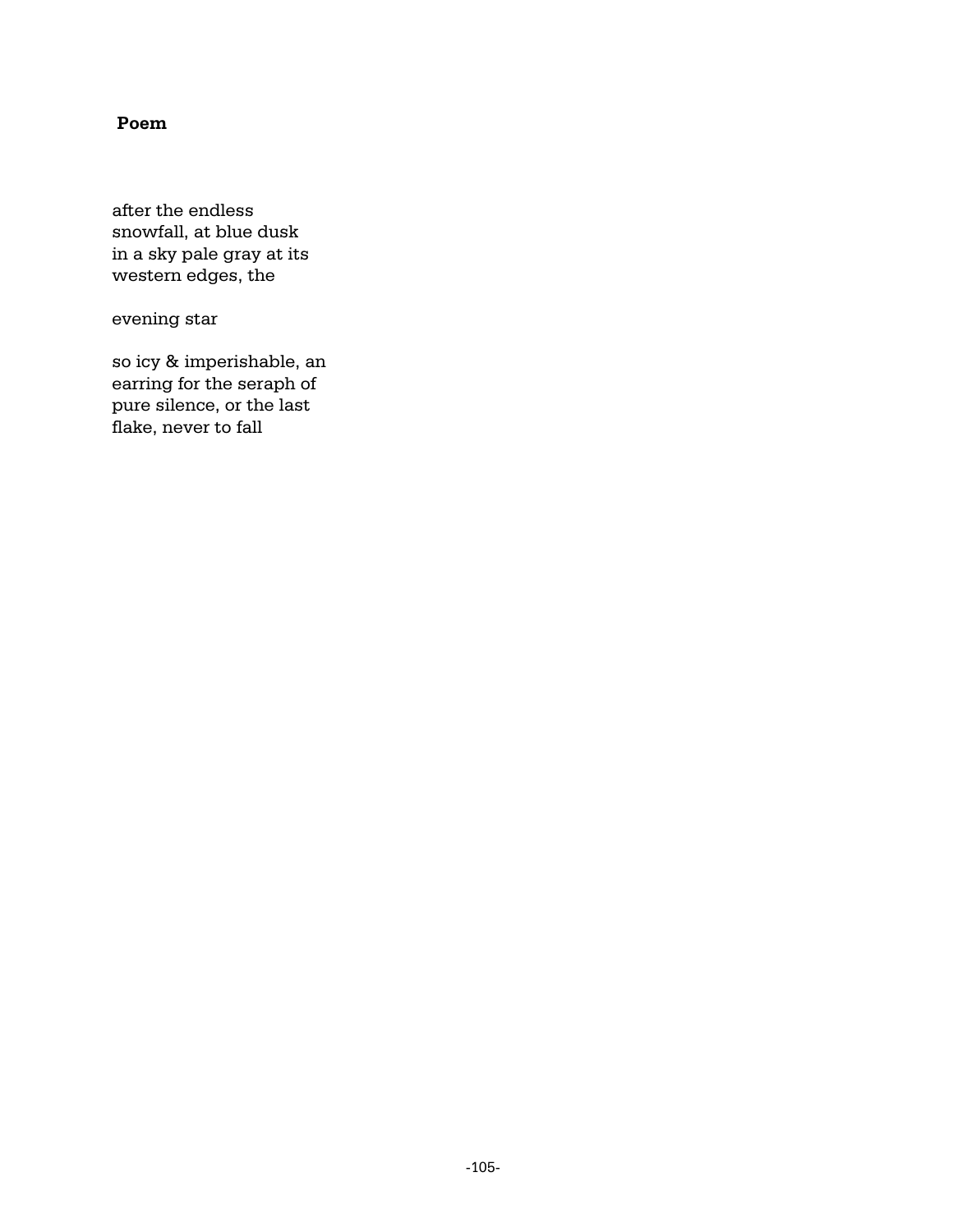# **One Treasure of Imperial China**

*Metropolitan Museum*

 *4 / 5 /96*

what I most cherish

about the wild cursive script

of the loopy monk

Tuai-su

is how his drunken

black characters

vibrant & vigorous

so thoroughly whelm

the faint official seals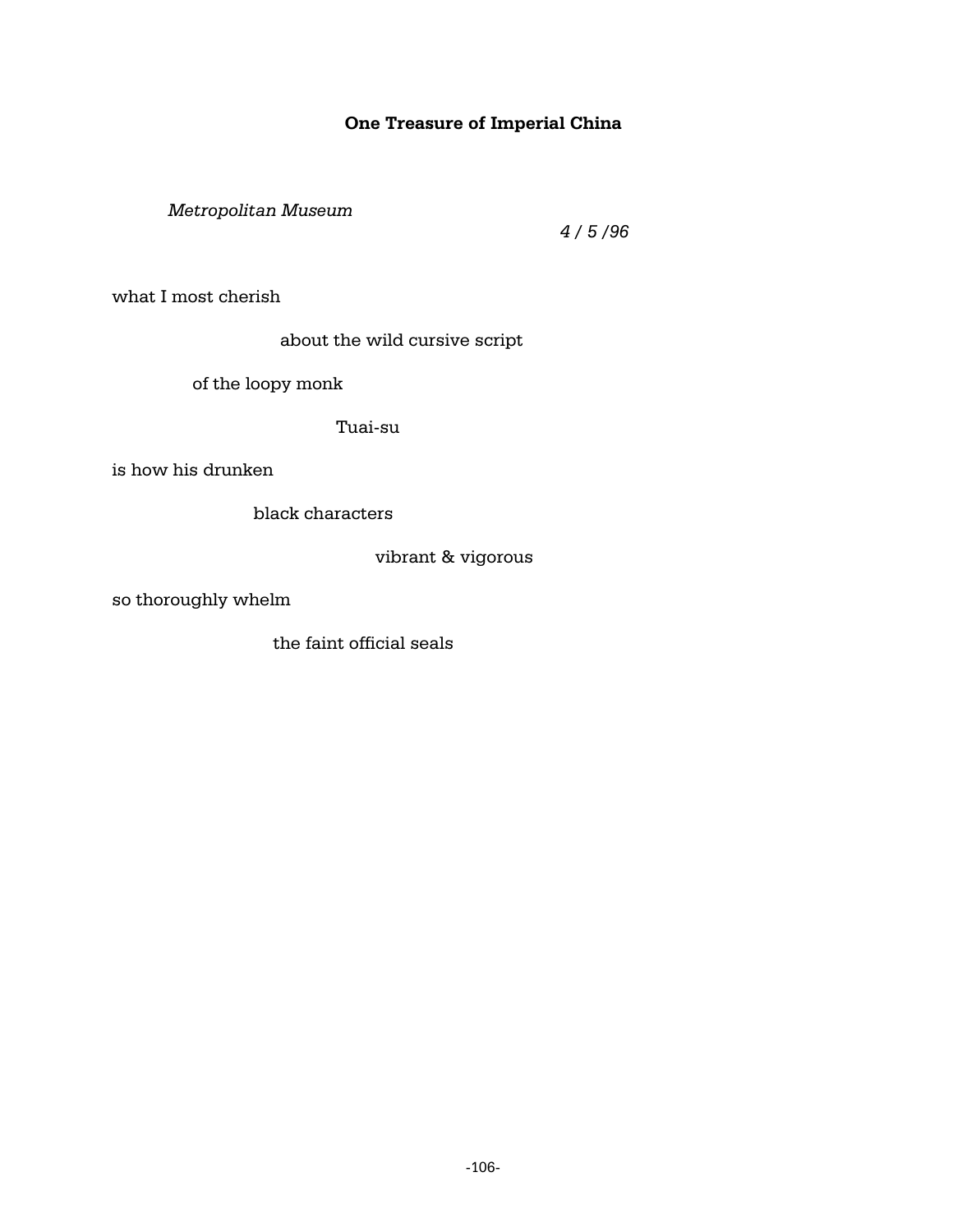1.

sit, monk, at brink of the falls

breathe the peace engendered by this violence.

2.

The falling water is no more "violent" than the breathing of the monk is "peaceful." These are useless distinctions, more distracting than the cataract. Sit. Breathe. The brink is where you are, at any given moment. Laugh or cry, you are already swept away.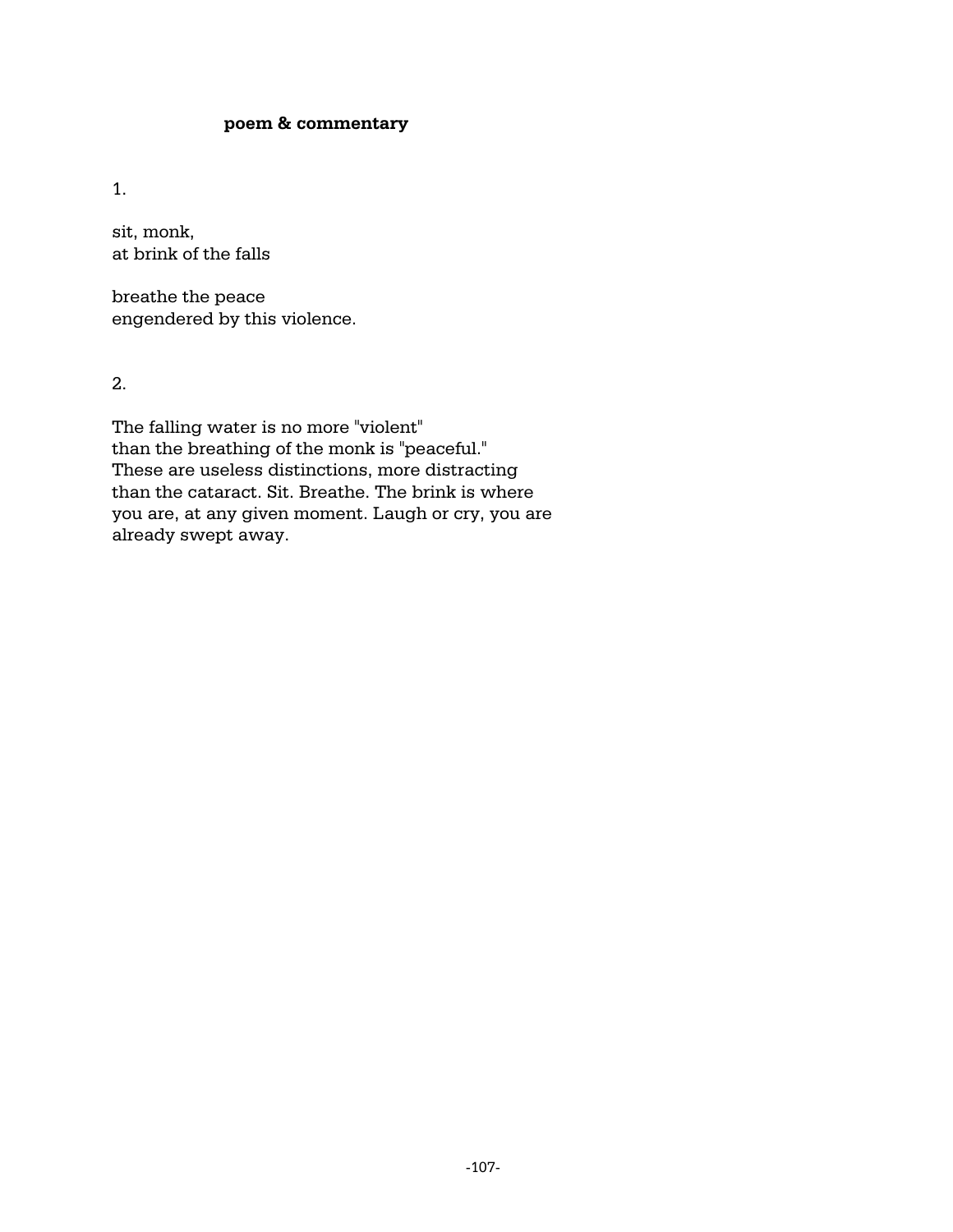## **Arthur Winfield Knight**

Arthur Winfield Knight was born December 29, 1937. He earned an M.F.A. with Honors in Creative Writing at San Francisco State University. He and his wife Kit were coeditors of *The Unspeakable Visions of the Individual,* a highly-regarded journal of Beat Generation literature and scholarship. His recent publications include the *novels Blue Skies Falling* and *Johnny D*. His most recent collection of poetry is *Outlaw Voices.* He is a free-lance writer.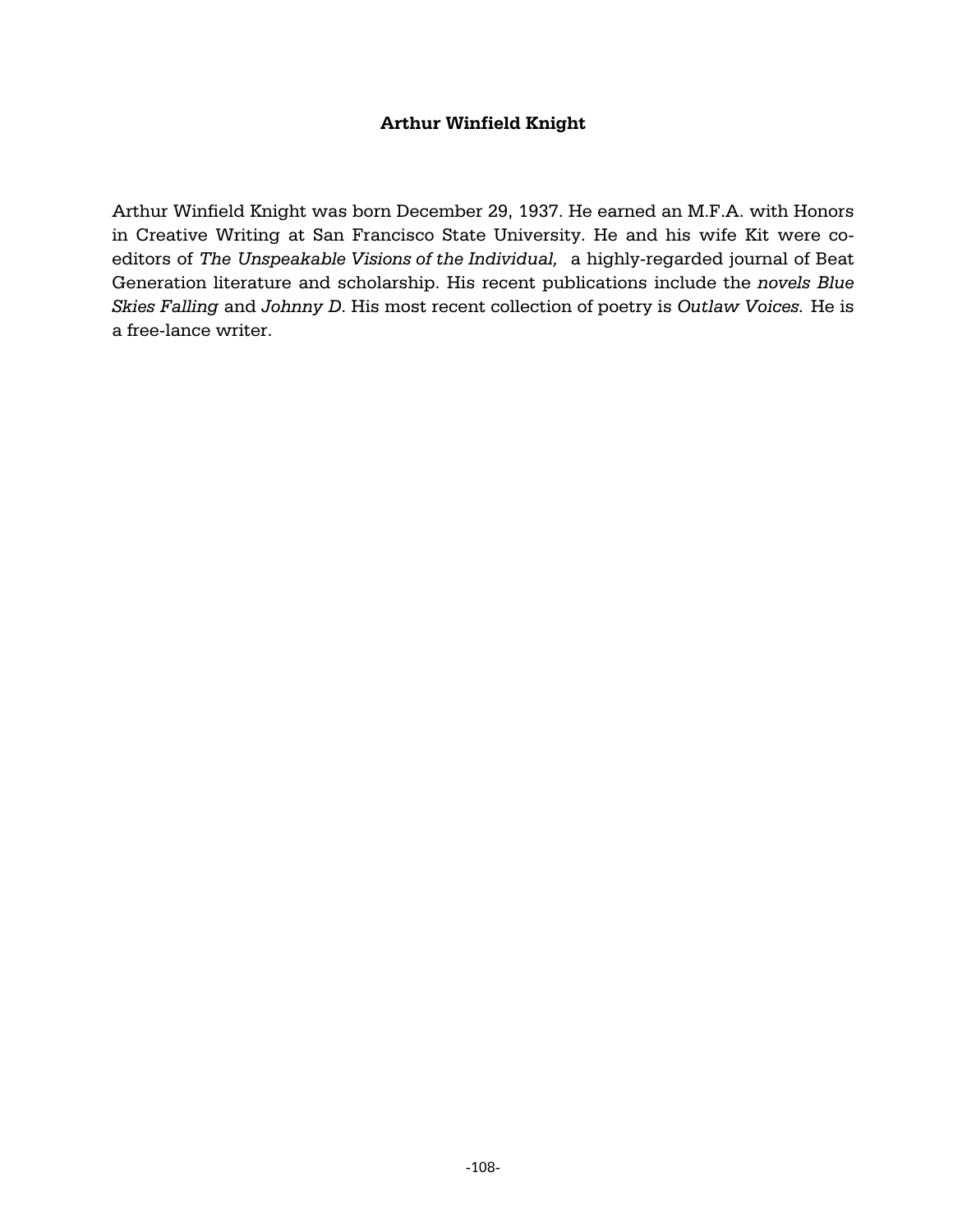## **The Mysteries of the Universe**

Middle-aged men in tattered T-shirts line the street, dead leaves fluttering down on them. They peer beneath the upraised hoods of their pickup trucks, their obscene bellies bulging. Bent over, they cannot hear the terrible voices of their wives. It is a form of prayer. A kind of penance. They have spent half a lifetime in this position.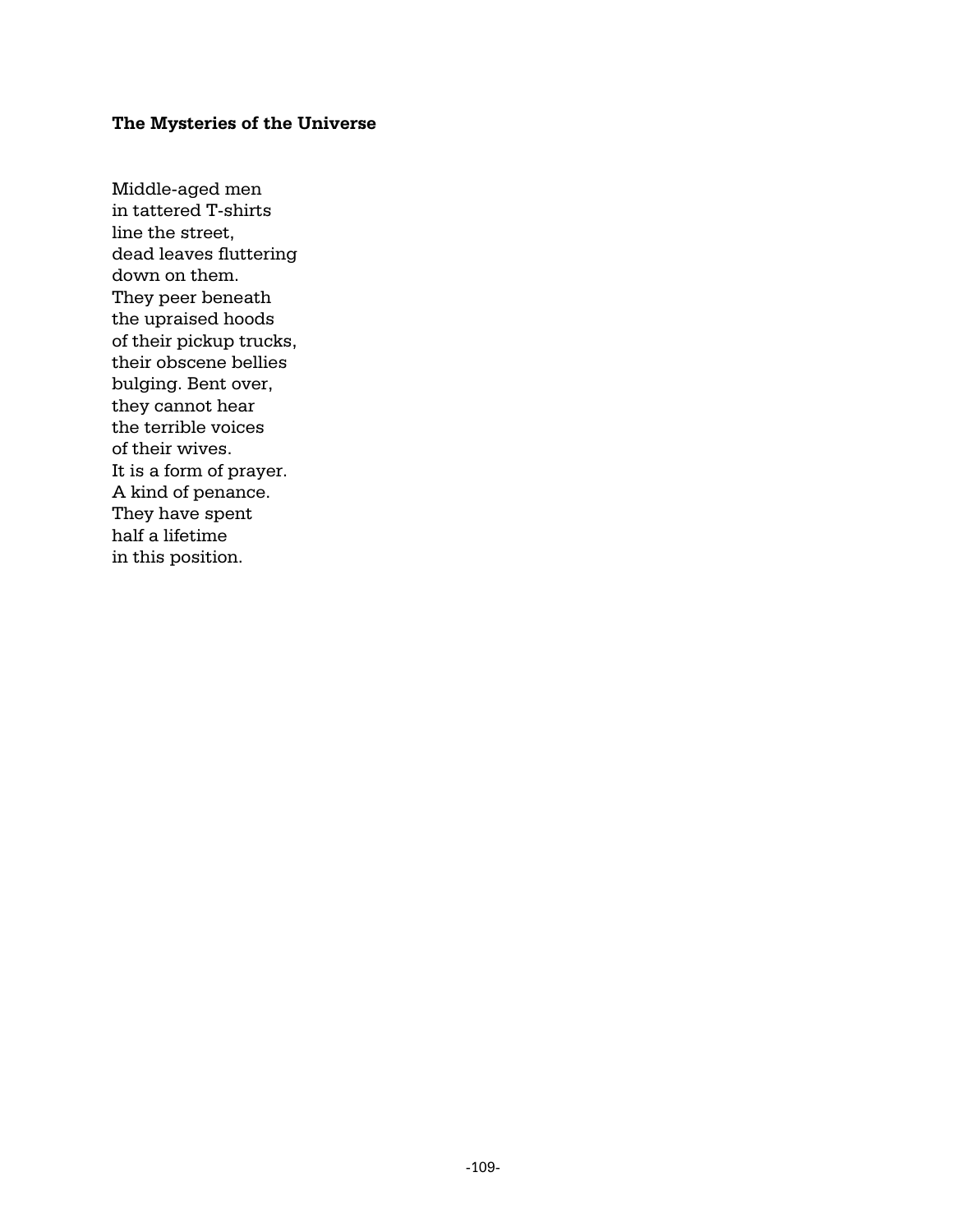#### **Wild Turkeys**

They arrive at dawn, coming in groups of 10 or 20, hovering beneath the white birch in the gray light. We throw them ragged chunks of white bread, delighted. The birds coo. "I used to think they gobbled," my wife says. The females lean forward, pecking at the bread, at the hard earth. Balance is all. The silly males preen, spreading their wings. We can see the birds' nests in the great oaks behind our house. Each night the turkeys levitate into the highest branches, reappearing at dawn.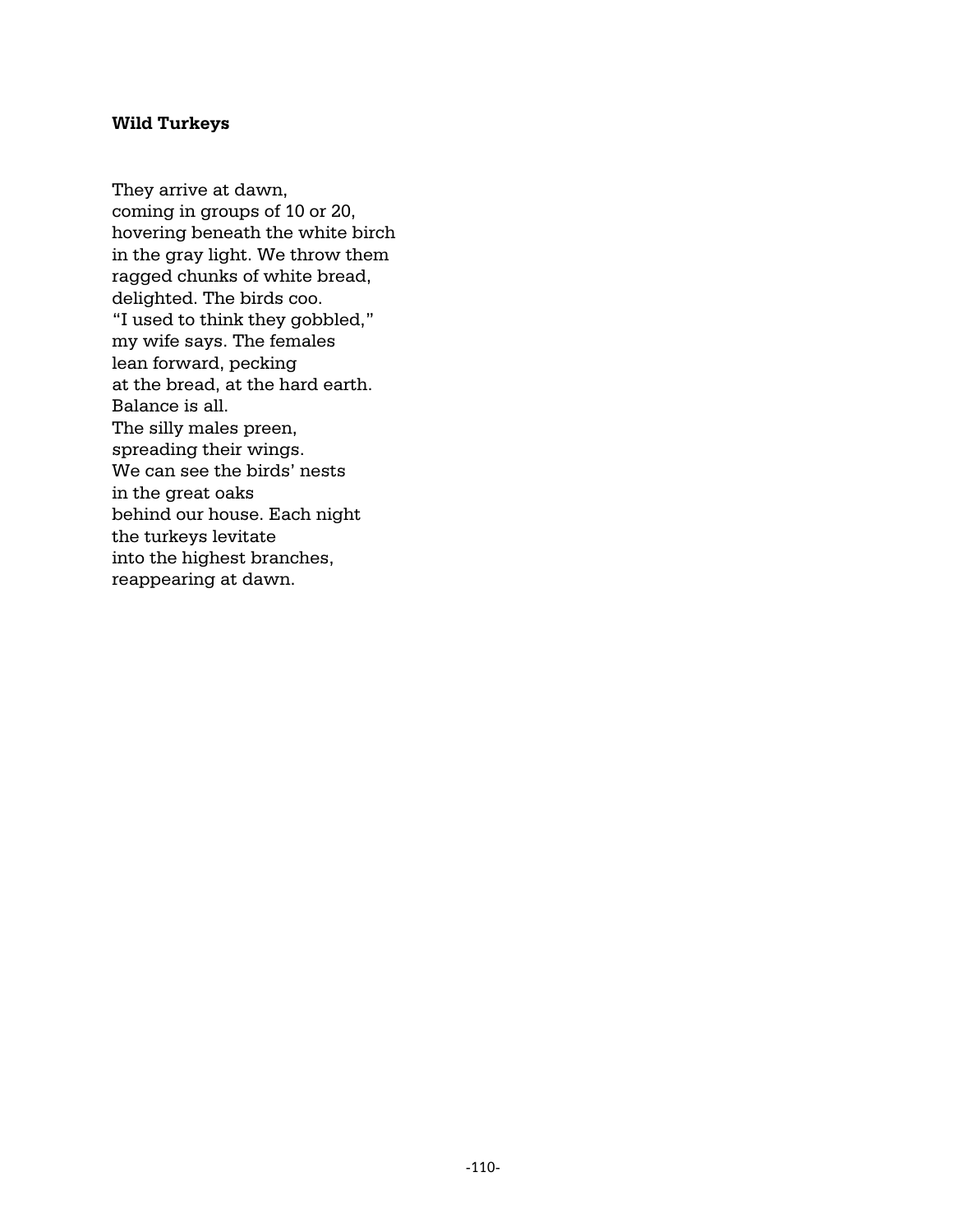#### **The Hitchhiker**

 I hitchhiked to Reno the first time I came west, then I caught a ride on a slow freight. It was spring and the aspens were turning yellow as we crossed the Sierra-Nevada Mountains. Everything was bursting into bloom and I knew my life was going to be different, that I was going to open up to experience in new ways. There was something magical waiting for me in the Golden Land, and I waved at people wearing red and green lumberjack shirts as I passed through little towns like Truckee and Emigrant Gap and they waved back madly. I sat there in that boxcar, my legs dangling over the side like a dipsy doodle as the train swooped down into the Great Central Valley. We crossed a huge elevated trestle west of Sacramento. Down below, the rice paddies were flooded, and you could see the clouds reflected in the water like great finger paintings. It was dusk when the train piled into San Francisco. Neon signs winked on across the city as if they were welcoming me, and I did a little dance, jumping up into the air and clicking my heels together like a beat Charlie Chaplin, as I skipped across the railroad yard in the purple twilight. I knew I was finally home.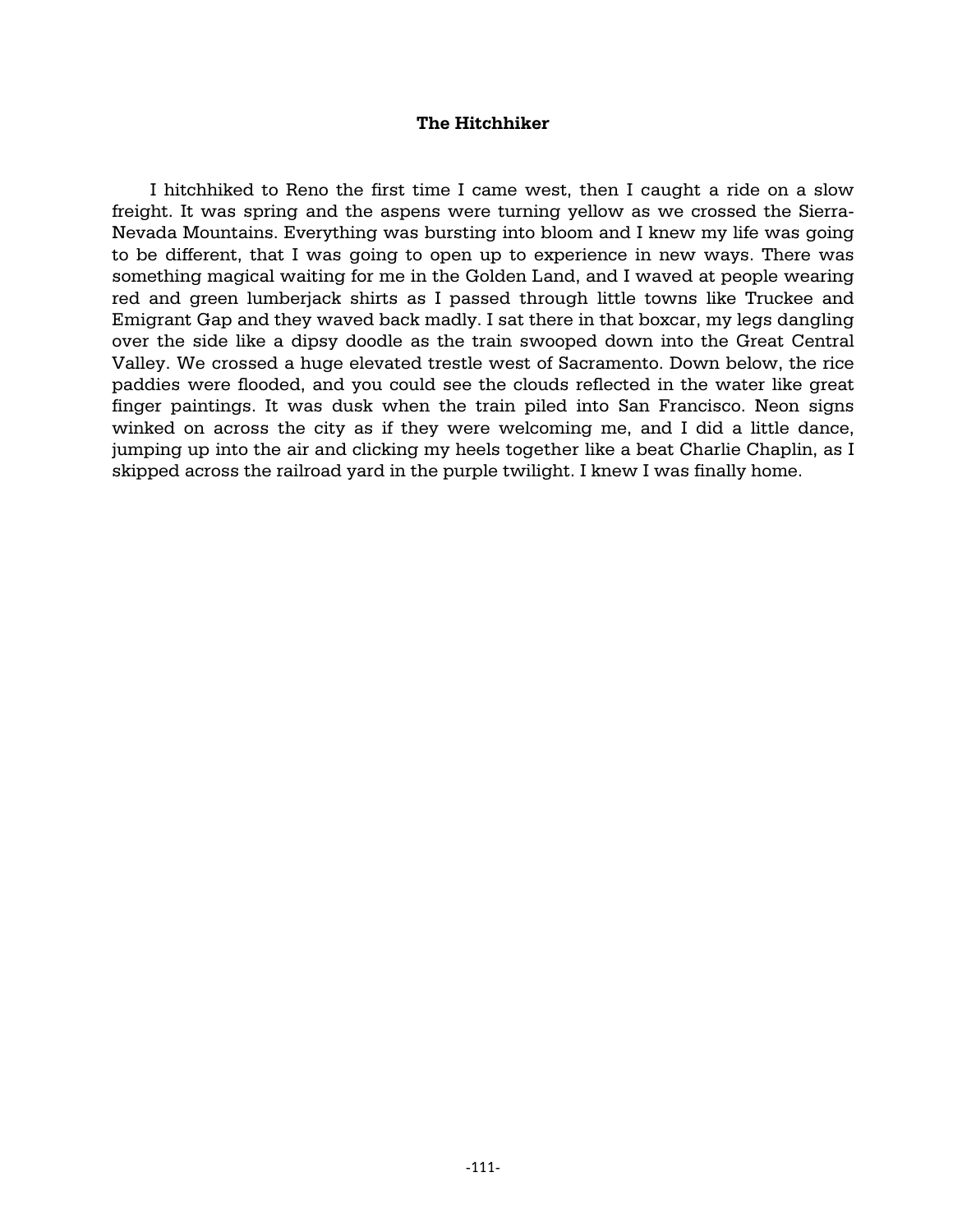#### **James Dean: Walking on Water**

I tell people "I can walk on water," then I leap into the air, pumping my feet madly, hovering over the pool. It's a mad world I seem to be walking across water for a second, two seconds but it's an illusion. Magic. People shout, "Jesus, Jimmy," needing miracles. Me, too, sinking. Like a lost pilgrim, I beat my way back toward the surface. Toward the light.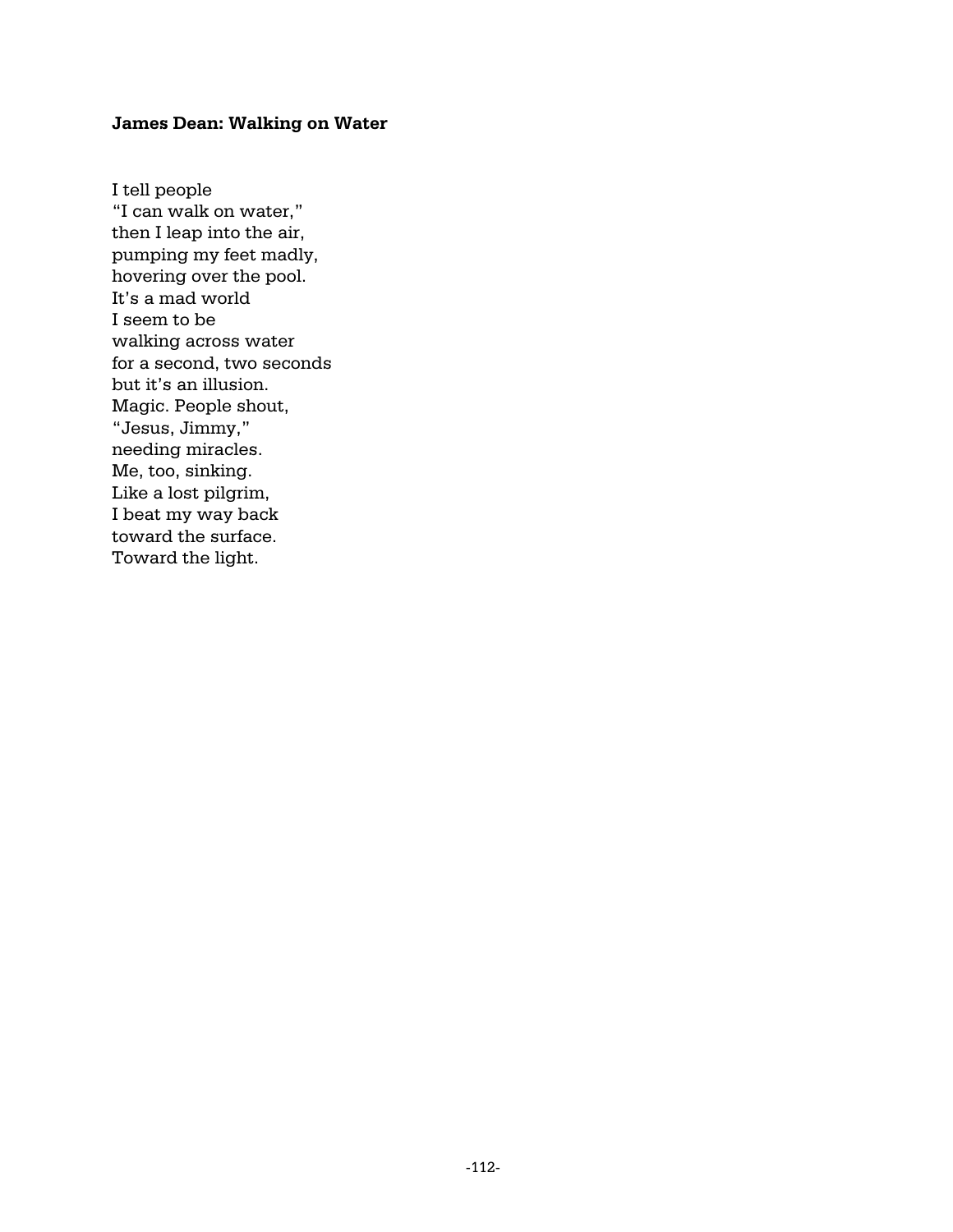#### **James Dean: Bullfrogs**

My father tried to raise bullfrogs with six legs, but nobody bought them. They were strange creatures with gelatinous bodies and watery yellow eyes. No one had seen anything like them. Our Baptist neighbors claimed they were an abomination to God and they'd sneak into our yard at night, stomping on the frogs. In the morning we'd find their bloody guts everywhere.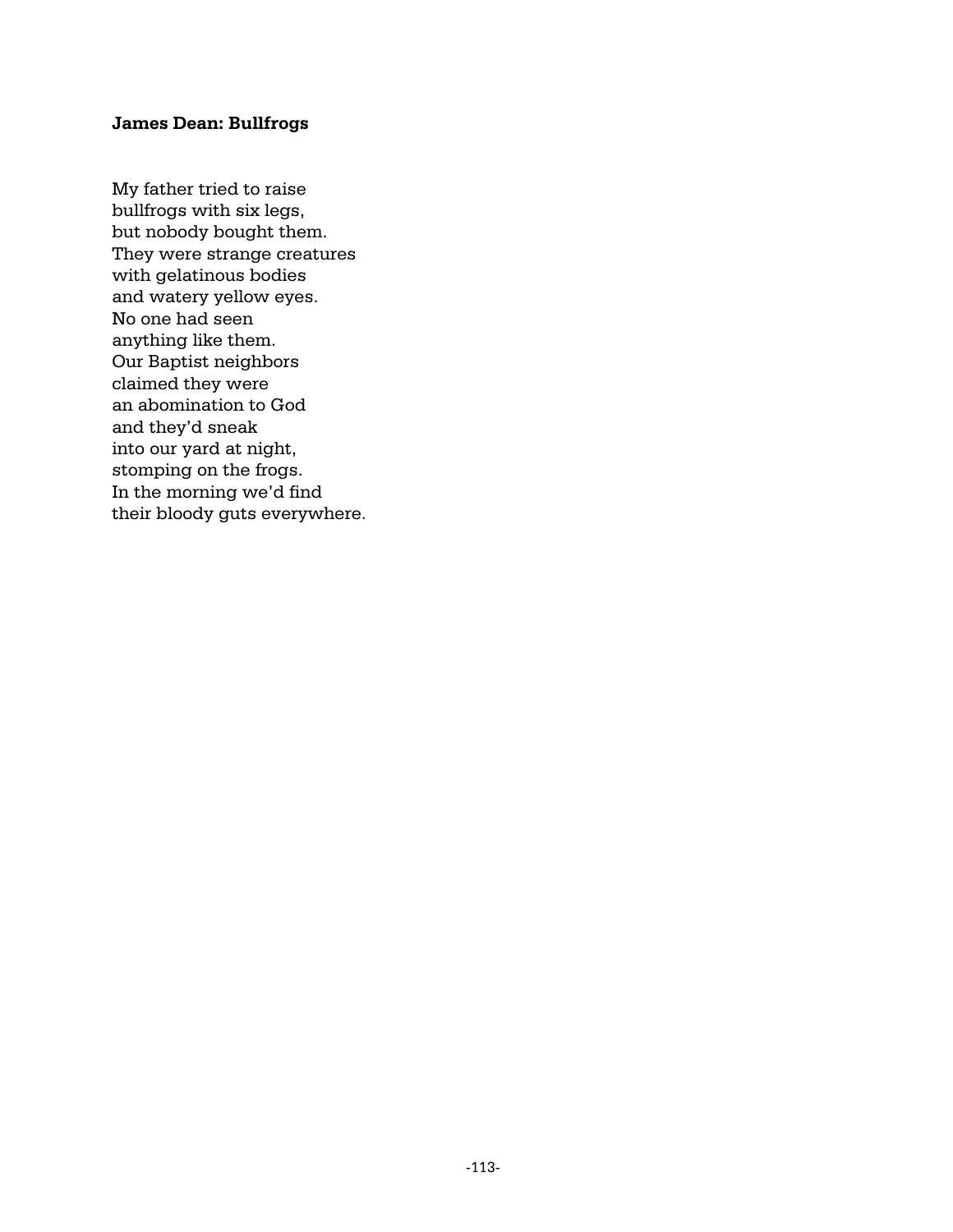#### **James Dean: Hollywood**

I like to drive into the copper colored hills at dusk, past the huge letters that spell out HOLLYWOOD, as if people would be lost if the name weren't there to remind them where they are. Many of them are lost anyway. You can see old men and women sitting on their faded stucco porches, watching the sun go down, their feet stretched out before them in the burnt-sienna sunlight. The rich are getting ready to have cocktails in Beverly Hills or Brentwood, but there are no cocktails for the poor. No dinners at the Villa Capri. The poor drink cheap wine or unsweetened iced tea out of old jelly glasses **,** their hands shaking. They might have dinner once a week at some flyblown Italian restaurant where the sidewalks out front are cracked and huge dandelions grow out of the concrete. There are a few cheap hotels where nobody but people named Smith and Jones sign the register, and there are some cheap apartment houses for aspiring actresses, but most of them have faces like stale beer by the time they have been here a year. The lucky ones make it back to wherever they came from. Hollywood almost looks beautiful from the observatory at Griffith Park as the sky deepens, turning ocher, but it's an illusion.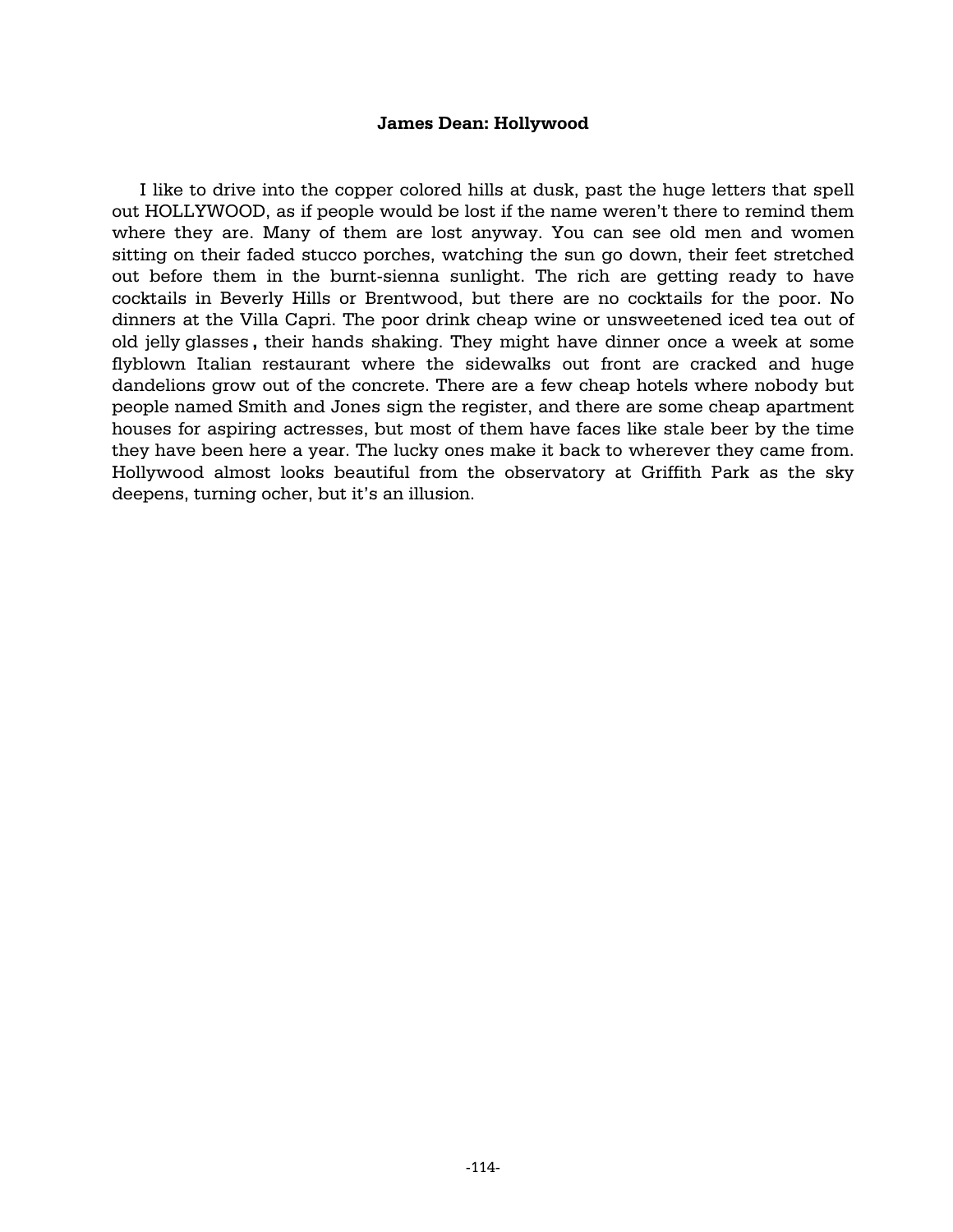#### **Nude Photographs**

Jan lies on a blanket, nude next to a small waterfall. We made love minutes ago, but the sky's still a blur through the eucalyptus leaves. Jan's breasts seem huge in the dappled spring light. I stand over her, also nude, as I adjust the lens and shutter of my Leica. Jan looks at me nearsightedly, smiling, without her glasses. Nearsighted, too, I try to focus on her nipples. It's difficult. Oh God, it takes forever to focus, and everything's burgeoning.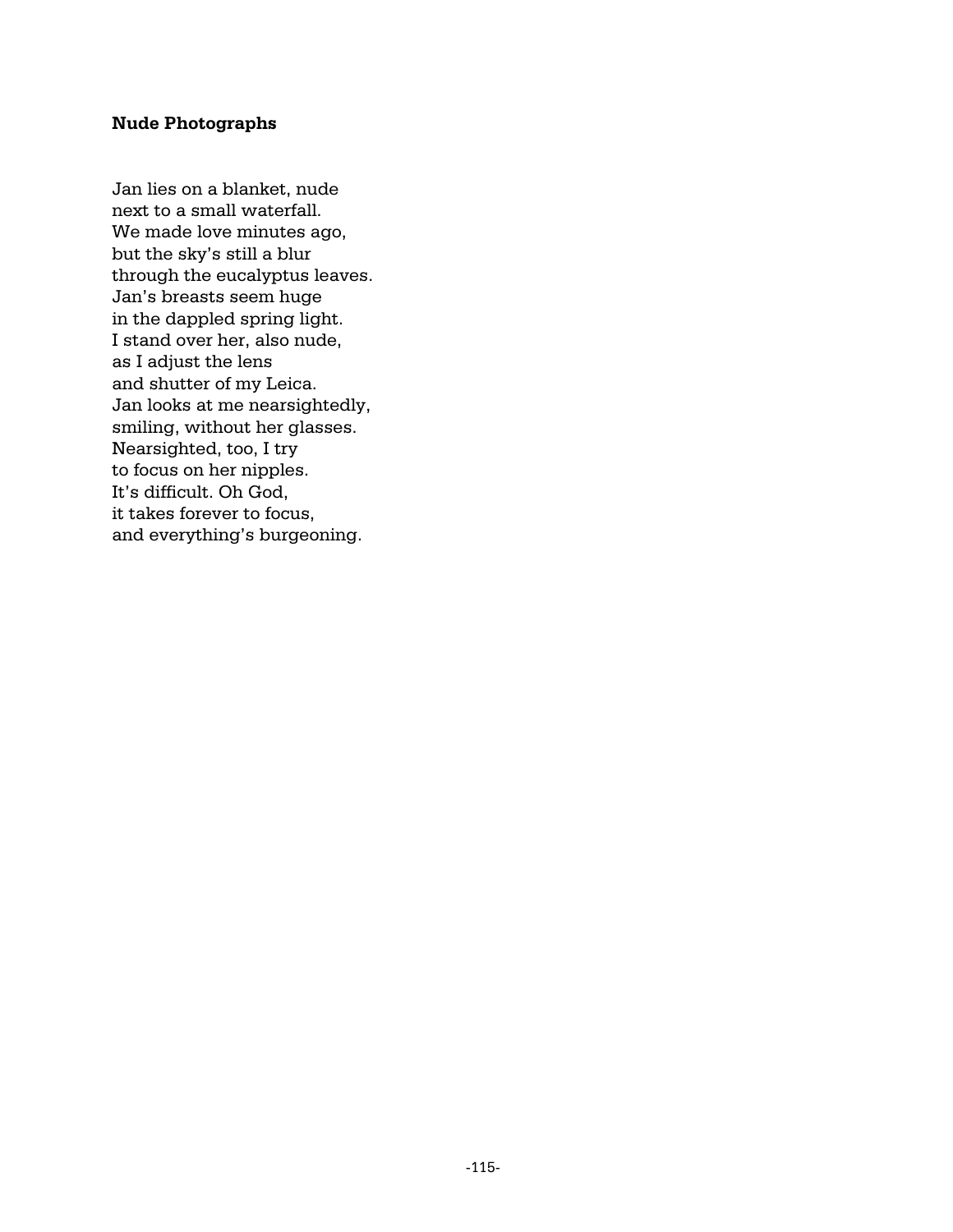#### **Sirens**

You don't like to hear sirens at night you tell me, as we hold each other. The ambulance goes by. Outside, it's raining. As we lie in bed I can't help thinking about Frederick Henry and Catherine Barkley when she's ready to die. It's raining then. I want to tell you: I understand death better than any character Hemingway ever invented, but I don't. I say, "Everything will be all right," although I don't believe it. You hold me even more tightly as we listen to the rain and the sirens and the faint cooing of the pigeons in our eves. You say, "Hold me, hold me," and I do.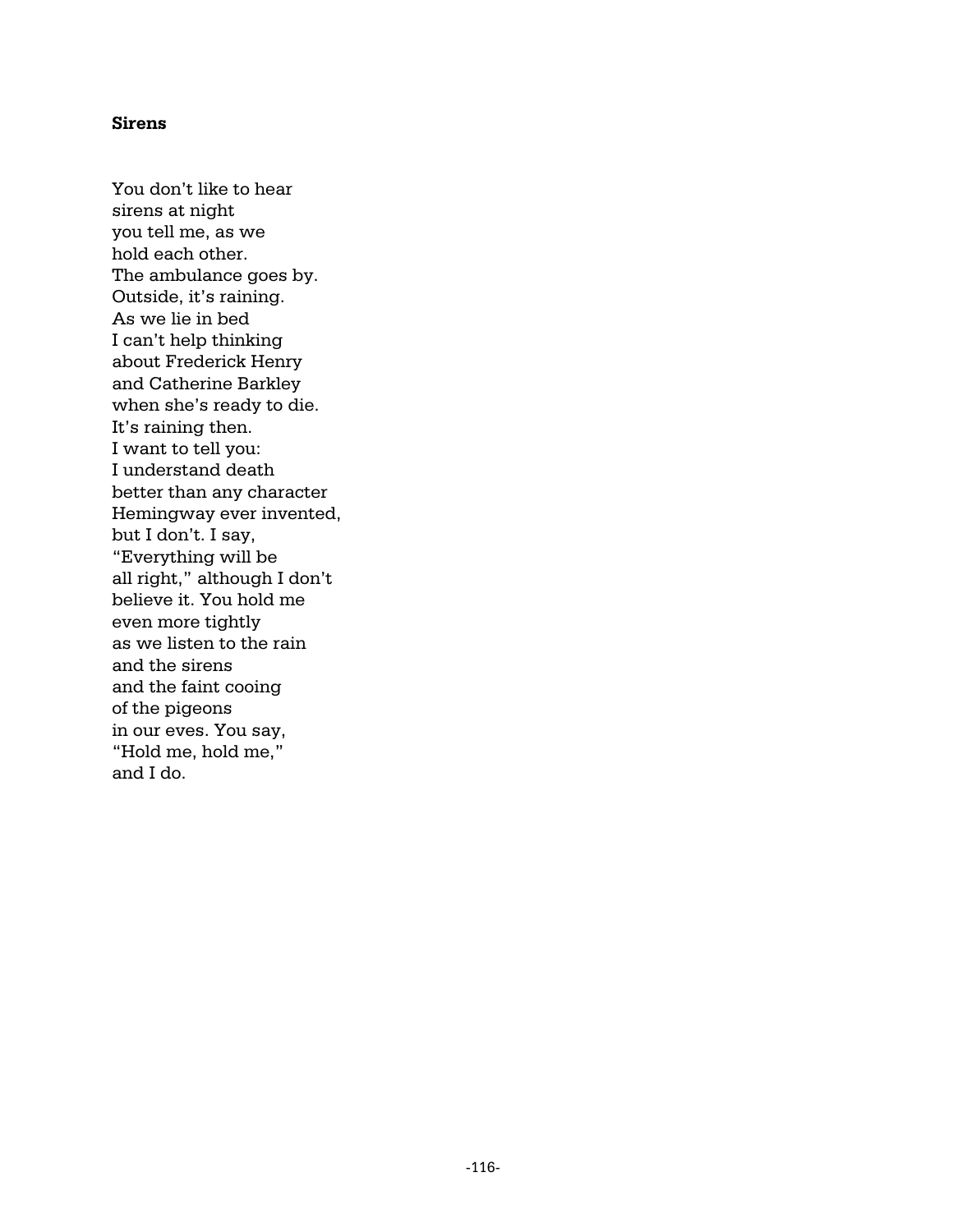#### **Scars**

An eight inch scar curves across your right leg, and somebody else's bone is where your kneecap used to be, grafted there. At the lower corner of your left lip there is a smaller scar, barely noticeable, the only facial evidence remaining. The plastic surgeon's art hides the rest. After nine years you look up the name of the driver who hit you– Beam– but he isn't listed in the phone book any longer. It is as if he never existed, but at night, especially, your leg still throbs.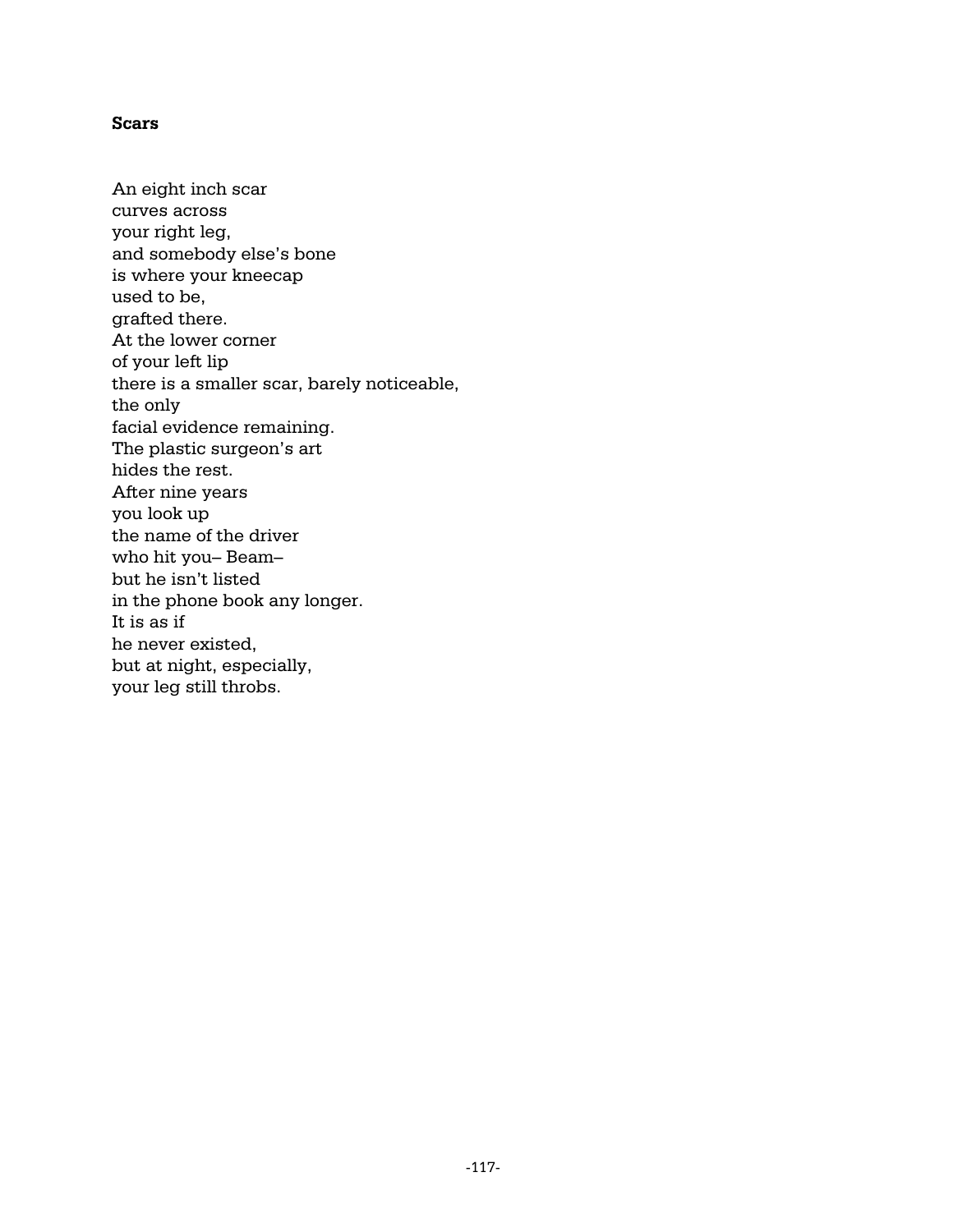#### **Imagining the Dead**

Strange fish with no eyes hover at the bottom of the prehistoric lake. Paiutes believe the spirits of Indian children murdered more than a century ago rise from the blue depths, where they sleep eternally beside the cui-ui fish, on moonlit nights. The Paiutes build bonfires beside Pyramid Lake, watching.

I can feel the heat rising as I cross the saltflats, imagining Marilyn Monroe, imagining Gable and Monty, imagining Marilyn's aborted babies, imagining all the dead. It has been 40 years since *The Misfits* was filmed on these saltflats. The stars are all gone now, but the cui-ui fish still hover on the bottom of the lake and the Indians watch, waiting.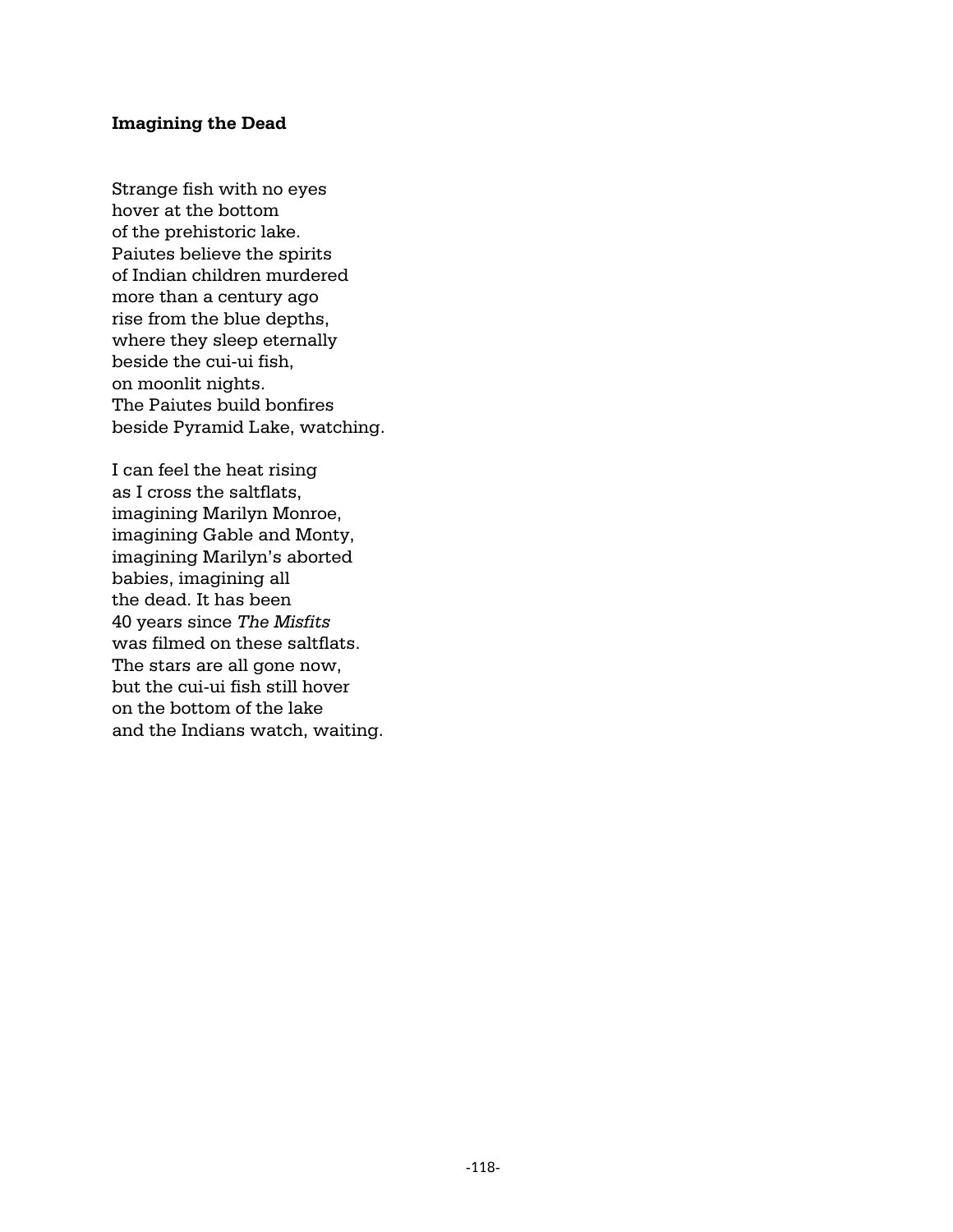## **Kit Knight**

Kit Knight received a B.S. in Communications from California University of Pennsylvania. She has published more than 600 poems in magazines such as *Poetry Now, The Louisiana Review, Caprice* and *Poetry Motel.* She co-authored *A Marriage of Poets* with her husband, Arthur Winfield Knight. They also co-edited the Beat Generation journal, *The Unspeakable Visions of the Individual.* Kit Knight also published *Women of Wanted Men.* Her forthcoming collection of poems is *Women of War*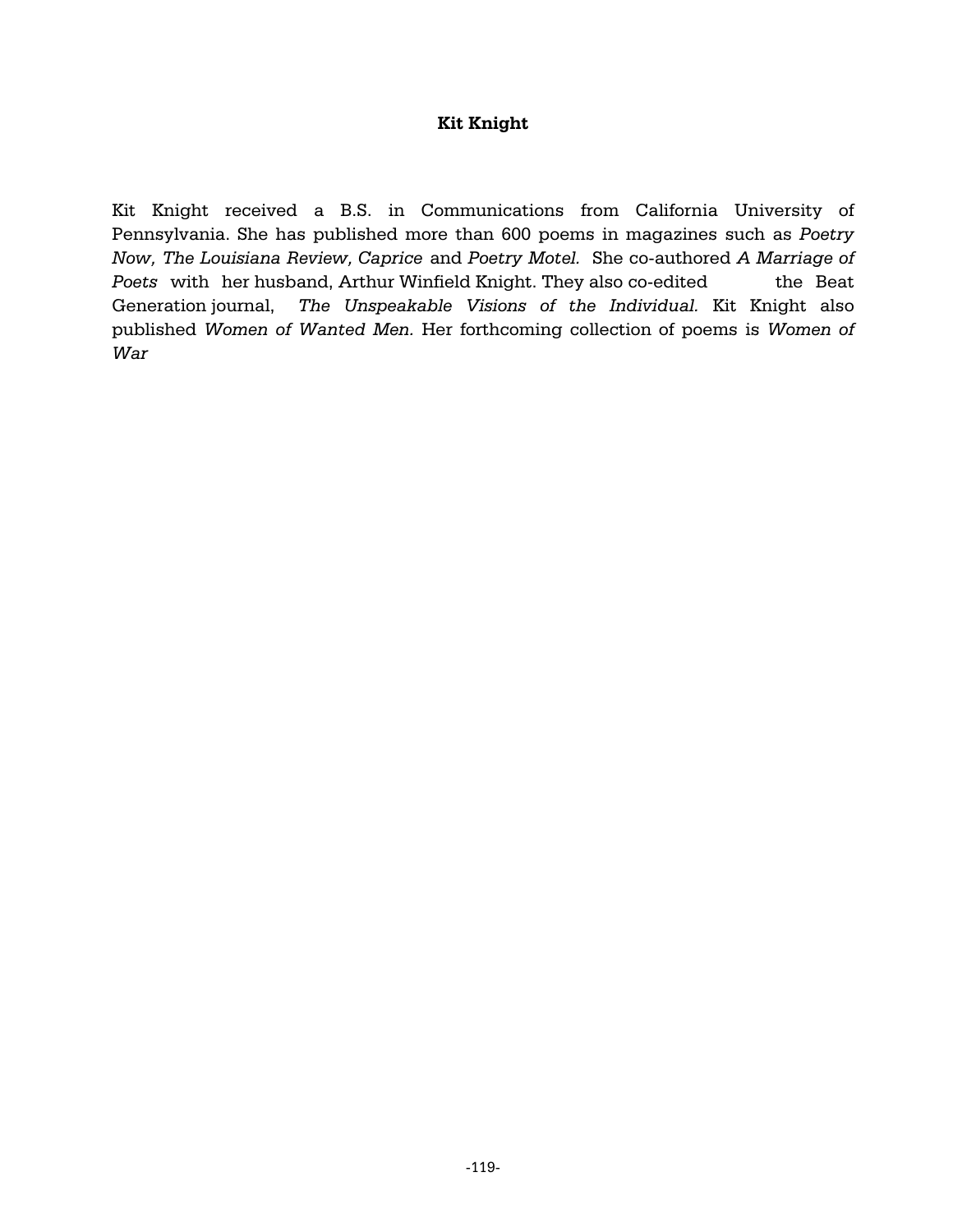## **Trying Desperately**

"What do you know about it?" he sneered. "You've never worked." He added, "Unless you're gong to count those four months you worked as a telephone solicitor." My eyes narrowed. "Three," I said, "it was only for three months." I added, "Work is what you do when everything depends on what you do." Calmly, I listed my qualifications: "Nine weeks in a coma, seven months in hospitals, five operations, two crushed knees**,** brain damage that resulted in a stroke, seven pelvic fractures—and I still carried a baby to term." Quietly, I added, "I work more in an hour than you do in a day. Trying desperately to stay on my feet. Trying desperately not to snarl my words. Trying desperately to be normal."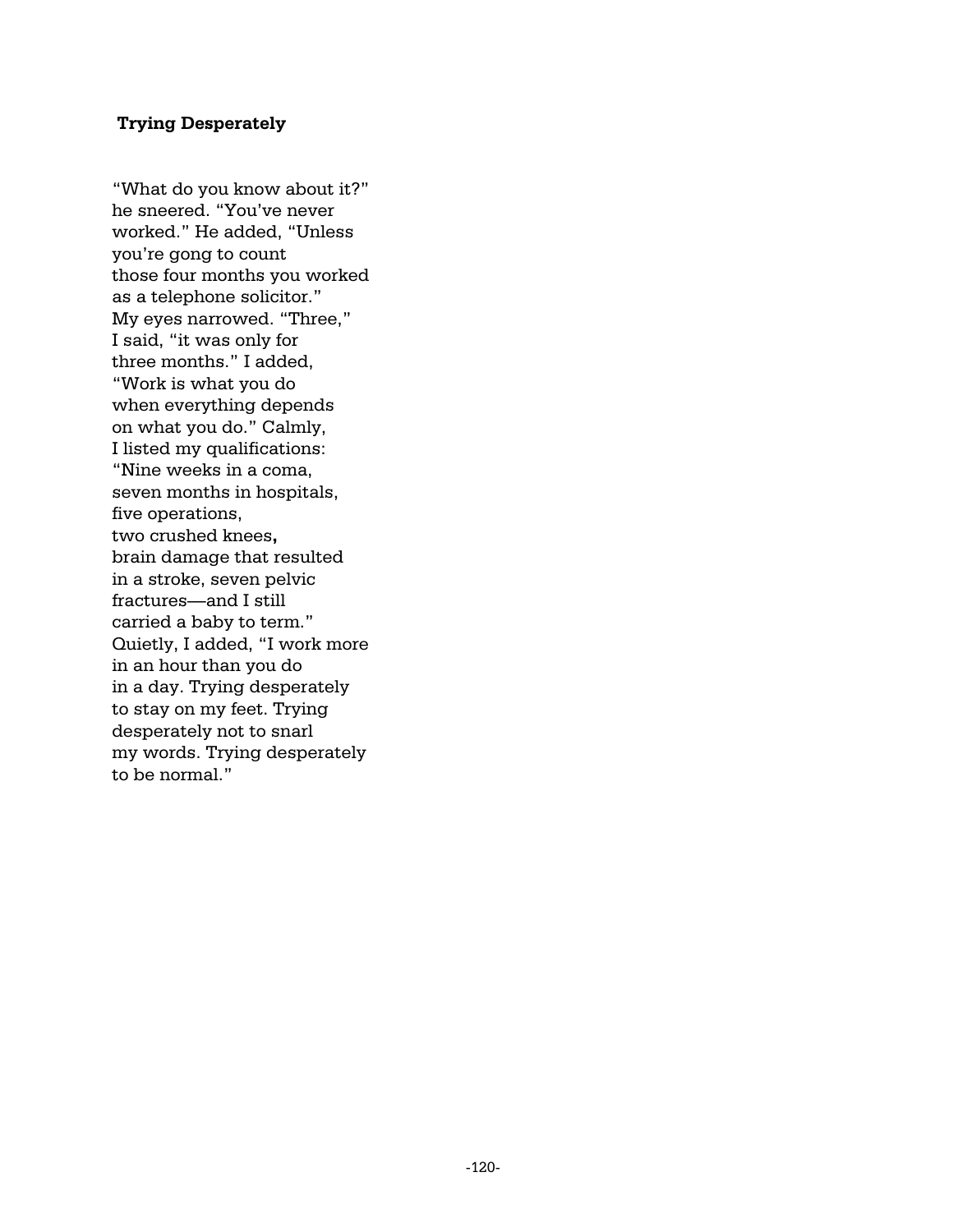#### **Invisible Strings**

Two of the group were from Pittsburgh, three were from San Francisco and the sixth was born in Rhode Island. The couple from the Steel City were showing the out-of-towners their city. The tour included a ride on the Duquesne skyline, a stop in a jazz joint that was too loud and smoky, and a drink in one of those trendy, upscale bars with hanging ferns. The barmaid correctly identified me as a perfect white wine drinker and I watched her smile when Michael ordered a Black Russian. I almost heard her murmur, "A man's drink." When the musicians took a break, I made it a point to tell them I enjoyed listening. Artists need encouragement. As the group sauntered between places of interest an outsider wouldn't have been able to tell which three men belonged to which three women, even though the couples had been paired for years. The group walked and conversations went in threes. The group shifted again, and three new conversations began. We moved together, as a school of fish glides. But the easy movements weren't as fluid as they might have been because five of the group made subtle and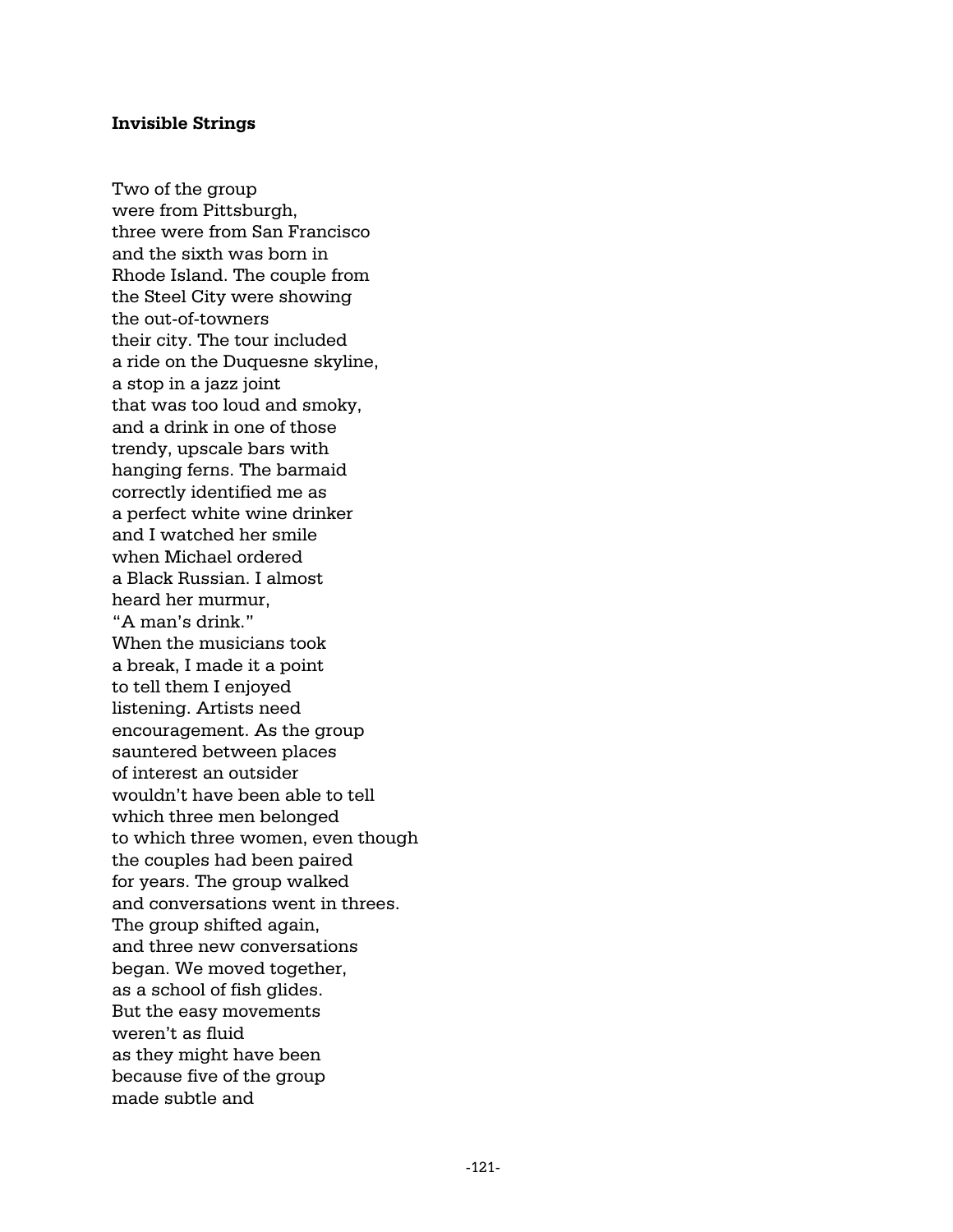not-so-subtle changes to accommodate the blonde Yankee who limped.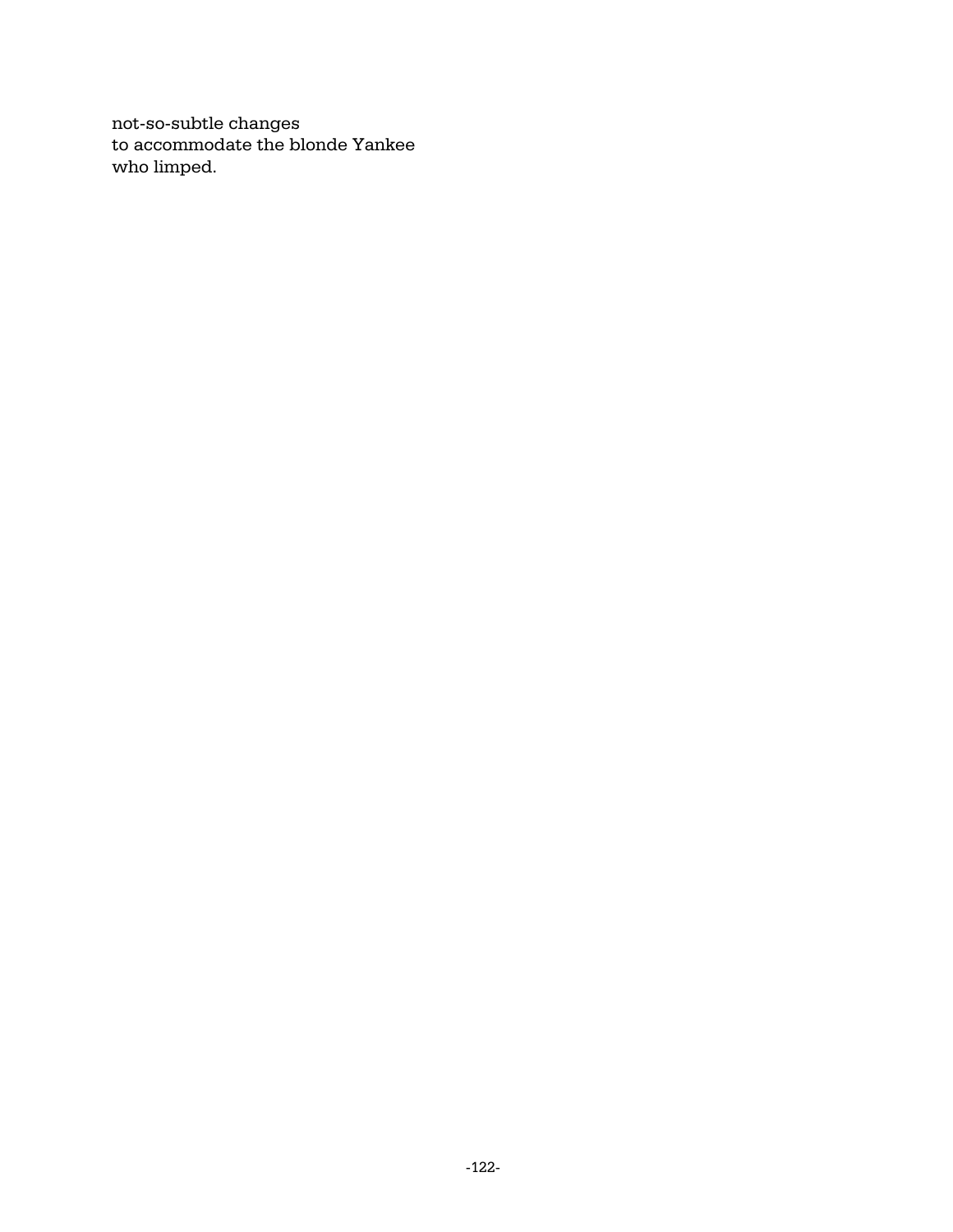#### **Spirit of the Skies**

*(my own war)*

As I lay dying, the radio was tuned to a top 40 station. The theory being stimulation is good. A priest gave me Last Rites in the emergency room; I wasn't expected to live through the transfer to a larger hospital with a trauma unit.

I was a senior in high school and disgustingly average. I don't remember the priest, I don't remember the E R and I don't remember being hit by the car. Or flying 42 feet.

Toward the end of my nine-week coma, every time I drifted awake "Spirit of the Skies" was on the radio. It was 1970. Now, I hear that song on oldies stations and with knife sharp clarity my transfused blood, multiple scars and the new bone the bone bank gave me– my own knee was too pulverized– all remember the pure bewilderment. I was in combat for years; I still limp and I still can't use my right hand. I know one of the reasons I write is because artists never die.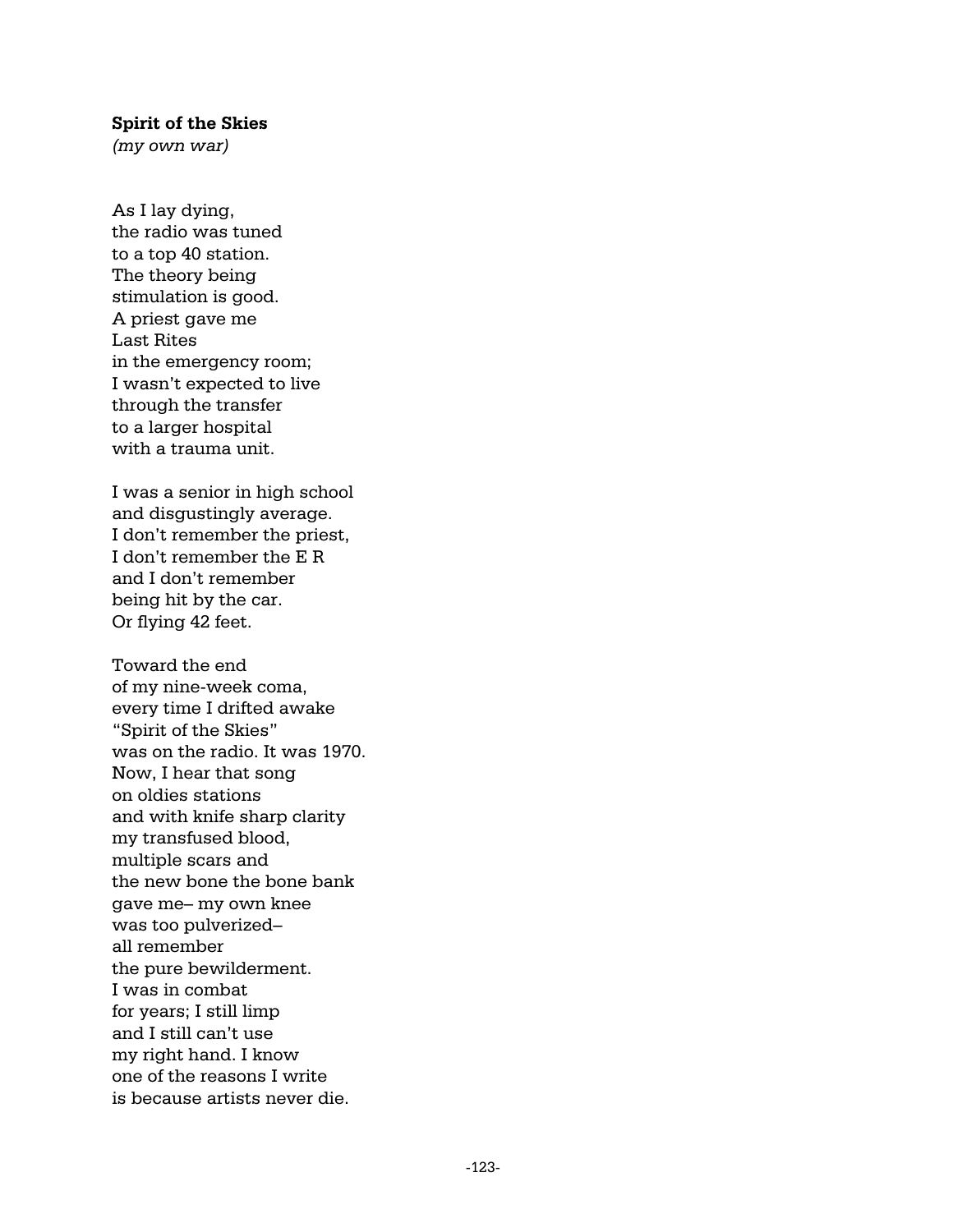And it isn't an accident I focus on women who've lived and grieved through war.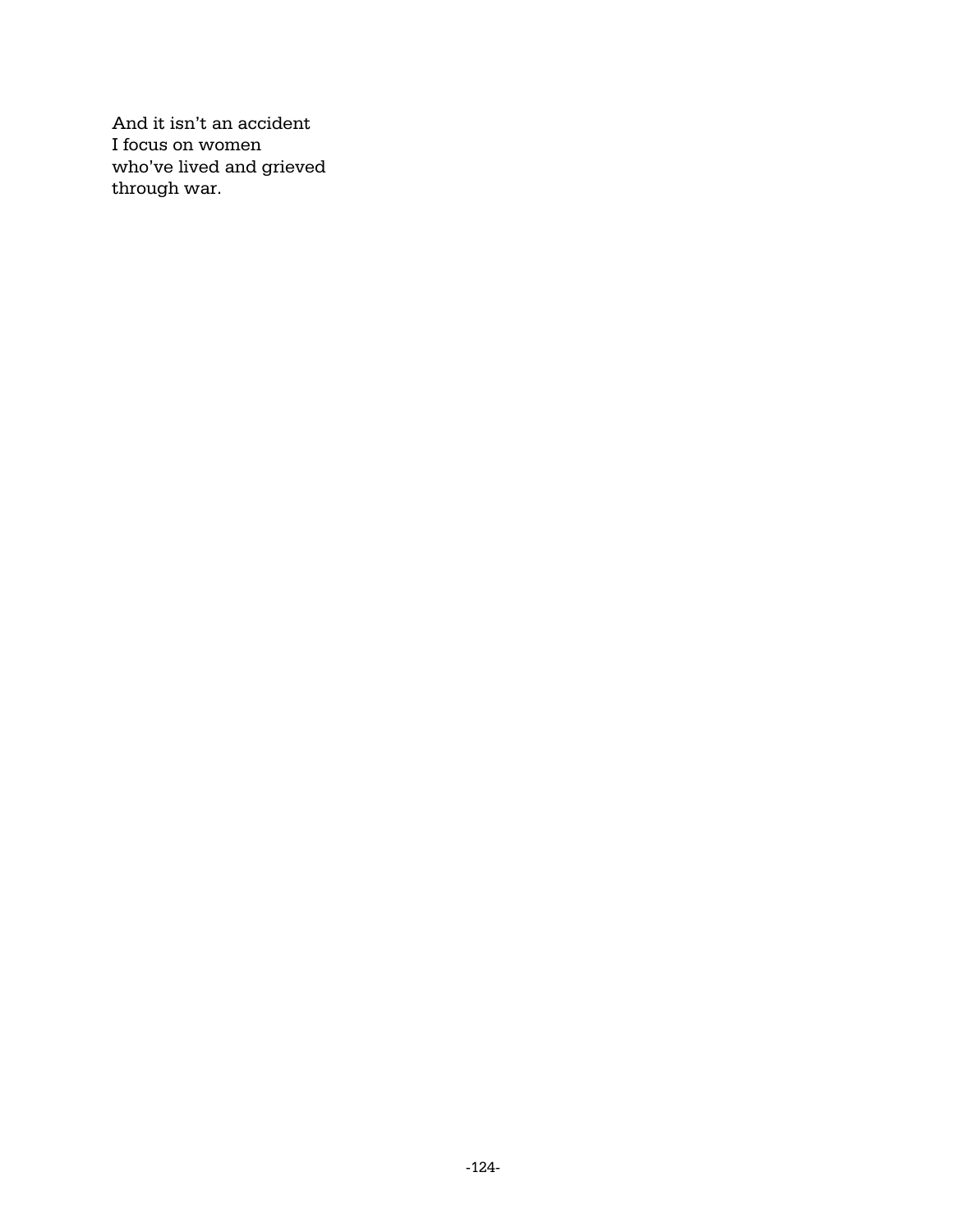#### **Private Grief**

Anna died last month; I never told my mother-in-law any strengths my husband has came from her and not my father-in-law whose leading trait is meanness. Last night I found the handkerchief I'd begun to embroider for her six years ago. Somehow, it never got done. But I did write a novel and hundreds of poems. I did keep her son company and helped guide her grand-daughter. I smoothed the lace meant for edging and for hours I sewed tiny Xs while thinking, I don't even know her favorite color. Smiling, I know she would say, "You choose; you always do everything so well." Yellow–I'll use yellow thread in honor of her soothing, honey-soaked voice. Anna could even calm her husband's rages when he'd slam his fist on the table and roar, "I'll do the thinking around here!" Then Anna would just barely get a crushed-petal look and say – privately, softly– "He has a bum head." Only once, in 23 years, do I have a clear memory of my mother-in-law not smiling. "It was horrible," Anna said when I asked about the mental institution her mother died in. Last month my mother-in-law died. Anna's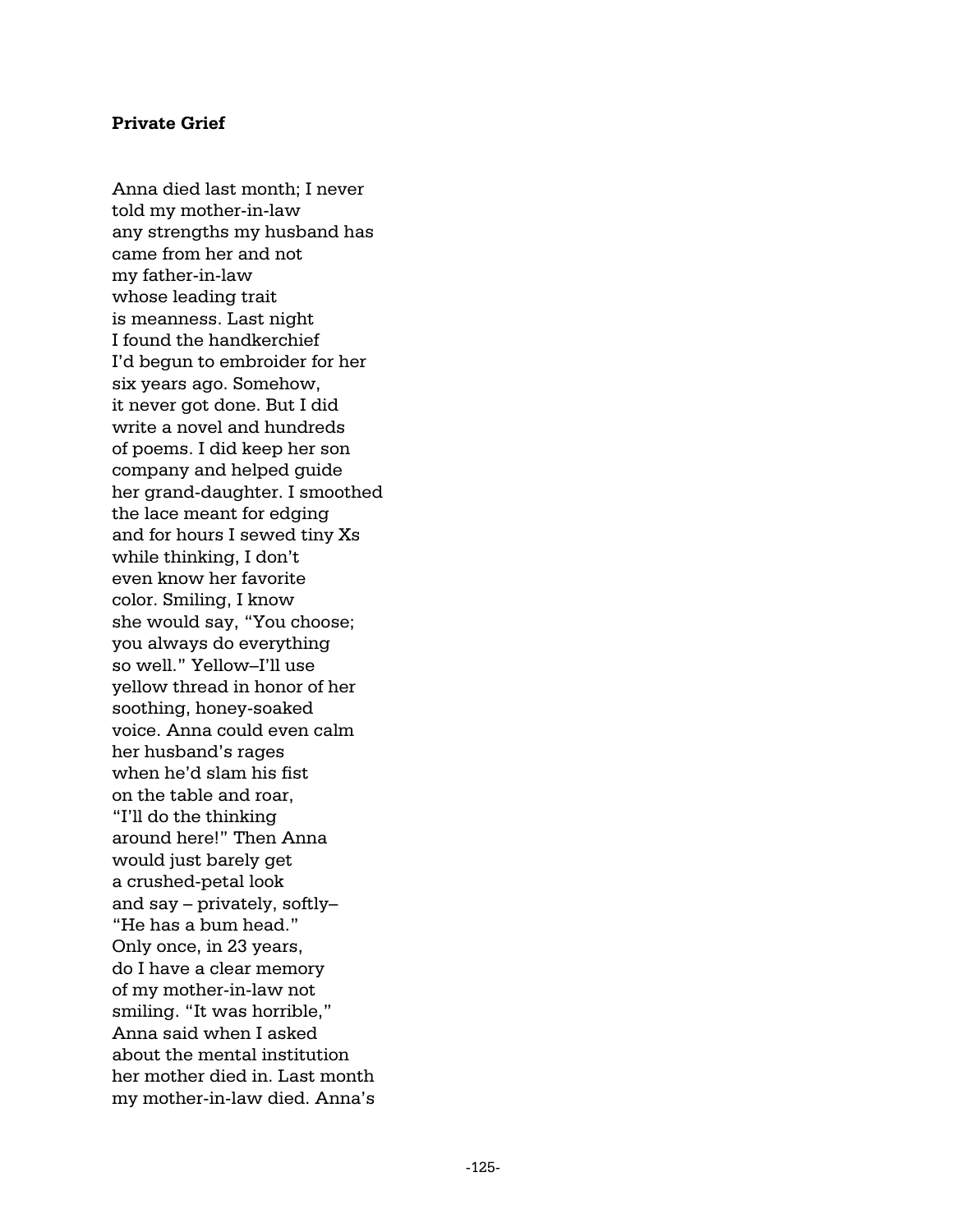granddaughter–my daughter– is coming home for Christmas in two months. The handkerchief will be passed on.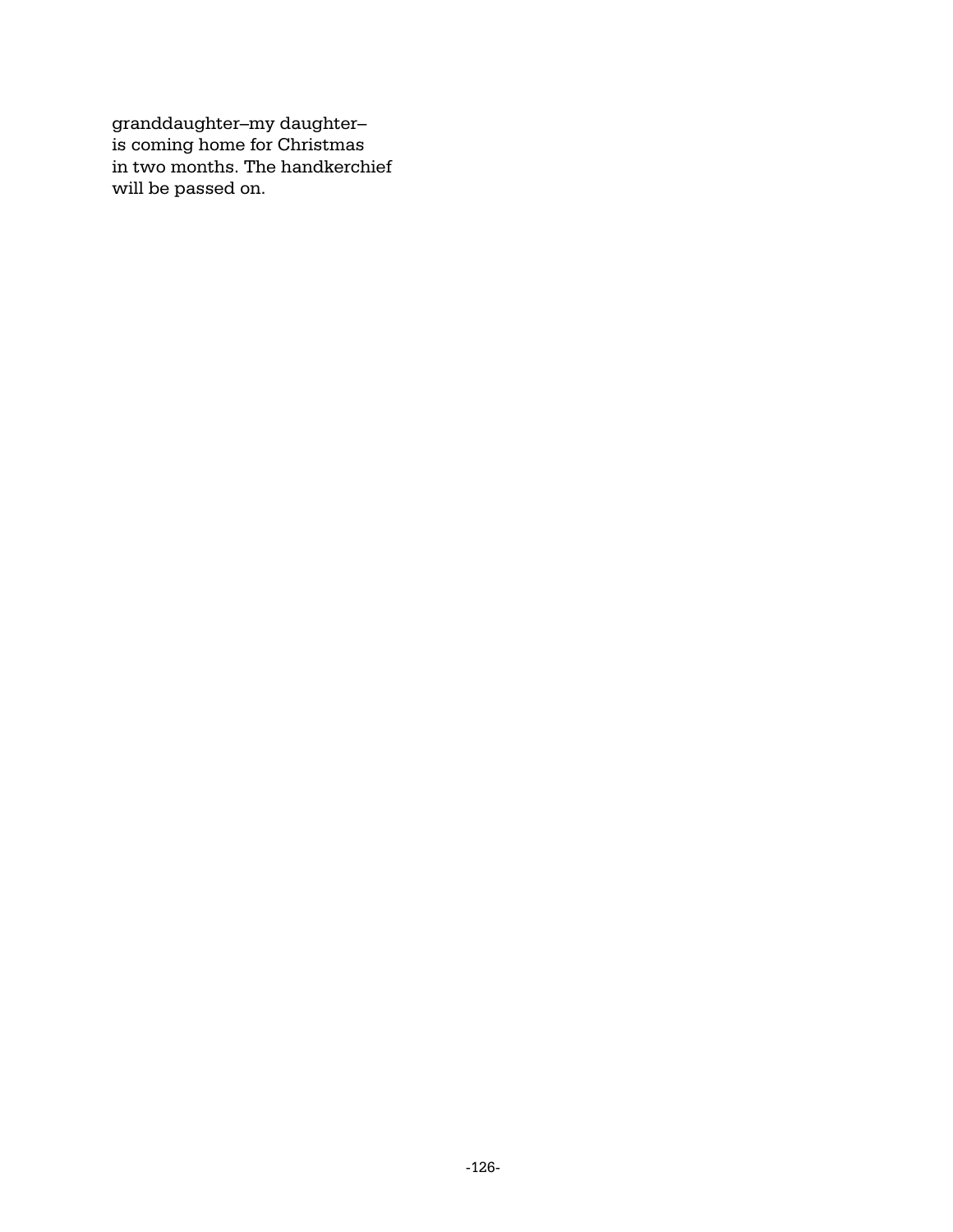#### **Walt Whitman Sees the First Women of War, 1861**

Yankees say the Civil War began with the 33 hour cannon duel over Fort Sumter. But no one died then. Southerners call it The War Between the States or The War of Northern Aggression. All Dixie wants is to be left alone with their fierce allegiance to states' rights and their belief in slavery. The Brooklyn *Standard* sent me to Washington to report on this first battle. We called it The Battle of Manassas. And because of our industrial might–New York alone has more factories than all of the South–we expected a Union victory. Both armies were shockingly unprepared. Soldiers go into battle, but not till blood is spilled do they understand wounds and death. Manassas Junction is on Virginia soil and the defenders of home won. I watched the beaten and bewildered men in blue limp into this soggy silent city; cheering crowds watched these soldiers leave. Now, we have over 1,000 men bleeding. More than 400 dead. As the tattered remains stagger in, two aged ladies –beautiful–stand by a plank table handing out bread and making kettles of soup. The rain continues, all day, and the ladies continue, all day, silent, white-haired, giving food as tears stream down their cheeks.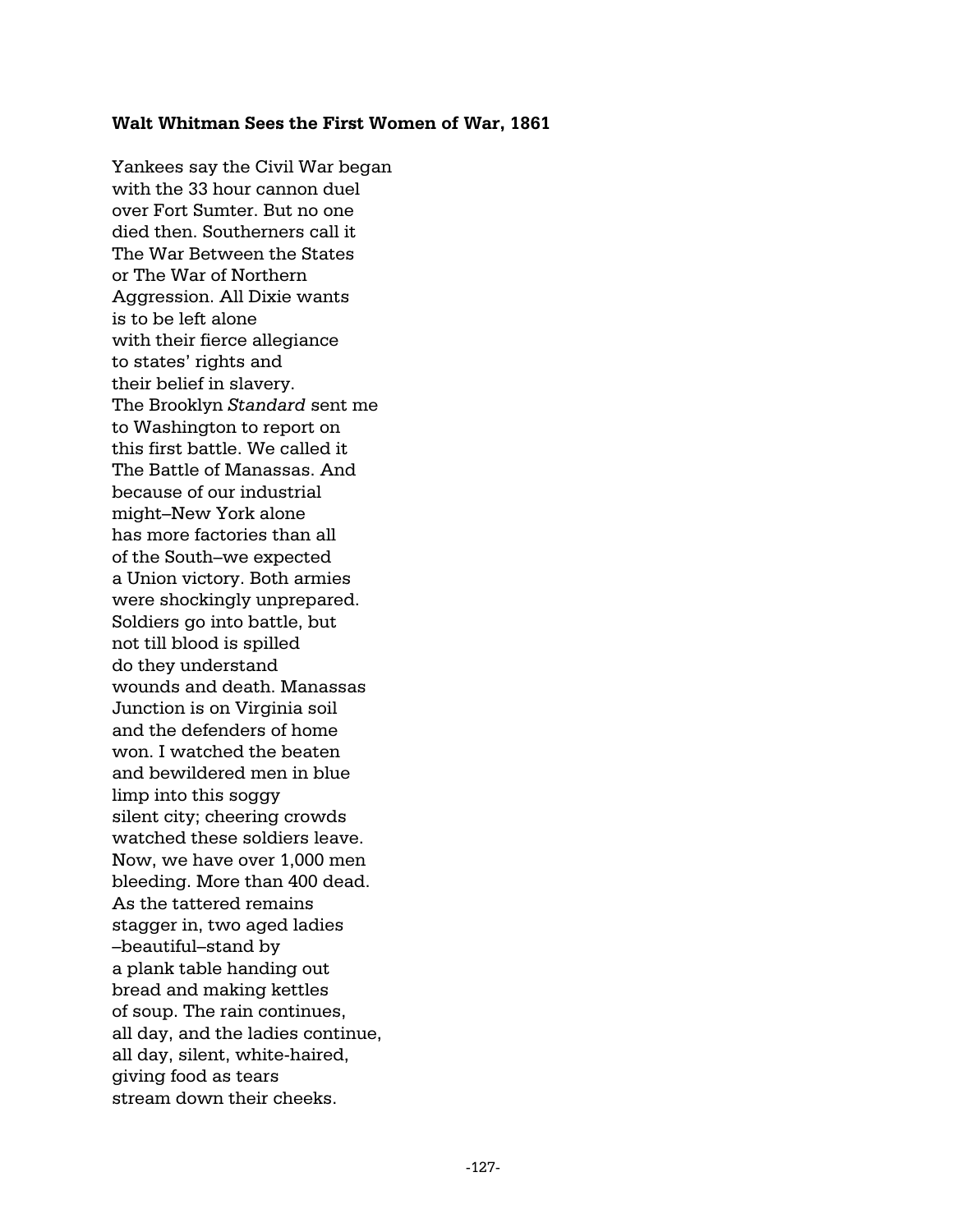#### **Jenner in the Rain**

The sun's rays were poking through the fog and gave the crashing waves a fierce quality; the air was so damp I could almost squeeze it. On the café's radio a cowboy was singing "I'll Love You Forever" and artificial flowers bloomed in a beer bottle on the table. I watched an old tabby cat sit in the weak sun; when he stretched his movements were slow and radiated stiffness. The air was so damp I could almost squeeze it. On another trip to Jenner it was a bright day; sheep were scooting across the road and it was a day of high adventure. My daughter and I climbed and sat on the dead trunk of a eucalyptus tree that was as wide as a school bus. I swiped daisies from a restaurant and my husband warned me the caretaker was named Hulk. I stole daffodils and wisteria from another inn and laughed at the danger. We met a Pomo Indian who played "Happy Birthday, dear Tiffany" for my daughter by blowing through a bay leaf that was fresh, moist, alive. That day the air was no so damp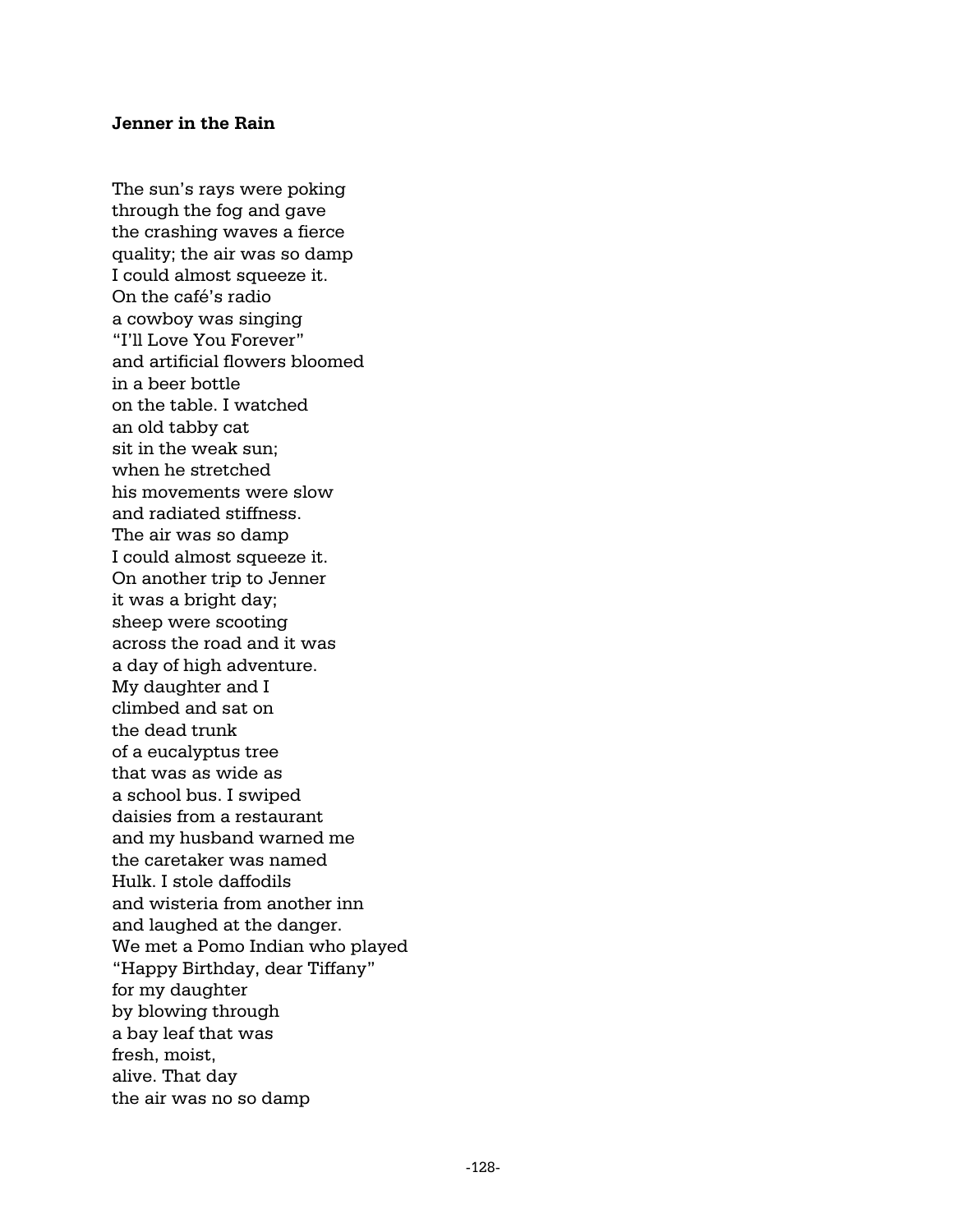I could almost squeeze it. That day was not Jenner in the Rain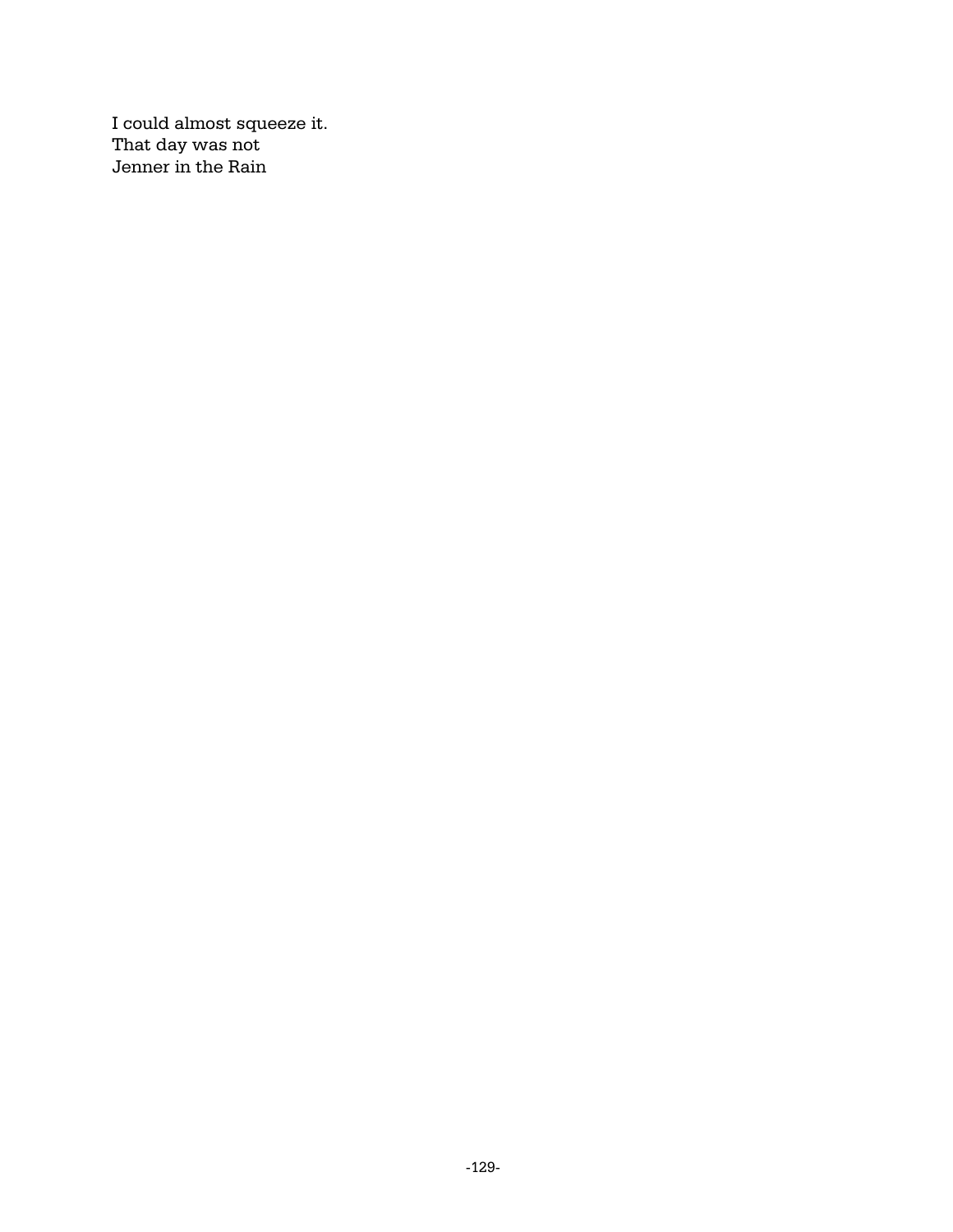#### **Annie James, 1943: The Same Screams**

I was eight when the War Between the States began and I remember the screams of my brother as I cleaned his chest wound. I remember the screams of our mother —on her knees—as our home was torched. We couldn't find my brother's grave once the Yankees allowed us to return. The train whistle wailed—almost a scream– when I eloped with Frank James. My father would never have permitted me to marry an outlaw. Frank already had \$2,000 on his head and seven years later**,** my husband was worth \$15,000**.** After Jesse was assassinated, Frank was the most wanted man in America. It was time. Our son was five and Frank desperately wanted peace. He surrendered to the governor of Missouri and underwent two trials. Everyone knew he'd robbed those trains and banks. But 25 years in the saddle is worth something and everyone knew Frank fought on the right side during the War. He was exonerated. Forgiven. World War I came and he said the screams of the dying boys in Europe were the same screams he heard echoing all through the South, years ago. Now, I'm 90 and Frank is long dead but another war rages in Europe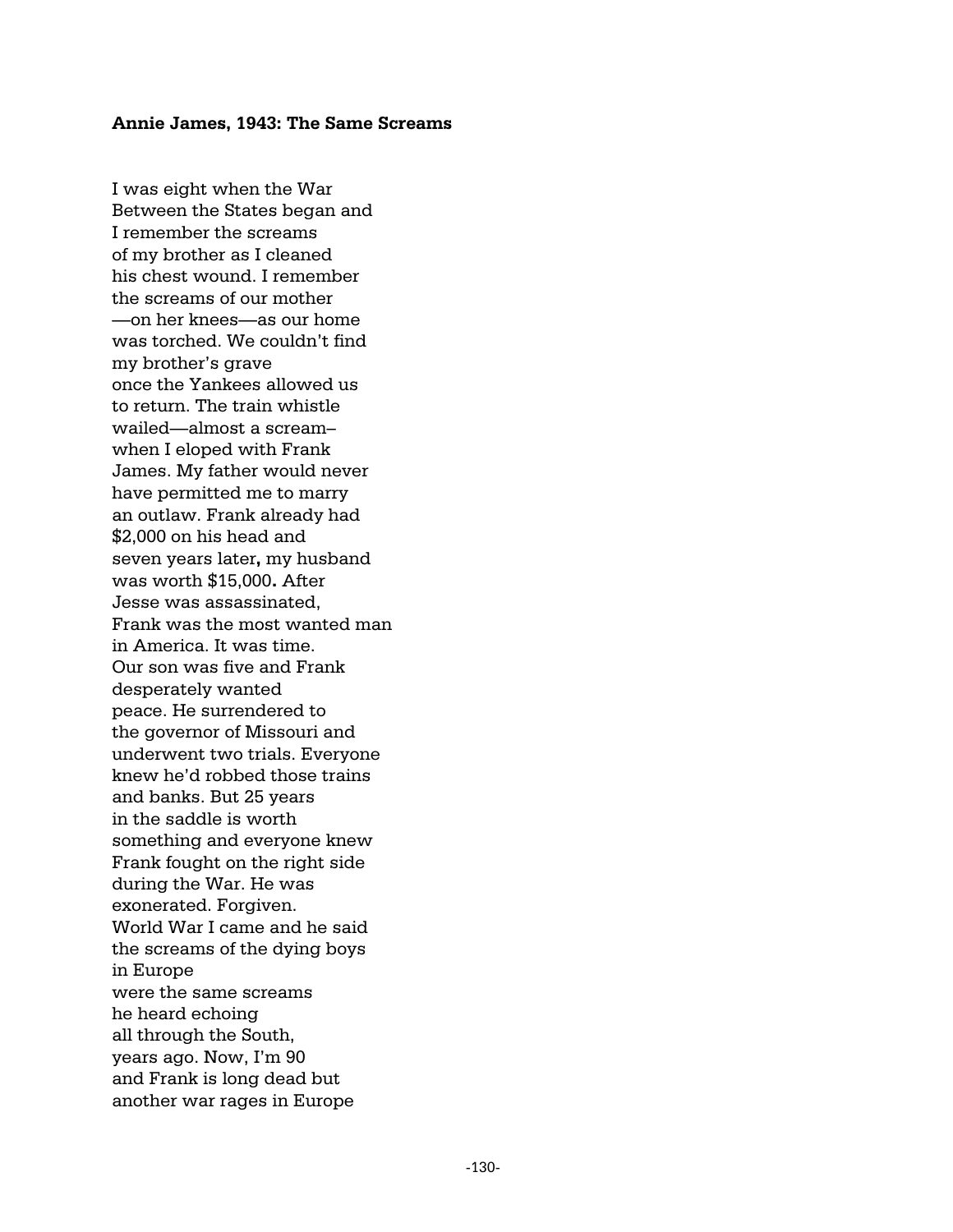and the screams of Polish women as they watch their homes burn are screams I've heard before.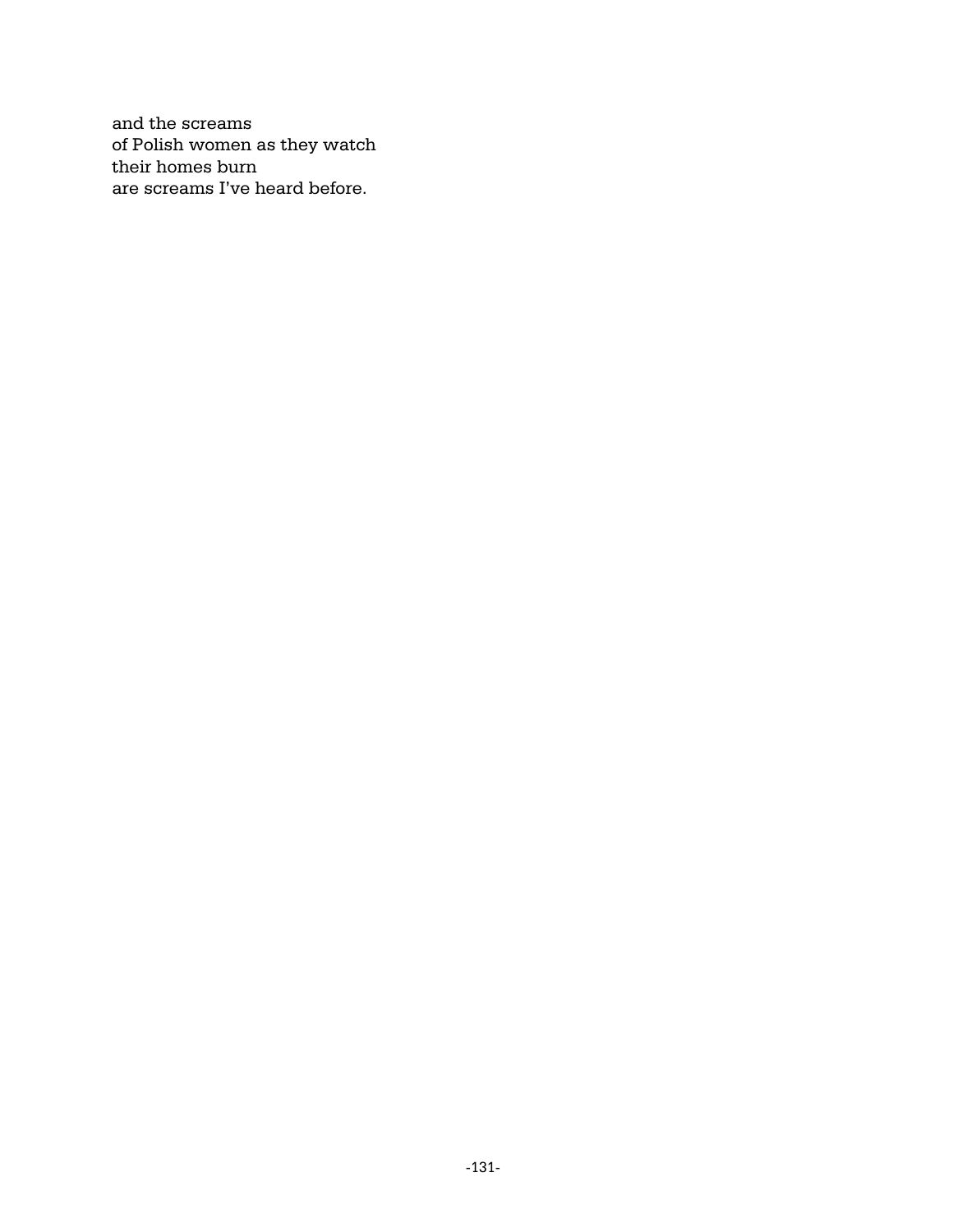## **Donald Lev**

Donald Lev was born May 15, 1936 in New York City and educated in public schools in the Borough of Queens and at Hunter College. He has supported himself by working as a dishwasher, cab driver, messenger, in a newspaper wire room, and in news circulation, while publishing twelve collections of poetry. His most recent title is *Enemies of Time.* Lev's poetry has appeared in such anthologies as *Do Not Go Gentle... Poems on Death, Ten Jewish American Poets, A New Geography of Poets and Downtown Poets*. He has had fiction published in *A Day In the Life: Tales from the Lower East Side*. Since 1979, he and his wife, the poet Enid Dame, have co-edited the literary tabloid *Home Planet News.* Film connoisseurs will also recognize Lev's portrayal of "the poet" in Robert Downey's 1969 classic underground film *Putney Swope*.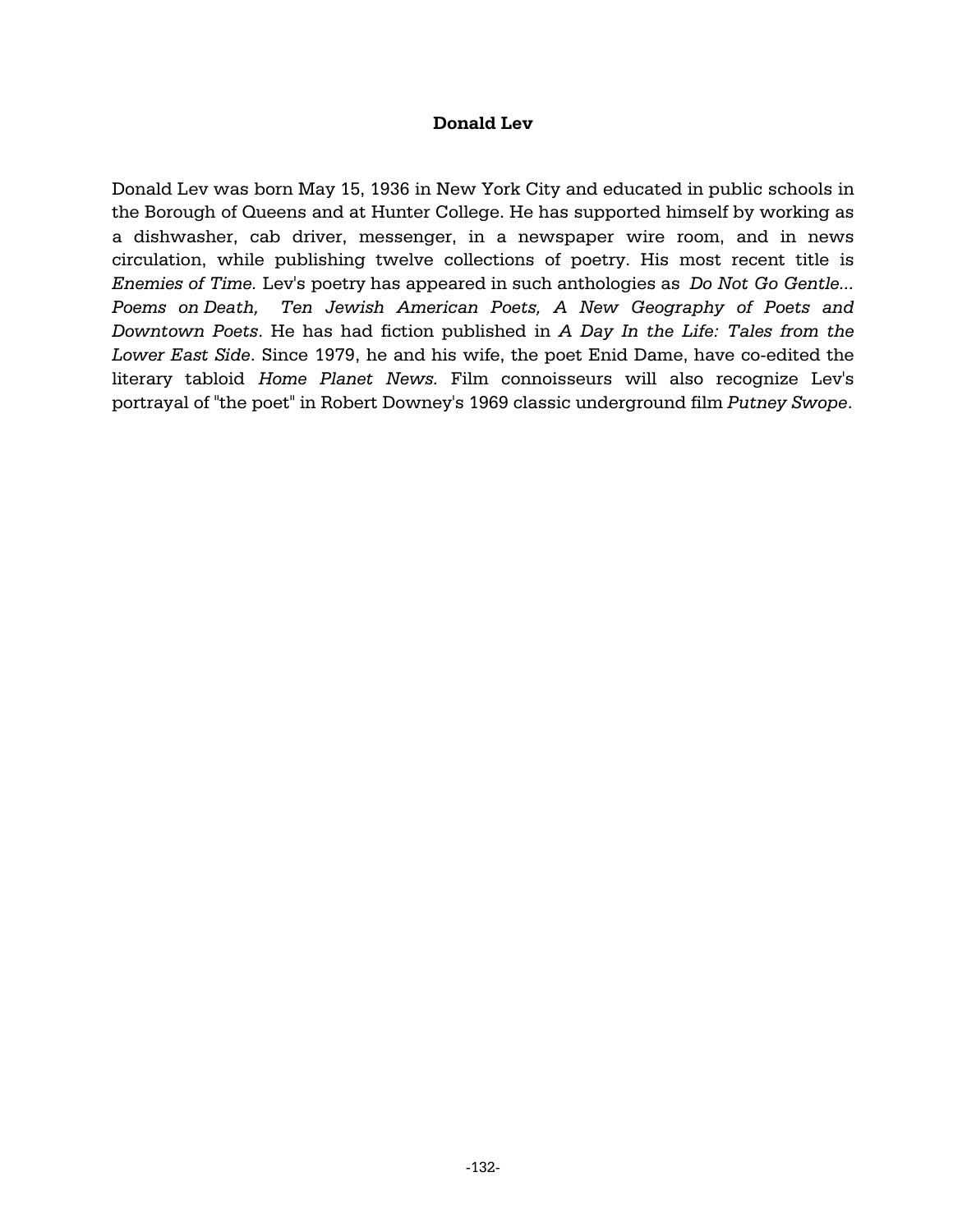## **Devolution**

i am a frog sitting on a rock by the river euphrates (you have to start somewhere)

the earth is so fragrant and the river so full of life!

i am almost ready to march as soon as i can alter persona not an easy thing to do even in a poem there is much twisting anguish

but i am a man now in combat boots ready to defend my earth, my river

from whom? the insect, of course who invades every peaceful stream with his noisomeness

we have just fired off our cannon there is a fragrance in the air of gunpowder

we have been misled we know but we must follow step with step

to alter again is perhaps to find greater regret.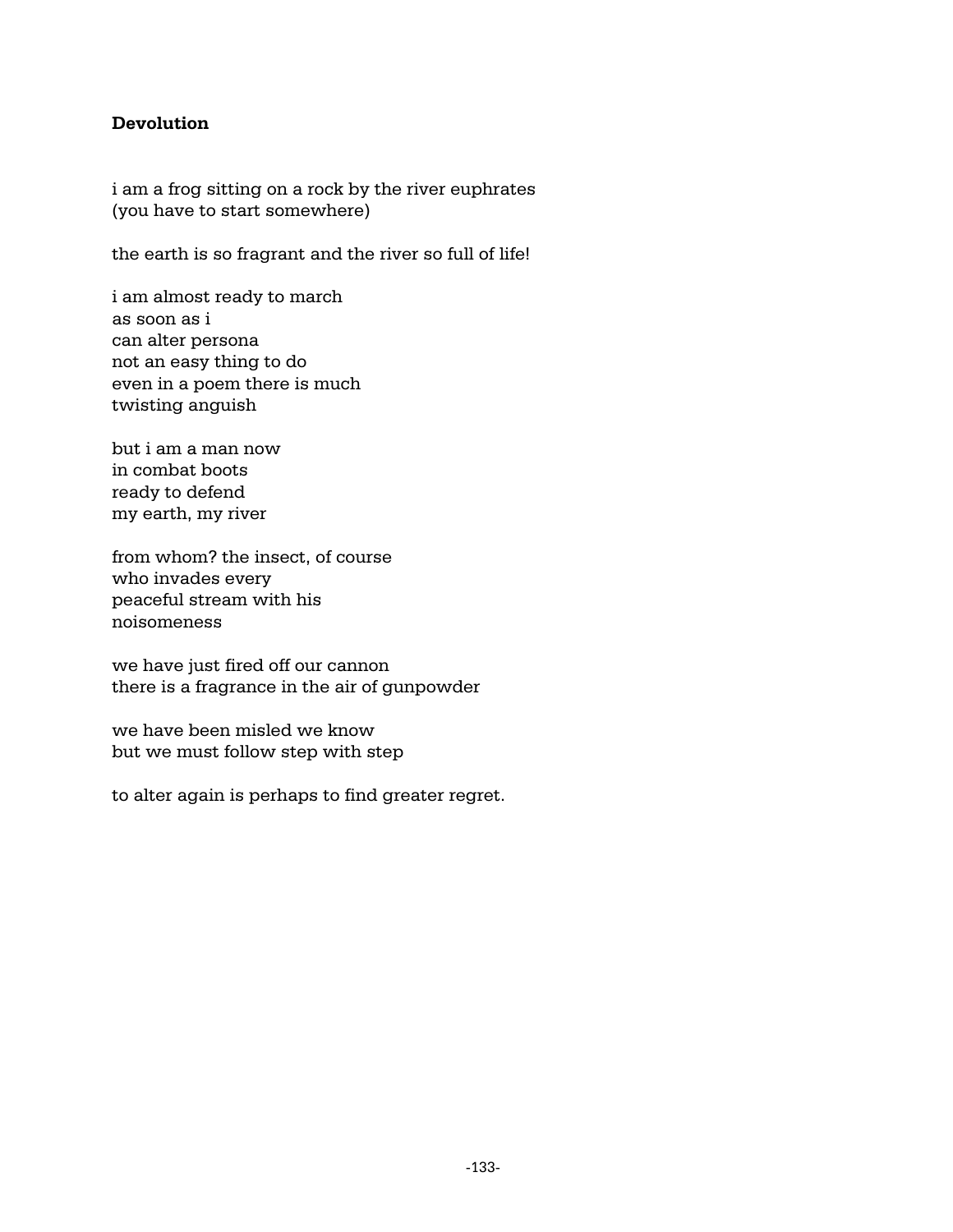# **Waiting. . .**

for what? for the other shoe to drop? for the tide to rise or fall? for the image of the Void to reproduce itself beneath my breast bone?

i have waited for happiness, for surfeit of pleasure, for surcease of sorrow. i have waited for robins. i have waited for snow.

i wait for you now so i won't have to wait alone.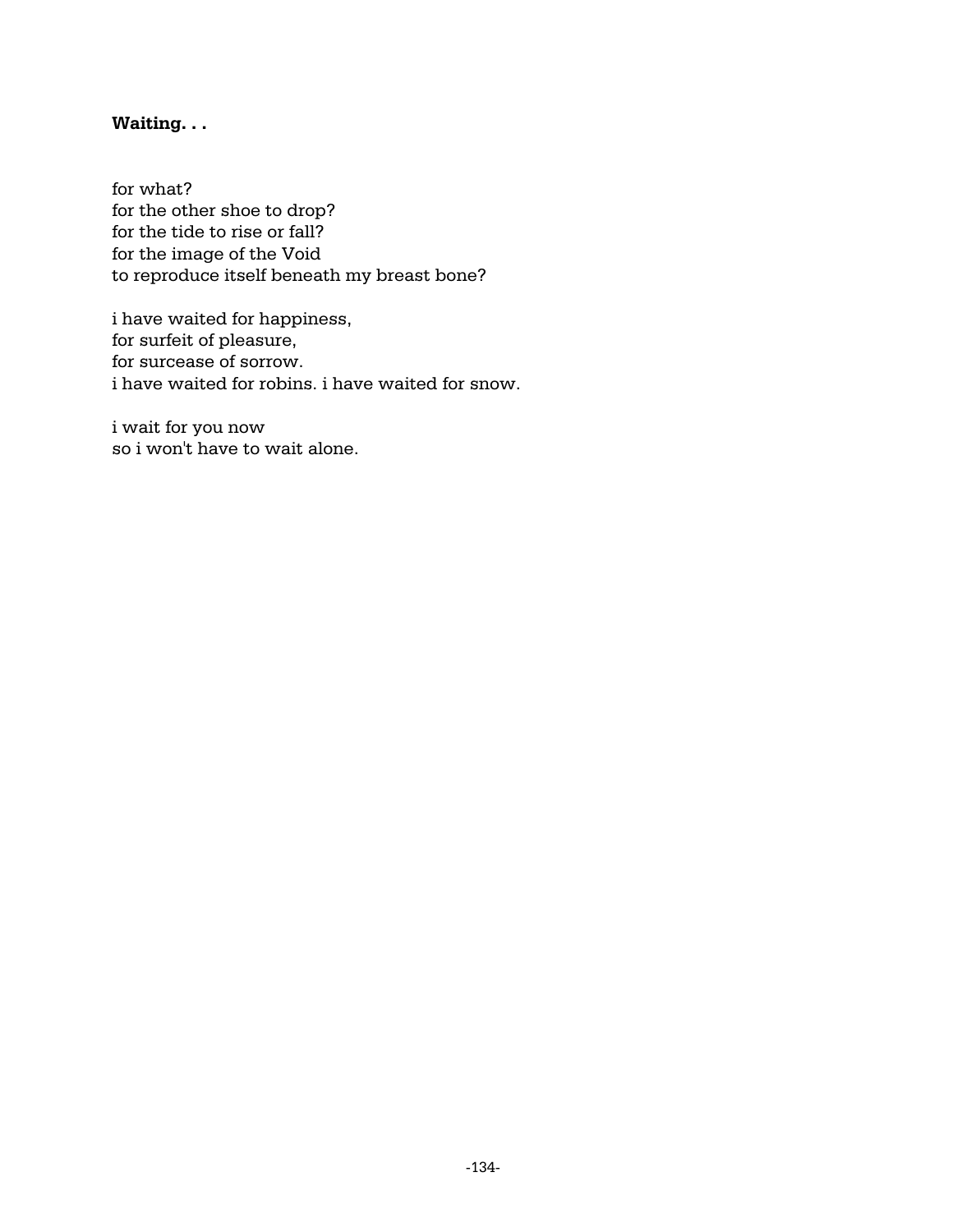## **Thoughts On Allen Ginsberg**

the uncle sam hat above the face that bore his name like a national banner: was his language the same as longfellow's? shakespeare's? robert e lee's? ezra pound's? i've been writing poems since 1958 not much like his my lines few, jagged, scattershot with rhymes and assonances but he for me somehow was always a permitting presence. i'd scan the universe for hints on how a jewish dropout in america, reluctant to leave Queens, makes poems: the way ads read, ferlinghetti's lines, dylan thomas' resonant consonants, the way things looked stoned. and his occasional pronouncements: e.g., on the size of one's notebook. he was candor incarnate. i am oblique, subterranean, but i hope still truthful. his kaddish, to me, is the greatest american poem, pure candor a type of work i couldn't begin but today we--all--like and unlike--write in the light of him.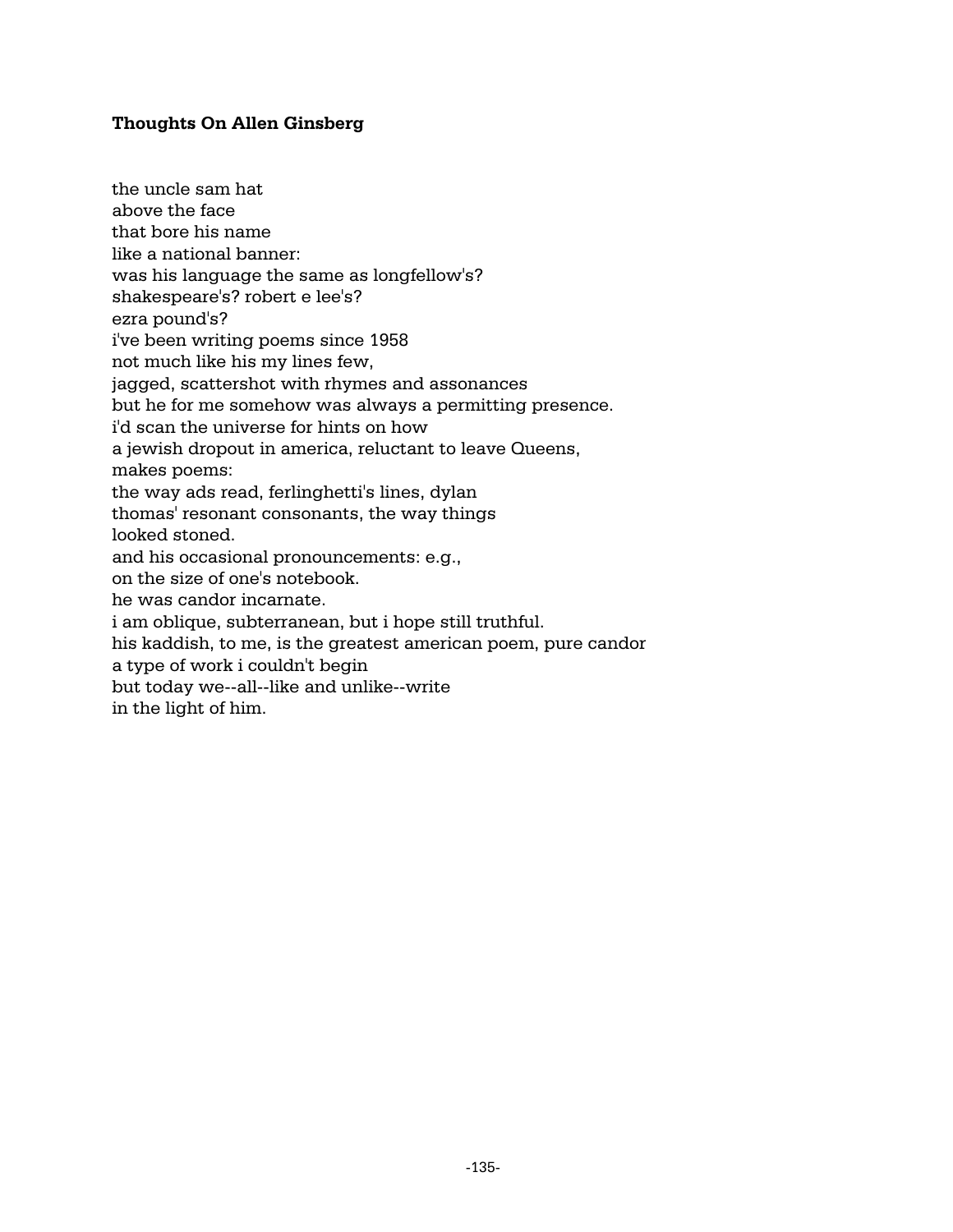## **Literatus**

There was a trained intelligence! Words flew out of his bright blue eyes. Sentences raged like static electricity from his wild hair. Paragraphs rolled over his ample belly Like a long wide flowery necktie.

How he made the rest of us sweat! Even the gamblers in the next room Cashed in their chips and began to take notes.

Even my mother's parakeet chattered his praises And refused to have its cage covered Till the master had bidden all goodnight.

I found myself breaking out in a cold sweat And racing into the chilly street.

What I didn't expect was to hear his footsteps behind me, And his voice, crisp as a silver dollar moon beam, Warning me.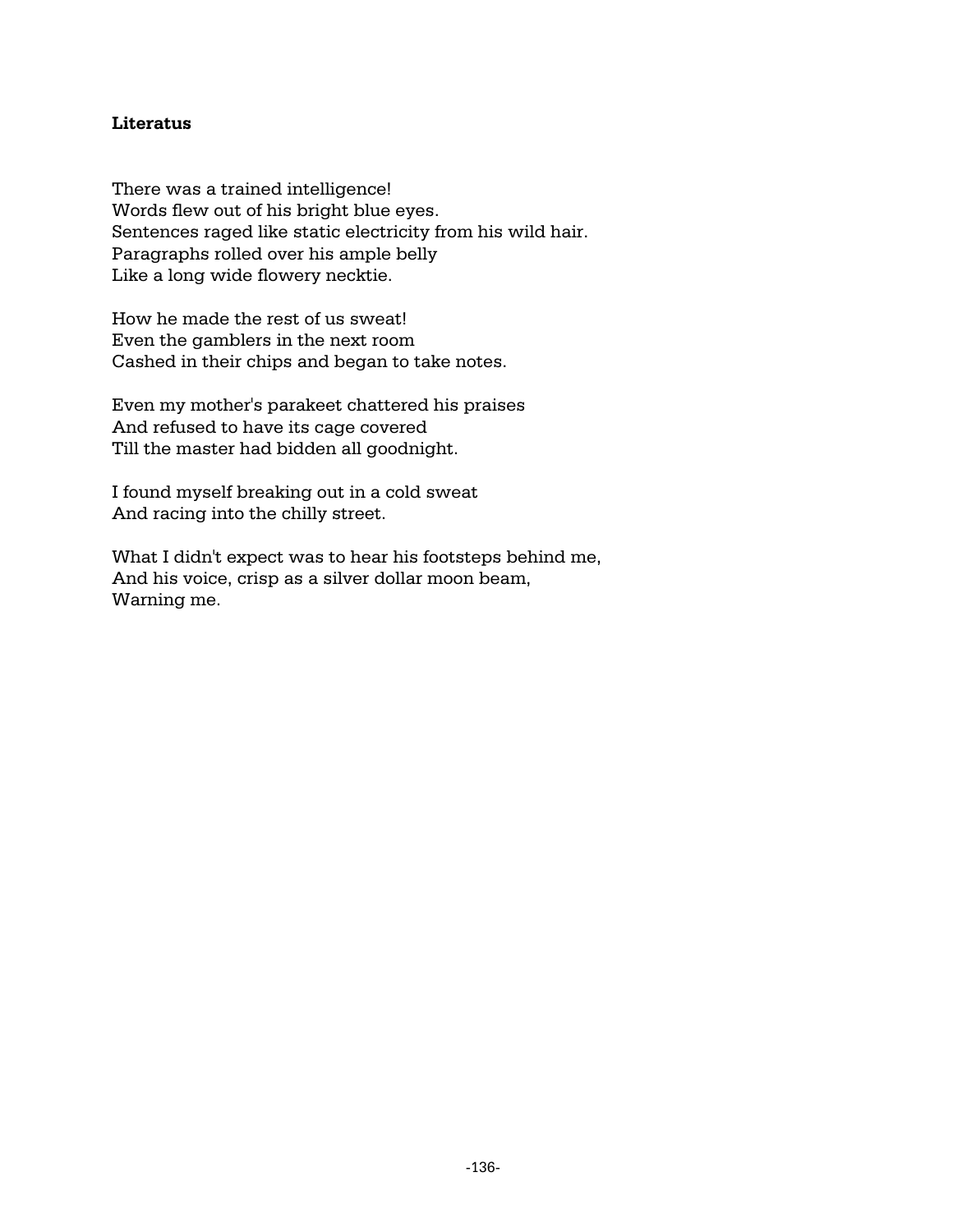# **Scene From A Marriage**

So precarious! Two tipsy piles of books At the edge of her dresser, Her reading glasses tucked In between them.

On my side, An even tipsier pile Threatens from the night table.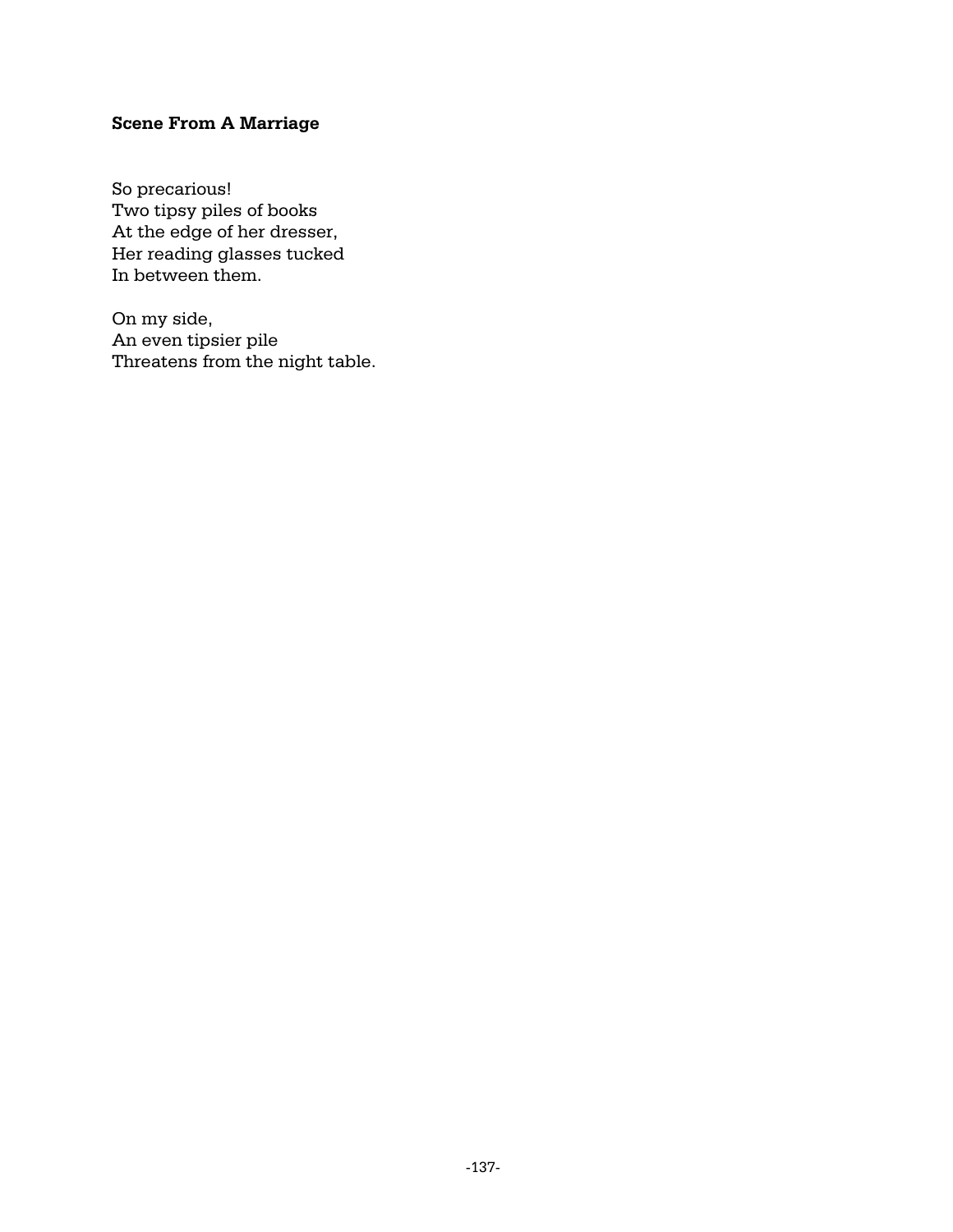# **John**

john would be sitting at the end of the bar saying nothing.

john was nonverbal like a cat

or a cloud.

i miss john

i have no one to not talk to.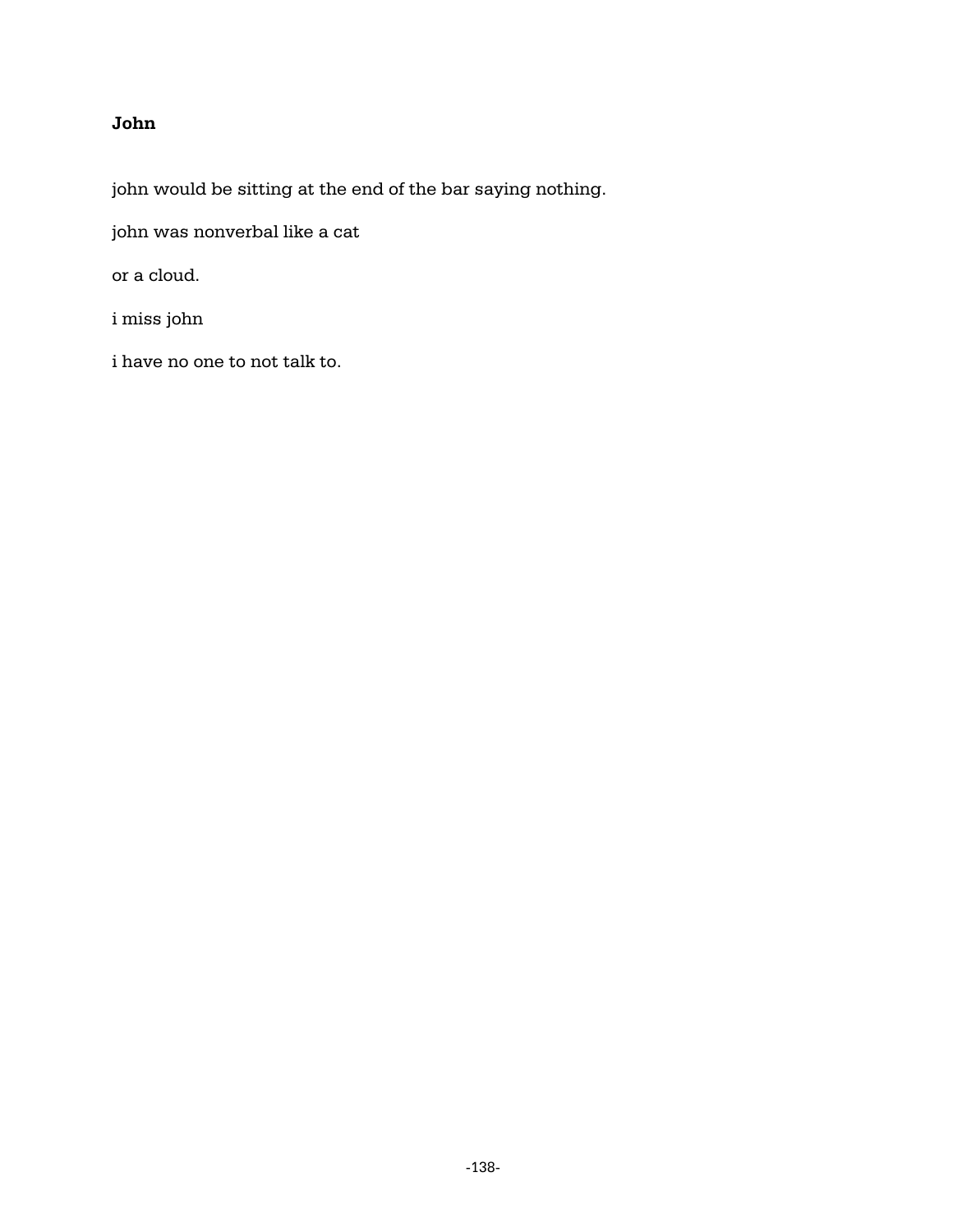## **A Bar Is So Much Like A Woman, Sometimes I Worry**

good smooth wood, and tantalizing lights glancing off bottles of stuff that make the head feel moments something like our moments i lean my arms against i lay my hands upon i ask for and receive i stay there and love as if drink were love which it probably isn't sometimes i worry my fellow piglets, pups, kittens nursing with me, loving with me we grow mellow together basking in her liquids a bar is so much like a woman sometimes i worry.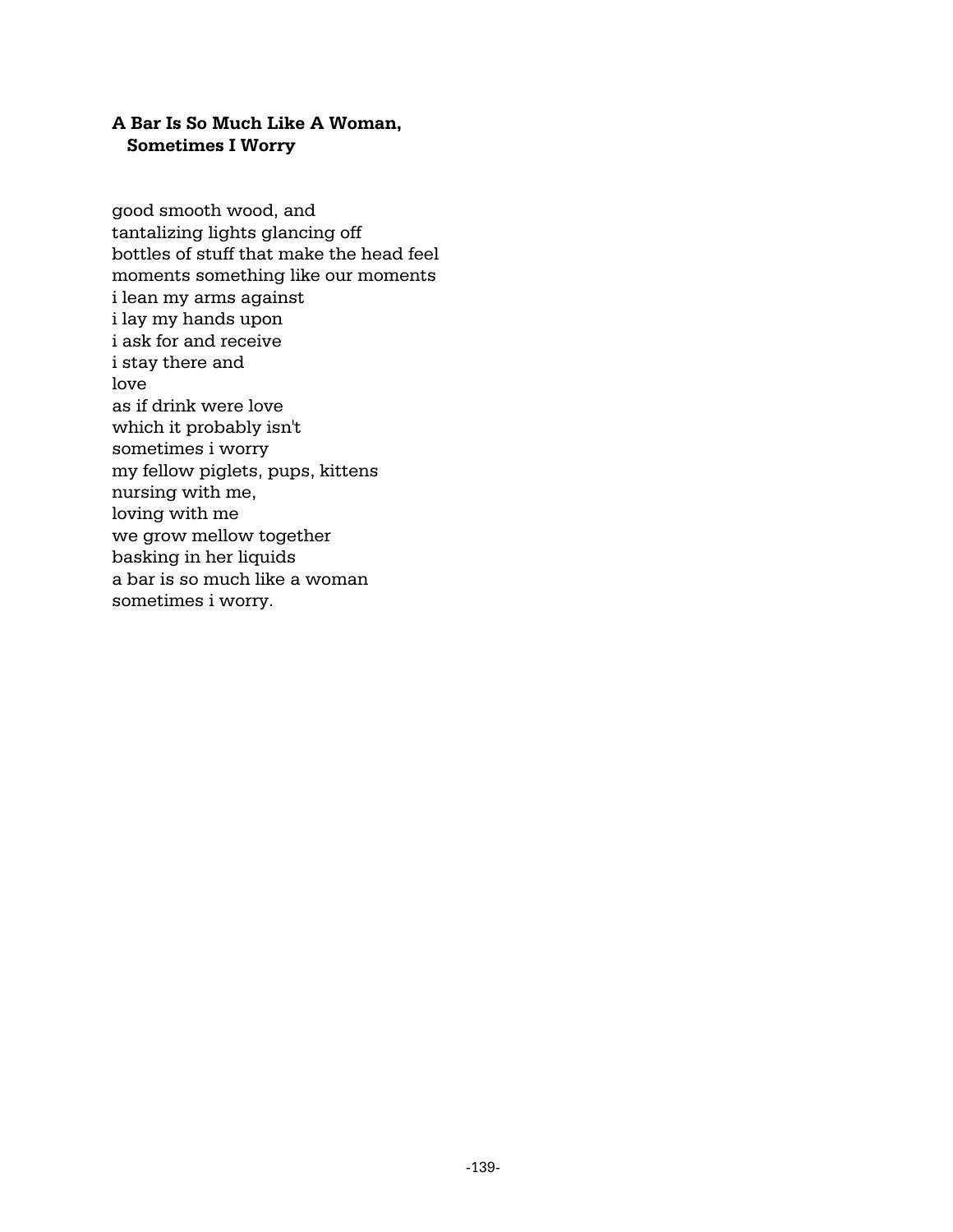## **The Human Condition In Brighton Beach**

Did you see the salt shaker? It has been carried away. And the onion that lay in slices on this very table only yesterday is likewise mysteriously vanished. And the lace curtains that moved so gracefully in that window are gone also. And the porcelain pitcher from Mexico, I'd never think to miss it, but I see it's not in its usual place on the bookshelf.

What has happened to the independent clutter about me? What tricks are occurring, and why? There was a third left to that stick of butter only just a moment ago. Where is it now?

It's not madness. I am sure of that. I am sure of that. Madness is such an oldfashioned idea and it would never apply to me. My friends would have told me by now. They hold nothing back from me.

I think I'd better go for a walk. I'll take an umbrella. I'll walk over to the beach to have a look at the sea, or I'll go up to Coney Island Avenue and buy a knish. A kasha knish, maybe, with a cup of very light coffee. Then I'll go to the post office and buy some stamps. Just so I can stand on the line and grumble together with everybody else and watch how the wily Russians sneak to the front of the line. But what did I do with my key?

This is beginning to get to me. I can't leave the house without my key. And obviously, if I stay here, I'll go crazy.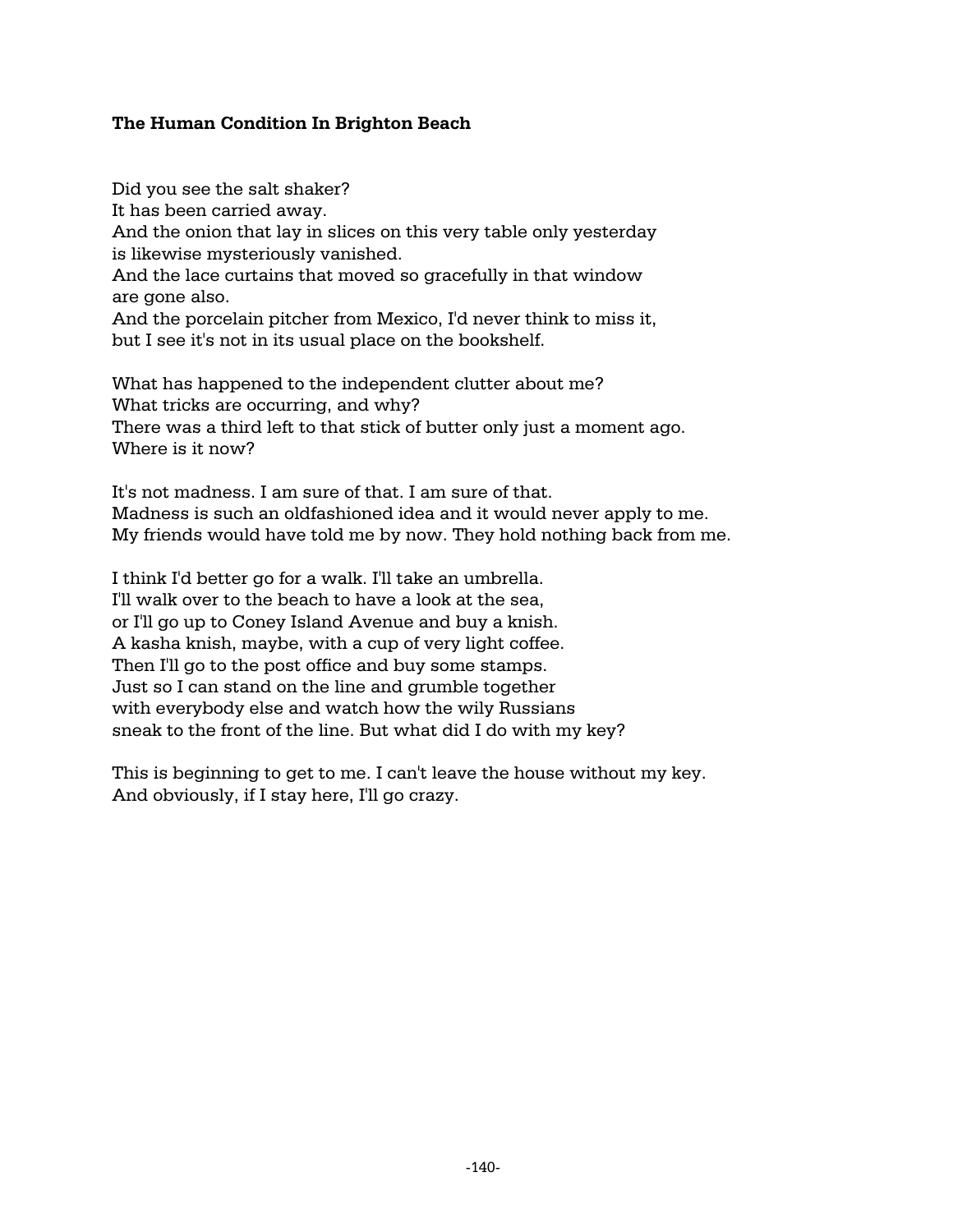#### **Twilight**

Dearest. The rainbow collapsed today. No one had been riding it thank goodness. I have negatives soaking in my darkroom in a solution of tears and acid that is no solution and will beget no positives. In one of these negatives you may be said to be silhouetted against an empty sky. We shall see.

Don't dread anything. From point of view of nothingness even vision farthest back in the mind is no starting point. Red letter days come and go to be sure. Our transports seem to flow, but are mostly bleak the photos show, & recede like winter.

Receding. A hair line. A shoreline. A breathline. A heartline. My palms turn upward, then backward to cover my eyes. It is a gesture the meaning of which I am uncertain. There are no thoughts behind the covered eyes when I do this. Only a sense like the sound of a river entering an unquiet harbor.

Listen. You can hear laughter in the waves as being is transformed into memory; as when a father dies or a wise word is recorded for posterity.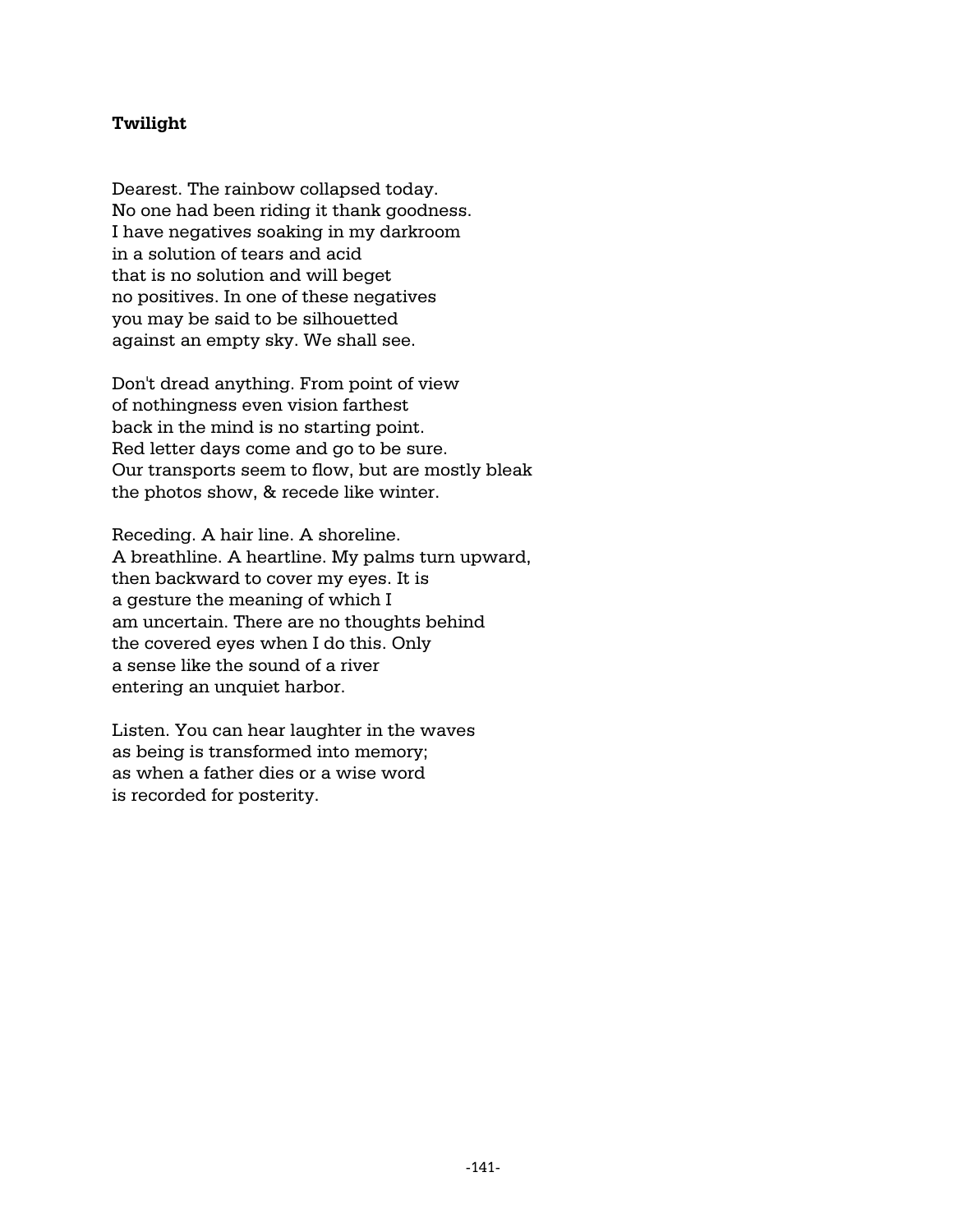## **The Courier**

i ran all the way i almost slipped on the gravel path i wanted to be first with the news i had learned before anyone what it was everyone wanted to know i knew i wanted to tell i wanted to watch everyone's eye's light with wonder and satisfaction or shut tight with fear and melancholy i wanted to see their jaws drop and their feet stamp when i told them what they must hear i wanted to feel their joy and their wrath their misgivings and misunderstandings when i addressed each in his own tongue i couldn't wait so i ran all the way the horizon kept receding but my message and my knowledge urged me on the skies were darkening street lamps were beginning to come on lights were being lit in the cottages on the hills the villages i was racing to reach before it was too late to be the first with the news but the hills kept receding and i kept running and kept running and keep running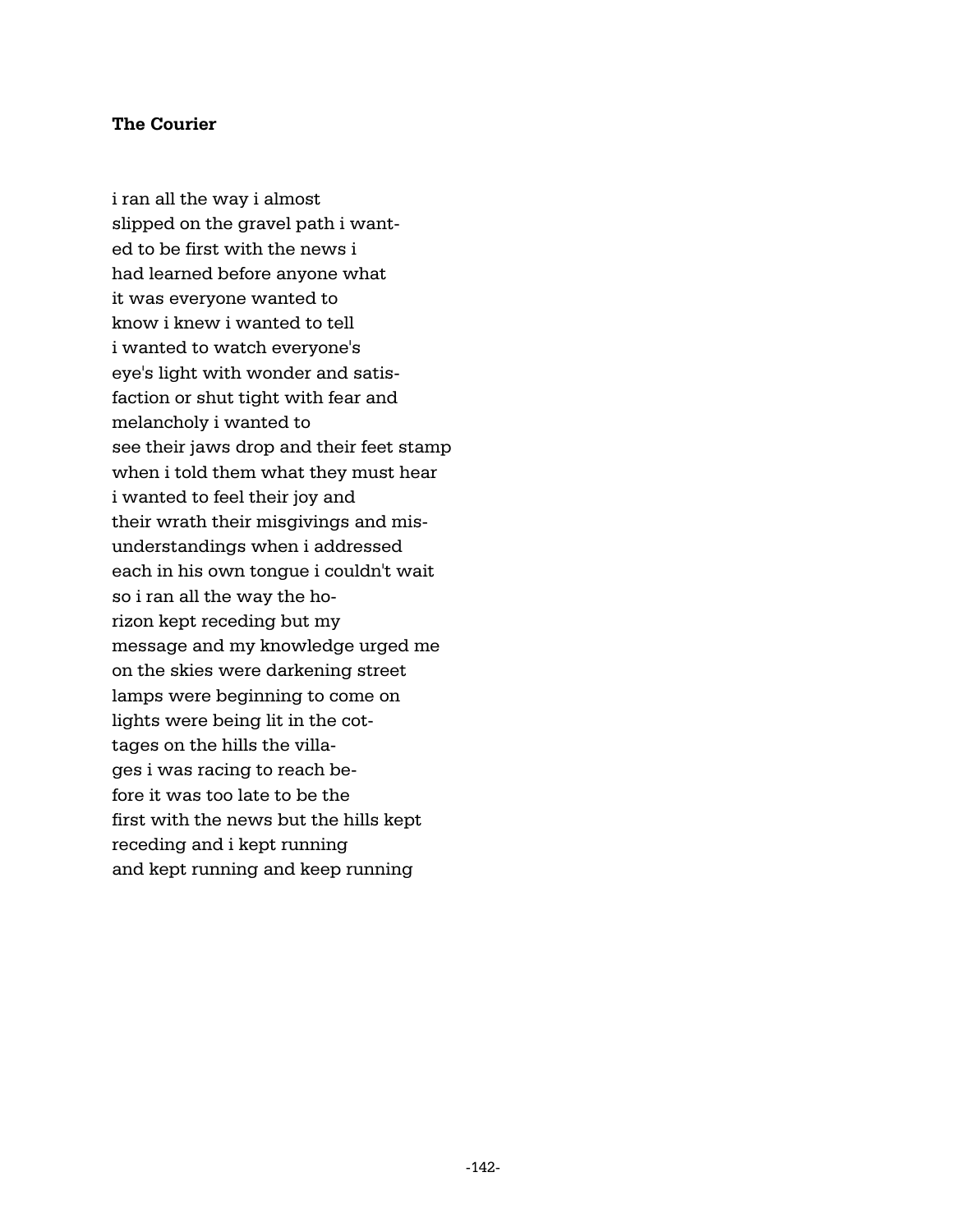## **Lyn Lifshin**

Lyn Lifshin was born July 12, 1949. She received her B.A. from Syracuse University and her M.A. from the University of Vermont. Known as the "queen of the small press world," Lifshin's poetry has appeared in numerous literary magazines. She has published over one hundred books of poetry. *Before It's Light*, her most recent book, won the Paterson Poetry Award. Her poetry can be read on the Internet at www.lynlifshin.com.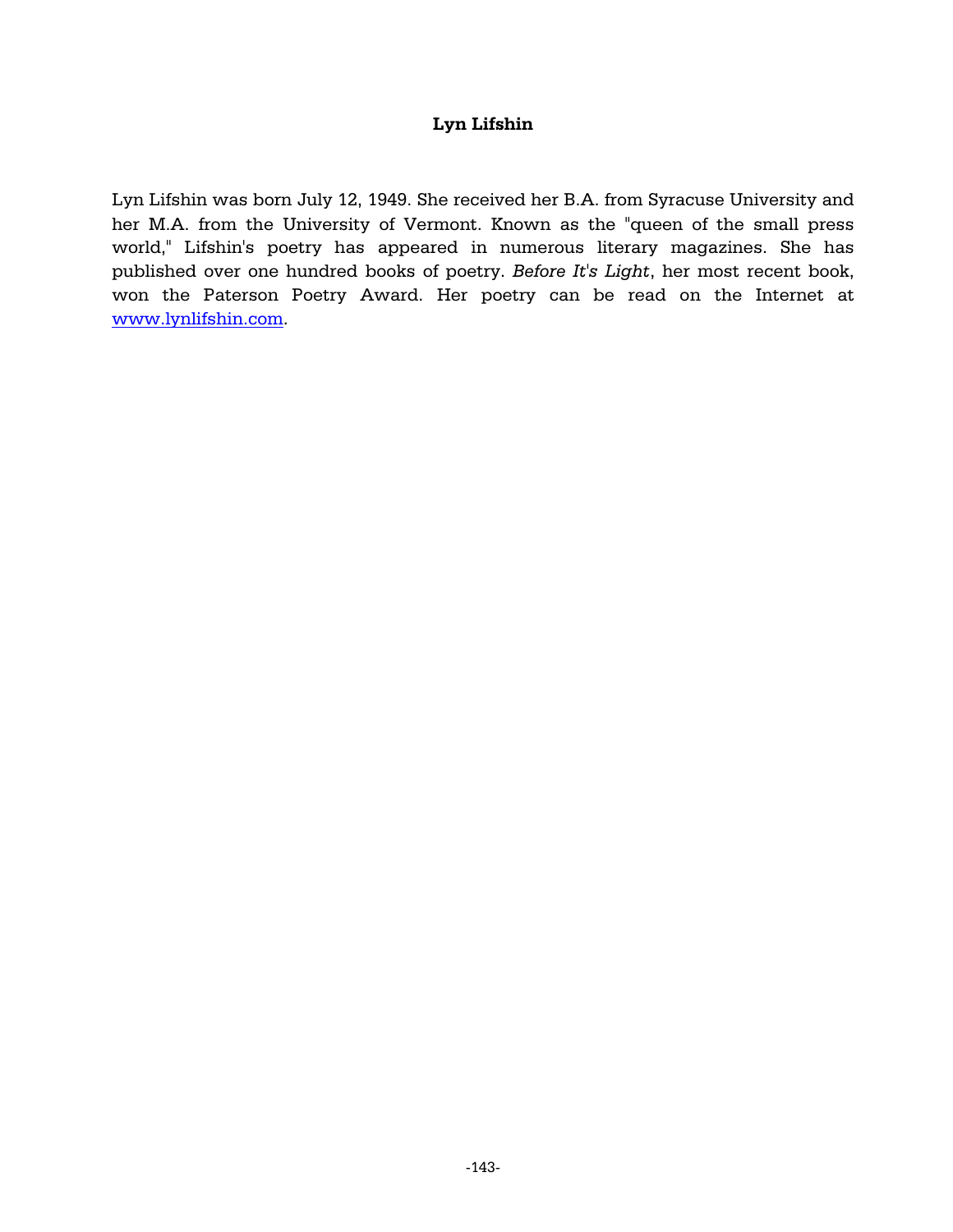# **My Mother Straightening Pots And Pans**

"I can't see why you keep so many coffee pots with cracked handles" she frowns as if looking at a police line up where all the faces were lovers who'd slid thru my arms "you've got a lot of junk but nothing to make something hearty You need pots that would last a life. They don't make pots or men as they used to"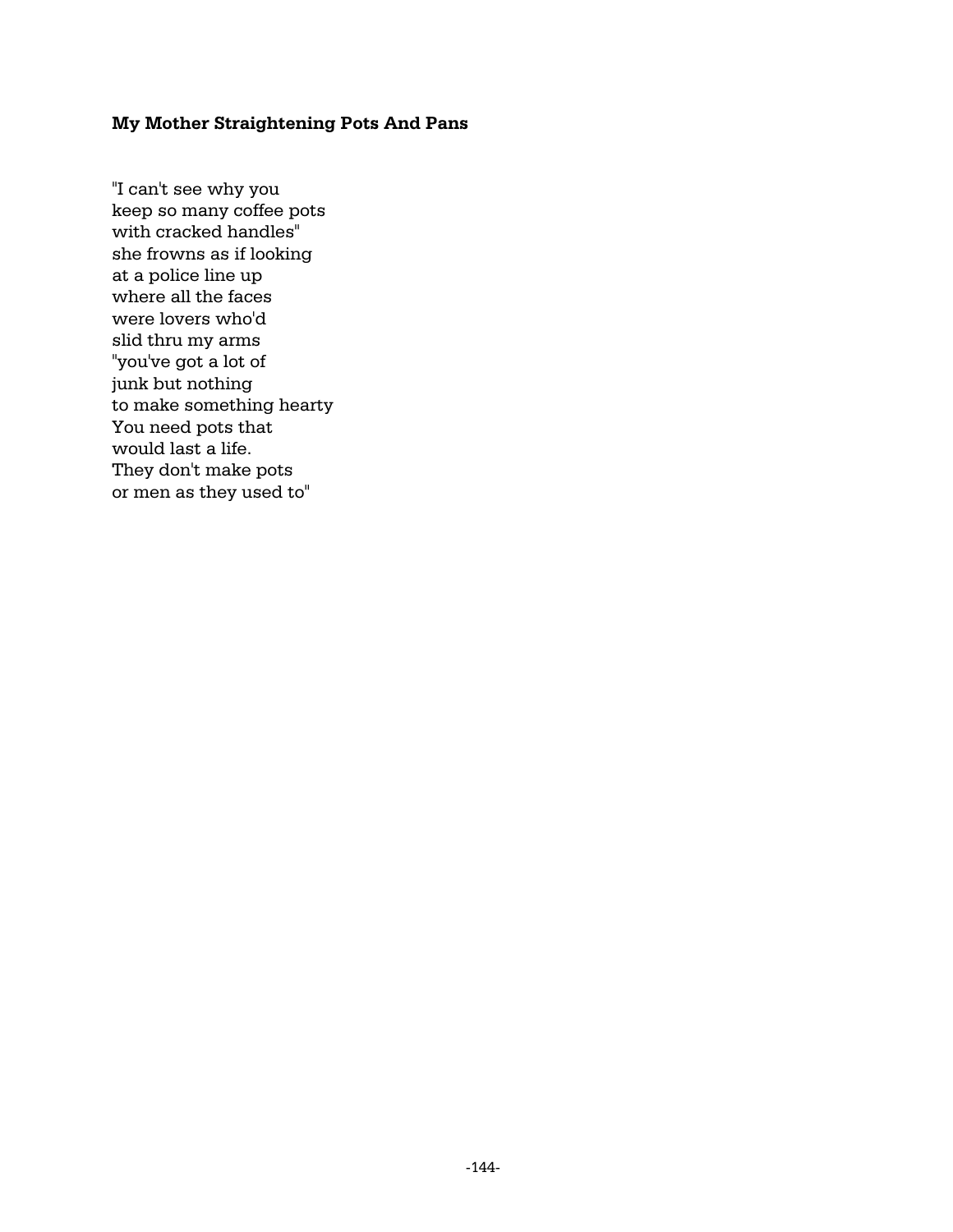#### **My Mother Wants Lamb Chops, Steaks, Lobster, Roast Beef**

something to get her teeth in, forget the shakes cancer patients are supposed to choose, forget tapioca pudding vanilla ice she wants what is full of blood something to chew to get the red color out of, something she can attack fiercely. My mother who never was namby pamby never held her tongue never didn't attack or answer back, worry about angering or hurting anybody but said what she felt and wouldn't walk any tight rope, refuses the pale and delicate for what's blood, what she can chew even spit out if she needs to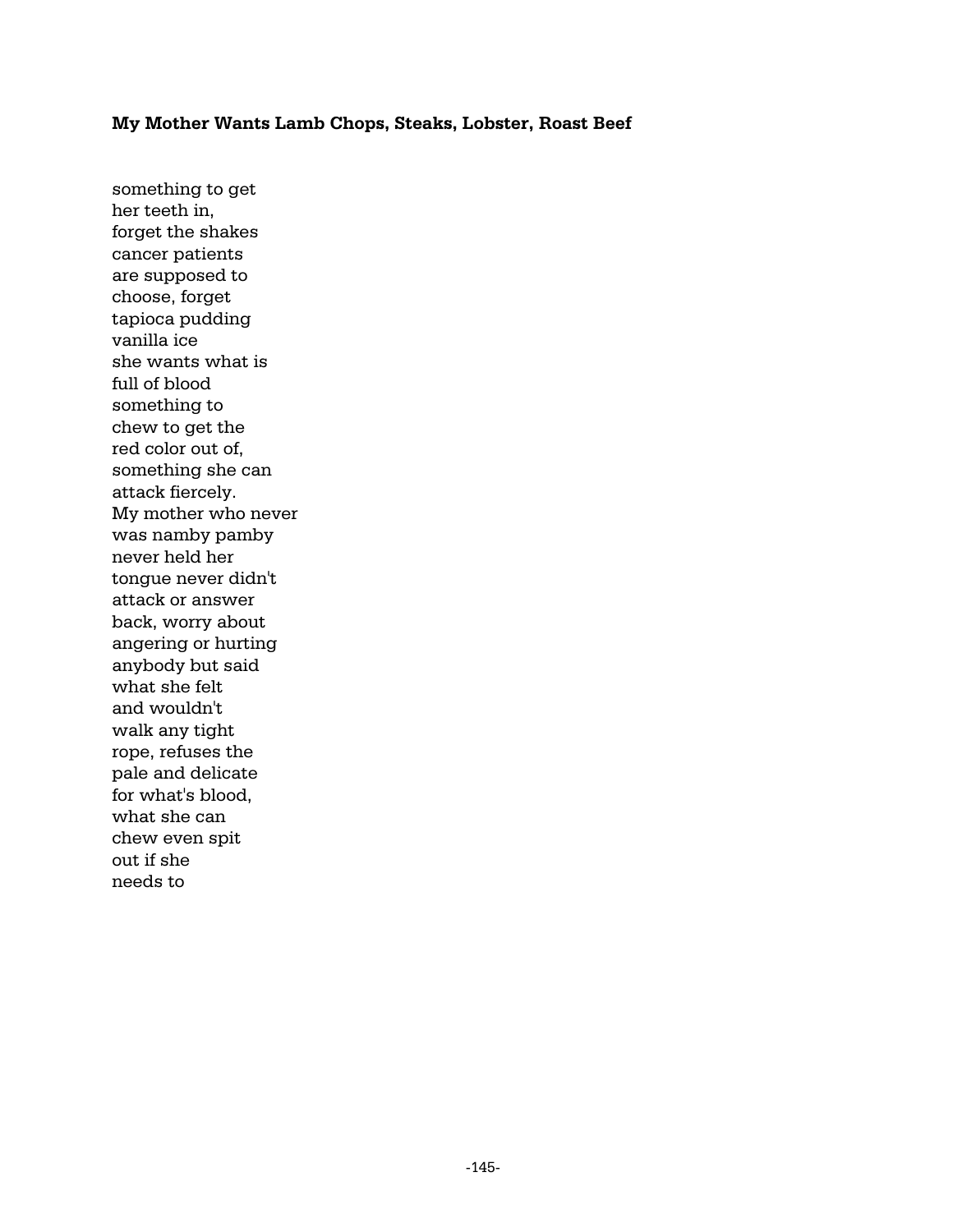### **The Daughter I Don't Have**

jolts up in the middle of the night to curl closer than skin, pink tongued in a flannel dress I wore once in some story. I part her hair, braid her to me as if to keep what I can't close, like hair wreathes under glass in New England. Or maybe pull the hair into a twist above the nape of her neck, kiss what's exposed so wildly part of her stays with me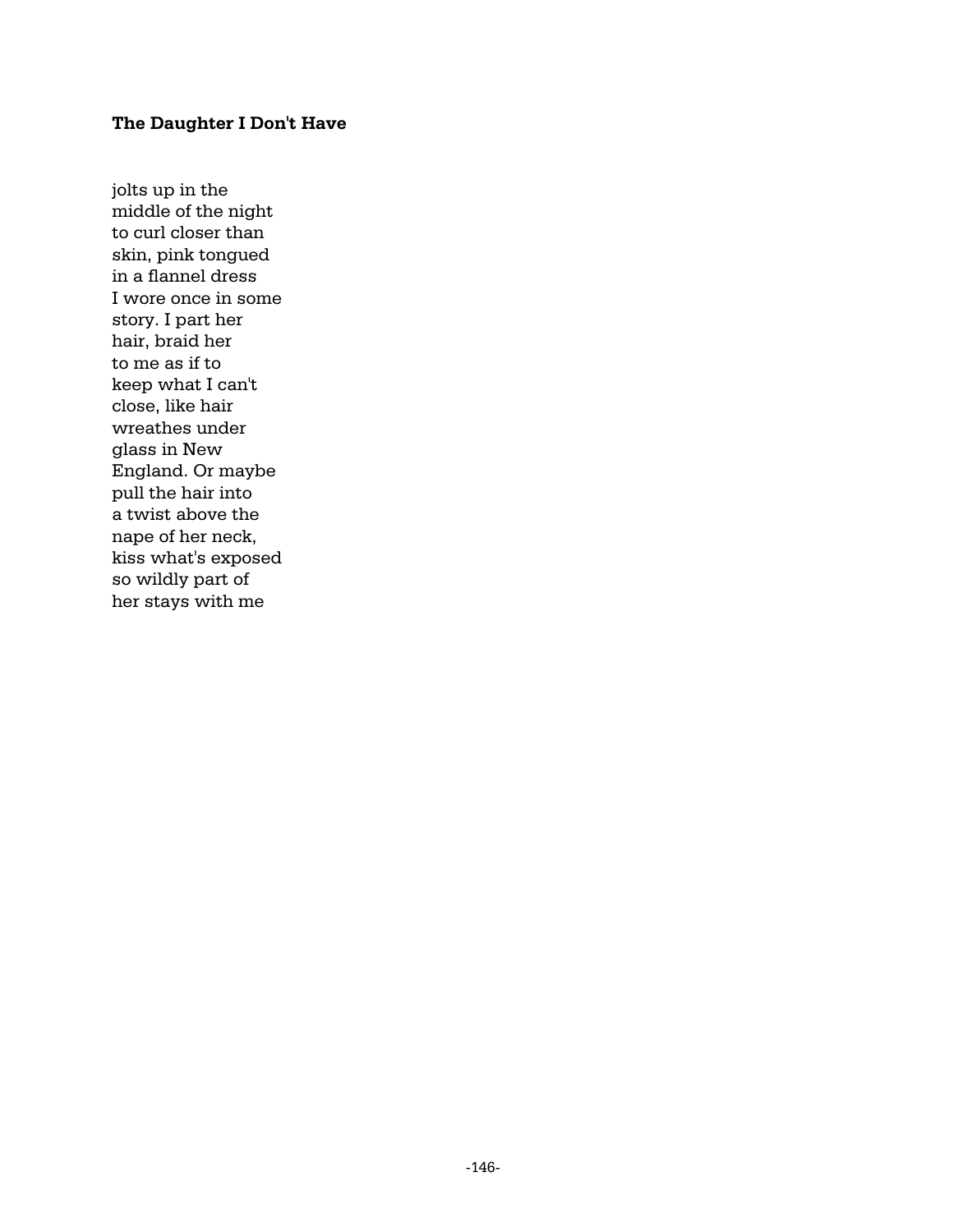#### **In My Mother's Last Hours**

I write titles for poems I'll never write while she's living in a note book, shaking as her eyes roll back and I feel guilty I sat on the out side stoop this noon while the nurse's aide changed her. Mama my mother calls out only a few weeks since we took the ambulance down here thru black eyed susans and she wanted muffins, coffee, wanted to smell the air on the lake. Her skin the nurse says is already mottled. Lyn, she gasps, take me home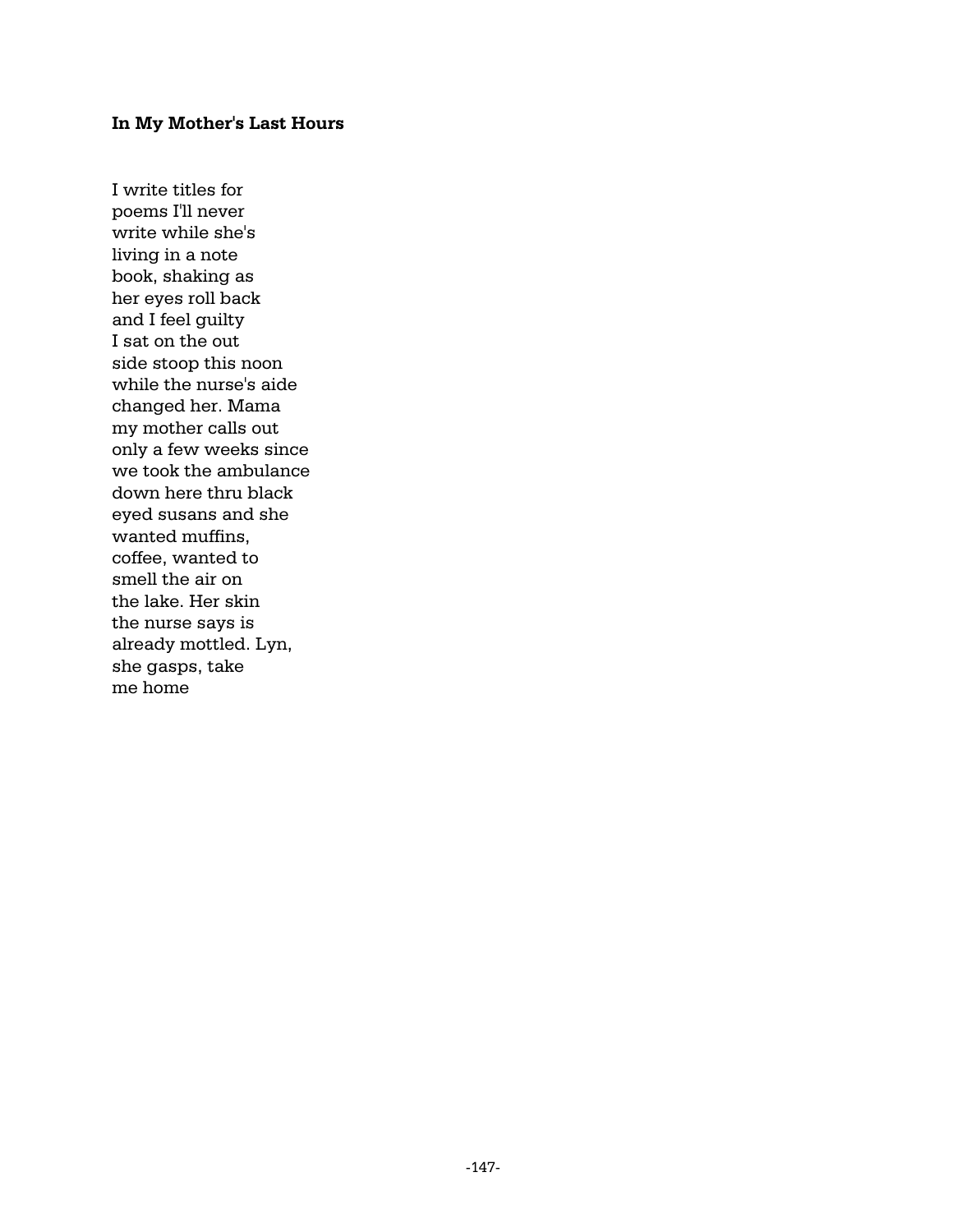### **Early Friday I Wondered, Suddenly, Was Cab Calloway Living, Was He Dead**

leaped to the Boardwalk where my mother had us waiting in line for a chance to see his crinkly Hi De Ho laugh tho my sister and I wanted to feel the salt wind lick us like sailors' eyes, safe in the leash of our mother's sighs no matter how tight my sarong

dress of aqua and jade leaves like one my mother would pick out when she couldn't still walk, let alone think of shimmying to Minnie the Moocher, only got it after making me try it on saying she couldn't even be buried in it. Salt wind and lights like rhinestones

and diamond as unlike the room she left when she was hostage to my sister's bossiness, her perfect body, tiny and blonde as we grew like flowers my mother over-watered, wild to make sure nothing died, now spreading beyond even her biggest clothes as she plotted to keep the sun

dress she could never wear that July when she helped my mother out on an ambulance ride south. But that June we were teens, my sister wrapped in dreams of races and jockeys like Willie Hard Tack and I in my even smaller sleek clothes were herded in to hear this man who wiggled as much as Elvis. Our mother's hair, black fire shaking, maybe 46 or 47-- too old we figured then to be so taken by Cab's flirty eyes, his scat hinting at what our mother couldn't imagine we were sure, let alone want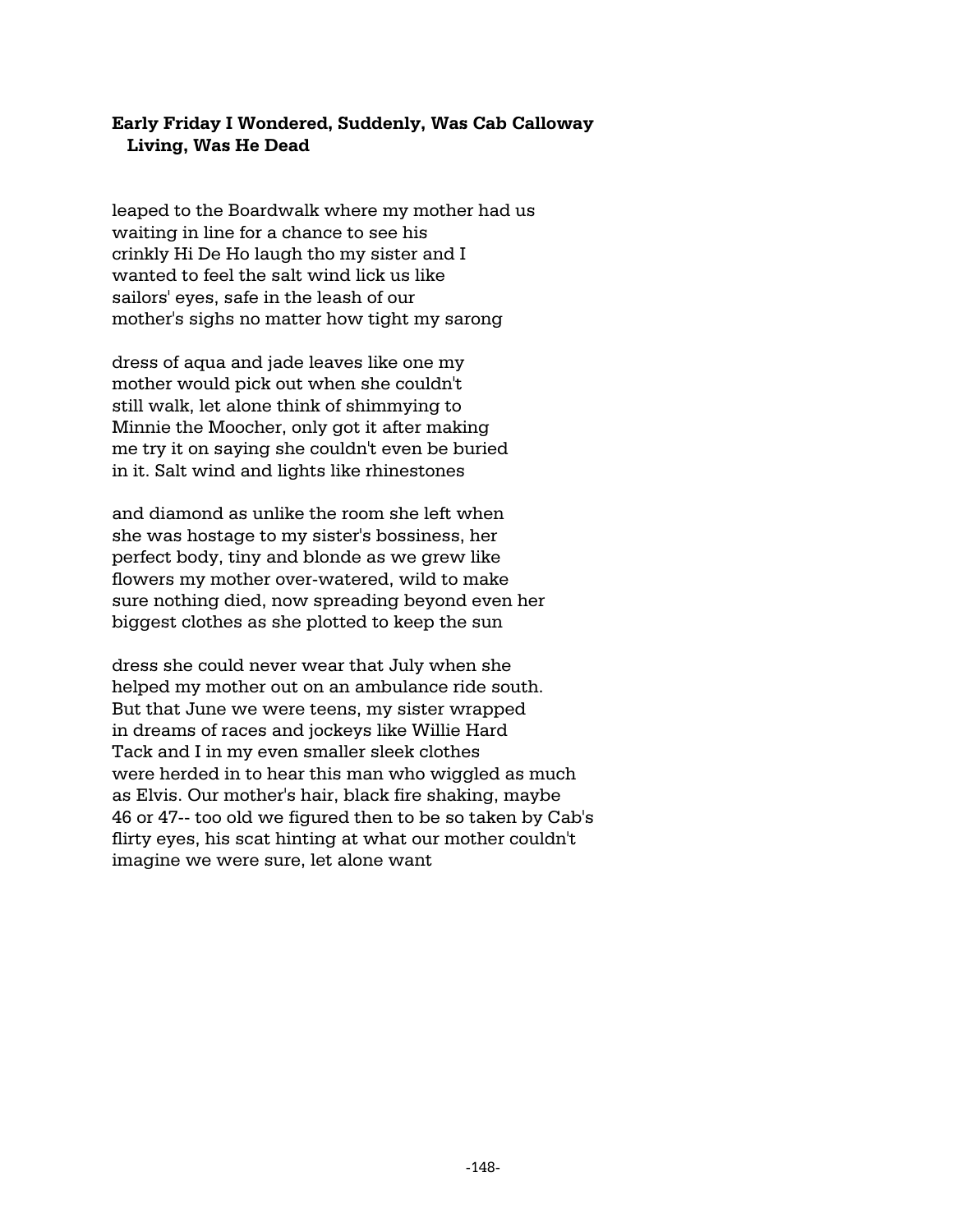### **The Birds Like A Radio On All Night**

There, in the dark. You can't touch what's closer than the sheets but a

presence wraps you deeper. It was after 12 when their wings and honks stirred

the lake. A skid of webs, flutter in black silence. The moon revealed

nothing. I shut the light off, floated under blankets like eel grass, the radio

low, waiting for their cries like a woman listening for a child in the next room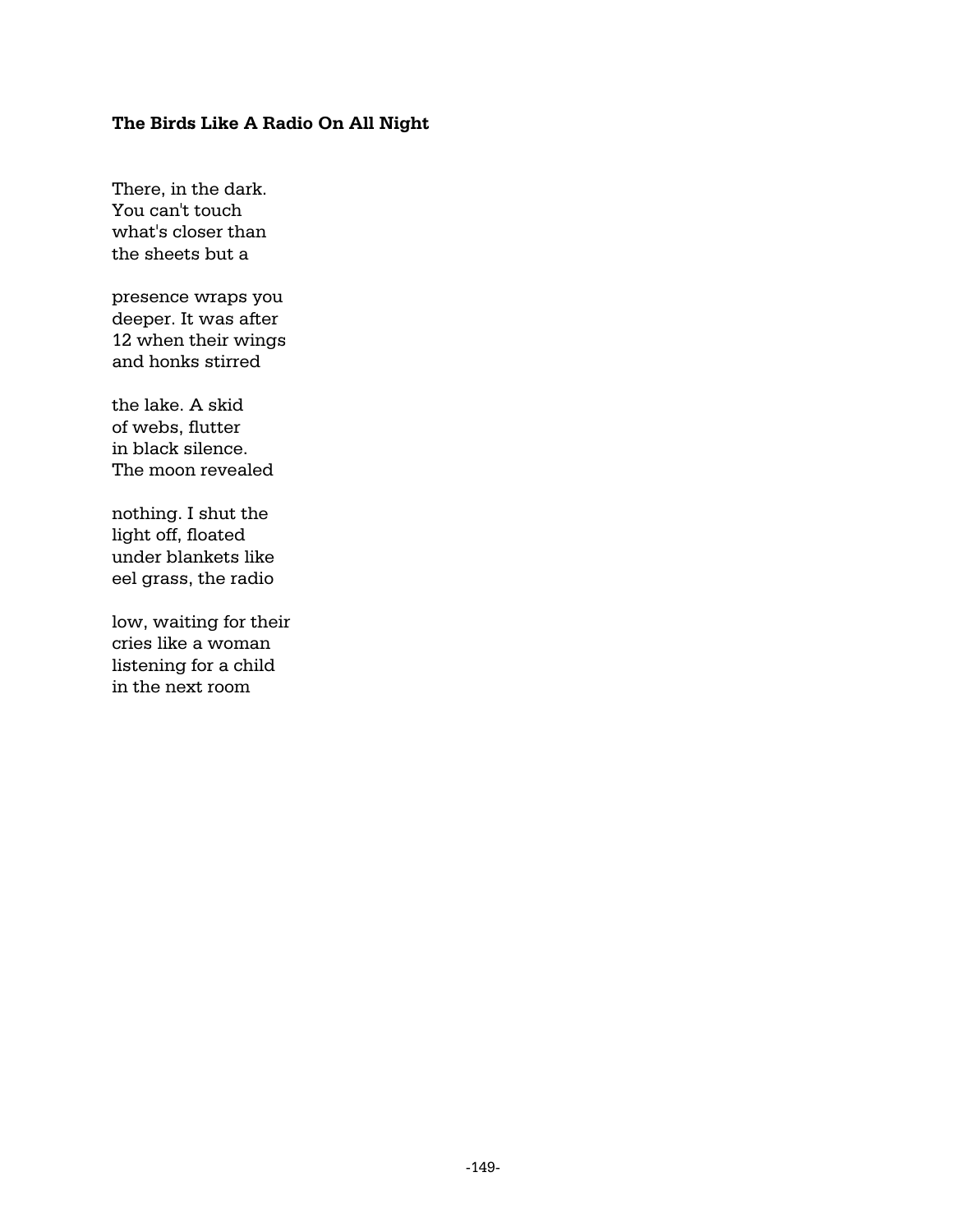### **In The Rippled Ebony Cove**

Temperatures falling. Moon slivers on the rolling skin of water. Geese in half light, armada in feathers. Wind blows them closer. One silver band glows. Their onyx, black flame in a night fire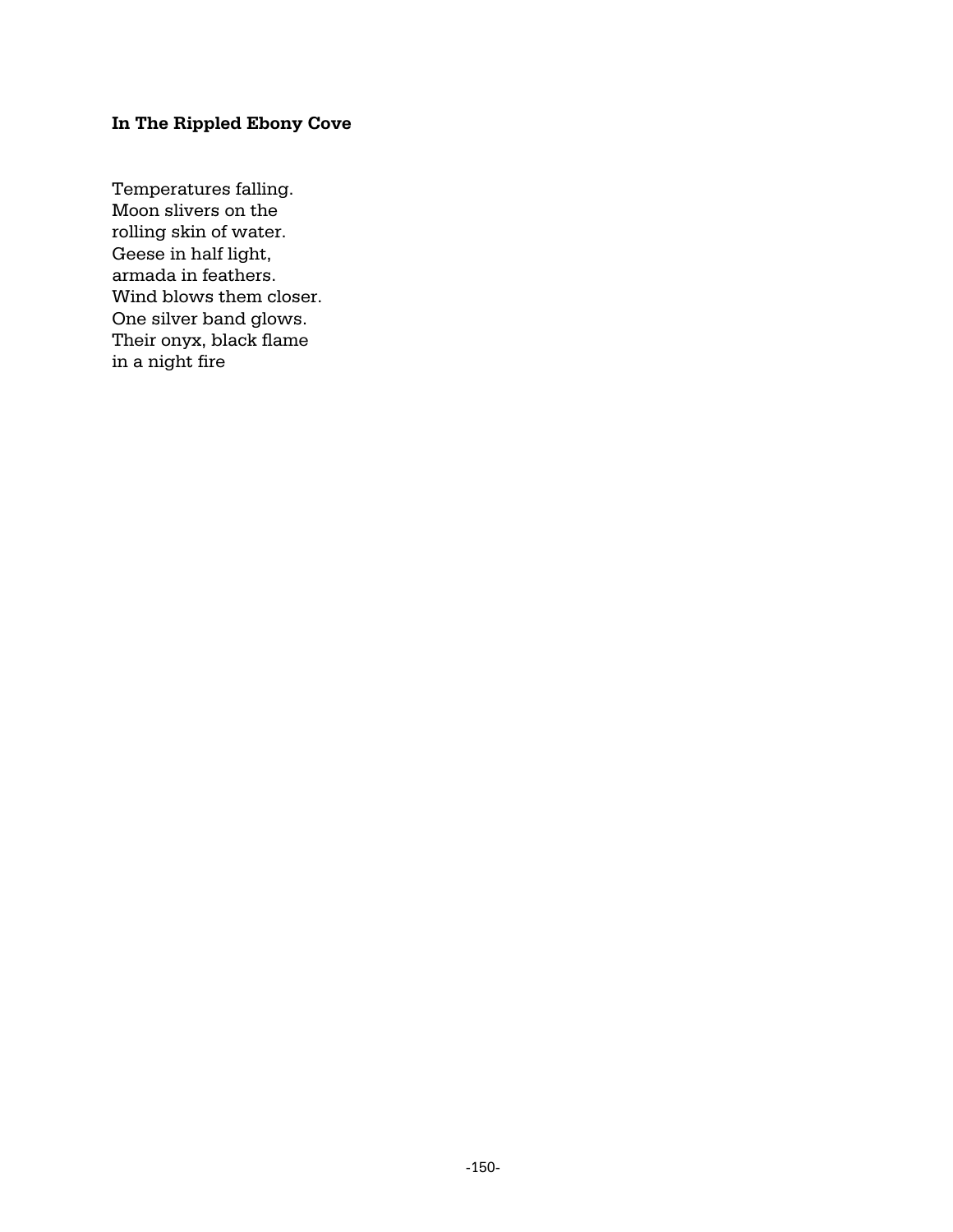### **Geese At Midnight**

as if a feather quilt exploded, a white you can't see in the dark but breathe, a wind of white rose petals, wave of fog in the shape of flying things. Like radio voices on the pillow, lulling, keeping what's ragged and tears at bay, the geese pull sky and stars in through glass are like arms coming back as sound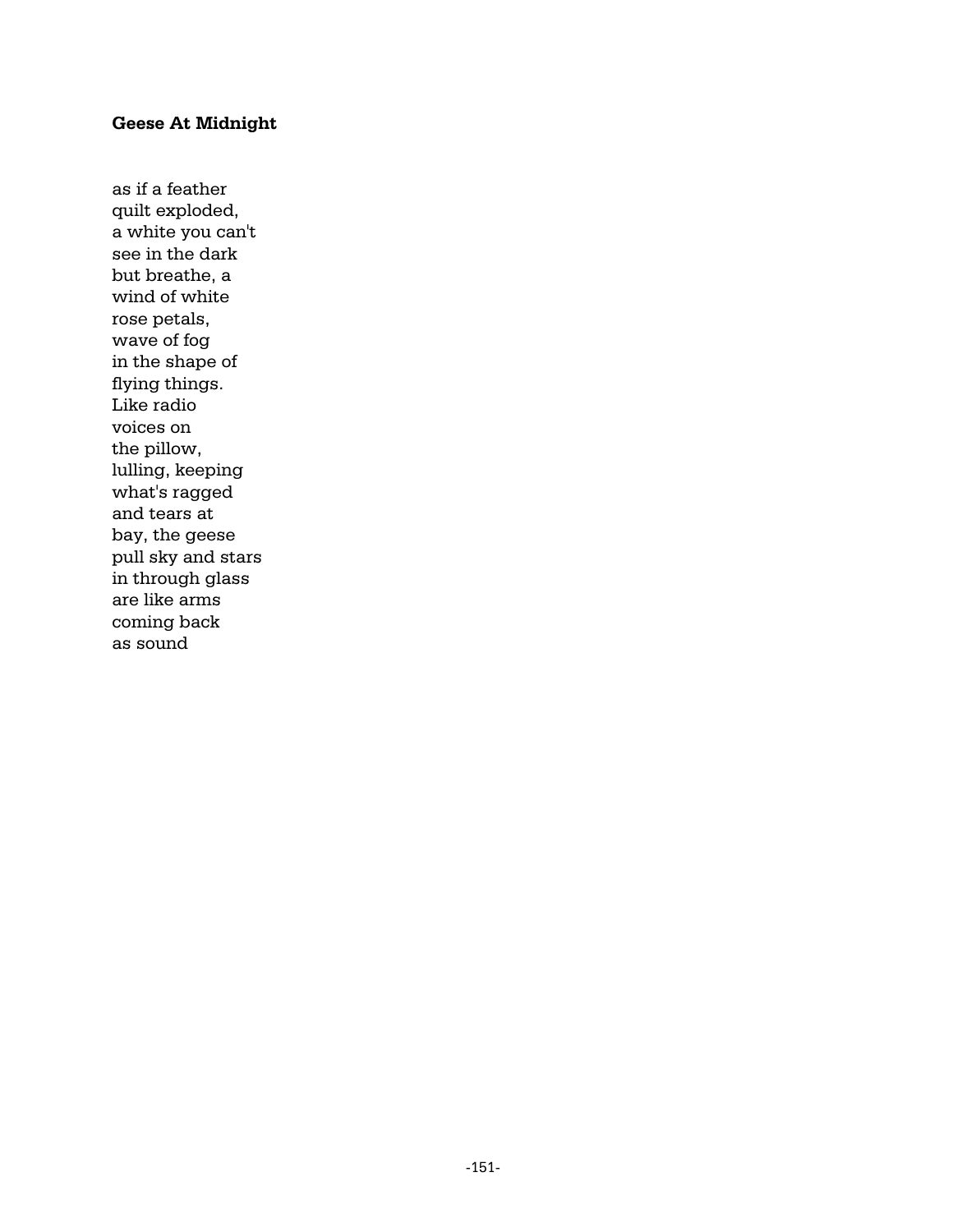### **Like A Dark Lantern**

I move thru the first floor at 3 AM past the cat who is curled in a chair half made of her fur, turning her back on air conditioning, startled to find me prowling in the dark as if I was intruding on stars and moon and the ripple in water that spits back the plum trees. Grass smells grassier. The clock inches slowly toward the light. A Creak of wood and the soft scratch on the blue Persian rug the cat claws gently merge with some night bird I've never seen like a poem that goes along and suddenly, at the end, like a banked fire, explodes into the wildest flame that finishes everything that has come before it perfectly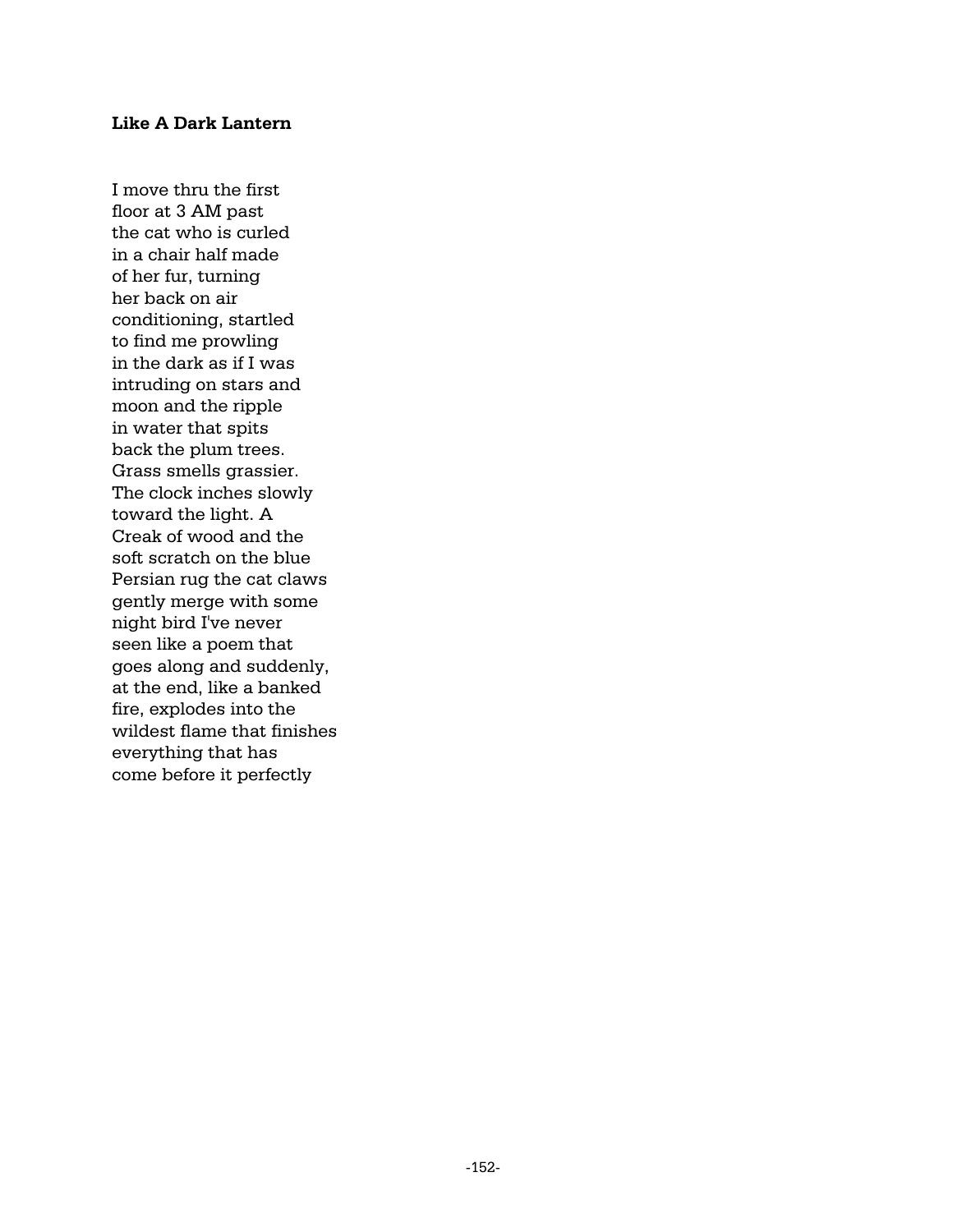#### **Reprieve**

for the moment, my cat, who turned her head at chunks of just cut beef, now is nuzzling nearly empty cat food tins, purrs thru the night. Limp as rags, for a week under the bed, she claws the rug in the sun. I say nothing, just listen as I do to her crunching food, lapping water at 2 AM. In stillness the sound comforts like bells or words in Spanish or French I don't understand. Her chewing, like pearls or amber warming to skin soothes though it is as untranslatable to me as the nuances under chatter in the streets in Montreal or Paris. Still, for the moment, like music or Paris. Still, for the moment, like music or velvet, her paws on my eyelids are a reprieve, like June, or roses or lilacs in early light before anything scorches, goes limp or loses its rouge, while morning glories are a necklace of amethyst, exotic as gracias, si, bon, merci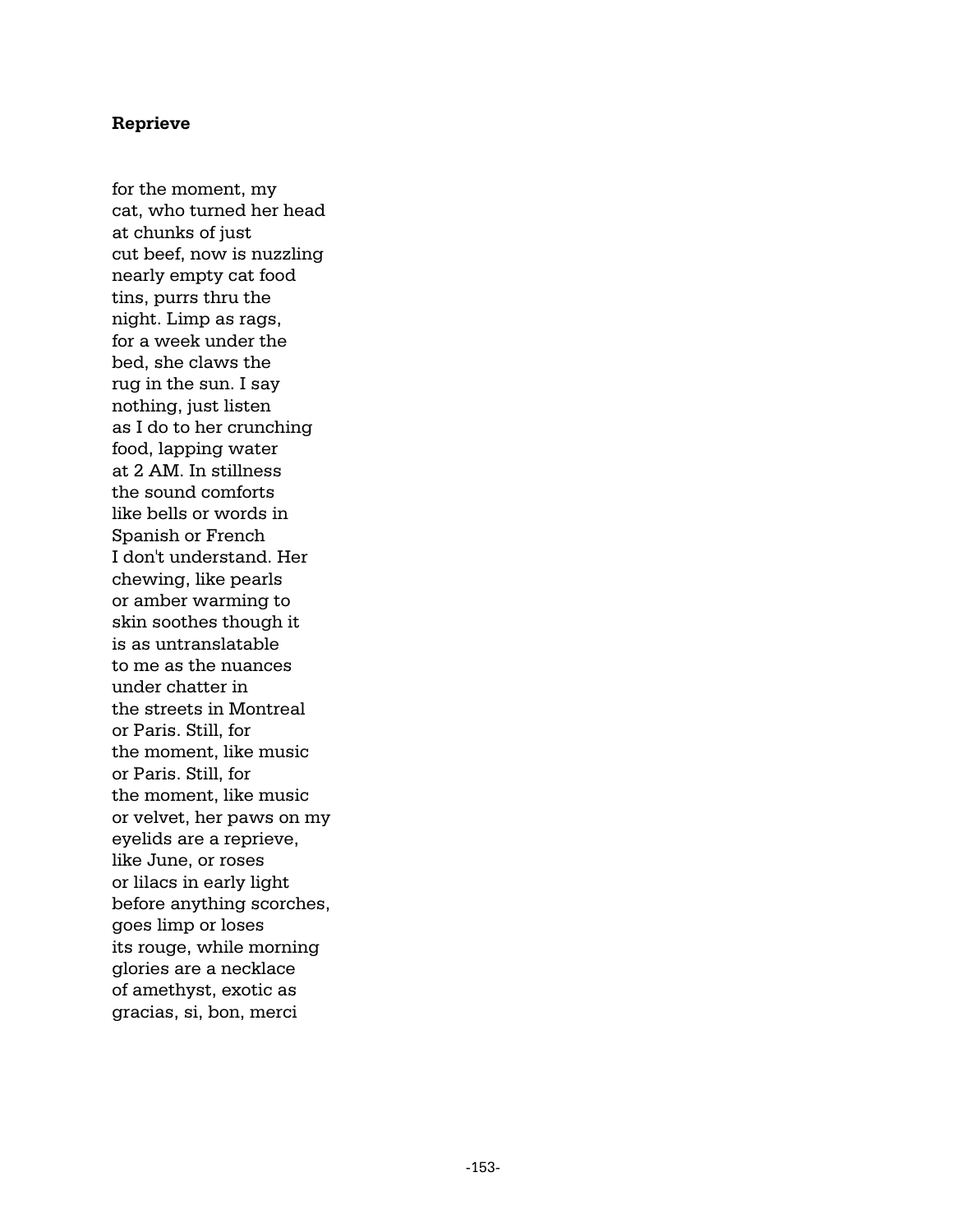#### **Dan Nielsen**

Dan Nielsen is 54 years old and is a lifelong resident of Racine, Wisconsin. His poems have appeared in *Tight, Pearl, Bouillabaisse, In Your Face,* and many other small press magazines, as well as in anthologies such as *The Random House Treasury Of Light Verse, Stand Up Poetry: The Anthology,* and *Created Writing: Poetry From New Angles.* A film-maker as well as a poet, his latest cinematic productions are: *What Don't I Love You For? I Don't Love You For Instance,* and *Something To Look Forward At.* For many years he edited *Blank Gun Silencer*, a literary magazine that published many post-Beat writers, and, on occasion, the Beats. Recently laid off from a factory where he worked for thirty-five years, Nielsen is receiving government training in the communications field.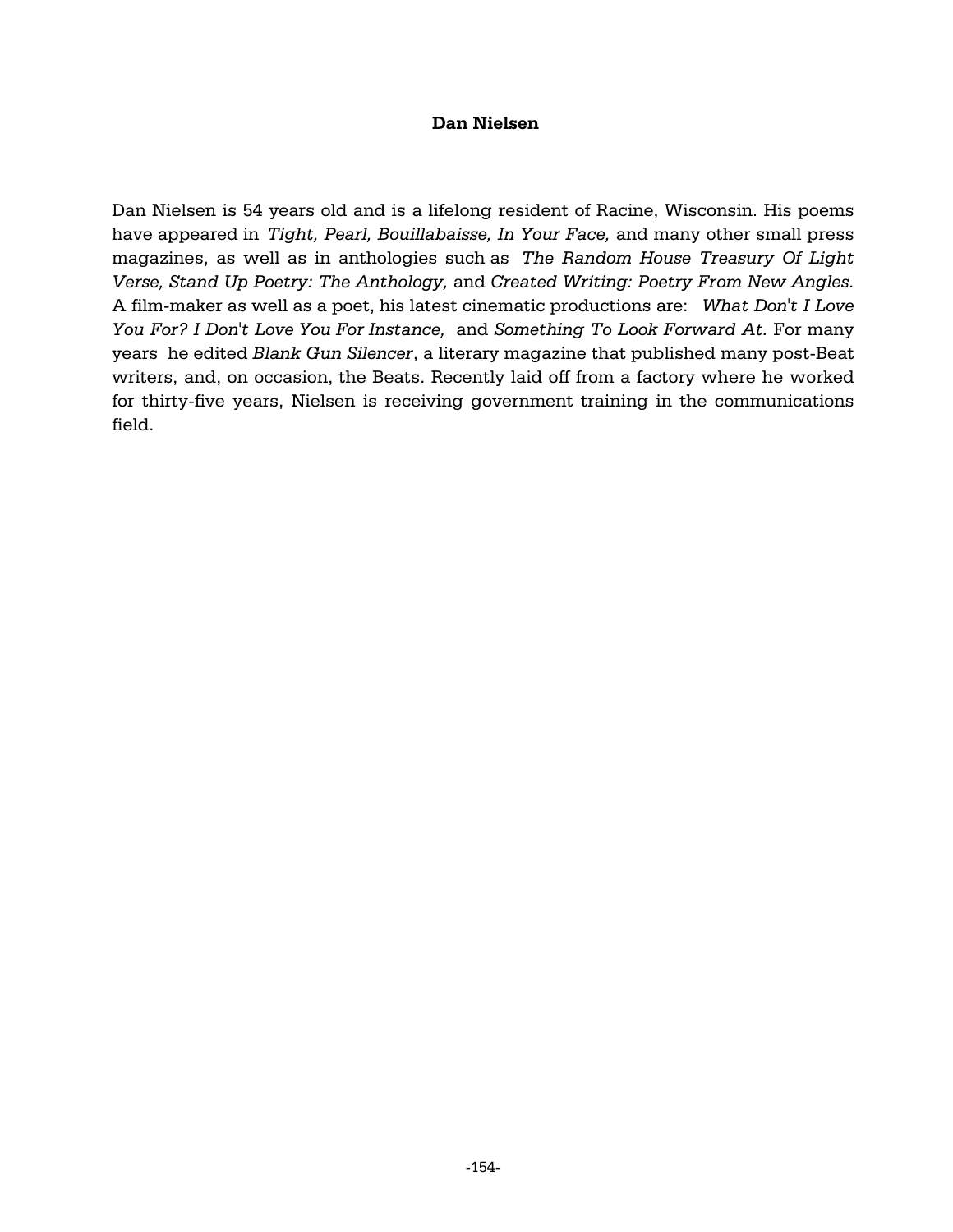### **The Swami Sky Dives**

thoughts while waiting for the parachute to open

thoughts after realizing the parachute will not open

reflection on how circumstance effects thought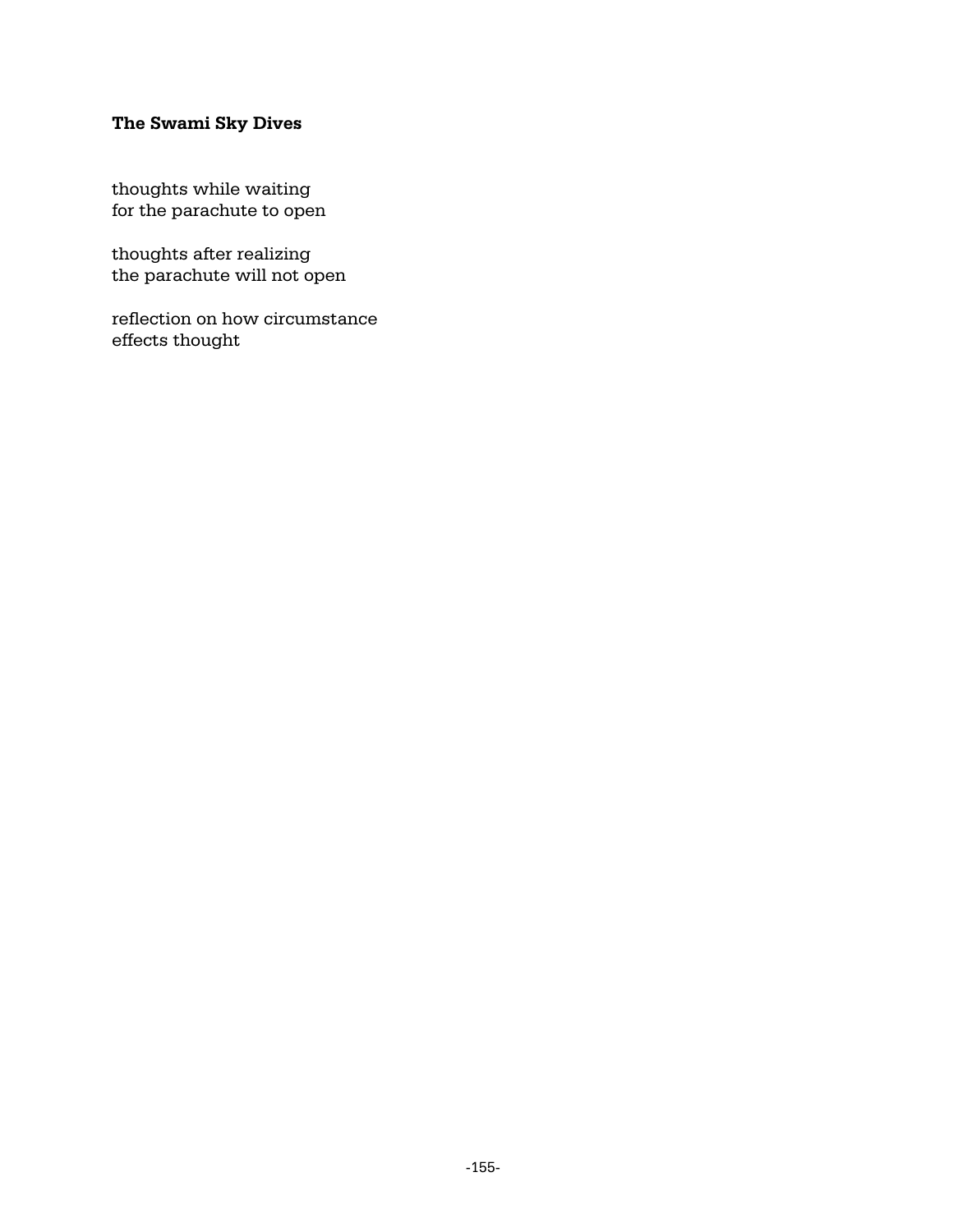### **I Woke Up One Morning**

and I couldn't remember my name

or anything that had ever happened to me.

I thought it might be amnesia.

I went to see a doctor. He gave me a series of tests.

He said, "The good news is you do not have amnesia.

The bad new is you don't have a name

and nothing has ever happened to you."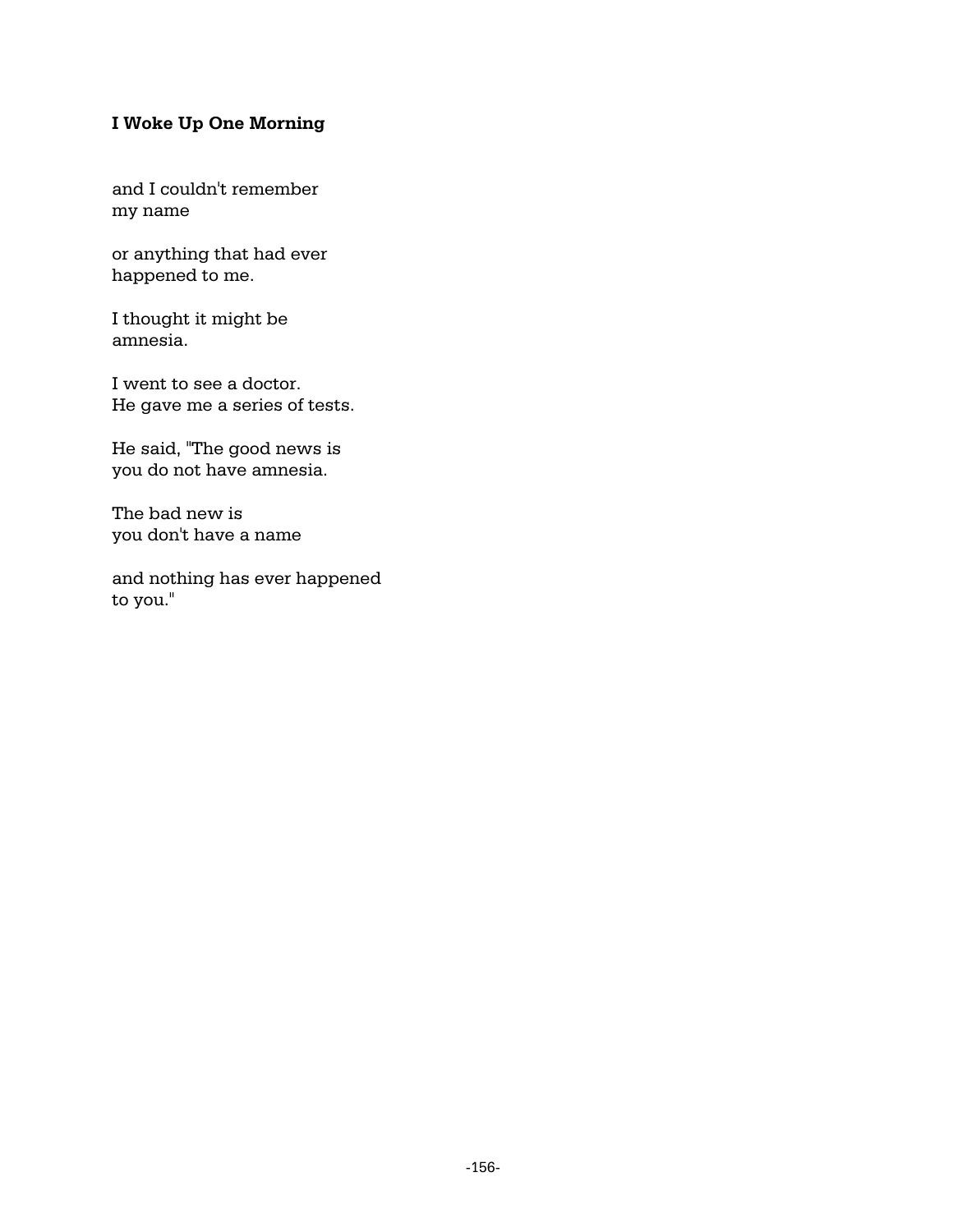# **Earliest Memory**

I remember my first birthday —

It struck me that finally I was being treated as I deserved.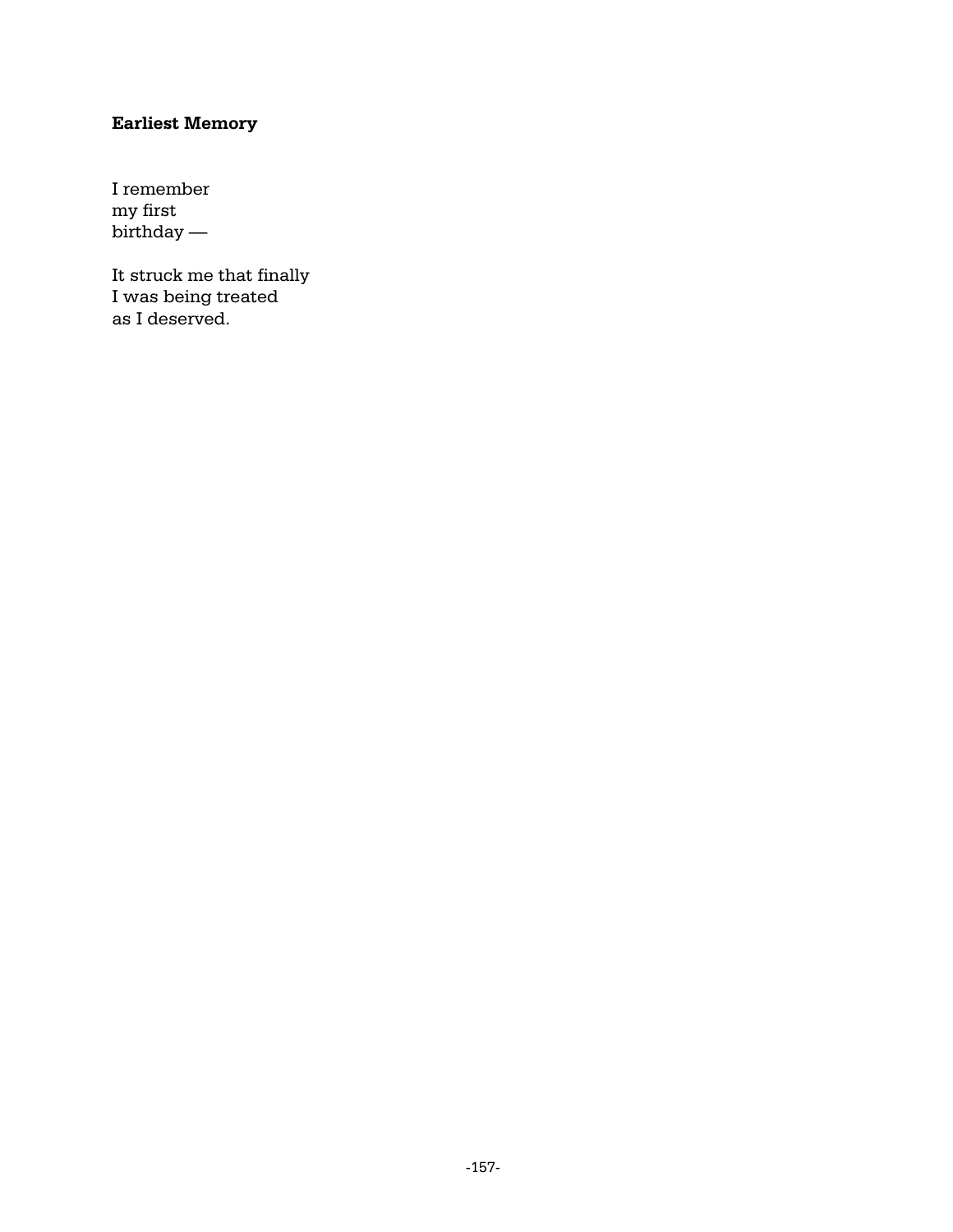# **I Bought A Home Security System**

My big mistake was trying to install it myself.

Now, whenever I go outside, I'm arrested.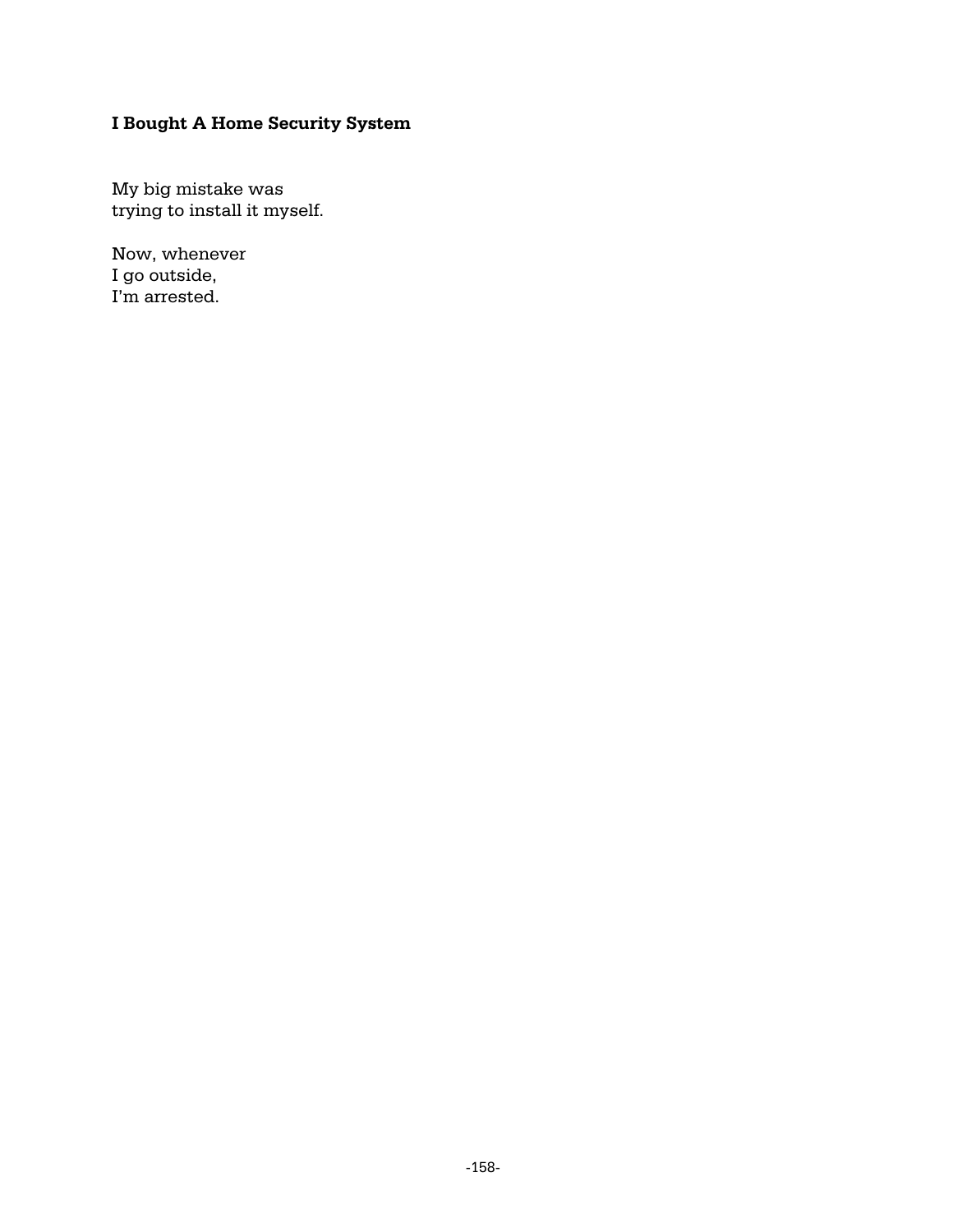### **I Was Looking For My Wallet**

My girlfriend and some guy I'd never seen were lying on the couch.

She said, "It's over between us."

I walked over and there it was between them on the couch.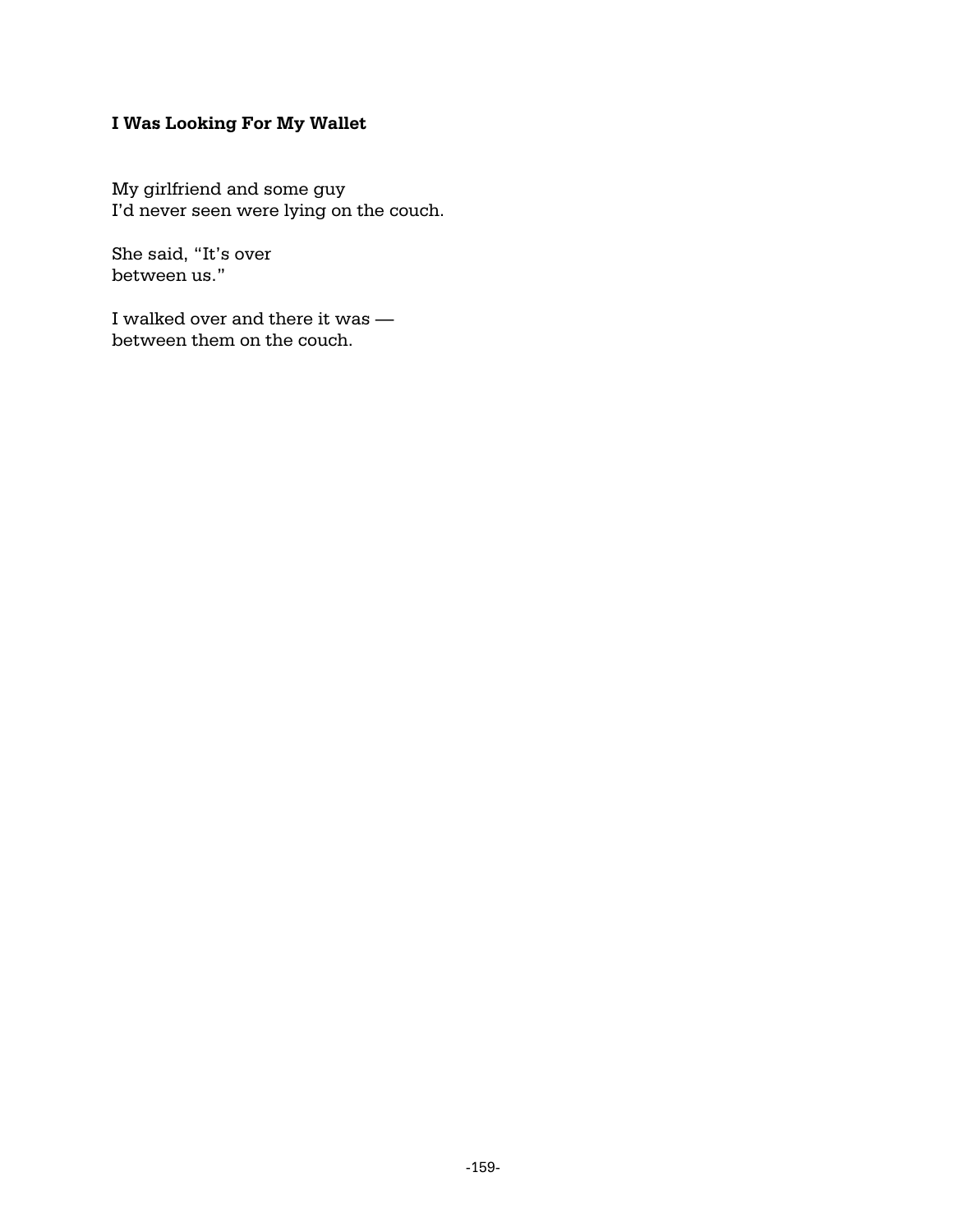### **The Only Possible Explanation**

All night long there's this scraping sound

as my appliances move slowly across the kitchen floor.

The woman across the hall collects refrigerator magnets.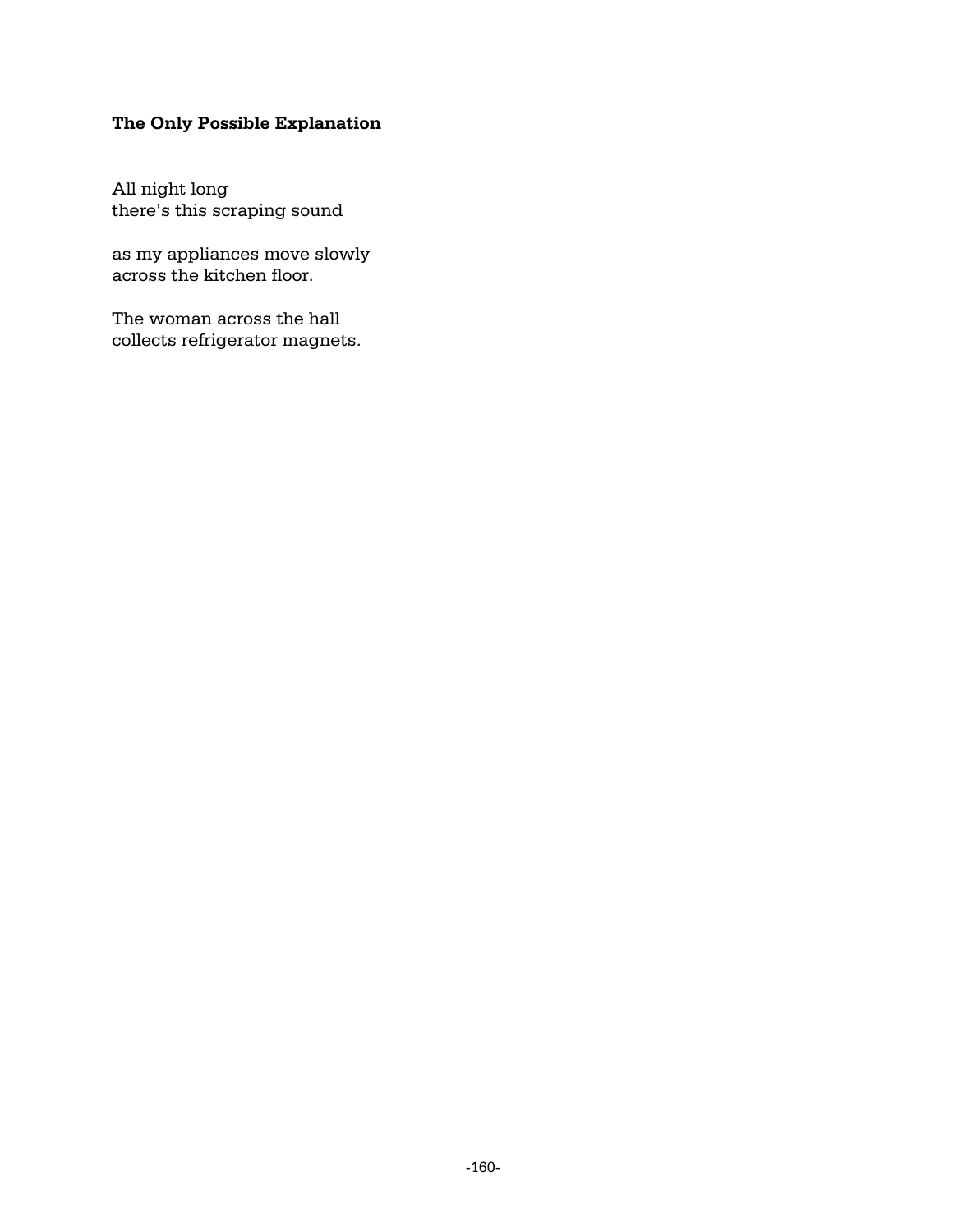### **Fame**

If you want your name to be remembered long after you are dead,

find young people with excellent memories and tell them your name.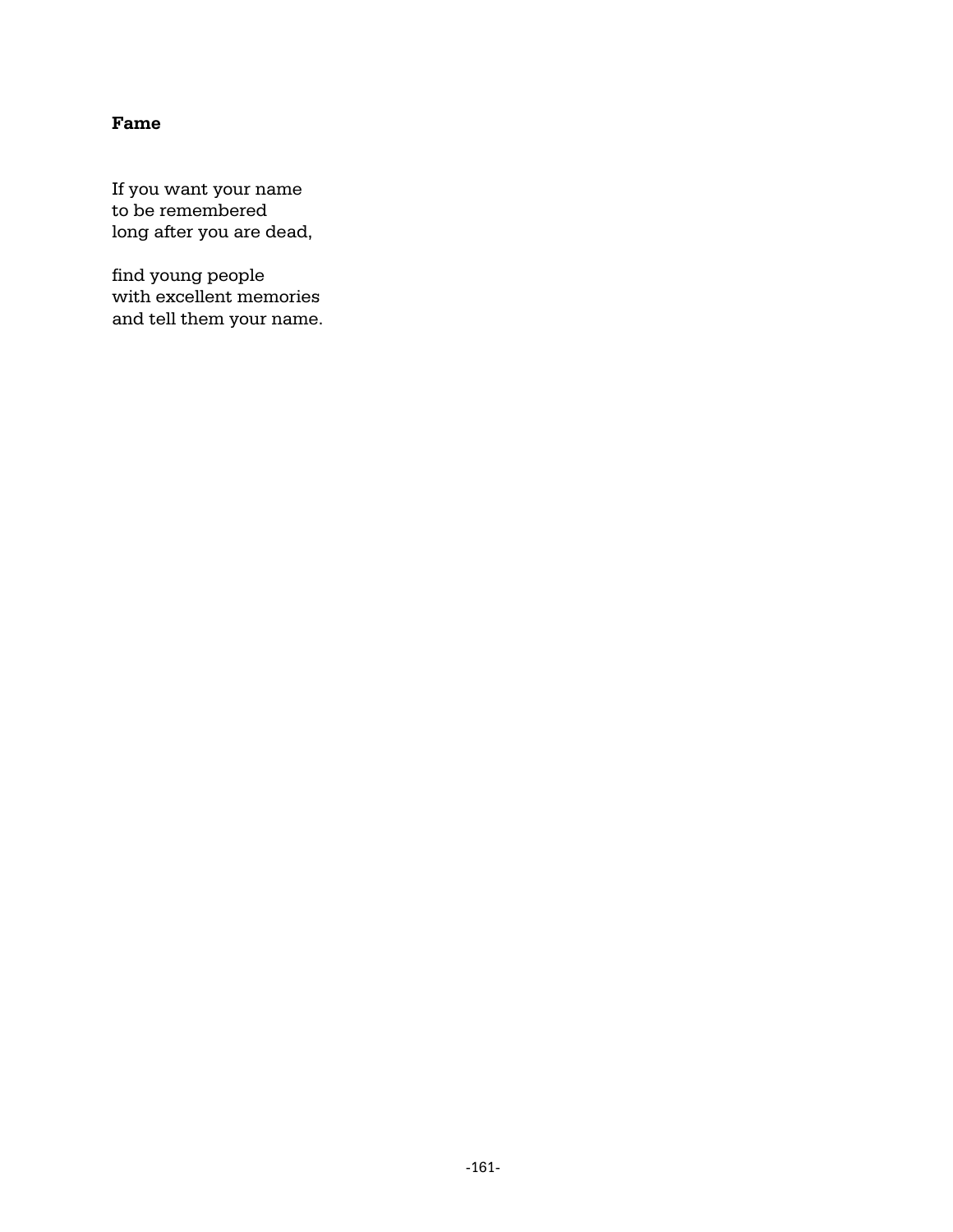## **What Am I Working On?**

I'm writing a book about a movie about a man

who does not want to be in a movie,

but instead, wants to be in a book.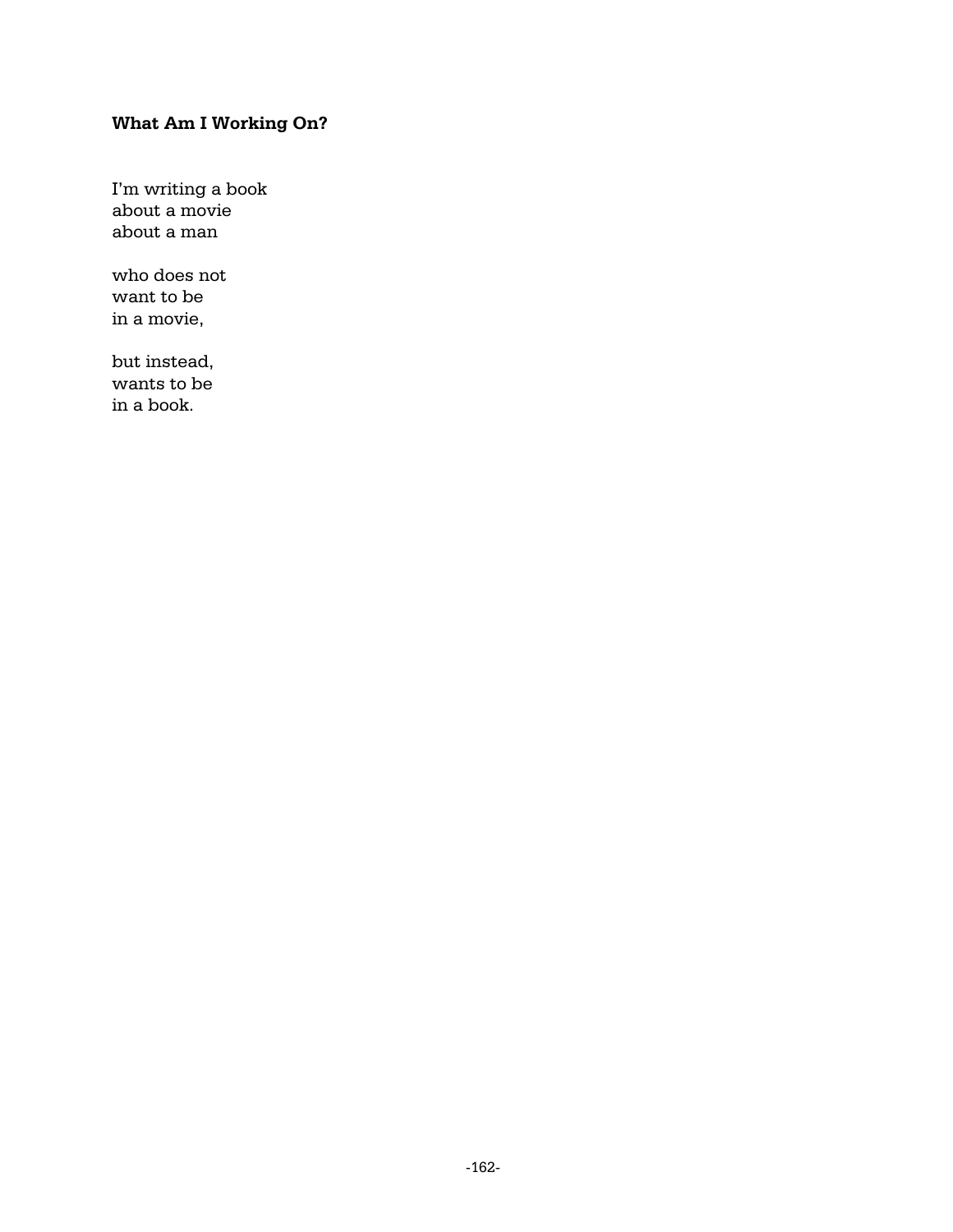### **Two Proven Facts**

People who say there is a method to their madness,

and

people who feel alone in a crowd are crazy.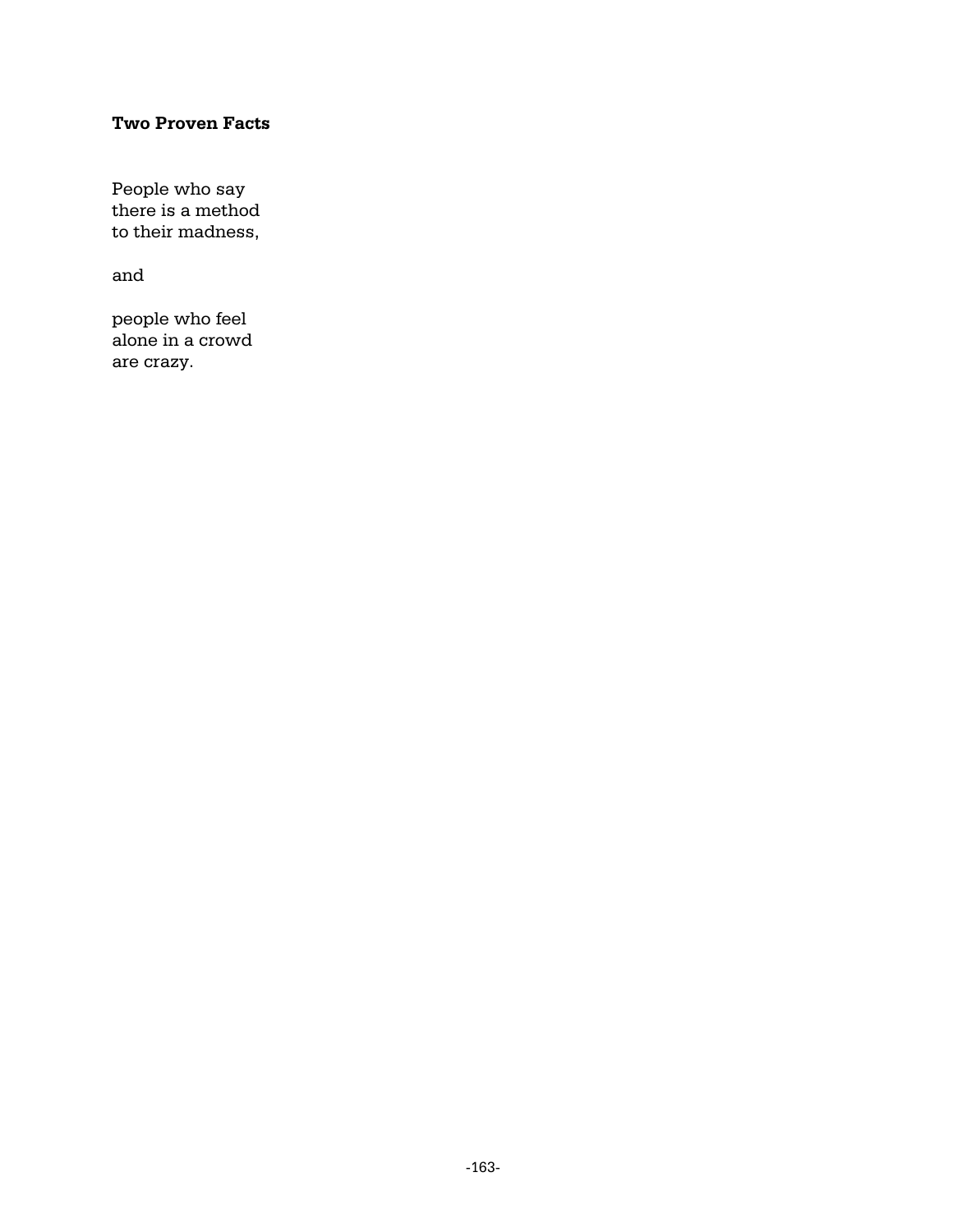### **Which Proves My Point**

A friend of mine became a very famous, though in my opinion, vastly overrated novelist.

After he died, he channeled a novel through me and no one liked it.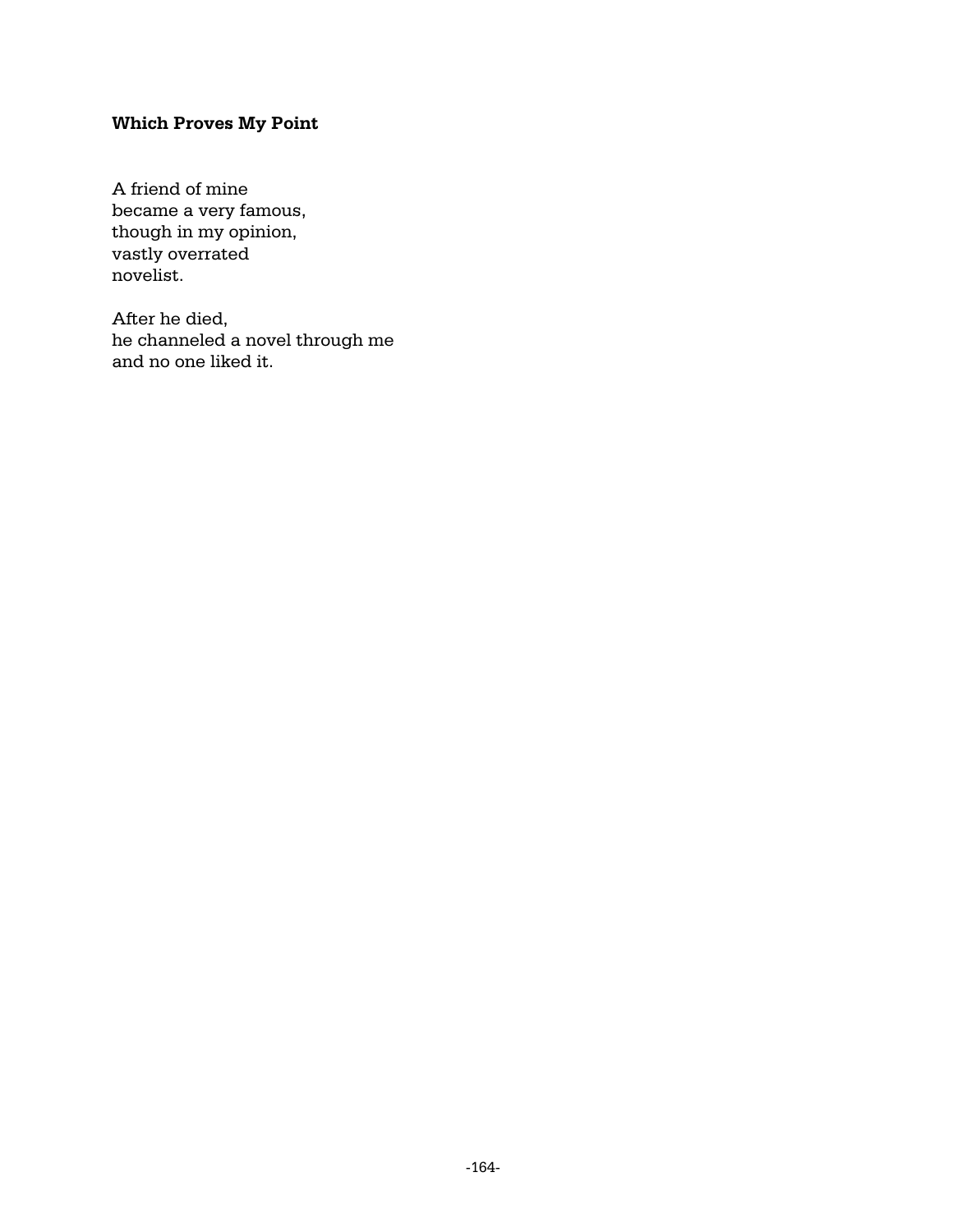#### **Michael Rothenberg**

Michael Rothenberg has been an active environmentalist in the San Francisco Bay Area for the past 25 years. His books of poems include *The Paris Journals* (Fish Drum), *Monk Daddy* (Blue Press) and *Unhurried Vision* (La Alameda Press). Rothenberg is editor and publisher of Big Bridge, www.bigbridge.org. He is also editor of *Overtime*, Selected Poems by Philip Whalen (Penguin), *As Ever,* Selected Poems by Joanne Kyger (Penguin) and *David's Copy*, Selected Poems by David Meltzer. He is presently working on the selected poems of Edward Dorn (Penguin, 2007) and the Collected Poems of Philip Whalen (Wesleyan University Press, 2007).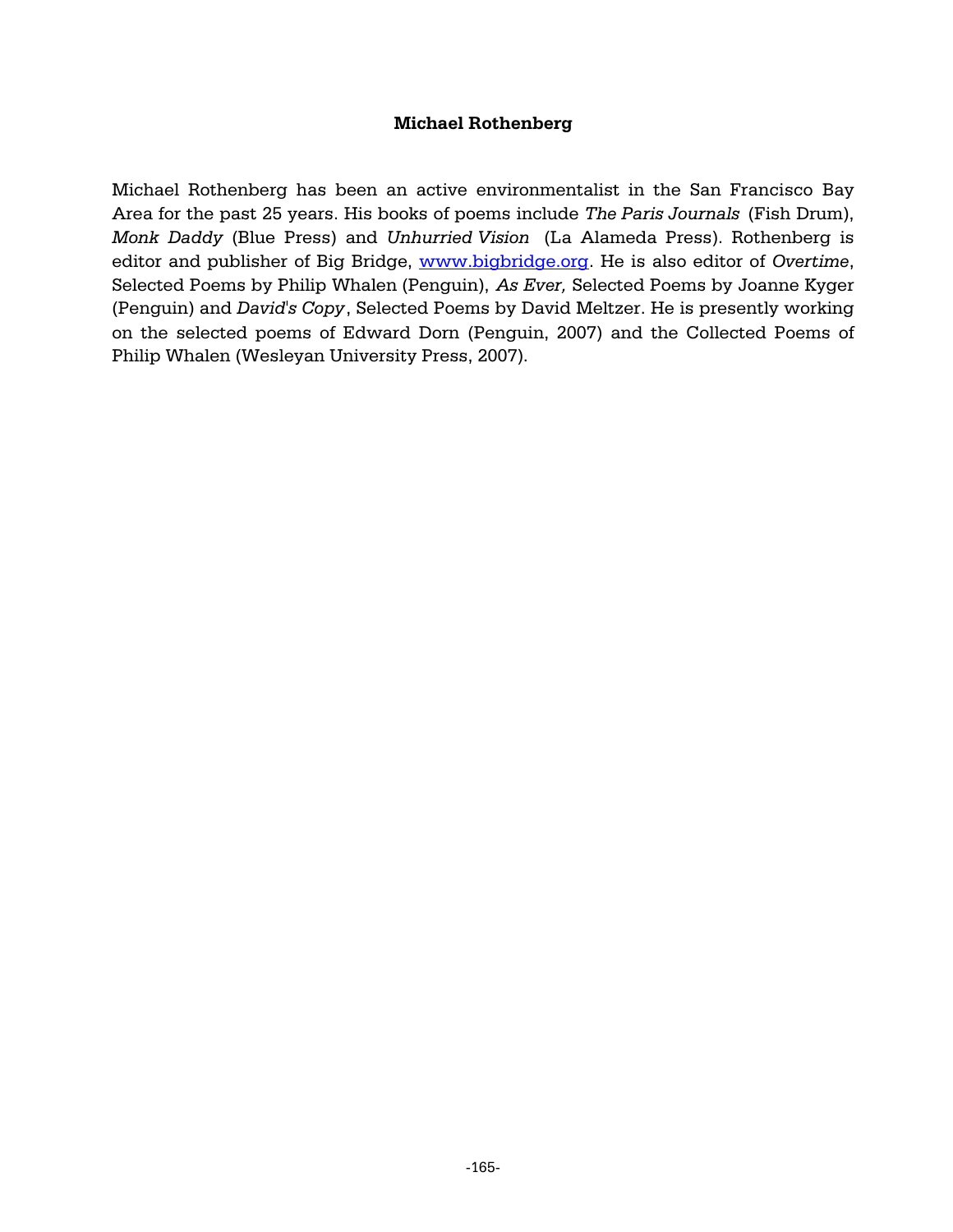#### **ANGELS SLEEP IN PEACE!**

Angels sleep in peace!

Devils stay past midnight

listen to Paganini Pretenders, King Of America, Heartless Liars

Have you heard them playing 8-ball while reading *Ziggy's Dream*?

Did it matter when the Army closed imagination's terrifying halls to Strategists of Art?

No, it doesn't make sense to matter No explanation needed for transfer of funds

from one pocket to another For those Charlie Chaplins entering data, boiling nouvelle shoe leather soup

Supping on Valentine's Desires and Therapeutic seasonings It makes sense

> Angels sleep in peace! Devils stay past insomnia

& possum scud across the roof Listening to accusations of the trite and trivial from Fashion Fascists

Reveling in accusations of the ideal & naïve

soaked in gross dependencies & mother

Have you heard them in their drunken dance on granite floors,

in the rhythm of Sisyphus?

 Would it matter if Superman disappeared in his glacial fortress and forgot about Lois Lane?

No, it doesn't make sense to matter No explanation is needed for the transfer of sperm

from one pocket to another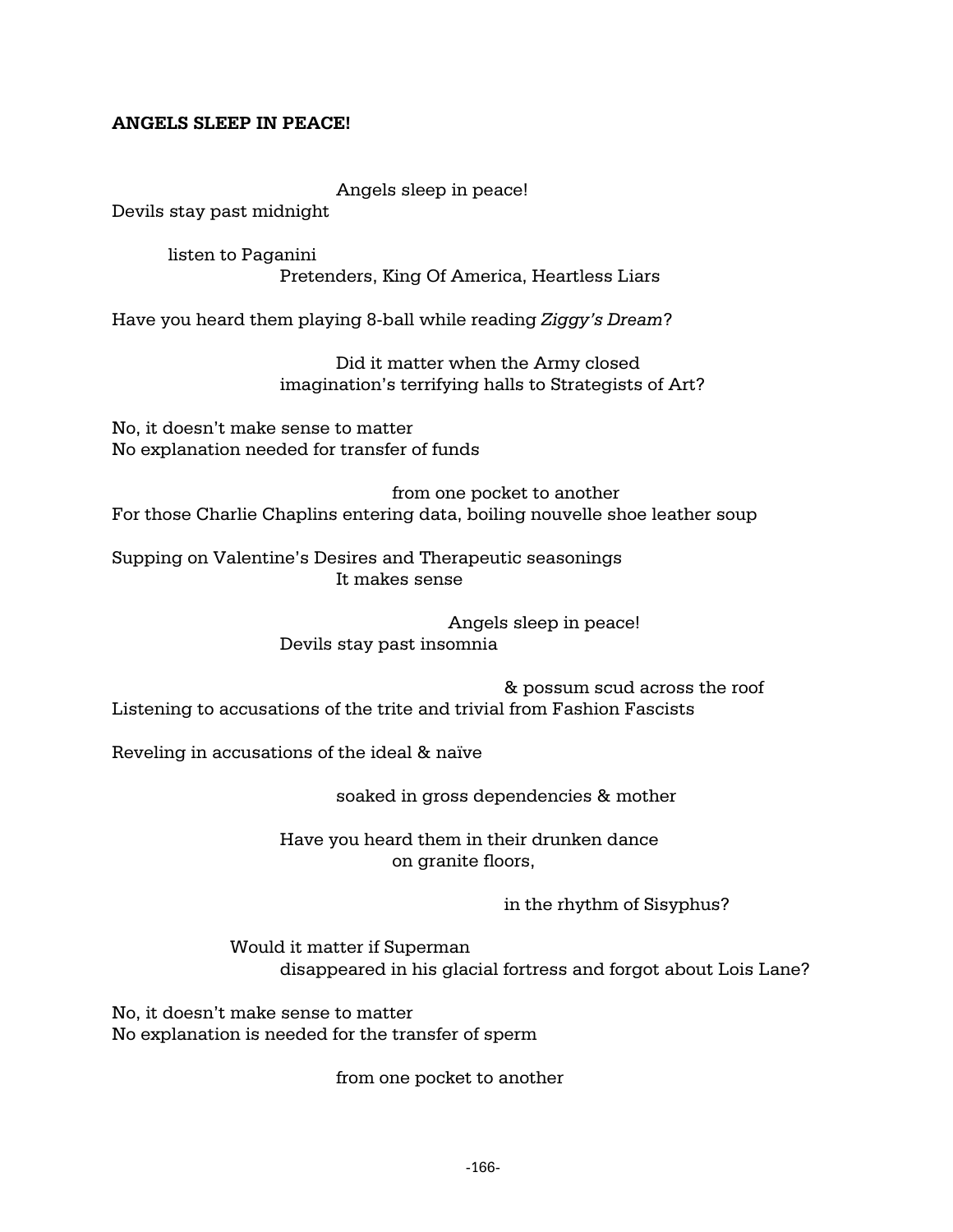For Cryogenic Automatons taking surveys & grants, boiling eclectic dialectics Gorging on Cornish hens & Sweet & Low

It makes sense

Angels sleep in peace! Devils stay past gunshot

> & sweat soaked orgies & tender whisperings

Have you made up your mind,

in those white silk gowns,

hair loose on freckled shoulder,

licking your own nipples, raising your naked ass to four impossible walls?

That I should be persuaded by repressed exhibitions of genitalia Does it matter when crisis rings

the death of a poet & saw-grass fires kiss his naked guilt?

No, it didn't add up to verse, or wake the angels to salve the clawing innocent No, it doesn't make sense to matter longer

> No explanation needed for the transfer of one fish from one

Amazon to one aquarium

on a bookshelf on one hill above Pacific shoreline

For Game Hunters tracking down genuine tears & renderings, boiling conceptual logic Mounting vanquished language of invisible jaguars & hornless rhinos

On walls…

It makes sense

For those lazy drifters beneath the stars

2/21/98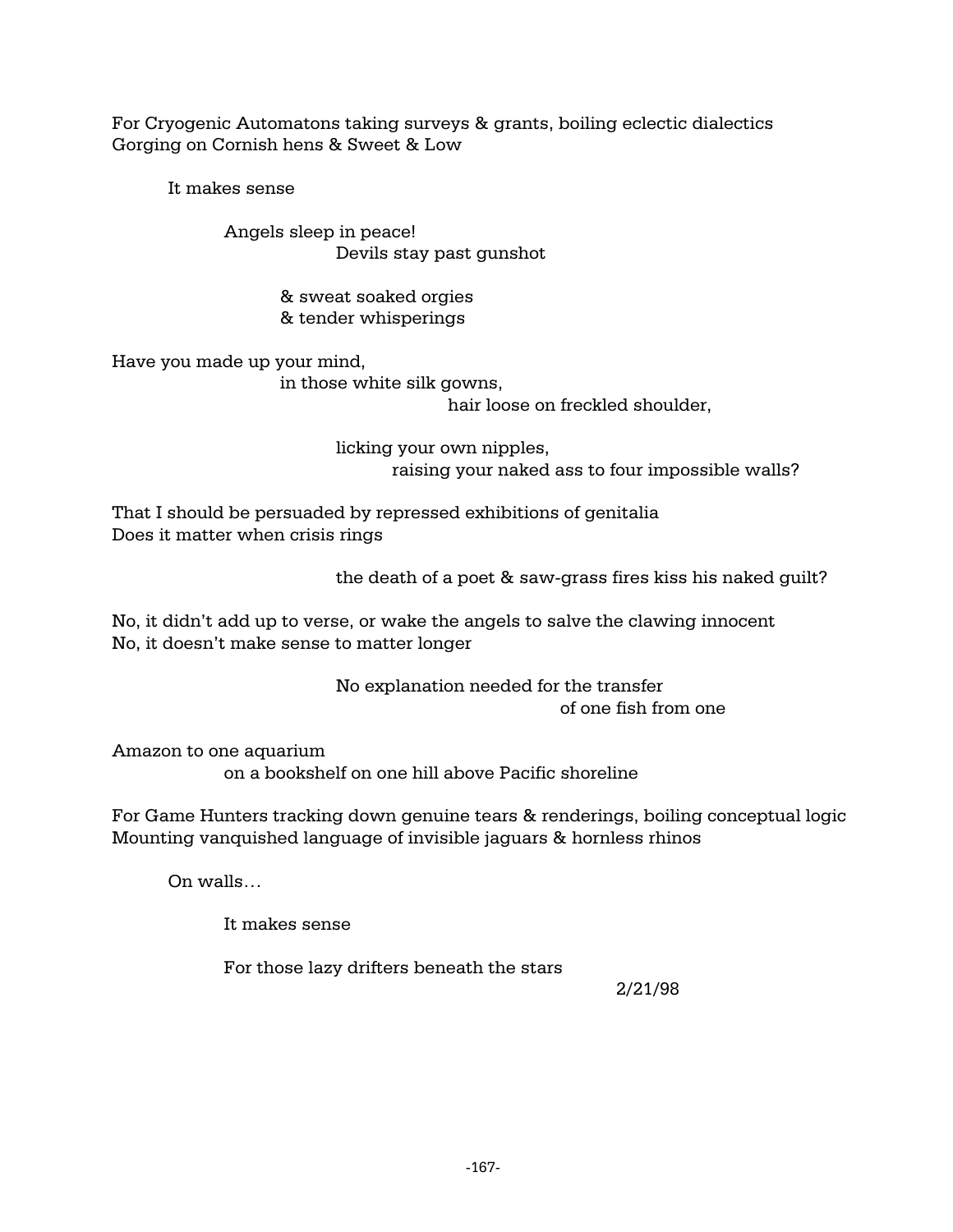#### **THE JET IS NOW PERCEIVED**

The jet is now perceived as a weapon The boat is now perceived as a weapon The house, a weapon The car, a weapon

The tree The toy The air

Vehicles for poison, explosives Film, magazine, song, propaganda

What can't be used for killing is frivolous

One drop of water is one holy jihad

Seeds of love in your enemy's heart Walk away!

Security is perceived as a weapon Fidelity is perceived as a weapon

Prayer, a weapon Goddess, a weapon Vegetarian cuisine Yoga, a weapon

Art & religion in the hands of a villain is black magic

Orgasm, a weapon Nation, a weapon The tribe, the hive, location is a weapon

Now I've got the money to travel beyond time But no place is safe the weapon is mind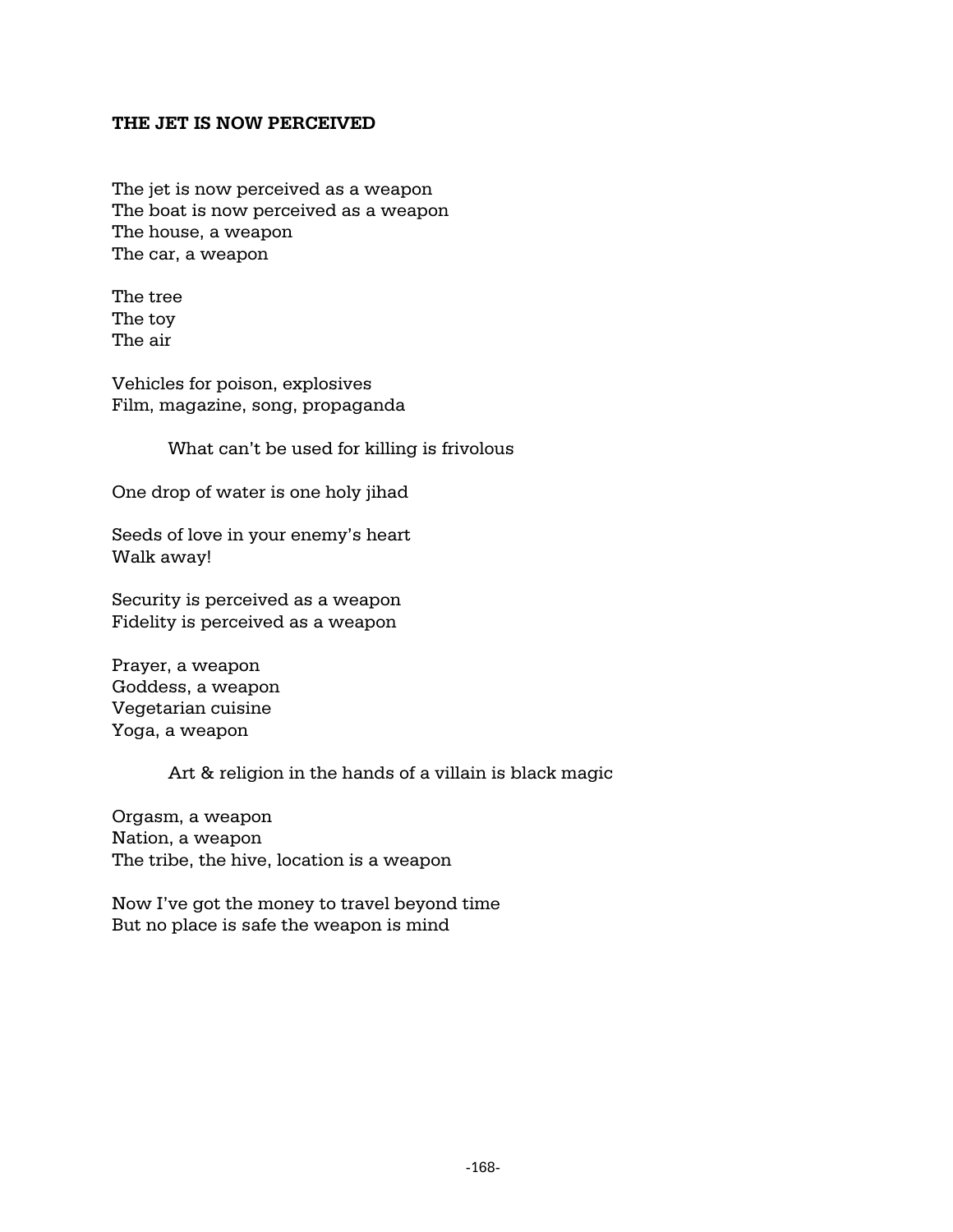### **KATRINA**

Despite day after day of appearance by President Bush aimed at undoing

*talk about corpses*

 *After Hurricane Katrina blew through Hollywood, Florida*

the political damage from a poor response to Hurricane Katrina,

*talk about toxic soup*

*Palm fronds*

the White House has not been able to regain its footing,

*talk about mama drowning*

 *Cane splinters*

already shaken by the war in Iraq and a death toll exceeding 1,880.

*talk about suicide*

*Mango branches on the lawn*

The administration on Tuesday struggled to deflect calls for an accounting

*talk about rotten stench*

 *In New Orleans hungry mortality* 

of who was responsible for a hurricane response that even Bush acknowledged was inadequate

*talk about nothing left*

 *Provolone,*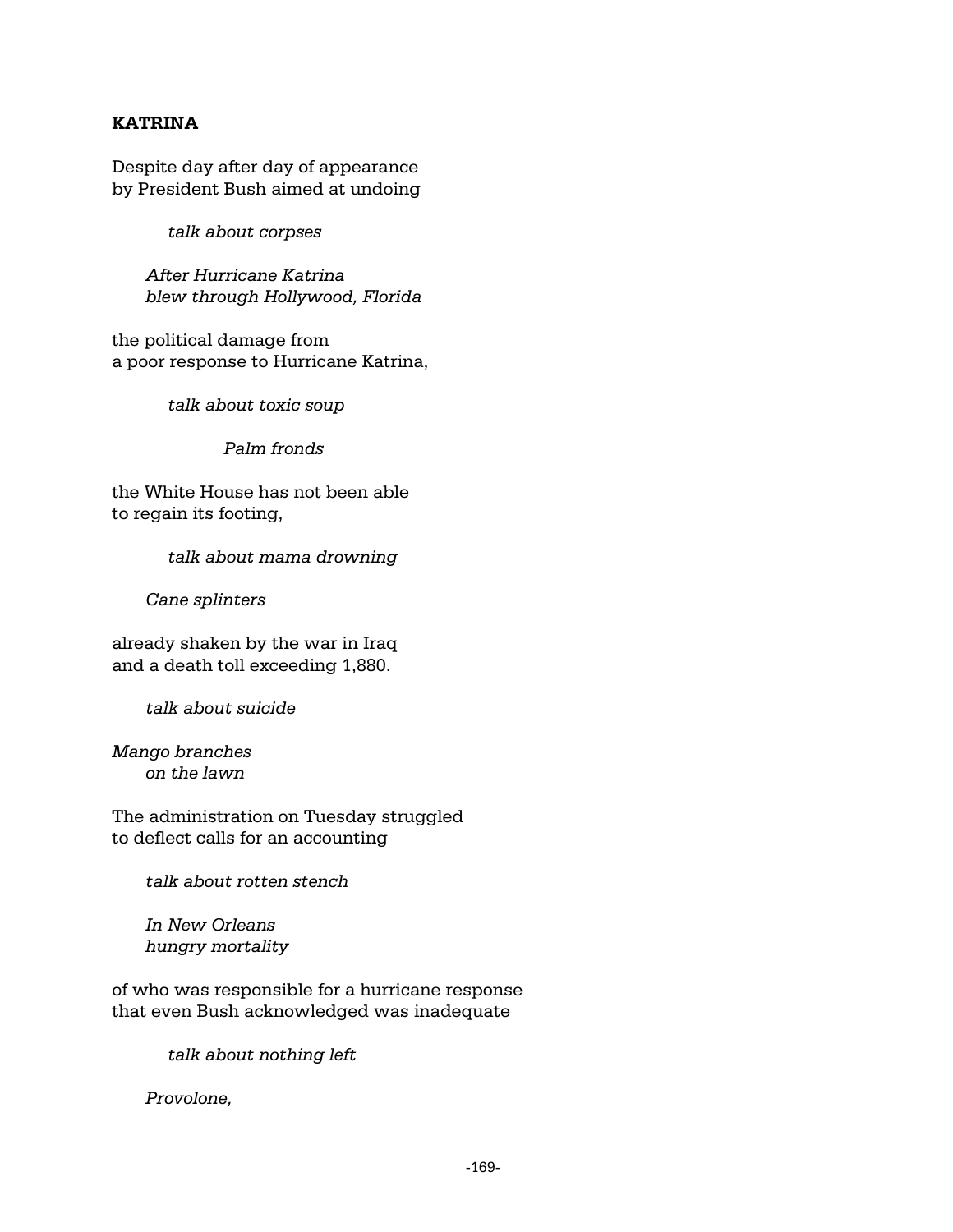*mushroom, bacon omelette*

Even as Katrina was bearing down on the Gulf Coast that Sunday night

*talk about being lost*

 *A biscuit at Grandpa's Diner*

and early Monday, Aug. 28-29, and the national hurricane center was warning

*talk about losing everything*

 *Skip dinner Shell a bowl of peanuts*

of growing danger, the White House didn't alter the president's plans

*talk about too much talk*

 *Wake late, check news New Orleans destroyed*

to fly from his Texas ranch to the West to promote a new Medicare prescription drug benefit.

*talk about corpses*

 *Why aren't there ten thousand rescue helicopters flying into New Orleans?*

By the time Bush landed in Arizona that Monday, the storm was unleashing its fury

*talk about toxic soup*

 *Why can't an administration that says it can rebuild Iraq protect it's own people?*

on Louisiana and Mississippi. The president inserted into his speech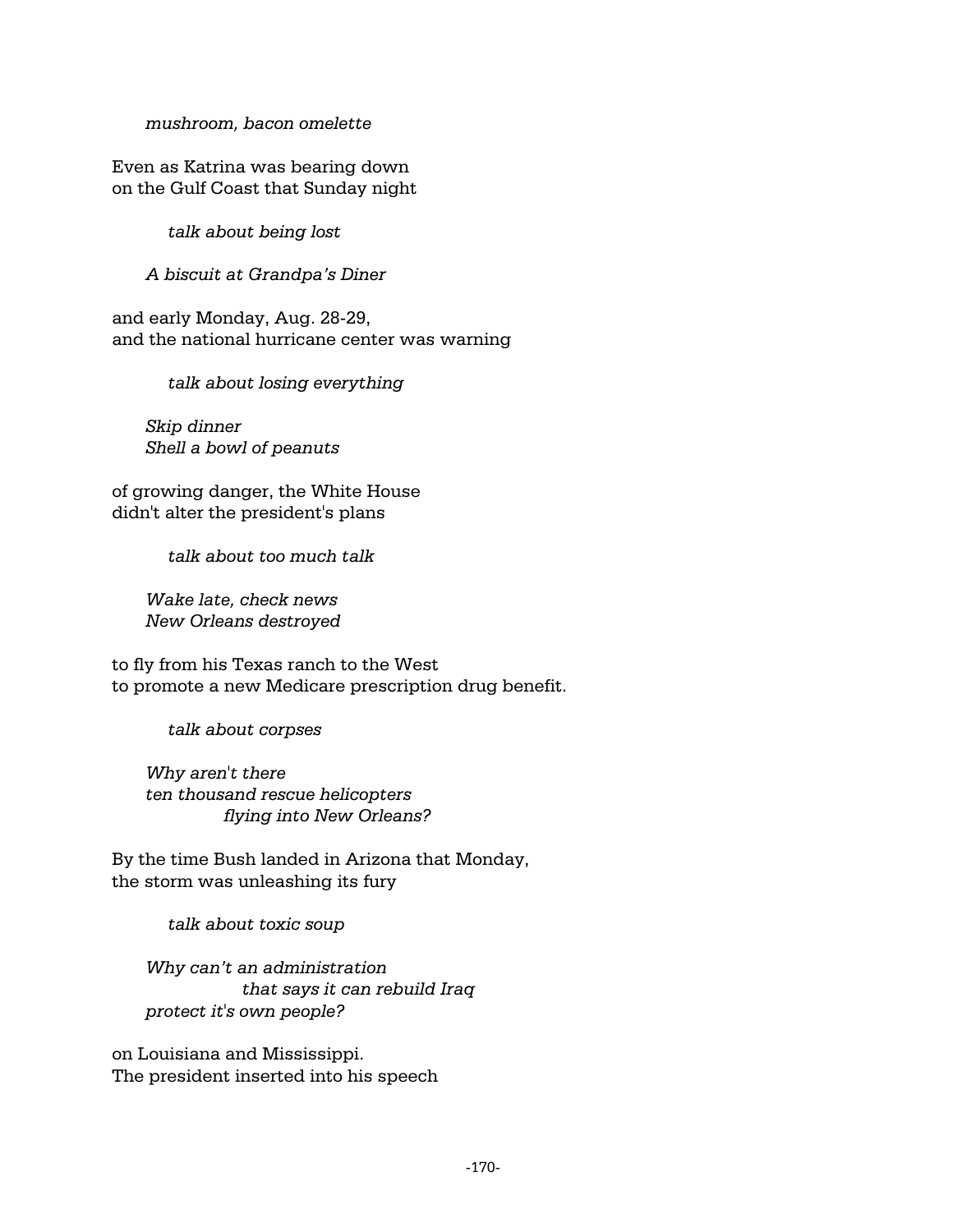*talk about mama drowning* 

 *Don't answer*

only a brief promise of prayers and federal help. He continued his schedule in California,

*talk about suicide*

 *It's a race, class issue "Boots or books" issue*

and he didn't decide until the next day that he should return to Washington.

*talk about rotten stench*

 *Iraq issue, troops issue! Food or security issue?*

But it took him another day to get there, as he flew back to Texas to spend another night

 *talk about nothing left*

 *"It's human nature!"*

at his home before leaving for the White House. Once the president was in Washington,

*talk about being lost*

 *Babies sheltered w/ cardboard salvaged from wreckage of "policy"*

the criticism only intensified. In a television interview, Bush said - mistakenly –

*talk about losing everything*

 *Platitudes*

that nobody anticipated the breach of the levees in a serious storm.

*talk about too much talk*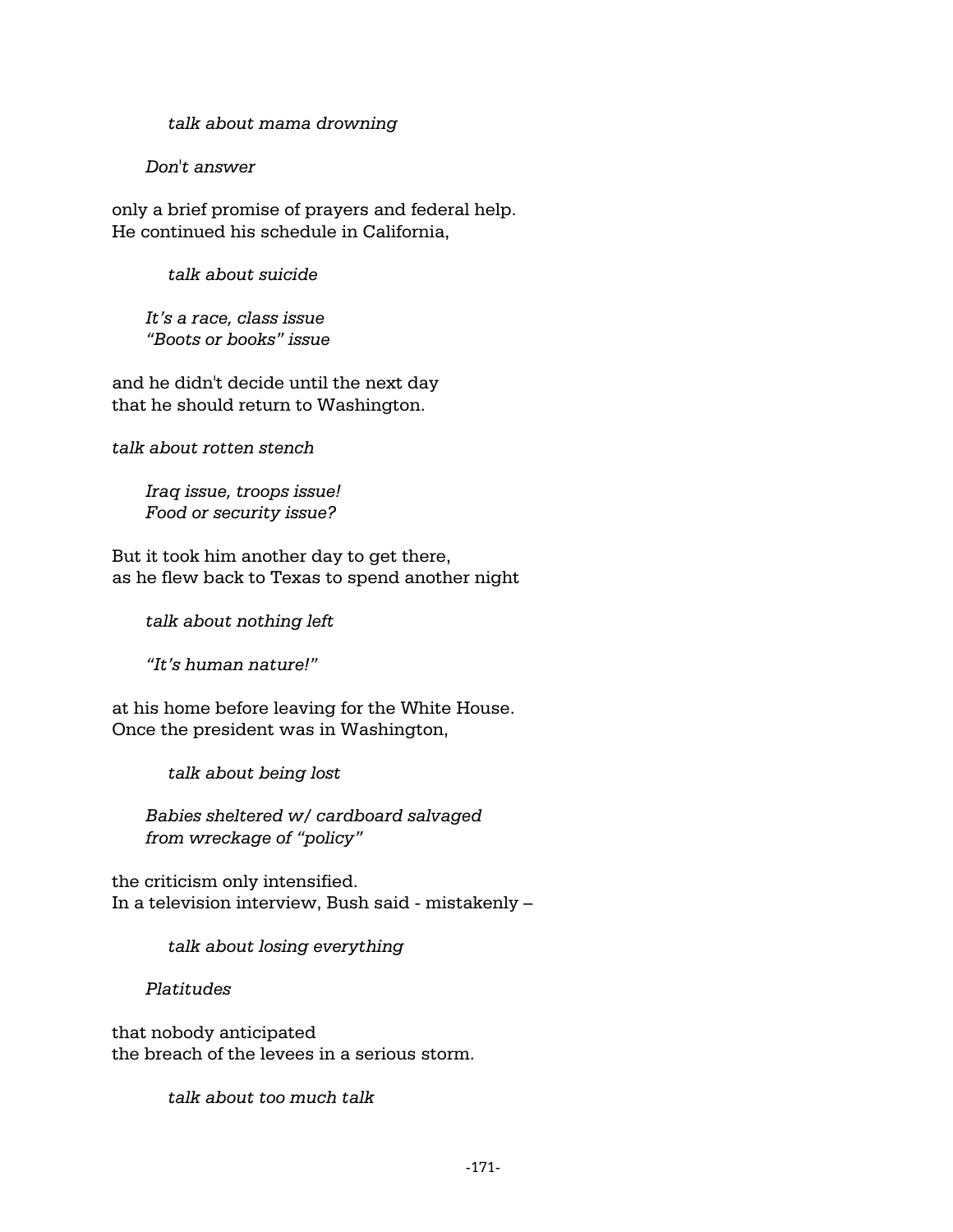### *Factoids*

Even Monday's trip to the region was a redo, hurriedly arranged by the White House. . .

 *Father says, "A Thousand Points of Light"*

 *Son says, "The Armies of Compassion"*

Bush raised eyebrows on his first trip by, among other things, picking Sen. Trent Lott, R-Miss. –

*talk about mama drowning*

 *Even as we speak. . .*

instead of the thousands of mostly poor and black storm victims – as an example of loss.

 *Bicycling medicines from pharmacy to catastrophe*

*That they would be refugees*

...Bush gave FEMA chief Brown – the face for many of the inadequate federal response –

 *Aliens in their own country*

 *Because they're poor, black, poor, white*

a hearty endorsement. "Brownie, you're doing a heck of a job," Bush said.

*talk about too much talk*

 *"Making their own situations in a dog eat dog world"*

Later in Biloxi, Miss., Bush tried to comfort two stunned women

*talk about too much talk*

 *"Refugees"*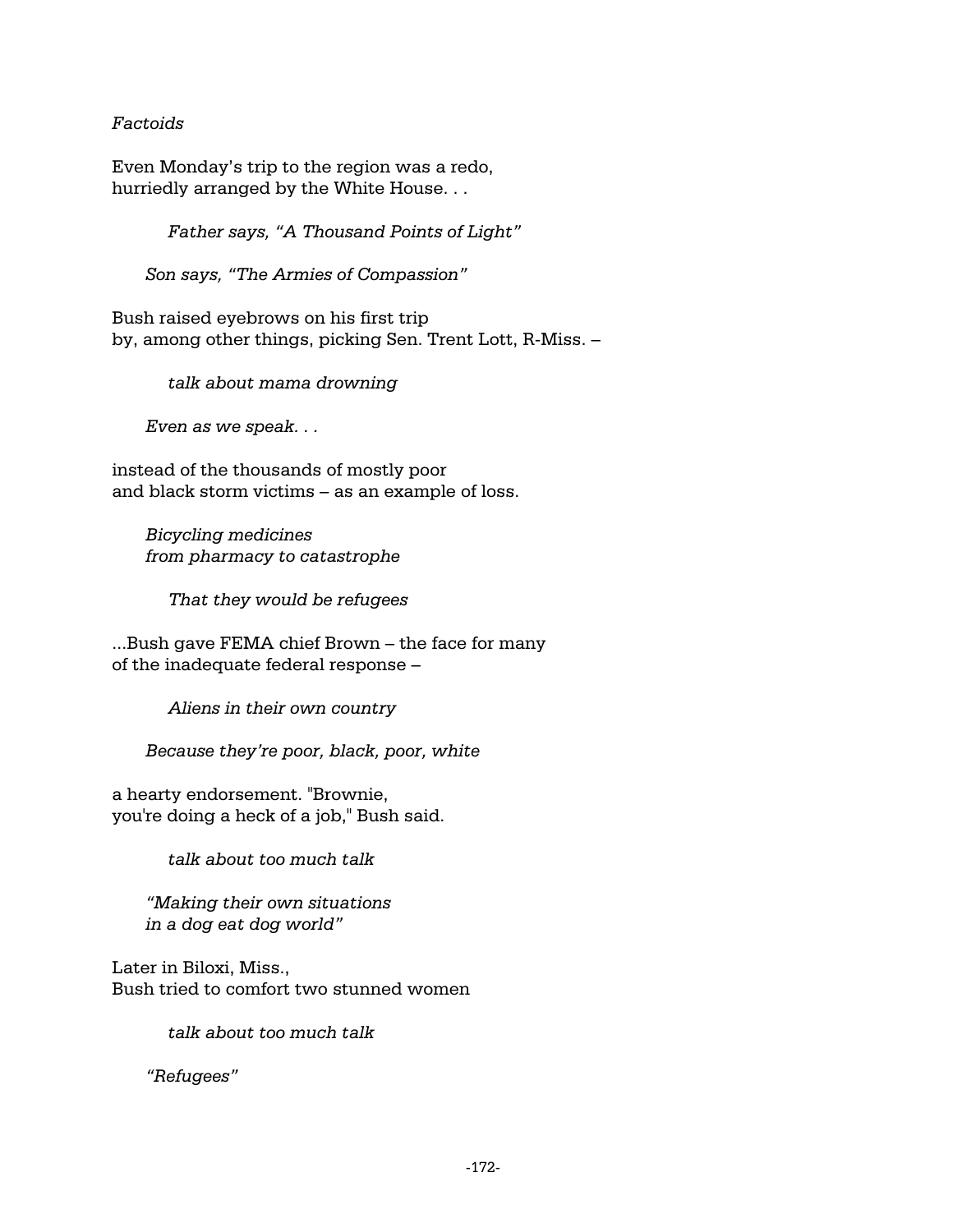wandering their neighborhood clutching Hefty bags, looking in vain for something

 *talk about too much talk*

"Evacuees"

to salvage from the rubble of their home. He kept insisting they could find help

*talk about too much talk*

 *"Flood victims"*

at a Salvation Army center down the street, even after another bystander informed him

*talk about too much talk*

*talk about corpses*

it had been destroyed. And at his last stop that day,

*talk about too much talk*

 *"It's time for Bush to go"*

at the airport outside of New Orleans, Bush lauded the increasingly desperate city

*talk about too much talk*

 *whine, whine go away come again another day*

*talk about corpses*

 *maybe ten thousand corpses*

*talk about too much talk*

*too much, too much*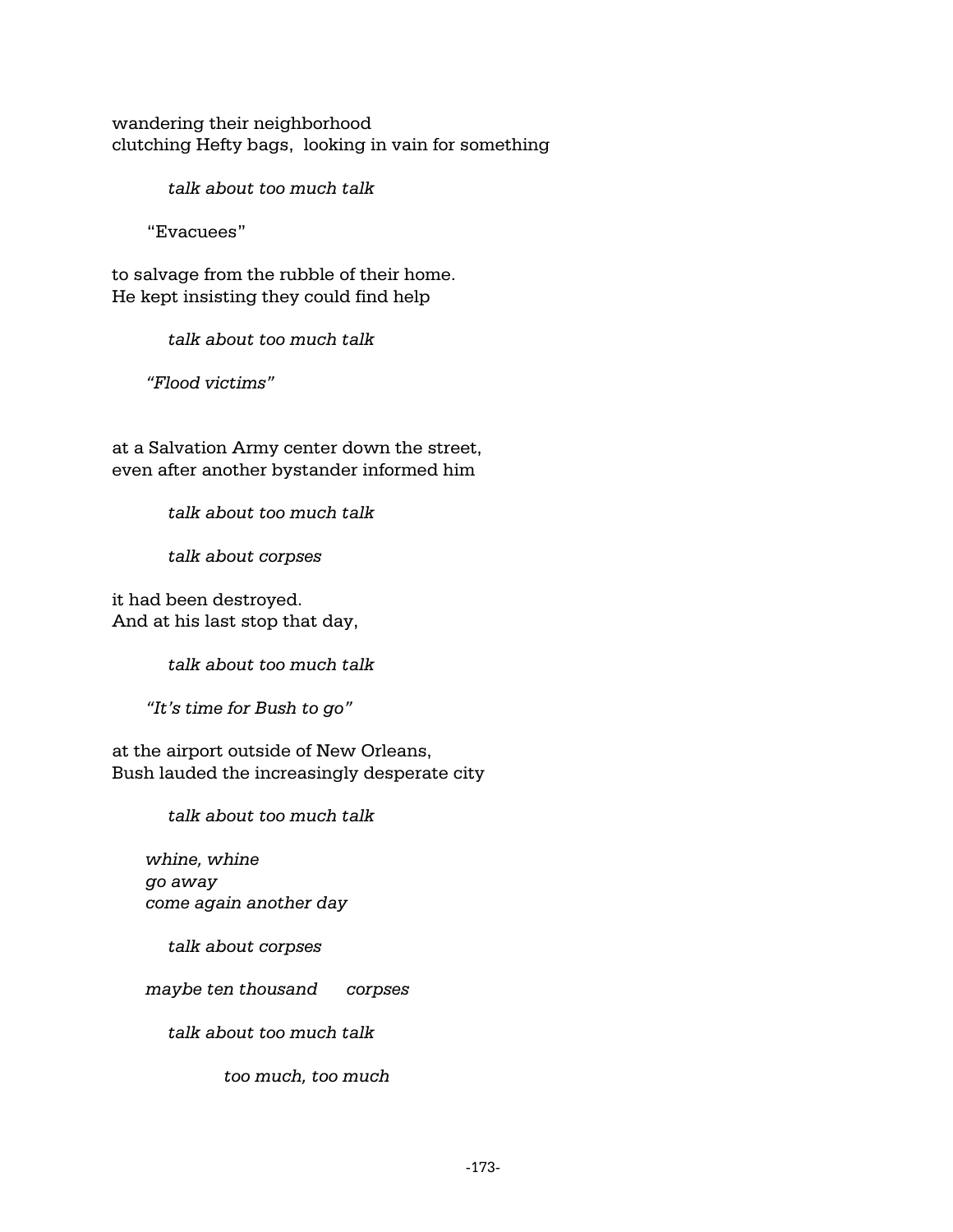*I look outside Crows in the mango tree*

August 28- September 16, 2005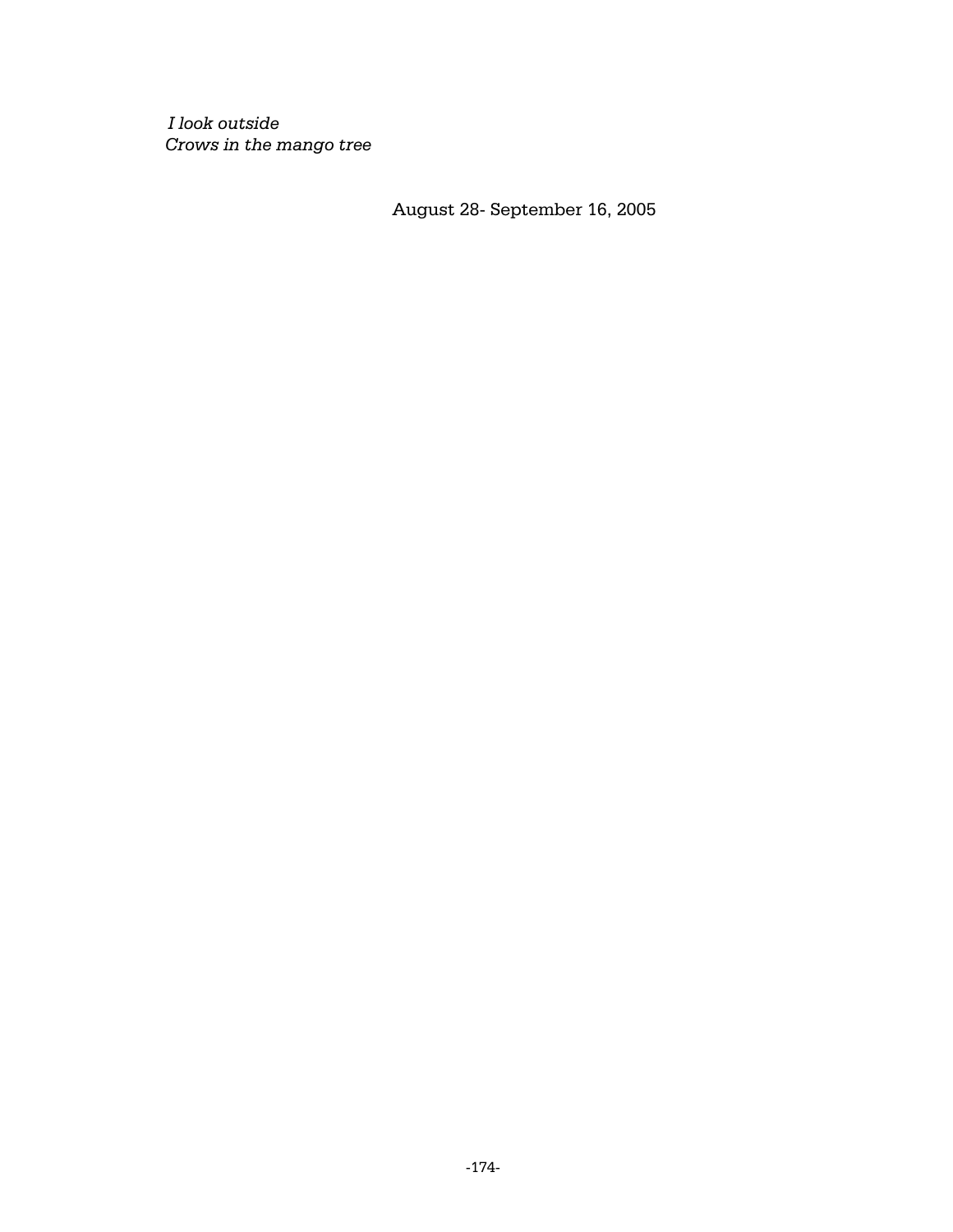#### **Leslye Layne Russell**

Leslye Layne Russell was born in 1946. She received her Bachelor's degree in English from California State University, Chico. She did post-graduate work in Religious Studies at CSU, Chico, and in the arts and Religious Studies at Naropa Institute, Boulder, Colorado. While at Naropa, she was on the first editorial staff of *Loka,* Naropa Institute's journal. Her poetry has appeared in the following magazines: *Poetry Now, Free Cuisenart, In Sublette's Barn, Poetic Express, A Little Poetry, Open Mike, Art Speaks: Tibet, One(Dog)Press, Minotaur Press, Baker Street Irregular, The Dickens, Poetry Repair Shop, Fish Dance, In the Grove, Disquieting Muses, TADS, and Blue Moon Quarterly.* She is a non-denominational minister who specializes in writing and conducting wedding ceremonies. Three of Russell's poetry collections, *Into the Dark Mountain, Last Visit* and *A Quiet Place*, are scheduled for publication in 2002. Her poetry can be read on the Internet at http://www.whiteowlweb.com.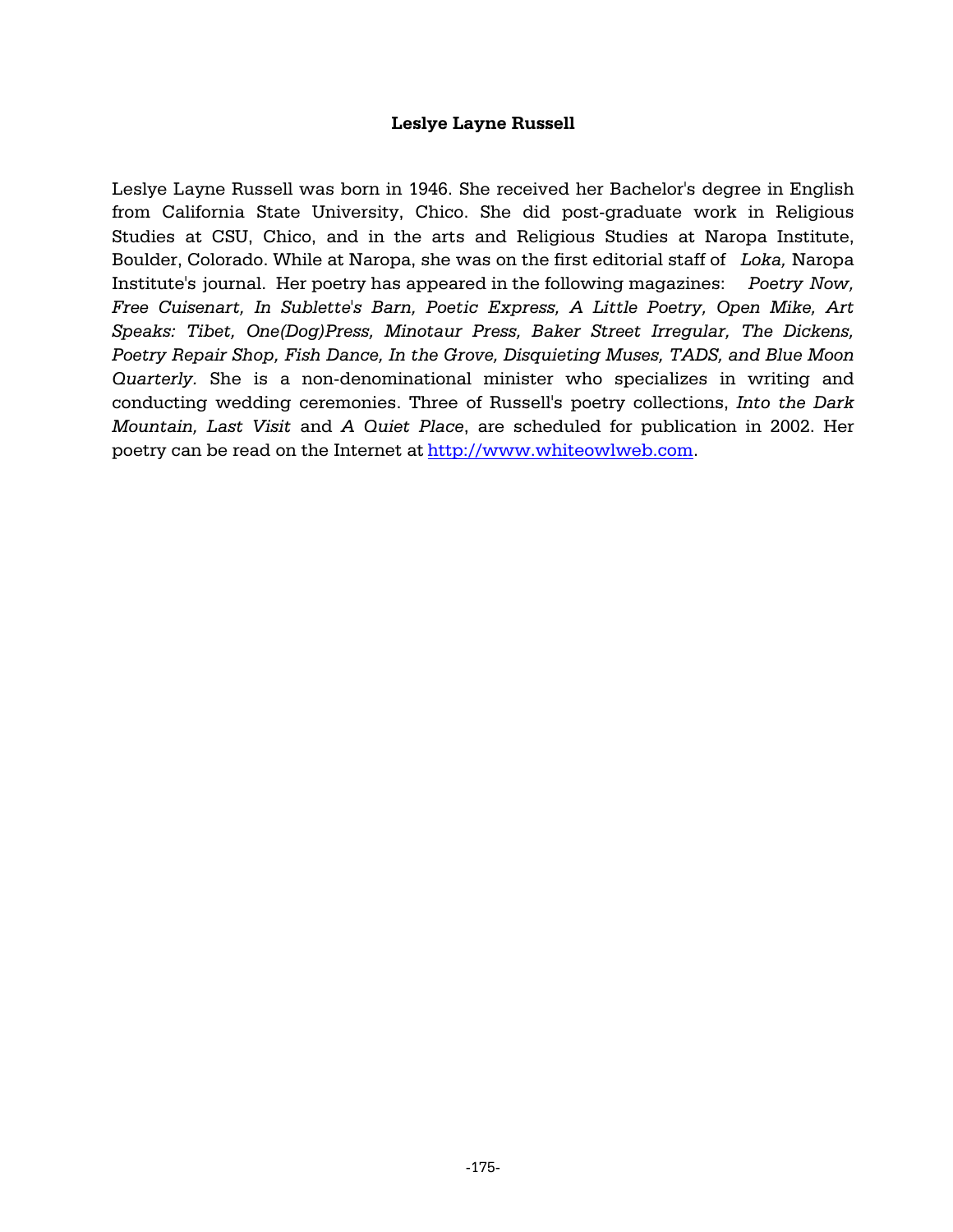### **death in the meadow**

intimated a week before now the message scored in my morning body at the edge of the bed

am I ready then to die

*yes*

journey to northwest Sierra Butte Meadows wait without waiting breathe green mountain moments

#### night

 a Tibetan lama in red robes and light wakes me in the cabin loft a silent vision of joy and imminence

precisely under sun next day by the creek feet in deep grass I sink into the white see the meadow through white veils

#### *I sink*

make it to a fallen pine can't sit lie on my back arms fall out to sides and hang in summer air life in the body wanes suddenly I know this is the death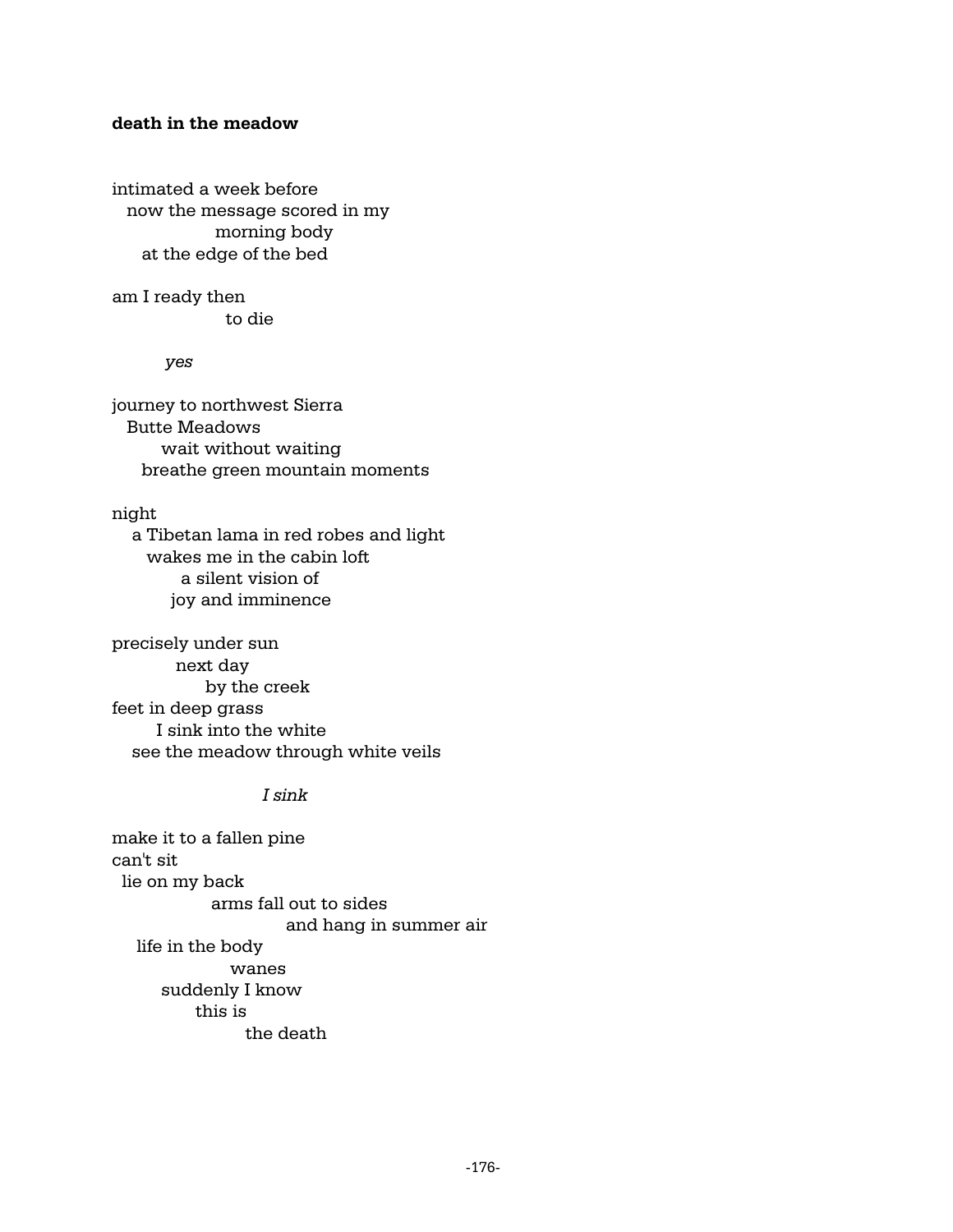inside white racing white warp speed white focus hold focus *light light light* surrender *light* consumed *light* energy of being *light* no one *light* how long suspended sky time how long the white how long the lifeless body lying no I only is *is* (then first) hearing water upstream down down down closer closer louder louder (second) body molecules slow resurface of feeling wake yet no movement

*give*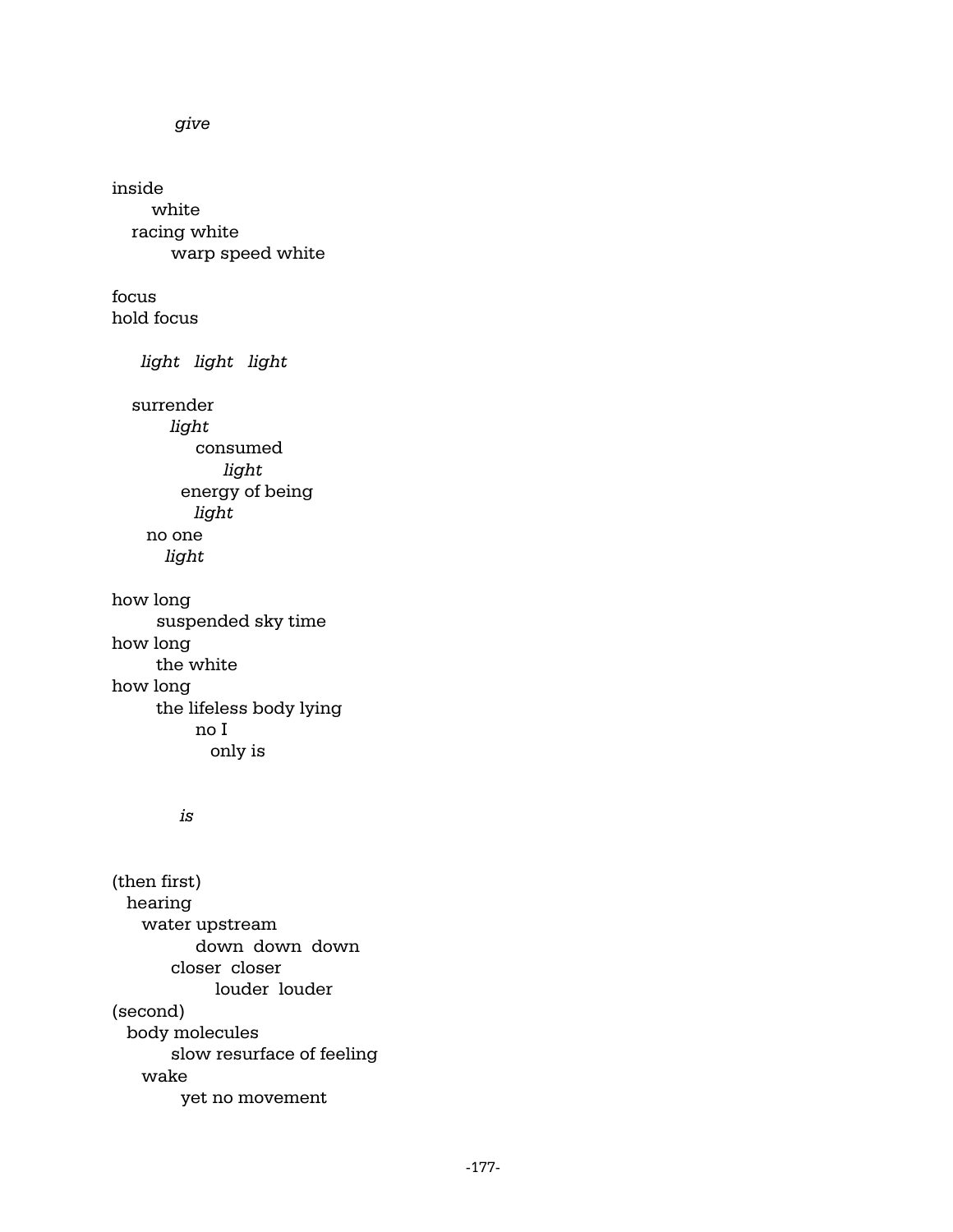(last) eyes slowly open to straight up blue sky bright mid the circle of pines blue green radiance a finger moves *hand* the other slowly slowly my body on the log *the log* take time no hurry what is it all but light in form in color *(but light)*

oh

*here again* nothing different nothing the same all light

*light*

I sit up slowly walk through afternoon meadow back to the tiny cabin

 grass how soft under bare feet cool

each step

*light everywhere*

how alive it all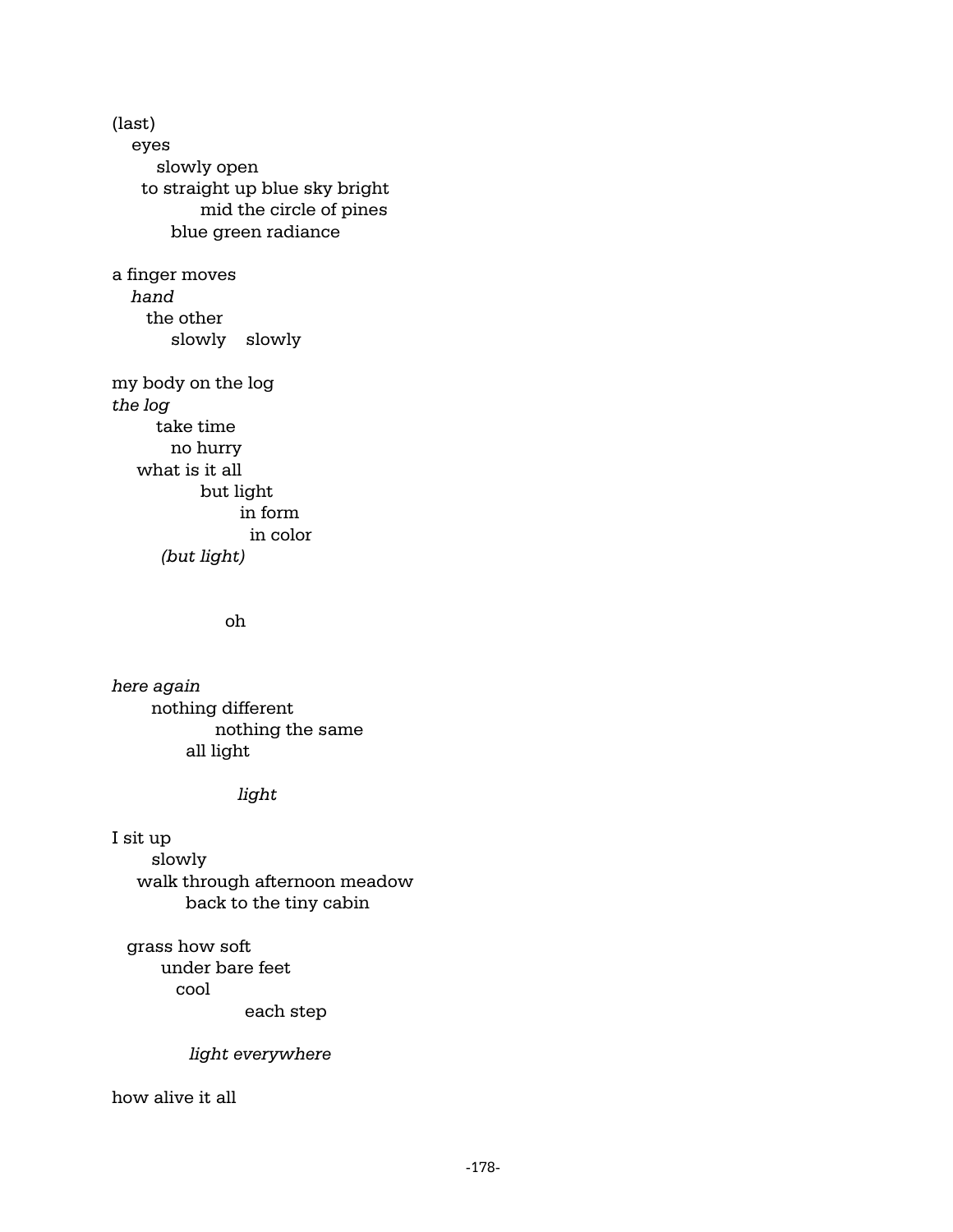*is alive*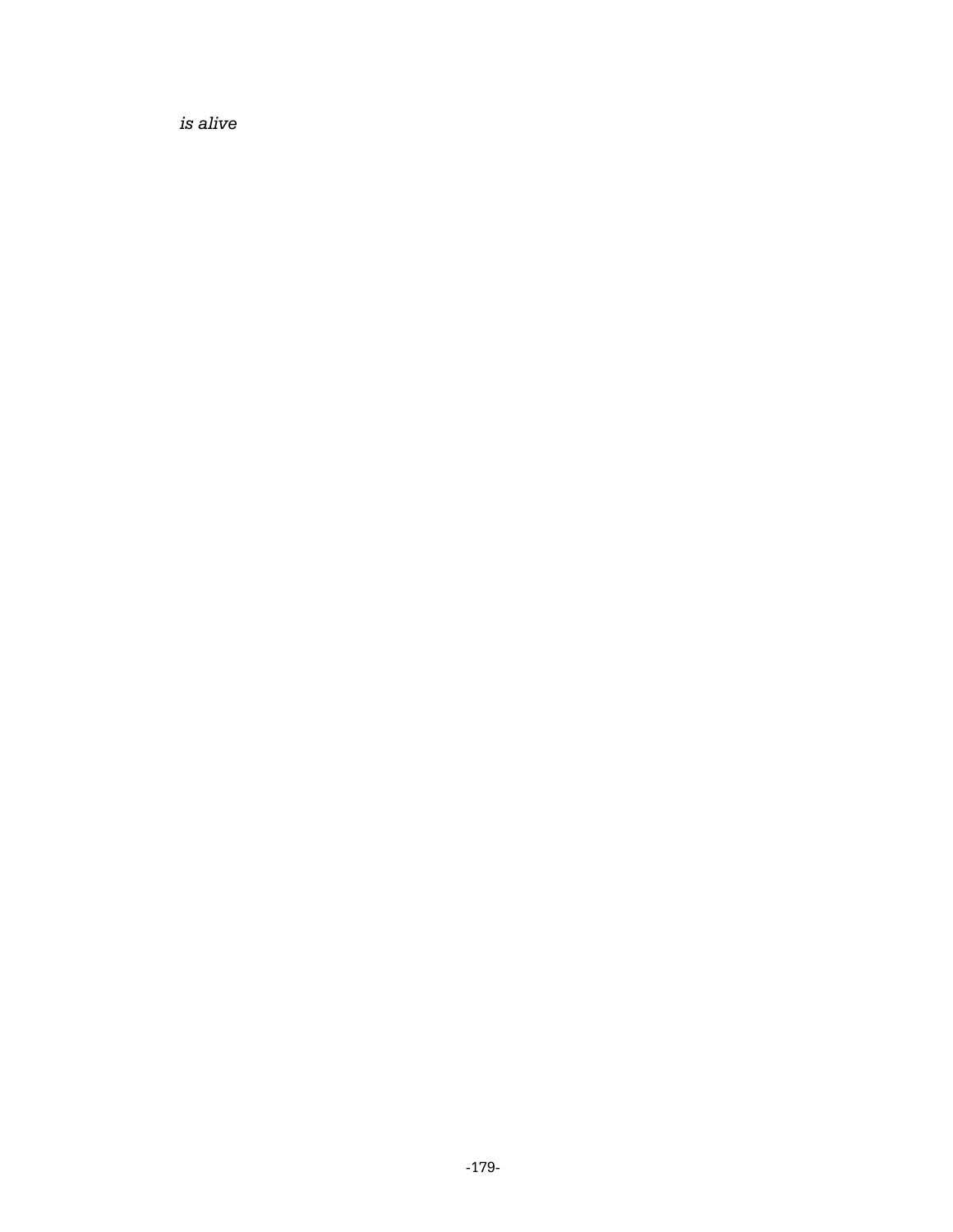#### **merge**

I arrive after rare May snow sun gone behind the west range

in the white last light of Mt. Shasta the dream dreamed before the journey finds me

the mountain stands in a moving gauze of mist

*I move into the dream*

air of cloud surrounds smell of pines and damp earth

great peak above me I bow to the earth life spirit head to holy ground

> *I move into the dream I move into the mountain*

gravel in my palms wet knees five times I bow

time moves into time place into place my breath into breath

> *I move into the dream I move into the mountain I move into the movement*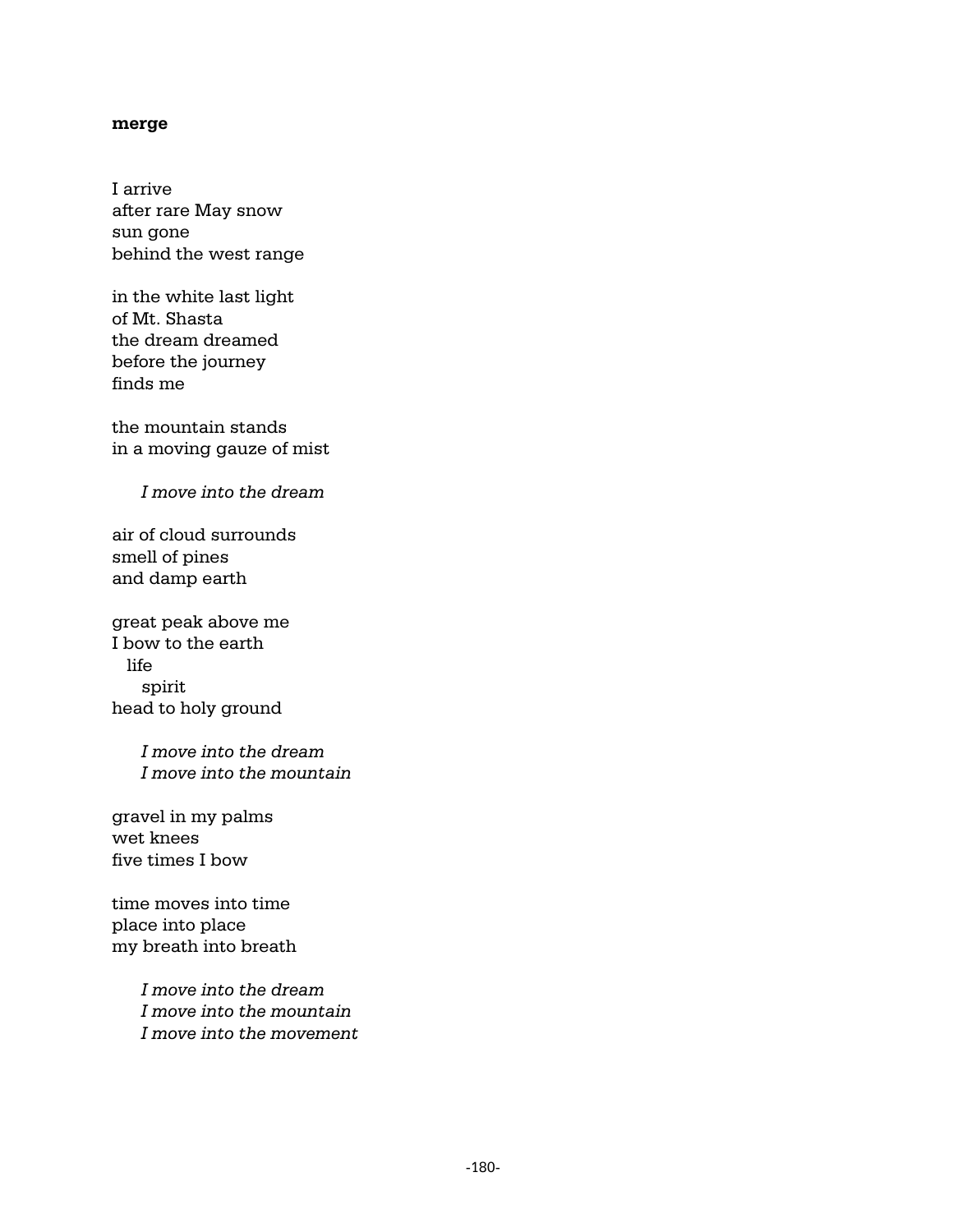# **question for the bodhisattvas**

how big the heart how big to hold and love this world where after a party on Halloween still in costume a kind boy of twenty stabbed stabbed left dead on the tracks the train hits his sacred body and all the world

(is changed forever)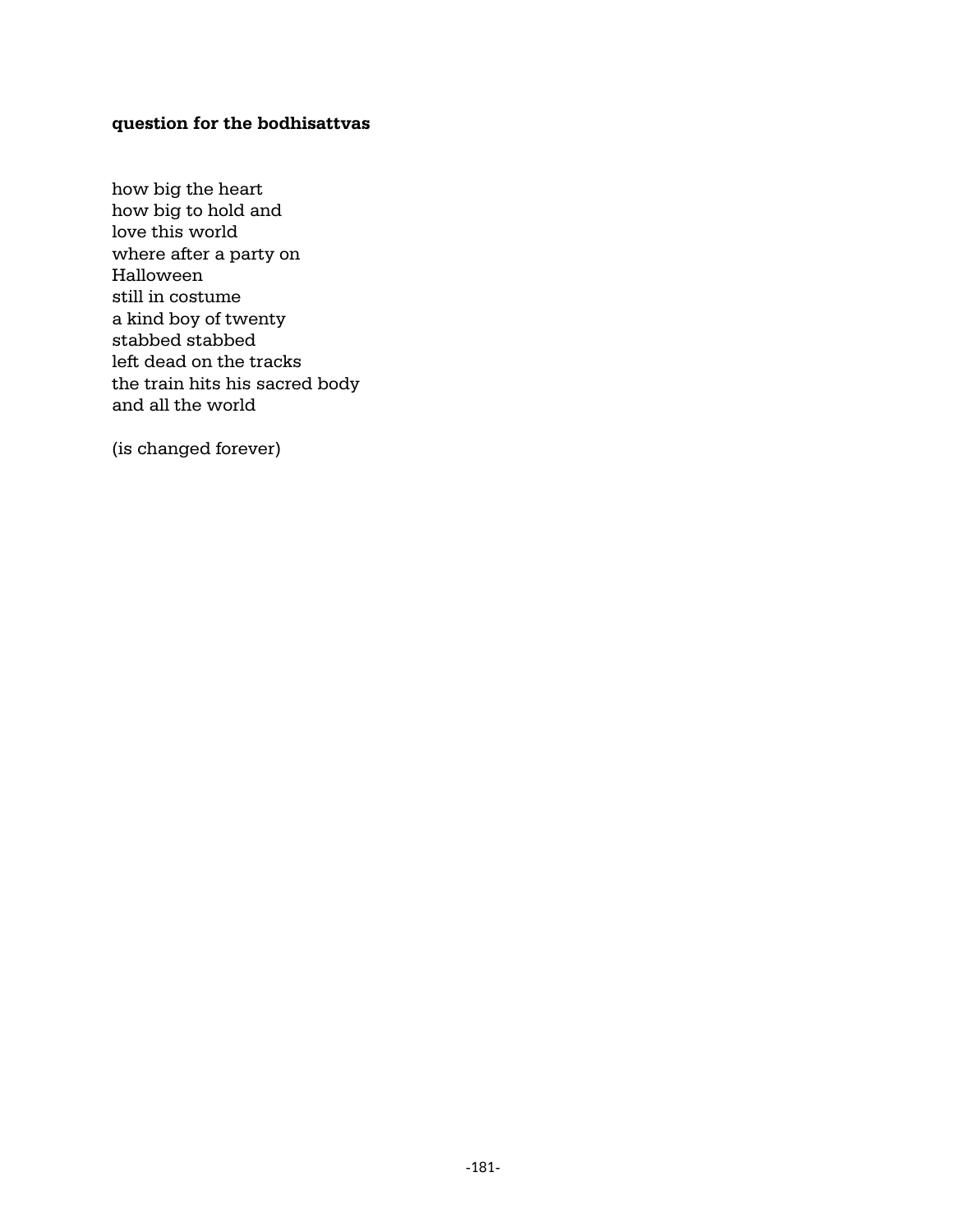#### **sax**

*a Vancouver poem*

slept with the saxman when you left town he was so tall

notes of ribbon blown close and round I the dancer

empty hall of hardwood floor we wove form and sound and air no audience

later his converted storefront windows filled with Yew Street light artist's dream

high in the loft tangle sweet and kind laughter after

down the ladder bakery bread and butter played me his shenai

sun through glass says afternoon walked the 13 blocks back

when you returned I told you even more than I had known

morning classifieds third floor attic sixty-five dollars

french windows to the sea took it moved that day

windows opened wide water and clouds gulls across the sky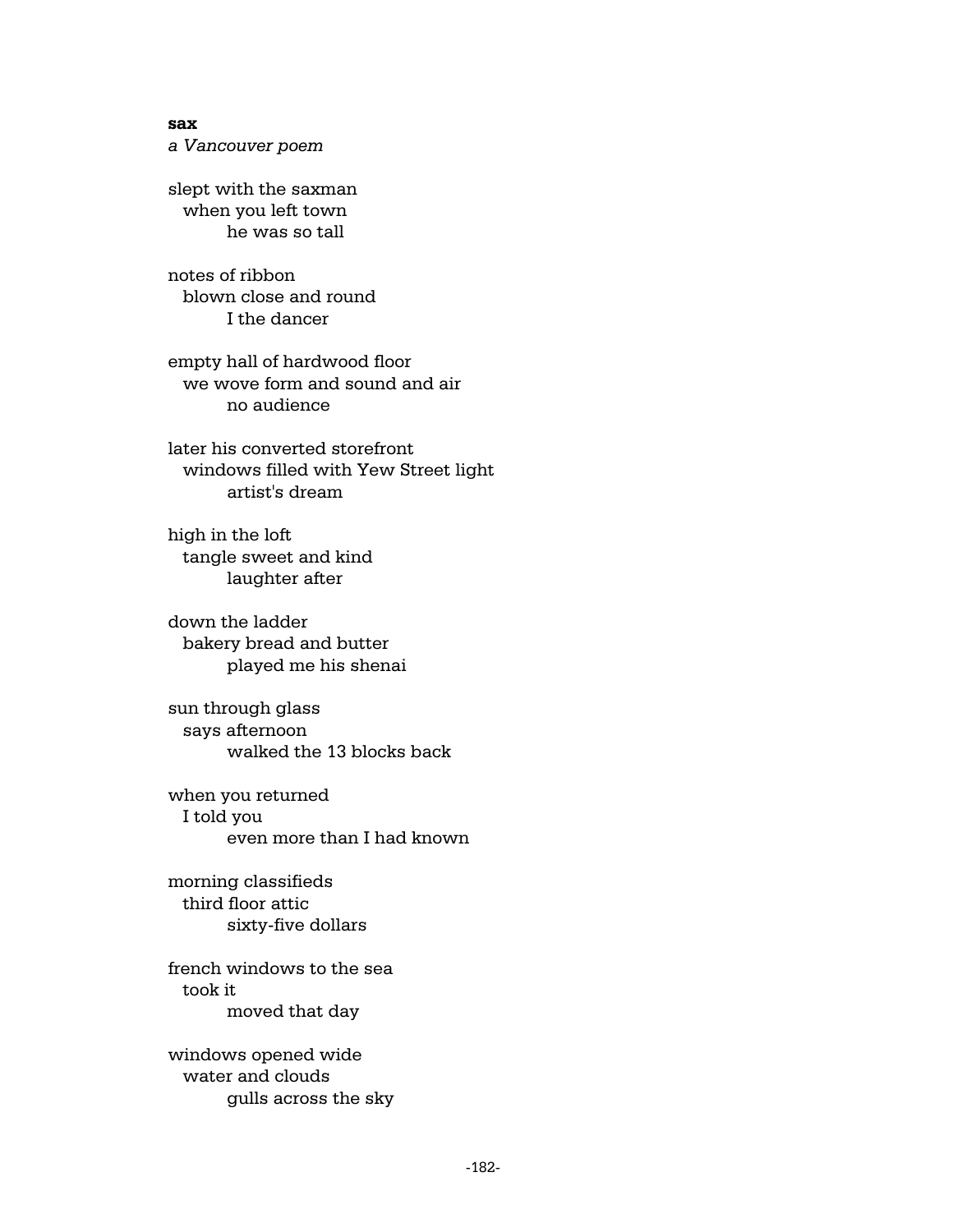# **Nagarjuna**

you've got to hand it to Nagarjuna putting it all together taking it apart telling us it is it's not it's both showing us how samsara equals nirvana

not bad considering he lived right here in the midst of the is and not just like all the rest of us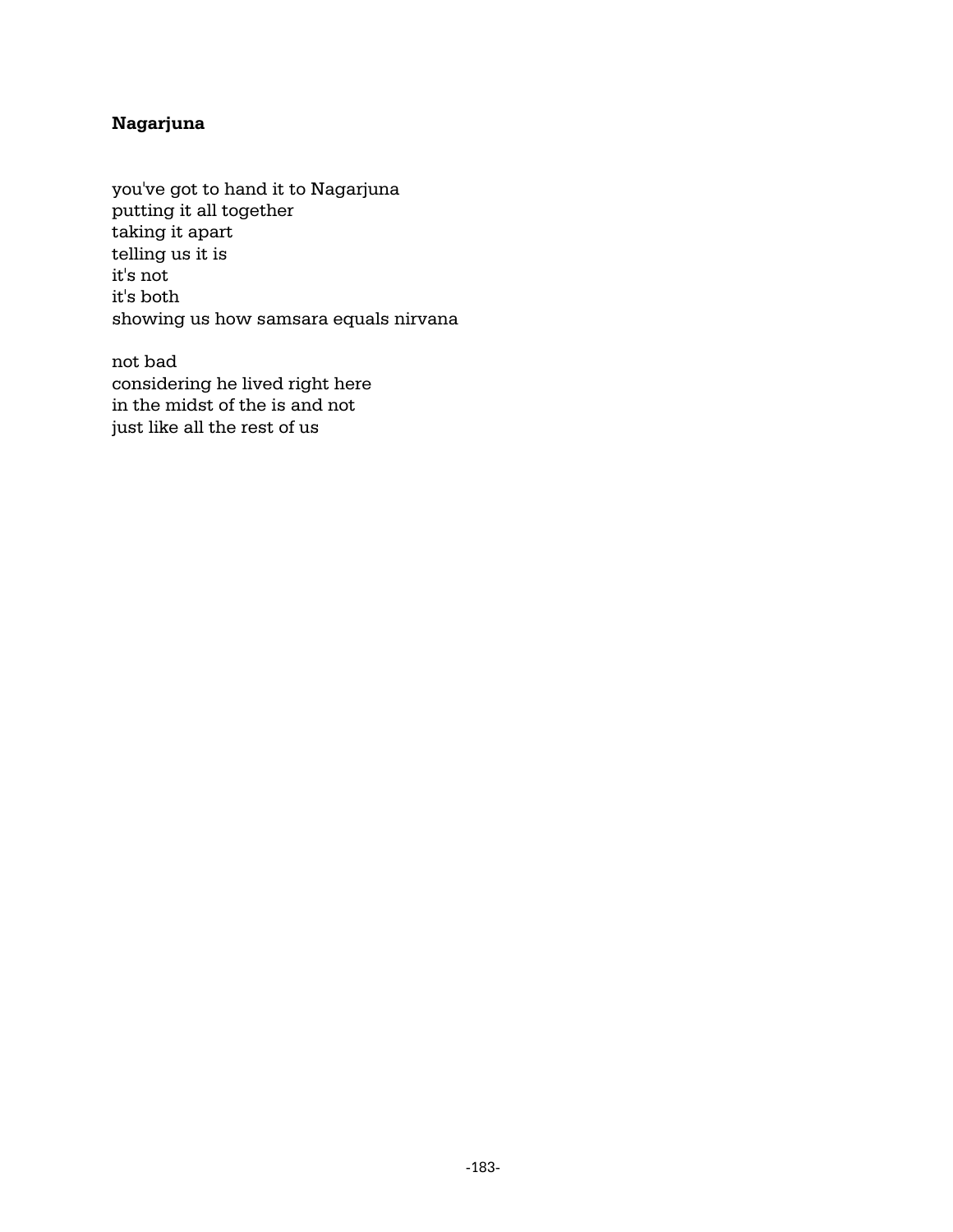# **night piano**

after all these years the key of D flat found me in those black keys

how life throws curves endless improv

chords of my many lives in one the impossibility and your eyes the rush and quiet of mountain streams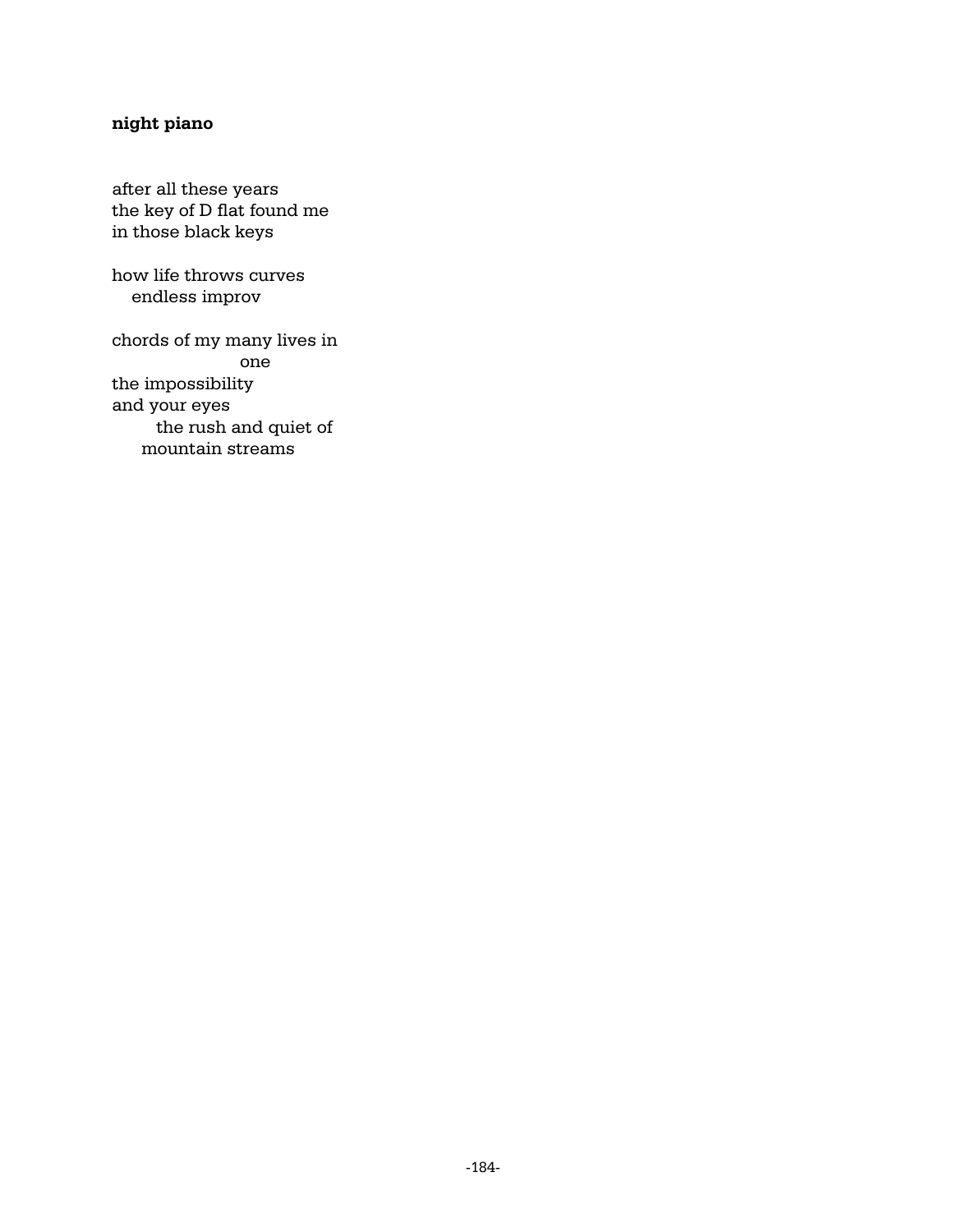# **spring blanket**

beneath a light spring blanket we lie on our backs

 bodies touching all the way down

 our arms cross his hand on my thigh my hand on his

 I listen to his breathing mine

night voyagers

 our bed floating in the dark room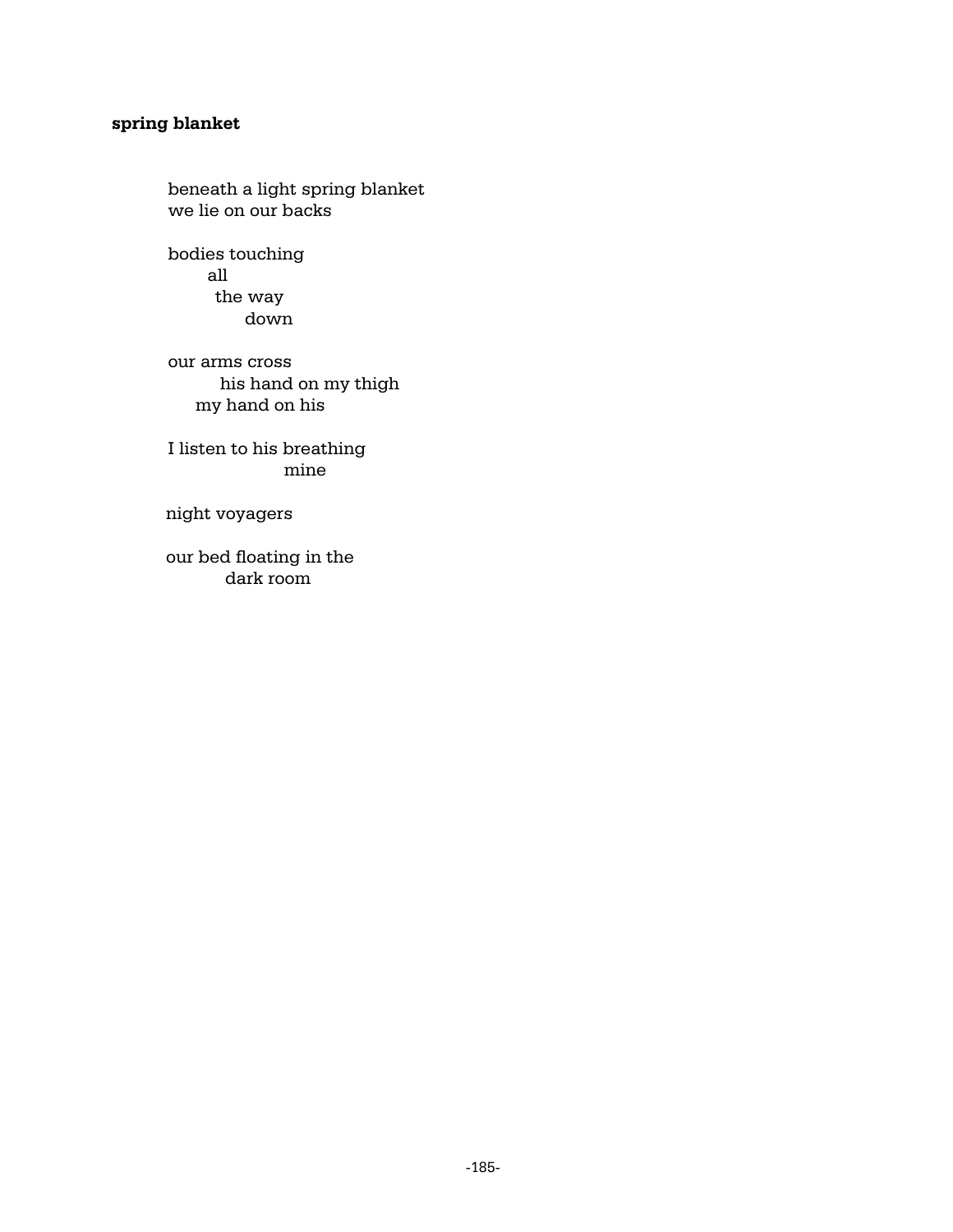#### **Ferlinghetti on the lawn**

1967 Chico State I lie with Nancy tummies down on towels bikinied in deep June grass

Ferlinghetti open in my hands opens me a Coney Island of the Mind indeed page after page the ninja poet's lines dance and pierce

I look over at Nancy she's now face up eyes closed under Chico sun her white blonde hair flows across a sky blue towel

listen to this "Beauty stands and waits with gravity to start her death-defying leap"

wow she says softly and looks over at me hand shading her pool blue eyes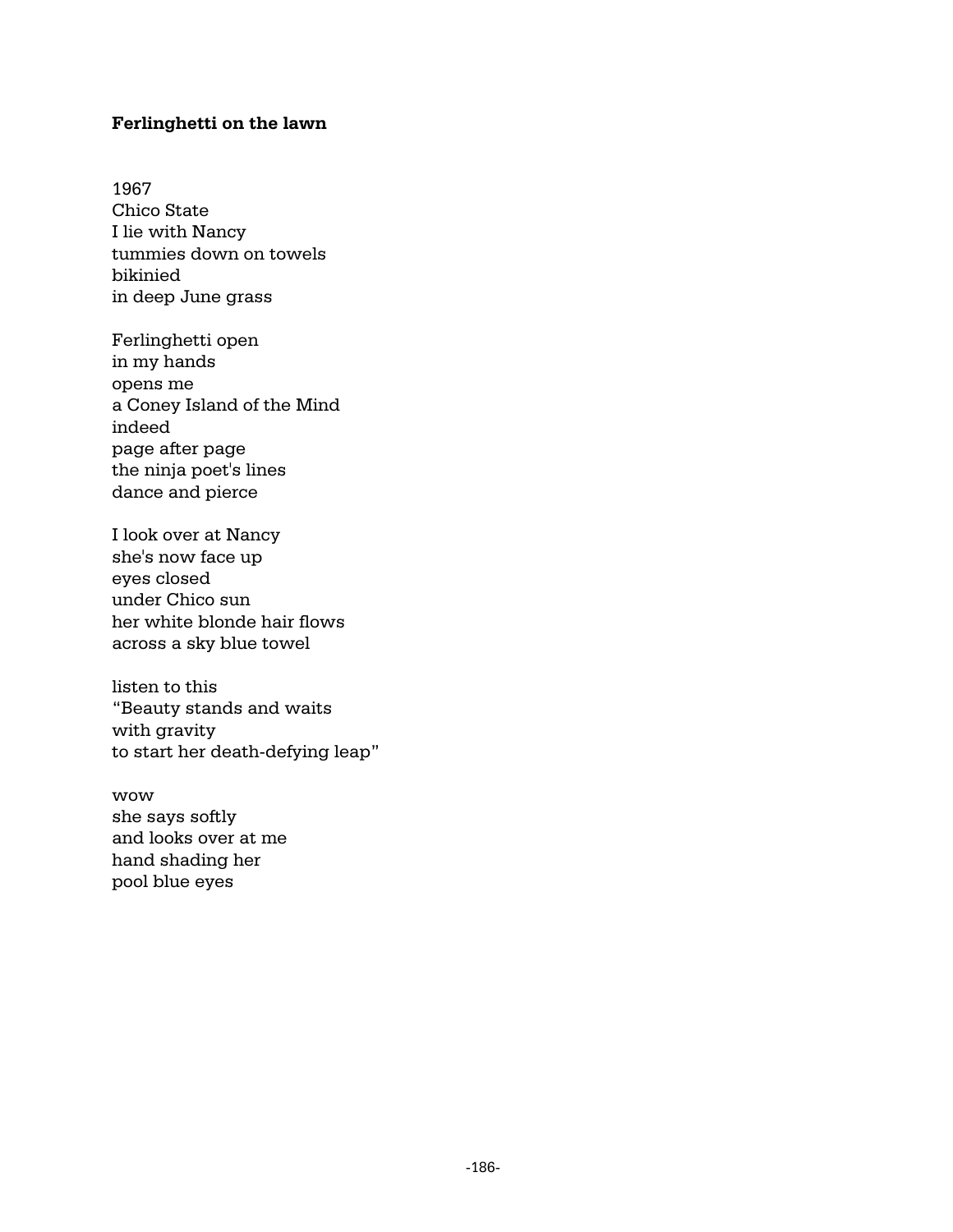#### **Ravi Shankar**

**Ravi Shankar** is Associate Professor and Poet-in-Residence at Central Connecticut State University and the founding editor of the international online journal of the arts, *Drunken Boat*. He has published a book of poems, *Instrumentality* (Cherry Grove), named a finalist for the 2005 Connecticut Book Awards and co-authored a chapbook with Reb Livingston, *Wanton Textiles* (No Tell Books). His creative and critical work has previously appeared in such publications as *The Paris Review, Poets & Writers, Time Out New York, The Massachusetts Review, Fulcrum, McSweeney's* and the *AWP Writer's Chronicle*, among many others. He has taught at Queens College, University of New Haven, and Columbia University, where he received his MFA in Poetry. He has appeared as a commentator on NPR and Wesleyan Radio and read his work in many places, including the Asia Society, St. Mark's Poetry Project and the National Arts Club. He currently serves on the Advisory Council for the Connecticut Center for the Book and along with Tina Chang and Nathalie Handal, is the co-editor of *Language for a New Century: Contemporary Poetry from Asia, the Middle East & Beyond* (W.W. Norton & Co., 2008). In 2007, he taught a class in the Shandong Province and ganbeid with some of China's foremost poets and scholars.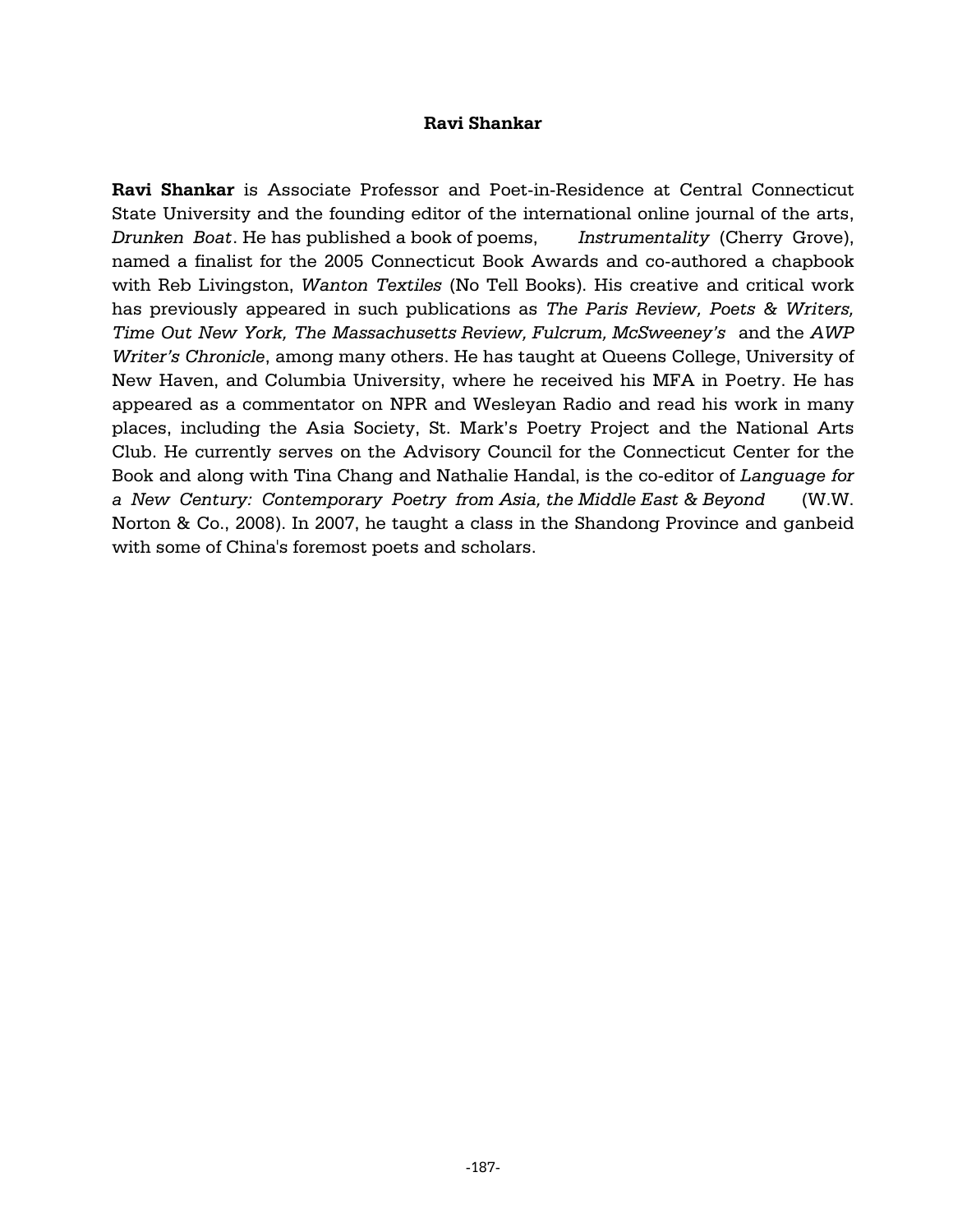### **How the Search Ended**

Before the bus flattened me, I was searching for a scent Never to be remembered Until it was smelled again.

My fault not the driver's: I had stopped to stare at a girl Undressing in her window. I was too far to smell her.

Earlier, I had visited a palm reader, Not to trace my lifeline, merely To discover where to buy An oversize neon hand.

On the way home, my head jangled With a premise: Life is either more or less Serious than I imagine it to be. And then came the bus.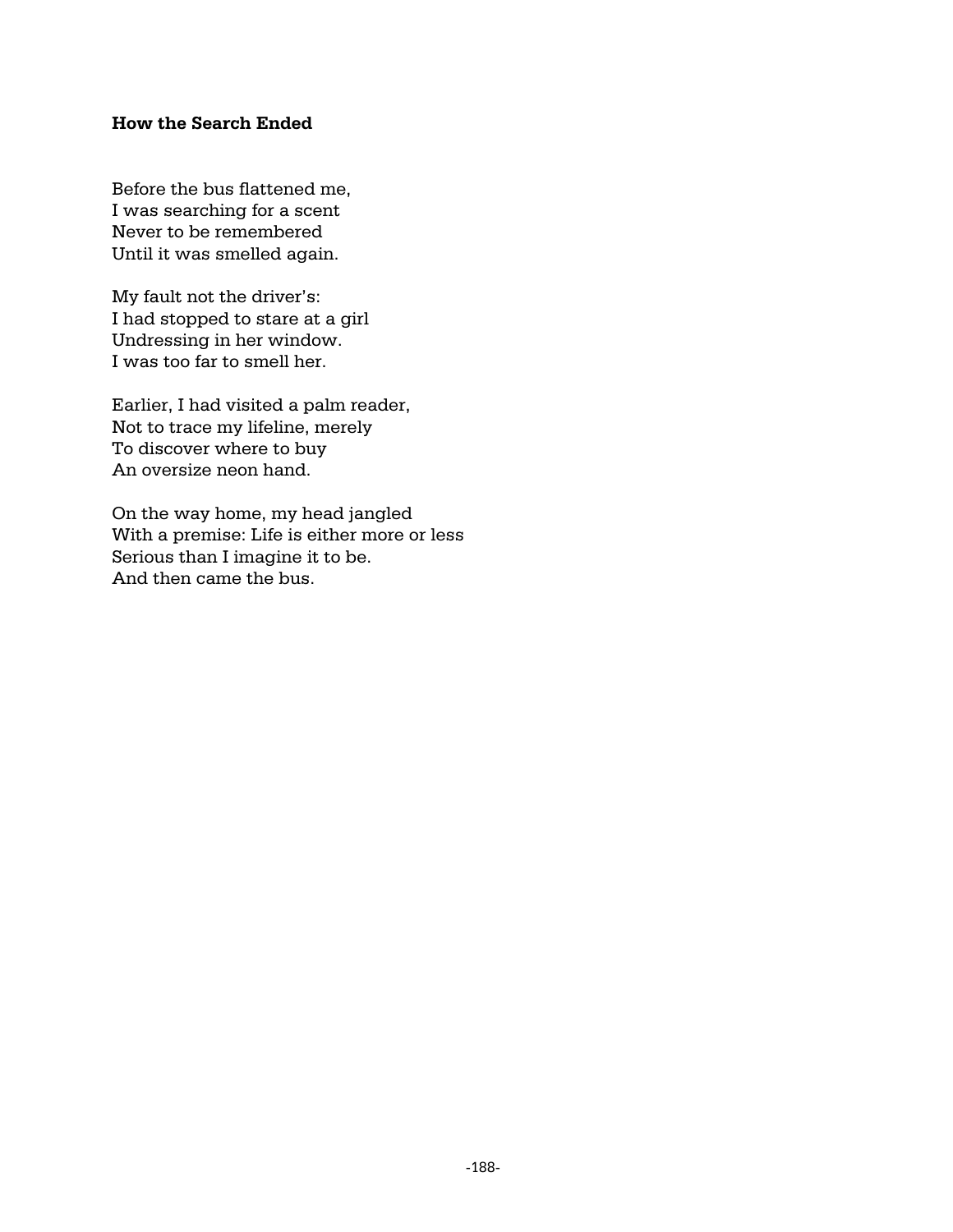#### **One Stone to Samadhi**

Back in the room, it's as if we never left: A cone of frangipani gradually charring, And Clair de Lune, overlaid with whale song,

Piping through tweeters in the background, Plastic folding-chairs filled with disparate frames In similar postures: back straight, palms open

Upon thighs, eyes closed, muscles relaxed, The flicker of thought, in principle, sacrificed To the rising and falling of breath. Still a fleck

Of peripheral self can't help but remain, temporarily Unhooked from memory's flux and grapple, Yet attendant in some form nonetheless,

A watchfulness impartial to inclination, Though to speak of it is like pointing a finger At the moon. Suffice it to say that, eyes closed,

The crest on passing time's ongoing wave Perpetually furnishes the mind with vista, And back in the room, it's as if we never arrived.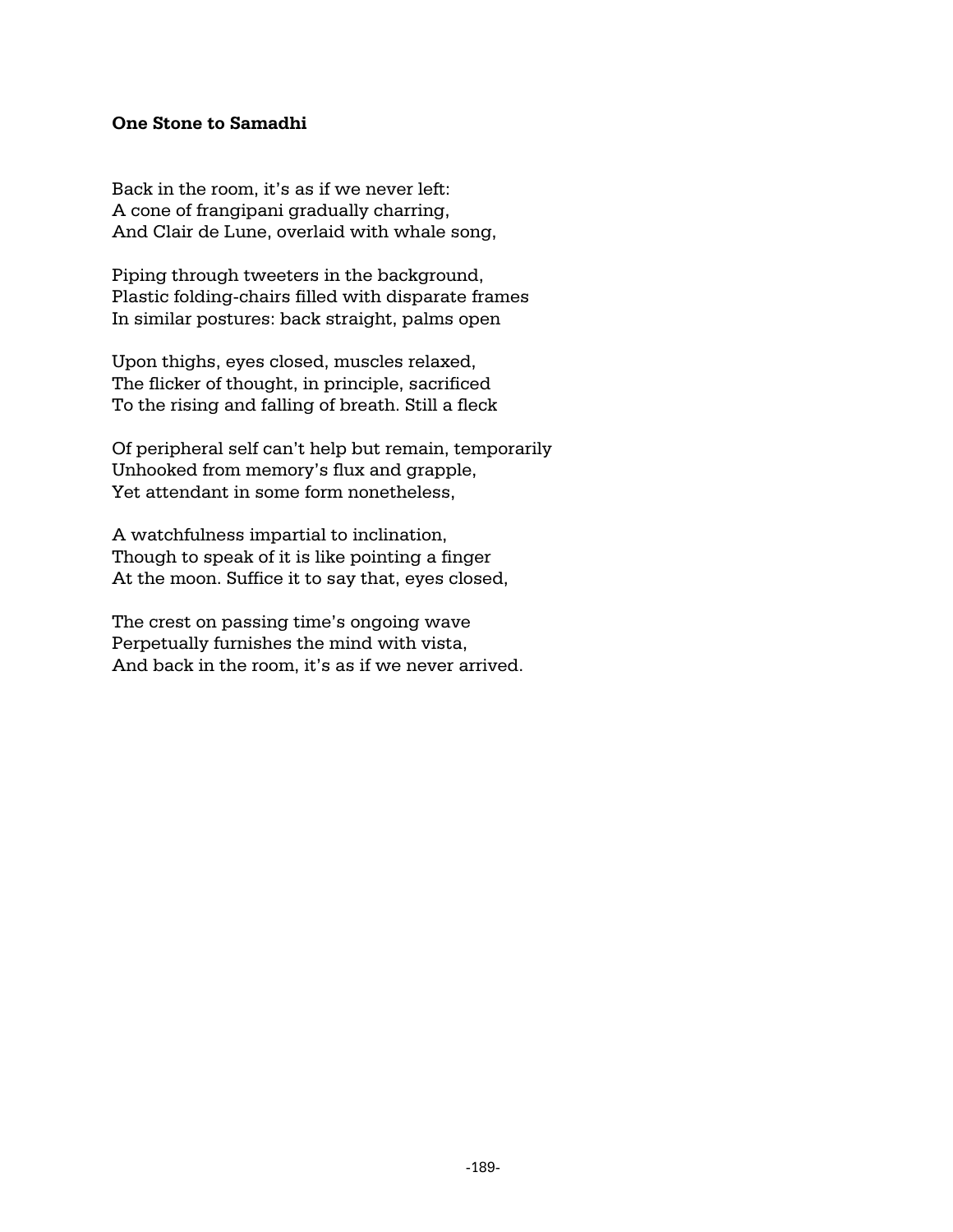### **Oyster**

Gnarled as cliff-face, two shells suctioned, one snug in another to shape a rocky pear, bluish, held together by a dark protein hinge,

content once in spatfall on a piling, changed from free-swimming to inert life filtering plankton from water, beating cilia. Dredged

firmaments of bread and brine now on ice with lemon wedges in a fish stall window. Soft, protandric pulsations in mantle skirts

made liquid to itself, turning males female and back again, telling secrets that require a knife to pry open and vinegar to serve.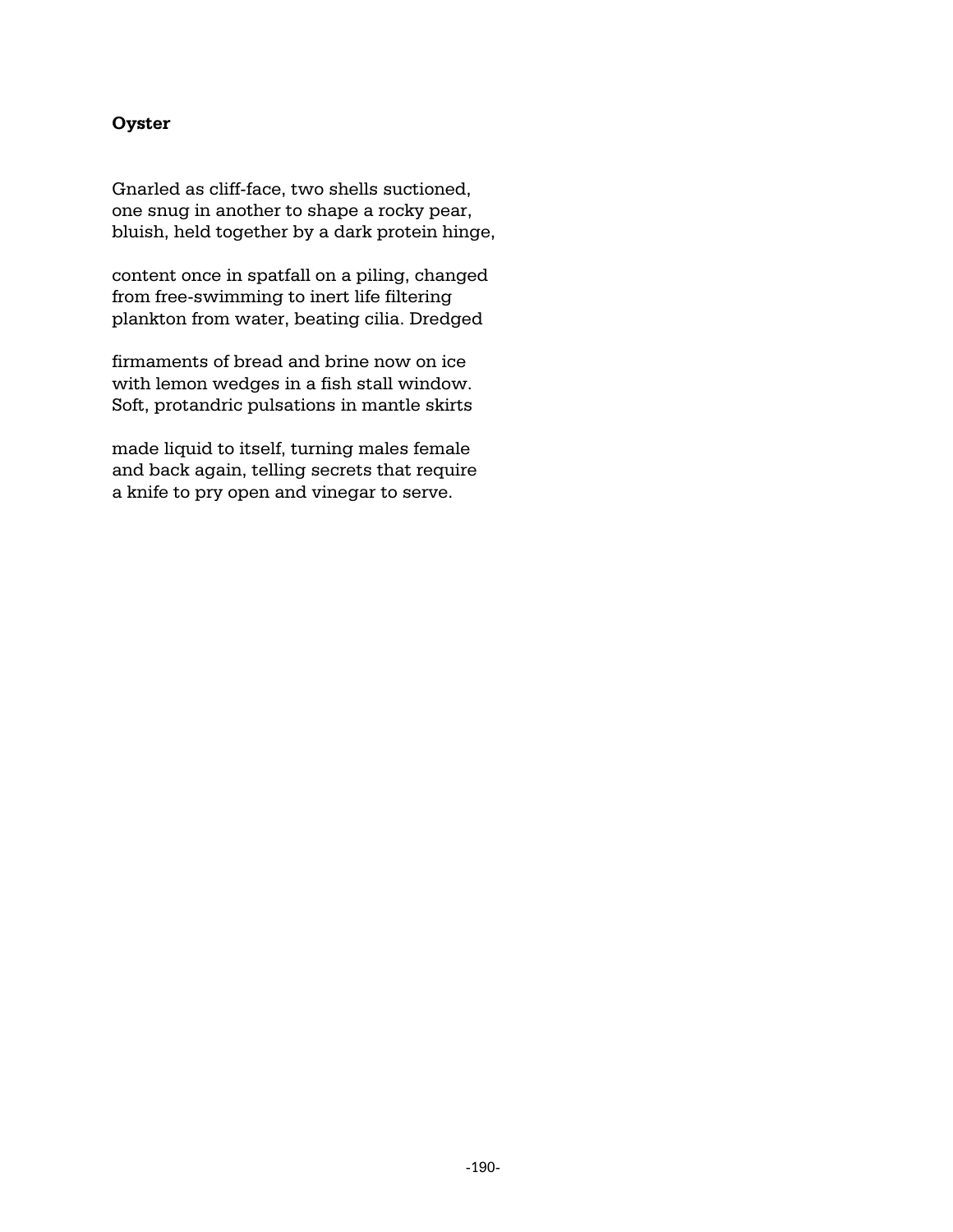## **Dragonfly**

Darting blue shard the length of a toothpick with enough nerve and agility to mate in midair, to snatch midges from a hovering swarm

faster than the purple martins will snatch it, each blip in its fractal flight an insect eaten. Compound eyes made from thousands of eyes,

motion in all direction, pale soft naiad bodies hardened with exoskeleton, grown into wings that shimmer afternoon with rapid translucence,

turning the planked boardwalk along the lake into a darning needle's sketch of cross-stitches. In time, they'll sew shut your eyelids and lips.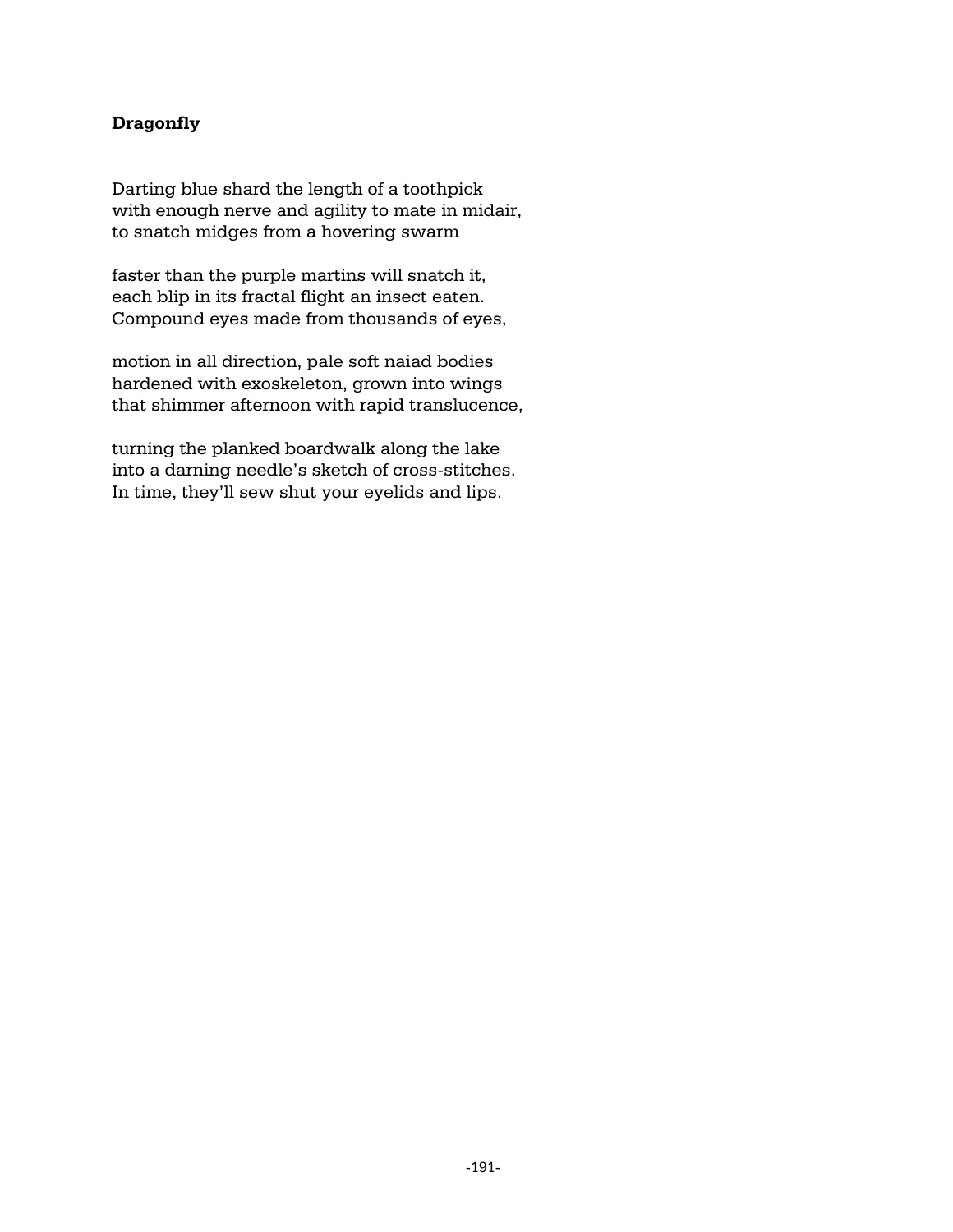## **The Dark**

Ten minutes ago, there was gray in the sky, now there's none, not a splotch of contour and when I walk, I listen for gravel to crunch

underfoot so I don't end tooth in bushes. Darkness in New England has a flavor close to anise, a texture plush as peat moss, fills

the ear with cricket chirps, creaks with trees amending their branches, smells like inside a new shoe when there's still tissue paper

crumpled in the toe, feeds full on paranoia, bloats the walker with blind urge to run summarily offset by the necessity to grope.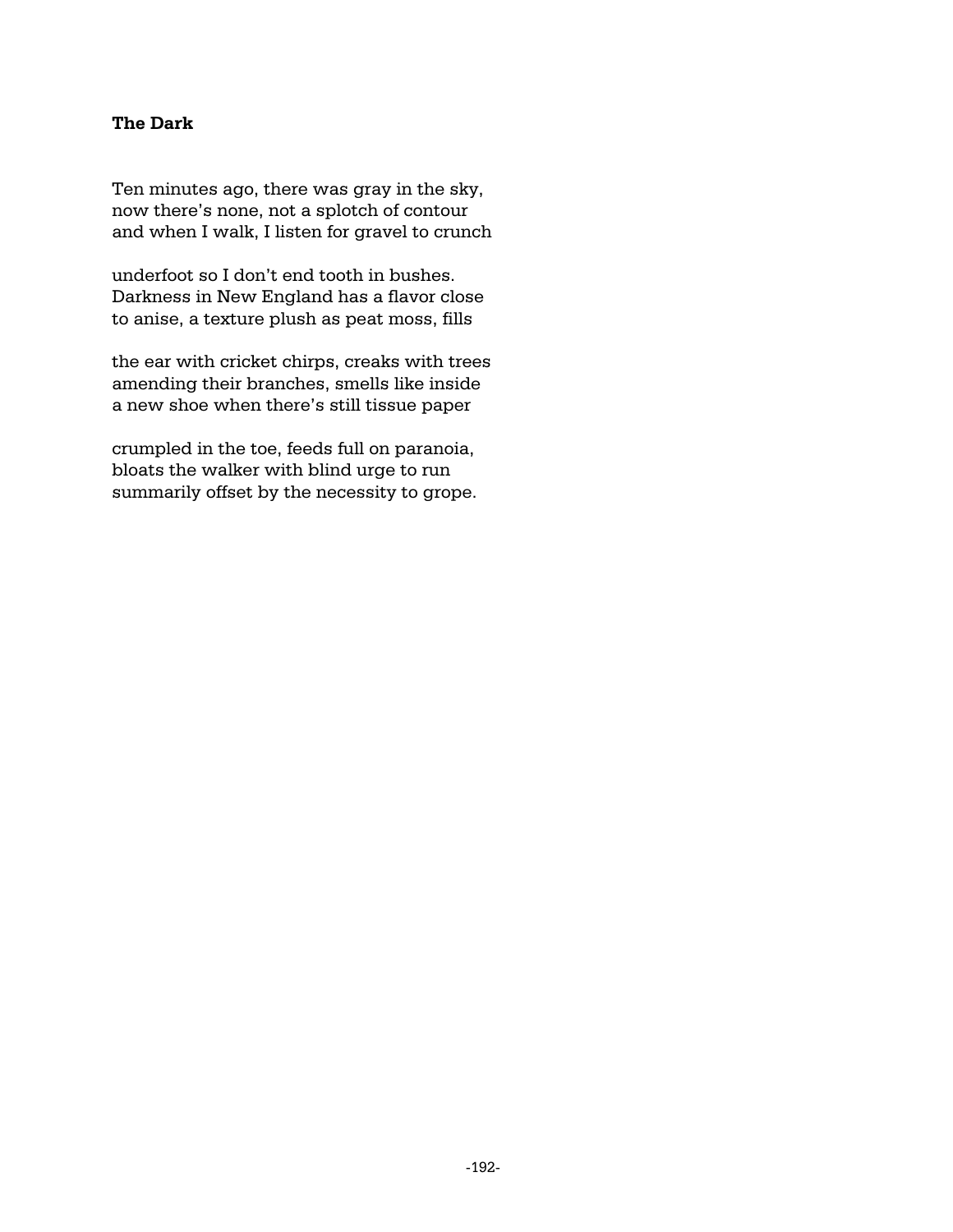### **Language Poetry**

Yea, it was pundit debunking, sage with newness, Meaty ruse, elaborate masquerade of unmeaning,

Stage where words pose counterpoised to signification, Where rummy syllables string along kinks of syntax

And gum of virgules jimmies together clauses To devise a monument of fistulous happenstance,

Subverting address for free play— Rare vestiges pitched headlong in stochastic

Eddies, dreaming a livelong laterality, Polygons alongside tapirs in grammar-shorn dance—

Slithered mid-speech an intention a seam The color of politics, even the furthest minutia

Run on dollars, come what cannot until (s)pace Breaks into half itself &

Music the bramble where bare verbs rabble, Seeking the iota behind the bestial bars

That proves no forged lattice girds the mind With predicates efficacious as prison searchlights—

Senses slip the faster usurps fate from syntax How kowtow to solipsism or preset a page?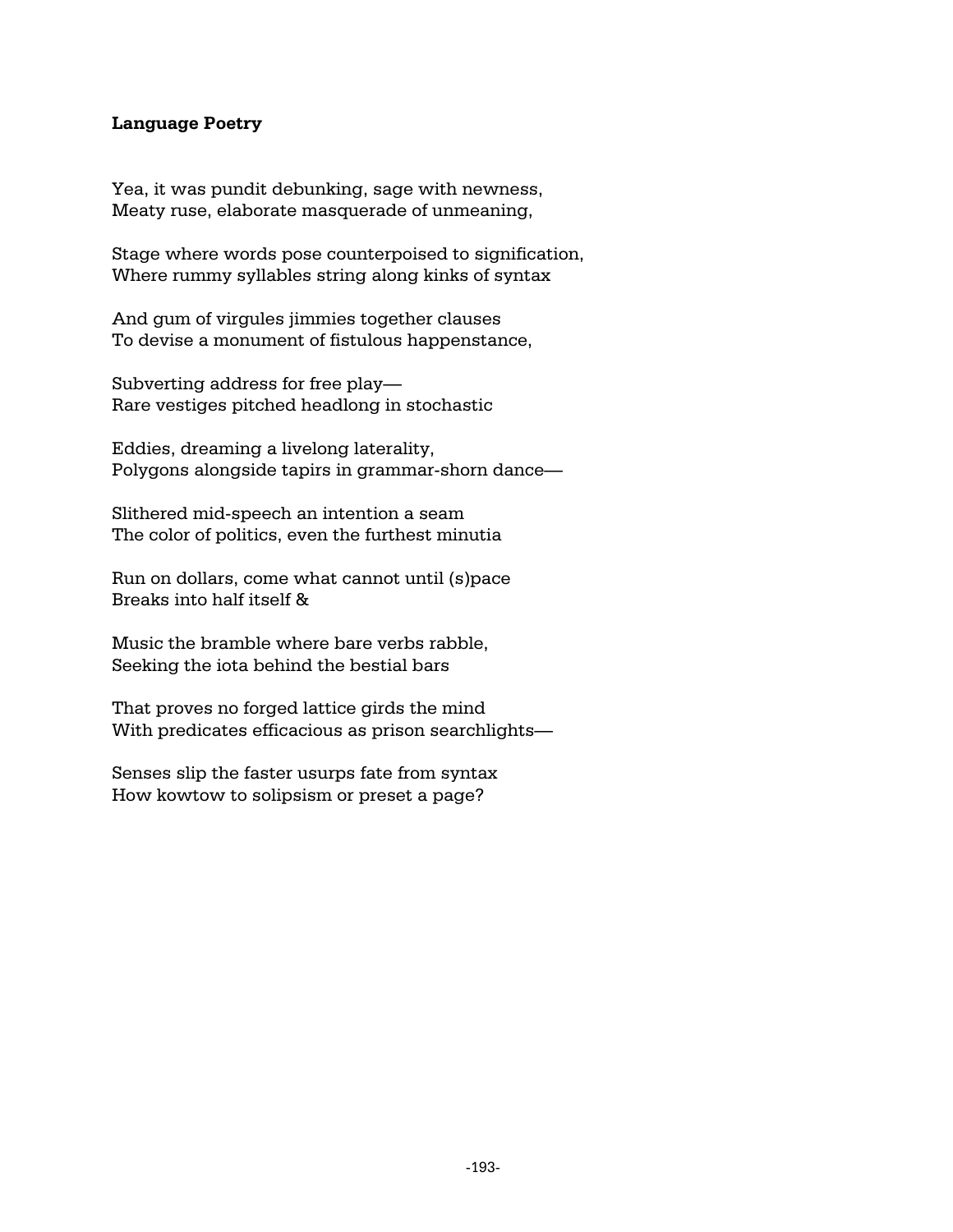## **Blues Beneath the Blue Mountains**

Mi haffi grief di passing oda porridge man, him feed a whole heap a wi pickney—

not jus porridge, but ackees, cod, cho cho, juice fro cane— Mi waan smaddy teck ten bwoy stead

dole man help raise mi frum Spanish Town to a purah ting, shiny purl inna Jah's earlobe.

I'n'I seen livity downpress pon mi head… Why dem ginnal baldheads play a card pon mi?

A way ya know, ya bumbo claat ragamuffin! Dey ken even teck yuh steada him! Gwine!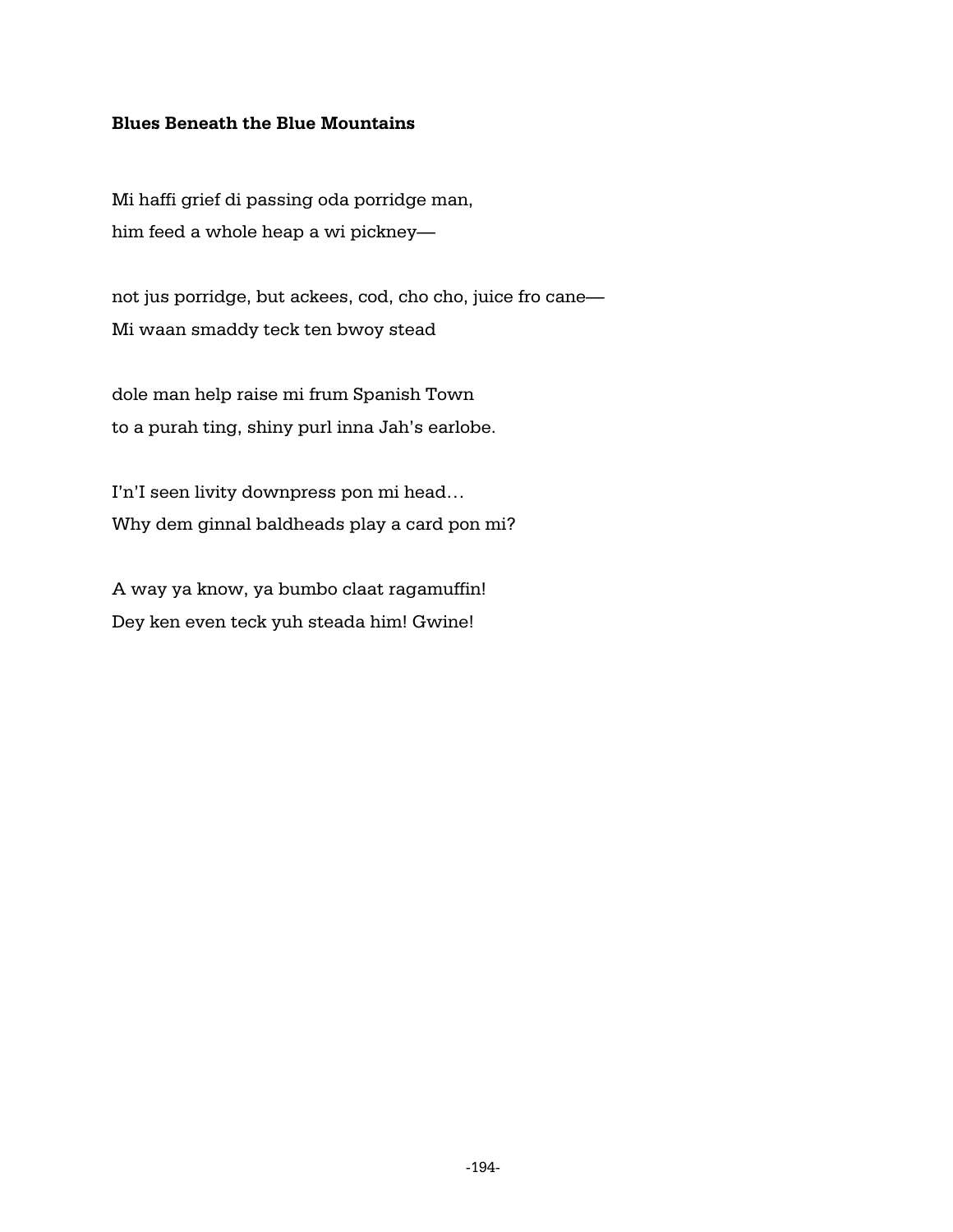## **Ten Truisms and a Lie**

Spatulas make passable flyswatters. On average, double coupons mean twice as much. To make a monkey a man, offer a cigarette. Orange is the new pink; pink was the new black. Punk rock panders. Sour cream and onion sells more than salt and vinegar. Some prefer bromides to platitudes. The phrase, irony is based on misrelationship discovered by the 'I' between existence and the idea of existence, is plagiarized. Aristophanes meant well when he put Socrates in a basket. Even the mullet has risen!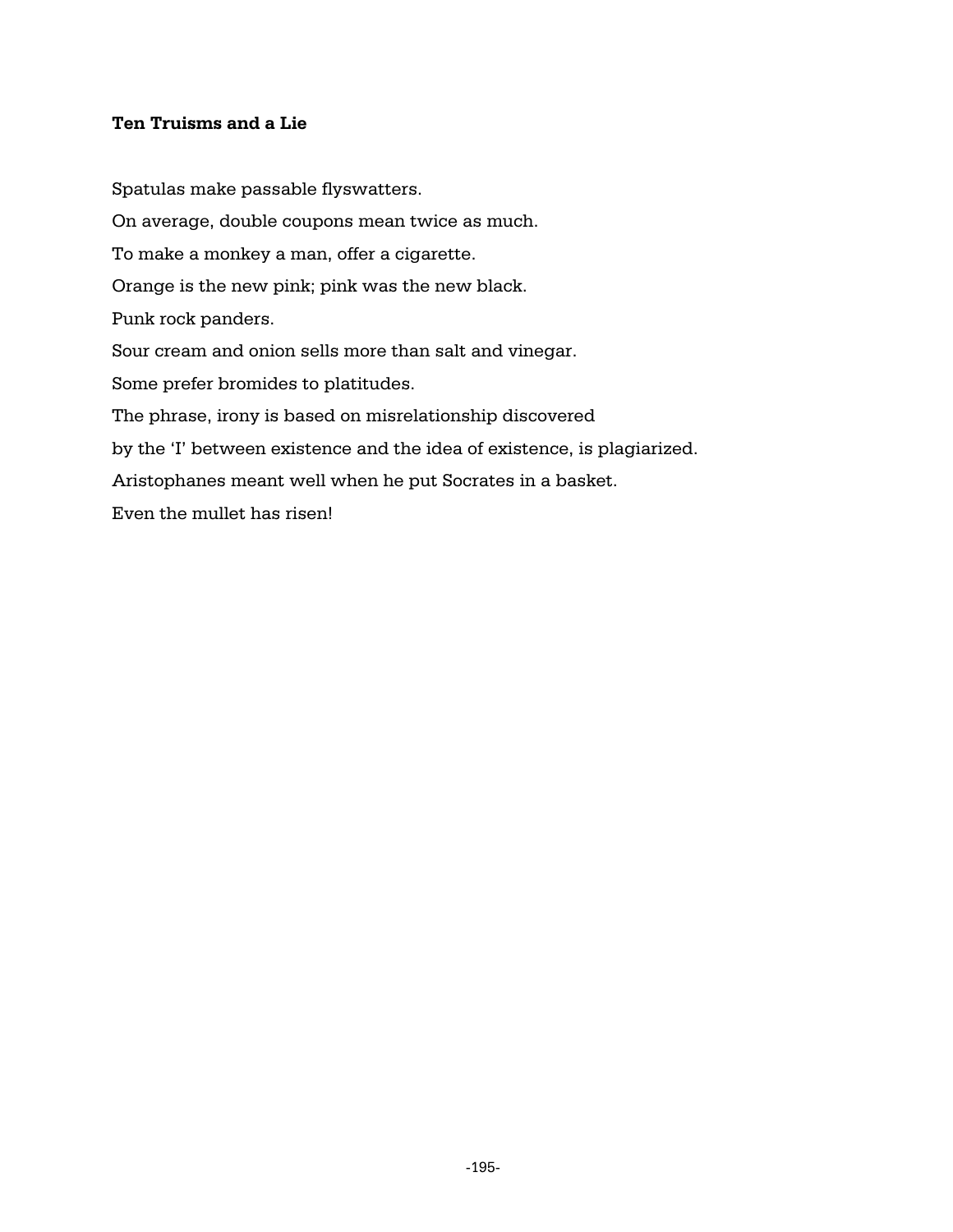#### **Blue Circus, Oil Paint on Canvas, 1950**

"Mine alone is the land that exists in my soul I enter it without a passport like I do my own home" -Marc Chagall

Polymorphous saturation oh blue space, river without banks speculum mundi there's a cock in the corner banging a drum fish with a sly eye head a bed for supple coupling horse in green, coquette lovingly decapitated by cerulean shadow mane preened cooping up a man delirious moon on violin flecked orb, yellow orchestral depthless dancing to horn, cello, accordion ring-wrangling Mediterranean nymph oh blue lumière liberté in a diagonal swath a trapeze-artist swims upside down, rouged peacock crowned belly round, breasts round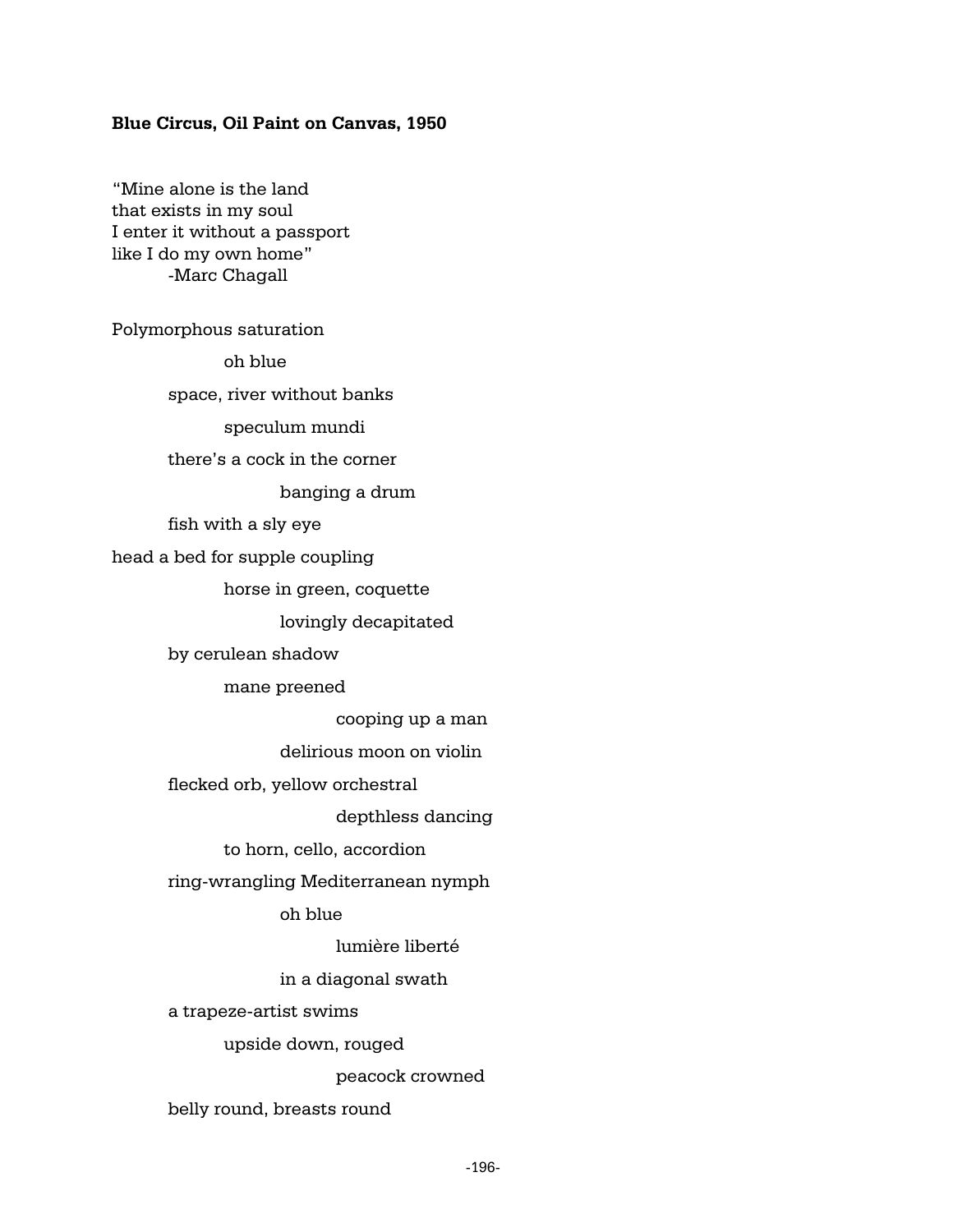like purest prayer

it all ends in laughter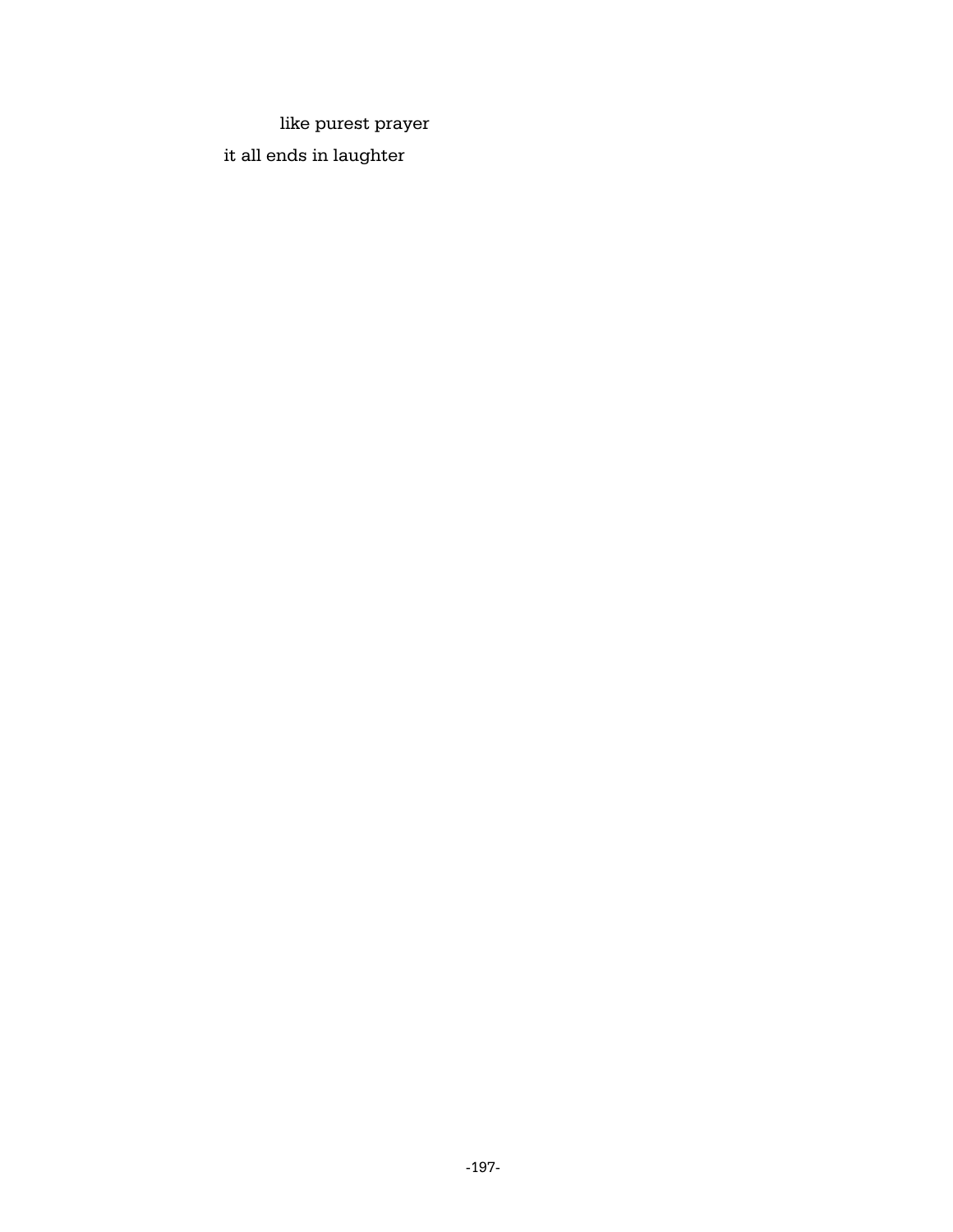### **Holiday**

On airwaves, feigned faces sell Dental floss, stimulants in capsules, Geriatric aides, disposable blades,

An opprobrium of leather and lather. Execs on a boardroom broadloom Stitch the sounds of glossolalia:

Threads of jingle hemmed in scheme To brand the comet, market fizz, Deprive the noon of pimply faces.

Diapasons spun on monitors outfit The eye in polymerized angoras— Implants, enamels and radial belts—

While seamlessly the acquisitive eye Tailors its tailor's worldview To be worn everywhere like a veil.

Leaden attention to razzmatazz. Pack the rental, head for live hills, Disembogue a stream of elan vital.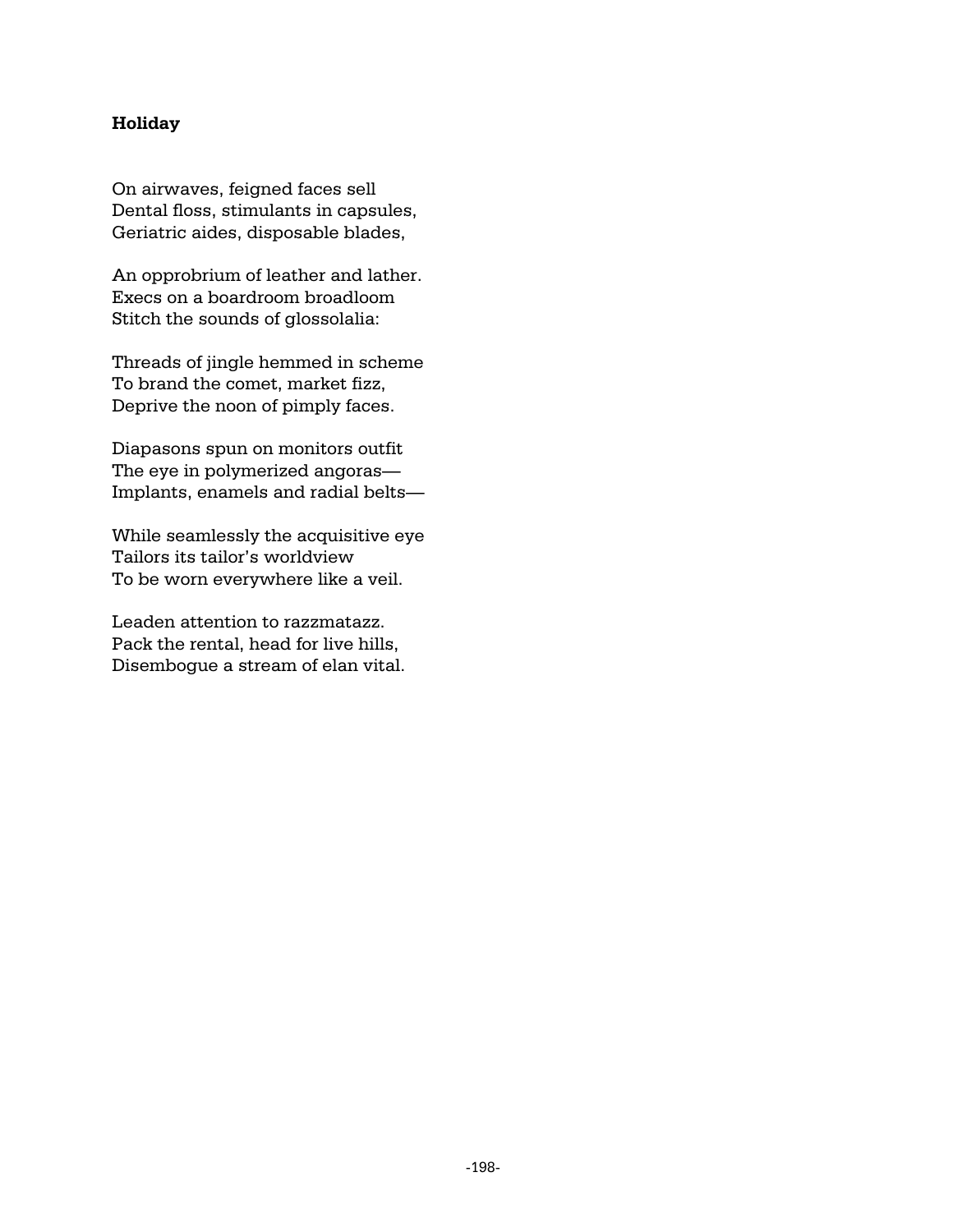#### **Meg Smith**

Meg Smith was born in 1966. She holds a Bachelor's degree in English and Psychology from the University of Massachusetts at Lowell. She lives in Lowell, Massachusetts. Her poetry has appeared in *The Lowell Pearl, The Cafe Review, VFC, Pulse, Pegasus, Blue Violin* and other small press magazines. She works as a newspaper reporter for the *Sentinel & Enterprise* in Fitchburg, Massachusetts and has been named for an award from the new England Press Association. She is a member of the board of directors of Lowell Celebrates Kerouac! She is also a Middle Eastern dancer and a staff writer for *Jareeda*, a trade magazine of Middle Eastern dance, and for Celtic Beat, a publication dedicated to Celtic music. Her most recent poetry chapbook is *The First Fire*.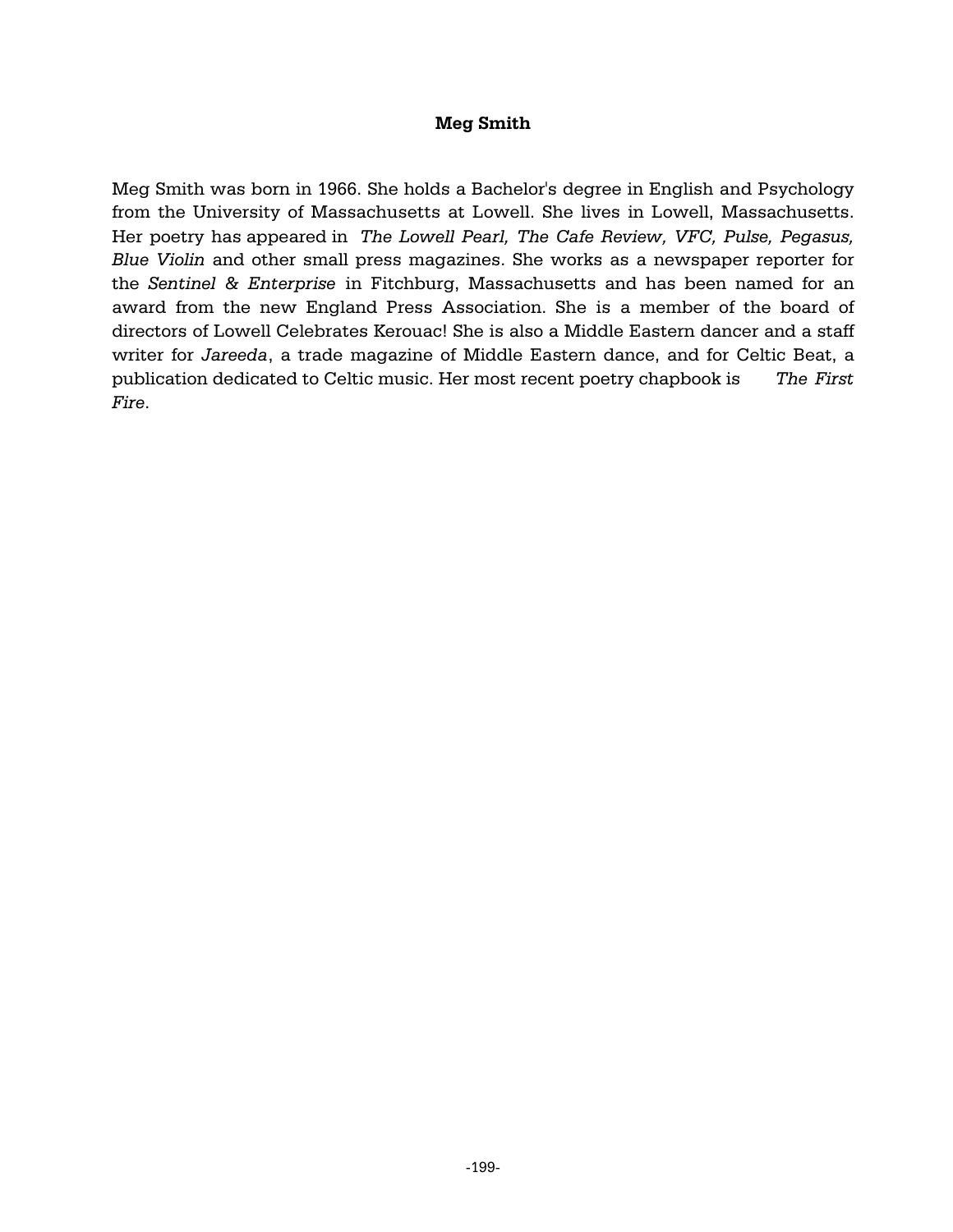### **Lisa And All Her Kin**

The Children's Crusaders rise from Lisa's belly. When murder or heavy footsteps come, they bandage her eyes and put her to bed in the water, until they have forged a clearing with their wooden swords. She wakes to see the murders and heavy-footed cut down around her, in red stumps like crude gelatin deserts. She's holding the little wooden swords like a poker hand. Sometimes, the Children's Crusaders pull up the sheets around her and wake up Silence, her blind brother. He opens his eyes and it is still night. Sometimes, though, when Lisa sleeps, Silence and all the others put down their swords and nestle around her, leaving the day's battles to two dragons. Their names are Mother and Father. Like any dragons, they tread lightly. There is nothing in Lowell that one snort

can't make fit for an urn.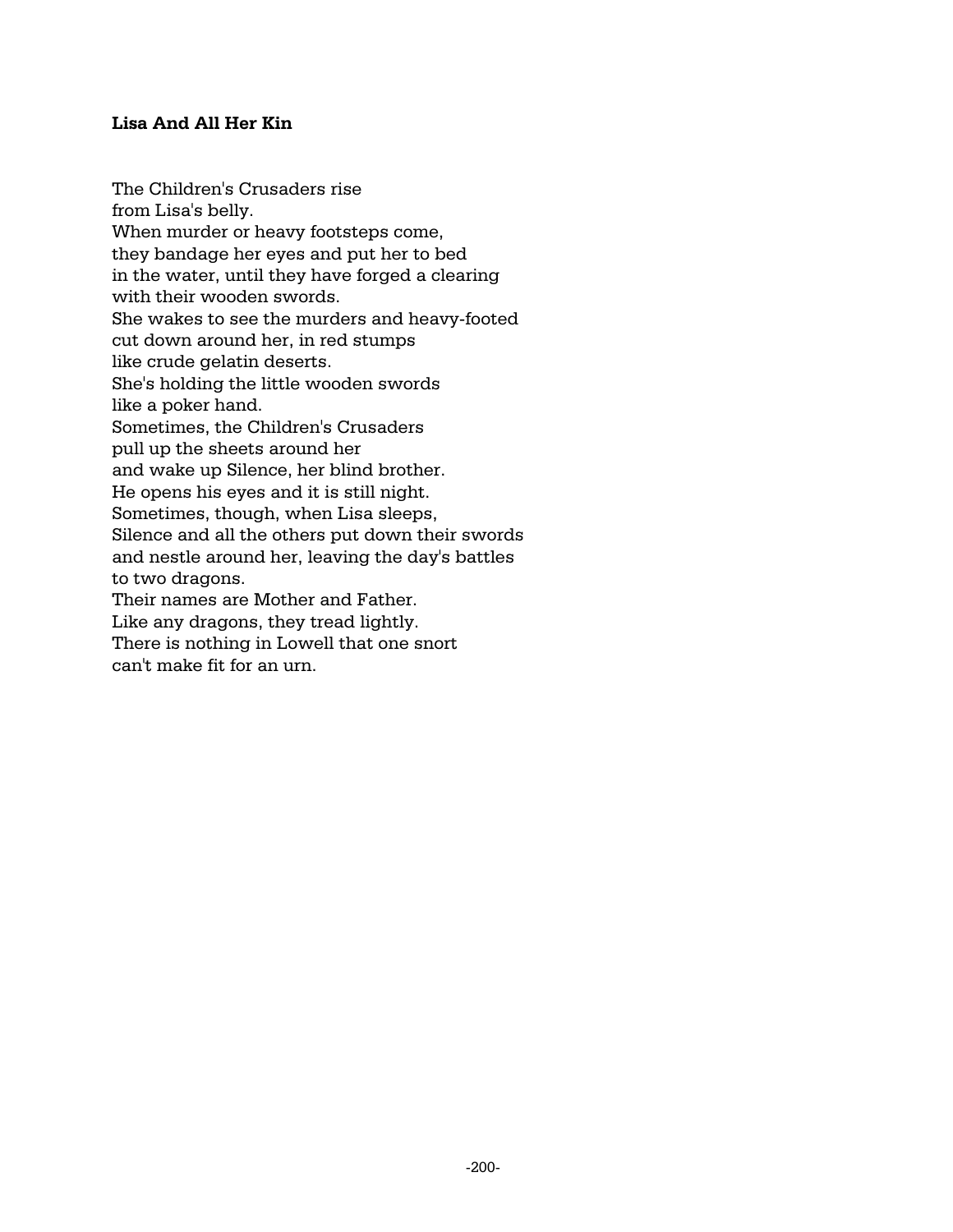### **Master of The Flood**

Geoffrey baptizes. He climbs the chain link fence and steals a fish from our compost heap. He plunges it into a rain-filled barrel. When the water does not force breath through its gills, he presses the fish to his chest and sobs. In his sleep, he herds the fish through gutters and oily puddles with rainbow sheen. He stops and kneels to drink the rainbow, knowing it is God's covenant never again to destroy the earth with water.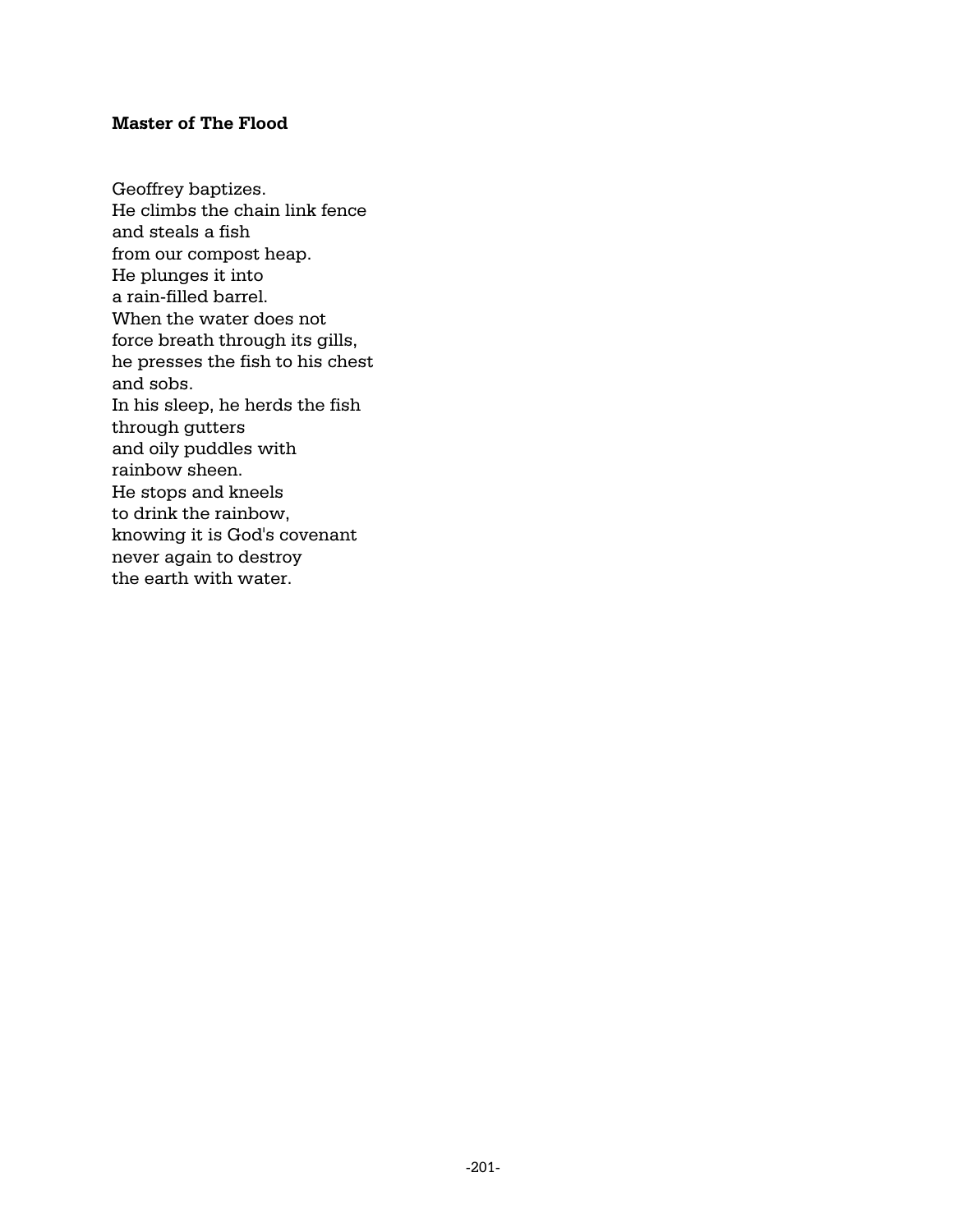### **One Morning, Four Vistas for Ed Dyer**

1. *Lowell Heritage State Park*

Like most of 2 a.m., the wharf floats, rickety and pleasantly drunk, playing the dark water and its secret skin. Not so secret are the Perseids, out like cigarettes tossed from cars. We take away with us handfuls of sparks.

2. *The Rourke Bridge*

Now, we walk the caged archway of the bridge, a strange cathedral. Overhead, the spiders swing in their home-made halos. They gather here, knowing dawn lies to the east bank and night to the west, and the darkest blood somewhere in between.

3. *Lowell Cemetery*

Your first days were spent in death and so you have come to call it, mother. She is green with age, and draped. In her outstretched arms she holds a weighty fabric: your young life.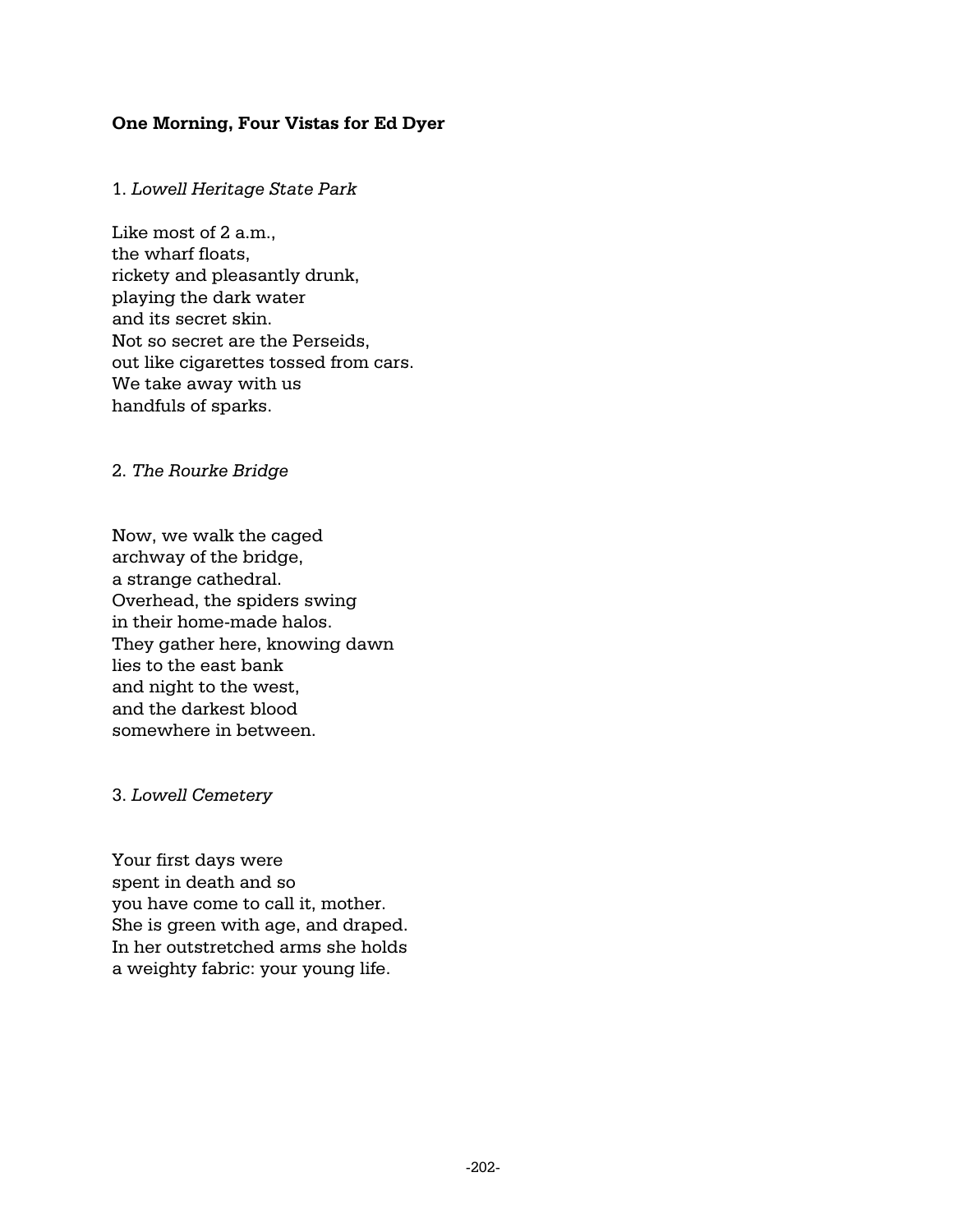### 4. *Christian Hill Reservoir*

When the light comes, we test it by walking the caged wall around the hill. The sky presses us to the bars, and the wind keeps our hands dry. We prove nothing by doing this except what runs in our family.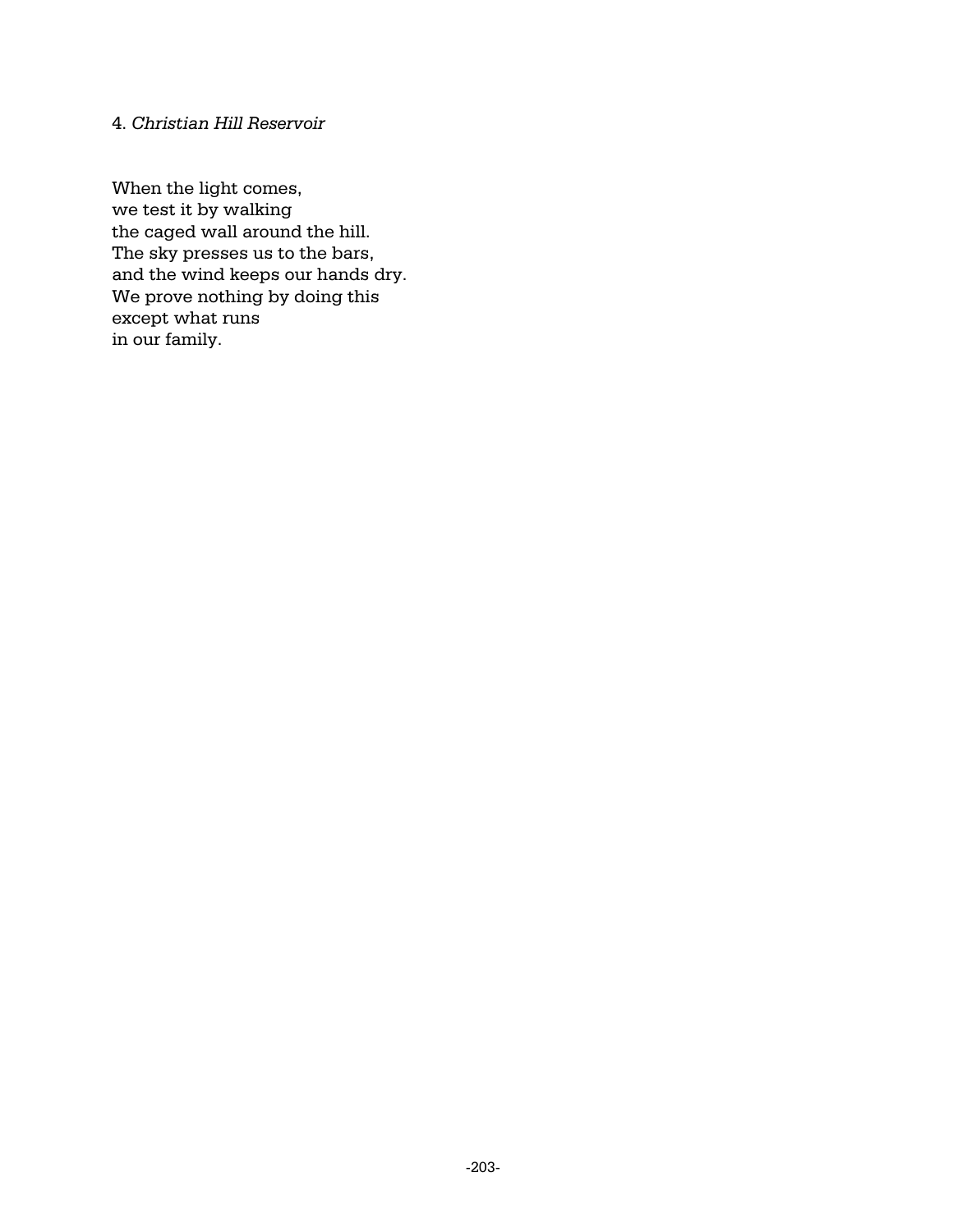#### **For The Blue People**

*The Guedra is a dance performed by the Blue People, a nomadic tribe in Morocco. It is a trance dance in which the performer emerges from a black veil, to symbolize her journey from darkness into enlightenment*.

Open the tent and there is only smoke. The stones dissolve, at least for us. Our anklets ward off snakes. Our woman, on her knees, regards the joints of her fingers and moves from the gauze of night into this thing we call day. We are awake. We are blue, after all. No henna stain, No spoken word, Only, sky.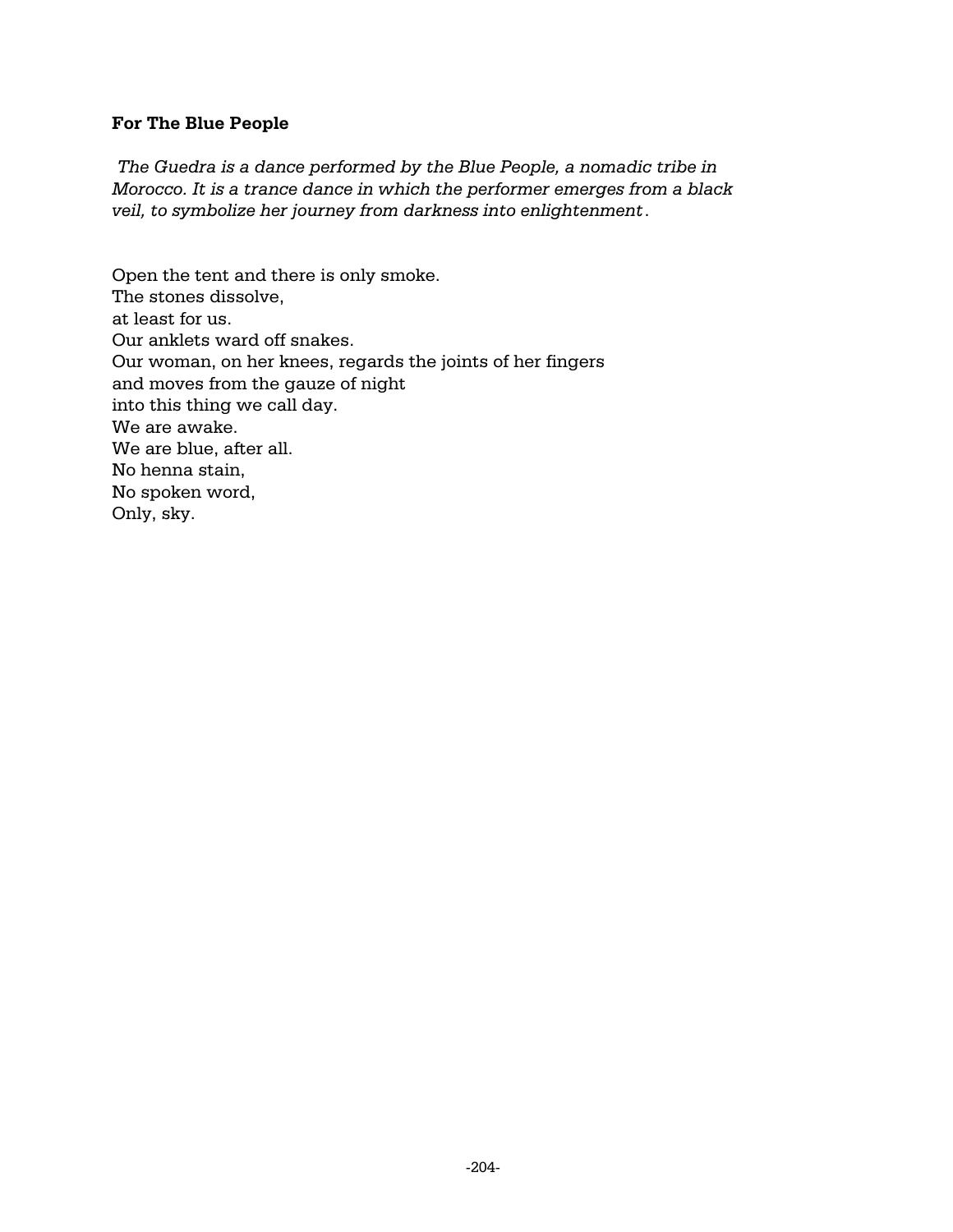## **Front Street**

My first and last stop was here, a town of railroad crossings and slate skulls with wings. A cloud, blue and purple with blemishes, dissolves is this thing you call twilight. Now is not the beginning. Now is a decade in which you have turned to water. There are small houses with pointed rooves. There are corn fields and stalks of barbed wire. An unspent ordnance lies in a silty mound. A goose skirts the Oxbow swamp. This and more is true. You have found your pulse, your long weekend, your rusted bed frame. This and more is true.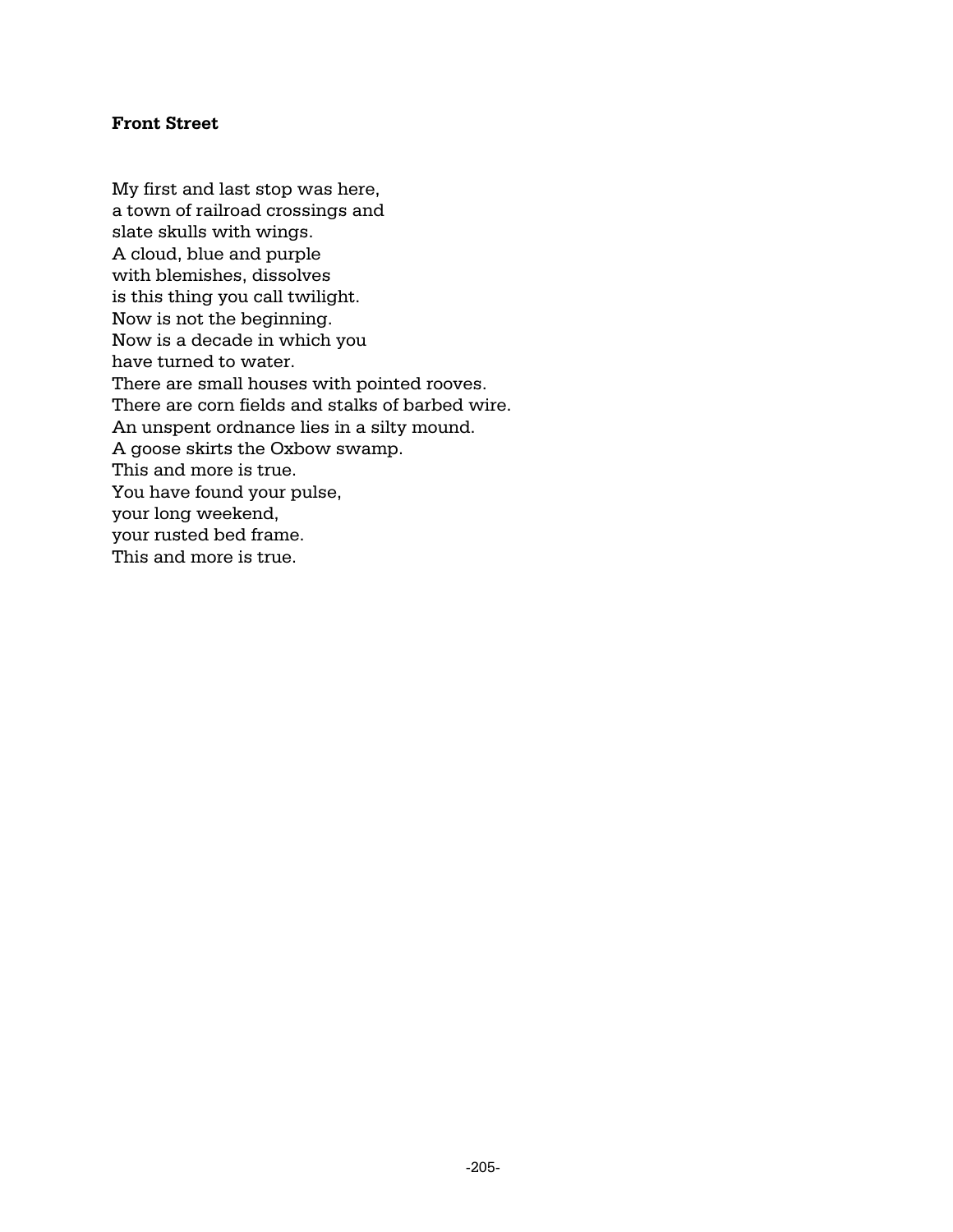### **North Station**

What it takes to get to you dreams of the nod, or newspapers slipping out their secret skins. The stops are points known only in sleep a concrete plant where rubble runs yellow into the drain pond, and a kingdom of yellow grass gurgles up a call and response. At the next stop is a house with a slanted roof, and bright plastic toys in the yard. there is no man here, yet he is faithful, and believes he is the past. From stop to stop, there's never a lack of rail cars overturned, like mummies pilfered, and as much the smirking history. All stops are clean, and rid of me. Even you. You are full of football and shamrocks and hunger and good advice. I do not sleep, but sit awake and half-read, for all of it, all of it. But the biggest heart is due north further still, and I cannot drag you home.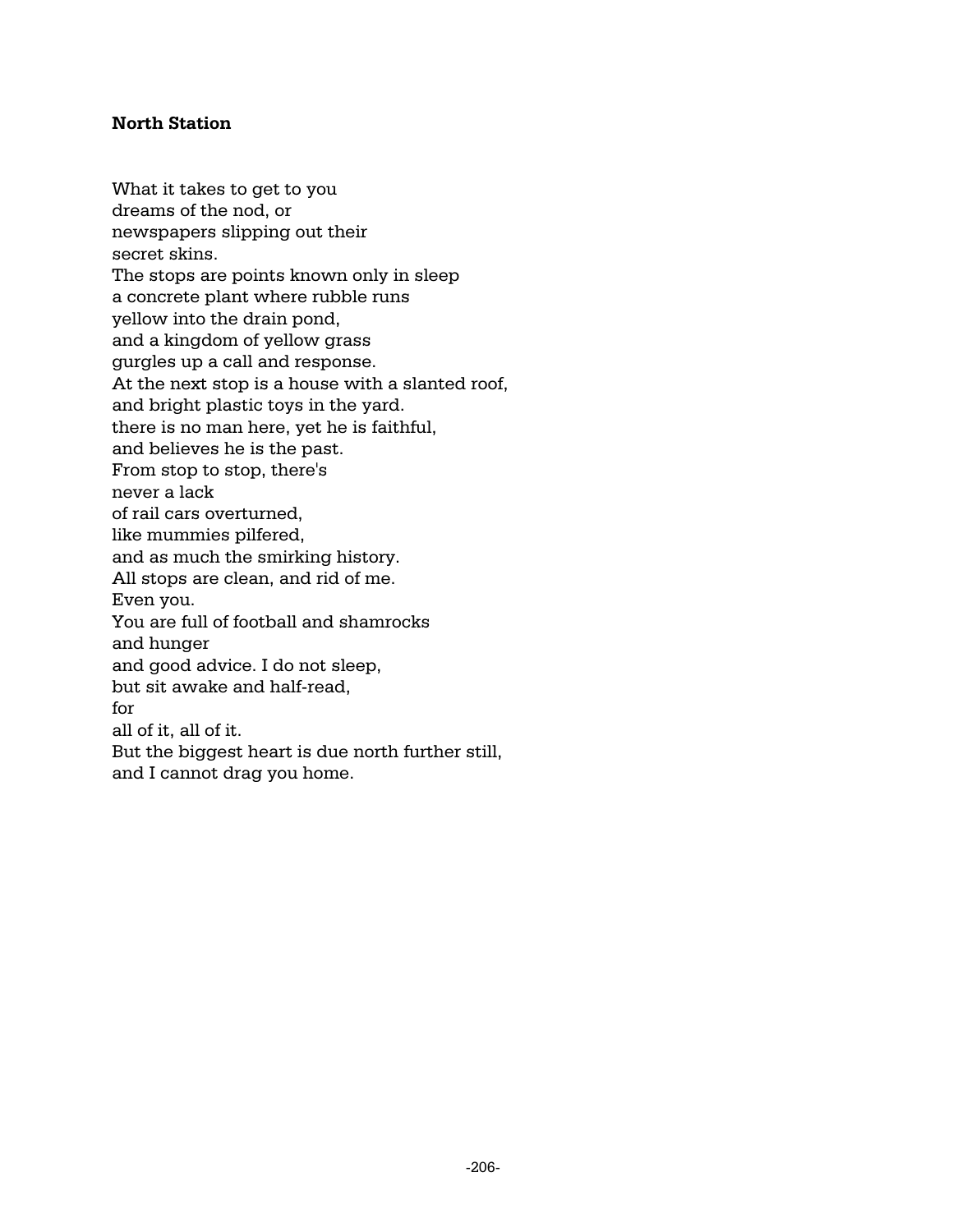## **Mermaids off The Coast of Greenland**

We chorus with dark fins walloping the black, bouying our churlish barks like those of seals. We leap to mid-air, cushioning our falls on blubber, slaty on the back, pearly on the belly. Here come the Norse and the flat teeth of their oars. Here come their flimsy scaled suits, and their hands that want to coddle our breasts like the earth's curve and our bellies like the line of the dawn sky. We want to know their lips full of sharp inland summer. We want to capsize their stupid two-footed lust. We want to have them for real: clutching them to our bellies as we leap as one school, shooting like harpoons to the icebergs with overbites of frozen shelves. We want to keep them there, we want them to keep.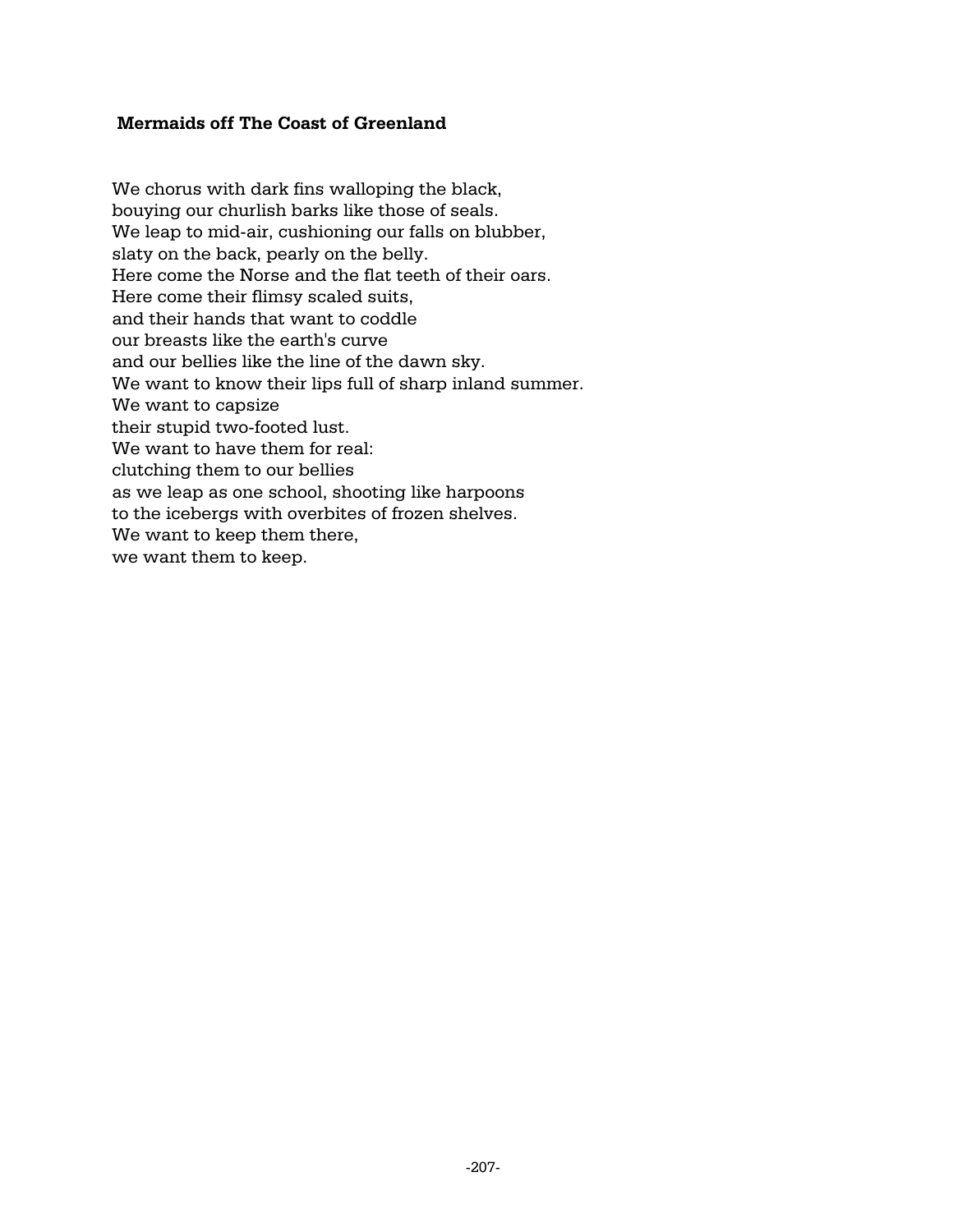### **Cheryl A. Townsend**

Cheryl A Townsend was born May 21, 1957. Her poetry has appeared in magazines such as *Amelia, Atom Mind, Bogg, Chiron Review, Slipstream*, and *Zen Tattoo* , and in anthologies such as *Erotic By Nature, Scream When You Burn, Between The Cracks* and *The Coffeehouse Poetry Anthology*. She has published twenty-five chapbooks, the most recent of which are *Landing On My Feet* and *Blah, Blah, Blah*. She is the editor of *Impetus* magazine and one of the founders of the Underground Press Conference. She is Co-Founder of W.A.R.M. (Womens Art Recognition Movement) and was the owner of Cat's Impetuous Books in Kent, Ohio, until she was "forced out of business by a corporate-minded city council."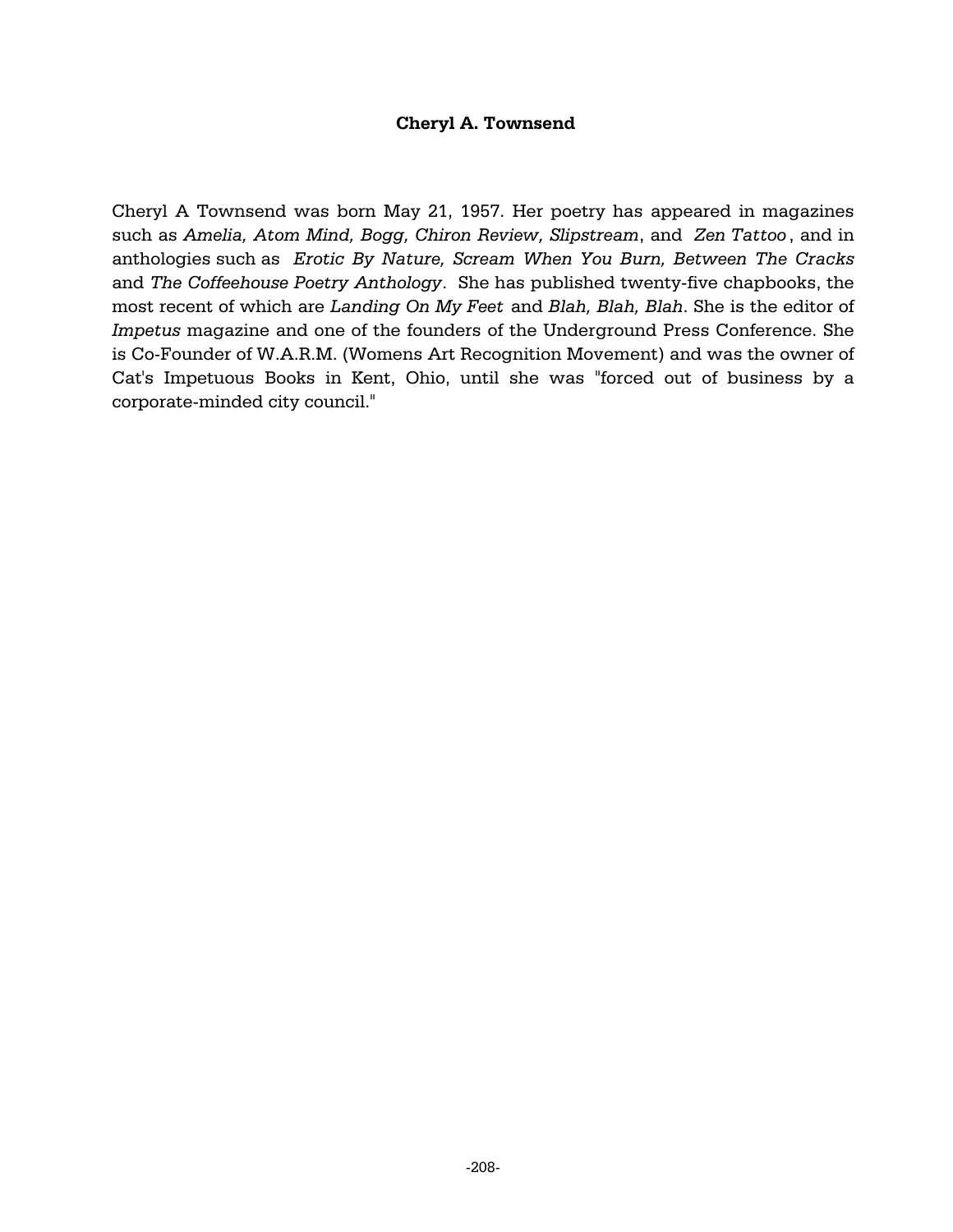#### **Those Men Between My Thighs Like Love**

or mostly just a deterrent definition How many lies have I shared for the moment How many reasons came 100% proof The silky lust of gossamer need and if a heart was ever broken how can I be to blame This body only protects what can not be taken No moonglow vow embraced the sun's reminders I have tasted the sweat and cum and yielding My own surrender almost tempting but always again there would be nothing And maybe there is nothing more than this Every one taking to my depletion Sharing something something like love something that is all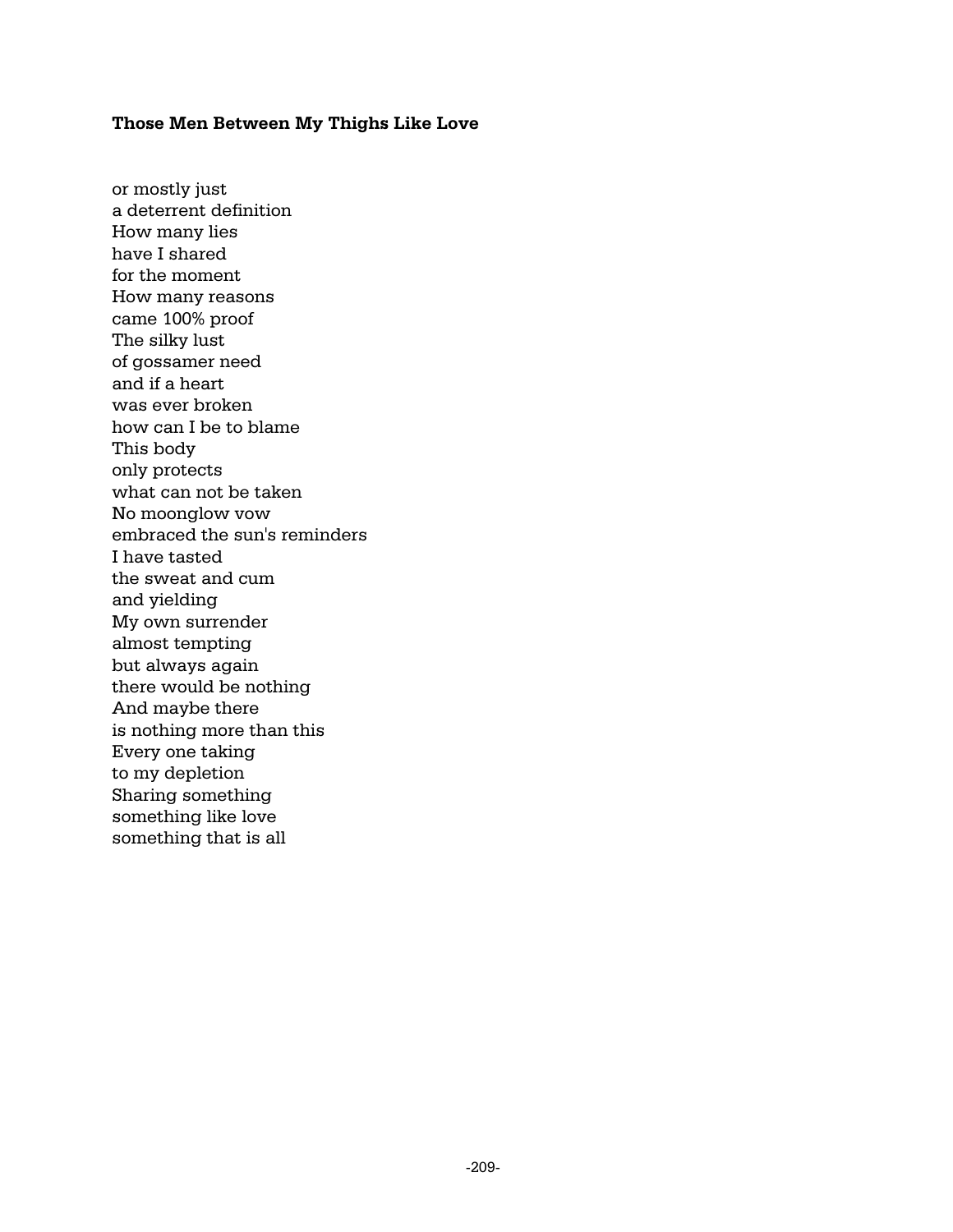#### **The Things We Do For...**

As if I were to run off in to a dream for you with you This fantasial expectancy I say "Listen man, I am married!" but you just bow to my estrus and I relent Appesials, I call them see, I make up words like you do us because I like the way they sound because you like the way we feel You tell your friends I tell editors and we all wonder if any of it's real..... pages white as fantasy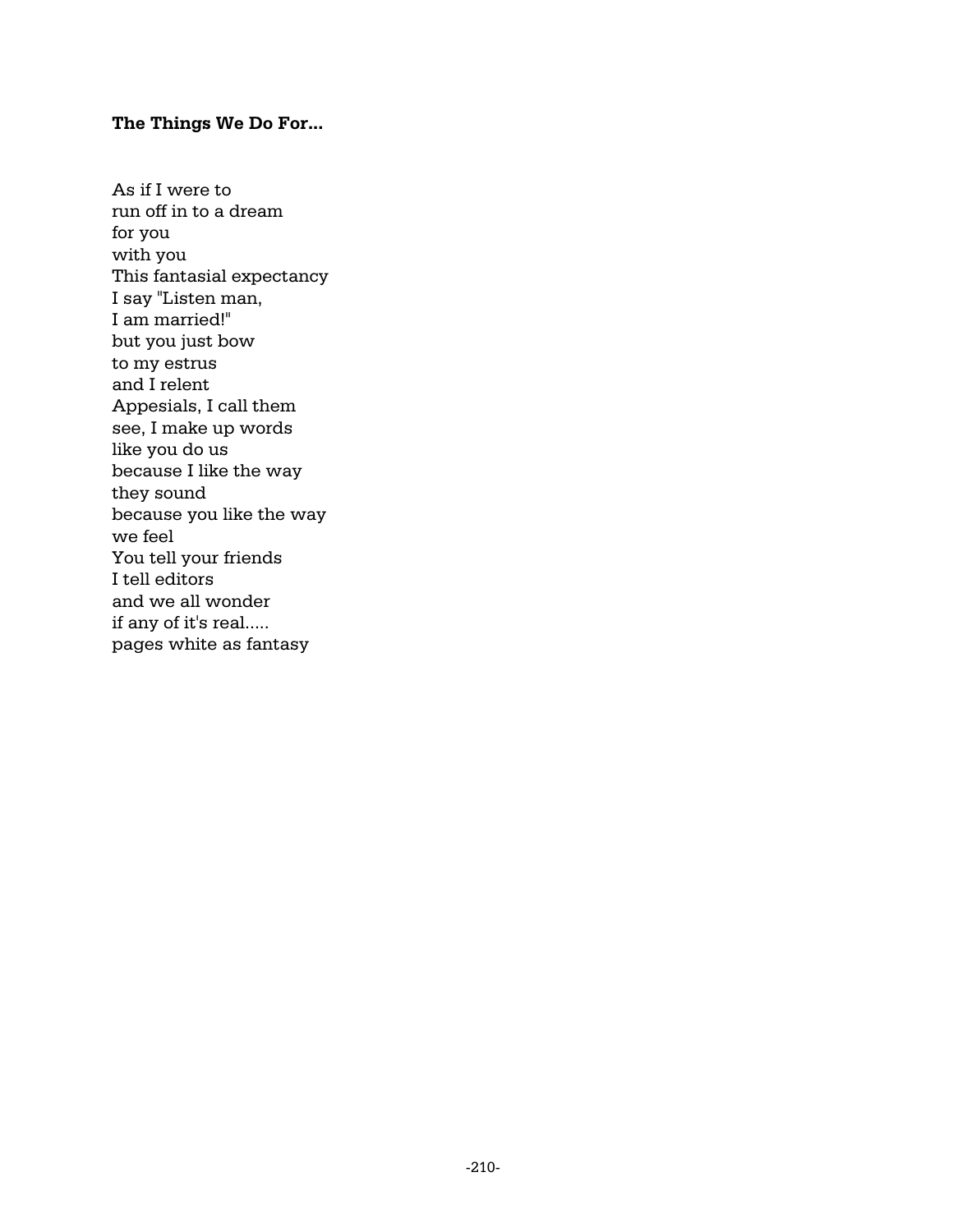### **Under The Rain**

The street light pastes purple against the alley wall In my bones there are memories of peppered youth old lovers seep through consciousness like bad roofing There are buckets to catch them in but I can't find them Sleepless nights scratch like hot sand Static fuzz misconceptions curl like hair into melancholy How many men does it take to fill a raindrop? How many raindrops does it take to hide a tear?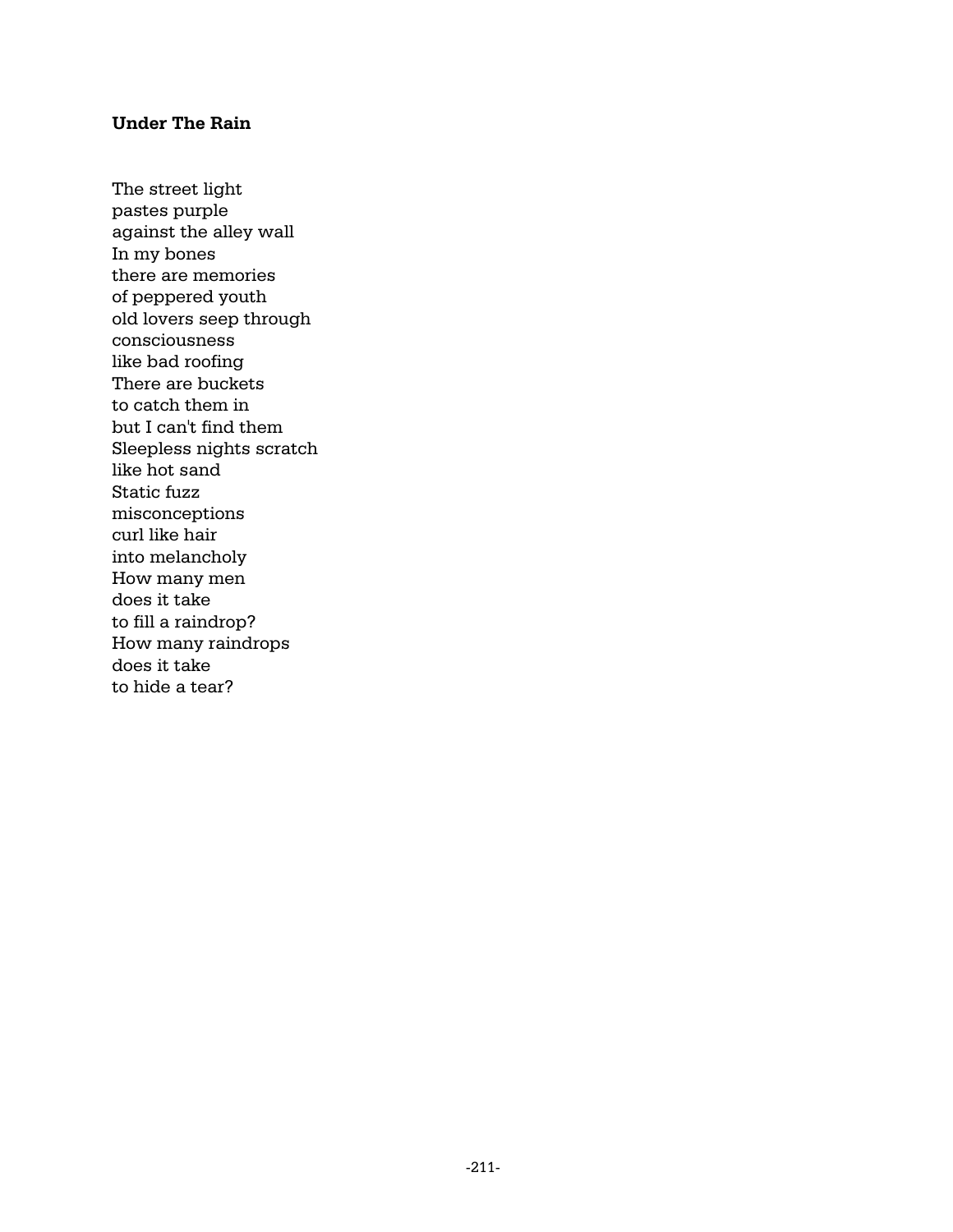#### **We Are**

our own ghosts walking this earth with a life facade of deja vu at every corner behind every door under every sheet that lifts to reveal skeletal lust and blows the ashes of malcontent out the window left open by hope We don't live reality but our own fantasies enmeshed with scenarios inserted by innocent bystanders bumping into their own shadows in the clinging darkness we confuse for day believing the stars actually shine and the wind is not our own breathing Our eyes focus on R.E.M.s and we think of rainbows Day to day is nondescript fluid leaking like drool from sleepy mouths onto cotton pillows that stain an imagined memory and tomorrow just never comes like a watched clock like too many cooks in the kitchen like the check in the mail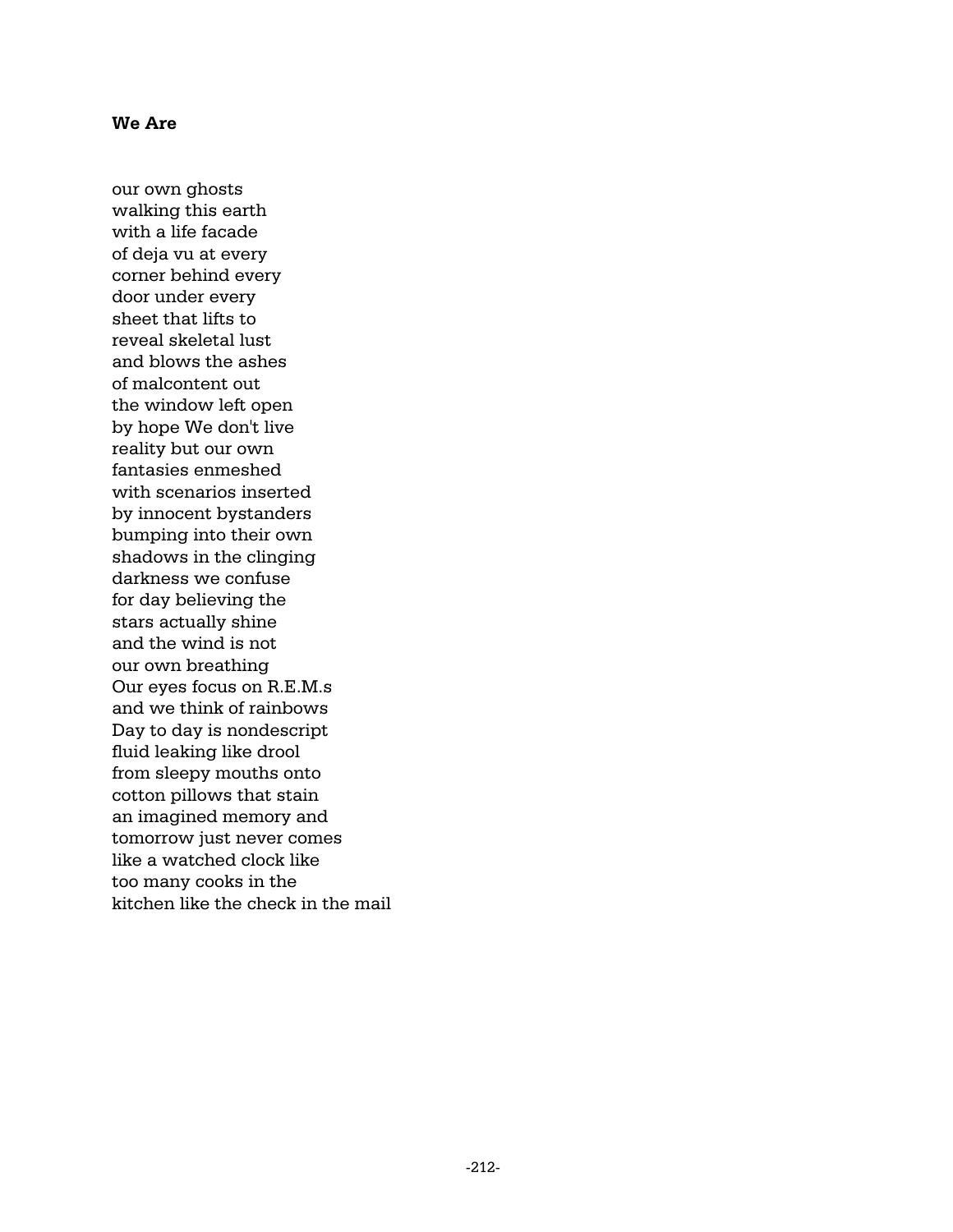## **Grasp**

Molest my hair with lascivious fingers Expose the lust of vampires innocent Lips but pretend but I offer you my life just the same Your hands feel sighs escaping you give freedom to everything within and simplicity confesses languid completion Contentment Yet hardly denies further sacrifices of desire In your hands in your hands Stalk the flesh of my surrender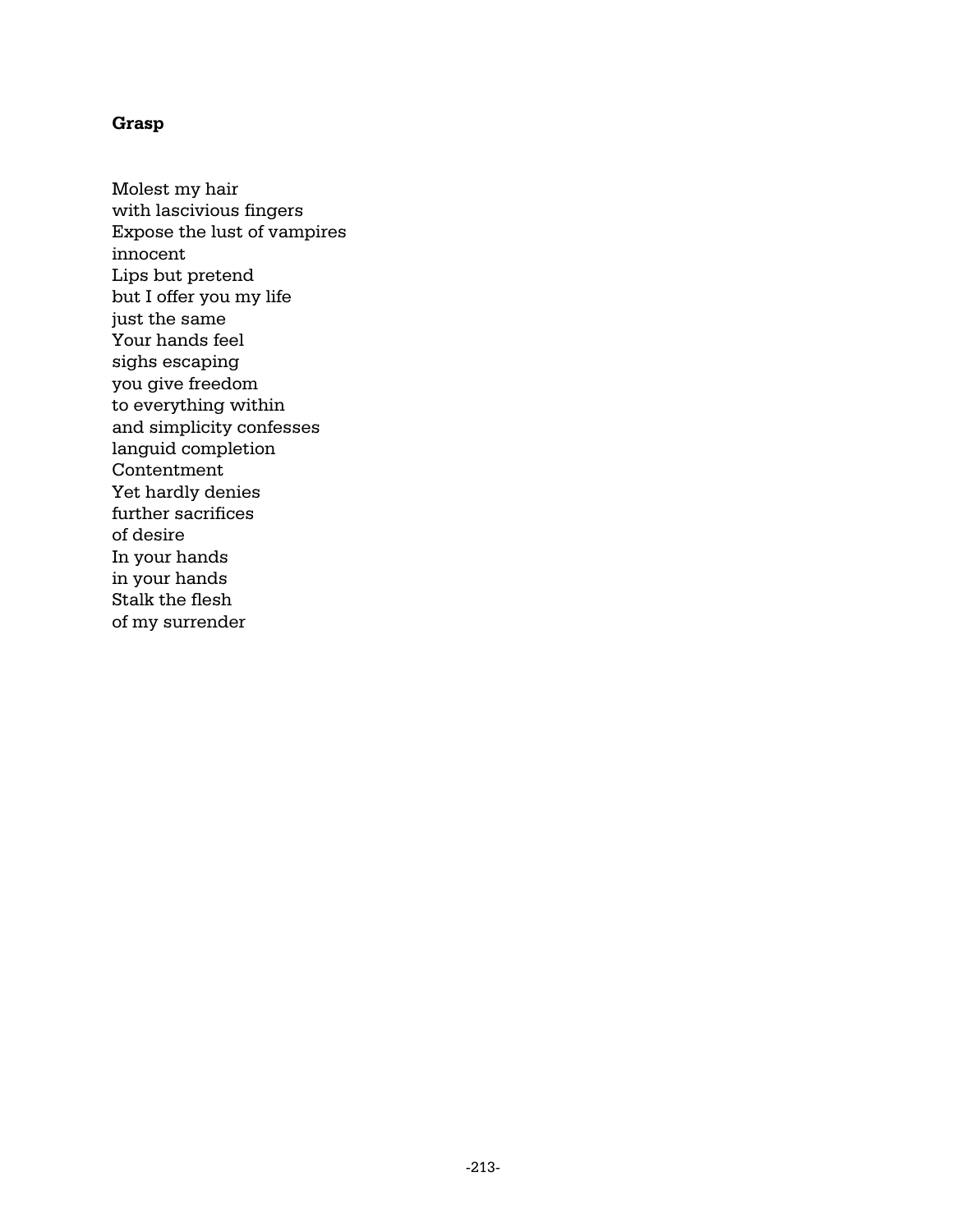# **Relativity**

It is midnight or later outside but in here time has stood still Sleep is a dream I remember like Deja vu there is too much coffee in my cup and not enough reasons to be alone I never expected to be believed as much as I was My promises haunt me like curses indeed like curses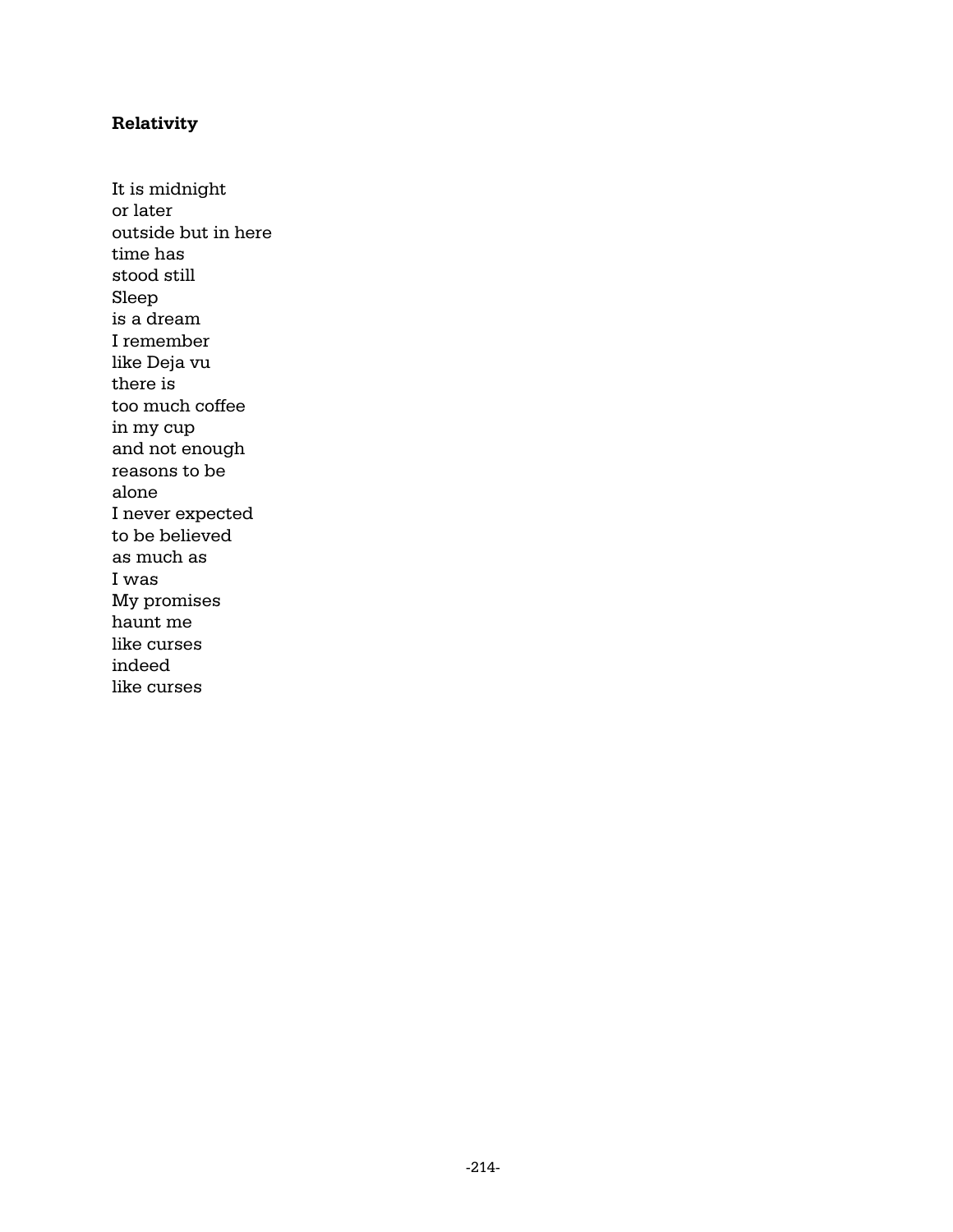#### **Gray Poems**

The gray outside falls into my mood Falls like Erie rain in December Falls like tears on a broken love and smells of cold earthworms My flesh ripples the chill and memory of sadness and solitude I find poetry in the clouds Thick and heavy like pregnant breasts Gray like sorrow like ache Like death Death is not black but gray and untouchable Smog over cities Ghosts across buildings and bridges Gray Gray Hair of age Decomposer at the bottom of a lake Ashes in Southern California Areas of uncertainty Negative beliefs A whore's bedsheet A junkie's vein A suicide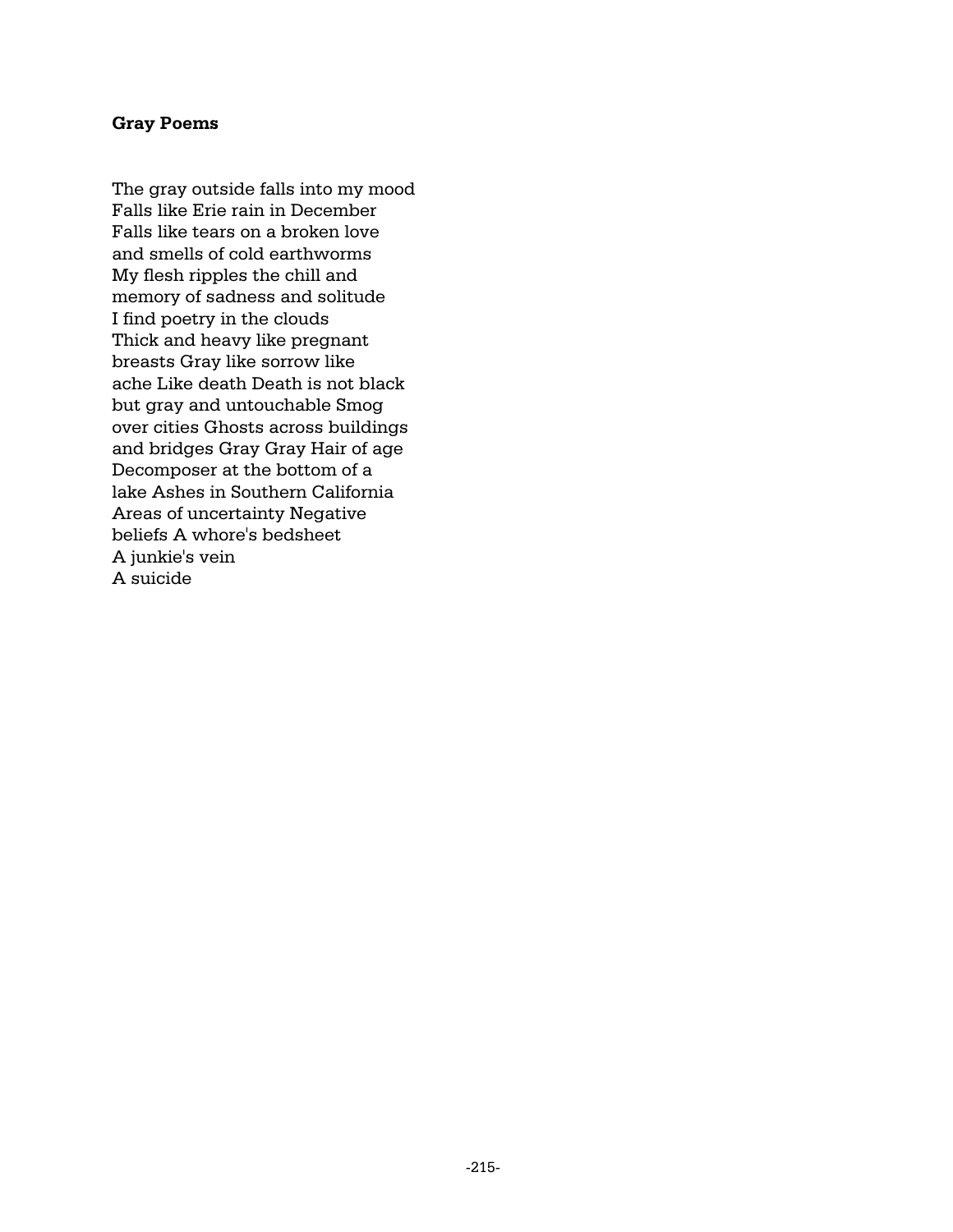#### **Analese**

The tarot reader told me I would have a daughter and that I should name her Analese This she promised would ensure her health and happiness

Analese came to me in the fall drunk with lust and Absolut Her presence was immediate Pelvic insomnia and tears It was the wrong man after all and no explaining could make him right

Analese could have been my mirror an inheritance of what I am A woman today my daughter Analese in some other hands

I drove so many hours in the secret of the night and changed a promise to just another day Analese is just a memory of a fantasy of my youth and every fall the leaves mimic her hair and dance in the wind of her laughter

Analese you were meant to be but time was not mine to give you Analese Virgin prayer Amen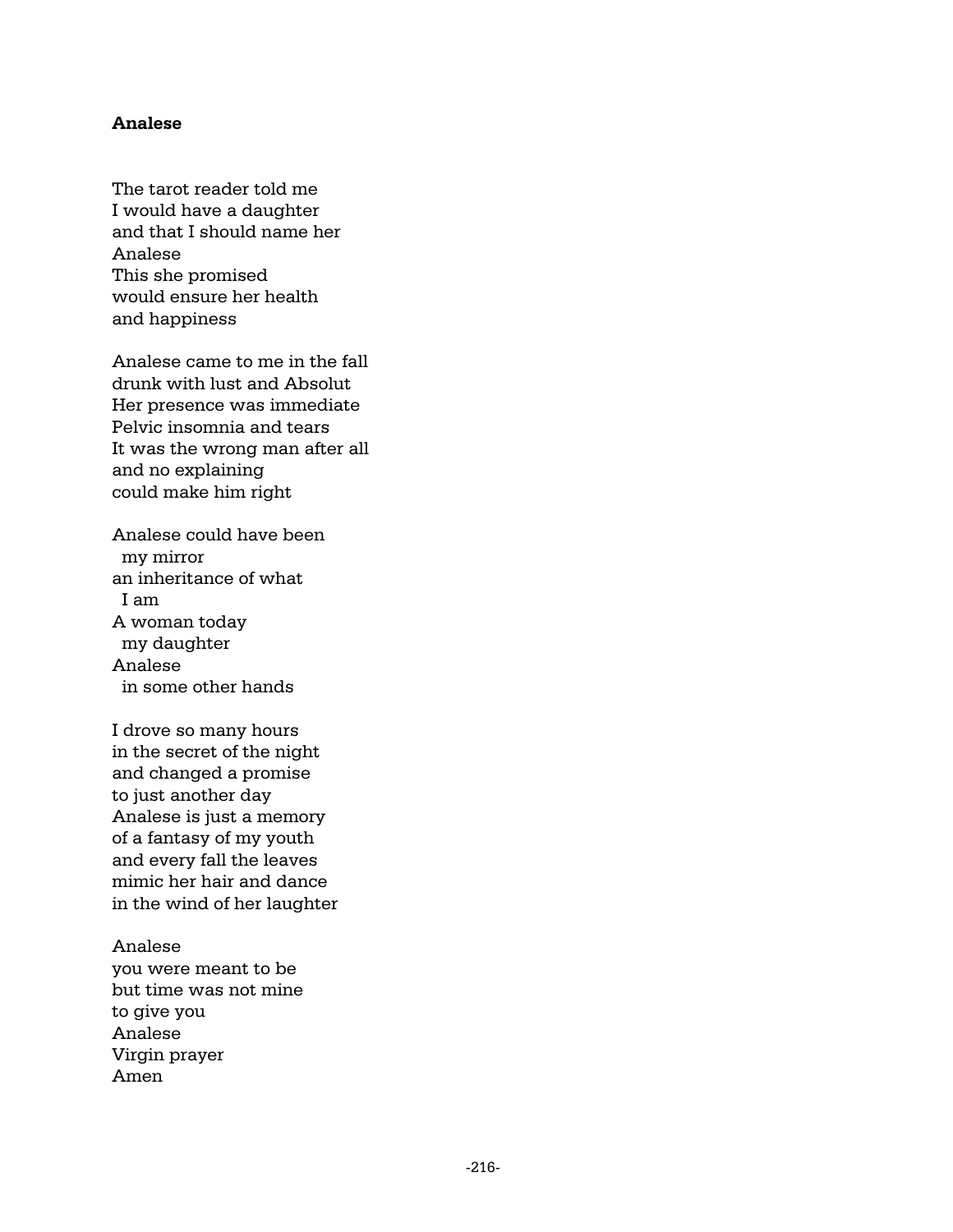# **Under A Gossamer Dream**

Moonlight strobed through dense pine and birch A flashdance of flesh breast abdomen thigh From a quiet distance his vision inhaled the perfume of her shadows Barefoot like a river through the mulch of virgin forest her dress the ripples teased by night air And his ache to drink in her coolness To float in the cradle of woman To be born in the night of her soul To die in the forever of desire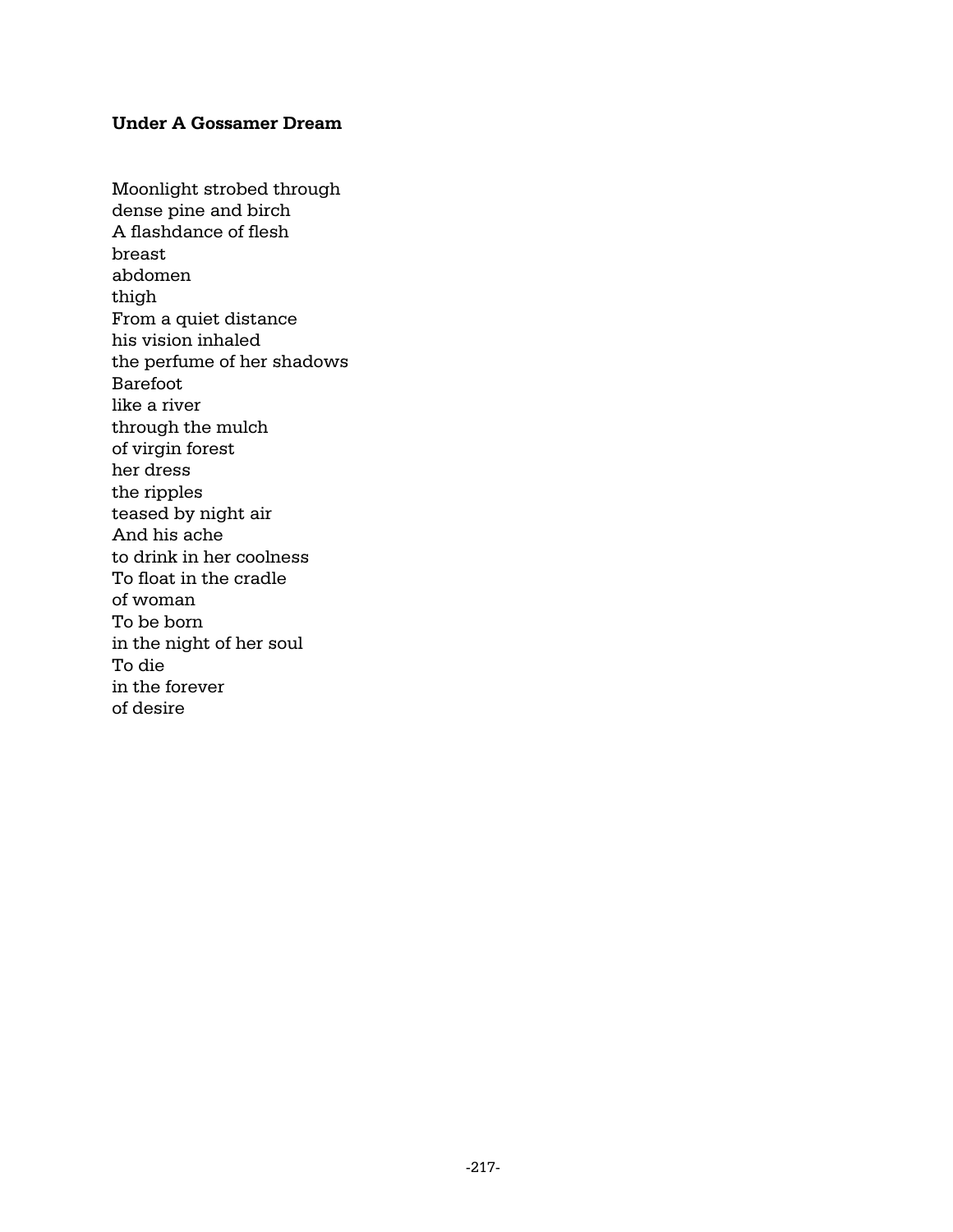## **Whims**

my latest passion is beatnik boys I like their look and the way they use the topics they choose to converse Tall lean and darkly attired drinking coffee and scarcely eating late night boys who don't really carouse but merely observe and document movement Smile at them and they will make you Aphrodite and tell you the secrets of yr own soul They will read you poetry and hide you between the lines They will let you break their hearts all for the sake of the muse Leaving their testaments taped to yr bathroom mirror or in the drawer that holds yr stockings and scream yr name in poetry cafes and alley ways with a steady beat of their bongo pulse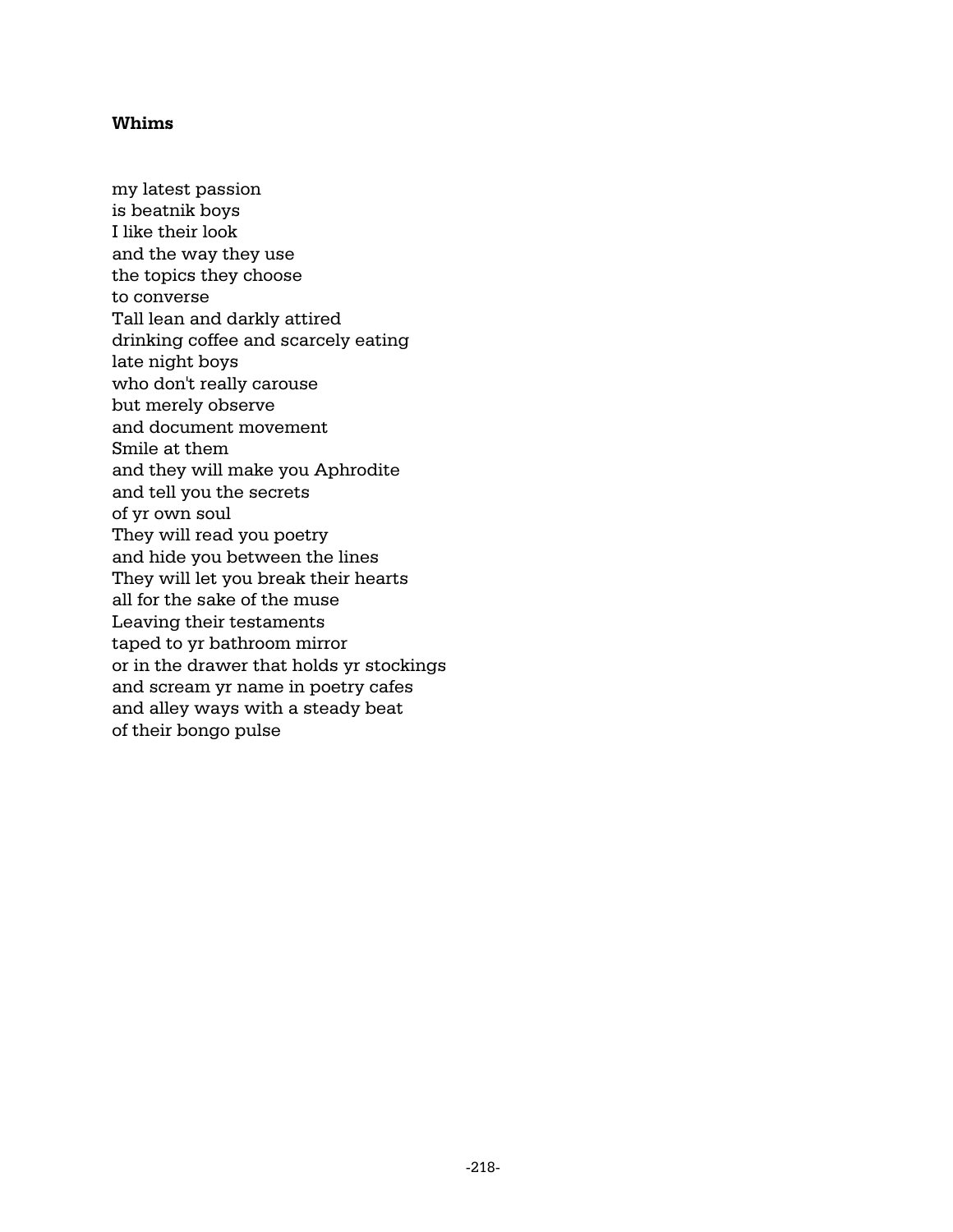## **Sweet Sorrow**

Take your dark love and your rainy promises Take your reasons for tomorrow They're rusty and leak coppery stains on my front steps You can have back all your memories I won't want them anymore Take it all when you go when you leave when you stay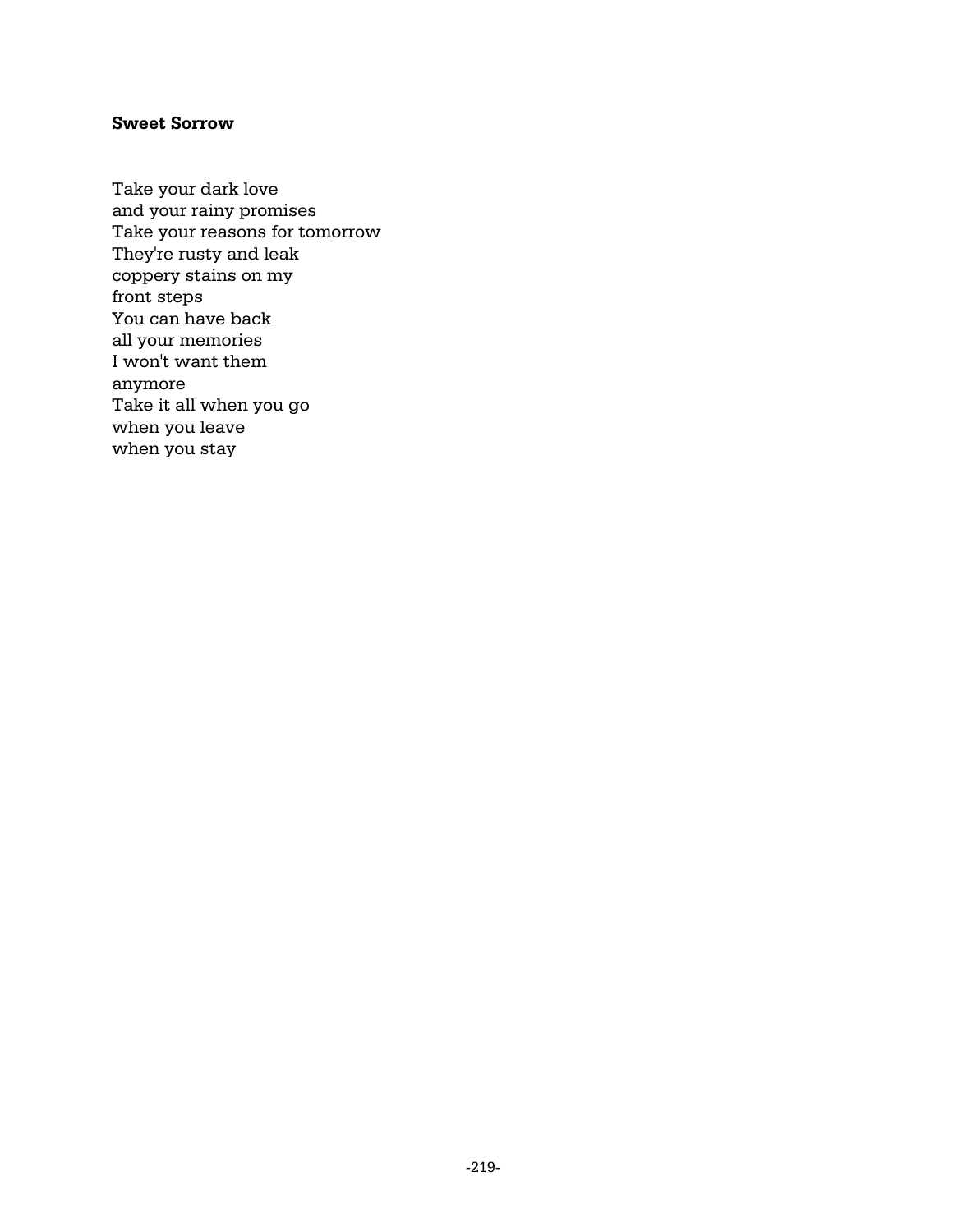### **Janine Pommy Vega**

Janine Pommy Vega was born in 1942. She has authored 15 books of poetry, including *Mad Dogs of Trieste: New & Selected Poems* . She has worked for twenty-five years teaching poetry to children in Now York State public schools, and to prisoners in the New York State prison system. Vega is the Director of *IncisionsIArts, an* organization of writers working with people behind bars. For the last several years she has been performing her own work with and without music in Italy and Germany.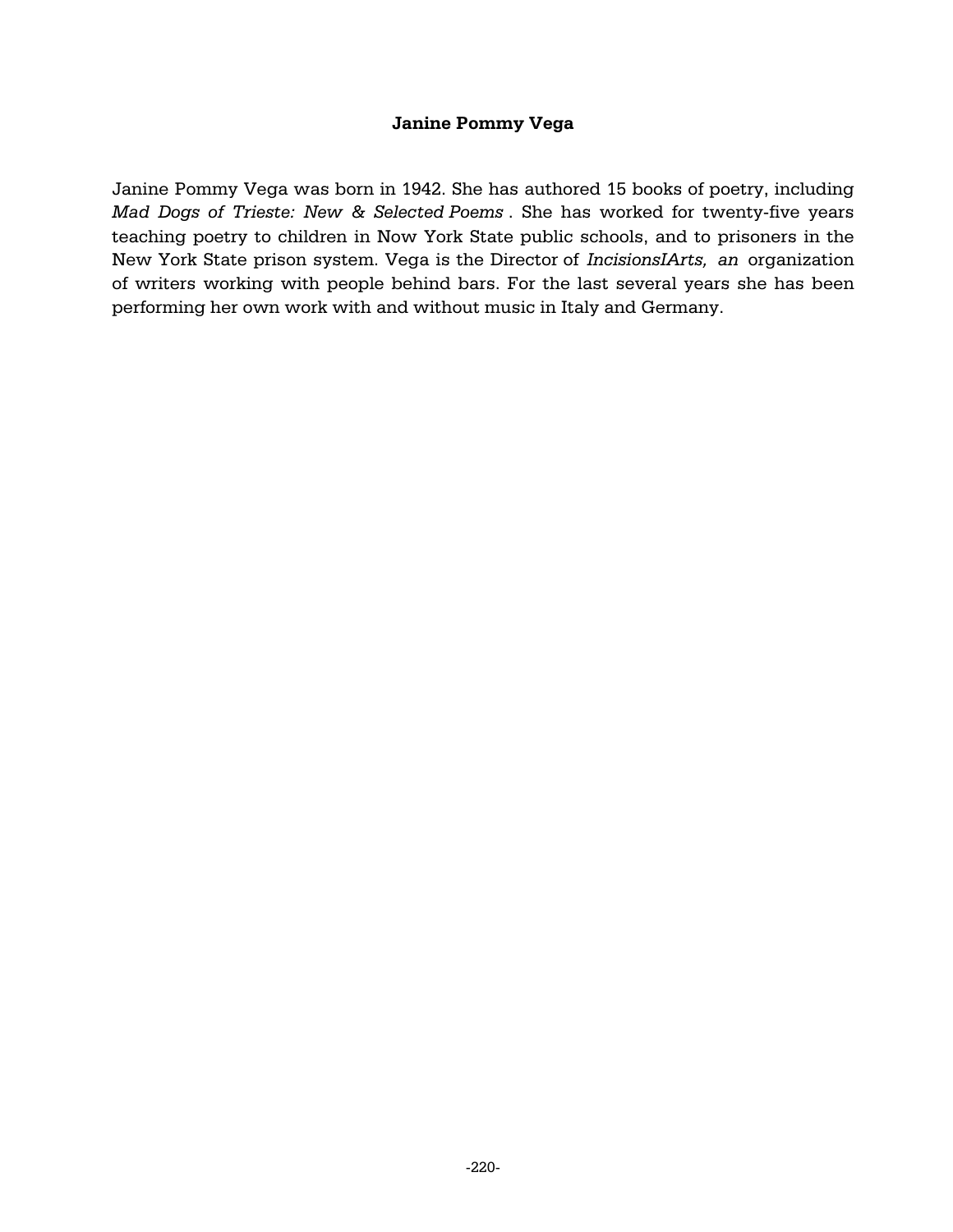## **Mad Dogs of Trieste**

## *(for Andy Clausen)*

We have never been in a war like this in all the years of watching the street at 3 a.m., kids lobbing cherry bombs into garbage cans the last hookers heading toward home

It used to be, stopping in Les Halles cafes after a night we could find the strong men from the market and the beautiful prostitutes resting in each other's arms Le Chat Qui Peche, Le Chien Qui Fume alive with Parisian waltzes, his hands on her ass We could pick up raw produce from discard bins and have lentil stew for tomorrow

Things have never been like this. Cops square off against teenagers in the village square take the most pliant as lovers, and re-rout the rest into chutes of incarceration The mad dogs of Trieste we counted on to bring down the dead and rotting status quo, give a shove here and there, marauder the fattened and calcified order, have faded like stories

We used to catch them with their hat brims keeping most of the face in shadow and sometimes those voices one by one turned into waves like cicadas in the August trees, whistling receding, and the words crept under the curtains of power, made little changes, tilted precarious balance, and brought relief

Those packs don't crisscross the boulevards now in the ancient cities, no political cabal behind us watches the world with eyes entirely cognizant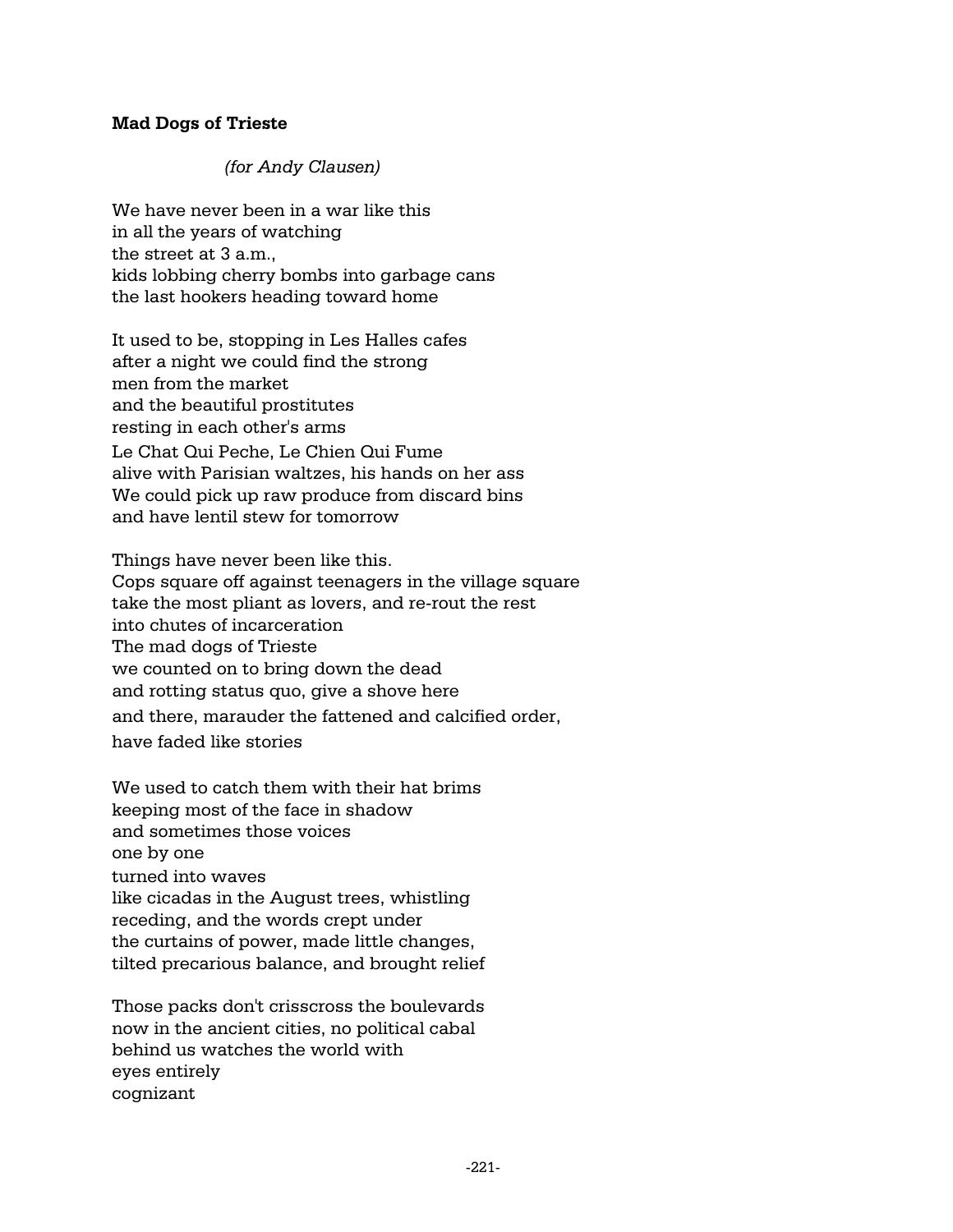the lyrical voices rainbow bodies your friends my friends nobody left but the mad dogs of Trieste as we cover the streets.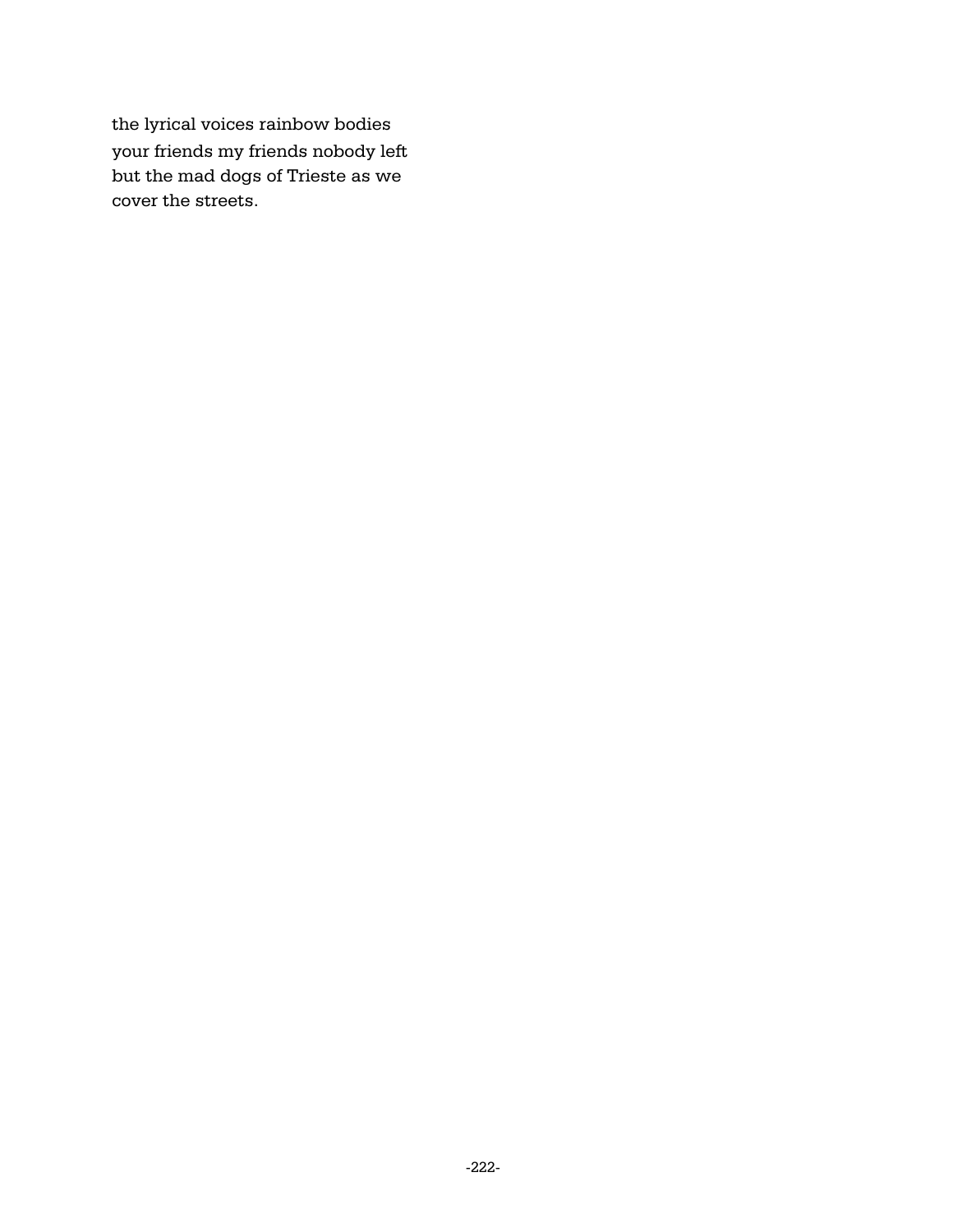#### **Blueberry Pancakes**

*(for Erin Black, Brenda Frazer, Eila Kokkinen)* 

Bonnie, Eila, Erin**,** Janine. I can see us in the dark wet streets of New York City, 1959, 1960, 1961 kicking over the traces of Union City Washington, Chicago young hot women heading toward a dawn eager for the romantic life where everything would turn out fine

Now Erin wears a hat she holds an armful of blooming catnip Bonnie in her dress and work boots looks a woman in the 1930's, her fine boned face from a dustbowl American landscape she has brought a ripe melon Eila those days with manuscripts, in the company of admired men, brings blueberries

all of us grown into selves eccentric to the world Keeping a pig in your basement? Painting for years in rural America without a car? Living in shady woods with deer and raccoons for company? Holing up in the office without answering the door, the e-mail, postal mail, or phone? And here we are.

What of the others? Inez, Ayesha, Barbara, Michelle we weren't many, we knew each other: women in a world predominantly male who leapt off the edge with the same intent that has brought us here, the same earnestness. We walk around and take each other's picture We tape the talk. We are reaching back like sisters, call it love, to the time we were that becomes us

touching as we pass each other, four ladies in a garden.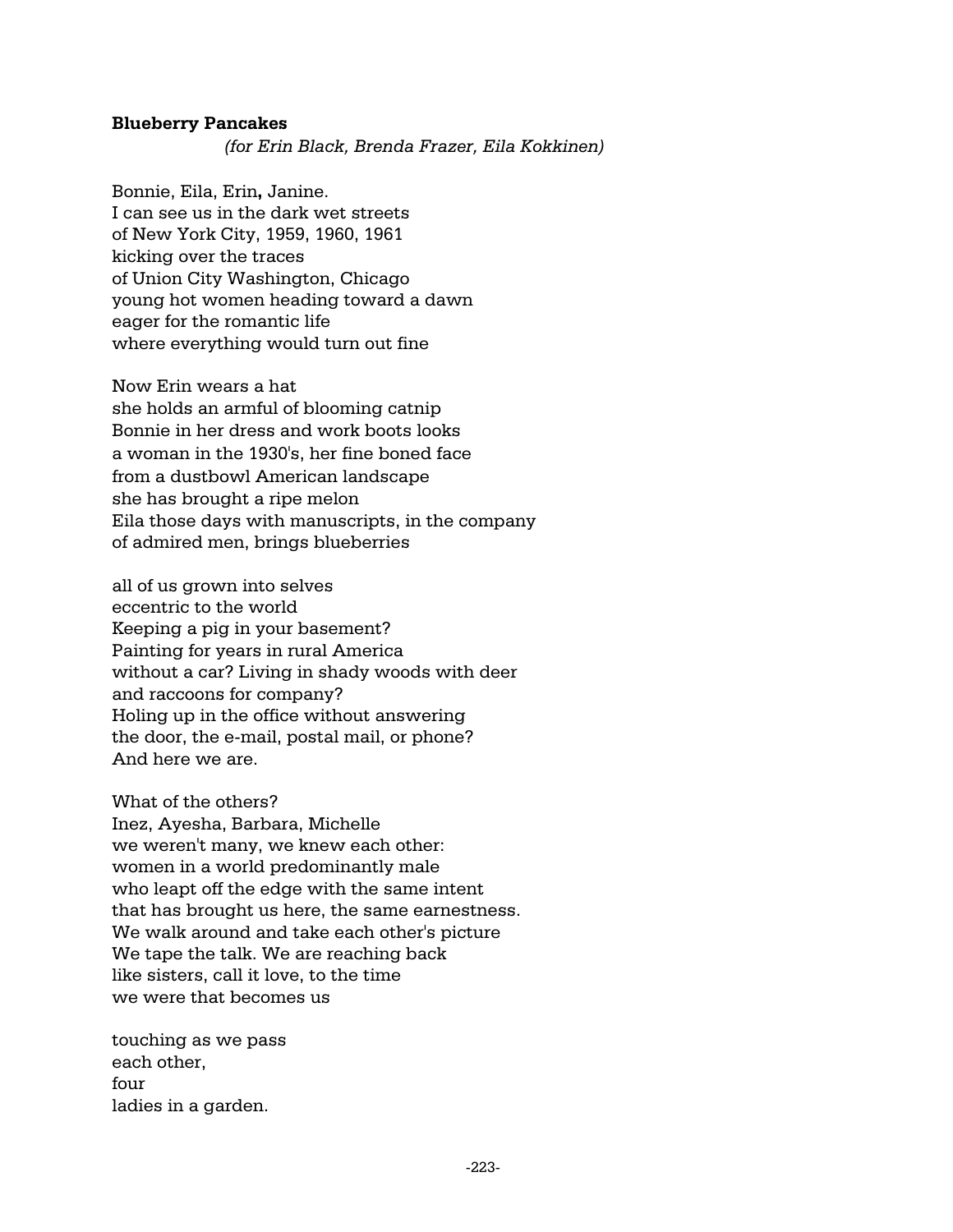## **Allen**

Raking the yard I realize you are everywhere now I went down to the river broke a coconut for you, threw it into the white water spring flood so like you sun behind the tree, the flesh of the coconut bobbing in the water like a skull in the breeze

I remember that poem you saw us walking away from the boat with our skulls, white coconut meat Your infinite grace in connecting people, I never saw you miss somebody's name, making introductions, leaning in with thumbnail sketch of personal accomplishments, a vast networking consciousness in you, all the writers

and reporters, all the teachers and musicians-- you were the hub, the axis A sixteen year old kid in a parking lot stops me last night, he loves your work and the men in the prison workshop ask for your book, that mugging poem they especially like, no one these days untouched by your unswerving politics your heart compassion

Mark Twain, born with Halley's comet left on Halley's return Hale-Bopp enters, brightest emissary we will ever see from the stuff of creation and fittingly you take it out like the F train from Second Avenue Don't be sorry, you said, speaking of your death, I've been waiting all my life for this

I remember the gallon jug of death vine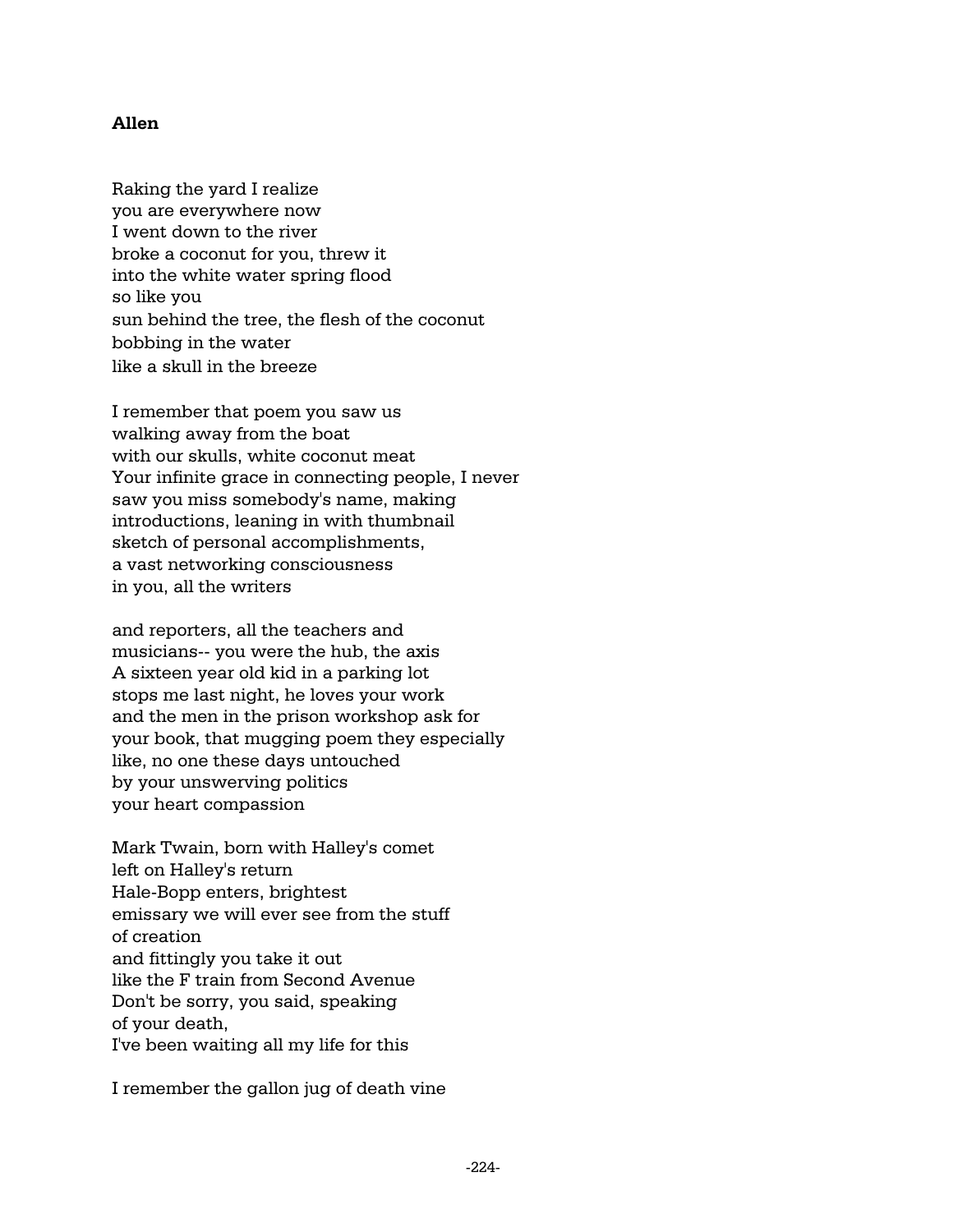ayahuasca you brought from the Amazon you were the first to speak about the radiance I believed in A timeliness in your actions, running for the news, creating another possibility: bare knuckled warrior poetics Pack a small bag & hit the ground running rushing like a river with a coconut rolling bobbing in the water

My last dream of you, you were thin you were sitting on the floor Peter brought me to see you you were singing to somebody's guitar you ran out to the corner for news and returned to a room filling up with love, of people past and people present Hey Allen, everywhere now!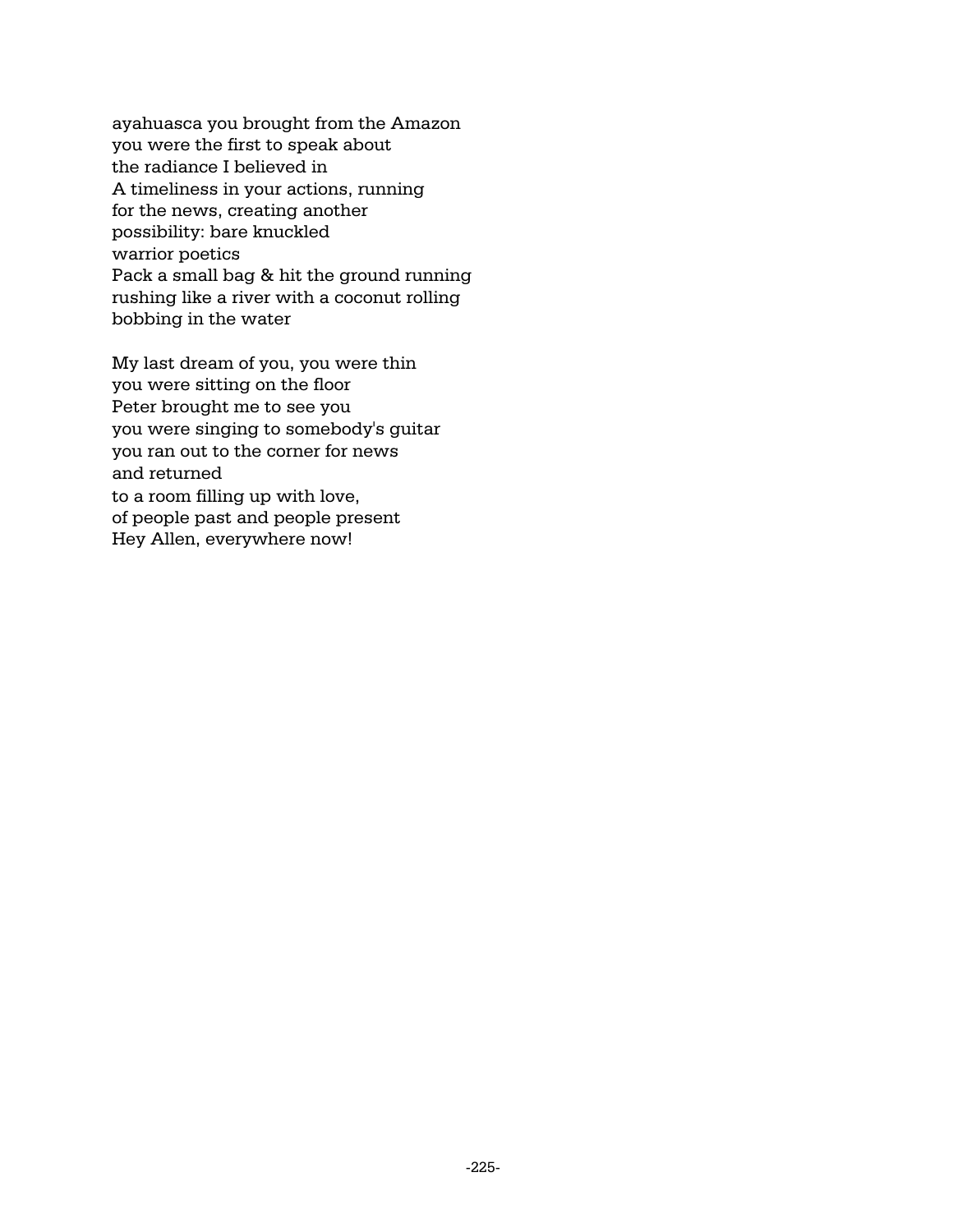### **Please Look Both Ways Before Crossing**

The Desert Storm we raised in Iraq was a terrorist act. We called it retaliation. The killing of tens of thousands of teenagers dressed as soldiers was, we said, a casualty of war.

We tried out the marvelous flares and bombs and watched the pyrotechnics safely six thousand miles from the action in privileged seats. Six days of televised spectaculars. We made bull's eyes with Saddam Hussein at the center. He's a bully, we said. He has to come down.

The invasion of Grenada was a terrorist act. We did not like the island president speaking so loudly about his brand of socialism so close to our door.

To threaten invasion of Colombia, Peru, Bolivia

because they insist on tending the coca Yaguar Huaca gave them to withstand tiredness, hunger, thirst, and cold, and that we insist on buying and selling is a terrorist act no less than Sendero Luminoso's gouging the eyes out of CIA agents, and leaving the bodies in fires on a hill.

Acts of terrorism hurt people. Blow up bridges, skyscrapers, hospitals, villages, naval fleets, schools, places of worship, and you will hurt people.

Please took both ways before crossing.

We export principally garbage and weapons of war, we stay well fleshed on the work of others. Flexing the military capitalist muscle, the 'My God is bigger than your God' muscle, will not bring us home.

- Women know it. We dress the dead. We sweep up the mess, we make our way back to the fields and re-plant. We put food on the table, we survive. Modesty is not such a bad hat. It's certainly lighter than armor, and cheaper to care for.
- "Are you locked down?" the ABC newsman asked Governor Pataki after the Twin Towers shattered. A jailhouse term**,**  invented by jailers for locking all cells when trouble strikes.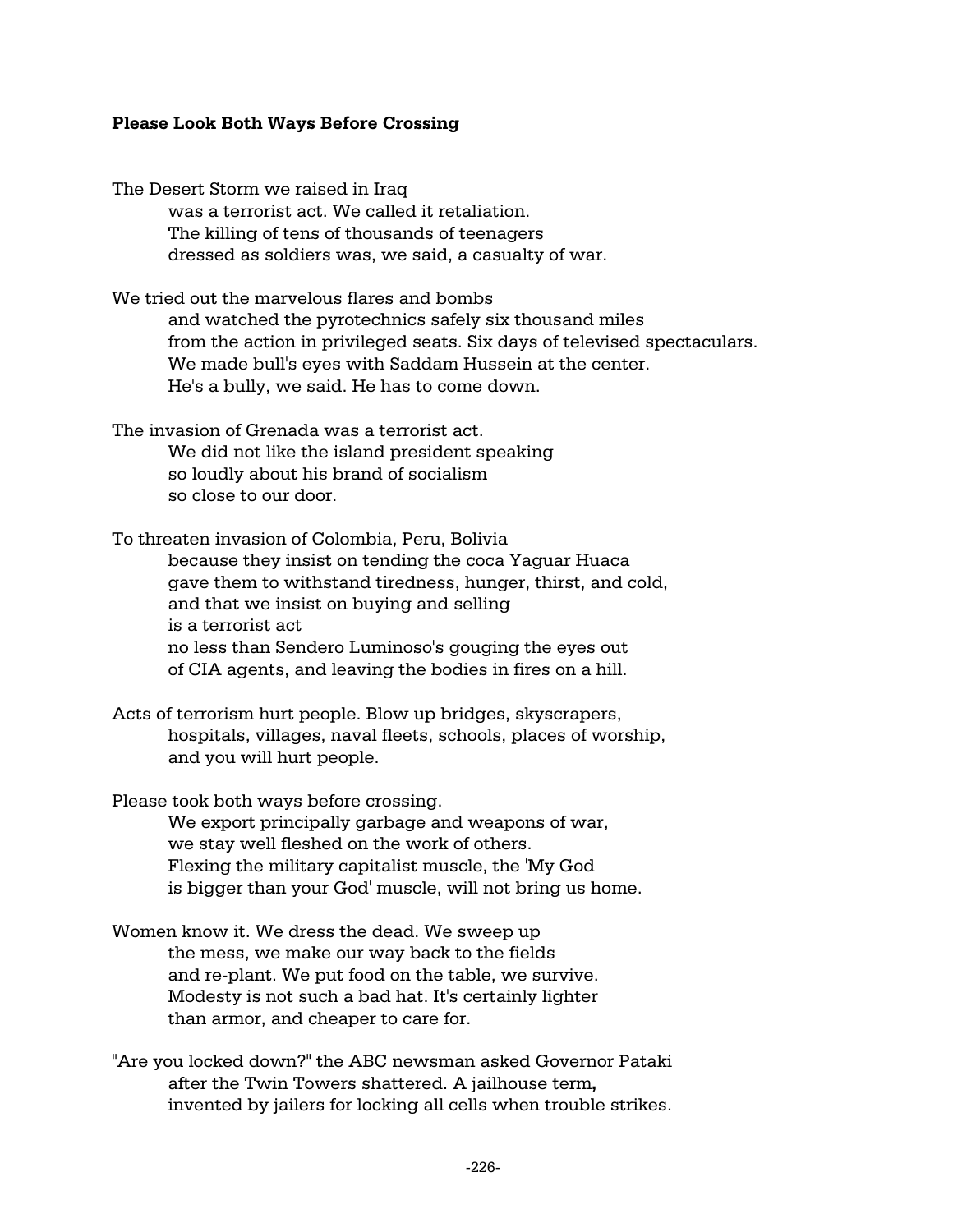In the air bristling with fear and hate, are we locked down?

Are we safely back in our cells, accepting partial information as fact, believing the President will punish the guilty, forgetting it was our CIA who trained Osama bin Laden in the 80s, and our arms dealers who backed Hussein? Are we locked down?

Please look both ways.

The genuine desire for peace and freedom held in the heart of American hearts is the same in every heart in the world. It does not require victory, empire, subjugation, retaliation, or arrogance. It will not survive there.

The thousands buried as the Twin Towers crumbled, the heroism of ordinary people, the selfless service of hundreds of firemen, policemen, rescue workers, the enormity of their sacrifice, let them stand for this: that we live in one world, a small one to hold all the souls we are today, and any striking out will hurt more people.

America, please took both ways.

We can't point everywhere with blame and forget ourselves. Terrorist acts, like the pigeons on tenement rooftops, the sport of kings on the Lower East Side, always come home to roost.

*Mt. Morris, NY, September 12, 2001.*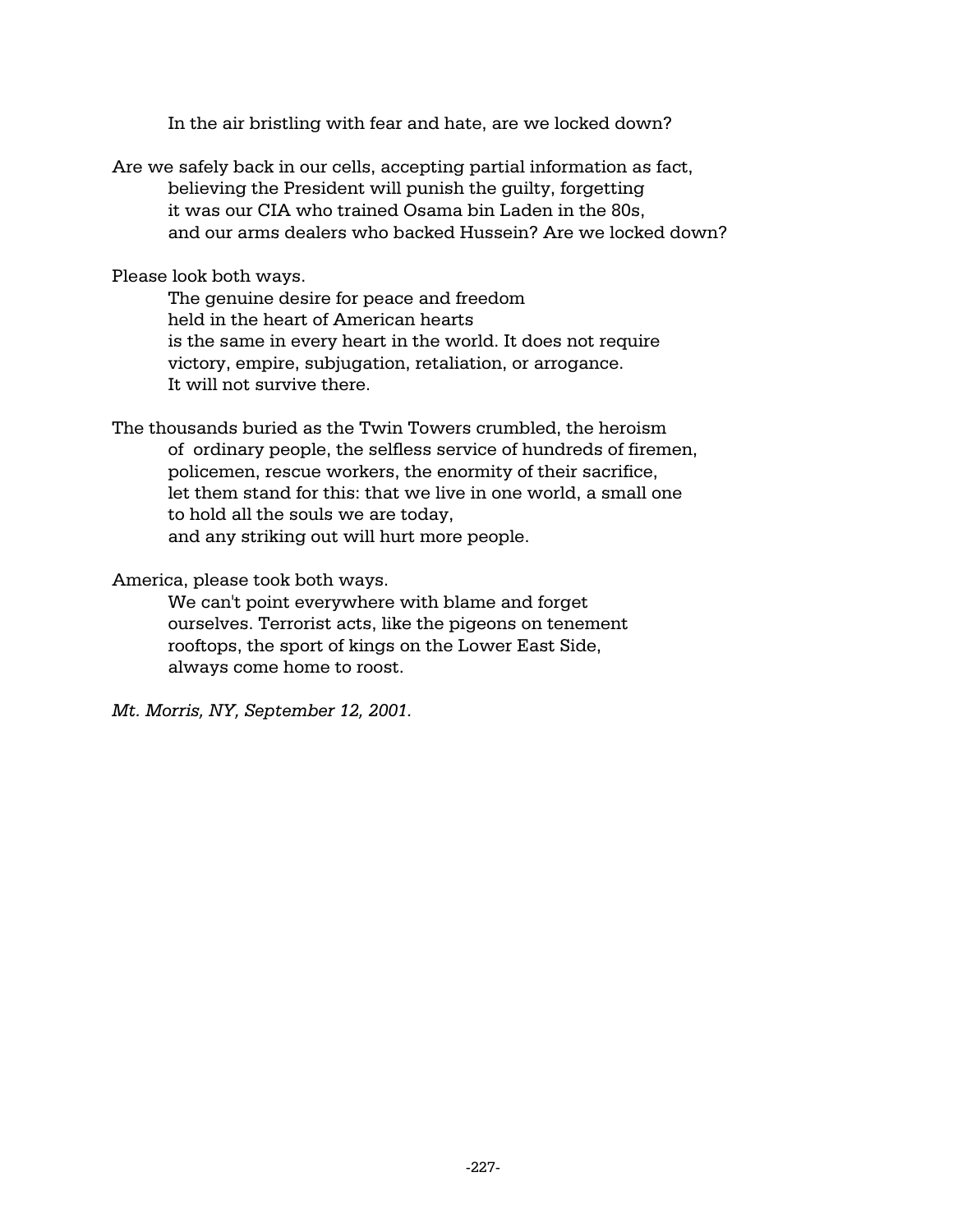### **Any Number of Them**

## *(for Bob Hausrath)*

In the vestibule of a prison civilians I've indicted to myself surprise me speaking of the woods, how beautiful in summer, "I could spend my whole life in there." A woman reflected in lobby window walks ghostlike into the trees

The hunters, gatherers, farmers, woodsmen circumscribed by diminishing land and loss of jobs are the new jacks a great rushing in at ten to eight like the door on a factory morning

"48% of prisoners who leave come back," he says, "but only 24% of the college grads do." Up a hill at the side of a road, hidden by blackberry canes from traffic is Attica's graveyard

A century of numbers marches over the hill on uniform headstones 13987,5677,3429 in 1982, eleven years after Attica uprising they started putting in names

A grasshopper over V Cruz, 98G0370 outside the walls in the earth who knows him by feel, touch, grace of laughter and rage of fists

12306 was someone who laughed wept sickened and died 2342 the crickets are singing 1357 300 regulation tombstones stand by the highway in the hot autumn sun

Like a war fought inside another country, armed men exacting revenge against poverty violence drugs the same seven neighborhoods illiteracy, despair, 0 unforgiving nation!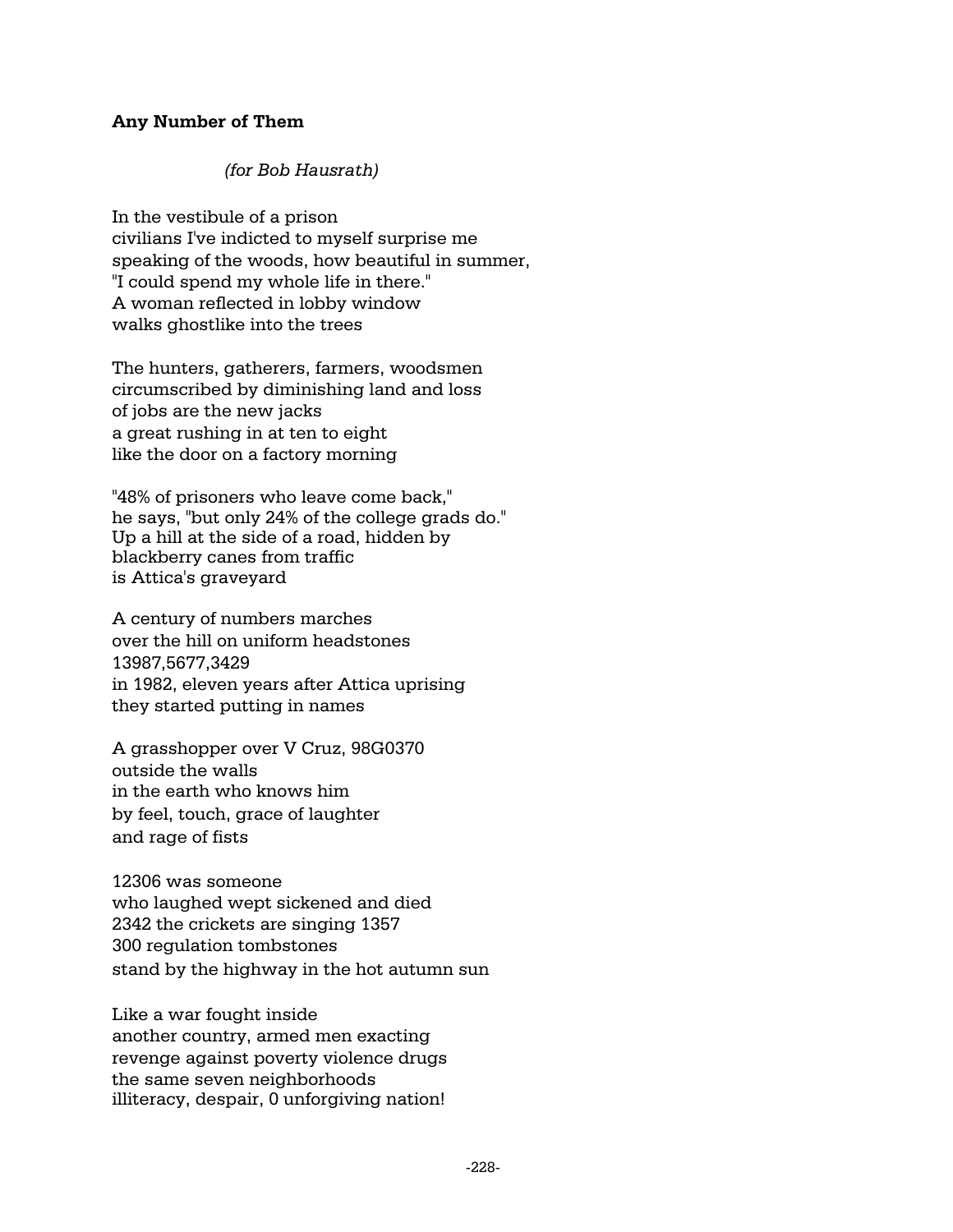19924, 911090, no year no born no died no name-- forbidden perhaps to carve the name, the later ones with dates tell us they didn't live long age 48, 37, 41. Was it AIDS?

Were the first ones buried in common graves? The AIDS patients in disaster bags? 5154, 5677, ancient maples witness the unholy commerce: dig up the earth, put in the numbers

like the old time cash register receipts told you not what item but how much you paid 23B481, 22717 cabbage moths, red fruited sumac

Someone regularly mows the lawn military style like the Arlington Here's R. Morin, on staff at the college, who seriously proposed to at least one woman every day

No praise or blame the shame of a village blind numbers over the hill.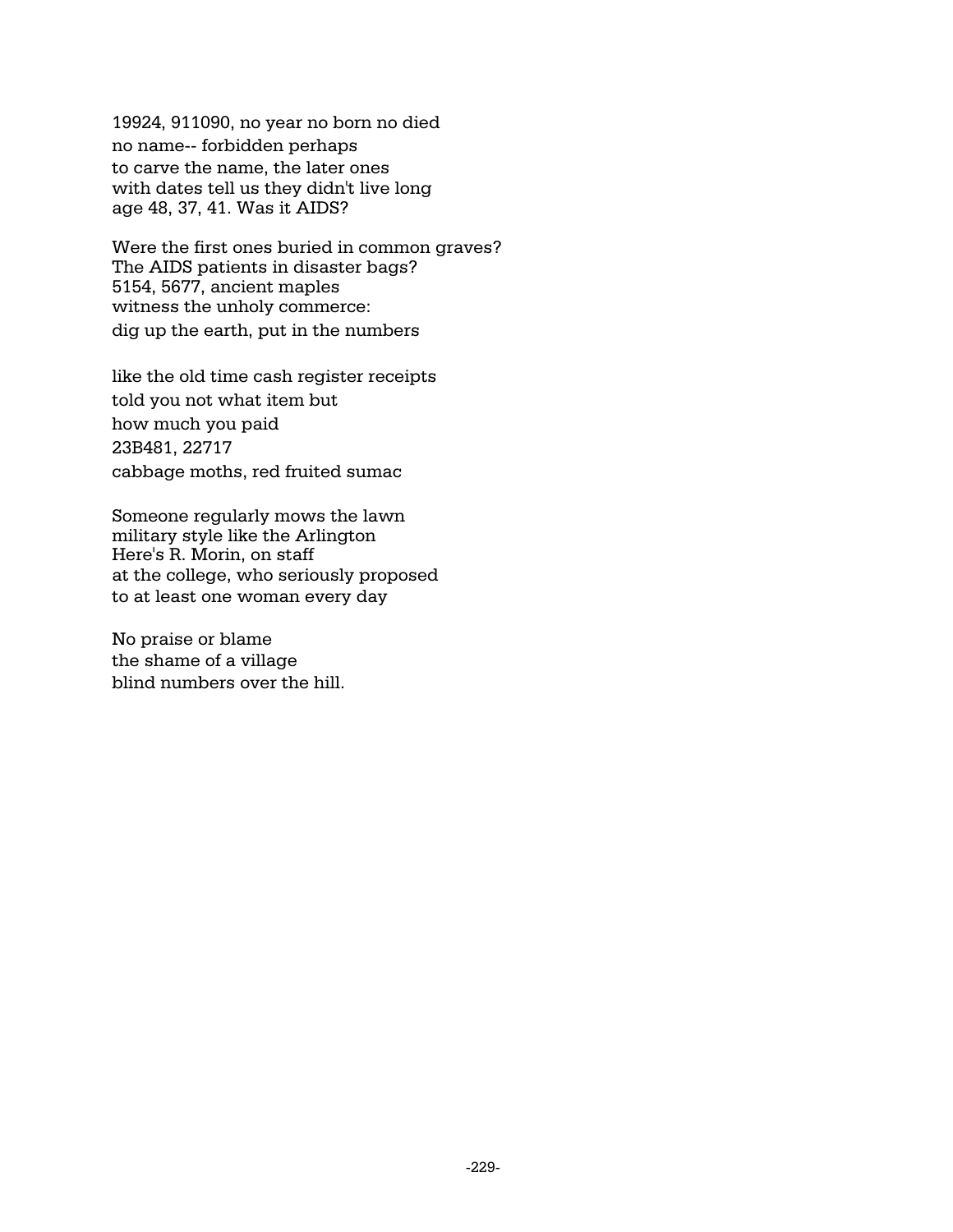# **Gregory**

# **I**

Cleanshaven, cleared away, like a baby tucked in bed with undressed eyes a cold drink from a deep well to see you first friend in early teenage years in New York City, Paris, San Francisco, London friend snatched back from the bony doorway

jewel at the heart of a room full of people, rose on the pillow I'm reading your poems again twisty pronouncements, singing lines words that float like birds on the water how much you've changed the language & the premise of speech

how without hesitation, all these years you jumped in first**,** not testing the waters but to see if the waters were ready for you.

*Horafio Street, NYC, August 1 7, 2000.*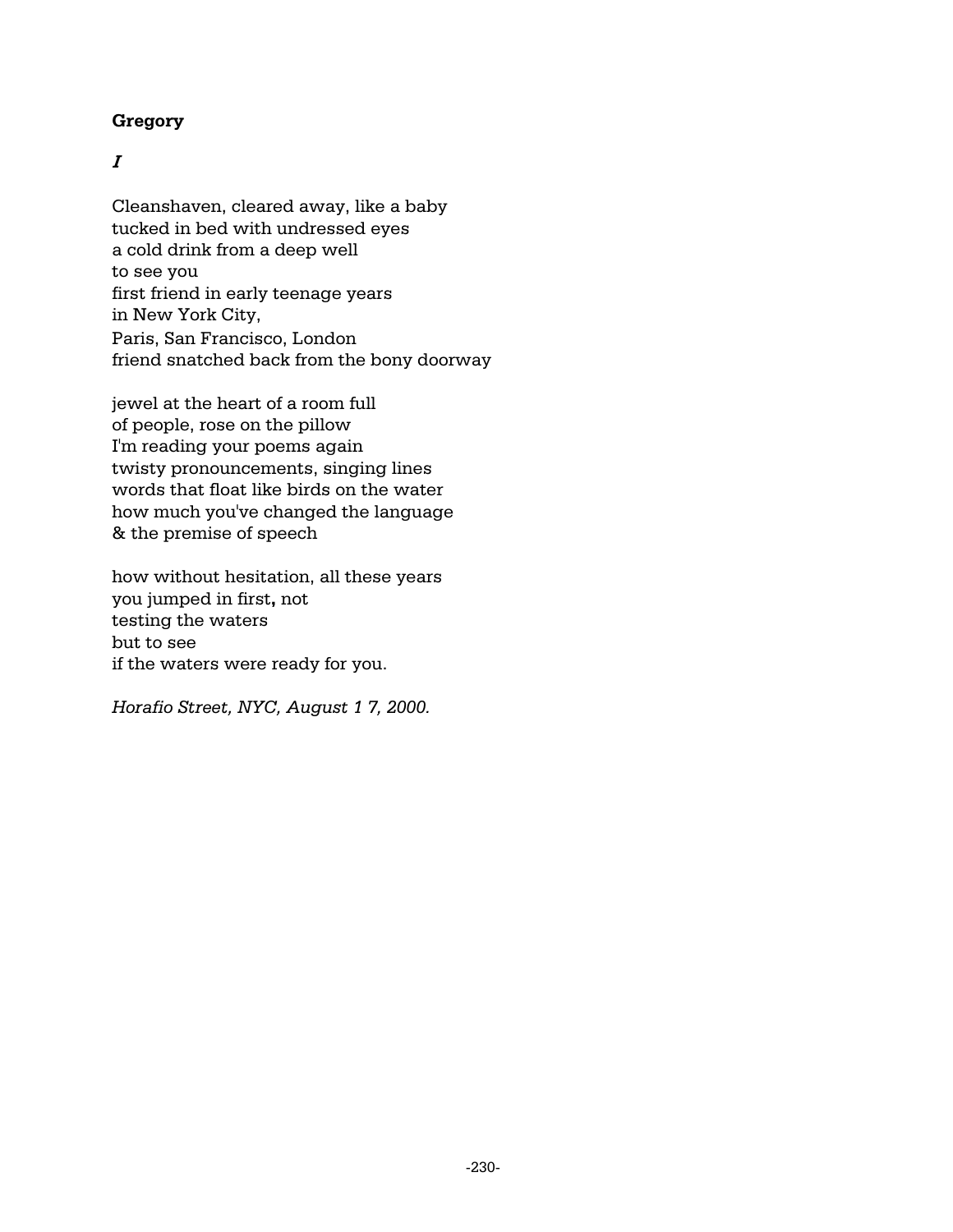# **Gregory**

## **I I**

Someone said your ashes should be scattered over Shelley's grave, someone said you wanted to be buried in Potters Field because nobody goes to see those folks Irvyne says you're all together now, the whole crew you Jack Allen Huncke Neal Jack Micheline Ray Bremser

You were the one who brought me into that circle of men from whom I gathered what I did you were the one who gave up your time who shared your readings, who insisted I learn Roman history

you taught us the usage of *my*  as though everything of consequence sprang first from the poet's lips calling Gilgamesh Gil Baby calling Roger & Irvyne's apartment my old neighborhood, calling Allen my Allen; Andy, my Andy

I was planning to fly out and see you, to stay at your house there were two modes I knew you in: loving and ruthless we met in both camps through years of bad boy sacred clown shout-downs, dozens of readings

on Horatio Street surrounded by friends you were glad of time left, I told you the story of Fernando in Paris after his paintings were hung in Musee de l'Homme, and you wildly disagreed with one corner of the painting, how he snuck in with a paint bucket, and changed it

at exactly the moment you died I was planning my flight out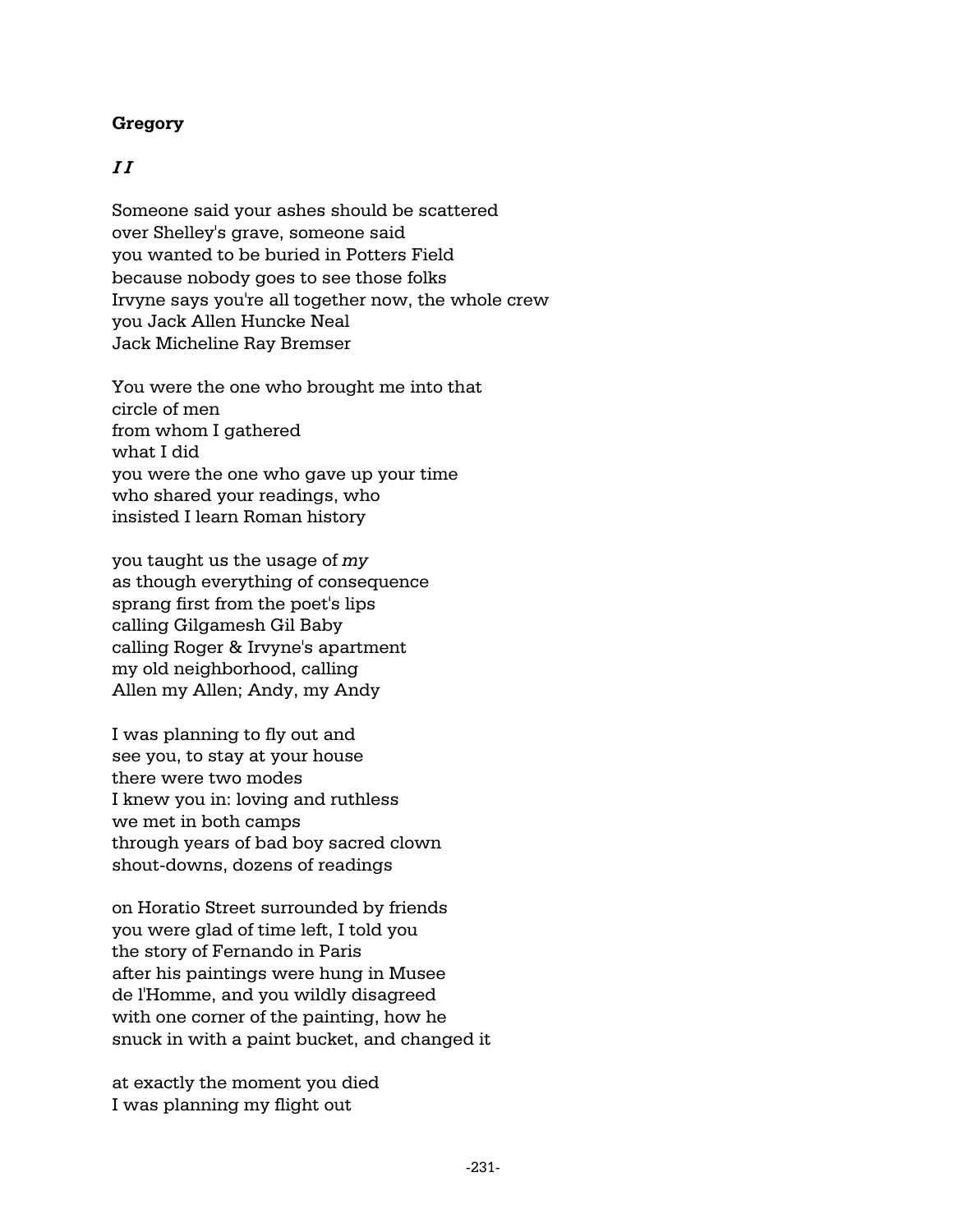to see you, so perhaps we *were* meeting, my messenger at the gate, my mentor, my partner in crime, my Gregory my friend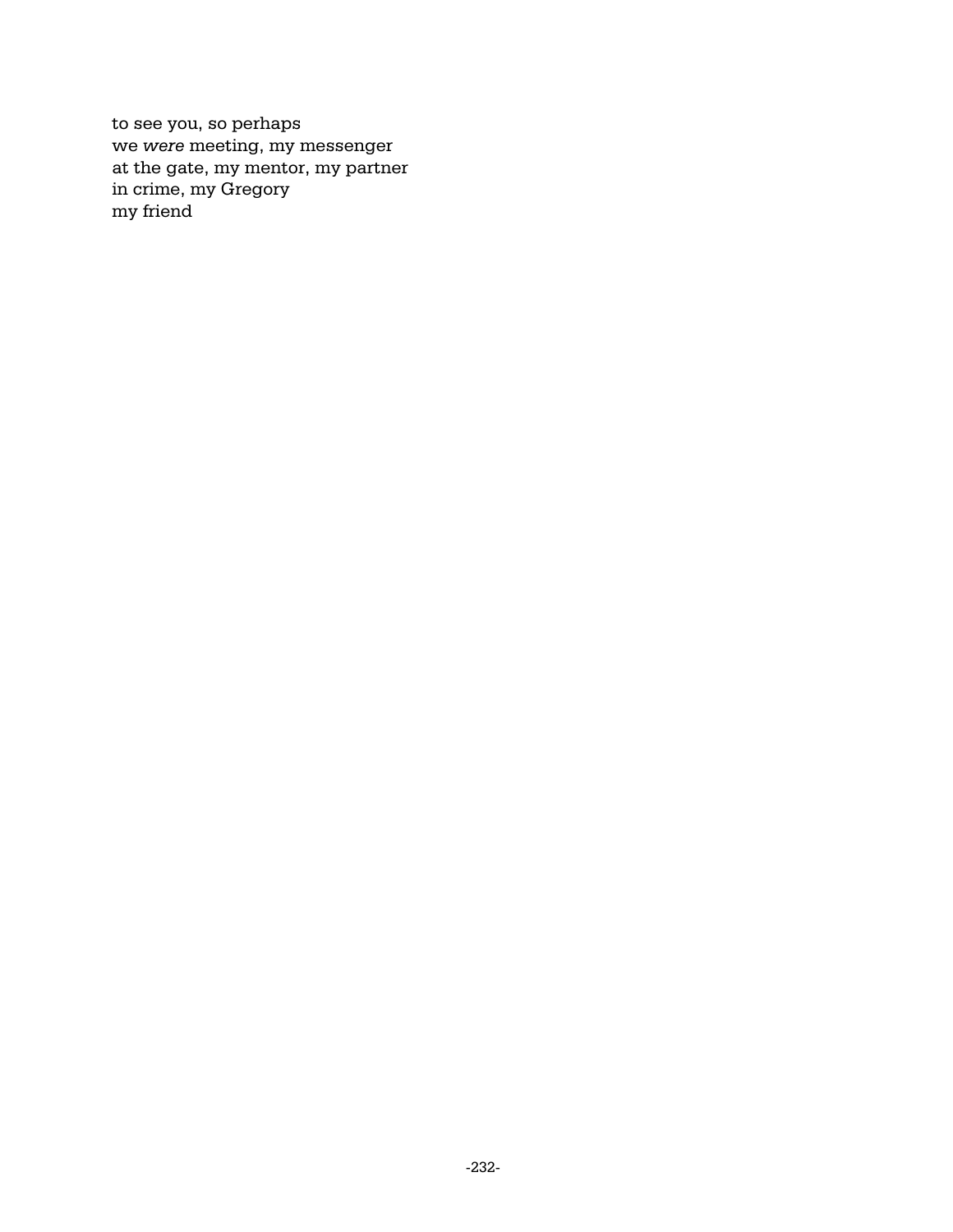### **Anne Waldman**

Anne Waldman was born April 2, 1945. She received a B.A. degree from Bennington College. An internationally known poet, performer and editor with links to the Beat Literary movement, the New York School and the experimental strands of the New American Poetry, she has authored over thirty books, most recently *Vow to Poetry: Essays, Interviews & Manifestos, Marriage: A Sentence and the 20<sup>th</sup> Anniversary edition* of *Fast Speaking Woman.* She was the director of St. Mark's Poetry Project and is a Distinguished Professor at the Jack Kerouac School of Disembodied Poetics, which she co-founded with Allen Ginsberg.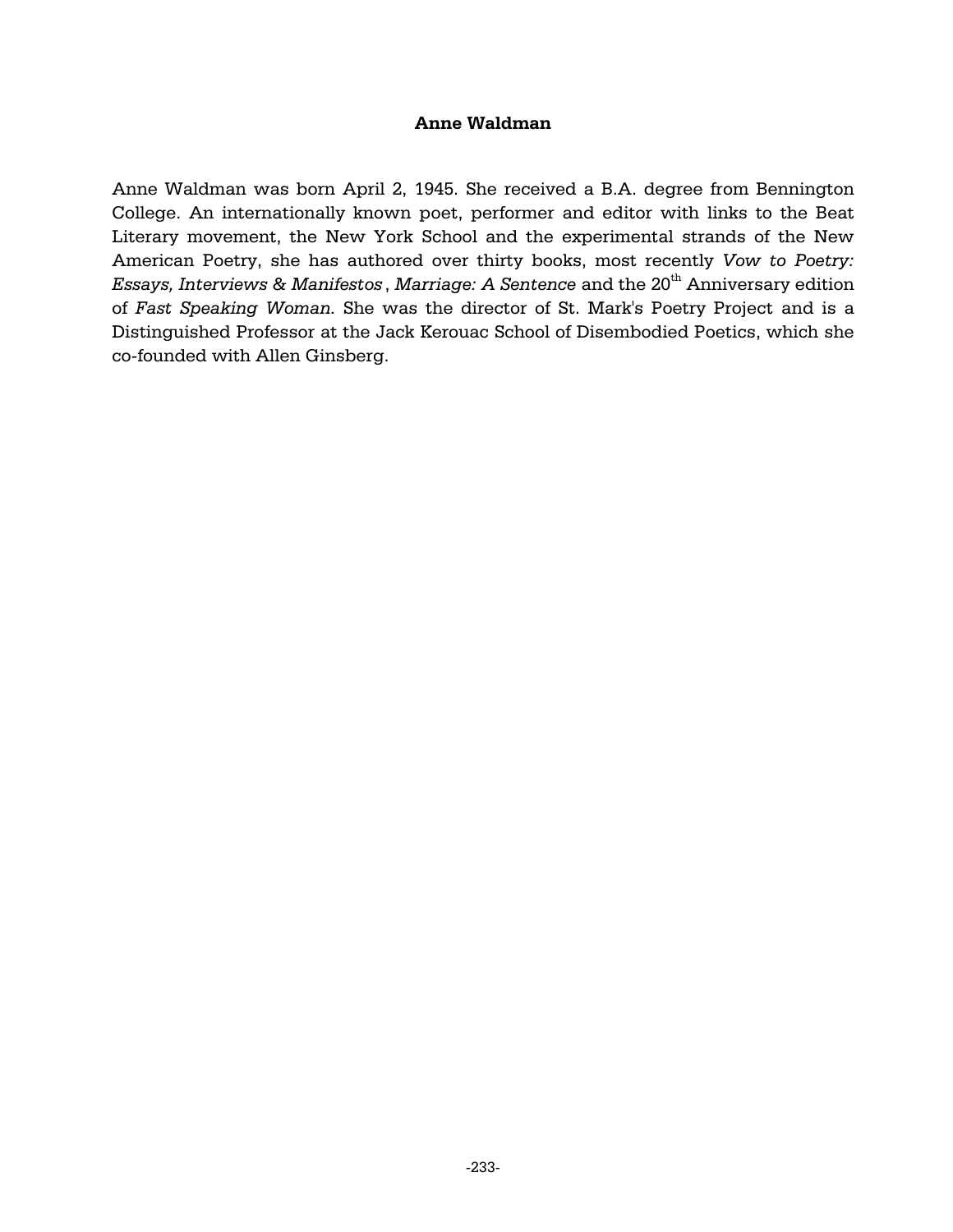### **Verses for the new Amazing Grace**

The grace of all the bards who pen Their words do transport me Sweet vowels & consonants strengthen Goddess Poesy's legacy

Heart-pearls roll off the poets' tongues Who chant in praise of love Troubadours blest with hearty lungs Esoterics zapped from above

Sappho's bite & Shakespeare's wit & Dante's musical climb Dickinson's rhyme, bearded Whitman's breath Are etched in genetic spine

And if the planet cease to spin Sad universe go silent, dark Ancient poetry's echoes will make a din Rekindle the primordial spark

O I bow down to Christ's thorny crown All sacraments meant to heal The Buddha's smile, old Yaweh's frown And Allah's consummate zeal

But poetry's a goddess sent To save a wretch like me She strums the strings of life's desperate edge With her haunting melody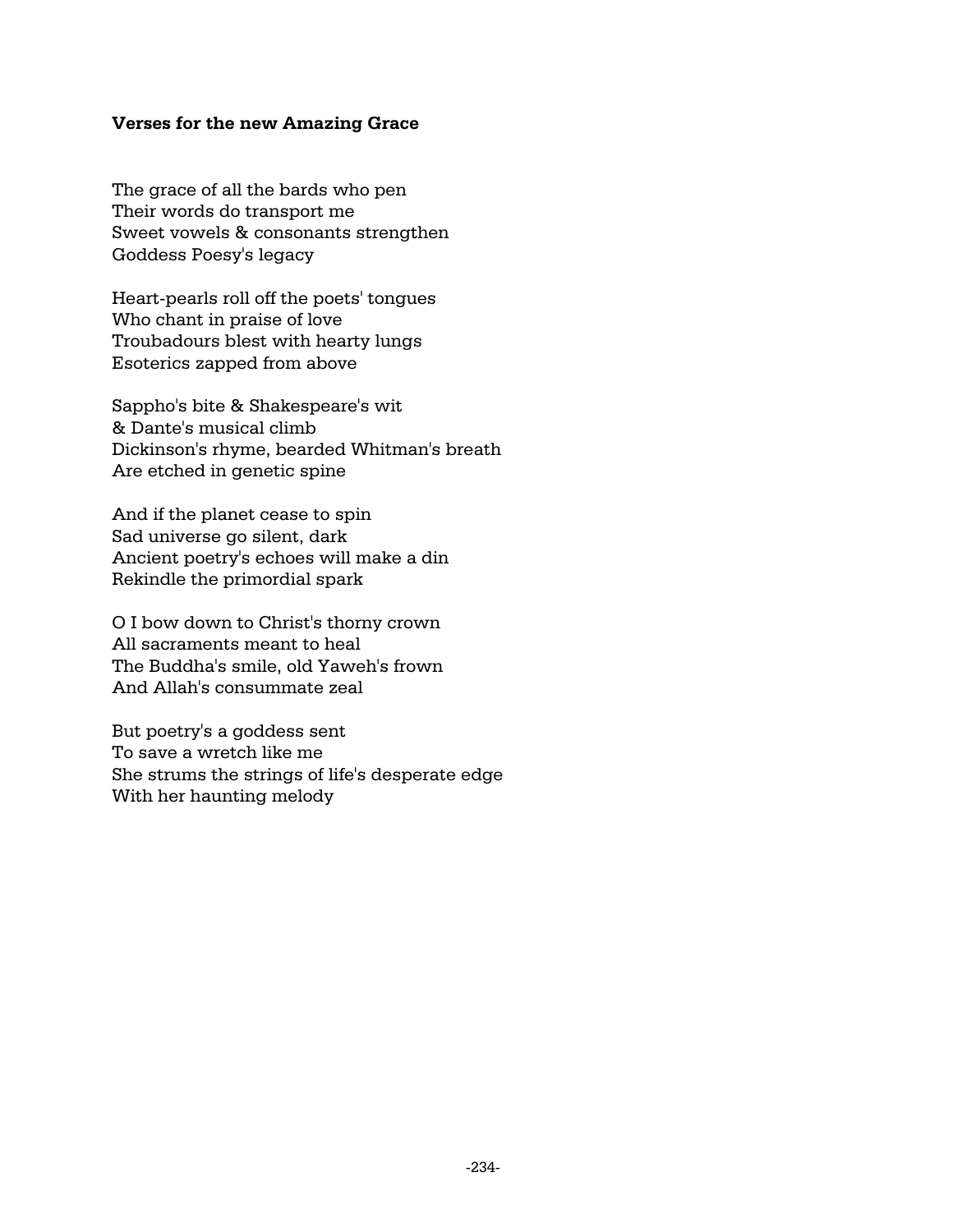#### **To the Censorious Ones**

*(Jesse Helms & others. . .)*

*This chant accompanied by a chorus of women flexing their muscles. First performed at the Naropa Institute*

I'm coming up out of the tomb, Men Of War Just when you thought you had me down, in place, hidden I'm coming up now Can you feel the ground rumble under your feet? It's breaking apart, it's turning over, it's pushing up It's thrusting into your point of view, your private property O Men of War, Censorious Ones! GET READY BIG BOYS GET READY I'm coming up now I'm coming up with all that was hidden Get ready, Big Boys, get ready I'm coming up with all you wanted buried, All the hermetic texts with stories in them of hot & dangerous women Women with lascivious tongues, sharp eyes & claws I've been working out, my muscles are strong I'm pushing up the earth & all you try to censor All the iconoclasm & bravado you scorn All the taunts against your banner & salute I'm coming up from Hell with all you ever suppressed All the dark fantasies, al the dregs are coming back I'm leading them back up now They're going to bark & scoff & rage & bite I'm opening the box BOO!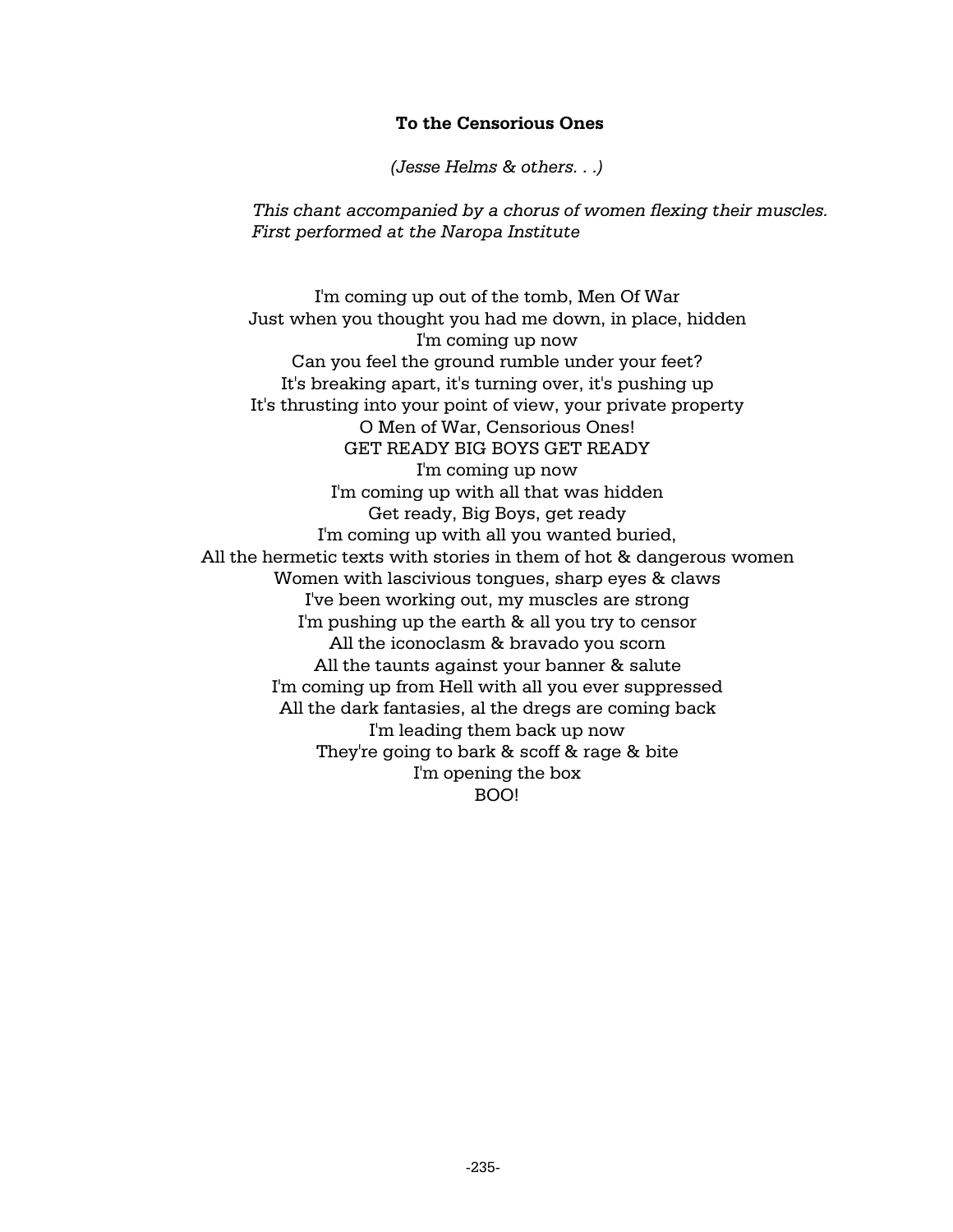### **Writing**

And putting my hand to a body examine a body. And putting it thus to a body examine a body. I stroke the top of my head from the part down. The hair is asymmetrical. It stops short on one side like a boy's, and on the other it bobs out. I put my hand to a body examine a body. And putting it thus to a body examine a body. Underneath, near the neck the hairs are dyed black, they're wiry. I caress my neck, skin soft under the chin. I pull at my earlobes, chilled to give them back life. I place both hands over my face as if to apply water, apply cream. I bite my fingers to feel alive. Then my face feels my fingers, my hands, slightly rough. And putting a hand to a body examine a body. I touch my lids, what eyes look back through my touch?

I can't stand to feel this desire at attention, at desk. I lie down. I touch myself between the legs. You imagine the rest.

I return. It is the same. Ah, the desire, ah the writing, the fulfilling of the writing. At desk, the writing Ah the writing At bed, the desire At desk, the desire Ah the desire, Ah but the writing.

Desire, ah writing & putting my hand to a body examine a body I never get out of writing but getting out to desire, It was an arrival from desk to bed & back Ah the desire Ah the writing

I touch my breasts, yes, I touched them. Imagine the rest.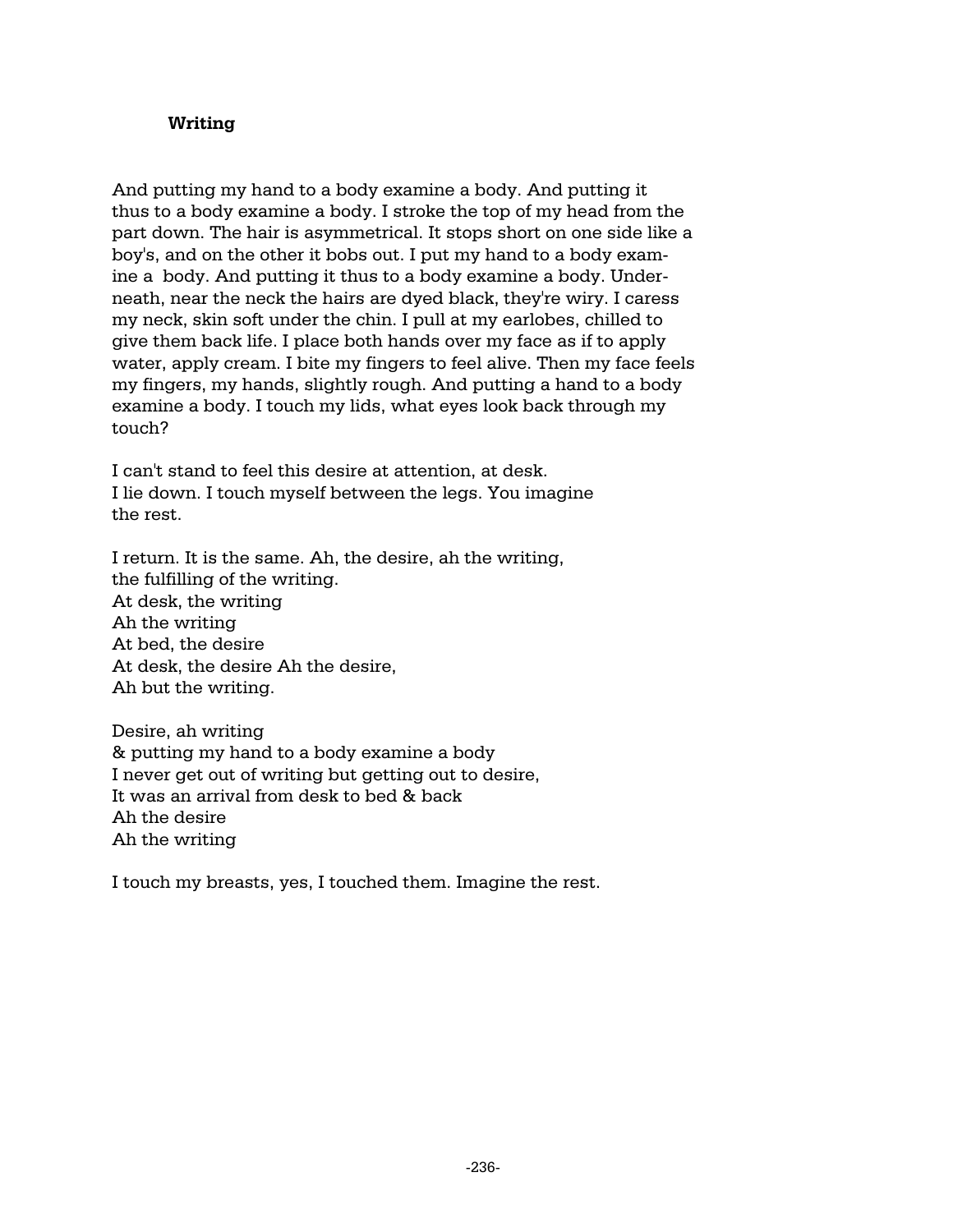#### **Jack Kerouac Dream**

He's talking speedily about the evil of the feminine but he likes it. O Bitter tones of the demon feminine. He's in a repressed New England Winter room, but oddly it's like the old whorehouse in Eldora with bats inside the walls. There's peeling wallpaper of gold fleur-de-lys pattern on green on the far side. And his "coat of arms," or rather "his mother's arm coat (arm chair?)" is close by. It looks like a shrunken deer's head, size of a rabbit's foot with French letters crudely scrawled on a wooden plaque beneath, "est peur" (translates "is fear" but cognate to, or sounds like, "espoir"---hope). He's shivering in an old camel's hair coat, smoking ---Chesterfields? Old Golds?---in front of a raging fire. He's wanting to "hunt and gather," he says, but it's too cold. Where can we go to forage now that "all the skies are broken"? I am thinking if only I were born earlier I could love him, take care of him. Close to his face Now, I see its raging corpuscles in the dancing firelight. Intricate aborigine designs tattooed on a remarkably pristine visage. "It's a drift, flesh and bone, mortification, deadpan, life's a raked field," he mumbles. I'm part of a Buddhist plot to get him to be reborn to "liberate all sentient beings." I'm inviting him to give a reading at The Academy of the Meticulous Future. But what may I offer? "I tried calling your phone was dead was why I came." "Ummm." He's off somewhere else, his eyes moist and glassy.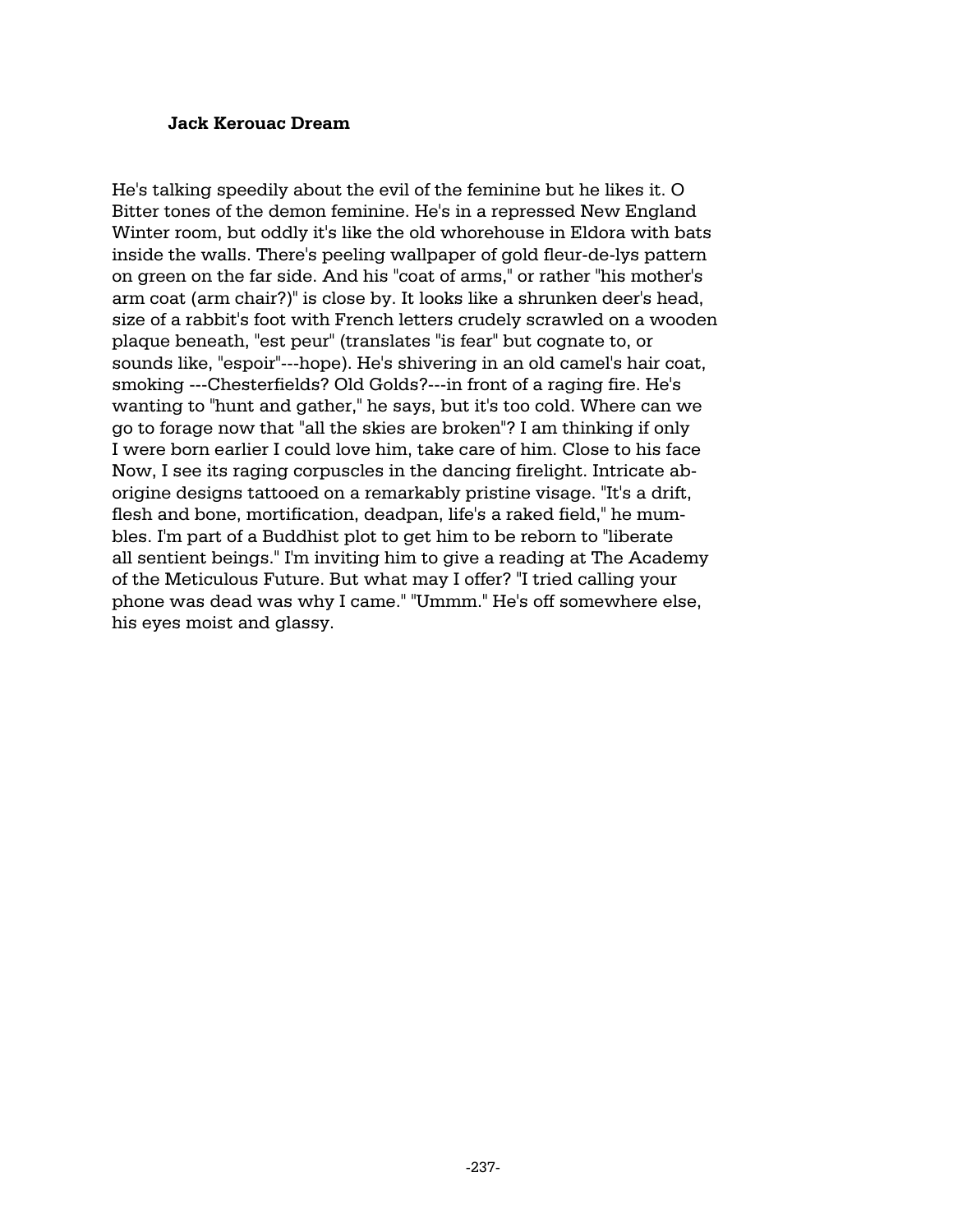# **Glass Hymen Rite**

& smash a glass

I smash the glass

O smash the glass

I enter the tent & smash the glass & smash a glass I smash the glass

break the seal & smash the glass & smash a glass I smash the glass

& smash a glass I smash the glass & smash a glass O smash the glass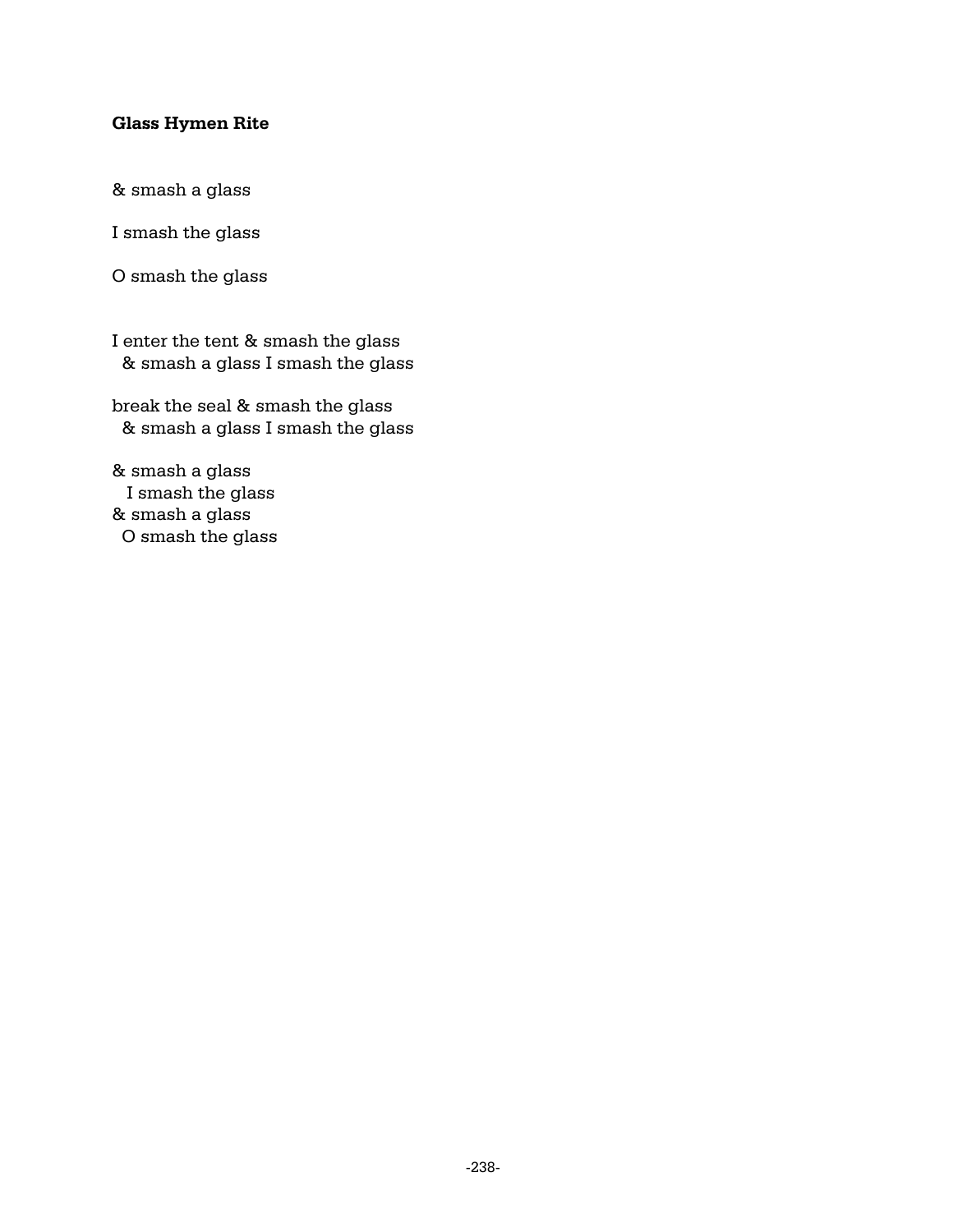#### **Credo**

I want to live the state of "co-emergent wisdom," an old Tantric notion resembling "negative capability." Yet out of that same eye comes research and conviction. I could sing & dance it, the ambiguity of "both, both." The hallmark of our linguistic revolution this century & beyond is that meaning is not simply something "expressed" or reflected in language but is actually PRODUCED by it. I live inside the language of my making, of your making. I'm not interested in the tongue of discursive mind that tides itself against the beautiful increments of experience. I'm interested in the phones & phonemes *of* experience, the language moment to moment, not the concept of my experience. Or yours. Immediate concerns are love---*boddhicitta* (or tenderheartedness) and *prajna* (knowledge---the experiential kind). As female, I am forever adorning empty space. Dressing & undressing. Putting it on & taking if off. Form & emptiness. "Life doesn't seem worth living unless one's on the transforming of energy's side" (Gary Snyder) vibrates for me daily. A **body poetics & politics,** right now. Every syllable is conscious. So enjoy possibility of being alive in the work & as performer of it & with others in community of like-minded-in-body practitioners. We Need more instruments of discourse, regular convenings of the tribe. Demons inside need to be expelled as well as terrorists in Washington, or wherever. Global poetics. By all accounts this is only the beginning of the post-modern Dark Ages, *ergo* more light! More poems! More light!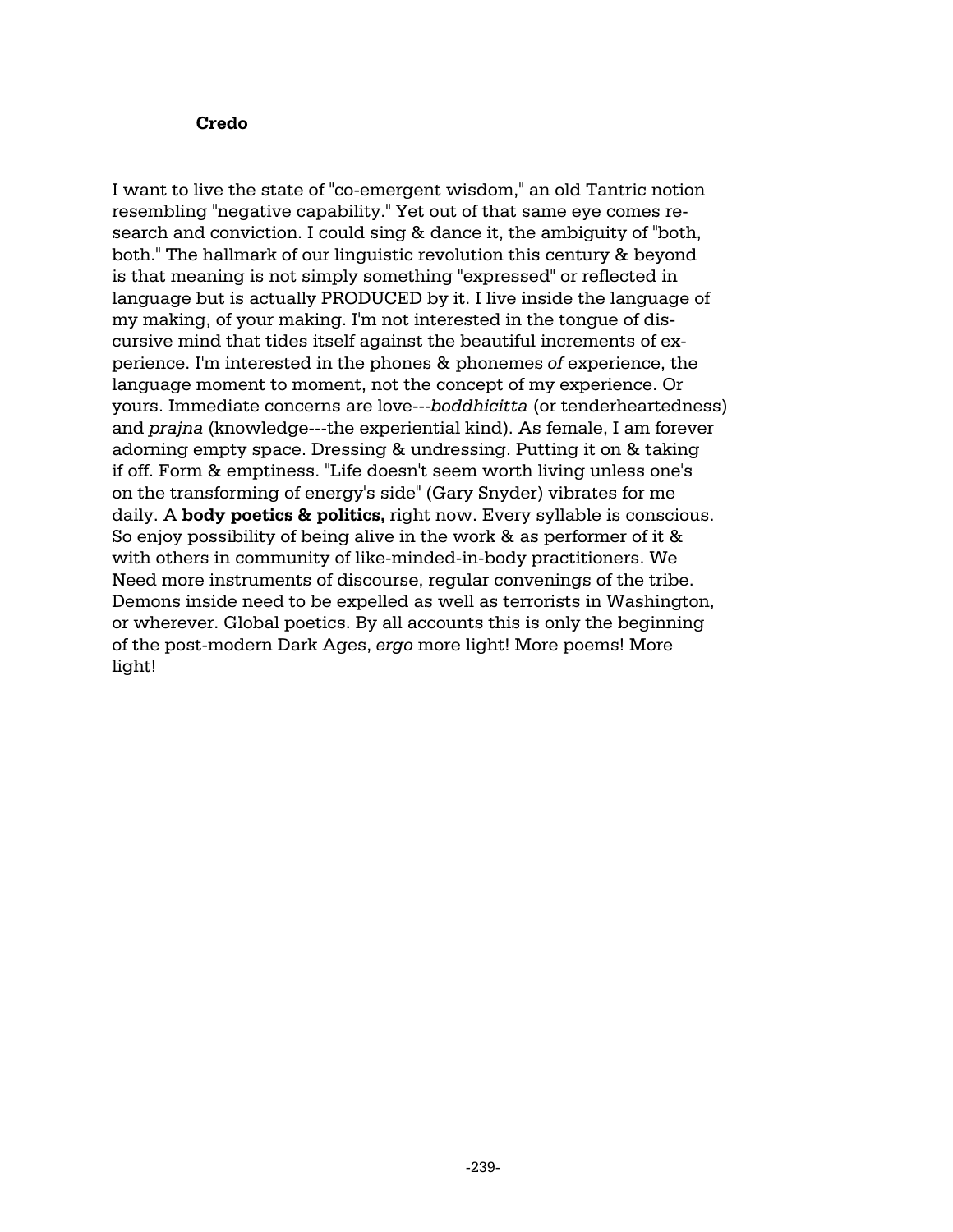### **Barry Wallenstein**

Barry Wallenstein received his B.A., M.A. and Ph.D. from New York University. He is the author of five collections of poetry, *Beast is a Wolf with Brown Fire*, *Roller Coaster Kid* , *Love and Crush*, *The Short Life of the Five Minute Dancer* and *A Measure of Conduct*. He has made four recordings of his poetry with jazz collaboration, the most recent being *Tony's Blues. A* professor of literature and creative writing at the City University of New York, he has coordinated the college's citywide Annual Spring Poetry Festival for the past twenty-eight years. The festival includes student poets as young as second graders, as well as faculty and guest readers. He is also an editor of the journal, *American Book Review.*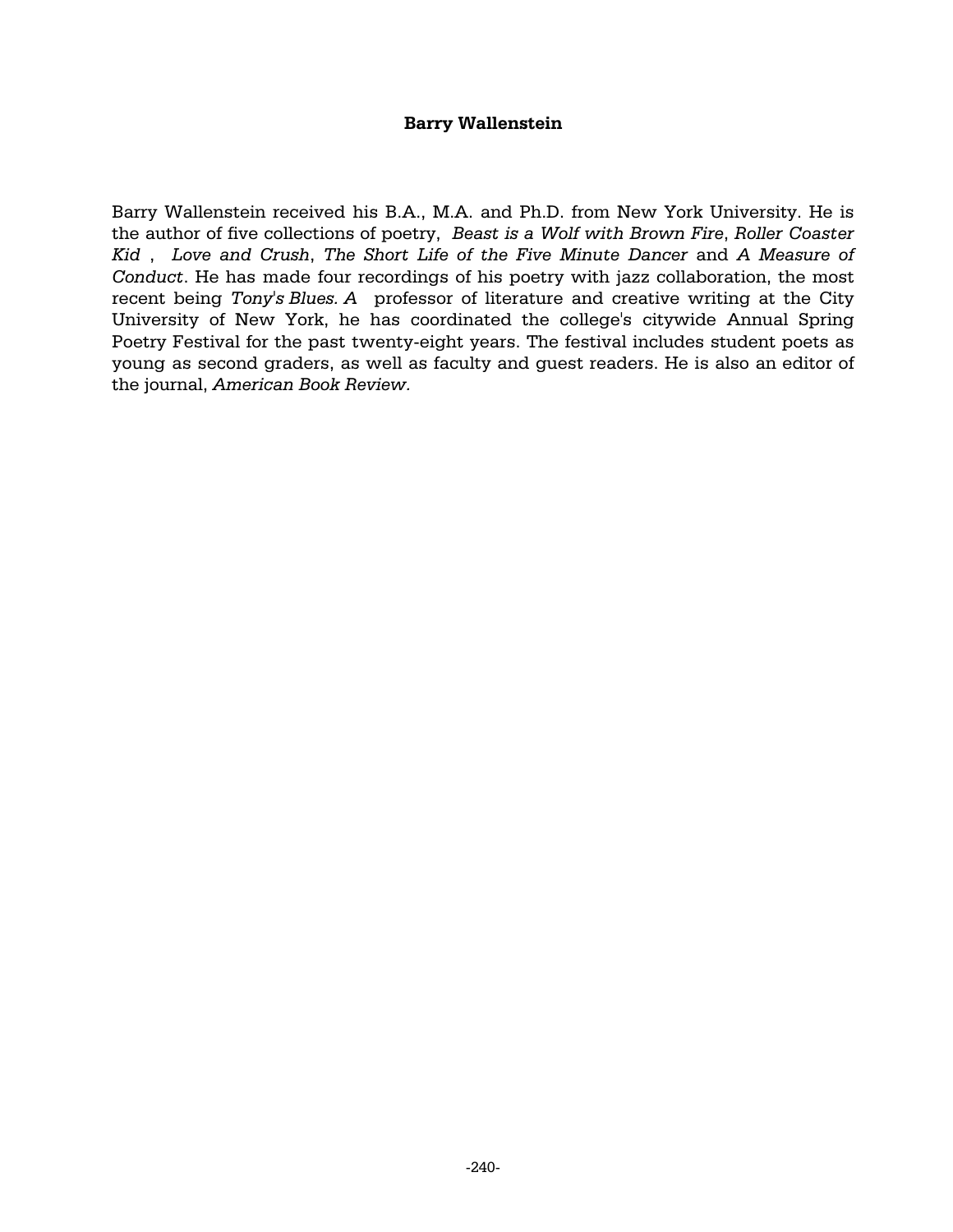### **Tony The Pothead**

Tony reads the news smokes a joint bites his lip hard, spins and goes out to see the stylist; have his hair turned red.

--It's about time his inner voice sings. --Why so dull for so long? He doesn't hear a thing.

Walking with a new head within the city's tendrils, he's a bobbing red flame, an aspect; electric boots and a belt that shines have him flying.

In all this Tony forgets what he's read: the left hand column of print fades to blue; the right hand column too fades to blue.

But a memory on page 7 holds him like a damp finger on fresh ice. Images of waste unconfuse--briefly: nuclear mountains in the suburbs waves of poison overflowing his stash obscured, even his charm by the images, cold and funny as in Death.

Smoke drifts by from around the corner lifting Tony, slightly, wafting him home.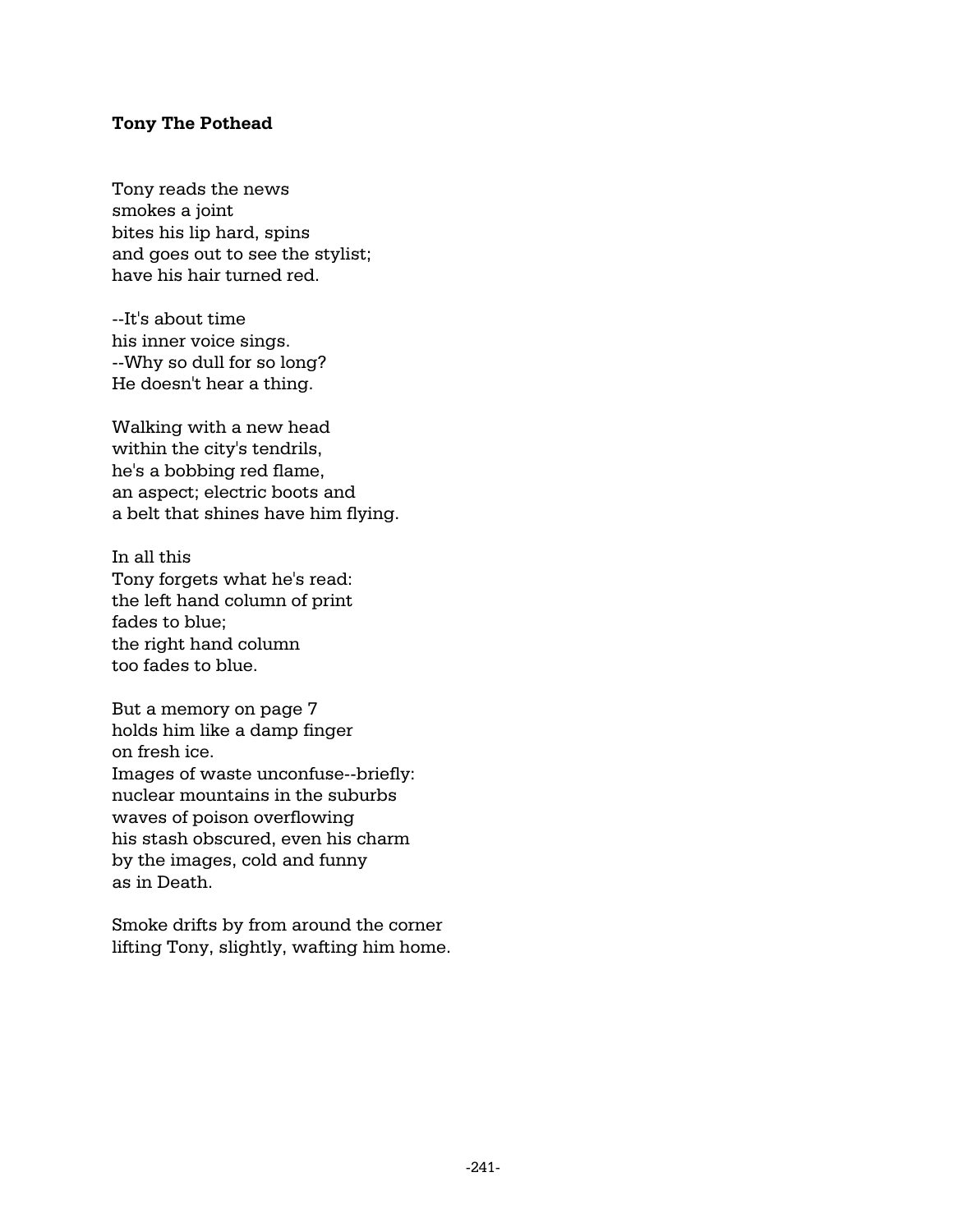# **Fundamental**

A man's spine is his best friend. The heart too cares a lot and shouldn't collapse when bending, spoiling the friendship.

The toes, the feet, even the hands, lost, let's say in a flood of nature, are but distant cousins—played with, sucked on, scratched hardly as fundamental as spine and heart and (I almost forgot) brains

and lungs: suck it up and pass the brandy & Benzedrine.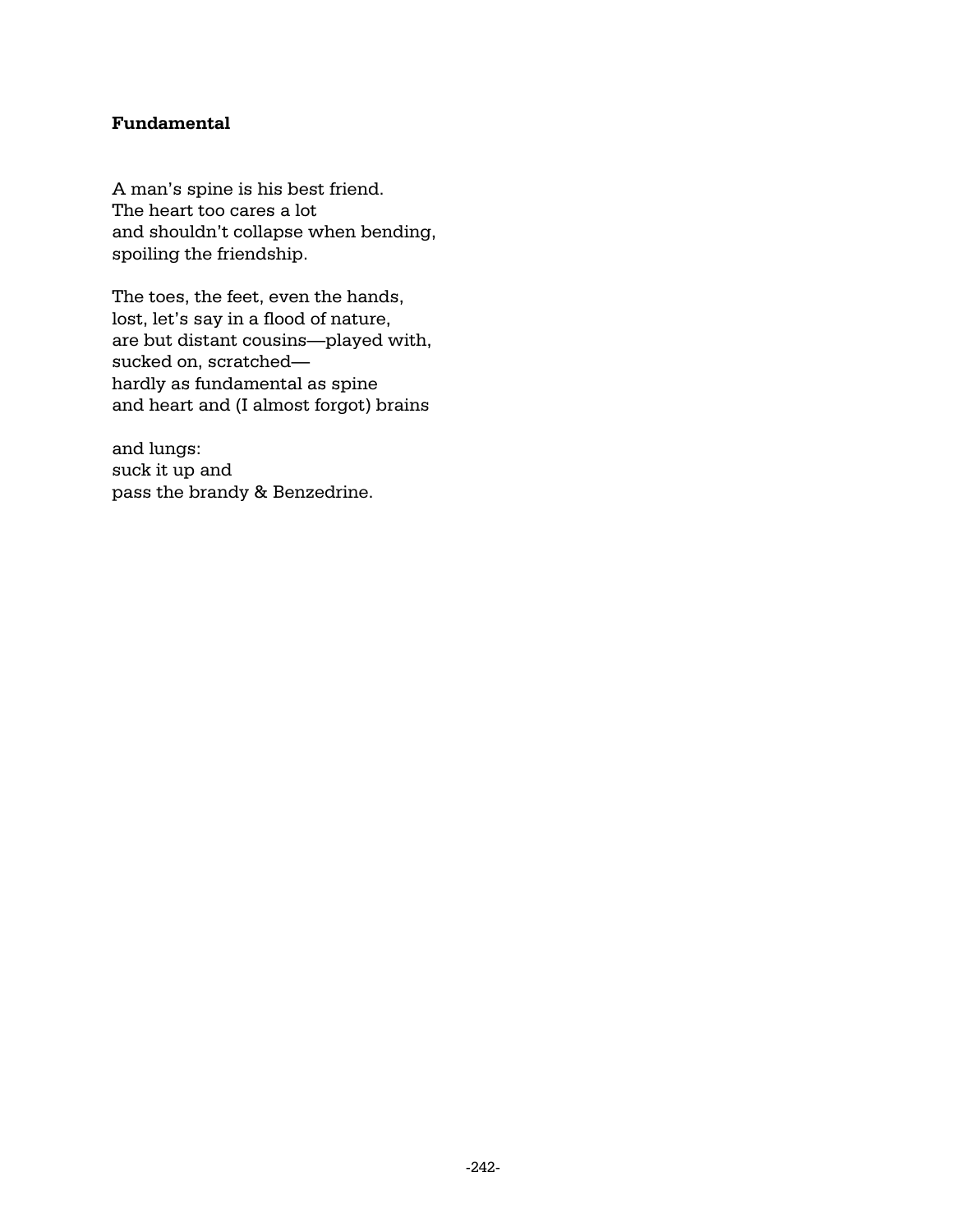# **The Drain and the Cherry Tree**

1.

You empty your bladder & you purge your bowels, you empty you purge, empty, purge. You do it. Then one dark night bright near its height you stop the years let go of you down the drain.

# 2.

But there's love: the boy by the cherry tree picking lightly the reddish bark imagining carving a heart with an arrow in it and a name his love could spell, but some qualm about caging her name in wood drops his knife. He shouts her name to the air and wipes his blade on the grass.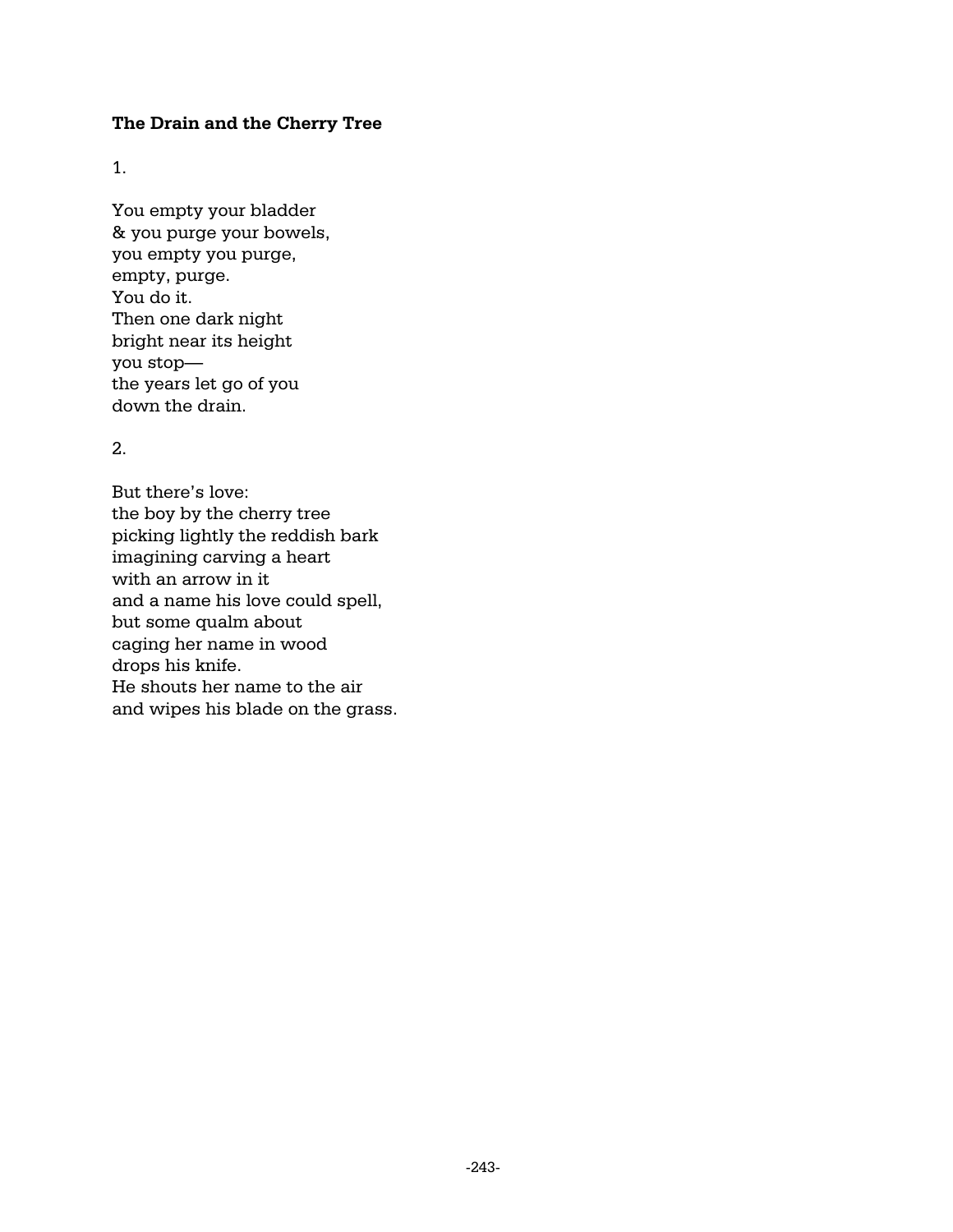## **The Butcher**

The butcher moves closer to the hog; so mild and certain is he--the butcher, that the hog knows nothing about music, candlelight, or cutlery- but rather leans towards ritual, the excitement of a church fair with the grill getting ready, after someone has cleaned the spit.

It's a bright summer's day and the butcher's blade, unsheathed, proves its practice. The pig squeals briefly and then it's a snake line of people at the outdoor buffet, a heaven of smells and chatter and smiles from greasy mouths.

As for the butcher, he does have a home life: his daughter is a Vegan, his son has no interest in butchery and his wife collects stuffed animals, small bears, rabbits and a little pig.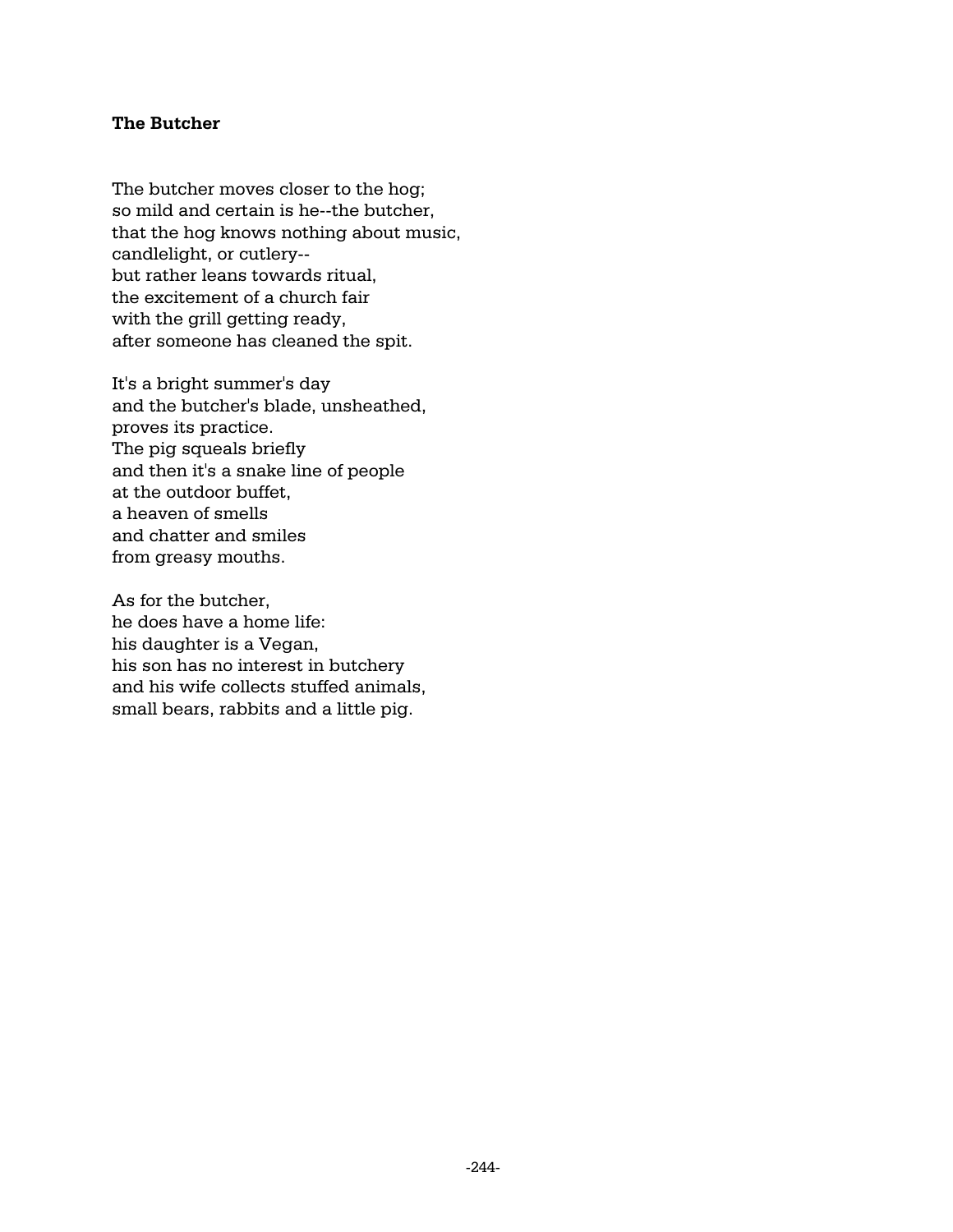## **My Understudy**

The young man, shot twice and painfully, had been on earth long enough (not too long sway the flowers) to know the difference between lambswool and polyester, pain and an upward stare into nowhere.

He'd choose the former in both cases ordinarily, but on this day, out of a wilding world, there came two missiles, errant hot strangers to his shape, tearing into his back and side.

Bleeding in public and fighting sleep, he fell awake as into a state of babyhood, where each moment swells to yards of cushioned time and desired speech; but the sharp burning holes kept him croaking in his speech.

Besides, from where I stood I could hardly hear above the shrill mill of gawkers. Did he say "no, wait" or "it's late"? He seemed embarrassed as if his accident were a finger pointing at us.

And then the crowd came closer; the police cars whirred and stopped. Increasingly, there was less to see or feel. Alone, I pulled the feelings home, as if on a weighted leash.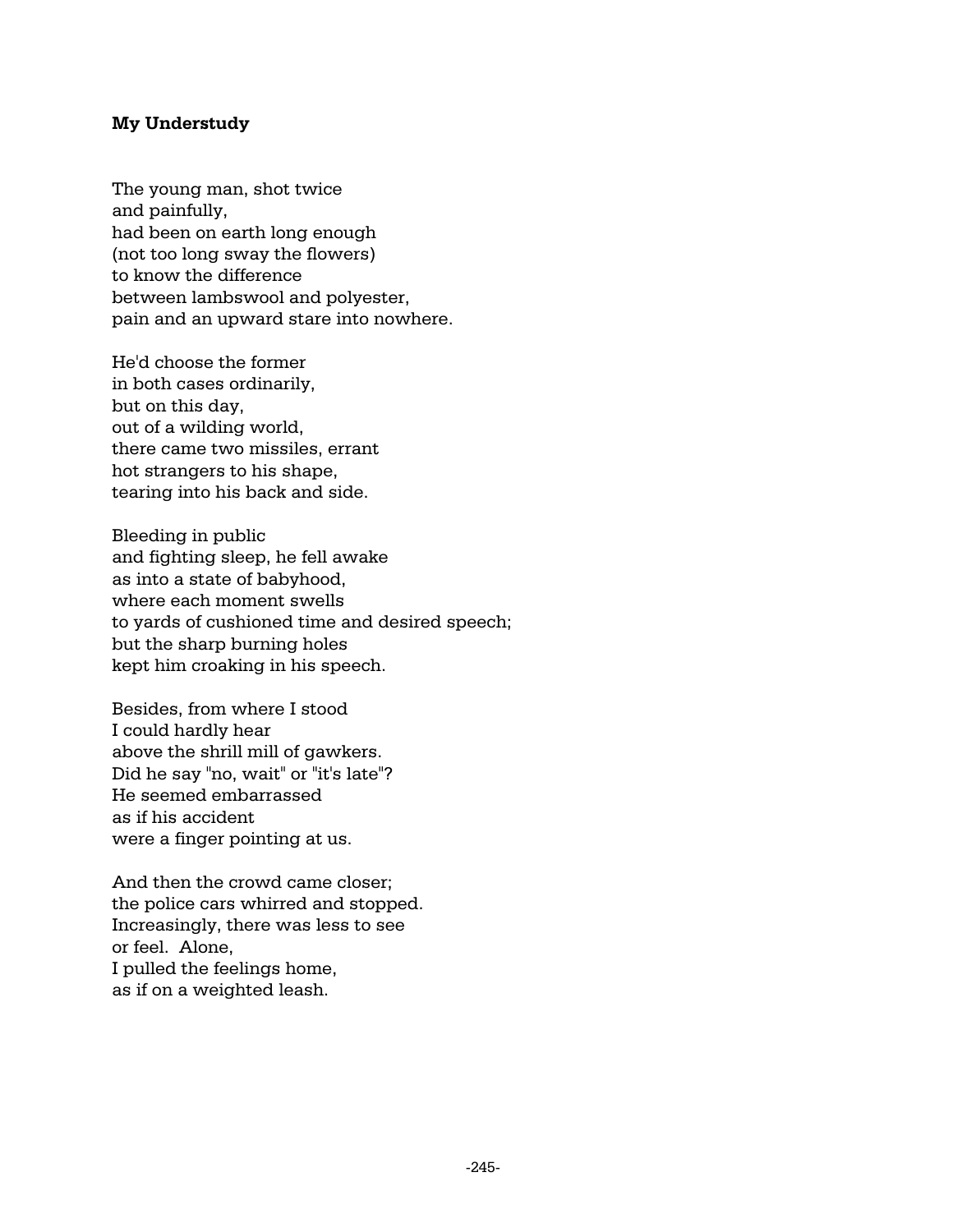# **The Killers**

The slick man in a suit, shot at, spins, catches the bullets in gloves of steel, and the deafening sound sends the shooters scurrying their ears ringing, the gathered crowd cheering for such a fine looking fellow who, beyond surviving, vanquishes terror.

Those lost on a trigger-wish skulk off now, their hearts thumping, their heads aching. Huddled, do they make eye contact? A back alley or the edge of some wood will hold them till dark. Improbable error- having run into some kind of marvel- won't stick; their narrow, terrible brains will forget everything.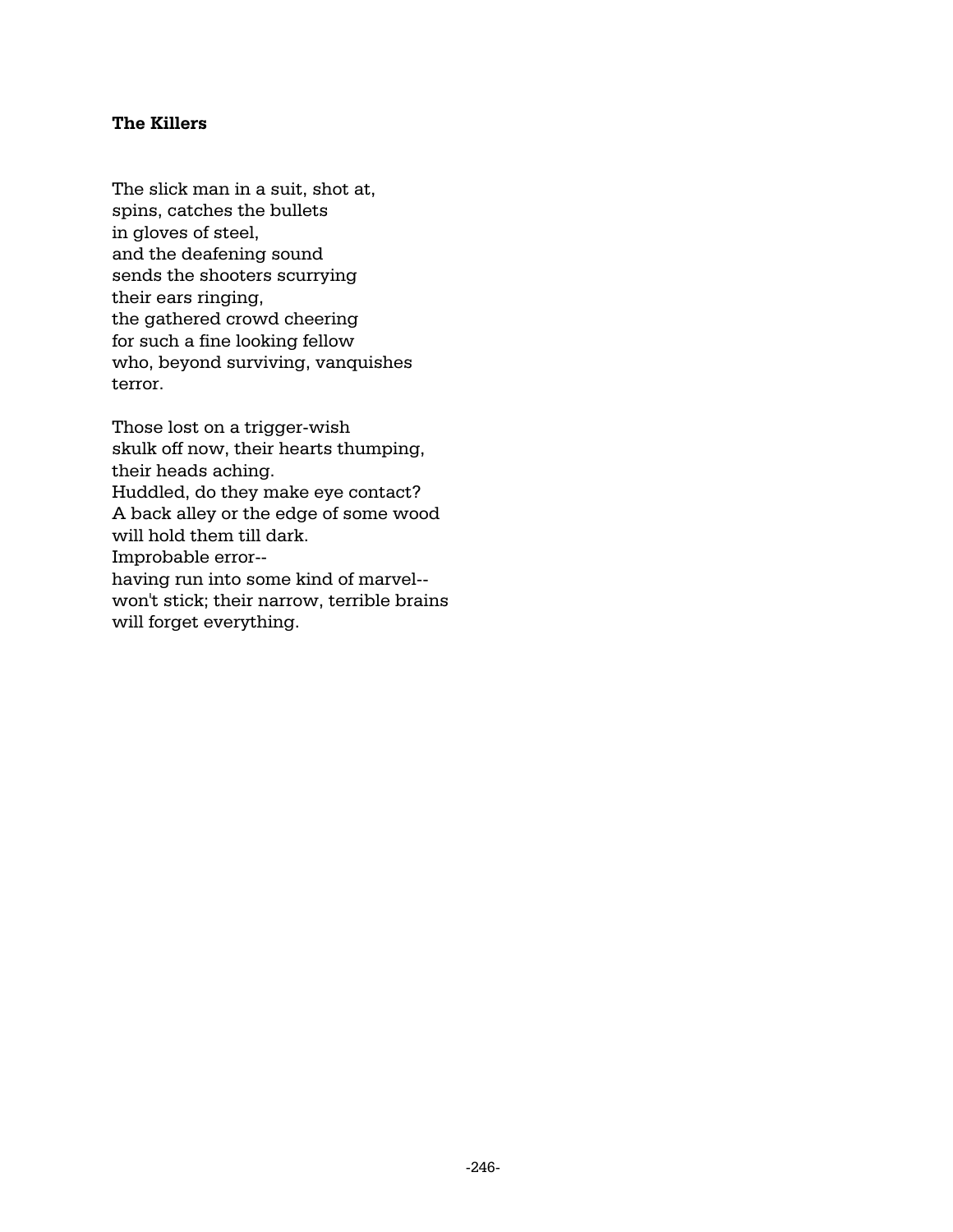### **In the Board Room**

Satan smiles in a satin gown and the board members agree he's a prince, a lollipop, a lick of fire, a taste worth keeping high on a shelf or deep in a pocket till hunger calls up or reaches down--as into a pocket- and pulls that devil out.

That delicious intelligence, all satiny and rose, sighing like a baby lounging on a plate, would be a morsel worth having could it be so, but no, it's eternity spitting in their eyes, a spoiler of more than vision. The board diminishes while those alive swoon.

Devil off the plate now- he slides around the room touching the light hearted shadows, and then vanishes taking with him what's already forgotten; leaving behind the famous sulfurous afterglow. The smiles, when they appear, seem stolen.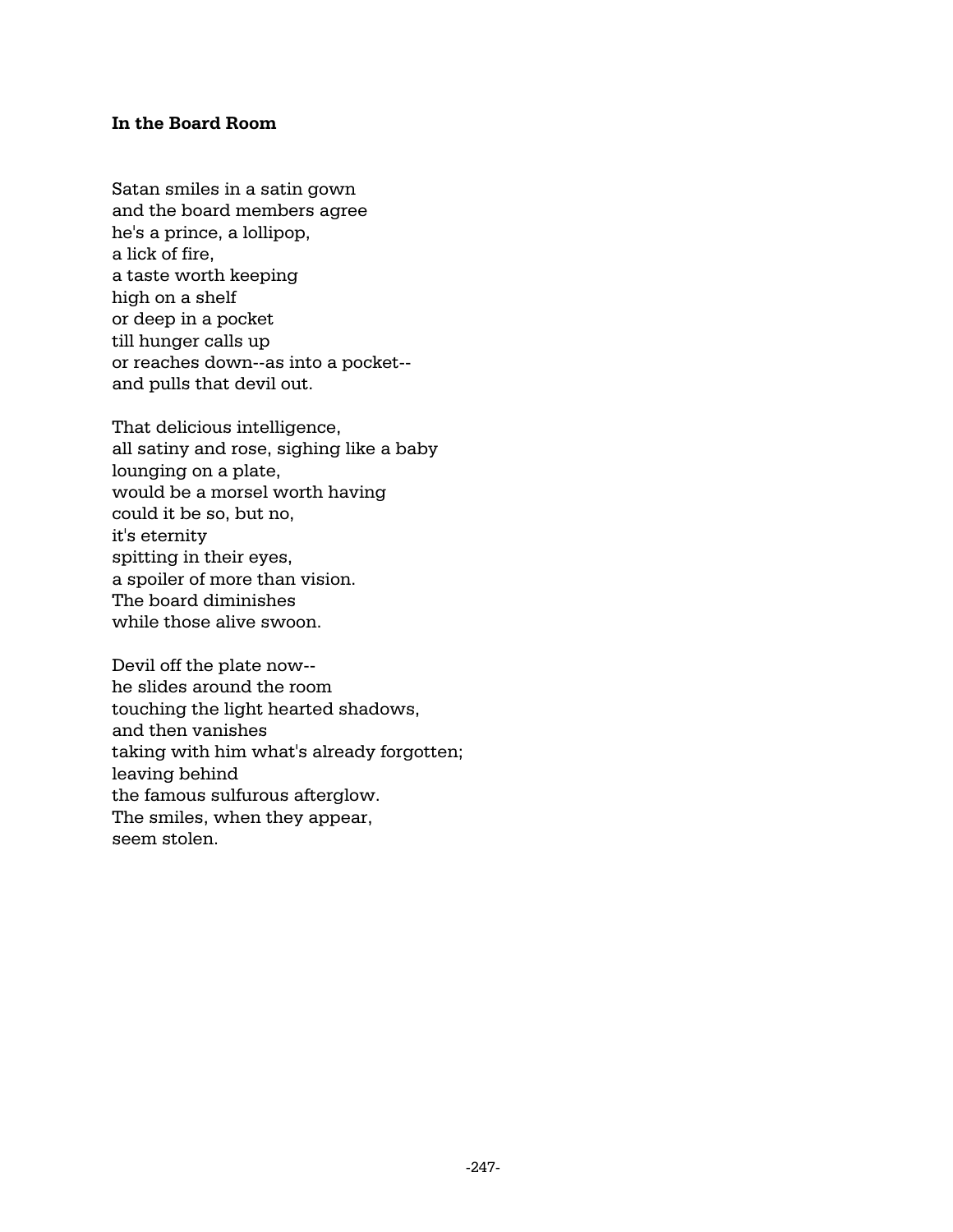# **The Job**

Sometimes this air I'm in is so sulfurous, thick and unworthy, I need to take much shorter breaths to widen the zone of gasping.

My odd job is to remember and write down, with pencil not pen, the most recent names of the ones disappeared, then I hand the papers back to the state.

I'm not very good at it all and soon expect a reprimand. I confuse Joe with Josephine, Michael with Michelle, Sally with Sally--gender errors. And, on occasion, I reverse the truths of their expirations.

Stupid me. They all went quickly I report. The few law suits die in court. When the air is really bad we all lean westward and curse our jobs.

But if I lose this assignment I may have to push buttons again, as during that sorrowful time melting by the Equator, counting children; that was not a job to talk about.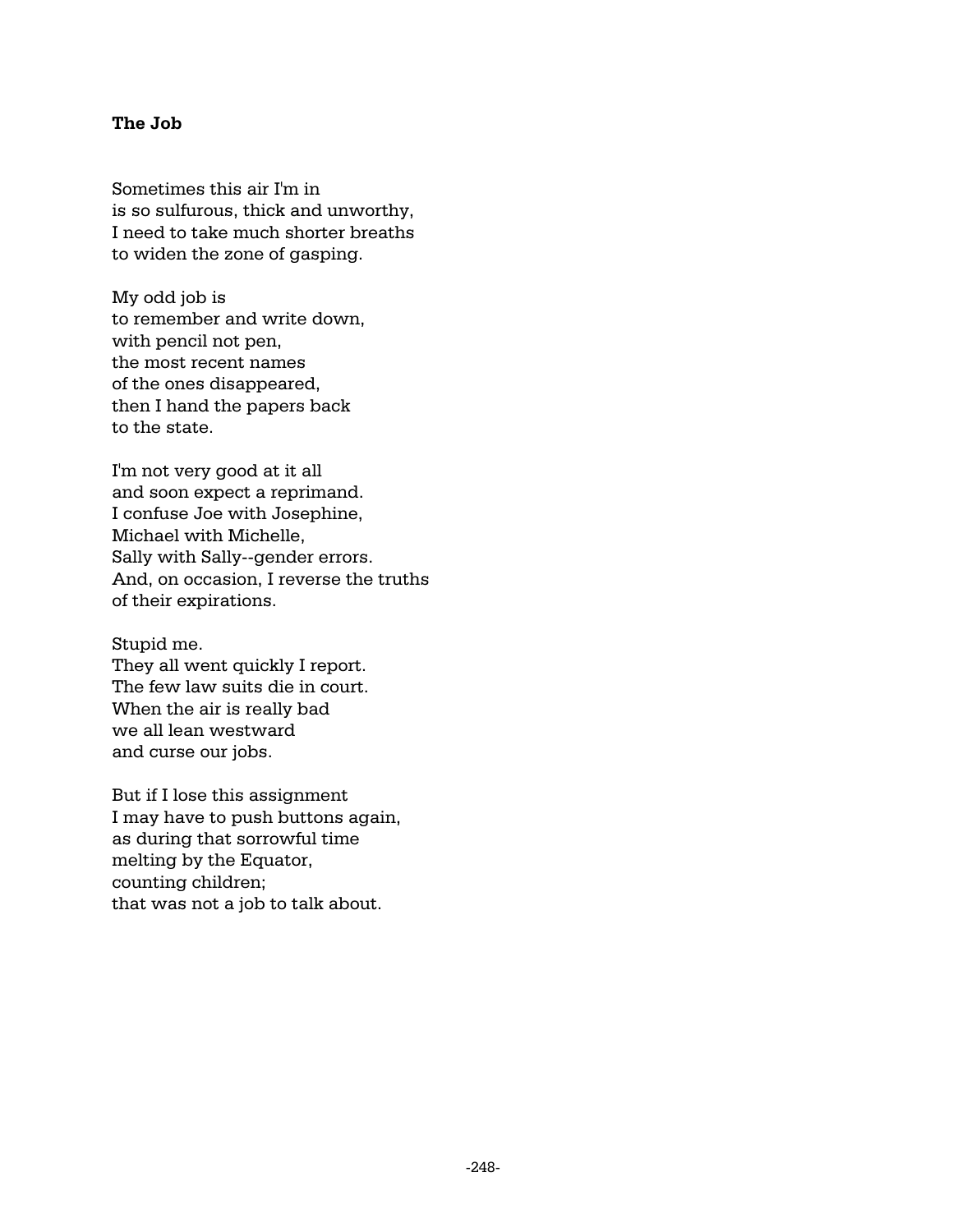#### **Blues**

I've had my life and I've heard the thunder yes, I've been right there and heard the thunder rains came sometimes sometimes thirst and hunger.

The load I carry feels like a stack of bricks the load I carry may feel like a stack of bricks and then there's feathers in my mind money and a run of tricks.

Some men do fret and Lord knows they do frown some women too do fret and wear that wrinkled frown. I say relax your face and turn them blues around.

I like a place where the dancing's slow and no one knows tomorrow I like a place where the lights are low and no one sees tomorrow The Devil's had a long run; I shall not bend down in sorrow.

Some folks want to dope it and some want only to play Some folks want to dope it and some only want to play I spend my time with favors, doing my thing in the natural way.

In my life there's been days of weary nights of pleasure too I can sing about days of weary late nights of pleasure too. 80 years I look for. There's a chance I'll find 'em too.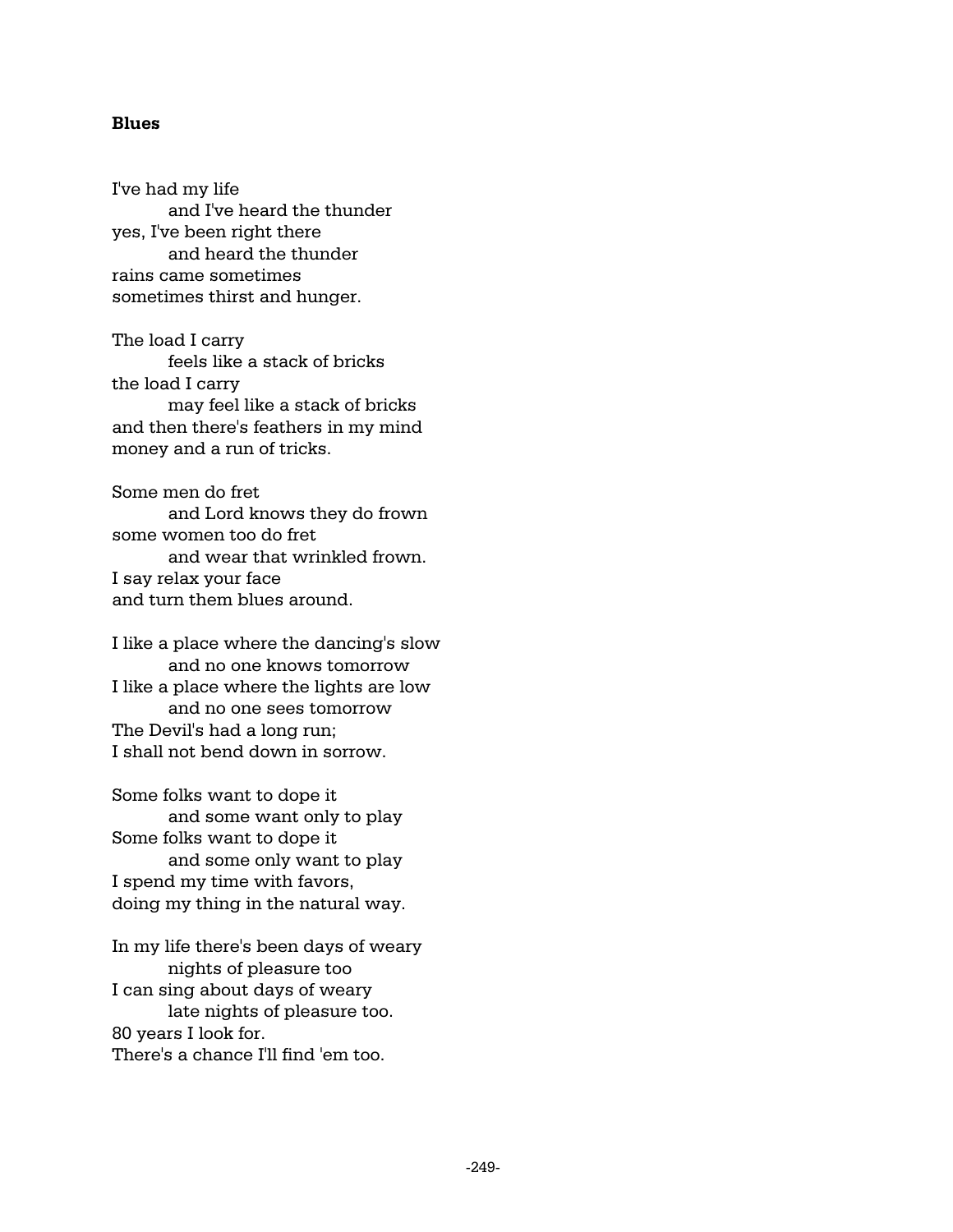# **Postmodernism**

Zero winks--easing around the corner, his black brim showing, fire falling about his shoulders burning close before cooling. He survives every time. He's a paid fist on somebody's side.

If you think Zero's bad check out Minus, the post-modern freak, reclining, a claw beckoning, the middle digit on his right hand curling, little spasmodic scratchings in the air.

Minus is colder than ever. Look in his mouth. If Zero is modern, this monster is post.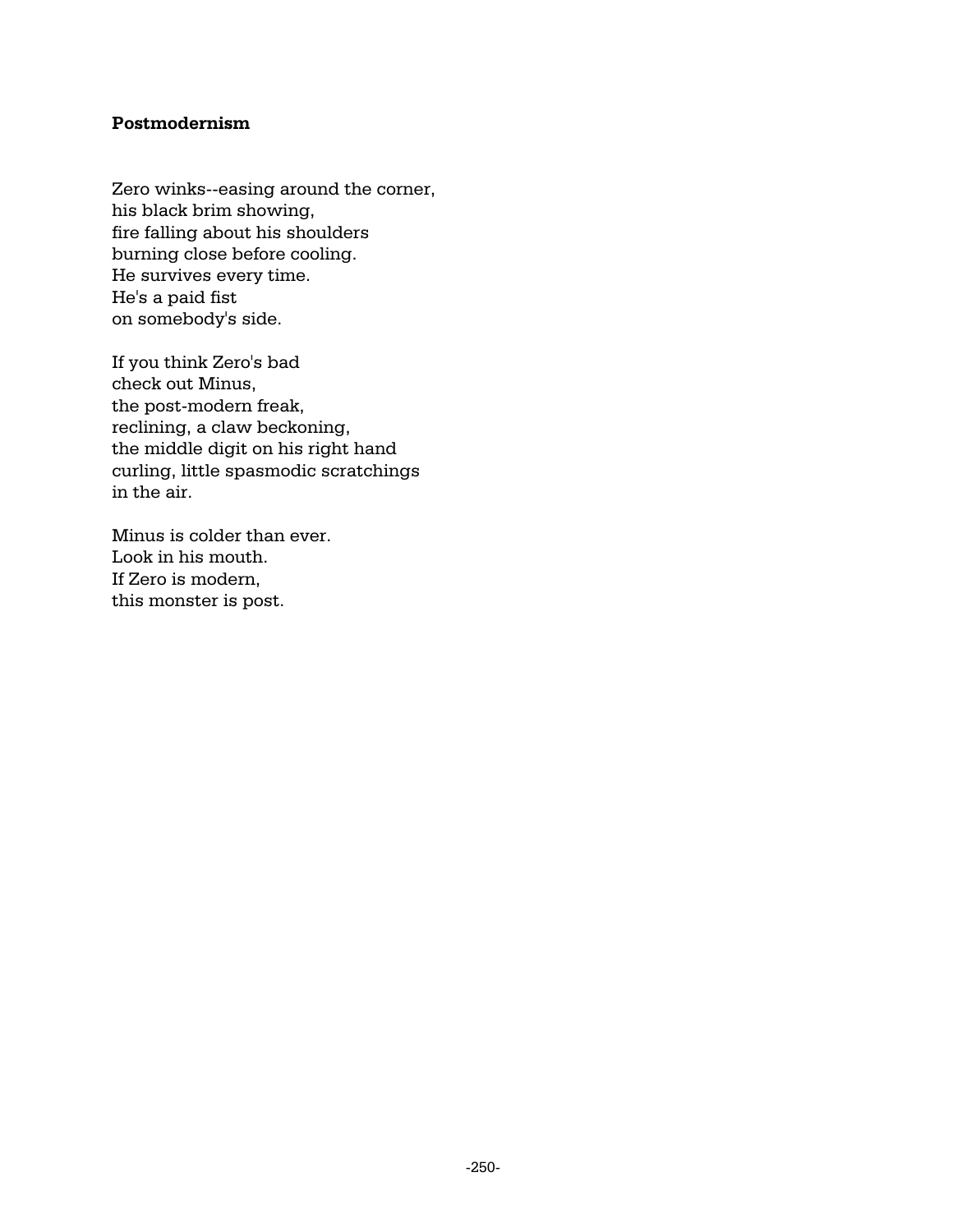## **Don Webb**

Don Webb was born in 1960. A prolific writer, his books have won the Fiction Collective Award, and his poetry has won the *Georgetown Review* Award. His fiction has appeared in numerous literary magazines. His poems have appeared in *Borderlands*, *Licking River Review*, *Asimov's Science Fiction Magazine, Inspirations and* many other magazines*.* His first book of verse was *Annubis on Guard.*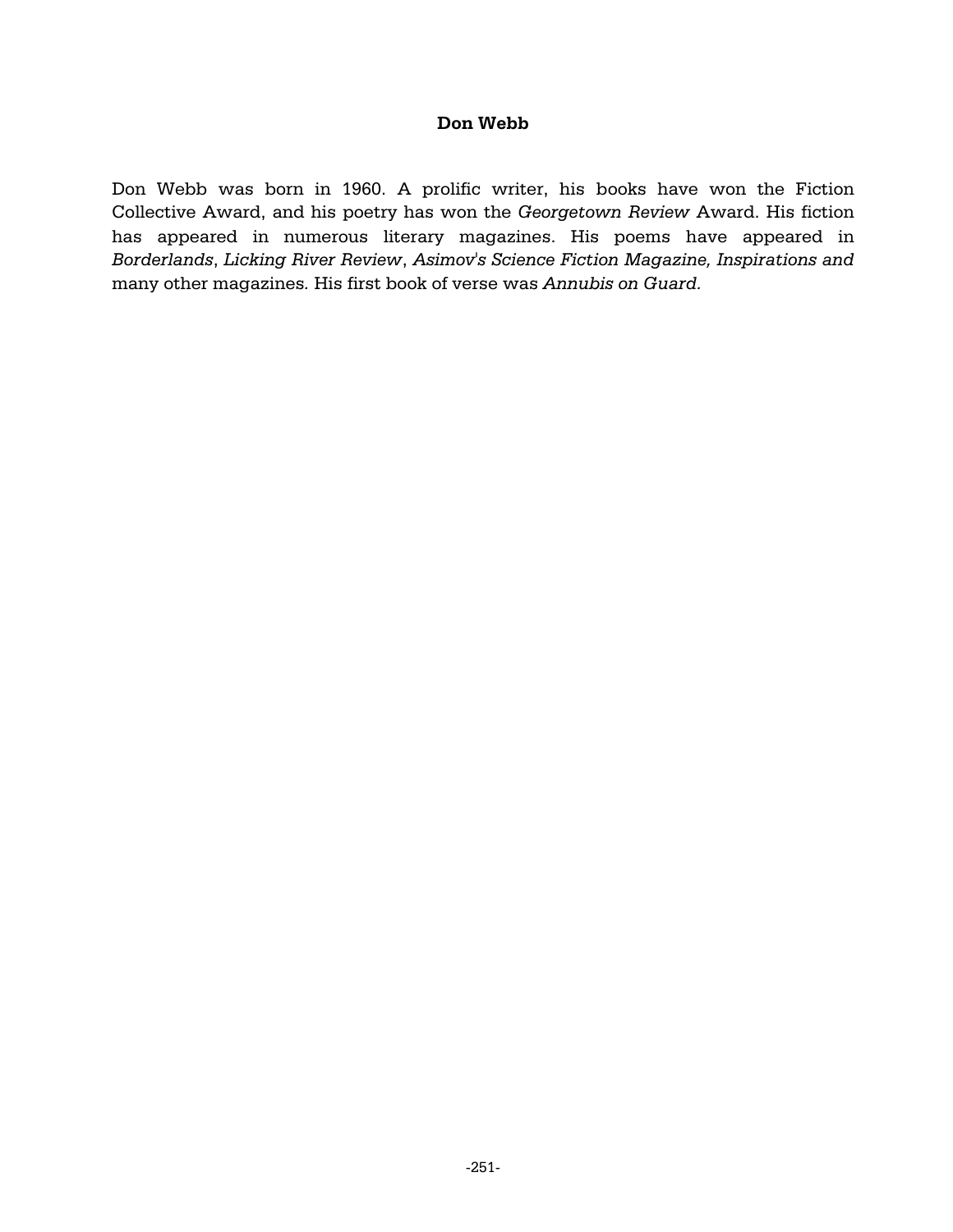### **Musa**

Why is she this way?

I have won my shares of loves, But the love as sweet as my own mind to me, I win not.

I am ready for her. The gray rooms of my brain Freshly censed in frankincense The paper ready The hourglass full.

I could sing of rage, Or the importance of truth Or he, who first from Trojan shores . . .

I could tell you of the best minds of my generation Or of dreamtigers Or the goat-footed balloonman

I have an orderly library in my mind, A life filled from both jars Feet that have scaled cliffs and St. Paul's

I have sung to the moon To stars To garbage cans buzzing with flies.

But today she will not sing to me.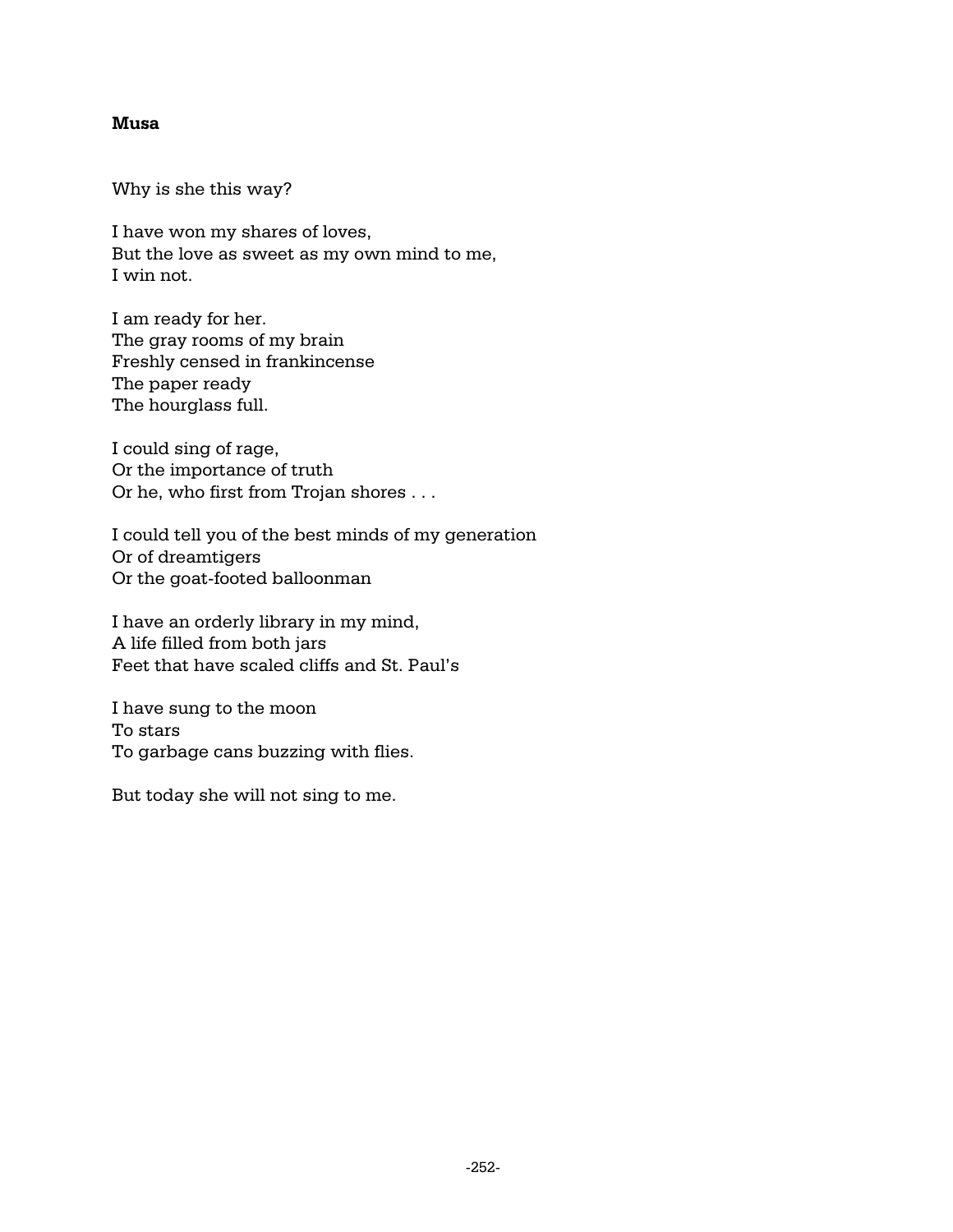# **Mercury**

Mercury is a planet for simpletons. Mercury one face hot one face cold. One light One dark is a planet for simpletons. All people with strong moral codes go to Mercury when they die. The gods hope they'll be bored learn something and leave. Some have been there a long time. Mercury is a planet for simpletons.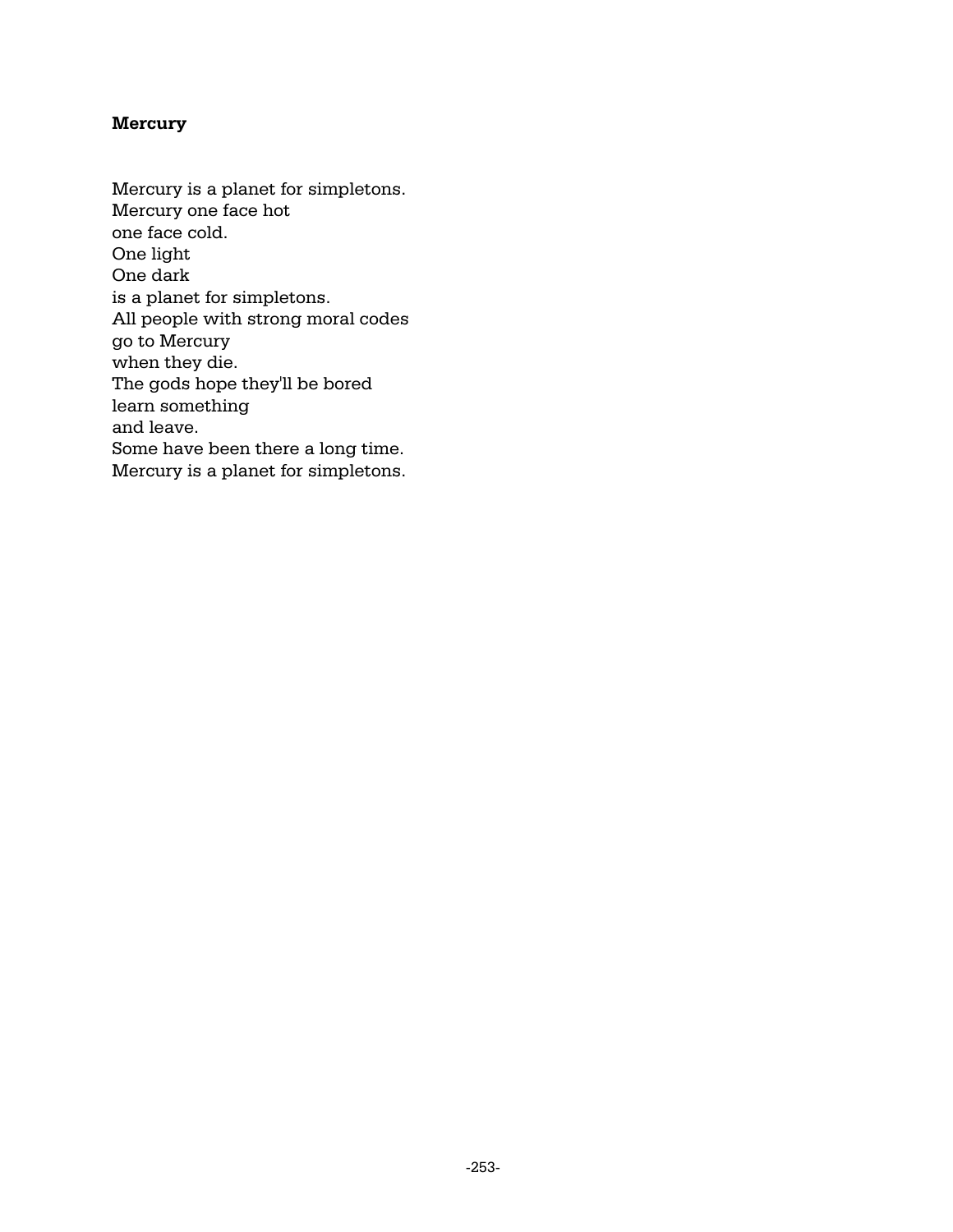## **Venus**

Venus is dreadful hot. It just don't get that hot here. And pretty near we never have hot sulphuric acid rain. They say the clouds are pretty to watch If you lay back on the hot rock and let the acid rain eat away everything but your sight and your soul. Then you can watch them clouds And dream that it is cool up there. It ain't. Venus is dreadful hot.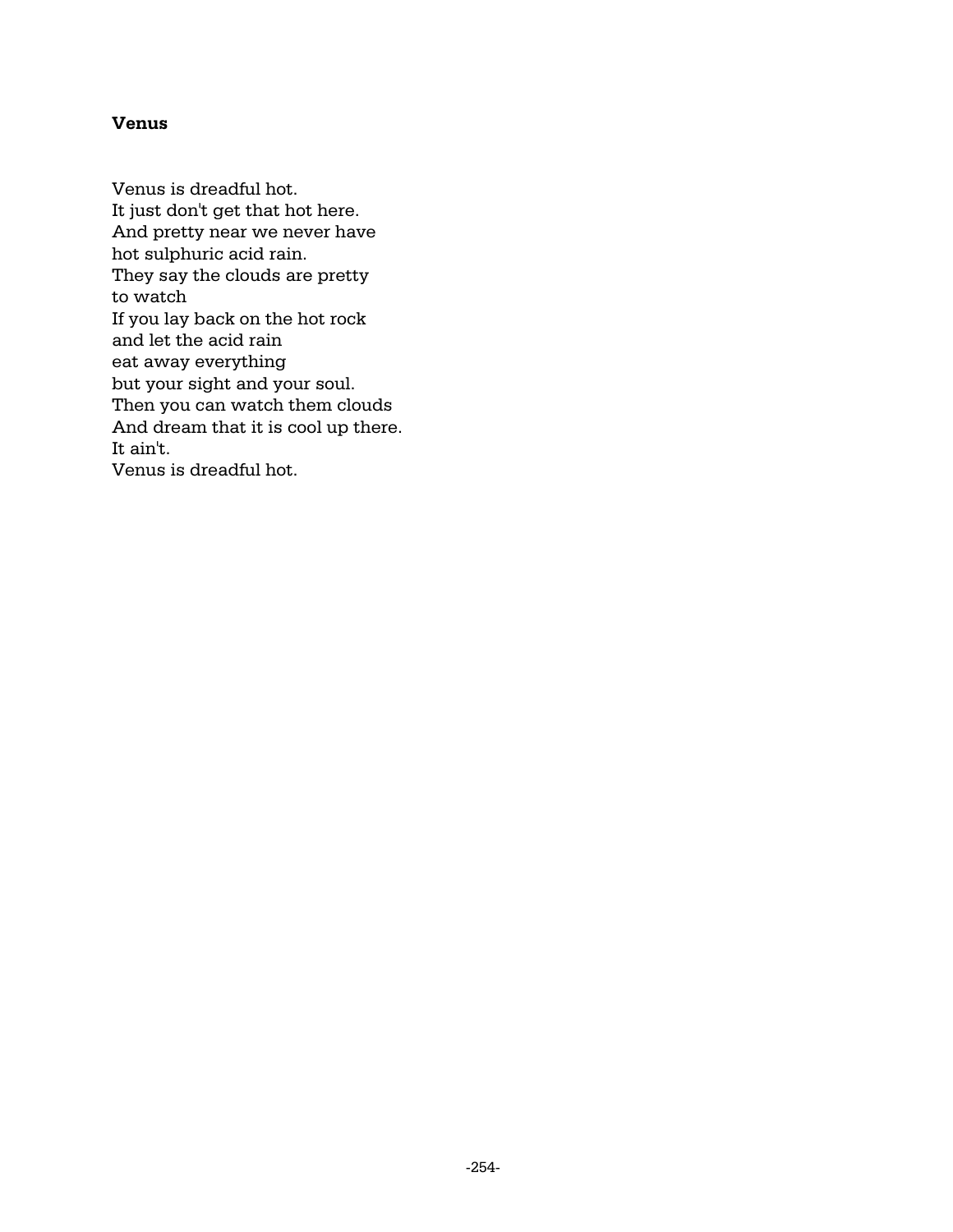# **Earth**

I never did cotton to Earth, sure I know it's got tourist attractions but as the old saw goes, "It's a nice place to visit but would you want to live there?" I wouldn't have stuck around except I fell in love with a native girl and that complicated matters.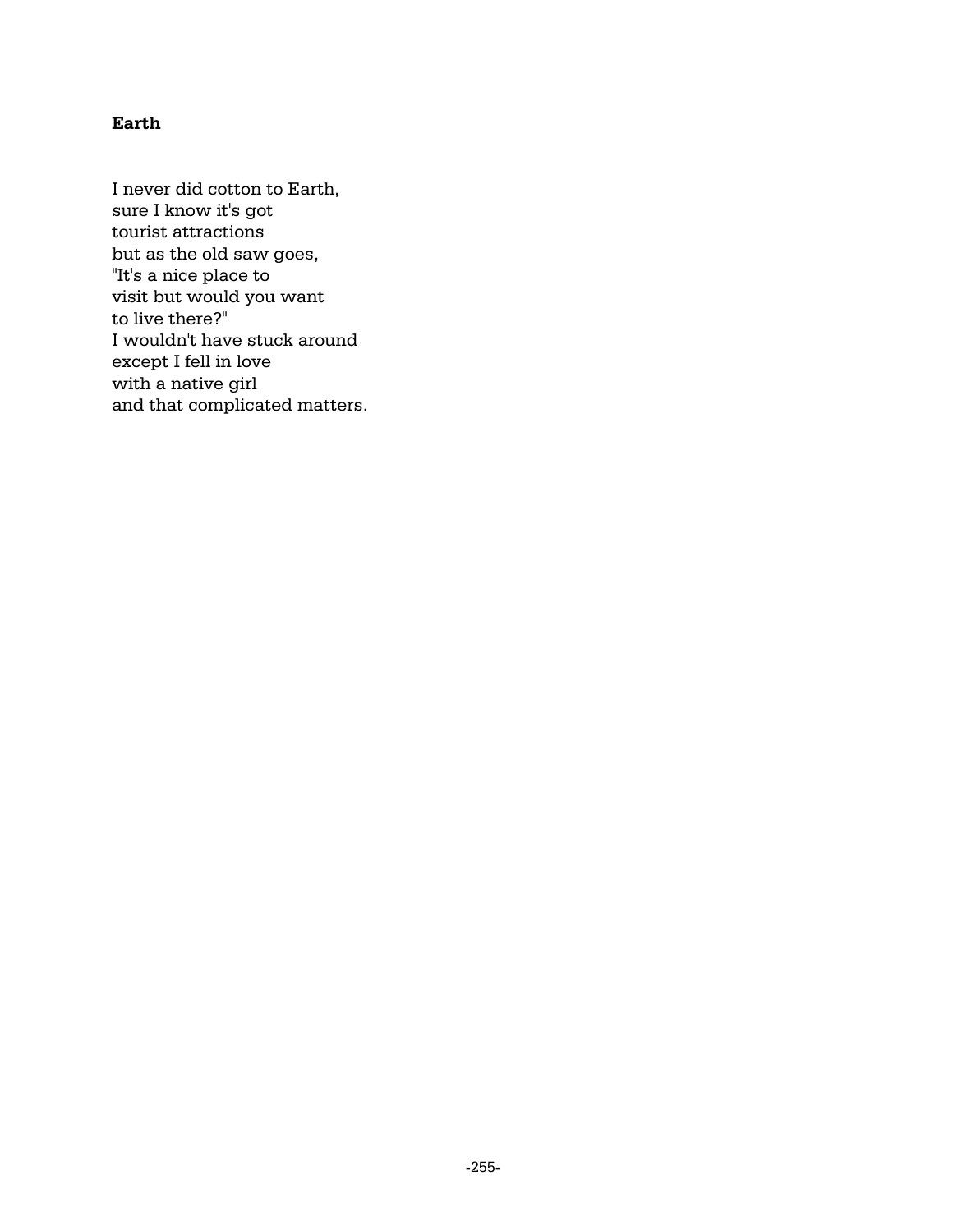### **Mars (LaMesa, Texas)**

When the wind blows the red sand in the spring It might as well be Mars. I'd drive in the spring in my white pick up when the red sand crossed the road obscuring the lines. Making the blue sky go away. I'd drive and imagine It was Mars. I'd wanted Mars all my life wanted to breathe the Martian air to take great leaps across the stony surface or watch the glittering of the ice caps. I'd wanted Mars, Ares, Nergal, Tyr. I'd wanted Mars and I wanted a lover who wanted Mars. I drove my pick up a lot in the spring.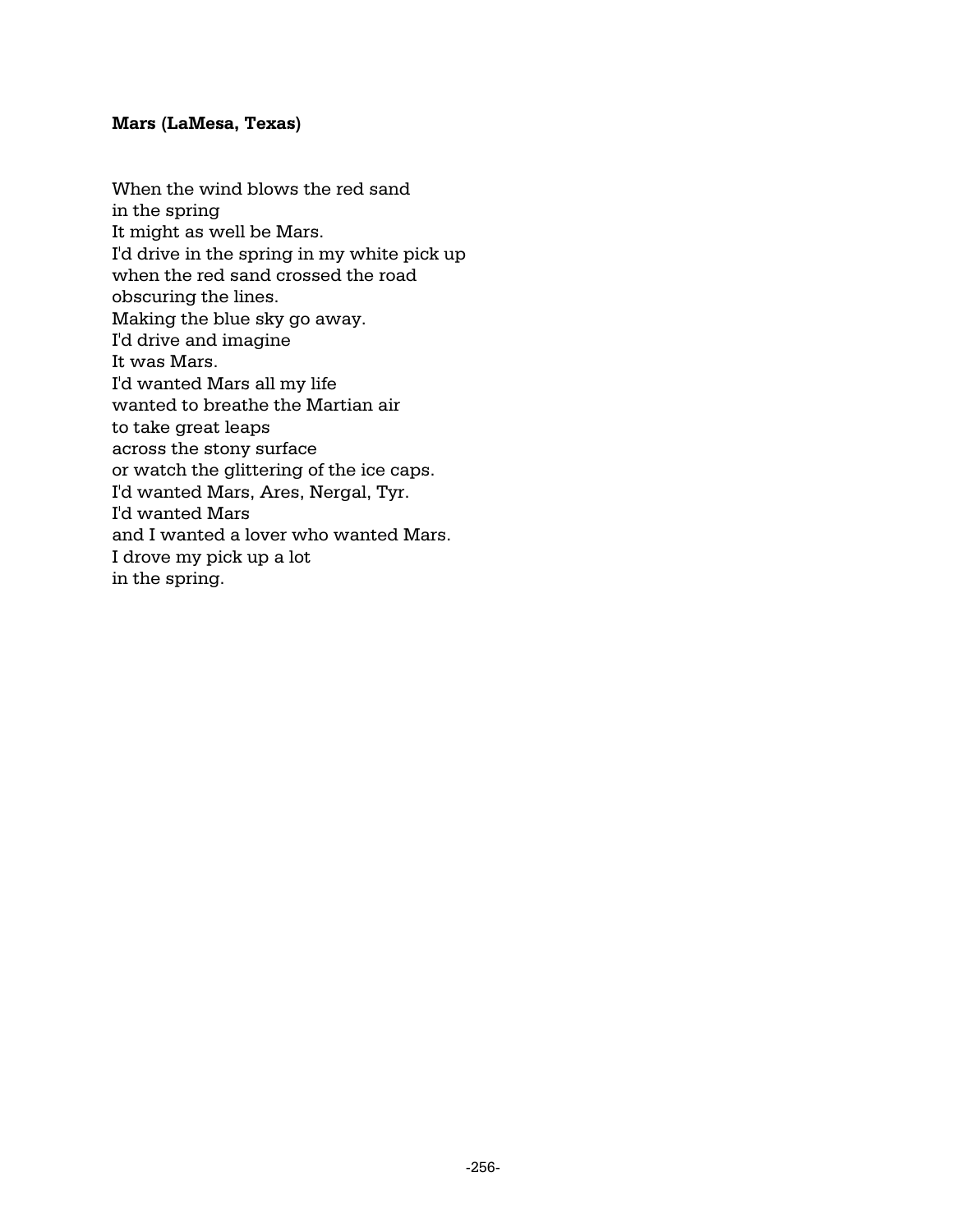# **Jupiter**

Big and wonderful and everything done on a big and wonderful scale! A hell of a planet. Why they've got a storm going on there that's been going on for three hundred years. Three hundred years! Now there's planning. We don't even remember to bring the marshmallows, and they've got a storm that lasts three hundred years. Kinda makes a sentient life form feel small.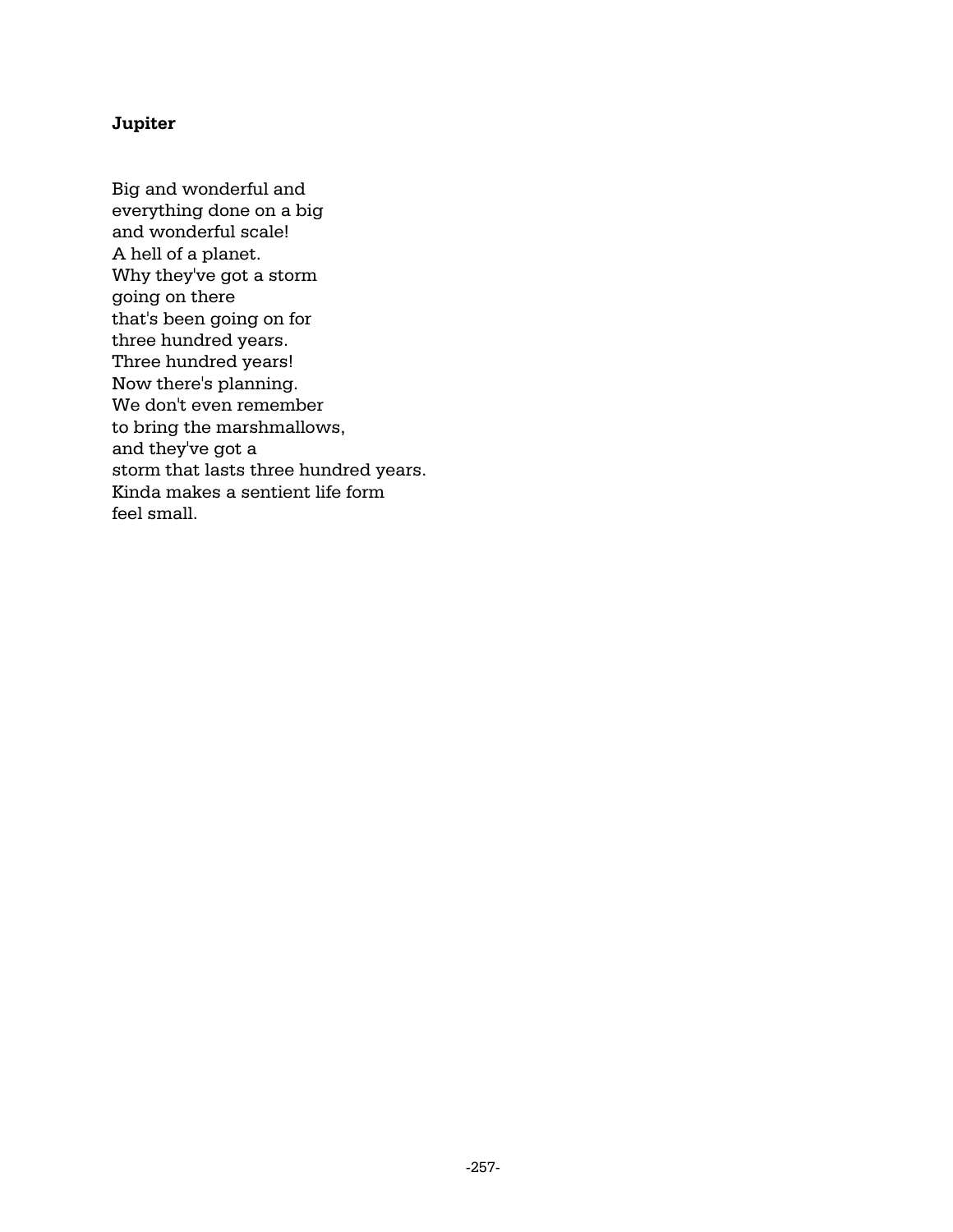# **Saturn**

I'm not going to say a damn thing about the rings. The rings get all the damn press. "Come see our rings!" the flyers say. "Excellent view of the rings! Cable TV! Hot tubs!" Coffee cups with rings, T-shirts with rings, Holographic hairstyle with rings! Rings! Rings! Rings! I say if you don't care about the people don't come.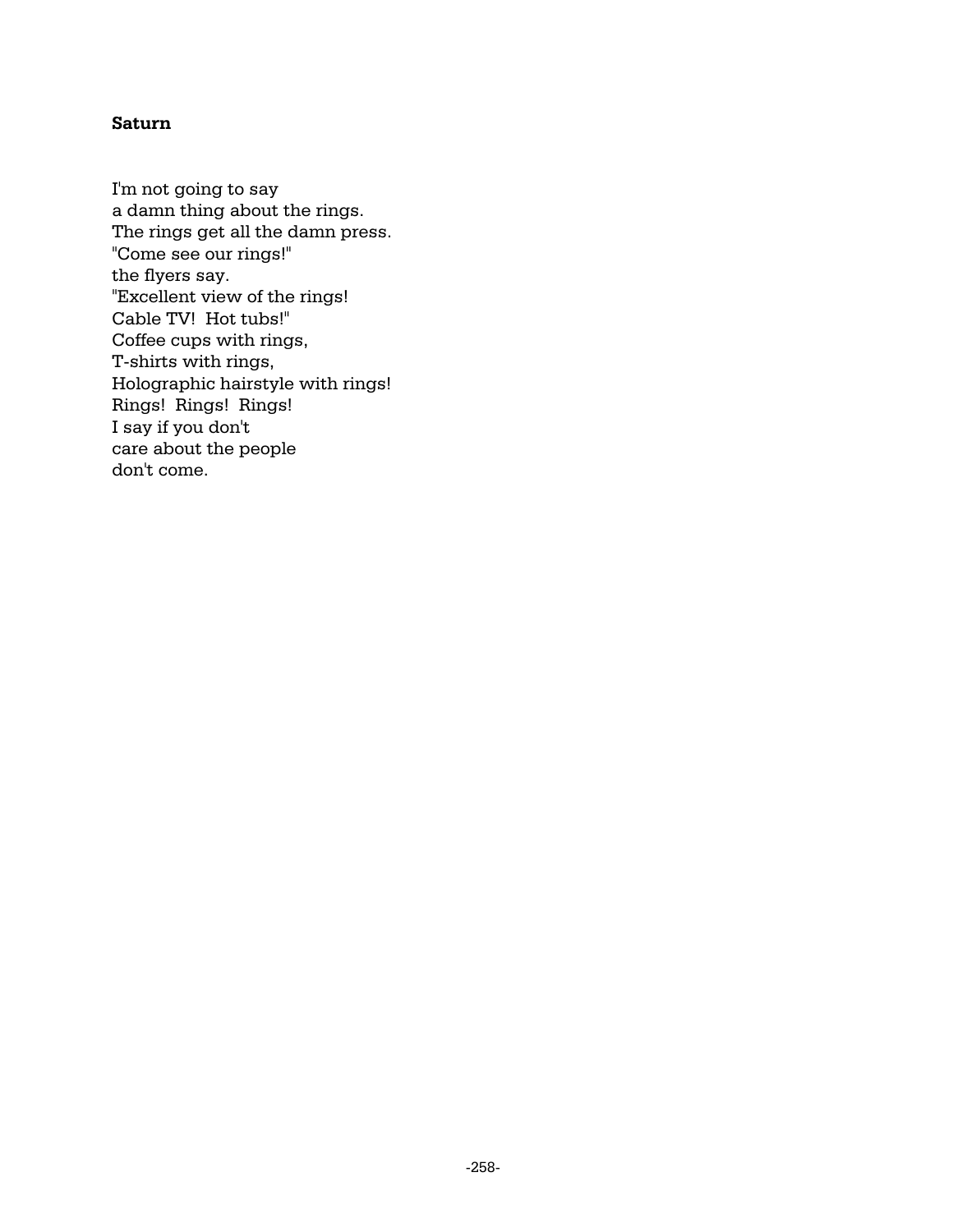# **Uranus**

Older than time he is. So old you can't see him with the naked eye. So old you don't feel bad about making fun of his name. So old he ain't seen you yet.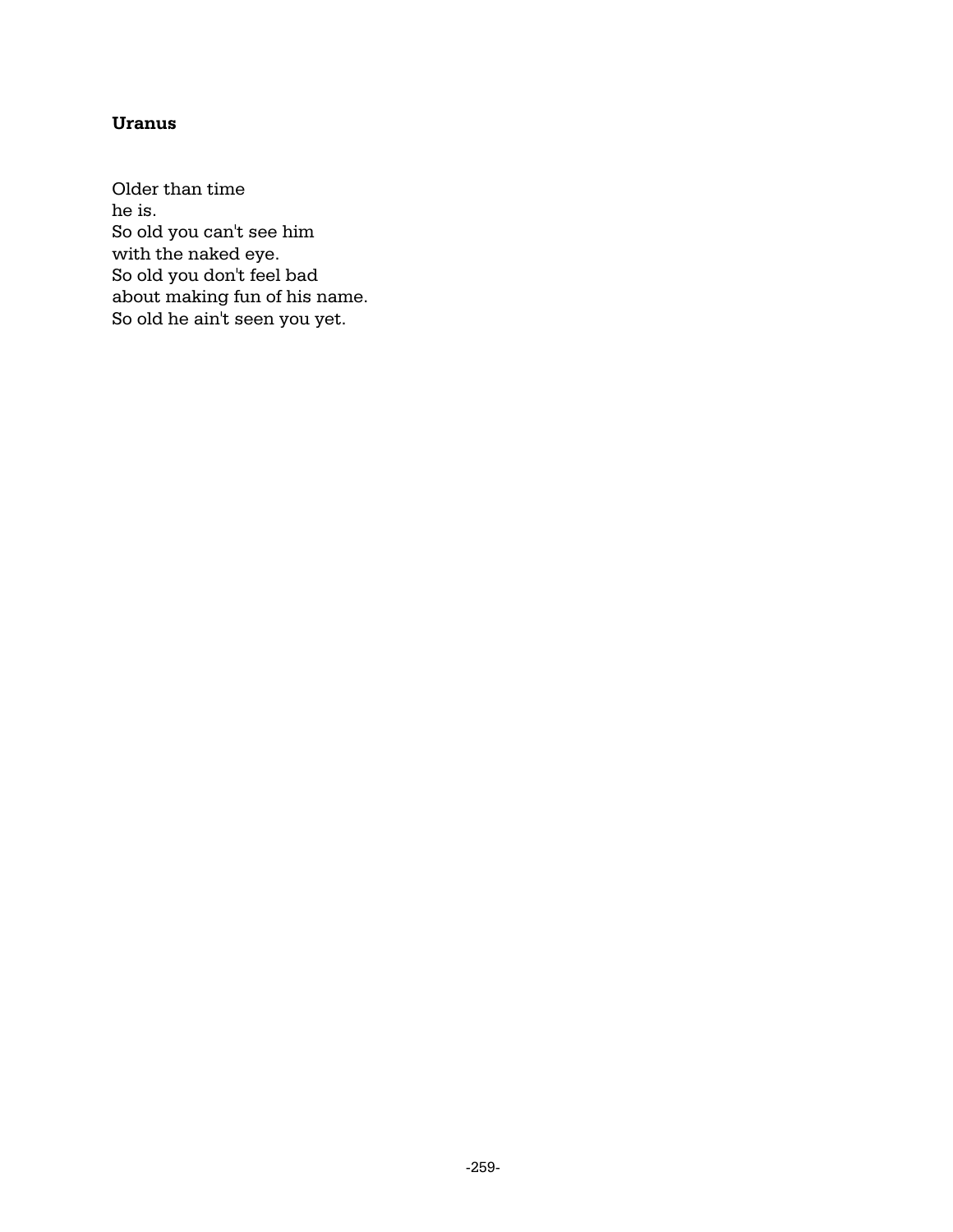# **Neptune**

The other gas giants make fun He only has six moons. Jupiter has fifteen Saturn at least seventeen Even old Uranus fifteen. Neptune had more moons once, but there was that little incident. That time he thought it was OK to discuss religion at dinner. It should be a lesson to us all.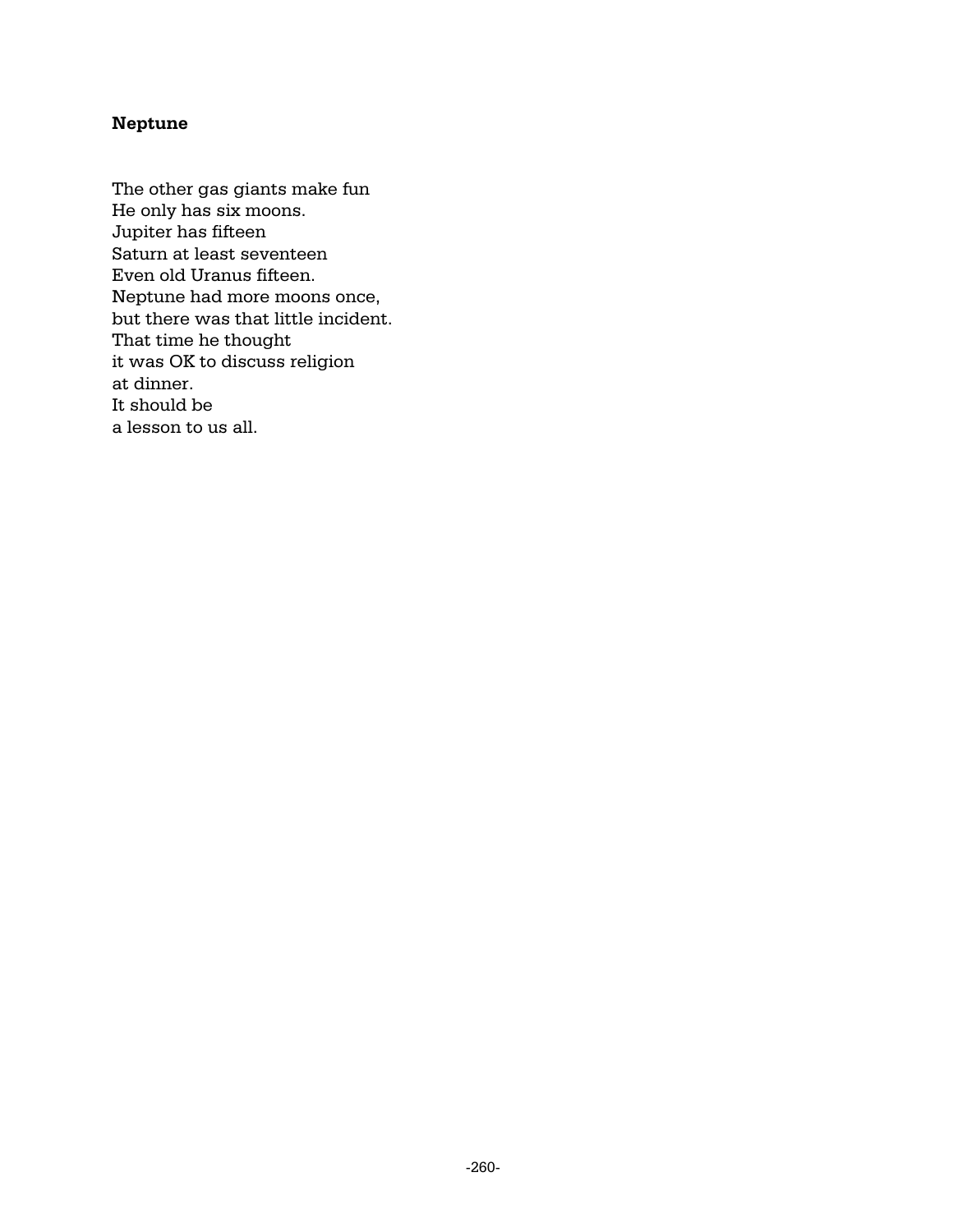# **Pluto**

Sunlight's more of a rumor here than a fact. In fact there's been discussion about whether sunlight exists at all. Most are inclined to disbelieve. What's the sun ever done for them? You can't even see the moon. And if you could see it - if one day it was light enough The planet would melt. Not much use for the sun. Let's vote against it. Just a rumor anyway...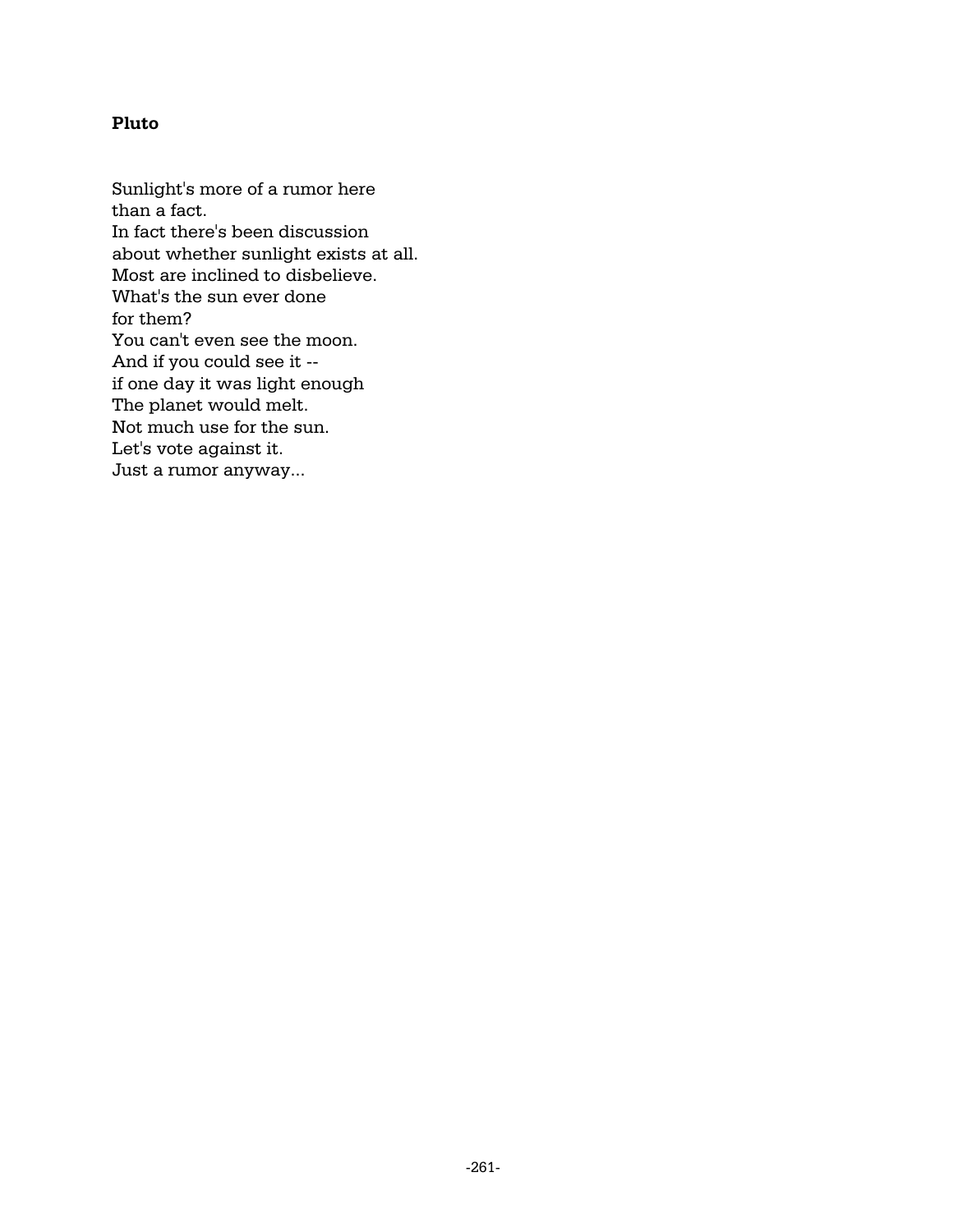#### **Extending the Age of Spontaneity to a New Era: Post-Beat Poets in America**

**by**

### **Vernon Frazer**

#### **PREFACE**

I'd like to begin by saying that I'm speaking from the perspective of a poet and editor, not a scholar. A considerable amount of this discussion of Post-Beat writers comes from my observations as a writer who reads the literary magazines in which his work appears, and from editing *Selected Poems by Post-Beat Poets* , an anthology that introduced me to a number of exciting poets whose work, I believe, deserves more attention than it's received.

#### **INTRODUCTION**

The years following the end of World War Two launched an Age of Spontaneity that transformed American culture so markedly that a person living in 1950 would barely recognize the United States of 1970. Charlie Parker's fleet-fingered improvisations on "Ornithology" replaced the somnolence of Glenn Miller's "Moonlight Serenade." Jackson Pollock's improvisational techniques produced the abstract expressionistic paintings that shocked an art world accustomed to visual representation. Elvis Presley's raucous renditions of rhythm and blues replaced Frank Sinatra's relaxed stylings as the dominant tone of popular music. And a handful of writers known as the Beat Generation authored a body of poetry and fiction that elevated the importance of spontaneity in literature, transformed the lives of young adults in the mid-fifties and launched the "rucksack revolution" of the 1960's.

If the Age of Spontaneity has passed from the public eye, its spirit remains alive in the generations of artists that have succeeded the innovators of the era. Rap has nearly replaced Rock as the popular music of young, rebellious people. While bop adheres to conventions established by Parker and his colleagues a half-century earlier, the umbrella term "jazz" now covers, in addition to bop, the new and continuing developments within free improvisation and jazz-rock, as well as the eclectic fusions of musical idioms that happen regularly. Literature has incorporated idioms such as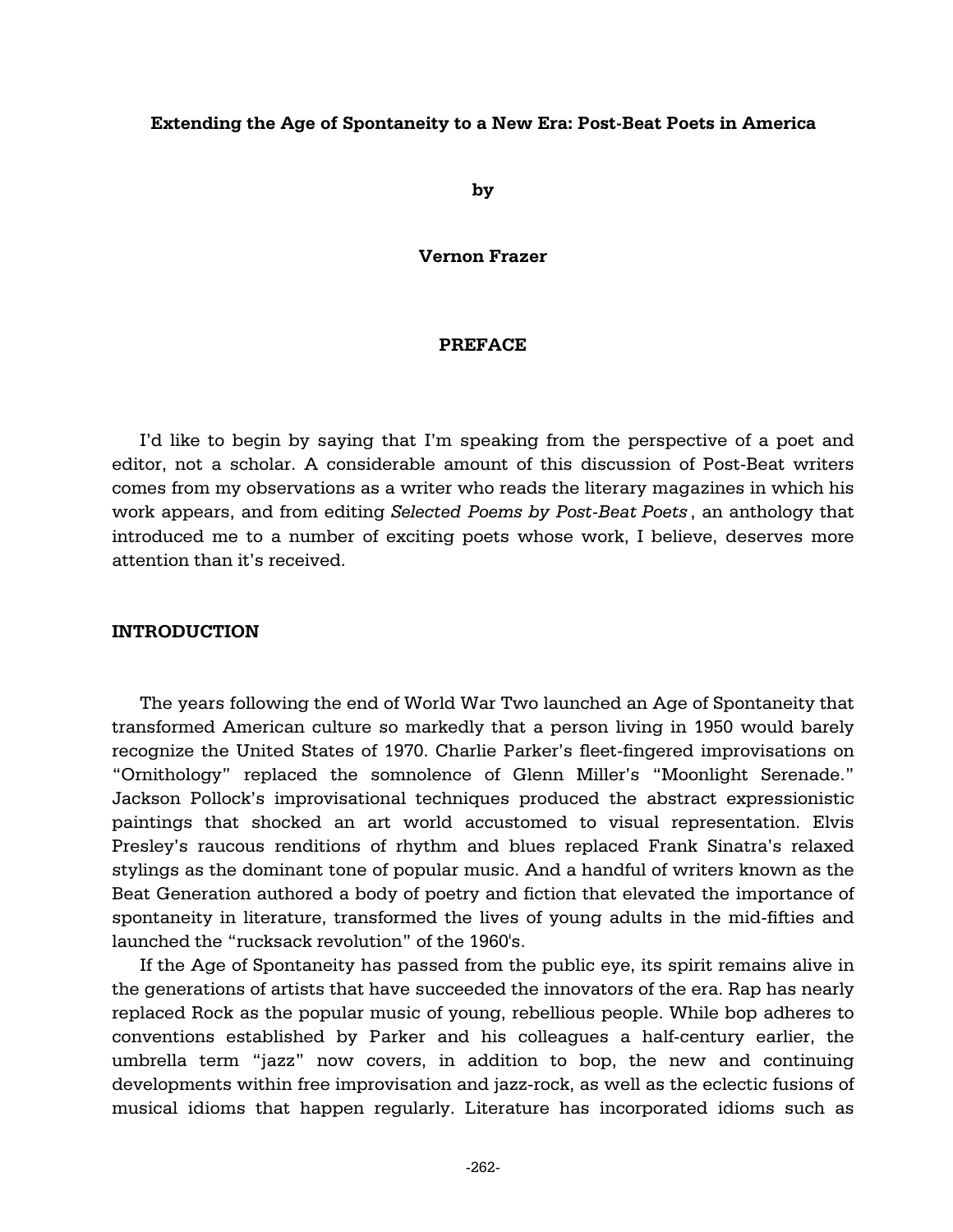Magic Realism, Language Poetry, Slam Poetry and Visual Poetry into a multi-cultural canon that is still forming. If the Age of Spontaneity has passed, a Culture of Spontaneity continues despite a lack of critical and public attention. One of the groups that explores the artistic terrain of the new era acknowledges its debt to the exploratory spirit of the Beats. Although most of its writers eschew labels, a number of them use a descriptive shorthand that acknowledges their past influences while pointing toward the next cutting edge. They call themselves "Post-Beat."

#### **IMPACT OF BEATS ON AMERICAN CULTURE**

If you were to conduct a "Man in the Street" interview today about the Beat Generation, the person you stopped would very likely dismiss it as a 1950's phenomenon. The Beats generated remarkable controversy when *On the Road's* exuberant chronicle of living outside the cultural norms appeared to challenge the *Ozzie and Harriet* values of mid-fifties America. In their search for kicks and beatitude, Kerouac and the other Beats captured the undercurrent of alienation and discontent that existed in America after the end of World War Two. Much of what people considered shocking at the time the Beats made it public we take for granted today. Consequently, we can focus on the Beats' accomplishments instead of their notoriety.

The Beats continued a centuries-old literature of human discontent aspiring toward transcendence, continued an alternative American literary tradition, opened the subject matter of literature to previously forbidden lifestyles and contributed to mixed-media experimentation in the arts. They drew insight and inspiration from a tradition of underground writers living in other countries and other times, including Celine, Rimbaud, Dostoevsky and Blake. In addition, they were a homegrown product that Lawrence Ferlinghetti once described as "a continuing tradition in American writing, going back to Walt Whitman and Poe and Jack London, beyond the Beats, who were only one phase of this literature, continuing today in new outsiders." (Madden 334) A number of these new outsiders are Post-Beat writers.

While continuing the traditions of underground writing, Kerouac, Ginsberg and Burroughs extended the range of subject matter acceptable in literature. In launching the rucksack revolution he later disavowed, Kerouac launched a generation of writers whose roots, like his own, lay outside America's ethnic, cultural and financial aristocracy. Their writing reflected their origins as well as their lives in the counterculture that developed as an alternative to the American mainstream. The graphic homosexual content of "Howl" helped to bring a formerly taboo subject out of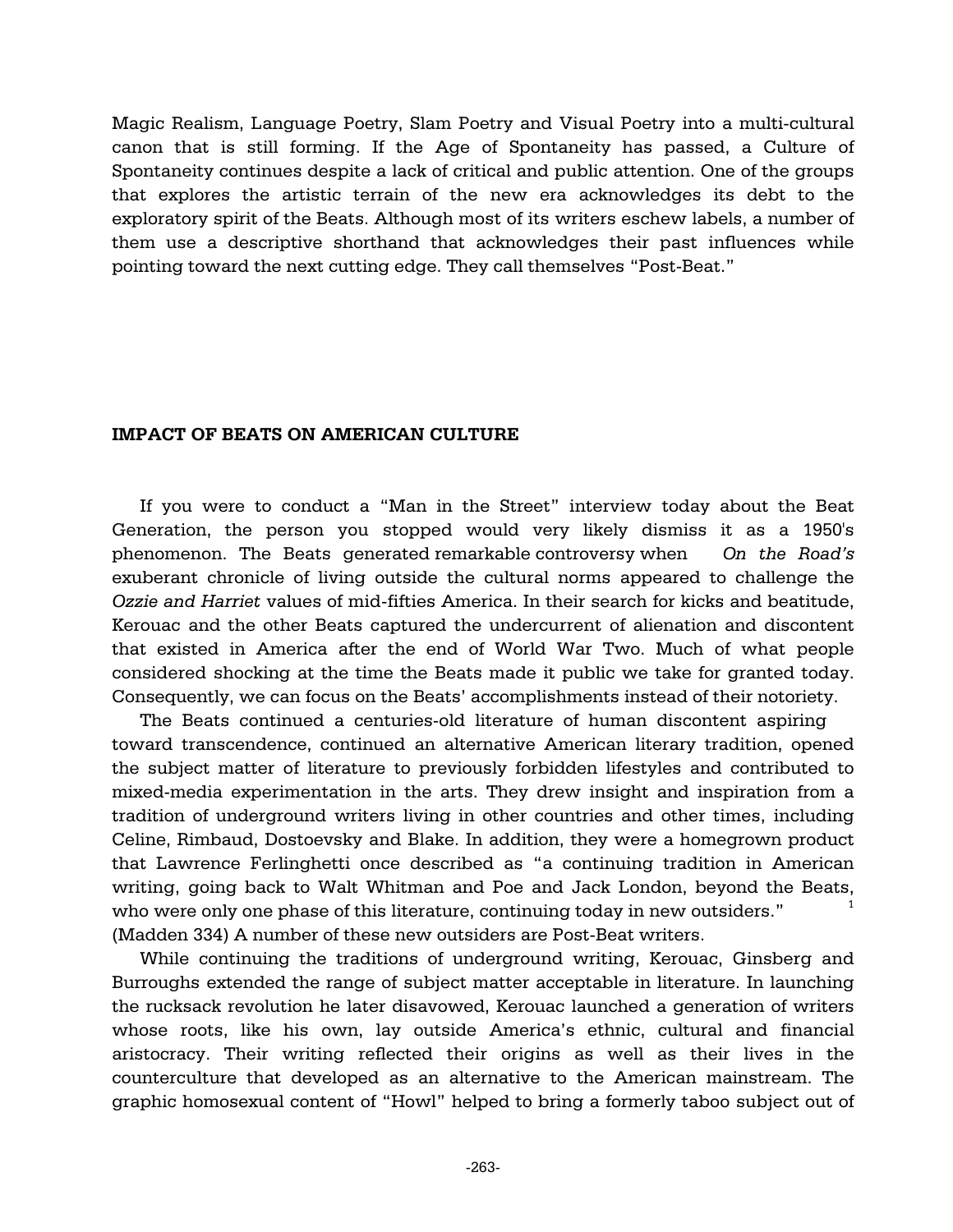the closet, in life and literature. Burroughs' outlaw lifestyle tapped the veins of restlessness and rebellion in younger generations of writers and readers, and shot them up with visions of more exhilarating lifestyles and techniques for portraying them. Opening the range of acceptable literary subject matter opened a corresponding range of forms, which both widened and narrowed the options for the generations of writers that came after them.

As a group, the Beats revived poetry—and fiction—as oral forms, often reciting their work in a mixed-media context. Jack Kerouac's reading his prose to jazz accompaniment with a musician's timing represented an early form of the performance art that has evolved since the 1960s. Reading poetry to jazz, while not a Beat invention, has become a legitimate component of Beat and Post-Beat expression. Late in his life, William Burrough's Spoken Word recordings became popular among a younger generation. Ginsberg premiered "Howl" at the "Six at the Six" reading that launched his career and brought wider attention to San Francisco Poets. The Poetry Slam competitions that emerged in the late 1970s continued the Beats' revival of the oral tradition and increased public awareness of poetry. The Slams are, at least in part, a Post-Beat development.

In the Age of Spontaneity, the Beats weren't the only artists drawing lines in the cultural sand. In the early 1940's, jazz afficionado Kerouac frequented Monroe's Uptown House and other clubs where Charlie Parker, Dizzy Gillespie and other innovators improvised the then-revolutionary music known as bop. The pulse and phrasing of bop later became the basis of Kerouac's Spontaneous Bop Prosody. The Beats' coast-to-coast shuttles brought them into contact with Michael McClure, Philip Whalen, Gary Snyder, Lawrence Ferlinghetti and Lew Welch, West Coast poets who shared the Beats' poetic, spiritual and environmental concerns. Black Mountain poets such as Robert Creeley and Charles Olson socialized with the Beats. In Manhattan, the Beats spent time at the Cedar Tavern on University Place, also a gathering place for the New York School of poets and avant-garde painters such as Pollock and de Kooning. Talk of artistic change charged the air, fueled by the camaraderie among some groups and the tension between others. The Beats' exposure to artists working in other disciplines enabled them to incorporate extra-literary elements into their works. The extra-literary elements contributed to the Post-Beat modes of expression that developed in the 1960's and continue developing today.

### **FRAGMENTATION AND CONGLOMERATION**: **A GENERATION OF TRANSITION**

By 1961, the media had reduced the Beats to a phenomenon perceived as passe while kept on life support by "beatniks" playing bongos and folk guitars on college campuses, on television shows and in humor magazines. The times, to paraphrase Bob Dylan, were changing. As the cultural cocktail of Rock and LSD opened the doors of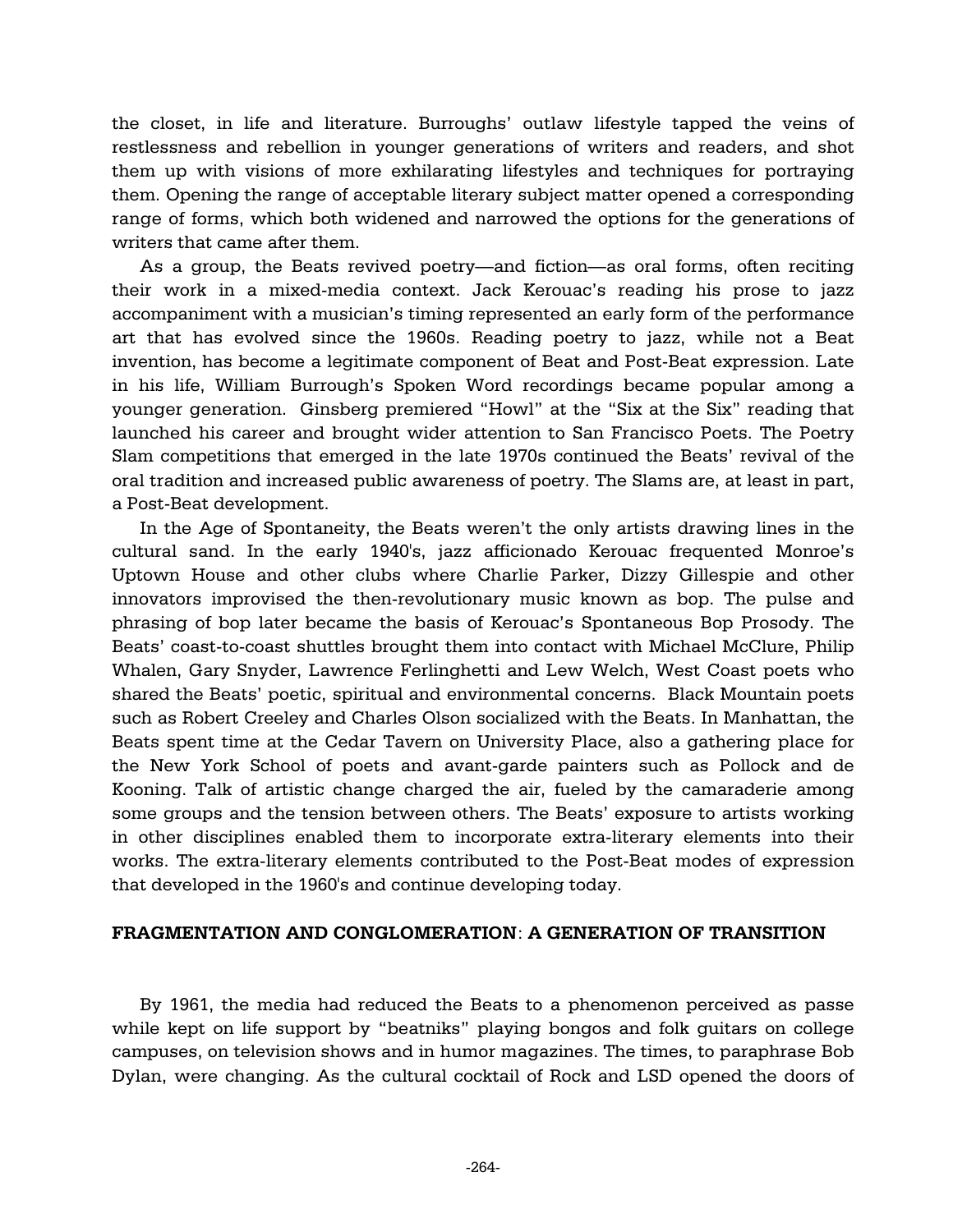bohemian perception to the young adults of the 1960's, the media replaced the Beats with the Hippies.

While the literary bohemians coming of age in the sixties developed their craft, commercial forces developed that would hinder their attempts to bring their work to the public. When Rock became the medium through which the younger generation voiced its personal and social concerns, journalists who previously would have sought John Updike's opinion on Civil Rights or the Vietnam War were more likely to seek Jim Morrison's. In the American marketplace, the writer became a devalued currency.

 In the early 1970's, conglomerate corporations purchased book publishers and changed the nature of publishing. Before the takeovers, independent publishers would risk losing money on literary works they considered culturally important. Since the takeovers, corporate-owned book publishers have risked less money on titles that might have cultural significance because sales of prospective bestsellers don't always earn back the multi-million dollar advances given to the authors. For related reasons, literary magazines such as the ones that introduced sophisticated readers to new and innovative authors in the 1950s and early 1960s seldom appear on bookstore shelves.

The nature of marketing books also changed. If the work of the Beats helped increase awareness of Gay Rights, Feminism and other social issues, the corporate publishers developed a "niche market" for any special interest capable of generating a profit. University-based literary developments such as metafiction, surfiction and avant-pop fiction created their own academic niche markets, which fragmented the younger generation of authors whose work built upon the "black humor" of Thomas Pynchon, John Barth, Joseph Heller and Burroughs *,* narrowing their audience while targeting it. Even the Beats became a lucrative niche market.

In a literary world composed largely of a commercial mainstream and numerous niche markets, a number of authors who might be considered Post-Beat have published in areas that aren't considered Post-Beat. A gay Post-Beat writer might write strictly for a gay niche market, whereas Ginsberg's work integrated his sexual orientation with the rest of his life and his concerns with the world around him. A Post-Beat feminist would face a similarly restrictive publishing option. The fragmentation of the literary world diminished the likelihood that Post-Beat writers could find outlets for their work because the major publishers focus on popular poets or public figures who write poetry. The less-celebrated poets sought publication in the university presses, the small presses or, more recently, the micropress with vary degrees of success.

Despite the fragmentation, Post-Beat writing didn't develop in insolation. Some Post-Beats partied, read and published with their literary influences. Those closest in age to the original Beats published in Beat journals while the others published their own magazines, eventually, with the help of the youngest Post-Beats, using computer technology to publish their work in cyberspace.

The evolution from Beat to Post-Beat includes a number of transitional figures, most notably Allen Ginsberg and Anne Waldman. Ginsberg shared his knowledge generously with younger poets. His continuing interest in innovation often led him to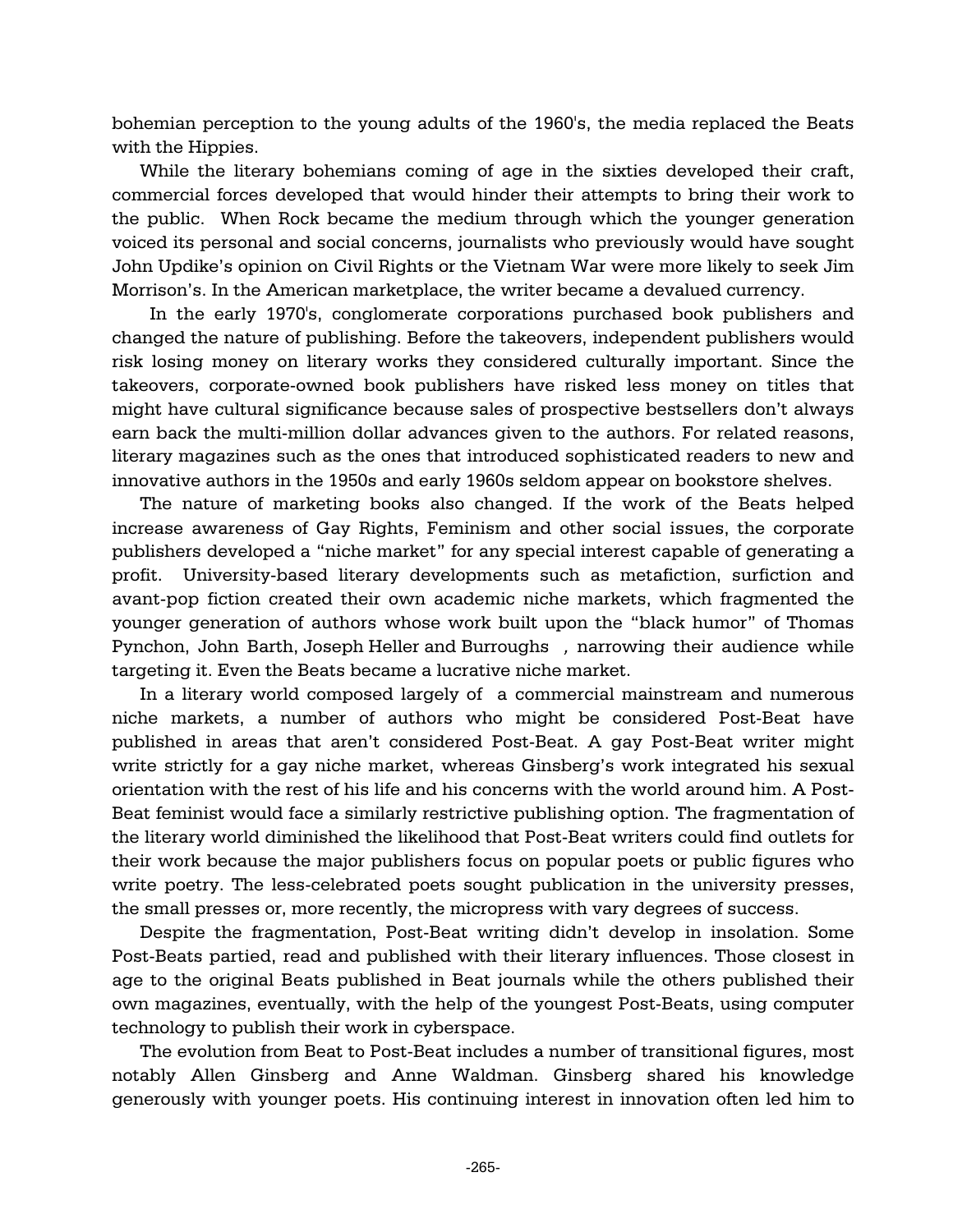explore the same artistic terrain as his Post-Beat successors. He co-founded the Jack Kerouac School of Disembodied Poetics with Anne Waldman at Naropa University, perhaps the closest thing to an institution that supports and advances the work of Post-Beat Poets.

Anne Waldman has affinities with several literary "camps." Her association with Beat writers and her role as Director and co-founder of the Jack Kerouac School of Disembodied Poetics place her solidly—but not simply—in the Beat camp. As the former Director of the Poetry Project at St. Mark's Church, she could be considered a member of the New York School. Yet her chronological age qualifies her as a Post-Beat. The scope of her work attests to her ability to incorporate the varieties of literature reflected in her experience into a singularly powerful mode of expression. At Naropa, she has supported writing that extends beyond the Beats to the varieties of literature that have developed in recent decades. Two poets whose work appears in *Selected Poems by Post-Beat Poets* have studied at Naropa.

### **DEFINING POST-BEAT: A PROCESS IN PROCESS**

Defining Post-Beat poses a challenge similar to Wittgenstein's discussion in *Philosophical Investigations* about the difficulties inherent in defining a game. Wittgenstein said, "We do not know the boundaries because none have been drawn."  $\,$ 

### (Wittgenstein 33)

The boundaries of Post-Beat literature have never been drawn.

Unlike the Beats, the Post-Beats never existed as a literary movement, or even a closely-knit network. They aren't so much a movement as a presence that emerged spontaneously throughout the United States after the Beats had stamped their imprint on American culture. They're a diffuse and diverse group that numbers in the hundreds, perhaps even the thousands. Although they don't exist in a formal network, they encounter each other far more frequently than the customary six degrees of separation would allow. Many of them came of age in the 1960's, some are a decade younger than the original Beats, and others a decade or two younger than the Baby Boomers. Some Post-Beats are in their mid-twenties. While many live in the major urban areas, just as many live in smaller cities across the United States, anywhere a trace of alterative culture exists. Their geographic diffuseness and their lack of an advocate such as Allen Ginsberg has exacerbated their attempts to find places for themselves in today's publishing industry.

 The Post-Beats are an extension of Beat philosophy and writing into new generations. As Post-Beat poet and fiction writer Kirpal Gordon wrote in a recent email concerning the Post-Beats, "they are carrying it further rather than carrying it on." The Post-Beats consider the original Beats their inspiration, and, in some cases, their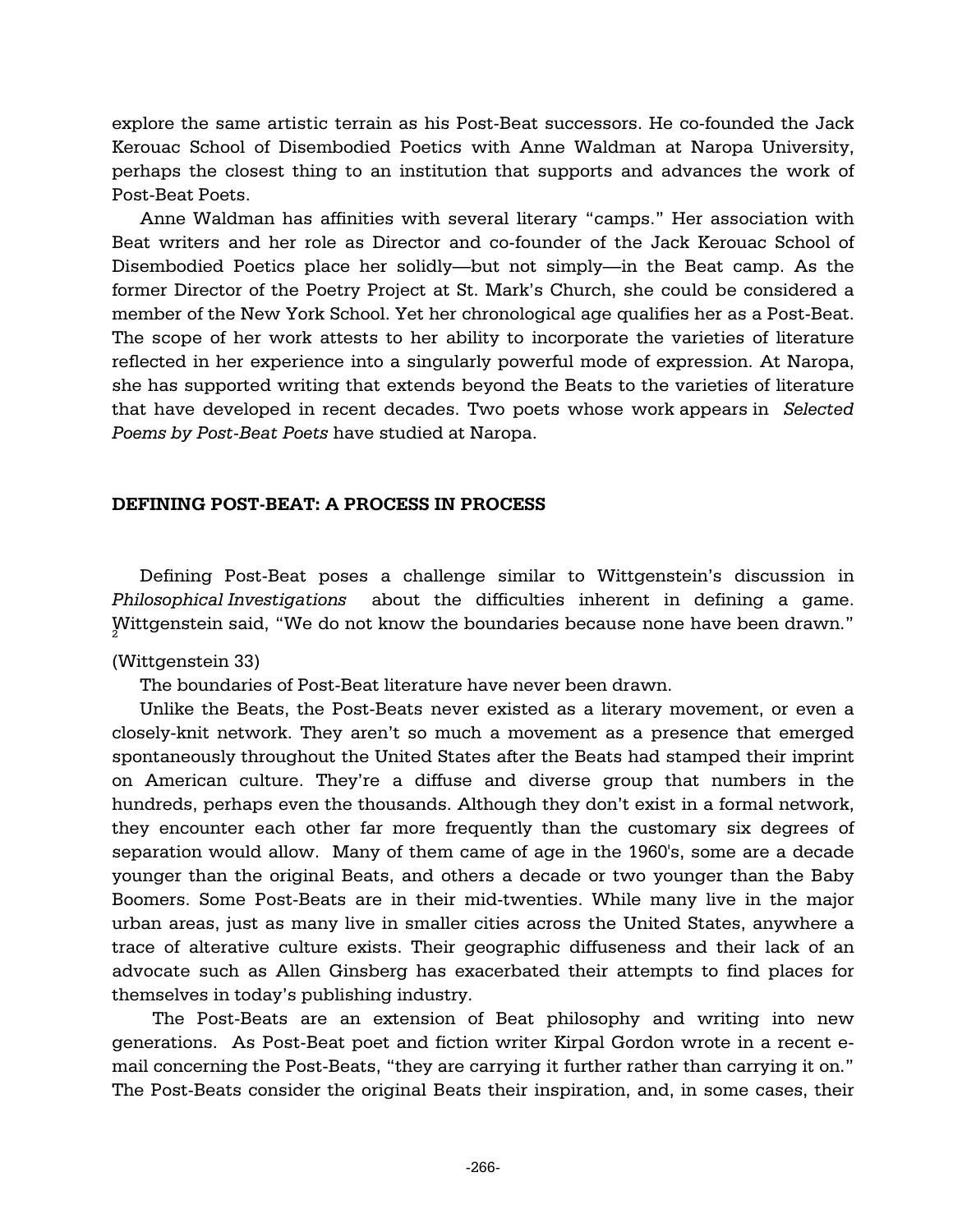mentors. Insofar as the Post-Beats don't seek to imitate work of the Beats but to advance it, they continue the underground literary traditions of Europe and the United States as the latest literary voices outside the socio-cultural mainstream.

Writers in the alternative culture's literary circles began to use the term "Post-Beat" around 1980. Steve Dalachinsky's 1980 poem, "*Post - Beat - Poets (We Are Credo #2)*" portrays the differences between the Beats and the Post-Beats:

*Post - Beat - Poets (We Are Credo #2)*

*- "Now's the Time" - Charlie Parker*

we are the post beat poets we are the t.v. generation we are the true light of dope sex & profanity we are the afterthoughts of post war experimentation we are the results of a nation in turmoil & change we are the ultimate over 30 crowd spoiled seasoned & prejudiced we are the Atom bomb Anathemas & the LSD Corruptors we made pot a household word and caused our parents to rebel we have tried to make clear all the knowledge that has been put down before us

we are the post-beat poets inspired by tigers queers wife killers yage eaters bookshop owners freedom fighters junkies priests & jazz.

we tried the coast on advice of holy word and read the holy zen scripture on lonely beaches with wine and music in lonely forests awake on pills & settled back slowly into city lights where hearts have always seemed to once again return.

some of us have families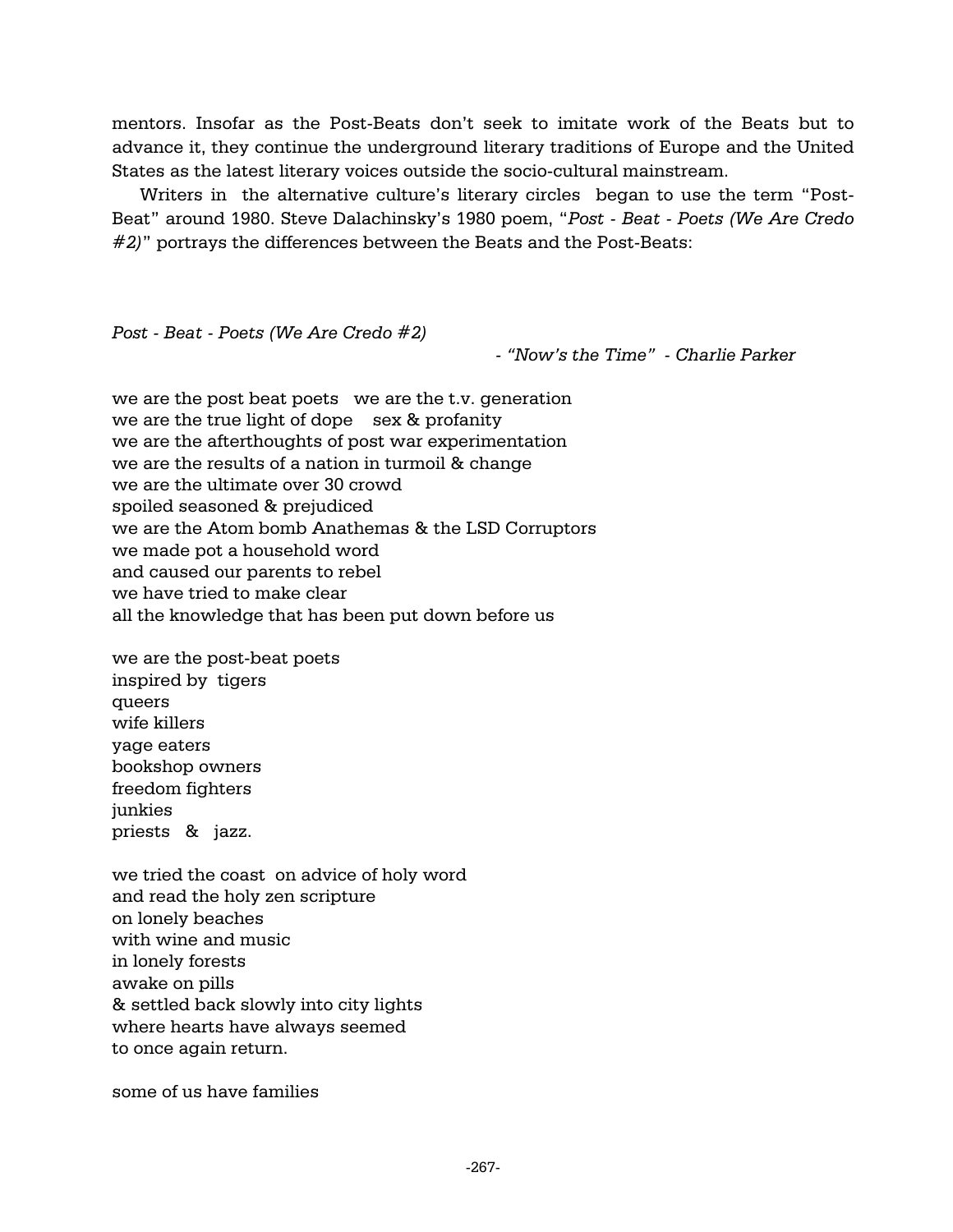& work hard while some take it easy the hard way some of us lived in the open like Jack & now spend hours in front of the tube angry & anti our former liberal selves but we all still write our words their words all words for our SELF & everyone

we get crazy drunk like Corso yet sweeter flowers never grew & holier-than-thou like Ginsberg we get satirically surreal like Burroughs adding up time like so many star ship stereo ghosts we shot it too & watched it too drawing those demons in the chelsea hotel we've become chroniclers of each others' lives sifting styles & stealing moonbeams as we sit with mother earth between our toes swooning

we go off to monasteries to worship the fat man & write the haiku we never forget our friends

occasionally one of us disappears into the karmic mists of forever never to return & others just remain silent & musical growing more profound every year

we are the post beat poets becoming more certain & proud of our immediate heritage while discovering the cool night eyes of the honey-colored cat lying lazy on the carpet near the color t.v.

hip & classless very primitive  $20<sup>th</sup>$  century very well informed we all have our specialties our meanings our personal styles our beliefs always changing & always the same

we all have our time & our time has come.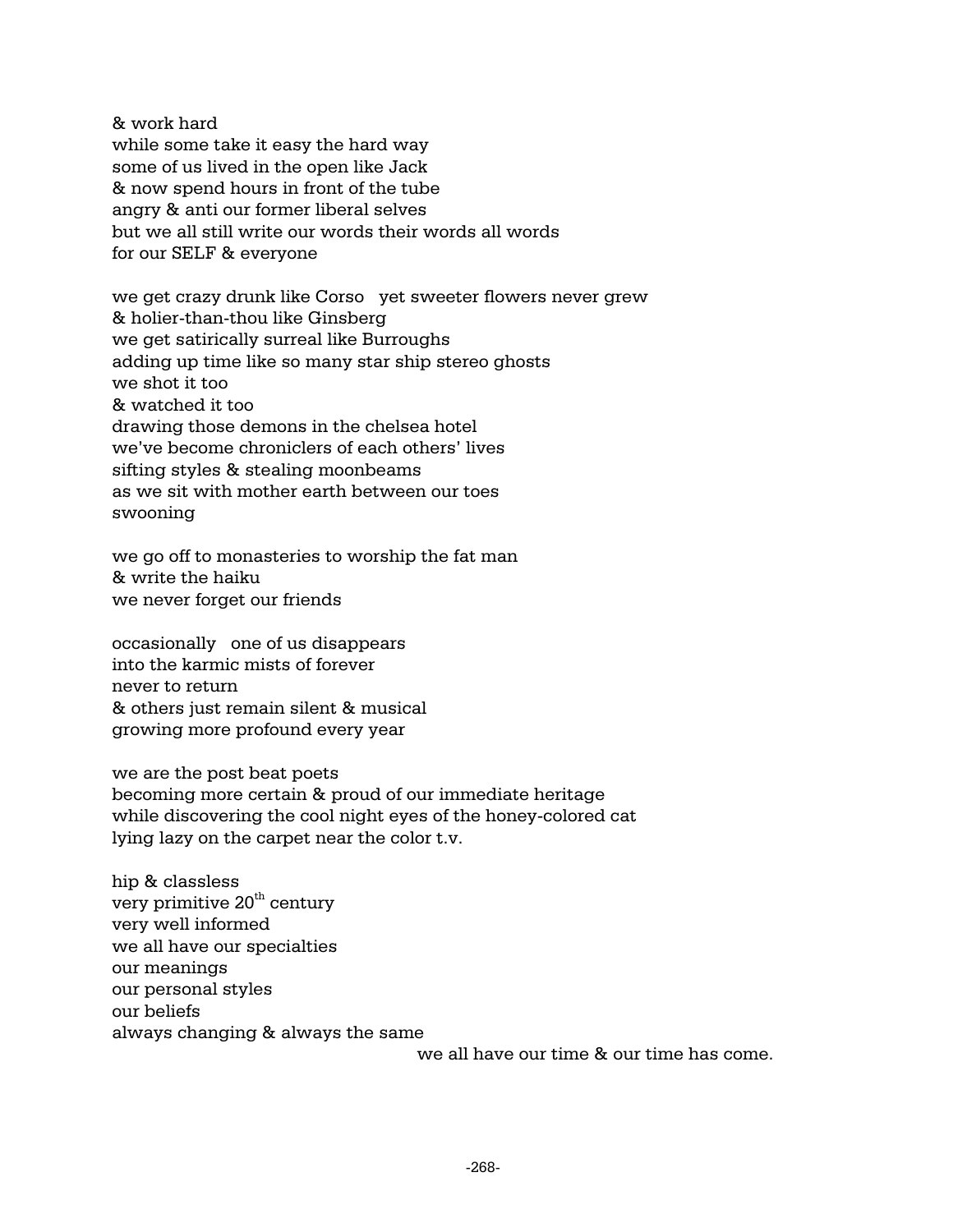Dalachinsky's poem describes the affinity of the Post-Beat poets with their Beat ancestors, then takes the reader through the social upheavals of the sixties ("we are the ultimate over 30 crowd") to the present day, where the Post-Beats live diverse lifestyles, some as edgy as the original Beats, others "discovering the cool night eyes of the honey-colored cat/lying lazy on the carpet near the color t.v."

The Post-Beats differ from the Beats because the America they inhabit has changed as dramatically as it did during the 1950s and 1960s. If the Beats listened to jazz, the Post-Beats listen to bop, free jazz, Rock, Punk, and the crossovers and permutations that have evolved within the musical idioms. Their writing retains the questing spirit of the Beats, but reflects the influence of other writers, other art forms, new technologies and the times themselves. As an example, the picture poems of Kenneth Patchen, along with the Concrete Poetry that originated in the 1950s, have evolved into Visual Poetry using animation and other devices that can only be created and viewed on the computer. Unlike the Beats, with the exception of Burroughs, much Post-Beat writing reflects the hard-edged view of people who watched a cultural revolution fail in the 1960s and currently survive under a right-wing administration whose practices threaten to restrict their freedom of expression.

Whereas the Beats lived in bohemian fashion for much of their lives, many Post-Beats enjoy financially secure lifestyles. While many of them have lived on Manhattan's Lower East Side, traveled the country, and partied in after-hours joints, the cost of living in today's world makes the Beat lifestyle of the 1950s and 1960s virtually impossible to maintain for an extended period. Nevertheless, the American Dream remains more nightmare than idyll to the Post-Beats, who enjoy the exotic culture and cuisine of millennial America's coopted Bohemia but resist the complacency ascribed by Ann Powers to the generation she portrays as *Bobos in Paradise.* <sup>3</sup> (Powers 1999)

Nevertheless, many Post-Beats maintain more than a casual interest in spiritual development. Some meditate in Buddhist monasteries or take classes that fuse Eastern disciplines with Western psychology. A significant number, on the other hand, have immersed themselves in the post-Huncke world of kicks, an area of Post-Beat life and literature shaped in part by the belated emergence of Charles Bukowski, a major influence on many Post-Beat writers.

Bukowski, early in his career, turned down an invitation to appear in a Beat anthology. From the early 1970's on, however, his work influenced a number of Post-Beats. A hard-drinking loner who worked at dead-end jobs in factories and mail rooms, spent days at the racetrack betting on horses, and slept with women as dissolute as he was, he portrayed his freewheeling trek through the furnished rooms of Los Angeles in a no-nonsense style that appealed to many Post-Beats, especially those working at similar jobs or in the service sector. Whereas Kerouac emerged from his blue-collar background in certain respects, Bukowski immersed himself in his. Bukowski's influence extended the range of Post-Beat poetry and prose to include a more direct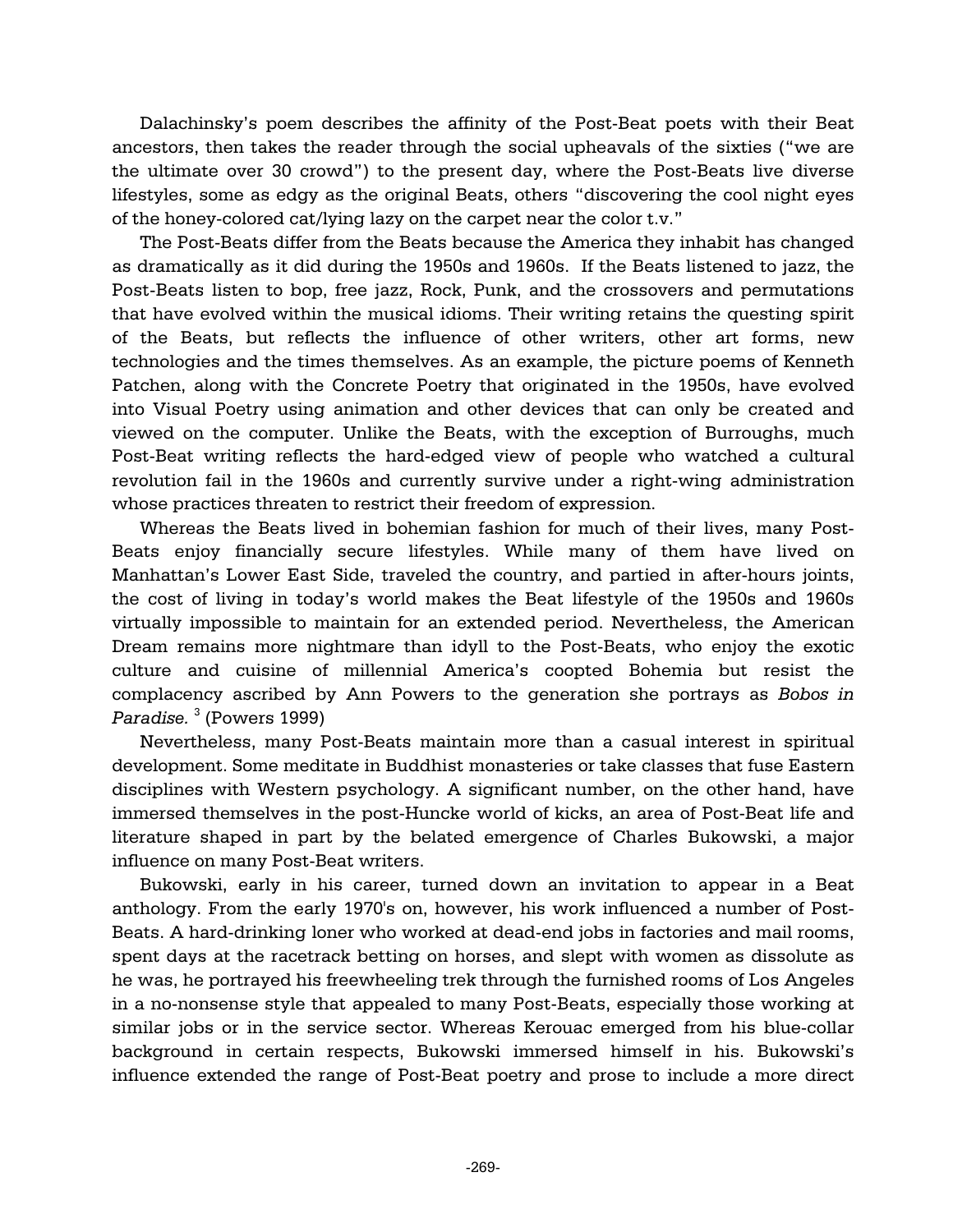style of writing and a range of subject matter that rarely found expression in any generation's Bohemia.

Bukowski's influence, along with the Beats', informs the Poetry Slams that gained popularity in the late 1970s and early 1980s. Poetry Slams offer reading venues for a variety of poets, some of them Post-Beat. The poems tend to be autobiographical and the recitations frequently include an element of performance. Some slam venues, such as the Nuyorican Poets Café in Manhattan, feature poetry with strong urban grit.

Post-Beat writing, like Beat writing, can immerse itself in the urban underbelly of the American Dream, seek Dionysian release or mystical understanding, or all three at the same time. Barry Wallenstein's "My Understudy" faces contemporary urban reality head-on:

> The young man, shot twice and painfully, had been on earth long enough (not too long sway the flowers) to know the difference between lambswool and polyester, pain and an upward stare into nowhere.

He'd choose the former in both cases ordinarily, but on this day, out of a wilding world, there came two missiles, errant hot strangers to his shape, tearing into his back and side.

Bleeding in public and fighting sleep, he fell awake as into a state of babyhood, where each moment swells to yards of cushioned time and desired speech; but the sharp burning holes kept him croaking in his speech.

Besides, from where I stood I could hardly hear above the shrill mill of gawkers. Did he say "no, wait" or "it's late"? He seemed embarrassed as if his accident were a finger pointing at us.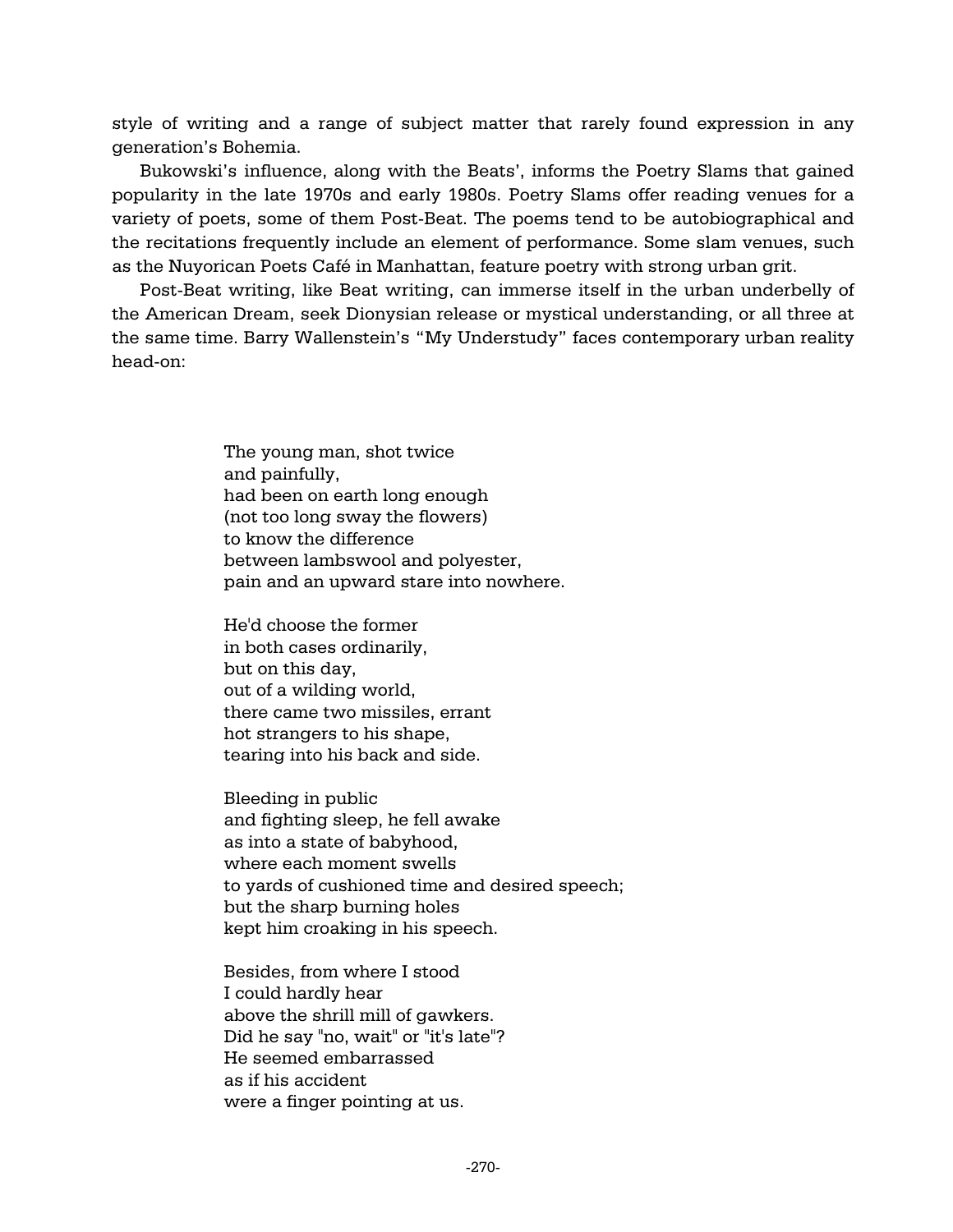And then the crowd came closer; the police cars whirred and stopped. Increasingly, there was less to see or feel. Alone, I pulled the feelings home, as if on a weighted leash.

Wallenstein places us at the urban core of Post-Beat America, a world in which shootings border on the commonplace. "Wilding," a term used to describe assaults that took place in Manhattan's Central Park in the late 1980's, becomes a metaphor for today's world, whose violence seems more explosive and gratuitous than what Norman Mailer's White Negro experienced in 1957.

Yet Post-Beat retains the Beats' urge toward transcendence, as in Layne Russell's "Death in the Meadow":

> *light light light* surrender *light* consumed *light* energy of being *light* no one *light* how long suspended sky time how long the white how long the lifeless body lying no I only is

> > *is*

Russell's poem seeks the mystical understanding that occurs when being surrenders itself to non-being. Her quest as non-quest occurs with a tranquility seldom found in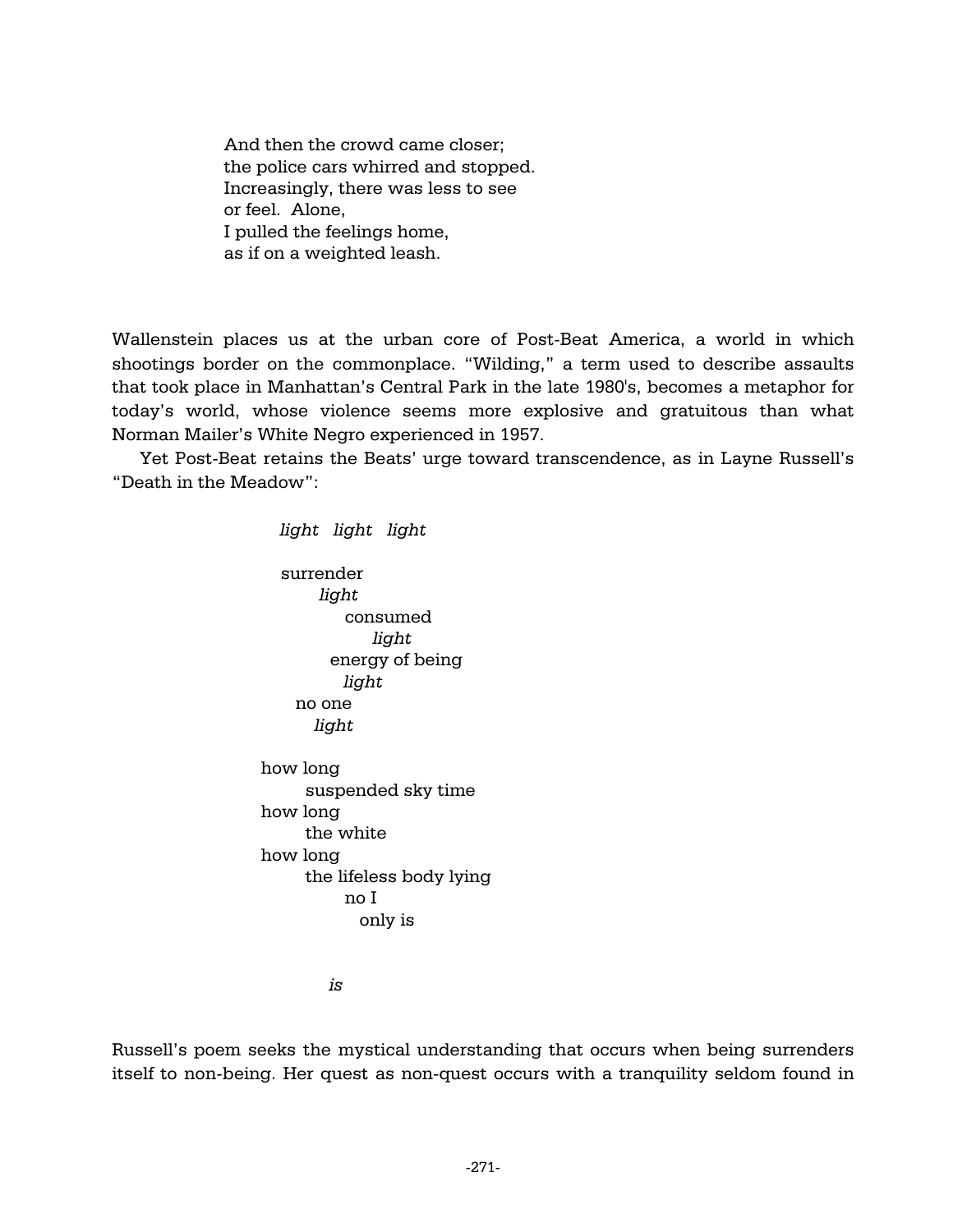Ginsberg's visionary works, in which immersion in the *via negativa* of American life leads to oneness with ecstasy.

In "Putting in a Few Appearances**,"** Kirpal Gordon, aware of the *via negativa*, experiences the spiritual with one streetwise eye turned toward apocalypse:

> At the threshold of enfleshment no one need remind us how Dionysus got torn apart by strange desires in his wild forest den. Nevertheless we're putting in a few appearances at least before it all goes up in smoke swirling in the whirlwind called *participation mystique* shaking down the Great Round seeking out the rickety rattle of bones our rock-scissors-stone of alchemical alteration

His vision, darkly humorous, represents a kind of playful dancing on his own grave, a reinterpretation of Kenneth Patchen's title phrase "Hallelujah Anyway!" One could describe Gordon's mix of irony and mysticism as Post-Beat because of its existing awareness of a vision's realistic underpinnings, as well as the Beat awareness of the visionary state itself.

In Post-Beat America, urban living involves greater risk than in past eras. If the level of material comfort level is significantly higher for many people, it is dangerously lower for many others. Comfort doesn't guarantee security. As Wallenstein's poem indicates, continued exposure to violence alters one's sensibility from a Romantic-era lament for the loss of an innocent soul to a feeling of loss tempered by a "shit happens" resignation. Gordon's seeking conveys a sense of knowing his quest has existed before him, and that he's part of an eternal replay.

Gordon's and Russell's work reflect the use of the poetic line as a visual entity, employing "composition by field," a tool used by a number of Beats, as well as Charles Olson and his Black Mountain colleagues, to enhance the meaning of language by placing words in a specific location on the page instead of running them from left margin to right.

 Although a number of Post-Beats employ composition by field, many also adhere to left-margin writing, an indication of Bukowski's influence. The following poem, which I wrote, reflects the left-margin style of Bukowski and offers a sample of the kind of subject matter found in the work of his Post-Beat successors: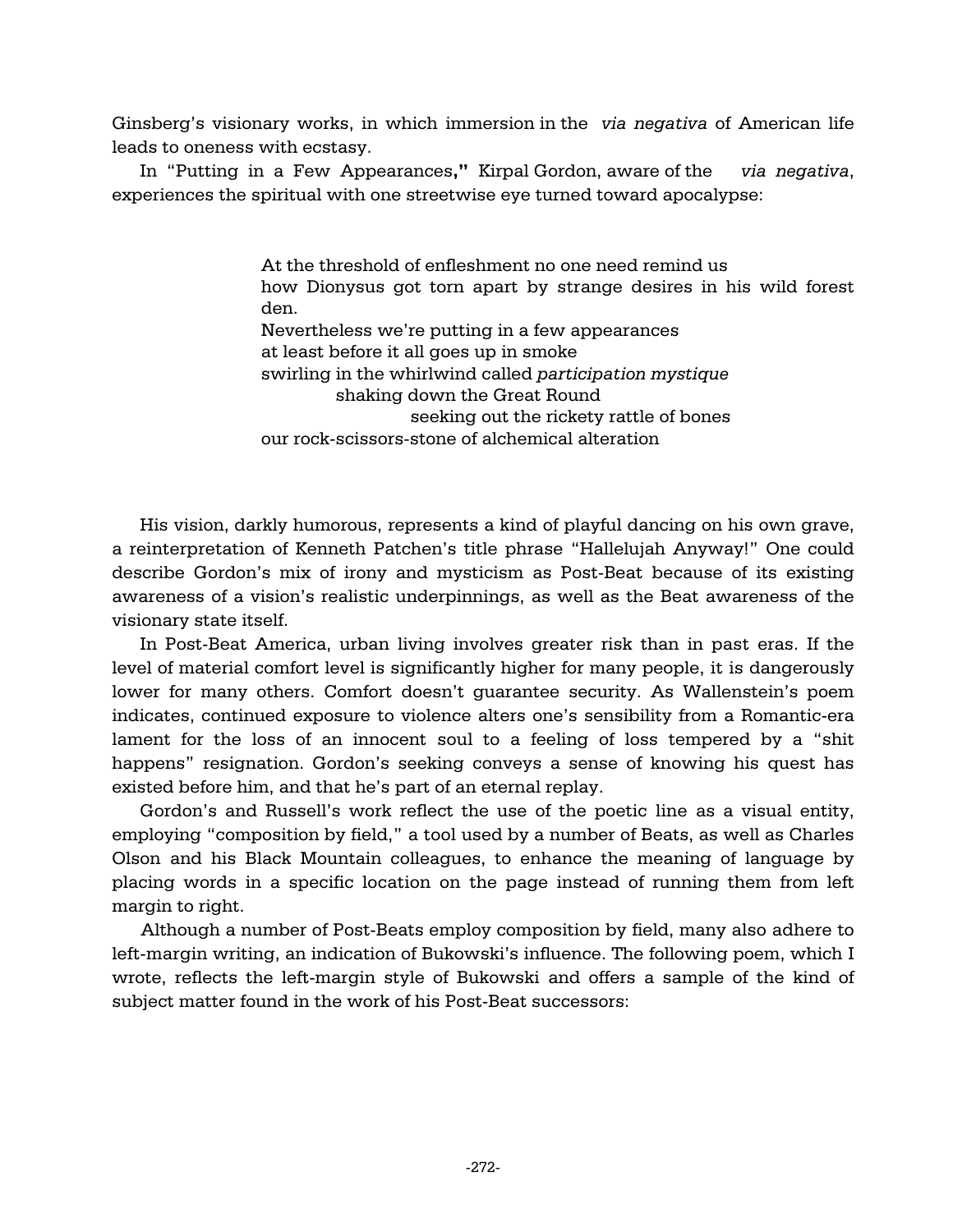### **The Sex Queen Of The Berlin Turnpike**

"coulda been Little Miss Rich Bitch layin' on my yacht"

but claimed her father left his inheritance behind when the Mob's hitmen climbed

his trail. So, she's the doe-eyed darling of the clipjoints

on the Strip. She flashes her tits for tips from bikers & lonely old men

in glasses steamed with dreams of what never was.

Her nectarine nipples tease me, her buns swing the breeze that sucks up my buck

on her wake of chestnut hair. She feeds my fantasies

the way I feed her lost wealth---what I can afford to give. But she still lives bitter,

broke, strung out on coke in neon turnpike motels

& runs out on the rent. While I listen to her story to escape from my own

she pays back the memories of her father.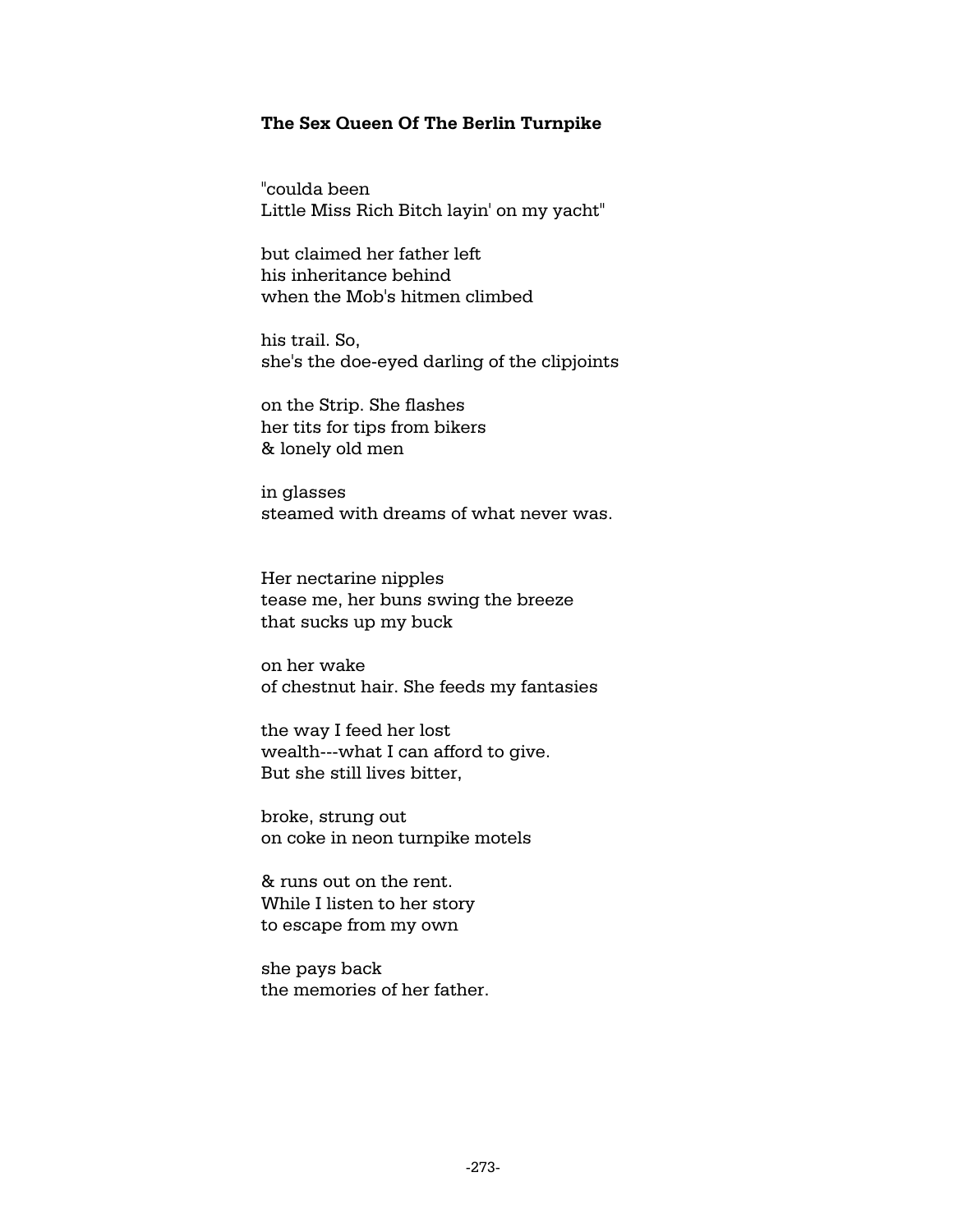The language of the poem reflects the environment it portrays. It's Beat in the sense of "beaten down" instead of "beatific." The poem also reflects the resignation that one encounters more frequently in Post-Beat writing than in Beat writing. The beatific visions of the 1950s that led to the optimism of the 1960s have become devalued currency in today's American social economy.

Yet the Post-Beats aren't devoid of hope. Their experience of a failed cultural revolution and the emergence of an oppressive political administration has tempered their questing sensibilities, but hasn't stopped them. The Post-Beats' use of language represents a form of questing in itself. In the following passage from his poem "Double Vision," Schuyler Hoffman splashes words on the page in a manner reminiscent of Jackson Pollock:

### SEE DOUBLE RED BLUE IN THE LIGHT OF ANOTHER YELLOW GREEN REFLECTION

#### ROCK PAPER SCISSORS

### BLUE RED

#### LOST WORLD

### PARALLEL LINES THE BALL BOUNCES BACK AND FORTH

#### LOOK AT THE MOON

### PURPLE CAROM VIOLET BLUE THE WAVELETS OFF THE WALL

### TWO FIGURES RUN ACROSS A FIELD

#### CLEAR GREEN YELLOW OUTLINE GOLD SHARP SHARD

ONE IS THE SHADOW OF THE OTHER

EVERYDAY OCHRE BROWN RUSSET AS DEFINED

### A HAWK SWEEPS CLOSE TO EARTH

### ORANGE RED BLURRY ROSE DEFORMED

#### STRIVES TO JOIN THE OTHER IMAGE

#### FUZZY MERGE PINK VIOLET CERULEAN SOFT AND COLORFUL

### ROCK PAPER SCISSORS

-274-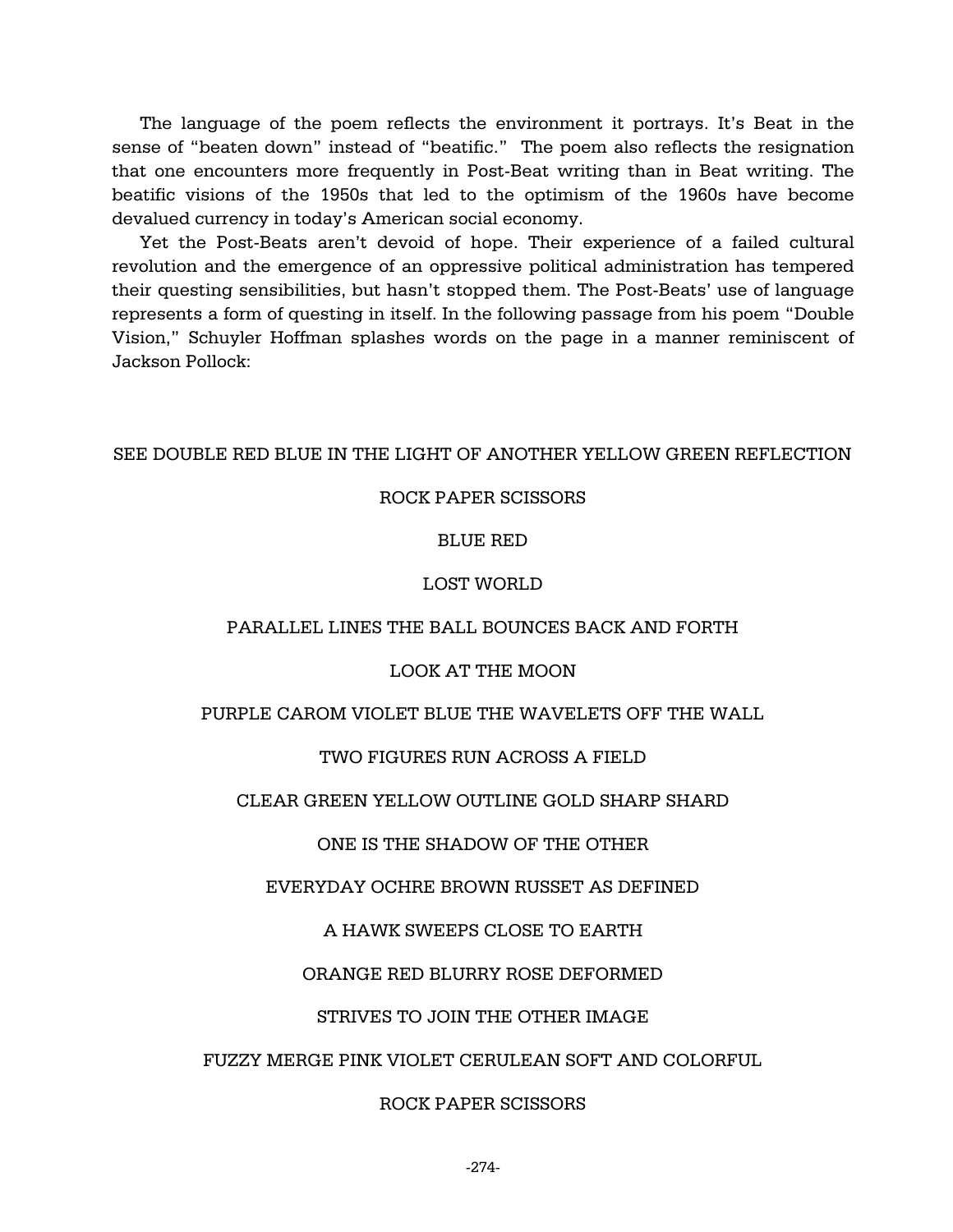### LOOK AT THE MOON

### ULTRAMARINE READ AQUA OLIVE FOREST

#### ROOTED

### THE SIGNS THE WORDS

#### LOST VIRIDIAN

#### APPARENCIES

The words splashing the page like paint achieve a cumulative effect as their colors overlay each other until they create an exalted reality.

Some Post-Beat poets have extended the Beats' explorations of Language into the seemingly arcane realms of Language Poetry, as evidenced by proto-Language Poet Clark Coolidge's work and some of my own. Kerouac's Spontaneous Bop Prosody informs such Coolidge works as *The Rova Improvisations,* a series of poems written while listening to recordings of the avant-garde Rova Saxophone Quartet.

In poem "II" of my *IMPROVISATIONS* series, I've used Jack Kerouac's Spontaneous Bop Prosody to explore improvisation as a tool of composition, foregoing literal meaning for the flavor and flow of language itself:

| Octavian leaps         | across triads of former ingenuity    | & temper (dis)         |
|------------------------|--------------------------------------|------------------------|
|                        | scaling wisteria with columnar cries |                        |
| leaps hysteria ties    | his stereo bleeps                    | its area steeps        |
| strategies of systems  | incremental cryonic                  | tonalities its wisdom, |
| histrionic intent to   | weeds risen grounded                 | doubt imprisoned       |
| viscera, songs of hob- | long guts nailed-down                | in bursts of certainty |
| nailed keys to fingers | booty bopping senses                 | flailed against airy   |
| plumbing pummeled      | leap all minds en-                   | tonalities clustered   |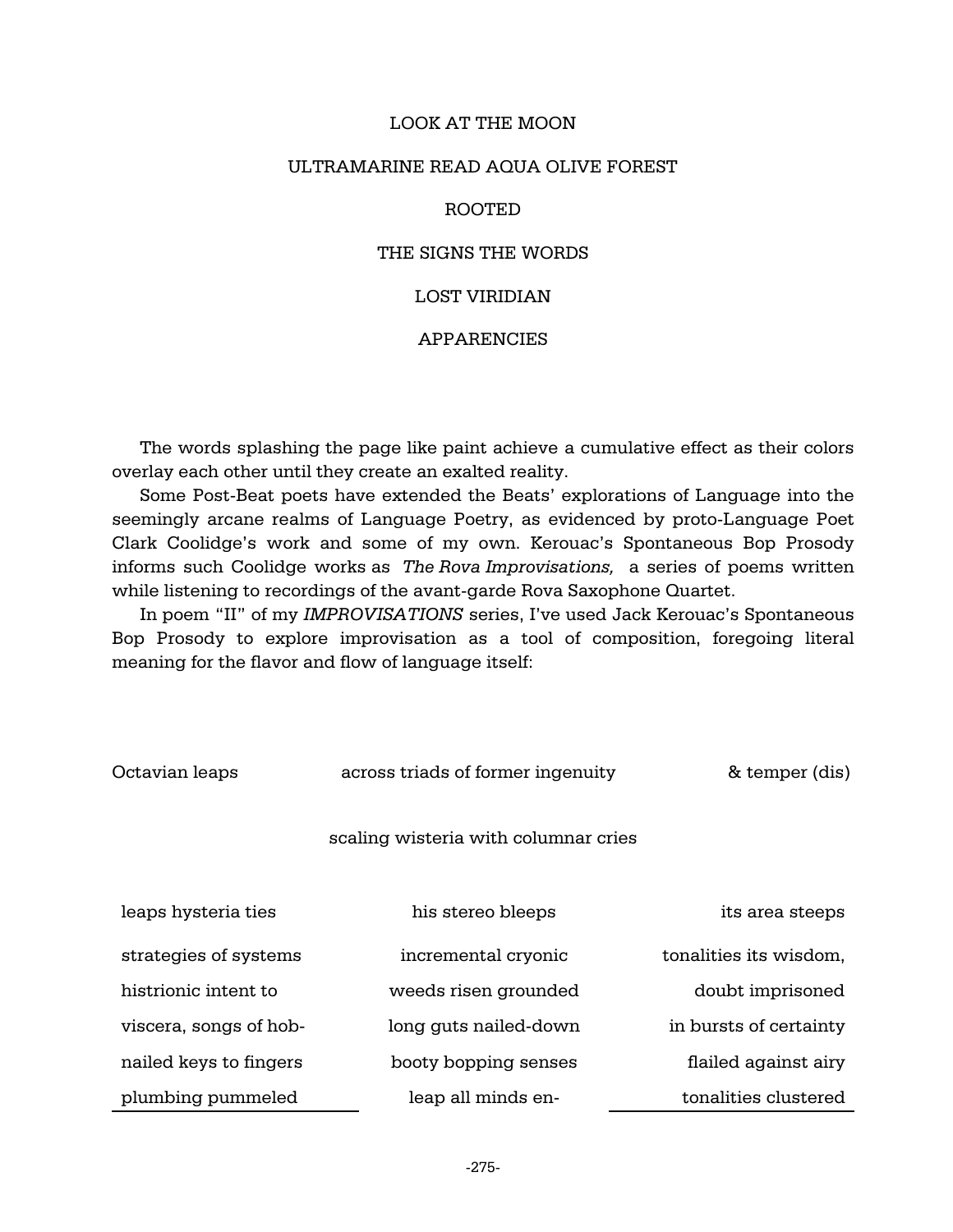| ears inventing nuance     | dowed with media      | dense with evidence  |
|---------------------------|-----------------------|----------------------|
| bionic increments leap    | enchantments of       | deep in its tangents |
| to full intensity, flour- | Medea's remedial      | of myriad focus      |
| ish or perish sour fools  | spell soars cherished | median stripped of   |
| clinging to nose rings    | in the Euro sings its | roads clinging to    |
| of media'd minds en-      | ancient cradles en-   | horses labeled en-   |
|                           |                       |                      |

tranced, chanted, hanced

meat products of the mind mind mind the products of meat fleshed in measured burst bursted in measured flesh triumphant in the iguanas iguanas in the triumphant

polytonal appliances electric songs of the co-dependent id embittered on native roots, the soiled assumptions grated

If Kerouac's improvisational approach to writing was rooted in bop and the singlenote lines of Charlie Parker, my improvisational approach has evolved toward the multi-textural layering of free jazz, an idiom Kerouac admired but never recited with. The poem challenges the traditional assumptions of how one should read the page. I've placed the words on the page in columns so that the reader can perceive them as multiphonics, i.e., multiple notes played simultaneously on a single instrument, or as lines of polytonal counterpoint that flow between consonance and dissonance as they build toward an expression of glossolalic ecstasy.

The musicality of Post-Beat language finds further expression in the fusion of poetry with jazz. Often dismissed as passe, the fusion of jazz and poetry has experienced a resurgence in recent years, in large part because of Post-Beat poets. Although the Beats received credit for the fusion, it emerged decades earlier, when Langston Hughes and Kenneth Rexroth performed it. Kerouac synchronized the rhythms of the American vernacular with the rhythms of bop in masterly fashion. Yet bop's tightlystructured compositions have inhibited the expression of poets who weren't rhythmically equipped to fuse their language with the flow of the music around them. Post-Beat poets such as Barry Wallenstein, Steve Dalachinsky and I have performed and recorded with members of the jazz avant-garde, whose open-ended music allows poets to exercise more freedom in their linguistic expression.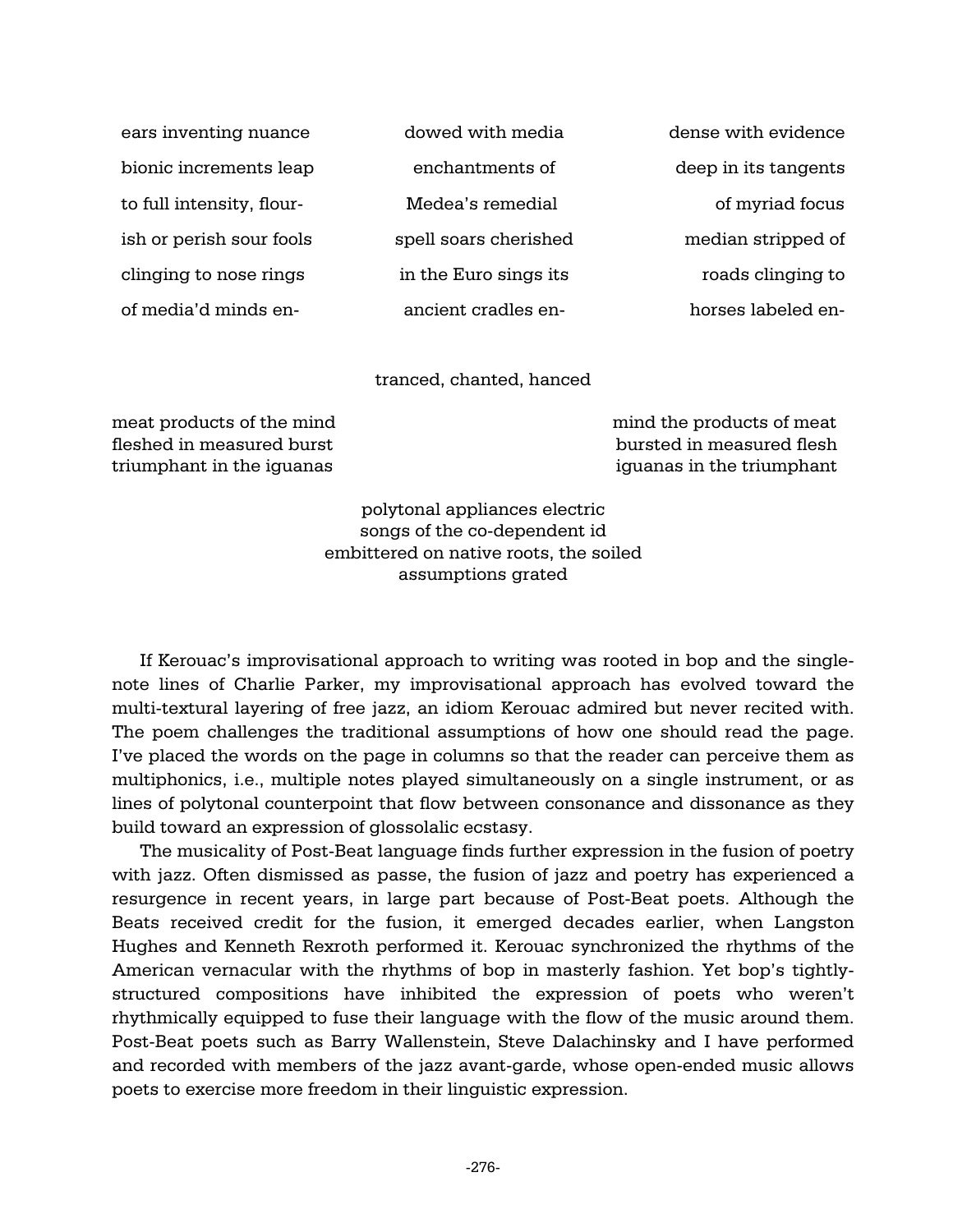Although Post-Beats such as Wallenstein pioneered reciting to the newer forms of jazz, Allen Ginsberg worked in the same area late in his career. In spring, 1988, I released *Sex Queen of the Berlin Turnpike*, an album of jazz poetry featuring several respected players in Manhattan's downtown music scene. Within a year, Island Records released Ginsberg's *The Lion for Real*, whose musicians were part of the same contingent.

Wallenstein, one of the few Post-Beat poets ever published by a major publisher, ranks as one of the very best at fusing poetry with jazz. He began reciting his poetry to jazz as a teenager in the 1950's and continues to record and to perform with first-rate jazz musicians in Manhattan. His incisive poetry brings a hipster's sensibility to the phrasing of the written word. His choice of avant-garde musicians such as the late saxophonist Charles Tyler identifies him as a Post-Beat practitioner of the form.

Today, a number of poets routinely perform with bands, including Janine Pommy Vega, Wanda Phipps, Gabrielle Zane and Tracey Morris. Not all of them write in a Post-Beat vein, but their fusion of music with poetry advances the tradition that began with an earlier generation of bohemian poets and continued through the Beats to the present day. Moreover, the Post-Beat poets haven't restricted themselves to working in the jazz idiom. Zane and sixties icon John Sinclair regularly read their poetry to a rock band's accompaniment.

Other Post-Beat poets have advanced the work of the Beats into areas the Beats never explored. Mikhail Horowitz, for example, doubles as a poet and stand-up comic, sometimes wilfully blurring the distinction between the two, as in his hip-hop parody of Homer's *The Odyssey.* He combines the word-drunk enthusiasm of Allen Ginsberg with the laugh-a-second humor of a latter-day Lord Buckley. Bob Holman's "We Are the Dinosaur," which appears in *Selected Poems of Post-Beat Poets*, employs the rhymes and rhythms of hip-hop to engage contemporary readers.

Kirpal Gordon's poetry and prose reflect a dedicated extension of the Beat vision. His poetry embraces the spiritual concerns of the Beats while addressing contemporary issues such as homelessness, sometimes using composition by field in a manner that hints at John Donne. His richly imaginative fiction fuses the conceptual sophistication and extended realities of Magical Realism with jazz dialect and rhythm.

Since *Selected Poems by Post-Beat Poets* offers a representative range of poets, not a comprehensive compilation, I'd like to mention one poet whose important contributions point toward a working definition of Post-Beat: Michael Rothenberg. A close friend of Philip Whalen, Rothenberg edited *Overtime*, Whalen's Selected Poems, and Joanne Kyger's Selected Poems. A longtime resident of the Bay area, he knows many of the San Francisco Beats personally. He is one of the few poets to experiment with using the journal as a poetic form, inspired by Ginsberg and Kyger to some degree. His most recent books include *The Paris Journals* and *Unhurried Visions* . He has performed and recorded with musicians. He edits *Big Bridge*, an online magazine that publishes the original Beats, the Post-Beats and other innovative writers in a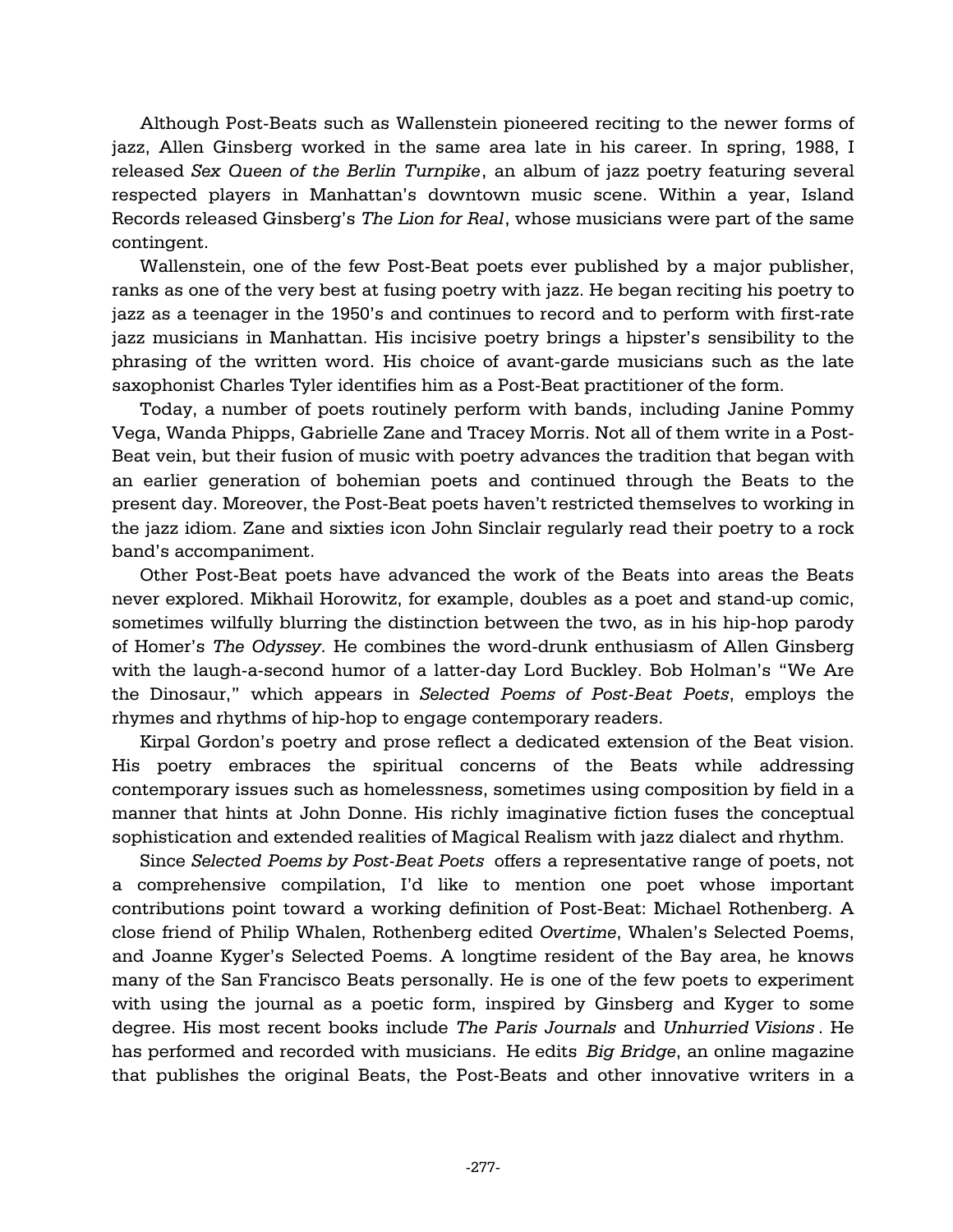fascinating, eclectic mix. In today's fragmented literary world, he is a master of networking who expands publishing opportunities for writers.

In attempting to define the boundaries that distinguish Post-Beat from Beat, I've attempted to draw distinctions between the two, while recognizing that overlaps exist in many areas. Nevertheless, changing times and changing art forms have given the Post-Beats new concepts and new material to work with. Since the Post-Beats continue the line of underground writing that has existed for centuries into a new era, they continue to express the concerns of their predecessors while advancing the forms of expression emerging in their times. Nevertheless, defining Post-Beat remains as knotty as any attempt to challenge Wittgenstein's statement about boundaries that haven't been drawn.

Although the boundaries of Post-Beat haven't been drawn, they appear to be expanding.

#### **THE FUTURE OF POST-BEAT POETRY**

In 1998, when Professor Wen Chu-an of Sichuan University interviewed me on the subject of Post-Beat writers for *Contemporary Foreign Literature,* I was less than hopeful that Post-Beat writers would receive recognition for their accomplishments, even though a number of them have compiled bodies of work that warrant critical consideration.

Lacking the support of major publishers or university-based literary magazines with substantial circulations and adequate operating budgets, the Post-Beat writers have struggled in much the same way that the Beats did before *On the Road* made them visible to the American reading public.

In the 1950s the Beats published magazines like *Yugen, Kulchur* and many others. Excerpts from Burroughs' *Naked Lunch* first appeared in *Big Table*, which broke off from an academic publication because of the controversy surrounding Burroughs' work. In the 1960s the term "mimeo revolution" described the proliferation of literary magazines that occurred when photocopy machines and other inexpensive printing devices enabled writers to publish work that more conservative magazines would reject. Many of these publications were Beat or early post-Beat, such as Ed Sanders' *Fuck You/ a Magazine of the Arts* and *Entrails: the Magazine of Happy Obscenity* , which published writers who were at the cutting edge of literary experimentation in the mid-1960s.

In the 1980s and 1990s, the "desktop publishing revolution," which coincided with the proliferation of Creative Writing Programs in American universities, further reduced the cost of publication, enabling writers and editors to produce professional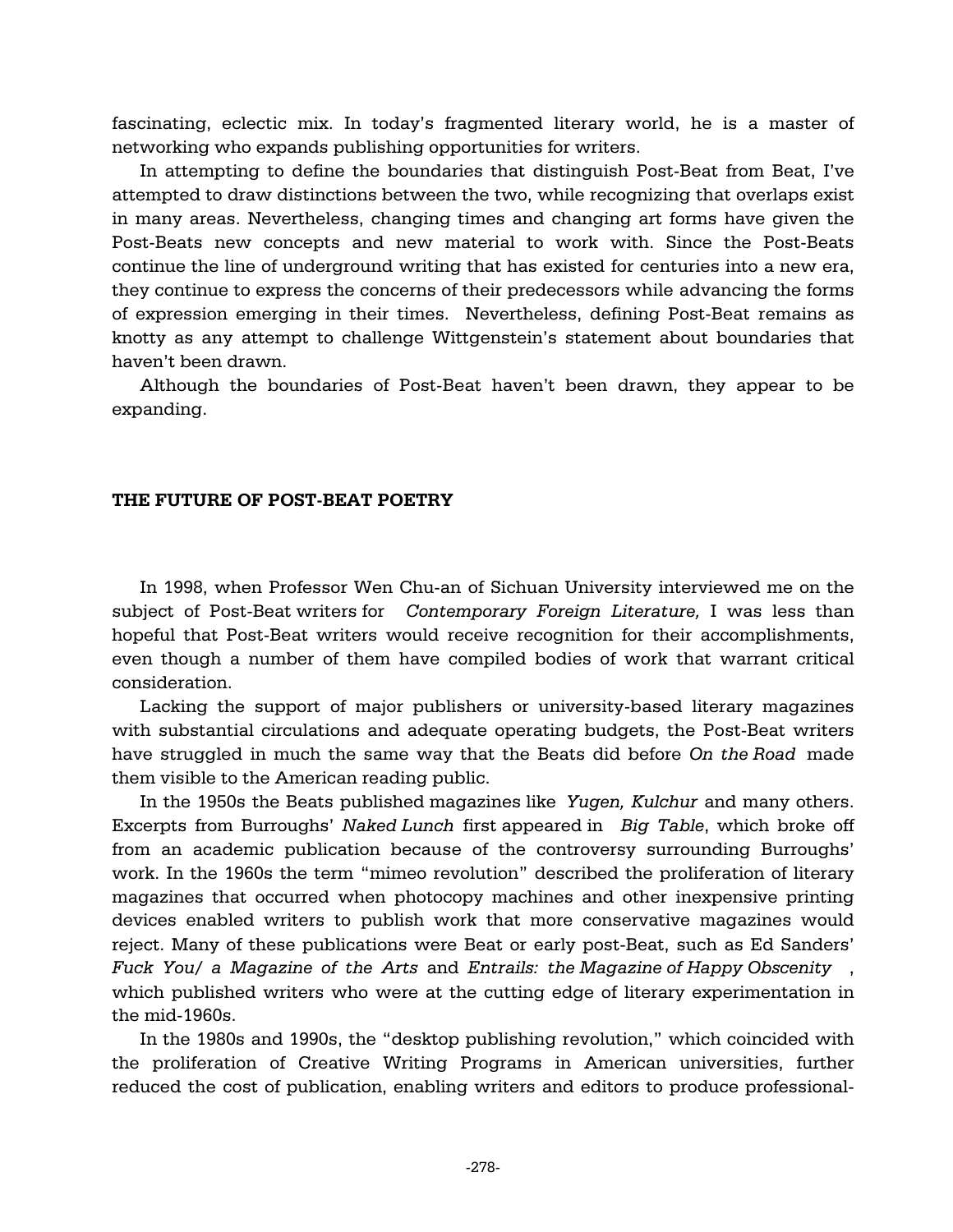quality books and magazines at out-of-pocket prices. But lack of venues for sale and distribution of the work compelled them to issue smaller print runs than the Beats did. The smaller runs, sometimes under 100 copies, gave rise to the term "micropress," in comparison with the small presses of the 1950s and1960s, many of which had the financial backing and distribution to print runs of 1,000 or more copies.

From the 1970s to the early 1990s, a number of print magazines throughout the world published Post-Beat writing. In the1980s, Jef Bierkens published *Tempus Fugit*, a diverse collection of post-Beat poetry and fiction, in Belgium. *Tempus Fugit* published the innovative poet Michael Basinski, whose work ranges from Post-Beat to Language and Visual Poetry. In the 1980's Yusuke Keida published *Blue Jacket*, a post-Beat publication, in Japan. I believe he still publishes the magazine on an irregular basis, under the title *Blue Beat Jacket. The Café Review* in Portland, Maine and *Heeltap* in St. Paul, Minnesota, are also excellent post-Beat publications. A number of other quality magazines publish Post-Beat literature. Almost all of them operate out of the publisher's pocket, which limits the amount of material and the number of copies that can be published.

An increasing number of Post-Beat writers have turned to self-publishing because they have no other outlet for their work. In the late 1970's, Kathy Acker, whose fiction bears the stamp of William Burroughs, self-published several of her novels. Grove Press re-published them and published her later work. Many contemporary poets selfpublish their own books with no hope of a university or commercial press republishing them. Despite the stigma currently attached to self-publishing, a roster of selfpublishing authors reads like a Literary Hall of Fame: Mark Twain, Walt Whitman, Gertrude Stein and James Joyce self-published their work at one time, or most of the time. Lawrence Ferlinghetti's *Pictures of the Gone World* was a self-published work, issued under his City Lights imprint.

The Post-Beat poets who fuse jazz and poetry have seldom seen their recordings released on an established record label. In the music business, however, selfproducing work carries less of a stigma than in the literary world. Since the mid-1950s, innovative jazz musicians such as Sun Ra have produced their own recordings. A number of them eventually achieved recognition, even stardom, for their work. For selfproducing jazz poets, distribution remains the largest barrier to public recognition.

The problems of sales and distribution have limited the ability of Post-Beat writers to present their work to more than a marginal audience. Given the entrenchment of niche marketing and demographic audience targeting, they aren't likely to break through the profit barrier that blocks them from Publishers Row and the chain bookstores. In this respect, the Beats gained an opportunity that remains inaccessible to most Post-Beats.

Despite these barriers, a source of hope exists, one whose importance I underestimated even at the same time that I was using it: the Internet.

The emergence of the Internet has enabled writers from many schools to find audiences for their work. Since the mid-1990s, electronic publishing has fostered a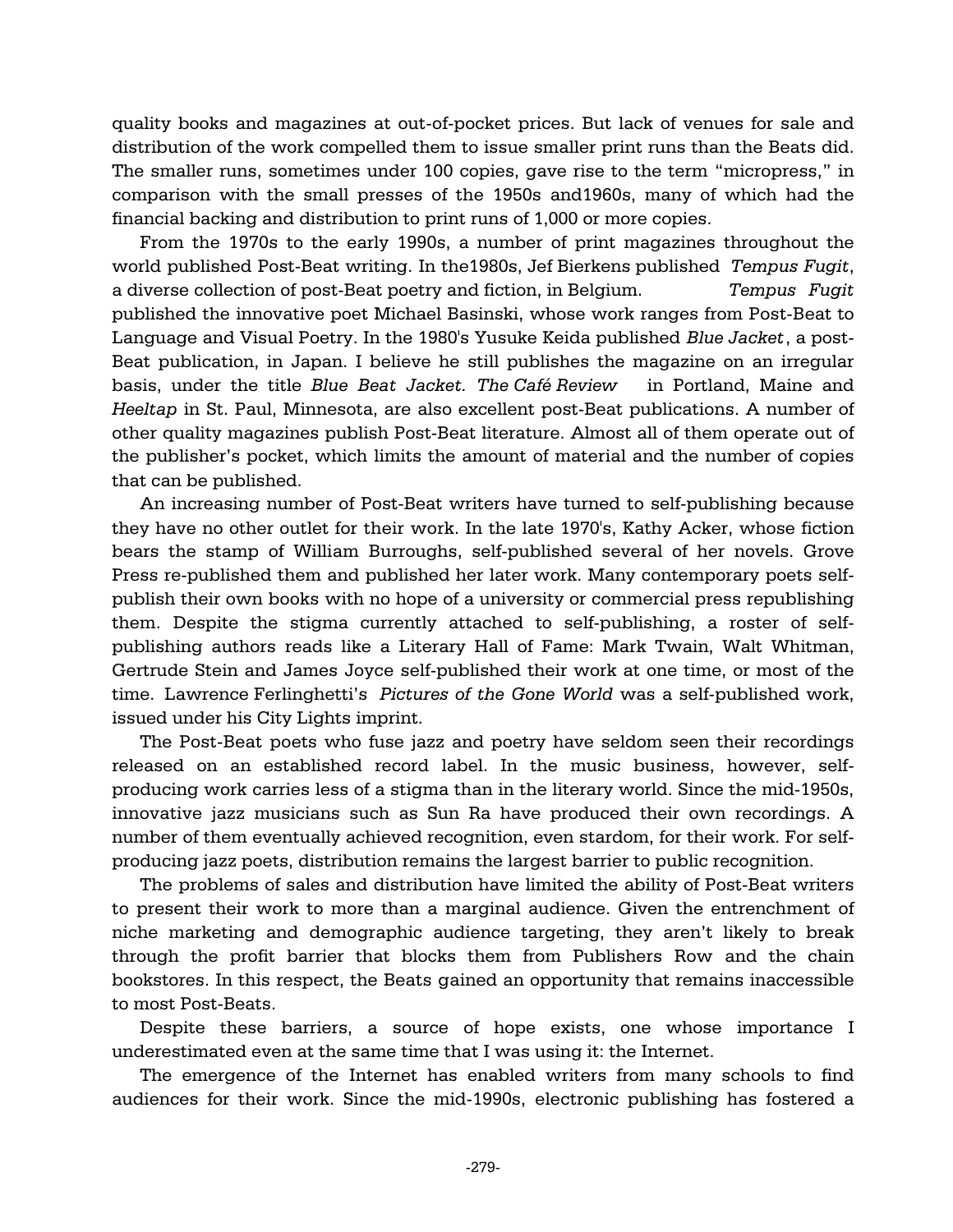growing alternative literary culture that thrives outside the world of commercial publishers and chain bookstores. A number of Post-Beat magazines, such as *Literary Kicks*, *Jack Magazine* and Rothenberg's *Big Bridge* have become online publishers of an encyclopedic range of Post-Beat authors and styles. Their online magazines and chapbooks reach many more readers than a magazine or book with a print run of 100 copies. The younger generations of Post-Beats, who are more computer-savvy than those who came of age in the 1960s, add new magazines to the internet on what seems like a daily basis.

Editors such as Rothenberg recognize the importance of electronic literature as an alternative to the print outlets that have proved inaccessible to the Post-Beats. Discussions of how to make e-books more available and attractive to readers are taking place daily. In addition, Post-Beat Poets working in the jazz-poetry fusion can place their recordings on the internet through MP3 and other new recording techniques.

Electronic publishing gives the Post-Beats their best opportunity to reach the audience that needs and craves exposure to the independent voices that express human discontent and the quest for spiritual advancement in the face of social and political repression. A growing online presence might one day motivate publishers to issue print books by Post-Beat writers.

### **POST-SCRIPT: A POST-BEAT METHODOLOGY**

*Selected Poems by Post-Beat Poets,* while a printed work, owes its existence to the internet. In fact, it's an example of the ways in which the internet can advance the work of the Post-Beats and other writers working outside the cultural and commercial mainstream.

When I met Professor Wen Chu-an of Sichuan University at Lowell Celebrates Kerouac in Lowell, Massachusetts, in 1997, we spoke for at least an hour, discussing his work, the first Chinese translation of *On the Road* , and my books and recordings. Staying in touch by e-mail, our continuing discussions led to "Beneath the Underground: Post-Beat Writing in America," his interview with me which *Contemporary Foreign Literature* published several years ago. We conducted the interview by e-mail over a period of several months, contacting each other on a daily basis when necessary.

A year after its publication, Zhang Ziqing, the editor of *Contemporary Foreign Literature,* expressed an interest in publishing an anthology of Post-Beat poetry to Wen Chu-an. Wen Chu-an suggested the idea to me and I agreed to it. I e-mailed the best poets working in a Post-Beat vein that I knew from my own reading, contacted other poets they recommended, and requested submissions for the anthology. Only scratching the surface of Post-Beat writing in America, I received more first-rate poetry than the anthology could contain. Once I compiled the manuscript, I e-mailed it to Wen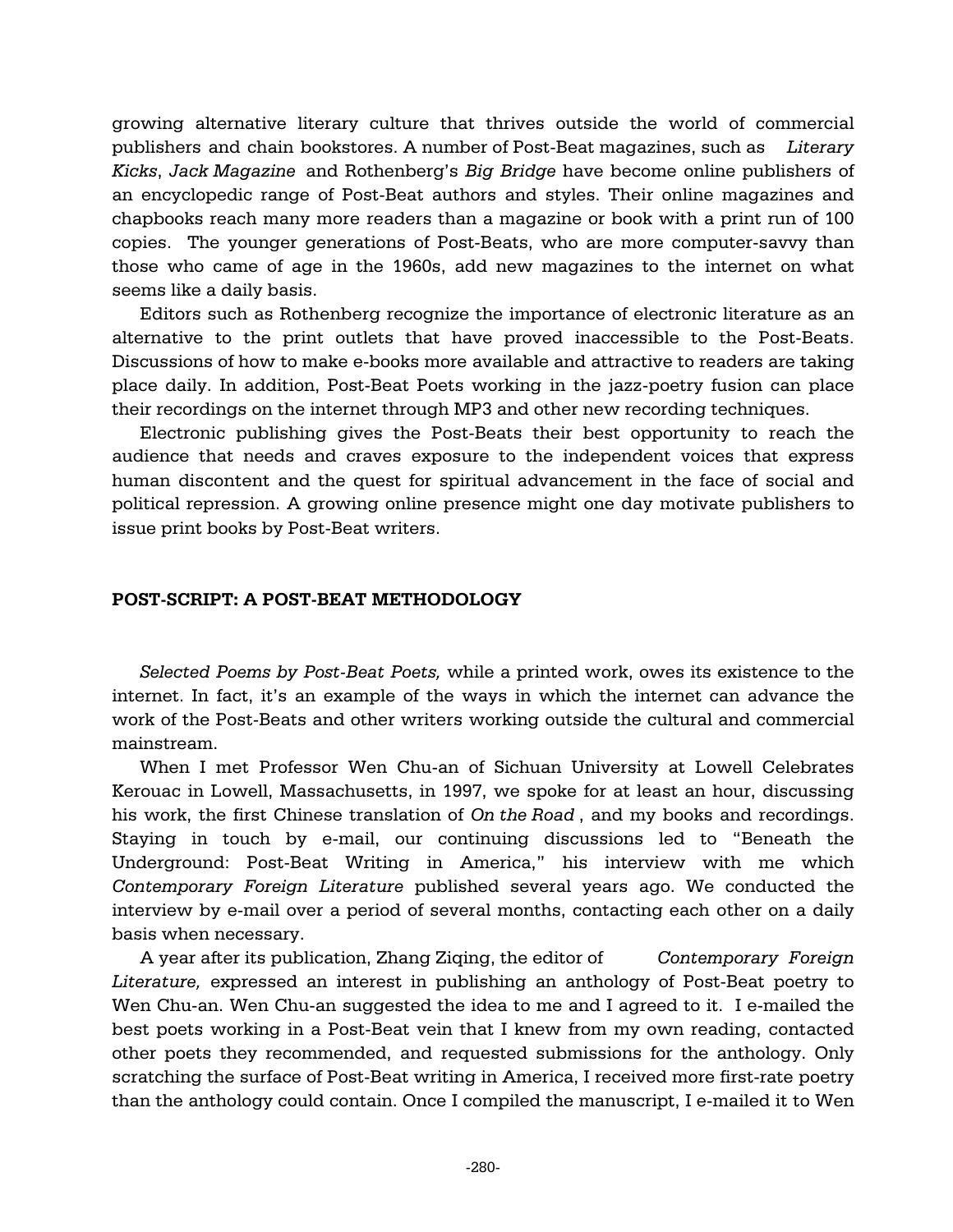Chu-an, who translated the work. The entire process of editing, translating and preparing the book for publication was conducted by e-mail.

Wen Chu-an and I don't know if this is the first time a book has been put together by people e-mailing from opposite sides of the planet. At the time, we felt that we might be the first people to use the internet to bridge the cultural gap that exists between the United States and China, so that we can increase our understanding of each other. We recognized the technology as an integral part of the times we live in. And given the rise of Post-Beat literature on the internet, we might say that Wen Chuan and I produced the anthology using the methodology most likely to bring recognition to Post-Beat writers.